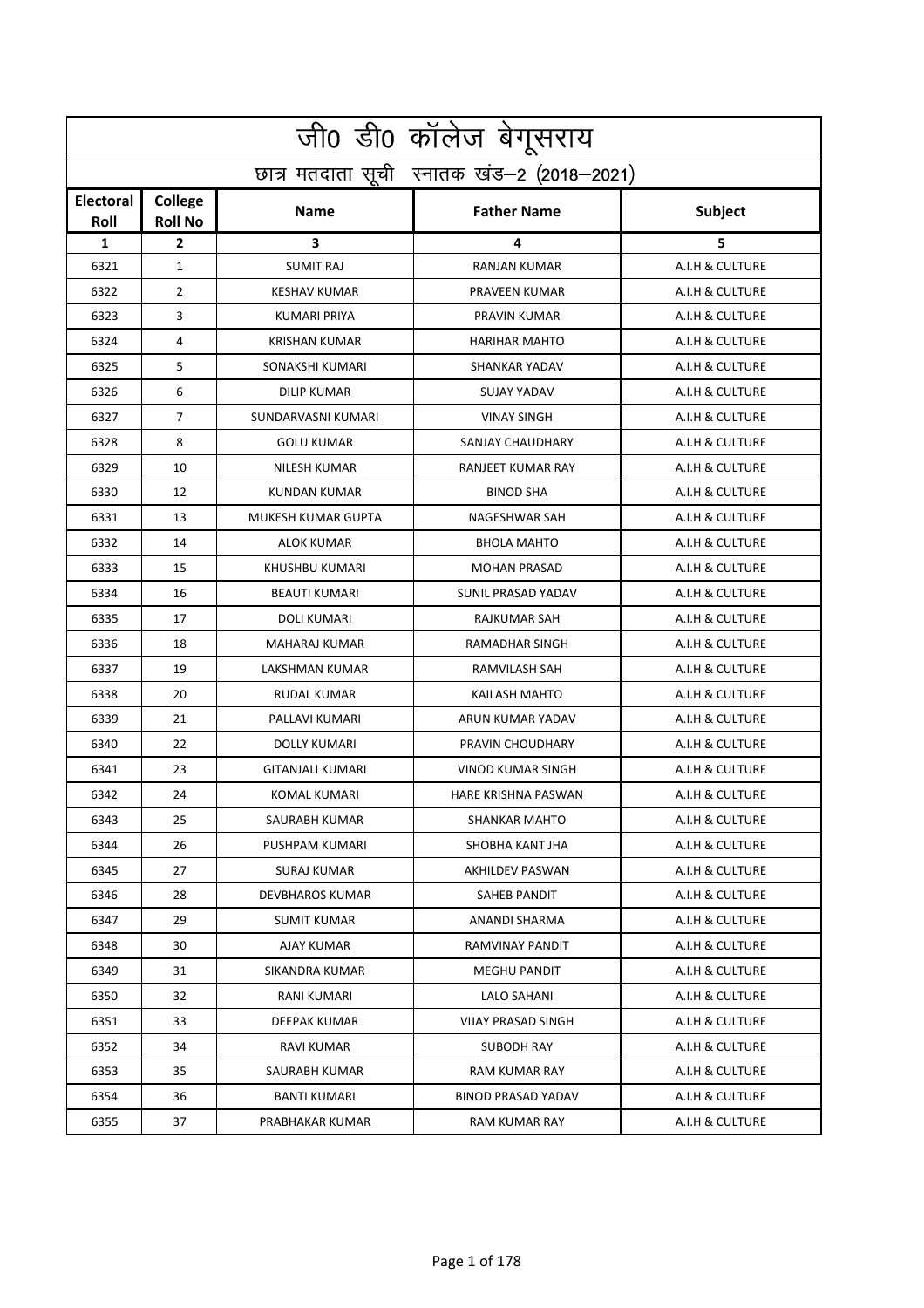|                          | जी0 डी0 कॉलेज बेगूसराय                     |                        |                         |                 |  |  |
|--------------------------|--------------------------------------------|------------------------|-------------------------|-----------------|--|--|
|                          | छात्र मतदाता सूची स्नातक खंड-2 (2018-2021) |                        |                         |                 |  |  |
| <b>Electoral</b><br>Roll | College<br><b>Roll No</b>                  | <b>Name</b>            | <b>Father Name</b>      | Subject         |  |  |
| 6356                     | 38                                         | <b>BIRENDRA KUMAR</b>  | <b>BALMIKI YADAV</b>    | A.I.H & CULTURE |  |  |
| 6357                     | 39                                         | <b>JULISH KUMAR</b>    | <b>BHUNA MAHTO</b>      | A.I.H & CULTURE |  |  |
| 6358                     | 40                                         | <b>VIKASH KUMAR</b>    | <b>BISHESAR TANTI</b>   | A.I.H & CULTURE |  |  |
| 6359                     | 41                                         | <b>SUDHA KUMARI</b>    | SITARAM CHOUDHARY       | A.I.H & CULTURE |  |  |
| 6360                     | 42                                         | <b>VIKAS KUMAR</b>     | <b>NEERAJ MAHTO</b>     | A.I.H & CULTURE |  |  |
| 6361                     | 43                                         | <b>BABITA</b>          | RAM VINOD CHAUDHARY     | A.I.H & CULTURE |  |  |
| 6362                     | 44                                         | CHAKRAVARTI KUMAR      | <b>KAPILDEV MAHTO</b>   | A.I.H & CULTURE |  |  |
| 6363                     | 45                                         | KIRAN KUMARI           | <b>DILIP KUMAR</b>      | A.I.H & CULTURE |  |  |
| 6364                     | 46                                         | <b>MD AZFAR TURAVI</b> | MD EJAZ AHAMAD          | A.I.H & CULTURE |  |  |
| 6365                     | 47                                         | <b>AMAN KUMAR</b>      | <b>RAMJI SAH</b>        | A.I.H & CULTURE |  |  |
| 6366                     | 48                                         | <b>SUHANI KUMARI</b>   | <b>RAMBALAK SAH</b>     | A.I.H & CULTURE |  |  |
| 6367                     | 49                                         | ANAND CHANDRA AZAD     | ANIL CHANDRA AZAD       | A.I.H & CULTURE |  |  |
| 6368                     | 50                                         | <b>HARSH KUMAR</b>     | HARISHCHANDRA SANGAHI   | A.I.H & CULTURE |  |  |
| 6369                     | 52                                         | PRIYNKA KUMARI         | PUJO PASWAN             | A.I.H & CULTURE |  |  |
| 6370                     | 54                                         | SILPEE KUMARI          | <b>ARUN DAS</b>         | A.I.H & CULTURE |  |  |
| 6371                     | 55                                         | PRITI KUMARI           | STYANARAYAN PASWAN      | A.I.H & CULTURE |  |  |
| 6372                     | 56                                         | <b>MUKESH KUMAR</b>    | DINESH PANDIT           | A.I.H & CULTURE |  |  |
| 6373                     | 57                                         | <b>BHARTI KUMARI</b>   | ASHOK PRASHAD YADAV     | A.I.H & CULTURE |  |  |
| 6374                     | 57                                         | <b>SONU KUMAR</b>      | <b>SHIV SHANKAR SAH</b> | A.I.H & CULTURE |  |  |
| 6375                     | 58                                         | <b>RAHUL KUMAR</b>     | <b>ARJUN DAS</b>        | A.I.H & CULTURE |  |  |
| 6376                     | 59                                         | <b>MUKESH KUMAR</b>    | <b>SURESH MAHTO</b>     | A.I.H & CULTURE |  |  |
| 6377                     | 60                                         | RAMESH KUMAR           | <b>VINOD DAS</b>        | A.I.H & CULTURE |  |  |
| 6378                     | 61                                         | RAKSHIT KUMAR          | <b>NARESH DAS</b>       | A.I.H & CULTURE |  |  |
| 6379                     | 62                                         | VIKRAM KUMAR           | JAY PRAKASH PANDIT      | A.I.H & CULTURE |  |  |
| 6380                     | 63                                         | ANSHU KUMARI           | PANKAJ KUMAR JHA        | A.I.H & CULTURE |  |  |
| 6381                     | 64                                         | <b>MANJESH KUMAR</b>   | DINESH PANDIT           | A.I.H & CULTURE |  |  |
| 6382                     | 65                                         | SAURAV KUMAR SINGH     | KAMLESH KUMAR SINGH     | A.I.H & CULTURE |  |  |
| 6383                     | 66                                         | <b>VISHAL KUMAR</b>    | <b>BAL MUKUND SINGH</b> | A.I.H & CULTURE |  |  |
| 6384                     | 67                                         | PRINCE KUMAR           | AMAR KUMAR SINGH        | A.I.H & CULTURE |  |  |
| 6385                     | 68                                         | PUJA KUMARI            | <b>MAHESH PASWAN</b>    | A.I.H & CULTURE |  |  |
| 6386                     | 69                                         | <b>BABLU KUMAR</b>     | AJAY SAHU               | A.I.H & CULTURE |  |  |
| 6387                     | 70                                         | PRIYANKA KUMARI        | SUDHIR SINGH            | A.I.H & CULTURE |  |  |
| 6388                     | 71                                         | NAVIN KUMAR            | NAGESHWAR MAHTO         | A.I.H & CULTURE |  |  |
| 6389                     | 72                                         | YASHPAL KUMAR          | RAGHVENDRA YADAV        | A.I.H & CULTURE |  |  |
| 6390                     | 73                                         | AMPI KUMAR             | ANIRUDH YADAV           | A.I.H & CULTURE |  |  |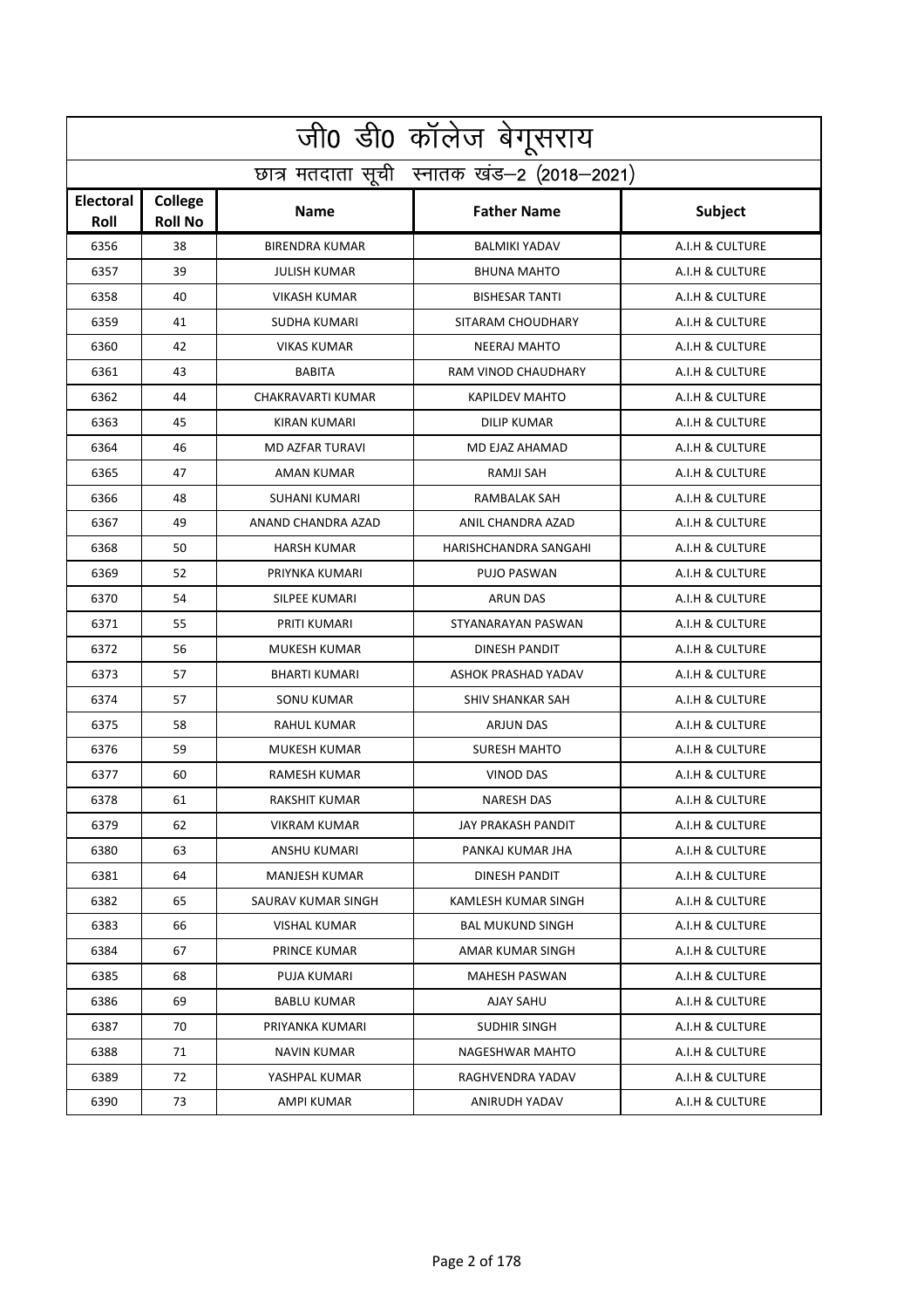|                          | <u>जी</u> 0 डी0 कॉलेज बेगूसराय             |                          |                           |                 |  |  |
|--------------------------|--------------------------------------------|--------------------------|---------------------------|-----------------|--|--|
|                          | छात्र मतदाता सूची स्नातक खंड-2 (2018-2021) |                          |                           |                 |  |  |
| <b>Electoral</b><br>Roll | College<br><b>Roll No</b>                  | <b>Name</b>              | <b>Father Name</b>        | Subject         |  |  |
| 6391                     | 74                                         | <b>KRISHNA KUMAR</b>     | <b>NIRAJ KUMAR</b>        | A.I.H & CULTURE |  |  |
| 6392                     | 75                                         | <b>GULSHAN KUMAR</b>     | <b>ALOK KUMAR</b>         | A.I.H & CULTURE |  |  |
| 6393                     | 77                                         | <b>RESHAM KUMARI</b>     | RAJASH SINGH              | A.I.H & CULTURE |  |  |
| 6394                     | 78                                         | <b>RAJA KUMAR</b>        | <b>SHANKAR PRASAD JHA</b> | A.I.H & CULTURE |  |  |
| 6395                     | 79                                         | SANDHY KUMARI            | SRI CHANDRA MANDAL        | A.I.H & CULTURE |  |  |
| 6396                     | 80                                         | <b>UTTAM KUMAR</b>       | <b>OKIL ROY</b>           | A.I.H & CULTURE |  |  |
| 6397                     | 81                                         | <b>MANJESH KUMAR</b>     | SHIVNANDAN SINGH          | A.I.H & CULTURE |  |  |
| 6398                     | 82                                         | SAMLESH KUMAR            | <b>SABAL KISHOR SINGH</b> | A.I.H & CULTURE |  |  |
| 6399                     | 83                                         | <b>SUNIL KUMAR</b>       | <b>BHUTTU MAHTO</b>       | A.I.H & CULTURE |  |  |
| 6400                     | 84                                         | <b>ANKIT KUMAR</b>       | <b>SUNIL SINGH</b>        | A.I.H & CULTURE |  |  |
| 6401                     | 86                                         | PRITY KUMARI             | <b>SUNIL KUMAR</b>        | A.I.H & CULTURE |  |  |
| 6402                     | 87                                         | SAURAV KUMAR SINGH       | SAJJAN KUMAR SINGH        | A.I.H & CULTURE |  |  |
| 6403                     | 88                                         | DHEERAJ KUMAR            | <b>PAWAN SINGH</b>        | A.I.H & CULTURE |  |  |
| 6404                     | 89                                         | <b>INNA KUMARI</b>       | <b>SHAMBHU SINGH</b>      | A.I.H & CULTURE |  |  |
| 6405                     | 90                                         | <b>RUPESH KUMAR</b>      | KARELAL CHAUDHARY         | A.I.H & CULTURE |  |  |
| 6406                     | 91                                         | <b>SHIV SHAKTI KUMAR</b> | SURENDRA CHAUDHARY        | A.I.H & CULTURE |  |  |
| 6407                     | 92                                         | <b>NEHA KUMARI</b>       | PANKAJ THAKUR             | A.I.H & CULTURE |  |  |
| 6408                     | 93                                         | SAURAV KUMAR             | <b>UMESH SAH</b>          | A.I.H & CULTURE |  |  |
| 6409                     | 94                                         | NIDHI KUMARI             | <b>ANIL CHOUDHARY</b>     | A.I.H & CULTURE |  |  |
| 6410                     | 95                                         | <b>RAJEEV KUMAR</b>      | <b>CHANDRSHEKHAR DAS</b>  | A.I.H & CULTURE |  |  |
| 6411                     | 96                                         | ARCHANA KUMARI           | RAMSAKAL RAY              | A.I.H & CULTURE |  |  |
| 6412                     | 97                                         | <b>KRANTI KUMARI</b>     | YOGENDRA YADAV            | A.I.H & CULTURE |  |  |
| 6413                     | 98                                         | <b>SUNIL KUMAR</b>       | YOGENDRA YADAV            | A.I.H & CULTURE |  |  |
| 6414                     | 99                                         | NIRAJ KUMAR              | NAVEEN YADAV              | A.I.H & CULTURE |  |  |
| 6415                     | 100                                        | ABHISHEK KUMAR           | RAJESH KUMAR THAKUR       | A.I.H & CULTURE |  |  |
| 6416                     | 101                                        | KISHAN KUMAR             | UMESH KUMAR               | A.I.H & CULTURE |  |  |
| 6417                     | 102                                        | <b>SUMEN KUMAR</b>       | JANARDAN KUMAR            | A.I.H & CULTURE |  |  |
| 6418                     | 103                                        | <b>ROHIT KUMAR</b>       | <b>NARSINGH TANTI</b>     | A.I.H & CULTURE |  |  |
| 6419                     | 104                                        | RAHUL KUMAR YADAV        | DARBARI YADAV             | A.I.H & CULTURE |  |  |
| 6420                     | 105                                        | PRINCE KUMAR             | <b>JANARDAN SAHNI</b>     | A.I.H & CULTURE |  |  |
| 6421                     | 106                                        | <b>SURUCHI KUMARI</b>    | DASHRATH SAHANI           | A.I.H & CULTURE |  |  |
| 6422                     | 107                                        | RUPESH KUMAR             | DHUSO YADAV               | A.I.H & CULTURE |  |  |
| 6423                     | 108                                        | RANJAN KUMAR             | RANJIT PODDAR             | A.I.H & CULTURE |  |  |
| 6424                     | 109                                        | RANJAN KUMAR             | RAMCHANDRA YADAV          | A.I.H & CULTURE |  |  |
| 6425                     | 110                                        | RAJIV RANJAN             | SATYANARAYAN PODDAR       | A.I.H & CULTURE |  |  |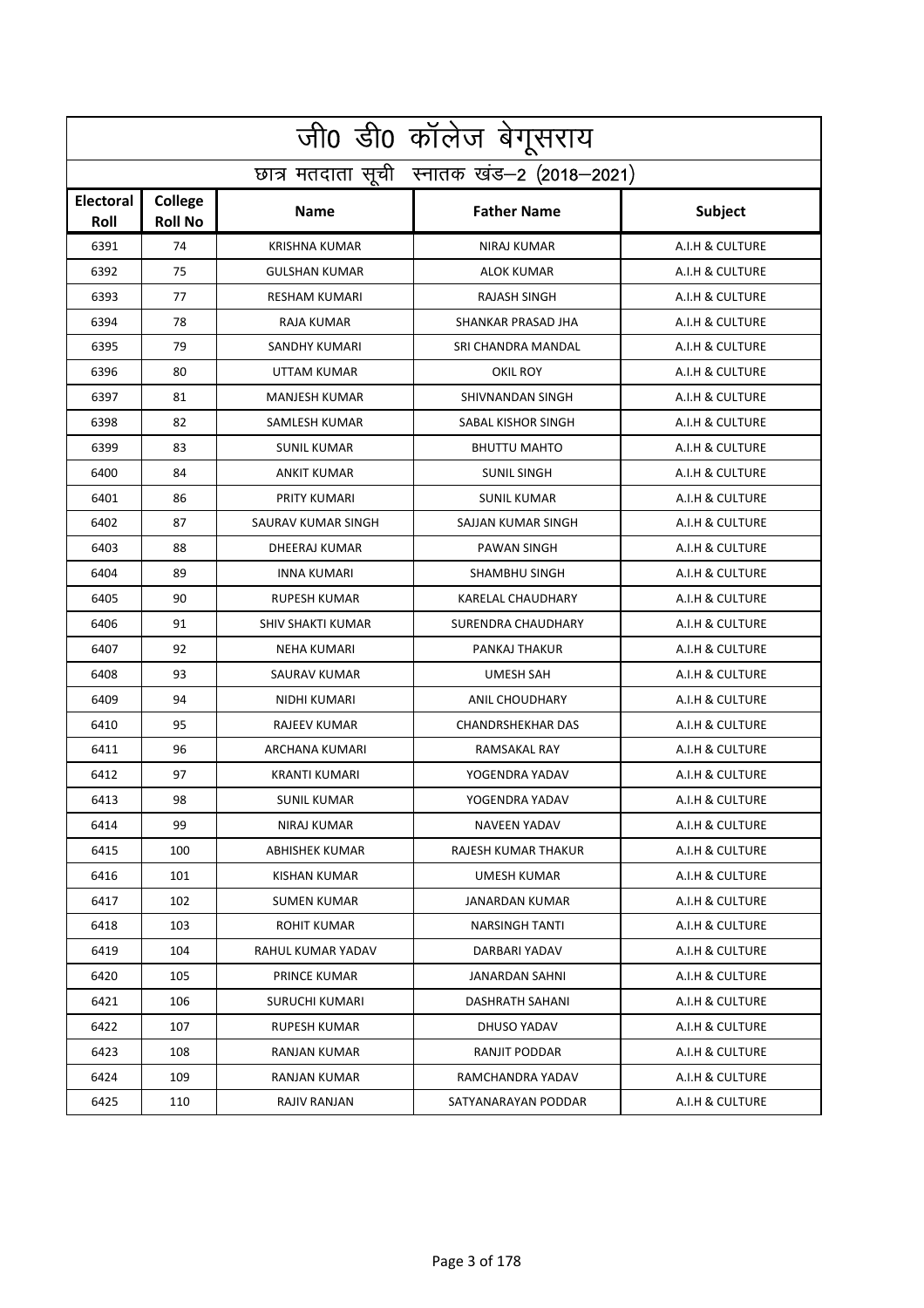|                          | जी0 डी0 कॉलेज बेगूसराय                     |                         |                             |                 |  |  |
|--------------------------|--------------------------------------------|-------------------------|-----------------------------|-----------------|--|--|
|                          | छात्र मतदाता सूची स्नातक खंड-2 (2018-2021) |                         |                             |                 |  |  |
| <b>Electoral</b><br>Roll | College<br><b>Roll No</b>                  | <b>Name</b>             | <b>Father Name</b>          | Subject         |  |  |
| 6426                     | 111                                        | <b>AMIT KUMAR</b>       | <b>RAMANAND SINGH</b>       | A.I.H & CULTURE |  |  |
| 6427                     | 112                                        | <b>RUPAM THAKUR</b>     | <b>MAKHAN THAKUR</b>        | A.I.H & CULTURE |  |  |
| 6428                     | 113                                        | <b>RAHUL KUMAR</b>      | <b>HARIBOL PRASAD</b>       | A.I.H & CULTURE |  |  |
| 6429                     | 114                                        | AJAY KUMAR RAJAK        | SANJAY RAJAK                | A.I.H & CULTURE |  |  |
| 6430                     | 115                                        | <b>GOVIND KUMAR</b>     | RAM UDAY YADAV              | A.I.H & CULTURE |  |  |
| 6431                     | 116                                        | <b>SONAM KUMARI</b>     | <b>BIJAY ROY</b>            | A.I.H & CULTURE |  |  |
| 6432                     | 117                                        | RAJU KUMAR              | POLINDAR MALAKAR            | A.I.H & CULTURE |  |  |
| 6433                     | 118                                        | <b>HIMANSHU KUMAR</b>   | RAJARAM YADAV               | A.I.H & CULTURE |  |  |
| 6434                     | 119                                        | SANDEEP KUMAR           | <b>UPENDRA THAKUR</b>       | A.I.H & CULTURE |  |  |
| 6435                     | 120                                        | <b>SAURAV KUMAR</b>     | RAMCHANDRA RAJAK            | A.I.H & CULTURE |  |  |
| 6436                     | 121                                        | <b>MANISH KUMAR</b>     | <b>DULAR CHANDRA SHARMA</b> | A.I.H & CULTURE |  |  |
| 6437                     | 122                                        | <b>KUMUD RAJ</b>        | <b>RAJ KUMAR SINGH</b>      | A.I.H & CULTURE |  |  |
| 6438                     | 123                                        | SANGITA KUMARI          | <b>BALLABH SAH</b>          | A.I.H & CULTURE |  |  |
| 6439                     | 124                                        | <b>VIKASH KUMAR</b>     | RAM UDAY PASWAN             | A.I.H & CULTURE |  |  |
| 6440                     | 125                                        | NISHA KUMARI            | KUNDAN SAHANI               | A.I.H & CULTURE |  |  |
| 6441                     | 126                                        | SANTOSH KUMAR           | <b>RAM BILAS SINGH</b>      | A.I.H & CULTURE |  |  |
| 6442                     | 127                                        | PRIYANKA KUMARI         | <b>MAHESH YADAV</b>         | A.I.H & CULTURE |  |  |
| 6443                     | 128                                        | <b>SHRI RAM</b>         | UPENDRA PARSAD SAH          | A.I.H & CULTURE |  |  |
| 6444                     | 129                                        | <b>BHUSHAN KUMAR</b>    | <b>SUBHASH MAHTO</b>        | A.I.H & CULTURE |  |  |
| 6445                     | 130                                        | RANDHIR KUMAR           | RAVINDRA YADAV              | A.I.H & CULTURE |  |  |
| 6446                     | 131                                        | SARITA KUMARI           | MAHESHWAR PRASAD SINGH      | A.I.H & CULTURE |  |  |
| 6447                     | 132                                        | <b>VAISHNAVI KUMARI</b> | <b>NARESH CHAUDHARI</b>     | A.I.H & CULTURE |  |  |
| 6448                     | 133                                        | <b>ROHIT KUMAR</b>      | SHASHI SHARMA               | A.I.H & CULTURE |  |  |
| 6449                     | 134                                        | <b>GOVIND KUMAR</b>     | MANOJ JHA                   | A.I.H & CULTURE |  |  |
| 6450                     | 135                                        | SHUBHANSHU KUMARI       | KAILASH DAS                 | A.I.H & CULTURE |  |  |
| 6451                     | 136                                        | MD AFTAB                | <b>MD ZUBAIR</b>            | A.I.H & CULTURE |  |  |
| 6452                     | 137                                        | <b>BANTI KUMAR</b>      | <b>UMESH SAHNI</b>          | A.I.H & CULTURE |  |  |
| 6453                     | 138                                        | DEEPAK KUMAR            | <b>BANSHIDHAR PODDAR</b>    | A.I.H & CULTURE |  |  |
| 6454                     | 139                                        | <b>BITTU KUMAR</b>      | RAM PRAVESH SINGH           | A.I.H & CULTURE |  |  |
| 6455                     | 140                                        | ROHIT KUMAR             | NEPAL SAH                   | A.I.H & CULTURE |  |  |
| 6456                     | 141                                        | <b>MD RAJA</b>          | <b>MD HUSAIN</b>            | A.I.H & CULTURE |  |  |
| 6457                     | 142                                        | <b>BHANU KUMAR</b>      | SUBHASH YADAV               | A.I.H & CULTURE |  |  |
| 6458                     | 143                                        | ABHIJEET KUMAR          | <b>SUNIL KUMAR</b>          | A.I.H & CULTURE |  |  |
| 6459                     | 144                                        | <b>NEHA KHANAM</b>      | SAMSHER KHAN                | A.I.H & CULTURE |  |  |
| 6460                     | 145                                        | DILIP KUMAR             | SHRAVAN DAS                 | A.I.H & CULTURE |  |  |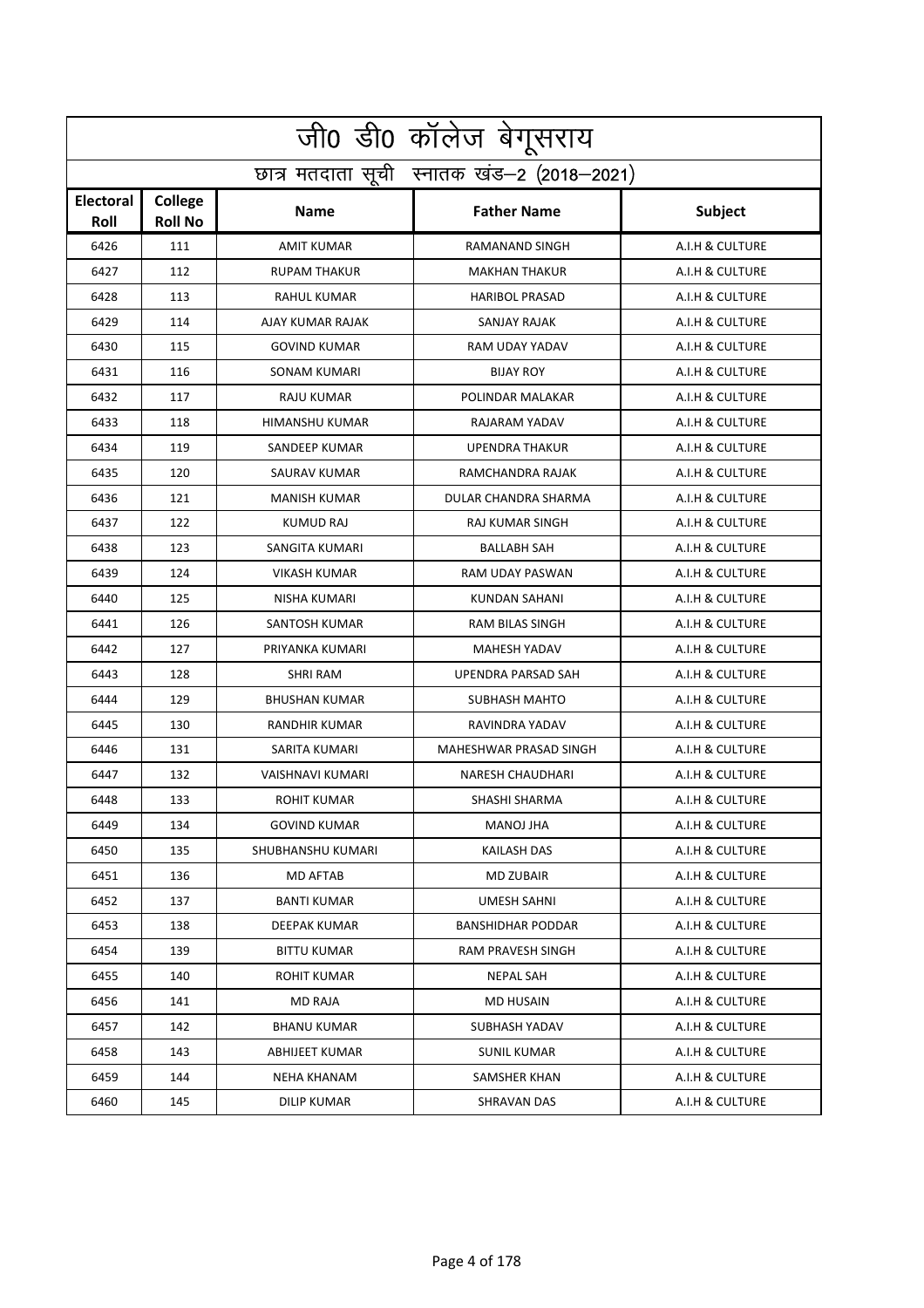|                          | जी0 डी0 कॉलेज बेगूसराय                     |                                |                            |                 |  |  |
|--------------------------|--------------------------------------------|--------------------------------|----------------------------|-----------------|--|--|
|                          | छात्र मतदाता सूची स्नातक खंड-2 (2018-2021) |                                |                            |                 |  |  |
| <b>Electoral</b><br>Roll | College<br><b>Roll No</b>                  | <b>Name</b>                    | <b>Father Name</b>         | Subject         |  |  |
| 6461                     | 146                                        | <b>MD MUSHARRAF</b>            | <b>MD IBRAHIM</b>          | A.I.H & CULTURE |  |  |
| 6462                     | 147                                        | <b>MD SHAHID</b>               | <b>MD JALIL</b>            | A.I.H & CULTURE |  |  |
| 6463                     | 148                                        | <b>OMRAJ</b>                   | <b>MANIK PRASAD SINGH</b>  | A.I.H & CULTURE |  |  |
| 6464                     | 149                                        | <b>PUJA KUAMRI</b>             | <b>BIPIN SAW</b>           | A.I.H & CULTURE |  |  |
| 6465                     | 150                                        | LAKSHMI KUMARI                 | <b>BIPIN SAW</b>           | A.I.H & CULTURE |  |  |
| 6466                     | 151                                        | PRATISH KUMAR                  | <b>RAMAKANT RAY</b>        | A.I.H & CULTURE |  |  |
| 6467                     | 152                                        | <b>VIKAS KUMAR</b>             | <b>GANPAT SAH</b>          | A.I.H & CULTURE |  |  |
| 6468                     | 153                                        | DIVANSHU KUMAR                 | RAJARAM YADAV              | A.I.H & CULTURE |  |  |
| 6469                     | 154                                        | MD MASIHAT IQBAL               | MD MAHBOOB ALAM            | A.I.H & CULTURE |  |  |
| 6470                     | 155                                        | NAVNIT KUMAR ANAND             | <b>UMESH KUMAR</b>         | A.I.H & CULTURE |  |  |
| 6471                     | 156                                        | <b>FANTUSH KUMAR</b>           | SATYANARAYAN PD YADAV      | A.I.H & CULTURE |  |  |
| 6472                     | 157                                        | <b>RAM KUMAR</b>               | <b>ASHOK PODDAR</b>        | A.I.H & CULTURE |  |  |
| 6473                     | 158                                        | <b>JAYKISHAN KUMAR</b>         | <b>ASHOK SAHANI</b>        | A.I.H & CULTURE |  |  |
| 6474                     | 159                                        | <b>BABLU KUMAR</b>             | <b>GYANDEV THAKUR</b>      | A.I.H & CULTURE |  |  |
| 6475                     | 160                                        | <b>ABHISHEK KUMAR</b>          | <b>BAMBAM KUMAR MAHTO</b>  | A.I.H & CULTURE |  |  |
| 6476                     | 161                                        | SANTOSH KUMAR                  | SHAMBHU PASWAN             | A.I.H & CULTURE |  |  |
| 6477                     | 162                                        | <b>NITISH KUMAR</b>            | <b>CHAMAKLAL MAHTO</b>     | A.I.H & CULTURE |  |  |
| 6478                     | 163                                        | ANUBHAV KUMAR                  | <b>SUBODH SINGH</b>        | A.I.H & CULTURE |  |  |
| 6479                     | 164                                        | <b>BABLU KUMAR</b>             | <b>BIRJU MAHTO</b>         | A.I.H & CULTURE |  |  |
| 6480                     | 165                                        | <b>NITISH KUMAR</b>            | <b>RAM BILAS YADAV</b>     | A.I.H & CULTURE |  |  |
| 6481                     | 166                                        | <b>RAUSHAN KUMAR</b>           | PASHUPATI RAM              | A.I.H & CULTURE |  |  |
| 6482                     | 167                                        | <b>GAURAV KUMAR</b>            | SAMBHU PASWAN              | A.I.H & CULTURE |  |  |
| 6483                     | 168                                        | <b>GUPTESHWAR PRASAD VARMA</b> | CHANDRASHEKHAR MAHTO       | A.I.H & CULTURE |  |  |
| 6484                     | 169                                        | ANAND KUMAR                    | <b>BINOD SINGH</b>         | A.I.H & CULTURE |  |  |
| 6485                     | 170                                        | NIKHAT PARVEEN                 | MD JAMIL ANSARI            | A.I.H & CULTURE |  |  |
| 6486                     | 171                                        | GUDDI KUMARI                   | <b>KRISHNDEO CHOWDHARY</b> | A.I.H & CULTURE |  |  |
| 6487                     | 172                                        | MD SHAHNAVAJ HUSAIN            | MD KISMAT                  | A.I.H & CULTURE |  |  |
| 6488                     | 174                                        | <b>VIVEK KUMAR</b>             | SURESH PASWAN              | A.I.H & CULTURE |  |  |
| 6489                     | 176                                        | MD NAZEEB UDDIN                | MD NASIBUL ALAM            | A.I.H & CULTURE |  |  |
| 6490                     | 177                                        | <b>MONAM KUMARI</b>            | <b>VIBHASH YADAV</b>       | A.I.H & CULTURE |  |  |
| 6491                     | 178                                        | ARCHANA KUMARI                 | SURENDRA ISHWAR            | A.I.H & CULTURE |  |  |
| 6492                     | 179                                        | BABEETA KUMARI                 | RAM PRAVESH SHARMA         | A.I.H & CULTURE |  |  |
| 6493                     | 180                                        | KUNDIL KUMAR                   | <b>CHANDRAKANT SINGH</b>   | A.I.H & CULTURE |  |  |
| 6494                     | 181                                        | <b>VISHNU KUMAR</b>            | DAMODAR CHOUDHARI          | A.I.H & CULTURE |  |  |
| 6495                     | 182                                        | DEEPAK KUMAR                   | RAM SOGARATH YADAV         | A.I.H & CULTURE |  |  |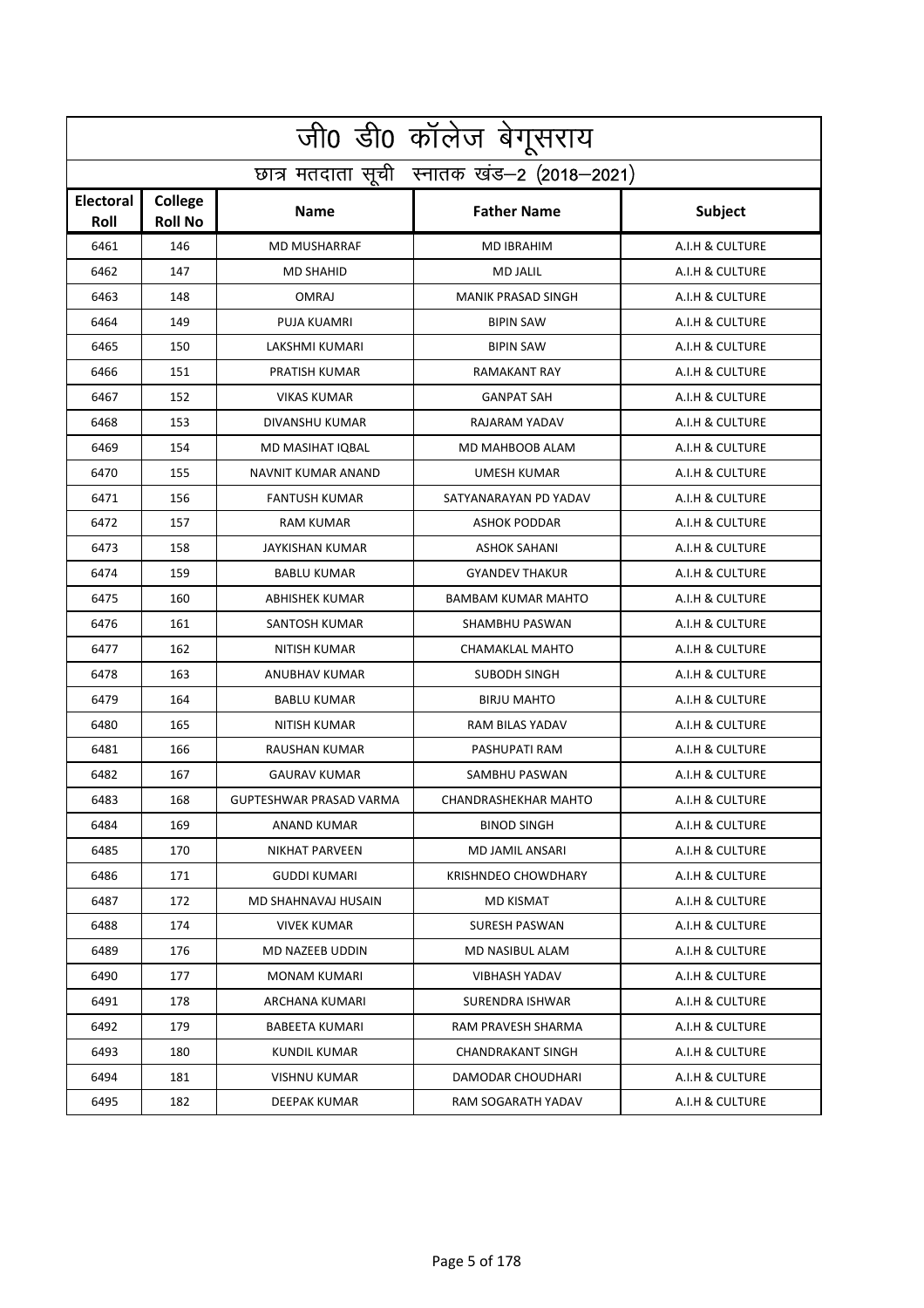|                          | .<br>जी0 डी0 कॉलेज बेगूसराय                |                       |                            |                 |  |  |
|--------------------------|--------------------------------------------|-----------------------|----------------------------|-----------------|--|--|
|                          | छात्र मतदाता सूची स्नातक खंड-2 (2018-2021) |                       |                            |                 |  |  |
| <b>Electoral</b><br>Roll | College<br><b>Roll No</b>                  | <b>Name</b>           | <b>Father Name</b>         | Subject         |  |  |
| 6496                     | 183                                        | <b>GUNJAN KUMARI</b>  | <b>NARAYAN THAKUR</b>      | A.I.H & CULTURE |  |  |
| 6497                     | 184                                        | SAUTAM KUMAR SHAH     | SHIVNANDAN SHAH            | A.I.H & CULTURE |  |  |
| 6498                     | 186                                        | <b>NITESH KUMAR</b>   | <b>SURENDAR THAKUR</b>     | A.I.H & CULTURE |  |  |
| 6499                     | 187                                        | <b>SUMIT KUMAR</b>    | <b>ASHOK YADAV</b>         | A.I.H & CULTURE |  |  |
| 6500                     | 188                                        | <b>ROHIT KUMAR</b>    | <b>MANOJ SAH</b>           | A.I.H & CULTURE |  |  |
| 6501                     | 189                                        | <b>MD RAJA</b>        | <b>MD AINUL</b>            | A.I.H & CULTURE |  |  |
| 6502                     | 190                                        | <b>BITTU KUMAR</b>    | <b>ANIL SINGH</b>          | A.I.H & CULTURE |  |  |
| 6503                     | 191                                        | <b>HITLAR KUMAR</b>   | RAJEEV KUMAR CHAUDHARY     | A.I.H & CULTURE |  |  |
| 6504                     | 192                                        | <b>SURAJ KUMAR</b>    | RAJESH PRASAD CHOUDHARY    | A.I.H & CULTURE |  |  |
| 6505                     | 193                                        | POOJA KUMARI          | <b>BHUNGI SINGH</b>        | A.I.H & CULTURE |  |  |
| 6506                     | 194                                        | <b>SHYAM KUMAR</b>    | <b>JHULO MAHTO</b>         | A.I.H & CULTURE |  |  |
| 6507                     | 195                                        | <b>ABHAY KUMAR</b>    | <b>KIRAT SINGH</b>         | A.I.H & CULTURE |  |  |
| 6508                     | 196                                        | <b>RAHUL KUMAR</b>    | <b>NEPALI THAKUR</b>       | A.I.H & CULTURE |  |  |
| 6509                     | 197                                        | <b>ADARSH KUMAR</b>   | RAJESH KUMAR DAS           | A.I.H & CULTURE |  |  |
| 6510                     | 198                                        | LALITA KUMRI          | <b>UMESH PASWAN</b>        | A.I.H & CULTURE |  |  |
| 6511                     | 199                                        | <b>VIVEK KUMAR</b>    | RAMUDAY PASWAN             | A.I.H & CULTURE |  |  |
| 6512                     | 200                                        | <b>GAURAV KUMAR</b>   | RANJIT KUMAR CHAUDHARY     | A.I.H & CULTURE |  |  |
| 6513                     | 201                                        | SIMA KUMARI           | DULARCHAN SAHANI           | A.I.H & CULTURE |  |  |
| 6514                     | 202                                        | <b>CHHATISH KUMAR</b> | <b>BULBUL RAY</b>          | A.I.H & CULTURE |  |  |
| 6515                     | 203                                        | <b>VISHAL RAJ</b>     | <b>RAJESH SINGH</b>        | A.I.H & CULTURE |  |  |
| 6516                     | 204                                        | PRINCE KUMAR          | <b>VIJAY SHANKAR SINGH</b> | A.I.H & CULTURE |  |  |
| 6517                     | 205                                        | POOJA JAYSWAL         | RANJEET KR CHAUDHARY       | A.I.H & CULTURE |  |  |
| 6518                     | 206                                        | RAKESH KUMAR          | PARMOD SHARMA              | A.I.H & CULTURE |  |  |
| 6519                     | 207                                        | AKANKSHA KUMARI       | NIRANJAN KUMAR RAY         | A.I.H & CULTURE |  |  |
| 6520                     | 208                                        | SAPNA KUMARI          | SANJEEV PRASAD SINGH       | A.I.H & CULTURE |  |  |
| 6521                     | 209                                        | PRASHANT KUMAR        | JANARDAN PRASAD SINGH      | A.I.H & CULTURE |  |  |
| 6522                     | 210                                        | NIRAJ KUMAR           | <b>SHANKAR THAKUR</b>      | A.I.H & CULTURE |  |  |
| 6523                     | 211                                        | KISHAN KUMAR          | <b>JANARDAN SAH</b>        | A.I.H & CULTURE |  |  |
| 6524                     | 212                                        | <b>MANISH KUMAR</b>   | <b>AVDHESH PASWAN</b>      | A.I.H & CULTURE |  |  |
| 6525                     | 213                                        | RUPA KUMARI           | AMIR KUNWAR                | A.I.H & CULTURE |  |  |
| 6526                     | 214                                        | <b>VIKAS KUAMR</b>    | <b>HARILAL PADIT</b>       | A.I.H & CULTURE |  |  |
| 6527                     | 215                                        | ANIKET KUMAR          | PANKAJ KUMAR JHA           | A.I.H & CULTURE |  |  |
| 6528                     | 216                                        | RANJANA KUMARI        | SIPUL ROY                  | A.I.H & CULTURE |  |  |
| 6529                     | 217                                        | AMARNATH KUMAR        | <b>VINAY SINGH</b>         | A.I.H & CULTURE |  |  |
| 6530                     | 218                                        | MD AFROZ ALAM         | SOYEB ALAM                 | A.I.H & CULTURE |  |  |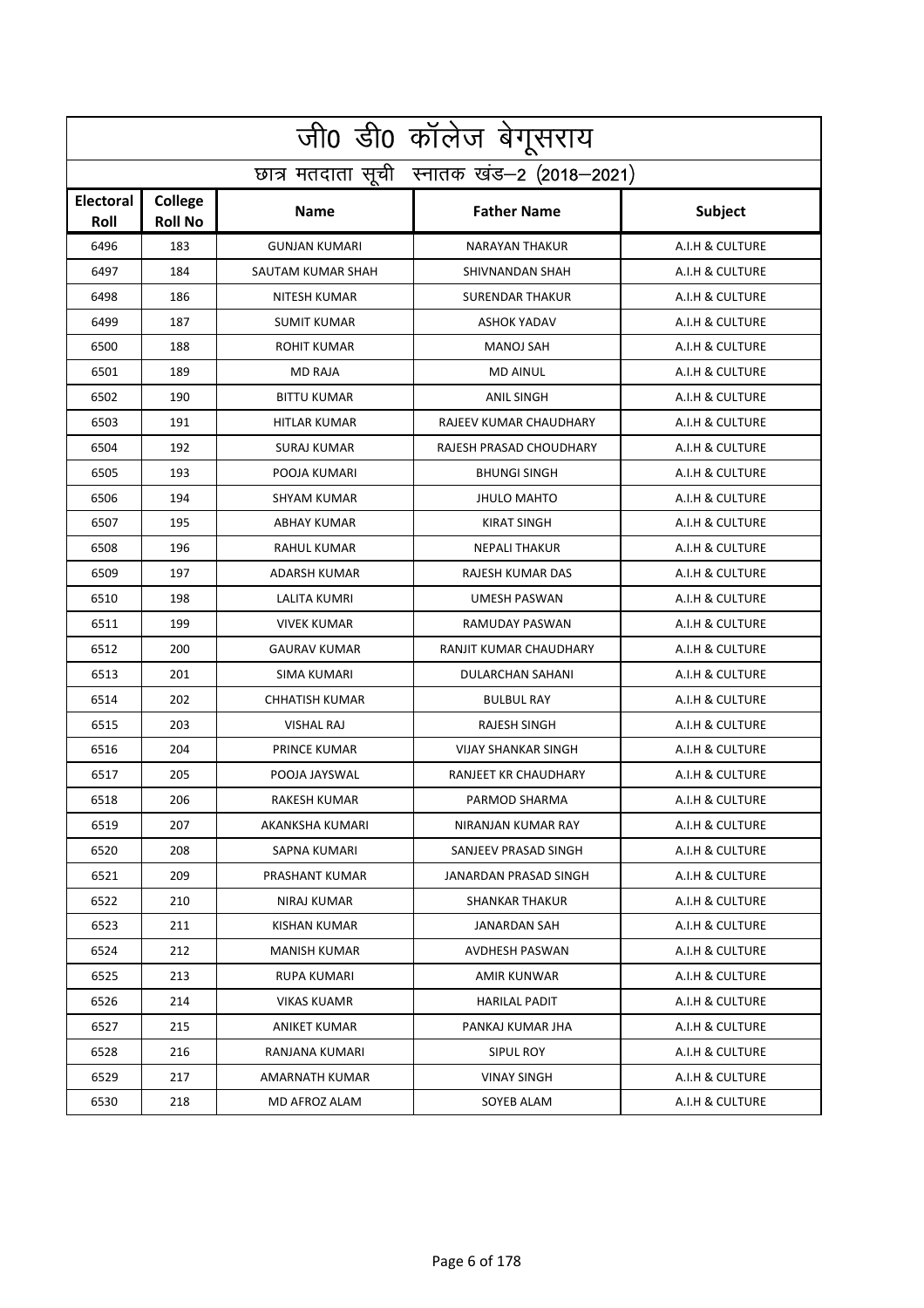|                          | जी0 डी0 कॉलेज बेगूसराय                     |                      |                          |                 |  |  |
|--------------------------|--------------------------------------------|----------------------|--------------------------|-----------------|--|--|
|                          | छात्र मतदाता सूची स्नातक खंड-2 (2018-2021) |                      |                          |                 |  |  |
| <b>Electoral</b><br>Roll | College<br><b>Roll No</b>                  | <b>Name</b>          | <b>Father Name</b>       | Subject         |  |  |
| 6531                     | 219                                        | <b>CHANDAN KUMAR</b> | SAHJANAND YADAV          | A.I.H & CULTURE |  |  |
| 6532                     | 221                                        | <b>RAJ KUMAR</b>     | RAM SAGAR PANDIT         | A.I.H & CULTURE |  |  |
| 6533                     | 222                                        | <b>BALBANT KUMAR</b> | <b>DULARCHANDR DAS</b>   | A.I.H & CULTURE |  |  |
| 6534                     | 223                                        | <b>DEEPAK KUMAR</b>  | PRAMOD SAH               | A.I.H & CULTURE |  |  |
| 6535                     | 224                                        | AJAY RAJ             | <b>BILASH DAS</b>        | A.I.H & CULTURE |  |  |
| 6536                     | 225                                        | <b>RAHUL KUMAR</b>   | <b>MANOJ YADAV</b>       | A.I.H & CULTURE |  |  |
| 6537                     | 226                                        | <b>ROHIT KUMAR</b>   | <b>GANESH MAHTO</b>      | A.I.H & CULTURE |  |  |
| 6538                     | 227                                        | AFSANA KHATOON       | MD ISTEKHAR ANSARI       | A.I.H & CULTURE |  |  |
| 6539                     | 228                                        | MD MUSTAK ALAM       | <b>MD ANWAR</b>          | A.I.H & CULTURE |  |  |
| 6540                     | 229                                        | NITU KUMARI          | <b>CHOTELAL CHUDHARI</b> | A.I.H & CULTURE |  |  |
| 6541                     | 230                                        | PUJA KUMARI          | RAM BHAJAN SINGH         | A.I.H & CULTURE |  |  |
| 6542                     | 232                                        | <b>ANIKET MISHRA</b> | ANIRUDDH MISHRA          | A.I.H & CULTURE |  |  |
| 6543                     | 233                                        | <b>GAURAV KUMAR</b>  | <b>RAM VILASH SAH</b>    | A.I.H & CULTURE |  |  |
| 6544                     | 234                                        | <b>ANIKET RAJ</b>    | <b>DOMAN SAH</b>         | A.I.H & CULTURE |  |  |
| 6545                     | 235                                        | <b>SACHIN KUMAR</b>  | <b>MANOHAR PASWAN</b>    | A.I.H & CULTURE |  |  |
| 6546                     | 236                                        | <b>MD MAJAHAR</b>    | <b>MD ALTAMAS</b>        | A.I.H & CULTURE |  |  |
| 6547                     | 237                                        | <b>MAMTA KUMARI</b>  | RAMUDAY MAHTO            | A.I.H & CULTURE |  |  |
| 6548                     | 238                                        | PUJA KUMARI          | <b>NARESH MAHTO</b>      | A.I.H & CULTURE |  |  |
| 6549                     | 239                                        | <b>RAJ KUMAR</b>     | DAYANAND RAY             | A.I.H & CULTURE |  |  |
| 6550                     | 240                                        | <b>JULEE KUMARI</b>  | <b>ABHAY KUMAR SINGH</b> | A.I.H & CULTURE |  |  |
| 6551                     | 241                                        | <b>ANKIT KUMAR</b>   | <b>MANTUN SINGH</b>      | A.I.H & CULTURE |  |  |
| 6552                     | 242                                        | LAXMI KUMARI         | <b>DEELIP SAH</b>        | A.I.H & CULTURE |  |  |
| 6553                     | 243                                        | MD ALI AHMAD         | <b>MD MASHI ALAM</b>     | A.I.H & CULTURE |  |  |
| 6554                     | 244                                        | NUTAN KUMARI         | AJAY CHOUDHARY           | A.I.H & CULTURE |  |  |
| 6555                     | 245                                        | MD SAJJAD ANSARI     | <b>OBBAIS ANSARI</b>     | A.I.H & CULTURE |  |  |
| 6556                     | 246                                        | RAUSHAN KUMAR        | <b>NARESH RAY</b>        | A.I.H & CULTURE |  |  |
| 6557                     | 247                                        | <b>SUNNY KUMAR</b>   | JAGNNATH PRASHAD SINGH   | A.I.H & CULTURE |  |  |
| 6558                     | 248                                        | SHIVAM KUMAR         | <b>BISHWANATH THAKUR</b> | A.I.H & CULTURE |  |  |
| 6559                     | 249                                        | ABHISHEK PRASAD      | <b>ISHWAR PRASAD</b>     | A.I.H & CULTURE |  |  |
| 6560                     | 250                                        | SONU KUMAR           | <b>RAM BILAS RAM</b>     | A.I.H & CULTURE |  |  |
| 6561                     | 251                                        | ARTI KUMARI          | RAM BAHADUR PANDIT       | A.I.H & CULTURE |  |  |
| 6562                     | 252                                        | MEERA                | KAILASH THAKUR           | A.I.H & CULTURE |  |  |
| 6563                     | 253                                        | <b>GAUTAM KUMAR</b>  | SANJAY PODDAR            | A.I.H & CULTURE |  |  |
| 6564                     | 254                                        | MITHILESH KUMAR      | TARKESHWAR CHOUDHARI     | A.I.H & CULTURE |  |  |
| 6565                     | 255                                        | ATUL ARYAN           | CHAKRADHAR SINGH         | A.I.H & CULTURE |  |  |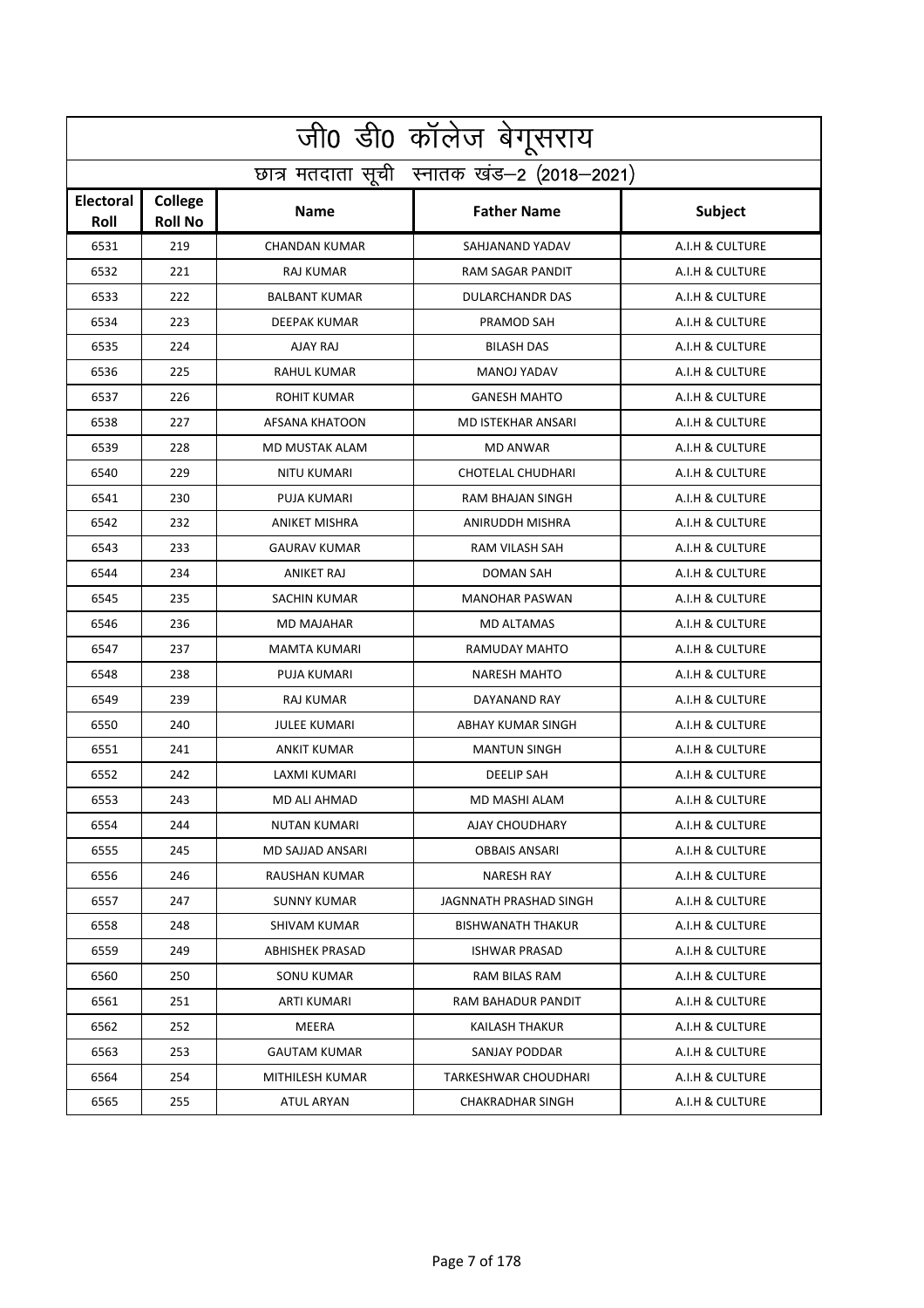|                          | जी0 डी0 कॉलेज बेगूसराय                     |                      |                            |                 |  |  |
|--------------------------|--------------------------------------------|----------------------|----------------------------|-----------------|--|--|
|                          | छात्र मतदाता सूची स्नातक खंड-2 (2018-2021) |                      |                            |                 |  |  |
| <b>Electoral</b><br>Roll | College<br><b>Roll No</b>                  | <b>Name</b>          | <b>Father Name</b>         | Subject         |  |  |
| 6566                     | 256                                        | <b>GURIYA KHANAM</b> | <b>AZIM KHAN</b>           | A.I.H & CULTURE |  |  |
| 6567                     | 257                                        | MADHAV KUMAR         | <b>MUNSHI MAHTO</b>        | A.I.H & CULTURE |  |  |
| 6568                     | 258                                        | <b>AMIT KUMAR</b>    | <b>ANANDI SHARMA</b>       | A.I.H & CULTURE |  |  |
| 6569                     | 259                                        | <b>RAUSHAN KUMAR</b> | <b>SURESH KUMAR SAHNI</b>  | A.I.H & CULTURE |  |  |
| 6570                     | 260                                        | <b>FULTUS KUMAR</b>  | <b>GORAKH BHAGAT</b>       | A.I.H & CULTURE |  |  |
| 6571                     | 261                                        | PUJA KUMARI          | RAMU PASWAN                | A.I.H & CULTURE |  |  |
| 6572                     | 262                                        | RANI KUMARI          | SAMBHU CHAUDHARY           | A.I.H & CULTURE |  |  |
| 6573                     | 263                                        | <b>MAMTA KUMARI</b>  | ARUN YADAV                 | A.I.H & CULTURE |  |  |
| 6574                     | 264                                        | <b>SWATI KUMARI</b>  | SHAMBHU PANDIT             | A.I.H & CULTURE |  |  |
| 6575                     | 265                                        | RAHUL SUMAN          | KRISHNANDAN MALAKAR        | A.I.H & CULTURE |  |  |
| 6576                     | 266                                        | <b>SONU KUMAR</b>    | <b>VIJAY SHARMA</b>        | A.I.H & CULTURE |  |  |
| 6577                     | 267                                        | PUJA KUMARI          | SIKANDRA SHARMA            | A.I.H & CULTURE |  |  |
| 6578                     | 269                                        | <b>DURGA KUMARI</b>  | <b>UMAKANT SINGH</b>       | A.I.H & CULTURE |  |  |
| 6579                     | 270                                        | <b>SHANU KUMAR</b>   | ARUN KUMAR SINGH           | A.I.H & CULTURE |  |  |
| 6580                     | 271                                        | <b>VINAY KUMAR</b>   | SHASHI PASWAN              | A.I.H & CULTURE |  |  |
| 6581                     | 272                                        | ABHISHEK KUMAR GUPTA | <b>ASHOK SAH</b>           | A.I.H & CULTURE |  |  |
| 6582                     | 273                                        | RAJARAM SAH          | <b>VASHISHTH SAH</b>       | A.I.H & CULTURE |  |  |
| 6583                     | 274                                        | <b>VIKASH KUMAR</b>  | <b>SHIV SHANKAR PODDAR</b> | A.I.H & CULTURE |  |  |
| 6584                     | 275                                        | <b>MD AAZAD</b>      | <b>MD KABIR UDDIN</b>      | A.I.H & CULTURE |  |  |
| 6585                     | 276                                        | RAMBALI KUMAR        | <b>SWARTH SAH</b>          | A.I.H & CULTURE |  |  |
| 6586                     | 277                                        | RITESH KUMAR SHARMA  | <b>DILIP SHARMA</b>        | A.I.H & CULTURE |  |  |
| 6587                     | 278                                        | MUKESH KUMAR         | DINESH MAHTO               | A.I.H & CULTURE |  |  |
| 6588                     | 279                                        | <b>AZAD KUMAR</b>    | <b>GABBAR ROA</b>          | A.I.H & CULTURE |  |  |
| 6589                     | 280                                        | NEETU KUMARI         | <b>UPENDRA SAH</b>         | A.I.H & CULTURE |  |  |
| 6590                     | 281                                        | RISHU KUMAR          | RAVIRANJAN SING            | A.I.H & CULTURE |  |  |
| 6591                     | 282                                        | SATYAM KUMAR         | KISHOR KUMAR SINGH         | A.I.H & CULTURE |  |  |
| 6592                     | 283                                        | ANSHU KUMARI         | SANOJ SINGH                | A.I.H & CULTURE |  |  |
| 6593                     | 284                                        | HIMANSHU KUMAR       | <b>UPENDRA PASWAN</b>      | A.I.H & CULTURE |  |  |
| 6594                     | 285                                        | GOLU KUMAR           | ARJUN SHARMA               | A.I.H & CULTURE |  |  |
| 6595                     | 286                                        | MD FAIZAN ALAM       | MD AFROJ                   | A.I.H & CULTURE |  |  |
| 6596                     | 287                                        | <b>GAURAV KUMAR</b>  | SANJEEV CHOUDHARY          | A.I.H & CULTURE |  |  |
| 6597                     | 288                                        | ROSHAN THAKUR        | <b>BARUN THAKUR</b>        | A.I.H & CULTURE |  |  |
| 6598                     | 289                                        | MALTI KUMARI         | RAMBILASH RAJAK            | A.I.H & CULTURE |  |  |
| 6599                     | 290                                        | REENA KUMARI         | LAXMI SAH                  | A.I.H & CULTURE |  |  |
| 6600                     | 291                                        | SANJEEV KUMAR        | JAY JAYRAM YADAV           | A.I.H & CULTURE |  |  |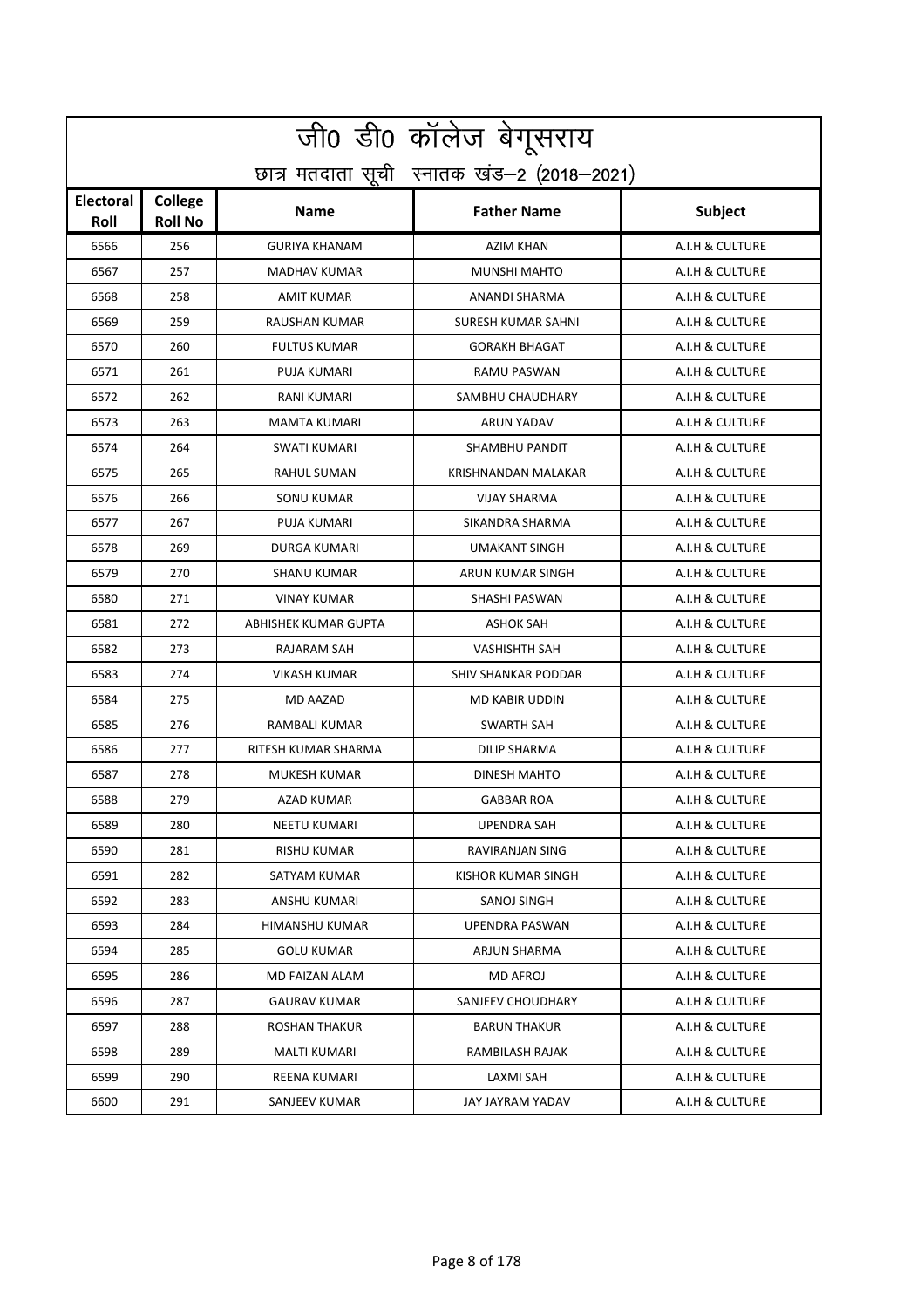|                          | जी0 डी0 कॉलेज बेगूसराय                     |                        |                            |                 |  |  |
|--------------------------|--------------------------------------------|------------------------|----------------------------|-----------------|--|--|
|                          | छात्र मतदाता सूची स्नातक खंड-2 (2018-2021) |                        |                            |                 |  |  |
| <b>Electoral</b><br>Roll | College<br><b>Roll No</b>                  | <b>Name</b>            | <b>Father Name</b>         | Subject         |  |  |
| 6601                     | 292                                        | <b>MDSHAID</b>         | <b>MDAJMAL</b>             | A.I.H & CULTURE |  |  |
| 6602                     | 293                                        | NIROJ KUMAR            | ANIRUDH PASWAN             | A.I.H & CULTURE |  |  |
| 6603                     | 294                                        | <b>RAHUL KUMAR</b>     | <b>DASHRATH RAJAK</b>      | A.I.H & CULTURE |  |  |
| 6604                     | 295                                        | ASHWANI KUMARI         | ASHOK KUMAR PASWAN         | A.I.H & CULTURE |  |  |
| 6605                     | 296                                        | SHASHSANK KUMAR        | PRADEEP KUMAR              | A.I.H & CULTURE |  |  |
| 6606                     | 297                                        | PRASHANT KUMAR         | <b>BABLU CHOUDHARY</b>     | A.I.H & CULTURE |  |  |
| 6607                     | 299                                        | <b>KUMAR SHANU</b>     | RAJENDRA PASWAN            | A.I.H & CULTURE |  |  |
| 6608                     | 300                                        | AMIT KUMAR             | <b>MAHESH MAHTO</b>        | A.I.H & CULTURE |  |  |
| 6609                     | 301                                        | <b>SUNIL KUMAR</b>     | <b>KRISHNANANDAN MAHTO</b> | A.I.H & CULTURE |  |  |
| 6610                     | 302                                        | SATYAM KUMAR           | <b>GANESH MAHTO</b>        | A.I.H & CULTURE |  |  |
| 6611                     | 303                                        | <b>MINTU KUMAR</b>     | <b>ASHOK MAHTO</b>         | A.I.H & CULTURE |  |  |
| 6612                     | 304                                        | KAJAL KUMARI           | <b>MANTUN YADAV</b>        | A.I.H & CULTURE |  |  |
| 6613                     | 305                                        | <b>CHANCHAL KUMARI</b> | <b>LALAN SINGH</b>         | A.I.H & CULTURE |  |  |
| 6614                     | 306                                        | PRIYANKA KUMARI        | PAWANDEV SINGH             | A.I.H & CULTURE |  |  |
| 6615                     | 308                                        | NIDHI KUMARI           | RABINDRA KUMAR SINGH       | A.I.H & CULTURE |  |  |
| 6616                     | 311                                        | <b>NEHA KUMARI</b>     | <b>MANOJ KUMAR MISHRA</b>  | A.I.H & CULTURE |  |  |
| 6617                     | 312                                        | <b>MANISH KUMAR</b>    | <b>UMESH YADAV</b>         | A.I.H & CULTURE |  |  |
| 6618                     | 313                                        | <b>GOLU KUMAR</b>      | SIKENDAR SHARMA            | A.I.H & CULTURE |  |  |
| 6619                     | 314                                        | PUJA KUMARI            | RAM PRAKASH SINGH          | A.I.H & CULTURE |  |  |
| 6620                     | 315                                        | NAVEEN KUMAR HAJARI    | <b>MANOJ PASWAN</b>        | A.I.H & CULTURE |  |  |
| 6621                     | 316                                        | AMAR KUMAR             | <b>RAM BILASH SAH</b>      | A.I.H & CULTURE |  |  |
| 6622                     | 317                                        | <b>GAUTAM KUMAR</b>    | <b>RANJEET RAY</b>         | A.I.H & CULTURE |  |  |
| 6623                     | 318                                        | DHARMVIR KUMAR         | <b>JAYJAY RAM SINGH</b>    | A.I.H & CULTURE |  |  |
| 6624                     | 319                                        | ROHIT KUMAR            | DEVNANDAN MAHTO            | A.I.H & CULTURE |  |  |
| 6625                     | 320                                        | DEEPAK KUMAR           | HARINANDAN MAHTO           | A.I.H & CULTURE |  |  |
| 6626                     | 321                                        | RAJAN KUMAR            | <b>INDRAJIT PRASAD</b>     | A.I.H & CULTURE |  |  |
| 6627                     | 322                                        | <b>VIKKI KUMAR</b>     | <b>JANARDAN SAH</b>        | A.I.H & CULTURE |  |  |
| 6628                     | 323                                        | <b>GAUTAM KUMAR</b>    | <b>FULCHAND SAH</b>        | A.I.H & CULTURE |  |  |
| 6629                     | 324                                        | SHUBHAM KUMAR          | SHAMBHU THAKUR             | A.I.H & CULTURE |  |  |
| 6630                     | 325                                        | <b>SUNNY KUMAR</b>     | <b>SUDHIR MAHTO</b>        | A.I.H & CULTURE |  |  |
| 6631                     | 331                                        | REETESH KUMAR          | PAWAN SHARMA               | A.I.H & CULTURE |  |  |
| 6632                     | 332                                        | SANJIT KUMAR           | MANTUN KUMAR YADAV         | A.I.H & CULTURE |  |  |
| 6633                     | 333                                        | RAVINDRA KUMAR         | PRAMANAND YADAV            | A.I.H & CULTURE |  |  |
| 6634                     | 334                                        | RAMESH KUMAR           | <b>BHARAT TANTI</b>        | A.I.H & CULTURE |  |  |
| 6635                     | 335                                        | RAVI KUMAR             | MANOJ RAM                  | A.I.H & CULTURE |  |  |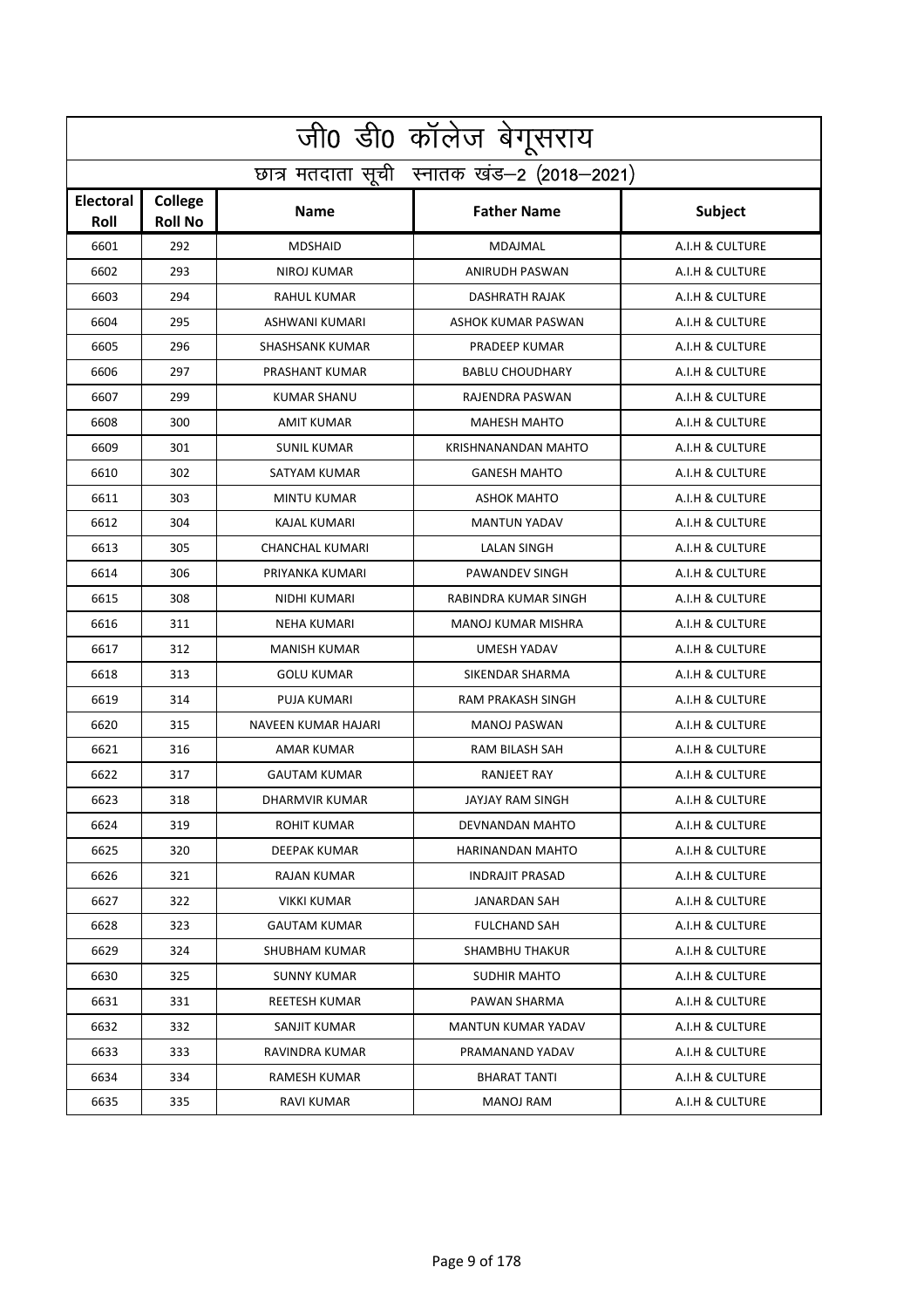|                          | जी0 डी0 कॉलेज बेगूसराय                     |                          |                           |                  |  |  |
|--------------------------|--------------------------------------------|--------------------------|---------------------------|------------------|--|--|
|                          | छात्र मतदाता सूची स्नातक खंड-2 (2018-2021) |                          |                           |                  |  |  |
| <b>Electoral</b><br>Roll | <b>College</b><br><b>Roll No</b>           | <b>Name</b>              | <b>Father Name</b>        | Subject          |  |  |
| 6636                     | 545                                        | PUSHPA RANI              | <b>SUNIL KUMAR</b>        | A.I.H & CULTURE  |  |  |
| 6637                     | 555                                        | NILU KUMARI              | <b>VINOD PRASAD SONI</b>  | A.I.H & CULTURE  |  |  |
| 6638                     | 595                                        | RITU RAJ PATIL           | <b>SURESH PODDAR</b>      | A.I.H & CULTURE  |  |  |
| 6639                     | 741                                        | PANDAV KUMAR             | <b>SIKANDAR YADAV</b>     | A.I.H & CULTURE  |  |  |
| 6640                     | 755                                        | <b>BRAJESH KUMAR</b>     | SIYARAM RAY               | A.I.H & CULTURE  |  |  |
| 6641                     | 756                                        | KAJAL SALAMA             | <b>MD ISRAIL</b>          | A.I.H & CULTURE  |  |  |
| 6642                     | 764                                        | ADITYA KUMAR             | <b>KARPOORI CHAUDHARY</b> | A.I.H & CULTURE  |  |  |
| 6643                     | 770                                        | <b>RAHUL RAJ</b>         | <b>NIRASH RAJAK</b>       | A.I.H & CULTURE  |  |  |
| 6644                     | 808                                        | <b>ANKIT KUMAR</b>       | <b>MANORANJAN PRASAD</b>  | A.I.H & CULTURE  |  |  |
| 6645                     | 809                                        | ABHISHEK KUMAR           | <b>GAJENDRA PRASAD</b>    | A.I.H & CULTURE  |  |  |
| 6646                     | 834                                        | <b>JYOTI KUMARI</b>      | SHIVNATH DAS              | A.I.H & CULTURE  |  |  |
| 6647                     | 836                                        | SONI KUMARI              | <b>DEEPAK SAH</b>         | A.I.H & CULTURE  |  |  |
| 6648                     | 841                                        | <b>GAUTAM KUMAR</b>      | DIWAN PASWAN              | A.I.H & CULTURE  |  |  |
| 6649                     | 1088                                       | PUSHPLATA BHARTI         | RAM LAGAN RAM             | A.I.H & CULTURE  |  |  |
| 6650                     | 1124                                       | SACHIN KUMAR SINGH       | <b>ASHOK SINGH</b>        | A.I.H & CULTURE  |  |  |
| 6651                     | 1127                                       | <b>LUSI KUMARI</b>       | <b>DEOSUNDAR SINGH</b>    | A.I.H & CULTURE  |  |  |
| 6652                     | 2062                                       | PUSPLATA KUMARI          | <b>SHANKAR PODDAR</b>     | A.I.H & CULTURE  |  |  |
| 6653                     | 2105                                       | PRAMOD KUMAR             | <b>SONELAL THAKUR</b>     | A.I.H & CULTURE  |  |  |
| 6654                     | 2108                                       | ANUJ KUMAR               | RAMDEO SINGH              | A.I.H & CULTURE  |  |  |
| 6655                     | 2370                                       | KRISHNA KUMARI           | <b>MUNNA PODDAR</b>       | A.I.H & CULTURE  |  |  |
| 6656                     | 2960                                       | SONAM KUMARI             | <b>BINDU SHARMA</b>       | A.I.H & CULTURE  |  |  |
| 6657                     | 6381                                       | SRISHTI SUMAN            | PANKAJ THAKUR             | A.I.H & CULTURE  |  |  |
| 6658                     | 6384                                       | ABHINAV KUMAR            | ARBIND KUMAR PASWAN       | A.I.H & CULTURE  |  |  |
| 6659                     | 6565                                       | <b>KM NARGIS KHATOON</b> | MD MUNNA KHATOON          | A.I.H & CULTURE  |  |  |
| 6660                     | 6678                                       | CHANDANI KUMARI          | <b>BIPIN MAHTO</b>        | A.I.H & CULTURE  |  |  |
| 6661                     | 6831                                       | SUMAN BHARTI             | LALITA KUMAR MAHTO        | A.I.H & CULTURE  |  |  |
| 6662                     | 6854                                       | ANNU KUMARI              | JEETENDRA SAH             | A.I.H & CULTURE  |  |  |
| 6663                     | 7349                                       | GAUTAM KUMAR             | PAWAN KUMAR PANDIT        | A.I.H & CULTURE  |  |  |
| 6664                     | 361                                        | DHIRAJ KUMAR             | RAMPRAVESH SINGH          | <b>ECONOMICS</b> |  |  |
| 6665                     | 362                                        | DEEPAK KUMAR             | SHIVAN SINGH              | <b>ECONOMICS</b> |  |  |
| 6666                     | 363                                        | <b>JUHI KUMARI</b>       | AMRESH PRASAD SINGH       | <b>ECONOMICS</b> |  |  |
| 6667                     | 364                                        | PRINCE KUMAR             | DILIP KUMAR SAH           | <b>ECONOMICS</b> |  |  |
| 6668                     | 365                                        | RANJEET KUMAR JHA        | PARMESHWAR JHA            | <b>ECONOMICS</b> |  |  |
| 6669                     | 366                                        | AVDHESH KUMAR            | <b>DASHRATH TANTI</b>     | <b>ECONOMICS</b> |  |  |
| 6670                     | 367                                        | BARSHA SHANDILYA         | CHANDRA PRAKASH SINGH     | <b>ECONOMICS</b> |  |  |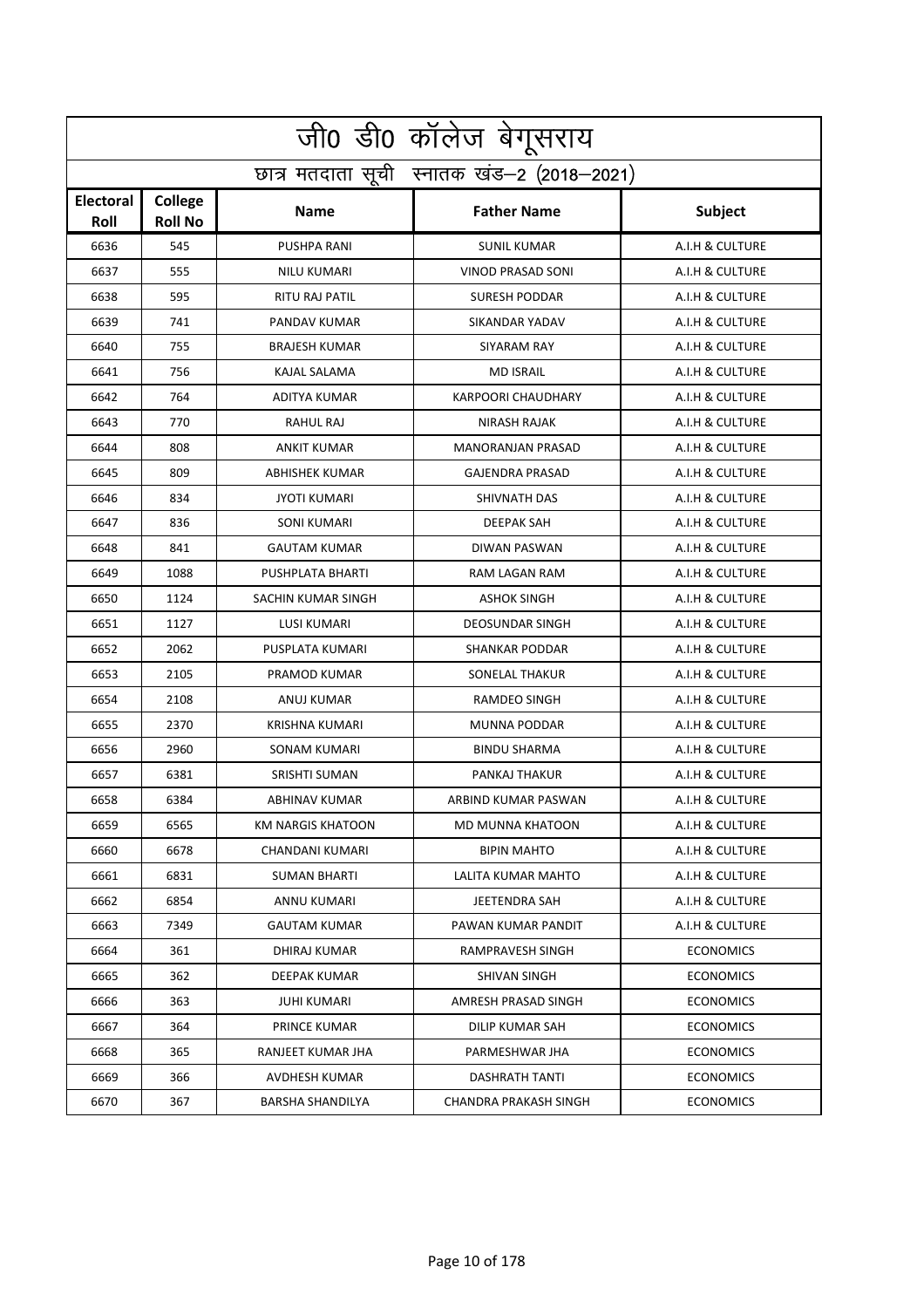| जी0 डी0 कॉलेज बेगूसराय   |                                            |                      |                           |                  |  |  |
|--------------------------|--------------------------------------------|----------------------|---------------------------|------------------|--|--|
|                          | छात्र मतदाता सूची स्नातक खंड-2 (2018-2021) |                      |                           |                  |  |  |
| <b>Electoral</b><br>Roll | College<br><b>Roll No</b>                  | <b>Name</b>          | <b>Father Name</b>        | Subject          |  |  |
| 6671                     | 368                                        | <b>SANJEET KUMAR</b> | <b>KAILASH SINGH</b>      | <b>ECONOMICS</b> |  |  |
| 6672                     | 369                                        | SAURAV KUMAR         | RANJEET JHA               | <b>ECONOMICS</b> |  |  |
| 6673                     | 370                                        | PRINCE KUMAR         | MAHESH PRASAD SAH         | <b>ECONOMICS</b> |  |  |
| 6674                     | 371                                        | SANGAM KUMAR         | UMESH PRASAD YADAV        | <b>ECONOMICS</b> |  |  |
| 6675                     | 372                                        | <b>ANANT KUMAR</b>   | NAGESHWAR KUMAR           | <b>ECONOMICS</b> |  |  |
| 6676                     | 373                                        | RAJA KUMAR           | <b>DINESH SINGH</b>       | <b>ECONOMICS</b> |  |  |
| 6677                     | 374                                        | RAKESH KUMAR SHARMA  | <b>SUNIL KUMAR SHARMA</b> | <b>ECONOMICS</b> |  |  |
| 6678                     | 375                                        | <b>SHUBHAM KUMAR</b> | SHAILENDRA KUMAR          | <b>ECONOMICS</b> |  |  |
| 6679                     | 376                                        | <b>RAVI KUMAR</b>    | SURENDRA SAH              | <b>ECONOMICS</b> |  |  |
| 6680                     | 377                                        | NIRAJ KUMAR NIRAJ    | DAYANAND RAKESH           | <b>ECONOMICS</b> |  |  |
| 6681                     | 378                                        | <b>ROHIT KUMAR</b>   | <b>RAM BHAROS YADAV</b>   | <b>ECONOMICS</b> |  |  |
| 6682                     | 379                                        | PRIYANKA KUMARI      | <b>MANOJ PRASAD SINGH</b> | <b>ECONOMICS</b> |  |  |
| 6683                     | 381                                        | <b>SIMA KUMARI</b>   | <b>DILIP SAH</b>          | <b>ECONOMICS</b> |  |  |
| 6684                     | 382                                        | ANUJ PRAKASH         | <b>OM PRAKASH</b>         | <b>ECONOMICS</b> |  |  |
| 6685                     | 383                                        | <b>MANISH KUMAR</b>  | PRABHUNANDAN DAS          | <b>ECONOMICS</b> |  |  |
| 6686                     | 384                                        | SHIV RAJ KUMAR       | <b>CHANDU PASWAN</b>      | <b>ECONOMICS</b> |  |  |
| 6687                     | 385                                        | <b>NITISH KUMAR</b>  | <b>BABUSAHEB PASWAN</b>   | <b>ECONOMICS</b> |  |  |
| 6688                     | 386                                        | ADITYA KUMAR         | PRADEEP KUMAR CHAUDHARY   | <b>ECONOMICS</b> |  |  |
| 6689                     | 387                                        | ANSHU KUMARI         | <b>TARNI THAKUR</b>       | <b>ECONOMICS</b> |  |  |
| 6690                     | 388                                        | <b>GULSHAN VERMA</b> | <b>SUNIL VERMA</b>        | <b>ECONOMICS</b> |  |  |
| 6691                     | 389                                        | <b>SANGAM KUMARI</b> | RANJIT KUMAR CHAUDHARY    | <b>ECONOMICS</b> |  |  |
| 6692                     | 390                                        | <b>MALA KUMARI</b>   | <b>VIJAY DAS</b>          | <b>ECONOMICS</b> |  |  |
| 6693                     | 392                                        | <b>KAJAL KUMARI</b>  | AJIT PODDAR               | <b>ECONOMICS</b> |  |  |
| 6694                     | 393                                        | ANUSHKA KUMARI       | <b>RUPESH PATHAK</b>      | <b>ECONOMICS</b> |  |  |
| 6695                     | 394                                        | RUBY KUMARI          | MANOJ SHARMA              | <b>ECONOMICS</b> |  |  |
| 6696                     | 395                                        | DEEPIKA BHARTI       | <b>HARERAM ROY</b>        | <b>ECONOMICS</b> |  |  |
| 6697                     | 396                                        | MAUSAM KUMARI        | <b>KANHAIYA PODDAR</b>    | <b>ECONOMICS</b> |  |  |
| 6698                     | 397                                        | NISHA KUMARI         | <b>GOPAL PRASAD ROY</b>   | <b>ECONOMICS</b> |  |  |
| 6699                     | 398                                        | SUDHANSHU KUMAR      | SUBHASH CHANDRA           | <b>ECONOMICS</b> |  |  |
| 6700                     | 399                                        | SWAYAM PRABHA KUMARI | DIWAKAR MISHRA            | <b>ECONOMICS</b> |  |  |
| 6701                     | 400                                        | <b>MANISH KUMAR</b>  | <b>GANGA PRASAD MAHTO</b> | <b>ECONOMICS</b> |  |  |
| 6702                     | 401                                        | NIKITA KUMARI        | RAJESH KUMAR SINGH        | <b>ECONOMICS</b> |  |  |
| 6703                     | 402                                        | RITIKA KUMARI        | RAJESH KUMAR SINGH        | <b>ECONOMICS</b> |  |  |
| 6704                     | 403                                        | <b>NITISH KUMAR</b>  | PRAMOD CHAUDHARY          | <b>ECONOMICS</b> |  |  |
| 6705                     | 404                                        | KIRAN KUMARI         | DEVCHANDRA PASWAN         | <b>ECONOMICS</b> |  |  |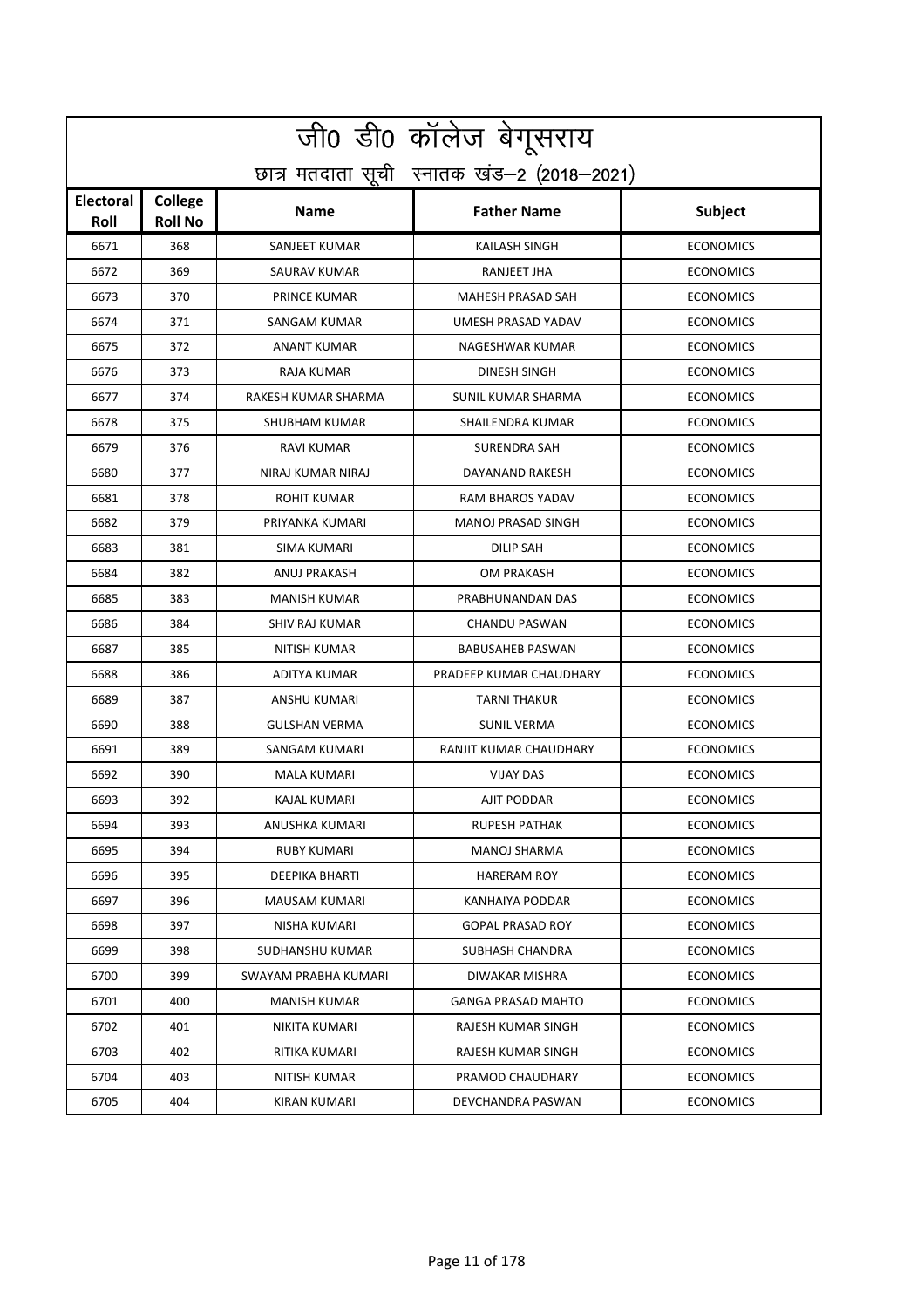|                                            | जी0 डी0 कॉलेज बेगूसराय    |                           |                           |                  |  |
|--------------------------------------------|---------------------------|---------------------------|---------------------------|------------------|--|
| छात्र मतदाता सूची स्नातक खंड-2 (2018-2021) |                           |                           |                           |                  |  |
| Electoral<br>Roll                          | College<br><b>Roll No</b> | <b>Name</b>               | <b>Father Name</b>        | Subject          |  |
| 6706                                       | 405                       | <b>MUNNI KUMARI</b>       | <b>KAPILDEO RAJAK</b>     | <b>ECONOMICS</b> |  |
| 6707                                       | 406                       | ROHIT KUMAR               | <b>CHANDRASHEKHAR SAH</b> | <b>ECONOMICS</b> |  |
| 6708                                       | 407                       | <b>GAUTAM KUMAR</b>       | RAMRATAN CHOUDHARY        | <b>ECONOMICS</b> |  |
| 6709                                       | 408                       | <b>ABHISHEK KUMAR</b>     | PREM PRAKASH SAH          | <b>ECONOMICS</b> |  |
| 6710                                       | 409                       | <b>SURAJ KUMAR</b>        | <b>SURESH TANTI</b>       | <b>ECONOMICS</b> |  |
| 6711                                       | 410                       | <b>CHANDAN KUMAR</b>      | <b>ASHOK KUMAR</b>        | <b>ECONOMICS</b> |  |
| 6712                                       | 411                       | RAJU KUMAR                | <b>AMARNATH SINGH</b>     | <b>ECONOMICS</b> |  |
| 6713                                       | 412                       | <b>BIBHA KUMARI</b>       | <b>RAJ KUMAR SAH</b>      | <b>ECONOMICS</b> |  |
| 6714                                       | 413                       | <b>ANIKET KUMAR</b>       | <b>ARUN SINGH</b>         | <b>ECONOMICS</b> |  |
| 6715                                       | 414                       | <b>MAUSHAM BHARTI</b>     | AMIT KUMAR PASWAN         | <b>ECONOMICS</b> |  |
| 6716                                       | 416                       | MAUSHAM KUMARI            | <b>UMESH DAS</b>          | <b>ECONOMICS</b> |  |
| 6717                                       | 417                       | <b>SHIV SHANKAR PAL</b>   | SUBURDAT PAL              | <b>ECONOMICS</b> |  |
| 6718                                       | 418                       | <b>SHWETA KUMARI</b>      | KAILASH SAH               | <b>ECONOMICS</b> |  |
| 6719                                       | 419                       | <b>SUNNY KUMAR</b>        | <b>MANOJ DAS</b>          | <b>ECONOMICS</b> |  |
| 6720                                       | 420                       | <b>SUJEET KUMAR</b>       | <b>KITAR DAS</b>          | <b>ECONOMICS</b> |  |
| 6721                                       | 421                       | <b>DHIRAJ KUMAR</b>       | <b>BHAGWAN RAM</b>        | <b>ECONOMICS</b> |  |
| 6722                                       | 422                       | <b>SHIVAM KUMAR</b>       | <b>VAKIL YADAV</b>        | <b>ECONOMICS</b> |  |
| 6723                                       | 423                       | ARTI KUMARI               | ARJUN CHAURASIA           | <b>ECONOMICS</b> |  |
| 6724                                       | 424                       | <b>SUMIT KUMAR</b>        | RAJENDRA YADAV            | <b>ECONOMICS</b> |  |
| 6725                                       | 425                       | MISHA BHARTI              | <b>ARVIND KESHRI</b>      | <b>ECONOMICS</b> |  |
| 6726                                       | 426                       | <b>ARCHITA RANJAN</b>     | SHREE NIWAS SINGH         | <b>ECONOMICS</b> |  |
| 6727                                       | 427                       | MD SHAHJAD ALAM           | <b>MD JALIL</b>           | <b>ECONOMICS</b> |  |
| 6728                                       | 428                       | <b>MD YUSUF ALAM</b>      | <b>MD SADIK</b>           | <b>ECONOMICS</b> |  |
| 6729                                       | 429                       | NEELU KUMARI              | ABHAY KUMAR               | <b>ECONOMICS</b> |  |
| 6730                                       | 430                       | NITISH KUMAR              | SITA RAM SINGH            | <b>ECONOMICS</b> |  |
| 6731                                       | 431                       | <b>DOLI KUMARI</b>        | <b>HARINARAYAN GUPTA</b>  | <b>ECONOMICS</b> |  |
| 6732                                       | 432                       | SITTU KUMAR               | SANCHIT KUMAR GUPTA       | <b>ECONOMICS</b> |  |
| 6733                                       | 433                       | ANJALI KUMARI             | ASHOK MAHTO               | <b>ECONOMICS</b> |  |
| 6734                                       | 434                       | NIKET KUMAR               | PRITHIVI CHANDRA ROY      | <b>ECONOMICS</b> |  |
| 6735                                       | 435                       | <b>GAGAN MAL</b>          | <b>GOPAL MAL</b>          | <b>ECONOMICS</b> |  |
| 6736                                       | 436                       | AJIT KUMAR                | SIKENDRA SHARMA           | <b>ECONOMICS</b> |  |
| 6737                                       | 437                       | <b>RUPESH KUMAR</b>       | MOHAN PRASAD SINGH        | <b>ECONOMICS</b> |  |
| 6738                                       | 438                       | ARCHANA KUMARI            | KAMAL KISHORE PANDIT      | <b>ECONOMICS</b> |  |
| 6739                                       | 439                       | <b>GUDDU KUMAR</b>        | UMESH PRASAD MAHTO        | <b>ECONOMICS</b> |  |
| 6740                                       | 440                       | ABHISHEKH RAJKUMAR THAKUR | <b>INDRRADEO THAKUR</b>   | <b>ECONOMICS</b> |  |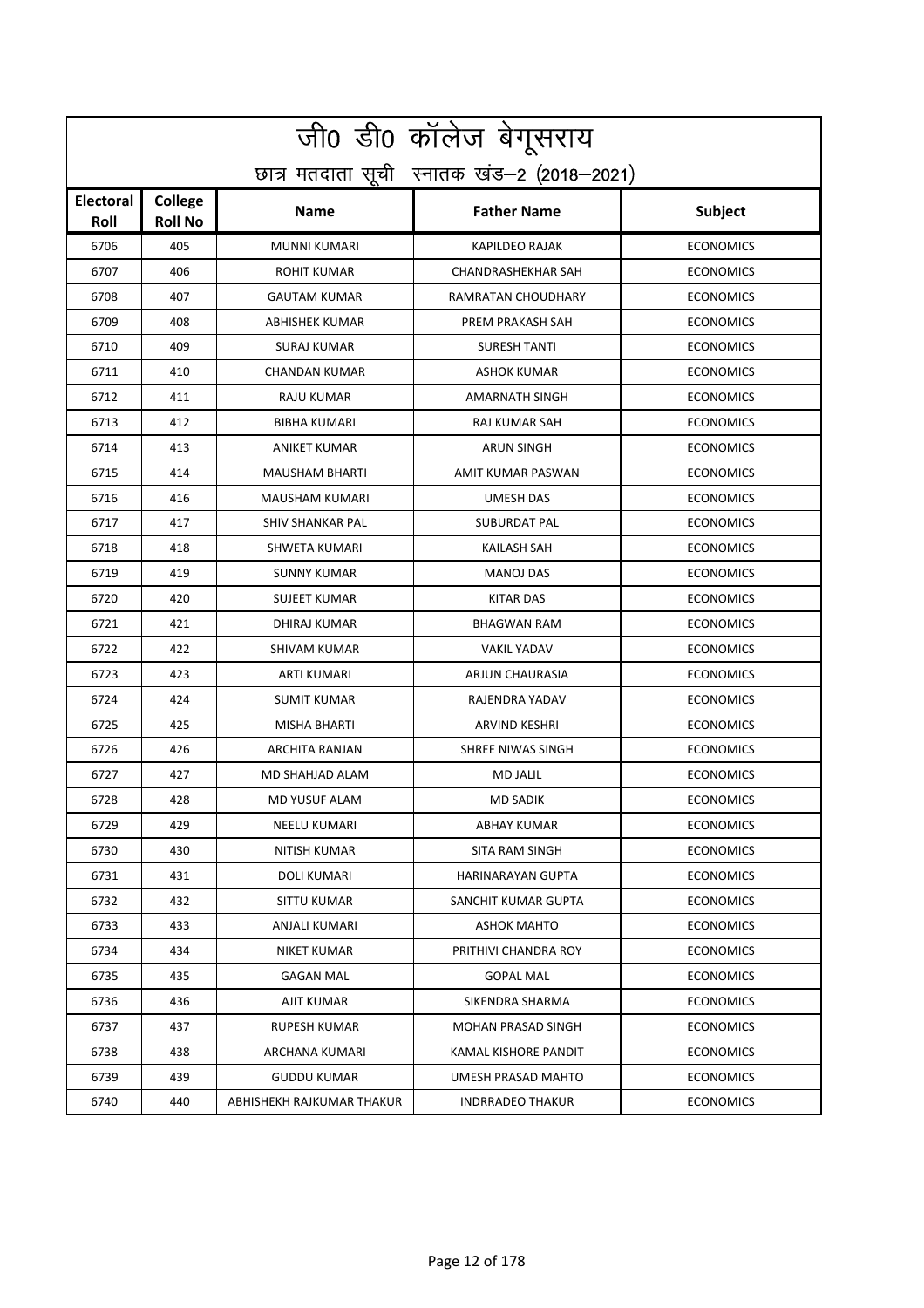|                          | जी0 डी0 कॉलेज बेगूसराय                     |                      |                              |                  |  |  |
|--------------------------|--------------------------------------------|----------------------|------------------------------|------------------|--|--|
|                          | छात्र मतदाता सूची स्नातक खंड-2 (2018-2021) |                      |                              |                  |  |  |
| <b>Electoral</b><br>Roll | <b>College</b><br><b>Roll No</b>           | <b>Name</b>          | <b>Father Name</b>           | Subject          |  |  |
| 6741                     | 441                                        | <b>AMAN KUMAR</b>    | <b>GHANSHYAM RAJAK</b>       | <b>ECONOMICS</b> |  |  |
| 6742                     | 442                                        | <b>SEEMA SHOWAA</b>  | <b>MD SANJAR</b>             | <b>ECONOMICS</b> |  |  |
| 6743                     | 443                                        | PARVATI KUMARI       | <b>DIWAKAR PANDIT</b>        | <b>ECONOMICS</b> |  |  |
| 6744                     | 444                                        | <b>ARVIND KUMAR</b>  | YOGENDRA PASWAN              | <b>ECONOMICS</b> |  |  |
| 6745                     | 445                                        | RAMGYAN KUMAR        | RAMSUNDAR MAHTO              | <b>ECONOMICS</b> |  |  |
| 6746                     | 446                                        | <b>GURIYA KUMARI</b> | <b>LALAN THAKUR</b>          | <b>ECONOMICS</b> |  |  |
| 6747                     | 447                                        | AMARDIP KUMAR        | PRADIP SHARMA                | <b>ECONOMICS</b> |  |  |
| 6748                     | 448                                        | HIMANSHU KUMARI      | SHASHIBHUSHAN CHAUDHARY      | <b>ECONOMICS</b> |  |  |
| 6749                     | 449                                        | RAJNISH KUMAR        | RAMANAND SAH                 | <b>ECONOMICS</b> |  |  |
| 6750                     | 450                                        | AMAR KUMAR           | MRITYUNJAY YADAV             | <b>ECONOMICS</b> |  |  |
| 6751                     | 451                                        | <b>KUNDAN KUMAR</b>  | RAMKRIPAL SAHANI             | <b>ECONOMICS</b> |  |  |
| 6752                     | 452                                        | AVINASH KUMAR        | <b>RAVIN TANTI</b>           | <b>ECONOMICS</b> |  |  |
| 6753                     | 453                                        | PINTU KUMAR          | PAVAN TANTI                  | <b>ECONOMICS</b> |  |  |
| 6754                     | 454                                        | <b>AMIT KUMAR</b>    | PRADEEP DAS                  | <b>ECONOMICS</b> |  |  |
| 6755                     | 455                                        | <b>GOVIND DAS</b>    | SAHDEV DAS                   | <b>ECONOMICS</b> |  |  |
| 6756                     | 457                                        | <b>VIJAY ARAYN</b>   | <b>MANOJ KUMAR VERMA</b>     | <b>ECONOMICS</b> |  |  |
| 6757                     | 458                                        | ARJUN KUMAR          | KAILASH SAHU                 | <b>ECONOMICS</b> |  |  |
| 6758                     | 459                                        | SONU KUMAR           | <b>BHOLA RAI</b>             | <b>ECONOMICS</b> |  |  |
| 6759                     | 460                                        | AASHISH KUMAR        | <b>ARJUN SAH</b>             | <b>ECONOMICS</b> |  |  |
| 6760                     | 461                                        | <b>SHIV KUMAR</b>    | KAMALPATI YADAV              | <b>ECONOMICS</b> |  |  |
| 6761                     | 462                                        | <b>CHHOTU KUMAR</b>  | NIRANJAN SAH                 | <b>ECONOMICS</b> |  |  |
| 6762                     | 463                                        | <b>AMIT KUMAR</b>    | DHARMENDRA SAH               | <b>ECONOMICS</b> |  |  |
| 6763                     | 464                                        | AKSHAY KUMAR         | MUNESHWAR THAKUR             | <b>ECONOMICS</b> |  |  |
| 6764                     | 465                                        | DEVANAND KUMAR       | DHANANJAY MEHTA              | <b>ECONOMICS</b> |  |  |
| 6765                     | 466                                        | KHUSHBOO KUMARI      | SUBODH YADAV                 | <b>ECONOMICS</b> |  |  |
| 6766                     | 467                                        | ANJALI KUMARI        | RAMSUDHIR MAHTO              | <b>ECONOMICS</b> |  |  |
| 6767                     | 468                                        | ANAND KUMAR          | DIPNARAYAN YADAV             | <b>ECONOMICS</b> |  |  |
| 6768                     | 469                                        | SHIVAM KUMAR         | <b>BINOD SINGH</b>           | <b>ECONOMICS</b> |  |  |
| 6769                     | 470                                        | SANNI KUMAR          | <b>ASHOK MANDAL</b>          | <b>ECONOMICS</b> |  |  |
| 6770                     | 471                                        | CHUNCHUN KUMAR       | RAMJAPO MAHTO                | <b>ECONOMICS</b> |  |  |
| 6771                     | 472                                        | <b>AMIT KUMAR</b>    | RAJESH SAH                   | <b>ECONOMICS</b> |  |  |
| 6772                     | 473                                        | PAPPU KUMAR          | <b>KRISHANADEV CHOUDHARY</b> | <b>ECONOMICS</b> |  |  |
| 6773                     | 474                                        | SUMIT KUMAR          | RAJENDRA CHOUDHARY           | <b>ECONOMICS</b> |  |  |
| 6774                     | 475                                        | SUSHEEL KUMAR        | UMESH PRASAD SINGH           | <b>ECONOMICS</b> |  |  |
| 6775                     | 476                                        | UDAY SHANKAR KUMAR   | <b>GANDORI PASWAN</b>        | <b>ECONOMICS</b> |  |  |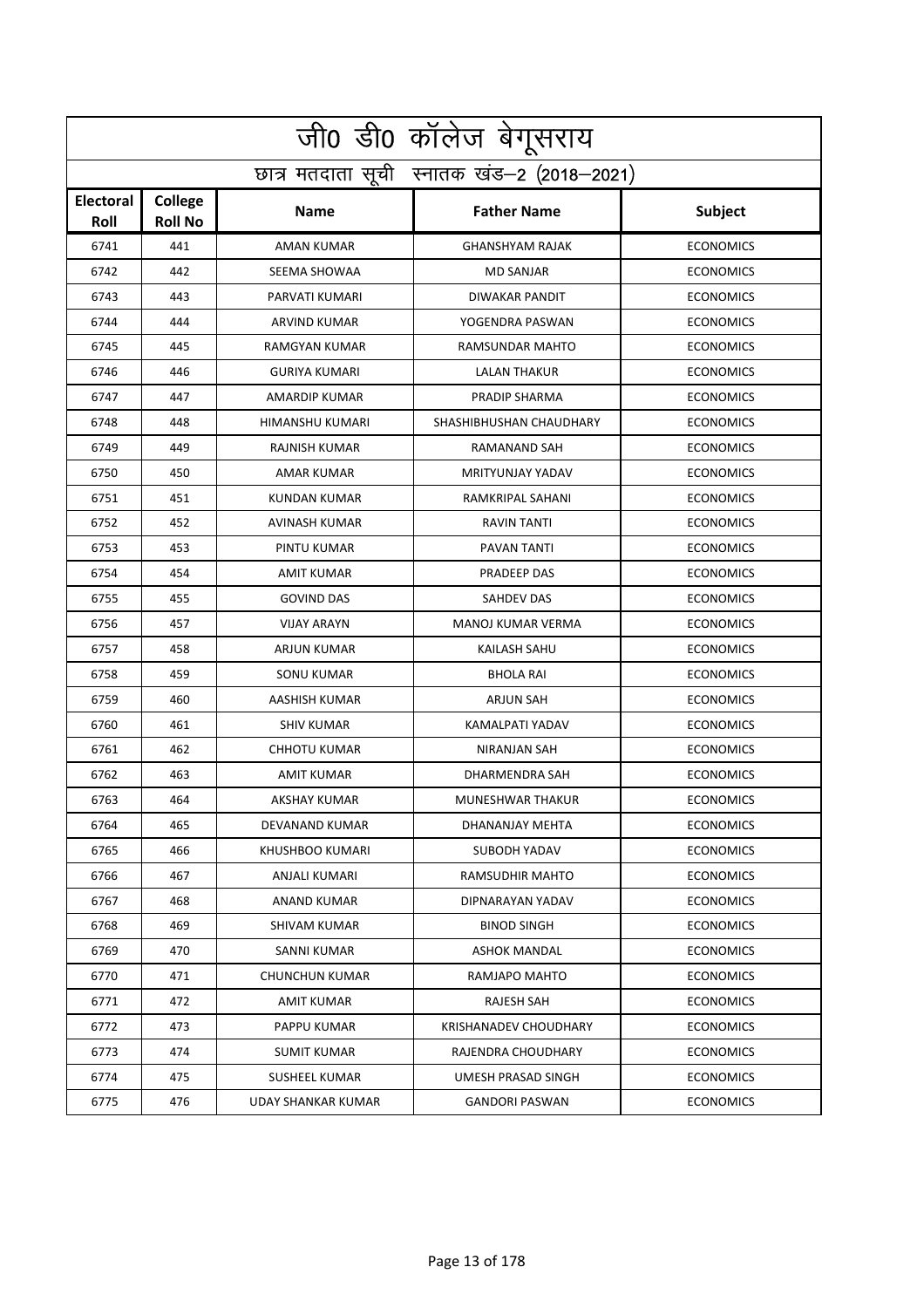|                          | जी0 डी0 कॉलेज बेगूसराय                     |                       |                           |                  |  |  |
|--------------------------|--------------------------------------------|-----------------------|---------------------------|------------------|--|--|
|                          | छात्र मतदाता सूची स्नातक खंड-2 (2018-2021) |                       |                           |                  |  |  |
| <b>Electoral</b><br>Roll | <b>College</b><br><b>Roll No</b>           | <b>Name</b>           | <b>Father Name</b>        | Subject          |  |  |
| 6776                     | 477                                        | <b>ROSHNI KUMARI</b>  | <b>DILEEP KUMAR</b>       | <b>ECONOMICS</b> |  |  |
| 6777                     | 478                                        | SAIF AMBAR            | <b>MD UMAR ALI</b>        | <b>ECONOMICS</b> |  |  |
| 6778                     | 479                                        | MD GHUFRAN ALAM       | <b>MD ALAM</b>            | <b>ECONOMICS</b> |  |  |
| 6779                     | 480                                        | PRANAV KUMAR          | <b>SHEKHAR KUMAR</b>      | <b>ECONOMICS</b> |  |  |
| 6780                     | 481                                        | <b>BIPIN KUMAR</b>    | MAHESHWAR PD YADAV        | <b>ECONOMICS</b> |  |  |
| 6781                     | 481                                        | PANKAJ KUMAR          | RUDAL PASWAN              | <b>ECONOMICS</b> |  |  |
| 6782                     | 482                                        | SHALINI KUMARI        | UMASHANKAR VARMA          | <b>ECONOMICS</b> |  |  |
| 6783                     | 483                                        | PRABHU KUMAR          | <b>BALESHWAR TANTI</b>    | <b>ECONOMICS</b> |  |  |
| 6784                     | 484                                        | <b>RESHAM BHARTI</b>  | <b>VIJAY KUMAR THAKUR</b> | <b>ECONOMICS</b> |  |  |
| 6785                     | 485                                        | <b>MANISH KUMAR</b>   | <b>VIKRAM PASWAN</b>      | <b>ECONOMICS</b> |  |  |
| 6786                     | 486                                        | <b>MD KASHIF ALAM</b> | <b>MD ANWAR ALAM</b>      | <b>ECONOMICS</b> |  |  |
| 6787                     | 487                                        | DHEERAJ KUMAR         | <b>INDRA DEV TANTI</b>    | <b>ECONOMICS</b> |  |  |
| 6788                     | 488                                        | <b>RUBI KUMARI</b>    | <b>SUBHASH SINGH</b>      | <b>ECONOMICS</b> |  |  |
| 6789                     | 489                                        | <b>ASMRITI KUMARI</b> | <b>VIRENDRA THAKUR</b>    | <b>ECONOMICS</b> |  |  |
| 6790                     | 490                                        | RICHA KUMARI          | <b>SUSHIL ROY</b>         | <b>ECONOMICS</b> |  |  |
| 6791                     | 491                                        | <b>DEEPALI</b>        | PANKAJ KUMAR SAH          | <b>ECONOMICS</b> |  |  |
| 6792                     | 492                                        | PRINCE KUMAR          | ARUN KUMAR CHAURASIA      | <b>ECONOMICS</b> |  |  |
| 6793                     | 493                                        | MD SHAHNAWAZ ALAM     | <b>MD SULEMAN</b>         | <b>ECONOMICS</b> |  |  |
| 6794                     | 494                                        | RAJA KUMAR            | <b>RAMCHARAN ROY</b>      | <b>ECONOMICS</b> |  |  |
| 6795                     | 495                                        | <b>ABHISHEK ANAND</b> | SANJAY KUMAR SUMAN        | <b>ECONOMICS</b> |  |  |
| 6796                     | 496                                        | <b>SONU KUMAR</b>     | RAM CHANDRA RAM           | <b>ECONOMICS</b> |  |  |
| 6797                     | 498                                        | PRINCE KUMAR          | OM PRAKASH MALAKAR        | <b>ECONOMICS</b> |  |  |
| 6798                     | 499                                        | <b>MADHAVI KUMARI</b> | RAM NARESH SINGH          | <b>ECONOMICS</b> |  |  |
| 6799                     | 500                                        | <b>GOVIND KUMAR</b>   | RABIN SAHNI               | <b>ECONOMICS</b> |  |  |
| 6800                     | 501                                        | RAVI RAJ GUPTA        | RAJ KUMAR GUPTA           | <b>ECONOMICS</b> |  |  |
| 6801                     | 502                                        | PUJA PRABHA           | SHATRUGHAN PRASAD SINGH   | <b>ECONOMICS</b> |  |  |
| 6802                     | 503                                        | ADITYA KUMAR          | <b>BANDELAL YADAV</b>     | <b>ECONOMICS</b> |  |  |
| 6803                     | 504                                        | PRIYANKA              | ARUN KUMAR RAJAK          | <b>ECONOMICS</b> |  |  |
| 6804                     | 505                                        | AYUSH RAJ             | SAROJ KUMAR SINHA         | <b>ECONOMICS</b> |  |  |
| 6805                     | 506                                        | MD EHTESHAMUL HAQUE   | ABDUL KAIYUM              | <b>ECONOMICS</b> |  |  |
| 6806                     | 507                                        | <b>MANISH KUMAR</b>   | <b>VEDANAND RAJAK</b>     | <b>ECONOMICS</b> |  |  |
| 6807                     | 508                                        | MOZAHID FIRDAUSH      | MD FIRDAUSH               | <b>ECONOMICS</b> |  |  |
| 6808                     | 509                                        | PRADUMAN KUMAR        | ROHIT SAHNI               | <b>ECONOMICS</b> |  |  |
| 6809                     | 510                                        | PIYUSH KUMAR          | ALOK KUMAR ANUJ           | <b>ECONOMICS</b> |  |  |
| 6810                     | 511                                        | NAVNEET KUMAR         | SUNEEL KUMAR              | <b>ECONOMICS</b> |  |  |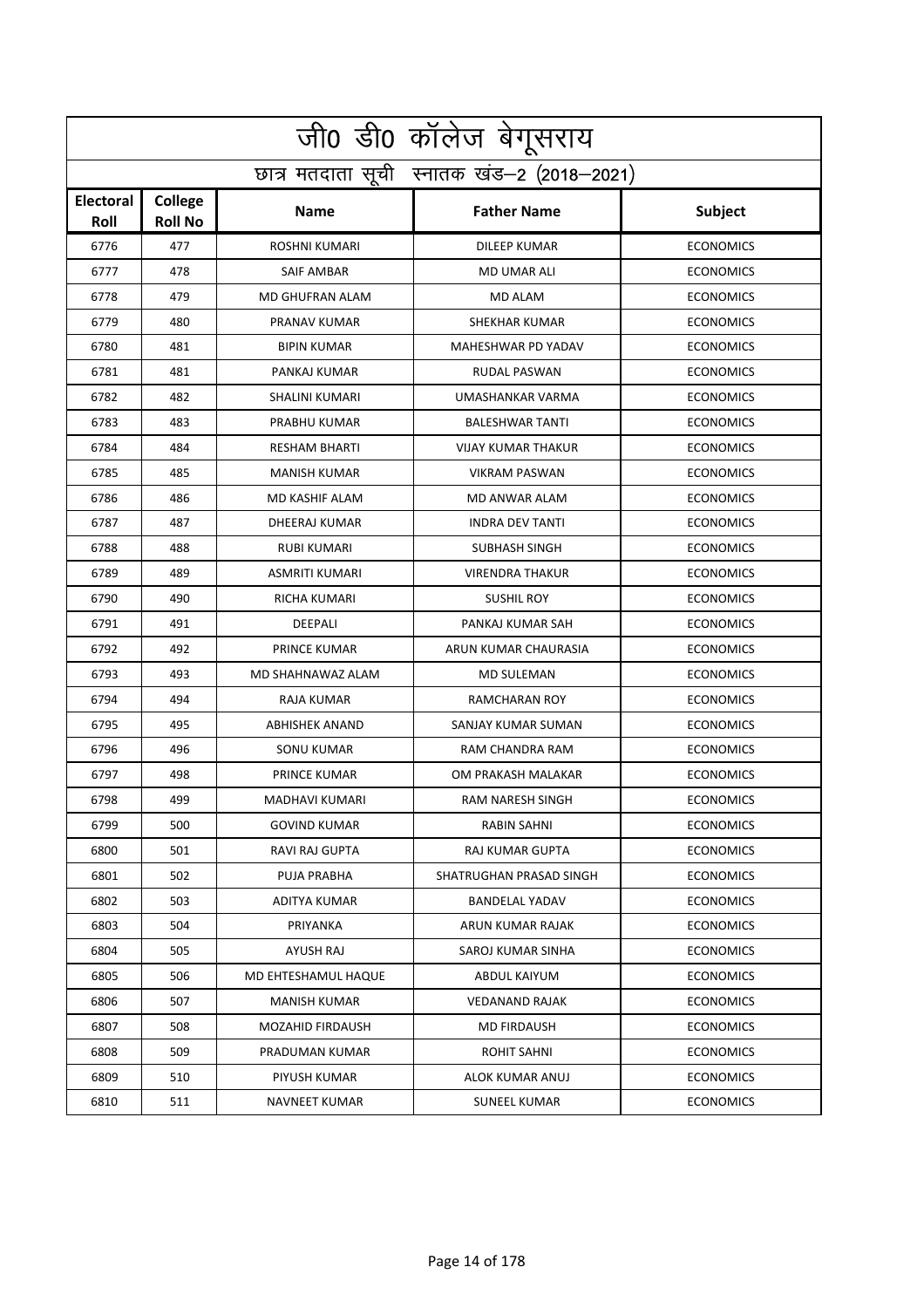|                          | जी0 डी0 कॉलेज बेगूसराय                     |                              |                           |                  |  |  |
|--------------------------|--------------------------------------------|------------------------------|---------------------------|------------------|--|--|
|                          | छात्र मतदाता सूची स्नातक खंड-2 (2018-2021) |                              |                           |                  |  |  |
| <b>Electoral</b><br>Roll | College<br><b>Roll No</b>                  | <b>Name</b>                  | <b>Father Name</b>        | Subject          |  |  |
| 6811                     | 512                                        | <b>VIJAY KUMAR</b>           | RAMGYANI RAJAK            | <b>ECONOMICS</b> |  |  |
| 6812                     | 513                                        | <b>RAHUL KUMAR</b>           | <b>HARE RAM SAHANI</b>    | <b>ECONOMICS</b> |  |  |
| 6813                     | 514                                        | <b>ADARSH KUMAR</b>          | <b>MANTUN PODDAR</b>      | <b>ECONOMICS</b> |  |  |
| 6814                     | 514                                        | <b>GULSHAN KUMAR SAKSENA</b> | <b>BHIM SAH</b>           | <b>ECONOMICS</b> |  |  |
| 6815                     | 515                                        | PRADYUMN KUMAR               | UTTAM SHARMA              | <b>ECONOMICS</b> |  |  |
| 6816                     | 516                                        | AASHISH KUMAR JAISWAL        | SANJIT JAISWAL            | <b>ECONOMICS</b> |  |  |
| 6817                     | 517                                        | MEGHA KUMARI                 | SANJAY KESHRI             | <b>ECONOMICS</b> |  |  |
| 6818                     | 517                                        | <b>RAMJATAN KUMAR</b>        | RAJARAM PASWAN            | <b>ECONOMICS</b> |  |  |
| 6819                     | 518                                        | <b>VIVEK KUMAR</b>           | <b>SUNNY SAHANI</b>       | <b>ECONOMICS</b> |  |  |
| 6820                     | 519                                        | <b>RAUSHAN KUMAR</b>         | <b>DILEEP SAH</b>         | <b>ECONOMICS</b> |  |  |
| 6821                     | 520                                        | SHIVASHISH PANDEY            | RAMA SHANKAR PANDEY       | <b>ECONOMICS</b> |  |  |
| 6822                     | 521                                        | <b>KOMAL KUMARI</b>          | <b>DEEPAK KUMAR JHA</b>   | <b>ECONOMICS</b> |  |  |
| 6823                     | 522                                        | AMAN KUMAR ABHISHEK          | RAM PRAKASH PASWAN        | <b>ECONOMICS</b> |  |  |
| 6824                     | 523                                        | <b>RAJIV KUMAR</b>           | <b>HARIKANT SINGH</b>     | <b>ECONOMICS</b> |  |  |
| 6825                     | 524                                        | <b>BANTI SHEKHAR</b>         | NAGESHWAR PRASAD          | <b>ECONOMICS</b> |  |  |
| 6826                     | 525                                        | ANESH KUMAR                  | RAJESH KUMAR              | <b>ECONOMICS</b> |  |  |
| 6827                     | 526                                        | ANSHU KUMARI                 | <b>ANIL BHAGAT</b>        | <b>ECONOMICS</b> |  |  |
| 6828                     | 527                                        | ARJUN KUMAR                  | SAKAL DEV PASWAN          | <b>ECONOMICS</b> |  |  |
| 6829                     | 528                                        | <b>VIRAT KUMAR</b>           | PAVAN KUMAR               | <b>ECONOMICS</b> |  |  |
| 6830                     | 529                                        | <b>GOVIND KUMAR</b>          | <b>GOPAL PRASAD</b>       | <b>ECONOMICS</b> |  |  |
| 6831                     | 530                                        | <b>SONU KUMAR</b>            | RAJ KUMAR MAHTO           | <b>ECONOMICS</b> |  |  |
| 6832                     | 531                                        | SWATI KUMARI                 | <b>JAWAHAR SINGH</b>      | <b>ECONOMICS</b> |  |  |
| 6833                     | 532                                        | PUSHPLATA BHARTI             | RAM VINAY VERMA           | <b>ECONOMICS</b> |  |  |
| 6834                     | 533                                        | DEV KUMAR                    | SHYAM KUMAR YADAV         | <b>ECONOMICS</b> |  |  |
| 6835                     | 534                                        | GHANSHYAM PANDIT             | SIKENDAR PANDIT           | <b>ECONOMICS</b> |  |  |
| 6836                     | 535                                        | PRINCE RAJ                   | ARBIND PRASAD             | <b>ECONOMICS</b> |  |  |
| 6837                     | 536                                        | <b>MD FAIZAN</b>             | NASIM AKHTAR              | <b>ECONOMICS</b> |  |  |
| 6838                     | 537                                        | SATYAM BHARTI                | <b>VIJAY KUMAR THAKUR</b> | <b>ECONOMICS</b> |  |  |
| 6839                     | 538                                        | MITHUN KUMAR                 | GENHARI RAY               | <b>ECONOMICS</b> |  |  |
| 6840                     | 620                                        | ROHIT KUMAR                  | PAWAN KUMAR PODDAR        | <b>ECONOMICS</b> |  |  |
| 6841                     | 640                                        | ABHISHEK KUMAR               | RAM KUMAR SAHNI           | <b>ECONOMICS</b> |  |  |
| 6842                     | 1456                                       | RITESH KUMAR                 | SIKANDAR YADAV            | <b>ECONOMICS</b> |  |  |
| 6843                     | 6201                                       | VICKY KUMAR                  | NARESH CHAUDHARY          | <b>ECONOMICS</b> |  |  |
| 6844                     | 6202                                       | BAMBAM KUMAR                 | RAMANUJ SINGH             | <b>ECONOMICS</b> |  |  |
| 6845                     | 6203                                       | MRITUNJAY KUMAR              | UDESHWAR YADAV            | <b>ECONOMICS</b> |  |  |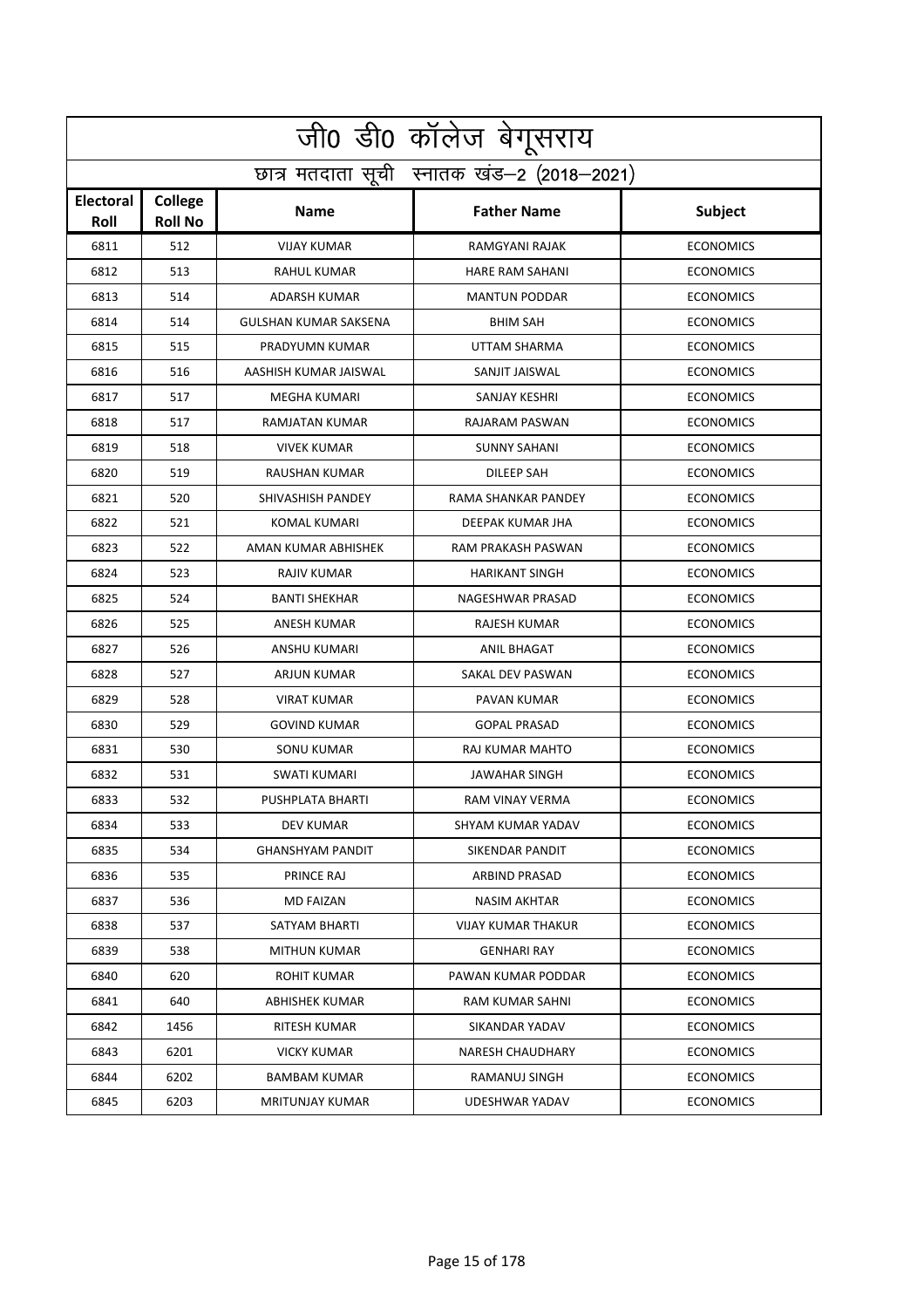| जी0 डी0 कॉलेज बेगूसराय   |                                            |                        |                          |                  |  |  |
|--------------------------|--------------------------------------------|------------------------|--------------------------|------------------|--|--|
|                          | छात्र मतदाता सूची स्नातक खंड-2 (2018-2021) |                        |                          |                  |  |  |
| <b>Electoral</b><br>Roll | College<br><b>Roll No</b>                  | <b>Name</b>            | <b>Father Name</b>       | Subject          |  |  |
| 6846                     | 6204                                       | <b>SUMIT KUMAR</b>     | <b>DINESH CHAUDHRY</b>   | <b>ECONOMICS</b> |  |  |
| 6847                     | 6205                                       | <b>MISTER KUMAR</b>    | SITARAM SAHANI           | <b>ECONOMICS</b> |  |  |
| 6848                     | 6206                                       | JAYKISHAN KUMAR BHARTI | <b>KAPILDEV SAH</b>      | <b>ECONOMICS</b> |  |  |
| 6849                     | 6207                                       | <b>ROHIT KUMAR</b>     | <b>HARKHIT PASWAN</b>    | <b>ECONOMICS</b> |  |  |
| 6850                     | 6208                                       | <b>ATUL KUMAR</b>      | RAM BILASH SINGH         | <b>ECONOMICS</b> |  |  |
| 6851                     | 6209                                       | SANOJ KUMAR            | RAM BALAK DAS            | <b>ECONOMICS</b> |  |  |
| 6852                     | 6210                                       | <b>VIKASH KUMAR</b>    | <b>DILEEP THAKUR</b>     | <b>ECONOMICS</b> |  |  |
| 6853                     | 6211                                       | SHASHI KUMAR           | YOGENDRA SAH             | <b>ECONOMICS</b> |  |  |
| 6854                     | 6212                                       | <b>HARIBOL KUMAR</b>   | SHIVNARAYAN SAH          | <b>ECONOMICS</b> |  |  |
| 6855                     | 6213                                       | KRISHNA KUMAR SHARMA   | <b>AMOD SHARMA</b>       | <b>ECONOMICS</b> |  |  |
| 6856                     | 6214                                       | NIKESH KUMAR           | <b>ASHOK KUMAR SAHNI</b> | <b>ECONOMICS</b> |  |  |
| 6857                     | 6215                                       | SHYAMLA KUMARI         | AMERIKAN SADA            | <b>ECONOMICS</b> |  |  |
| 6858                     | 6216                                       | RAHUL RAJ              | SHIVAKANT MISHRA         | <b>ECONOMICS</b> |  |  |
| 6859                     | 6217                                       | <b>JYOTISH PASWAN</b>  | PRADIP PASWAN            | <b>ECONOMICS</b> |  |  |
| 6860                     | 6218                                       | PRITI KUMARI           | <b>VIJAY KUMAR GUPTA</b> | <b>ECONOMICS</b> |  |  |
| 6861                     | 6219                                       | PRITI KUMARI           | ARBIND KUMAR RAY         | <b>ECONOMICS</b> |  |  |
| 6862                     | 6220                                       | ABHILASHA KUMARI       | <b>AWADHESH SINGH</b>    | <b>ECONOMICS</b> |  |  |
| 6863                     | 6221                                       | <b>KISLAY KUMAR</b>    | ARJUN SHARMA             | <b>ECONOMICS</b> |  |  |
| 6864                     | 6222                                       | PRANJAL BHARTI         | <b>MADAN SINGH</b>       | <b>ECONOMICS</b> |  |  |
| 6865                     | 6223                                       | DANISH HUSSAIN         | AHMAD HUSSAIN            | <b>ECONOMICS</b> |  |  |
| 6866                     | 6224                                       | <b>KOMAL BHOSALE</b>   | <b>SUNIL BHOSALE</b>     | <b>ECONOMICS</b> |  |  |
| 6867                     | 6225                                       | PRIYANKA KUMARI        | <b>UPENDRA SINGH</b>     | <b>ECONOMICS</b> |  |  |
| 6868                     | 6226                                       | <b>MD SHIBLI</b>       | <b>MD QUASIM</b>         | <b>ECONOMICS</b> |  |  |
| 6869                     | 6227                                       | MD MUJAHID             | MD MUKHTAR               | <b>ECONOMICS</b> |  |  |
| 6870                     | 6228                                       | MD SDDAM ALAM          | MD SAMIM ALAM            | <b>ECONOMICS</b> |  |  |
| 6871                     | 6229                                       | AKASHDEEP              | <b>FAGU TANTI</b>        | <b>ECONOMICS</b> |  |  |
| 6872                     | 6230                                       | <b>RAMLALIT KUMAR</b>  | <b>BRAHMDEO YADAV</b>    | <b>ECONOMICS</b> |  |  |
| 6873                     | 6231                                       | <b>INDU PRIYA</b>      | AKHILESHK KUMAR          | <b>ECONOMICS</b> |  |  |
| 6874                     | 6232                                       | PRADEEP KUMAR          | <b>GANESH SHARMA</b>     | <b>ECONOMICS</b> |  |  |
| 6875                     | 6233                                       | JUHI KUMARI            | DEVENDRA SINGH           | <b>ECONOMICS</b> |  |  |
| 6876                     | 6234                                       | SUPRIYA KUMARI         | VIDHYA SAGAR CHOUDHRI    | <b>ECONOMICS</b> |  |  |
| 6877                     | 6235                                       | SUNNY KUMAR            | RAJ KUMAR SAH            | <b>ECONOMICS</b> |  |  |
| 6878                     | 6236                                       | MD ABUL HUSAIN         | MD NISHARUL              | <b>ECONOMICS</b> |  |  |
| 6879                     | 6237                                       | RAVI KUMAR BHARTI      | LATE PRAMOD RAM          | <b>ECONOMICS</b> |  |  |
| 6880                     | 6238                                       | MANISHA KUMARI         | SHAMBHU YADAV            | <b>ECONOMICS</b> |  |  |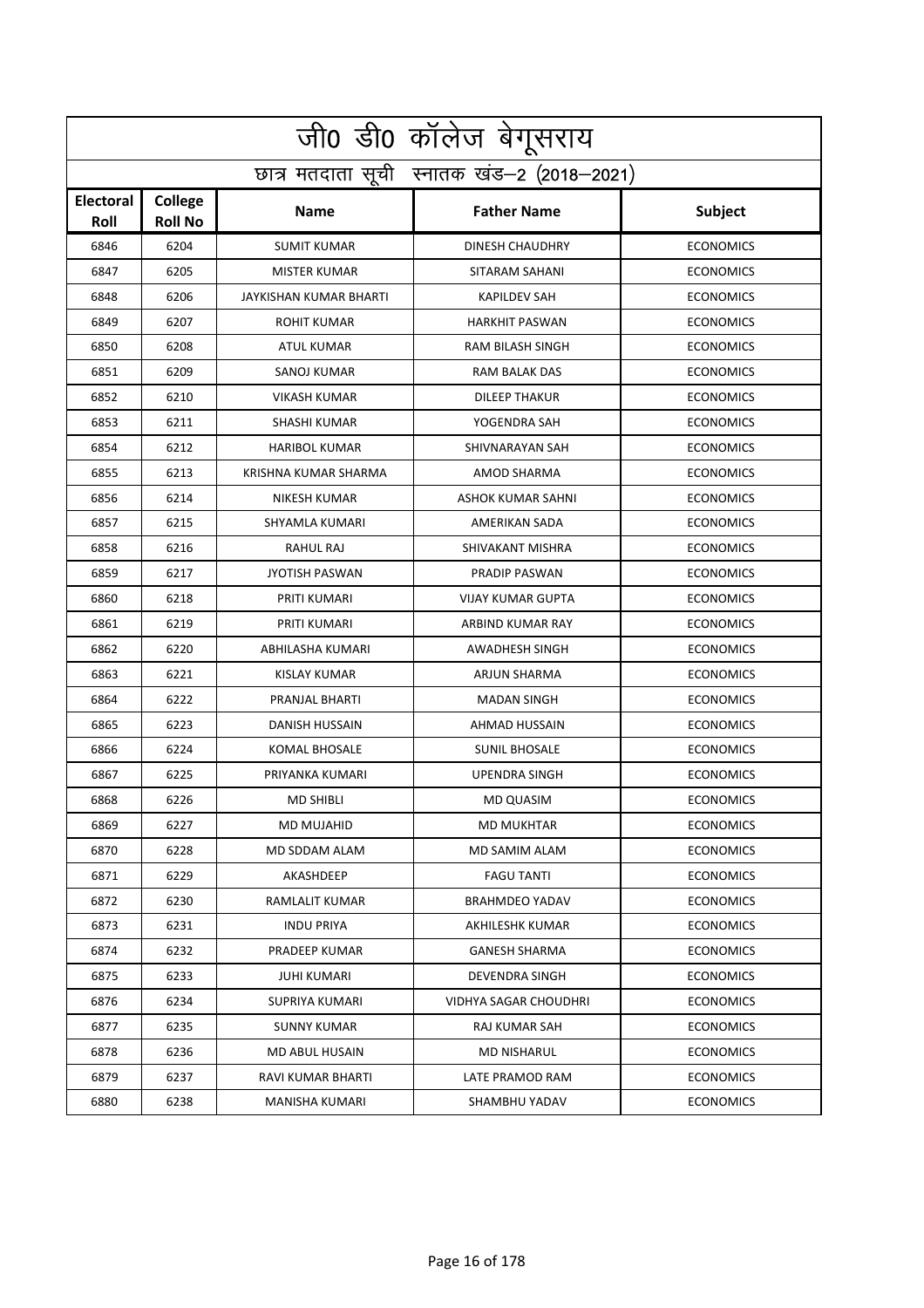|                          | जी0 डी0 कॉलेज बेगूसराय                     |                      |                          |                  |  |  |
|--------------------------|--------------------------------------------|----------------------|--------------------------|------------------|--|--|
|                          | छात्र मतदाता सूची स्नातक खंड-2 (2018-2021) |                      |                          |                  |  |  |
| <b>Electoral</b><br>Roll | College<br><b>Roll No</b>                  | <b>Name</b>          | <b>Father Name</b>       | Subject          |  |  |
| 6881                     | 6239                                       | <b>MONU KUMAR</b>    | <b>SHANKAR SHARMA</b>    | <b>ECONOMICS</b> |  |  |
| 6882                     | 6240                                       | <b>MAYANK KUMAR</b>  | <b>SUDHIR SINGH</b>      | <b>ECONOMICS</b> |  |  |
| 6883                     | 6241                                       | <b>RAVI KUMAR</b>    | <b>GORELAL PASWAN</b>    | <b>ECONOMICS</b> |  |  |
| 6884                     | 6242                                       | <b>SURAJ KUMAR</b>   | DIPAK CHOURASIA          | <b>ECONOMICS</b> |  |  |
| 6885                     | 6243                                       | RITESH KUMAR         | RAMKRISHNA ROY           | <b>ECONOMICS</b> |  |  |
| 6886                     | 6244                                       | AVIMANU KUMAR        | <b>ARJUN SINGH</b>       | <b>ECONOMICS</b> |  |  |
| 6887                     | 6245                                       | <b>MANISH KUMAR</b>  | RINKU KUMAR YADAV        | <b>ECONOMICS</b> |  |  |
| 6888                     | 6246                                       | SADANAND KUMAR       | <b>TUNTUN YADAV</b>      | <b>ECONOMICS</b> |  |  |
| 6889                     | 6247                                       | <b>MANJEET KUMAR</b> | YOGENDRA RAJAK           | <b>ECONOMICS</b> |  |  |
| 6890                     | 6248                                       | <b>MITHUN KUMAR</b>  | <b>GHANSHYAM PANDIT</b>  | <b>ECONOMICS</b> |  |  |
| 6891                     | 6249                                       | MD NIYAZ ALAM        | MD QUAMRE ALAM           | <b>ECONOMICS</b> |  |  |
| 6892                     | 6250                                       | ABHISHEK ANAND       | AWADHESH KUMAR           | <b>ECONOMICS</b> |  |  |
| 6893                     | 6251                                       | <b>ADITYA KUMAR</b>  | <b>SANKAR BIND</b>       | <b>ECONOMICS</b> |  |  |
| 6894                     | 6252                                       | <b>JAYANT KUMAR</b>  | <b>VIJAY KUMAR GUPTA</b> | <b>ECONOMICS</b> |  |  |
| 6895                     | 6253                                       | <b>SURBHI KUMARI</b> | <b>VIJAY CHOUDHARI</b>   | <b>ECONOMICS</b> |  |  |
| 6896                     | 6254                                       | AKASH KUMAR          | DULARCHANDRA PASWAN      | <b>ECONOMICS</b> |  |  |
| 6897                     | 6255                                       | <b>AVINASH KUMAR</b> | <b>TIWARI SAH</b>        | <b>ECONOMICS</b> |  |  |
| 6898                     | 6256                                       | ANAMIKA KUMARI       | PREM PRAKASH SAH         | <b>ECONOMICS</b> |  |  |
| 6899                     | 6257                                       | <b>SHUBHAM KUMAR</b> | <b>SUNIL KUMAR</b>       | <b>ECONOMICS</b> |  |  |
| 6900                     | 6258                                       | RAJU KUMAR           | DINESH SHARMA            | <b>ECONOMICS</b> |  |  |
| 6901                     | 6259                                       | <b>AMIT KUMAR</b>    | RAMASHISH RAM            | <b>ECONOMICS</b> |  |  |
| 6902                     | 6260                                       | <b>NITISH KUMAR</b>  | RAMNANDAN PASWAN         | <b>ECONOMICS</b> |  |  |
| 6903                     | 6261                                       | AJIT KUMAR PASWAN    | RAMUCHIT PASWAN          | <b>ECONOMICS</b> |  |  |
| 6904                     | 6262                                       | SATYAM KUMAR         | MANOJ KUMAR              | <b>ECONOMICS</b> |  |  |
| 6905                     | 6263                                       | <b>SUPRIYA</b>       | AJIT KUMAR MANDAL        | <b>ECONOMICS</b> |  |  |
| 6906                     | 6264                                       | <b>VIJETA KUMARI</b> | OM KUMAR                 | <b>ECONOMICS</b> |  |  |
| 6907                     | 6265                                       | KOMAL KUMARI         | KUMOD PRASAD SINGH       | <b>ECONOMICS</b> |  |  |
| 6908                     | 6266                                       | RAHUL RAJ            | DHANIK PRASAD            | <b>ECONOMICS</b> |  |  |
| 6909                     | 6267                                       | AVINASH KUMAR        | RAMRATAN SAH             | <b>ECONOMICS</b> |  |  |
| 6910                     | 6268                                       | SAURAV KUMAR         | UDIR MANDAL              | <b>ECONOMICS</b> |  |  |
| 6911                     | 6269                                       | <b>VIVEK KUMAR</b>   | CHANDRA SHEKHAR SHARMA   | <b>ECONOMICS</b> |  |  |
| 6912                     | 6270                                       | <b>BITTU KUMAR</b>   | RAMANAND SINGH           | <b>ECONOMICS</b> |  |  |
| 6913                     | 6271                                       | <b>JAI KUMAR</b>     | WAKIL KUMAR RAM          | <b>ECONOMICS</b> |  |  |
| 6914                     | 6272                                       | <b>BALRAM KUMAR</b>  | RAMKESHVAR PODDAR        | <b>ECONOMICS</b> |  |  |
| 6915                     | 6273                                       | ZOHAIB SULAIMAN      | QAISAR MOHAMMAD SULAIMAN | <b>ECONOMICS</b> |  |  |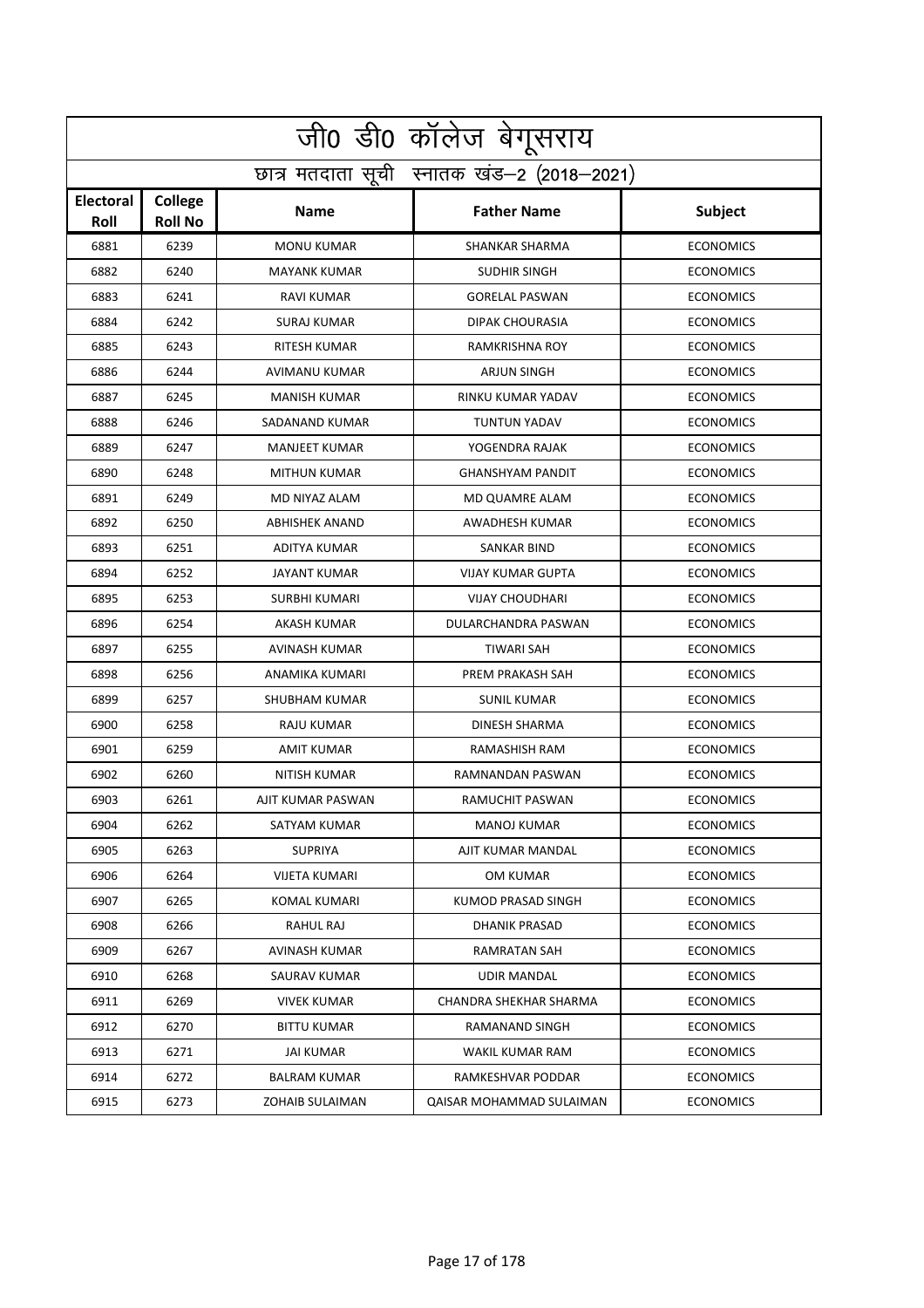|                          | जी0 डी0 कॉलेज बेगूसराय                     |                           |                          |                  |  |  |
|--------------------------|--------------------------------------------|---------------------------|--------------------------|------------------|--|--|
|                          | छात्र मतदाता सूची स्नातक खंड-2 (2018-2021) |                           |                          |                  |  |  |
| <b>Electoral</b><br>Roll | <b>College</b><br><b>Roll No</b>           | <b>Name</b>               | <b>Father Name</b>       | Subject          |  |  |
| 6916                     | 6274                                       | AAKASH KUMAR PASWAN       | <b>RAJA RAM PASWAN</b>   | <b>ECONOMICS</b> |  |  |
| 6917                     | 6275                                       | <b>MRITUNJAY KUMAR</b>    | ARUN KUMAR PANDIT        | <b>ECONOMICS</b> |  |  |
| 6918                     | 6276                                       | <b>MUKESH KUMAR</b>       | <b>ASHOK SAH</b>         | <b>ECONOMICS</b> |  |  |
| 6919                     |                                            | <b>MD HASNAIN RAHMANI</b> | <b>MD SHIBLI RAHMANI</b> | <b>ECONOMICS</b> |  |  |
| 6920                     | 541                                        | <b>MONA KUMARI</b>        | MANOJ KUMAR KESHARI      | <b>ENGLISH</b>   |  |  |
| 6921                     | 542                                        | RAJKAMAL                  | <b>LALAN KUMAR</b>       | <b>ENGLISH</b>   |  |  |
| 6922                     | 543                                        | <b>SHIVAM KUMAR</b>       | PRAKASH THAKUR           | <b>ENGLISH</b>   |  |  |
| 6923                     | 544                                        | <b>PAURUSH KUMAR</b>      | DAYANAND CHAUDHARY       | <b>ENGLISH</b>   |  |  |
| 6924                     | 546                                        | <b>ANKIT RAJ</b>          | <b>BIBHAKAR SINGH</b>    | <b>ENGLISH</b>   |  |  |
| 6925                     | 547                                        | SAJJAN MISHRA             | PREM KUMAR MISHRA        | <b>ENGLISH</b>   |  |  |
| 6926                     | 548                                        | <b>KESHAV KUMAR</b>       | <b>AMIT KUMAR SINGH</b>  | <b>ENGLISH</b>   |  |  |
| 6927                     | 549                                        | PRATUSH PRAKHAR           | CHANDRASHEKHAR CHOURASIA | <b>ENGLISH</b>   |  |  |
| 6928                     | 550                                        | RUPALI SHARMA             | <b>MUNI RANJAN</b>       | <b>ENGLISH</b>   |  |  |
| 6929                     | 551                                        | HARSHITA KUMARI           | KAMLESH KUMAR            | <b>ENGLISH</b>   |  |  |
| 6930                     | 552                                        | KAJAL KUMARI              | PRAMOD SHARMA            | <b>ENGLISH</b>   |  |  |
| 6931                     | 553                                        | SATYANAND SARASWATI       | SACHCHIDA NAND PD SINGH  | <b>ENGLISH</b>   |  |  |
| 6932                     | 554                                        | MANISH KUMAR SUMAN        | <b>BALRAJ SAHNI</b>      | <b>ENGLISH</b>   |  |  |
| 6933                     | 556                                        | <b>KRISHNA KUMAR</b>      | RAMTAHAL SAHNI           | <b>ENGLISH</b>   |  |  |
| 6934                     | 557                                        | PAYAL KUMARI              | <b>SURENDRA DUBE</b>     | <b>ENGLISH</b>   |  |  |
| 6935                     | 558                                        | ABHISHEK KUMAR            | ANIL KUMAR ROY           | <b>ENGLISH</b>   |  |  |
| 6936                     | 559                                        | <b>MUSE RANJAN</b>        | <b>MANIKANT RANJAN</b>   | <b>ENGLISH</b>   |  |  |
| 6937                     | 560                                        | <b>SUNIL KUMAR</b>        | <b>BINO PASWAN</b>       | <b>ENGLISH</b>   |  |  |
| 6938                     | 561                                        | <b>ROJI KUMARI</b>        | <b>VIJAY CHAUDHARY</b>   | <b>ENGLISH</b>   |  |  |
| 6939                     | 563                                        | BHARTI KUMARI             | RAJ KUMAR SAH            | <b>ENGLISH</b>   |  |  |
| 6940                     | 564                                        | MANISH KUMAR              | <b>NAVEEN TIWARI</b>     | ENGLISH          |  |  |
| 6941                     | 566                                        | NIKHIL KUMAR              | DEEPAK SINGH             | <b>ENGLISH</b>   |  |  |
| 6942                     | 567                                        | DEVIKA RANI               | PAWAN SONI               | ENGLISH          |  |  |
| 6943                     | 568                                        | SAMEER KUMAR              | <b>GANESH PODDAR</b>     | ENGLISH          |  |  |
| 6944                     | 569                                        | PRIYA BHARTI              | BHASKAR KUMAR BHAGAT     | ENGLISH          |  |  |
| 6945                     | 570                                        | <b>MAYANK RAJ</b>         | <b>BABAN KUMAR JHA</b>   | <b>ENGLISH</b>   |  |  |
| 6946                     | 571                                        | SHIVAM KUMAR              | RAMSHANKAR SINGH         | ENGLISH          |  |  |
| 6947                     | 572                                        | KUNDAN KUMAR              | ARVIND KUMAR             | ENGLISH          |  |  |
| 6948                     | 573                                        | SOUMYA SINGH              | AMRESH KUMAR SINGH       | <b>ENGLISH</b>   |  |  |
| 6949                     | 574                                        | RAM KUMAR                 | KAILASH RAM              | <b>ENGLISH</b>   |  |  |
| 6950                     | 575                                        | RUPESH KUMAR              | HARILAL SHARMA           | ENGLISH          |  |  |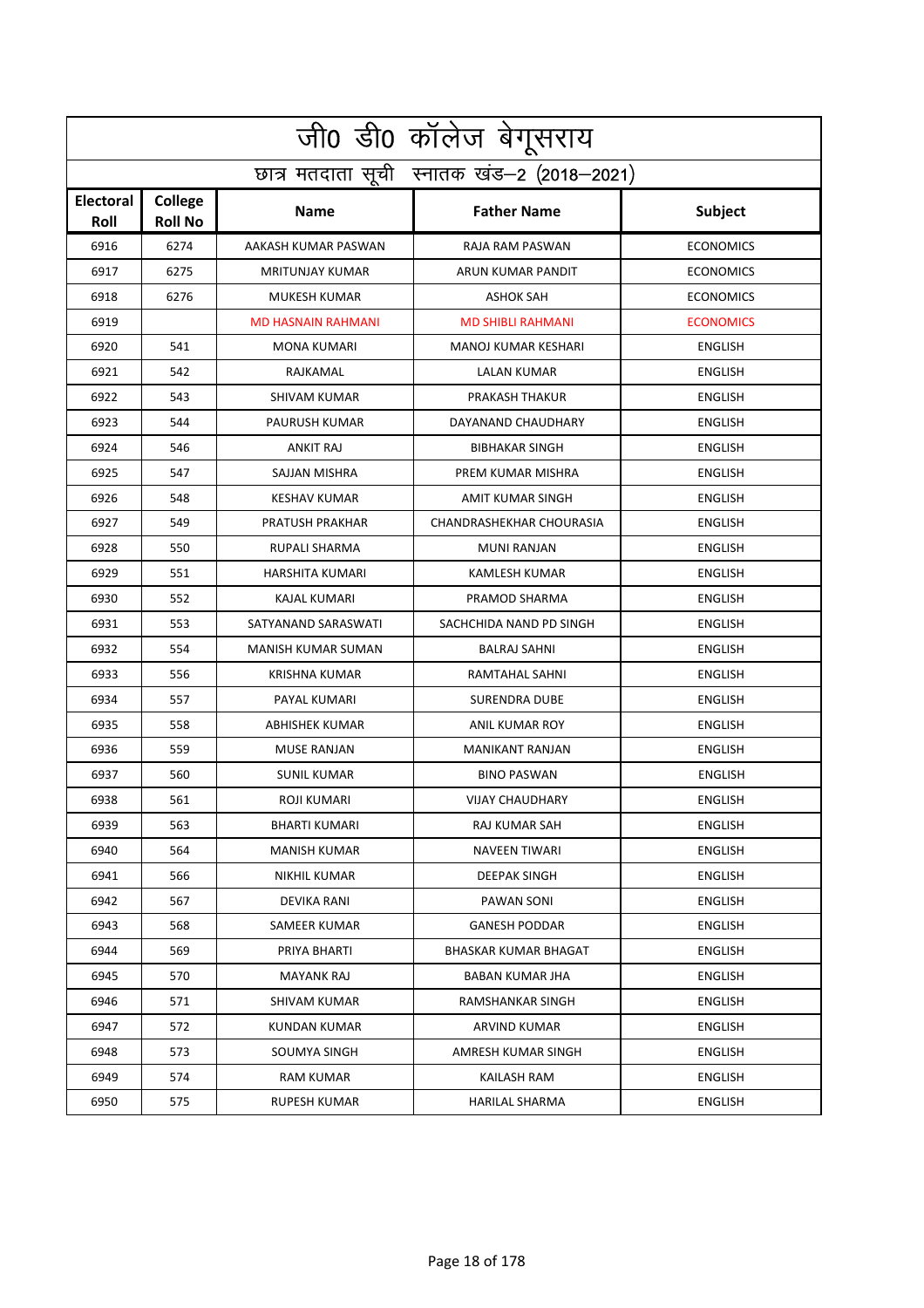|                          | जी0 डी0 कॉलेज बेगूसराय                     |                     |                         |                |  |  |
|--------------------------|--------------------------------------------|---------------------|-------------------------|----------------|--|--|
|                          | छात्र मतदाता सूची स्नातक खंड-2 (2018-2021) |                     |                         |                |  |  |
| <b>Electoral</b><br>Roll | College<br><b>Roll No</b>                  | <b>Name</b>         | <b>Father Name</b>      | Subject        |  |  |
| 6951                     | 576                                        | <b>VIRO KUMAR</b>   | <b>JHARI LAL SHARMA</b> | <b>ENGLISH</b> |  |  |
| 6952                     | 577                                        | RISHAV RAUT         | <b>BABLU KUMAR RAUT</b> | <b>ENGLISH</b> |  |  |
| 6953                     | 578                                        | SACHIN KUMAR        | SURENDRA SAH            | <b>ENGLISH</b> |  |  |
| 6954                     | 579                                        | NIDHI RAJ           | <b>VINAY KUMAR</b>      | <b>ENGLISH</b> |  |  |
| 6955                     | 580                                        | PHULTUSH KUMAR      | <b>KARILAL TANTI</b>    | <b>ENGLISH</b> |  |  |
| 6956                     | 581                                        | RAUSHAN KUMAR       | <b>RANJEET KUMAR</b>    | <b>ENGLISH</b> |  |  |
| 6957                     | 582                                        | <b>RUCHI KUMARI</b> | SATYENDRA PRASAD SINGH  | <b>ENGLISH</b> |  |  |
| 6958                     | 583                                        | ALOK KUMAR          | PRAYAG CHAUDHARY        | <b>ENGLISH</b> |  |  |
| 6959                     | 584                                        | <b>KUMARI SANIA</b> | ASHOK BISWAKARMA        | <b>ENGLISH</b> |  |  |
| 6960                     | 585                                        | <b>MAYANK SUMAN</b> | <b>MANOJ KUMAR</b>      | <b>ENGLISH</b> |  |  |
| 6961                     | 586                                        | <b>SURAJ KUMAR</b>  | RAMDAYAL SAH            | <b>ENGLISH</b> |  |  |
| 6962                     | 587                                        | RAVI RAUSHAN KUAMR  | MAYAKANT YADAV          | <b>ENGLISH</b> |  |  |
| 6963                     | 589                                        | ANKUSH KUMAR        | <b>NAVEEN SINGH</b>     | <b>ENGLISH</b> |  |  |
| 6964                     | 590                                        | PUTUL KUMARI        | AJAY KUMAR YADAV        | <b>ENGLISH</b> |  |  |
| 6965                     | 591                                        | ANJALI KUMARI       | RAVINDRA SAHNI          | <b>ENGLISH</b> |  |  |
| 6966                     | 592                                        | SHREYA KUMARI       | PRAKASH RAM             | <b>ENGLISH</b> |  |  |
| 6967                     | 593                                        | SUNITA KUMARI       | PARMANAND SAH           | <b>ENGLISH</b> |  |  |
| 6968                     | 594                                        | <b>JULI KUMARI</b>  | <b>BABLU PODDAR</b>     | <b>ENGLISH</b> |  |  |
| 6969                     | 596                                        | ABHIMANYU KUMAR     | SUBHASH SINGH           | <b>ENGLISH</b> |  |  |
| 6970                     | 597                                        | PRITAM KUMAR        | SUBHASH KUMAR SINGH     | <b>ENGLISH</b> |  |  |
| 6971                     | 598                                        | AARTI KUMARI        | <b>MUKESH SINGH</b>     | <b>ENGLISH</b> |  |  |
| 6972                     | 599                                        | SHIVANI KUMARI      | SANJAY KUMAR GUPTA      | <b>ENGLISH</b> |  |  |
| 6973                     | 600                                        | POOJA KUMARI        | KRISHNA MOHAN SAH       | <b>ENGLISH</b> |  |  |
| 6974                     | 601                                        | HIMANSHU KUMAR      | SHASHI BHUSHAN SINGH    | <b>ENGLISH</b> |  |  |
| 6975                     | 602                                        | PINTU KUMAR         | <b>TUNTUN MAHTO</b>     | <b>ENGLISH</b> |  |  |
| 6976                     | 603                                        | SAURAV KUMAR        | SHIV SHANKAR SINGH      | <b>ENGLISH</b> |  |  |
| 6977                     | 604                                        | KARISHMA            | MD QAISAR ANSARI        | <b>ENGLISH</b> |  |  |
| 6978                     | 605                                        | RAUSHAN KUMAR       | RAMAGYA PASWAN          | <b>ENGLISH</b> |  |  |
| 6979                     | 606                                        | ABHINAV KUMAR       | RAMUDAY MAHTO           | <b>ENGLISH</b> |  |  |
| 6980                     | 607                                        | DIWANSHU KUMAR      | DINESH KUMAR            | <b>ENGLISH</b> |  |  |
| 6981                     | 608                                        | SURAJ KUMAR         | <b>SHANKAR DAS</b>      | <b>ENGLISH</b> |  |  |
| 6982                     | 609                                        | CHANDANI KUMARI     | VISHNUDEV SAH KASERA    | <b>ENGLISH</b> |  |  |
| 6983                     | 610                                        | RUDAL KUMAR         | SHIVSHANKAR SHARMA      | <b>ENGLISH</b> |  |  |
| 6984                     | 611                                        | RAHUL KUMAR         | RANJAN SHARMA           | <b>ENGLISH</b> |  |  |
| 6985                     | 612                                        | SURAJ KUMAR         | RAMSAGAR SAH            | <b>ENGLISH</b> |  |  |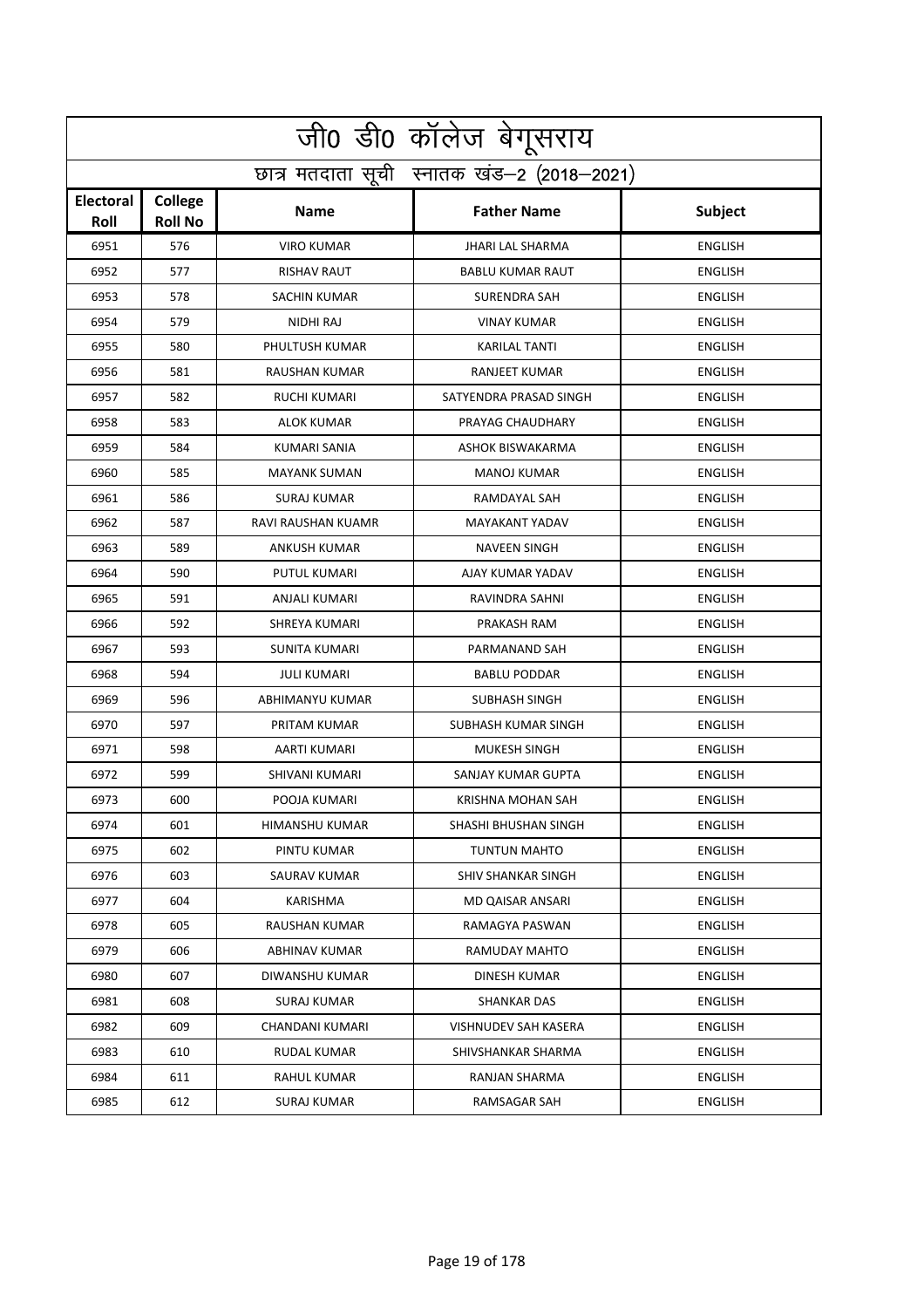|                          | जी0 डी0 कॉलेज बेगूसराय                     |                         |                         |                |  |  |
|--------------------------|--------------------------------------------|-------------------------|-------------------------|----------------|--|--|
|                          | छात्र मतदाता सूची स्नातक खंड-2 (2018-2021) |                         |                         |                |  |  |
| <b>Electoral</b><br>Roll | College<br><b>Roll No</b>                  | <b>Name</b>             | <b>Father Name</b>      | <b>Subject</b> |  |  |
| 6986                     | 613                                        | <b>VINITA KUMARI</b>    | <b>JANARDHAN SAHANI</b> | <b>ENGLISH</b> |  |  |
| 6987                     | 614                                        | <b>BASAN DAS</b>        | <b>MUNILAL DAS</b>      | <b>ENGLISH</b> |  |  |
| 6988                     | 615                                        | <b>ASHIK KUMAR</b>      | <b>NANDKISHOR TANTI</b> | <b>ENGLISH</b> |  |  |
| 6989                     | 616                                        | MD AZAD                 | <b>MD KURBAN</b>        | <b>ENGLISH</b> |  |  |
| 6990                     | 617                                        | DILIP KUMAR             | UMESH PRASAD YADAV      | <b>ENGLISH</b> |  |  |
| 6991                     | 618                                        | <b>GAUTAM KUMAR</b>     | RAM BINOD YADAV         | <b>ENGLISH</b> |  |  |
| 6992                     | 619                                        | <b>LOVE RAJ</b>         | PRABHU MAHTO            | <b>ENGLISH</b> |  |  |
| 6993                     | 621                                        | <b>MADHU KUMARI</b>     | ANIL KUMAR PODDAR       | <b>ENGLISH</b> |  |  |
| 6994                     | 622                                        | <b>RAJAN KUMAR</b>      | <b>RAJEEV SINGH</b>     | <b>ENGLISH</b> |  |  |
| 6995                     | 623                                        | PRANAV PRASOON          | KRIPA SHANKAR MISHRA    | <b>ENGLISH</b> |  |  |
| 6996                     | 624                                        | <b>SUDHANSHU KUMARI</b> | <b>MANOJ SAH</b>        | <b>ENGLISH</b> |  |  |
| 6997                     | 625                                        | SHWETA SUMAN            | SANJAY KUMAR            | <b>ENGLISH</b> |  |  |
| 6998                     | 626                                        | <b>JUGNU KUMARI</b>     | DAYANAND YADAV          | <b>ENGLISH</b> |  |  |
| 6999                     | 627                                        | SNEHA KUMARI            | <b>KANHAIYA SAH</b>     | <b>ENGLISH</b> |  |  |
| 7000                     | 628                                        | SONI KUMARI             | <b>KRISHNA SAH</b>      | <b>ENGLISH</b> |  |  |
| 7001                     | 629                                        | <b>BAMBAM SINGH</b>     | <b>HARERAM SINGH</b>    | <b>ENGLISH</b> |  |  |
| 7002                     | 630                                        | ANUPRIYA KUMARI         | <b>UPENDRA RAJAK</b>    | <b>ENGLISH</b> |  |  |
| 7003                     | 631                                        | SACHIN KUMAR            | BISHNU DEV SAH KASHARA  | <b>ENGLISH</b> |  |  |
| 7004                     | 632                                        | <b>HEENA PARVEEN</b>    | RABBAN                  | <b>ENGLISH</b> |  |  |
| 7005                     | 633                                        | <b>KAJAL KUMARI</b>     | SANTOSH KUMAR SINGH     | <b>ENGLISH</b> |  |  |
| 7006                     | 634                                        | <b>MITHUN KUMAR</b>     | RAJ KUMAR TANTI         | <b>ENGLISH</b> |  |  |
| 7007                     | 635                                        | <b>ANIL KUMAR</b>       | JAYPRAKASH MANDAL       | <b>ENGLISH</b> |  |  |
| 7008                     | 636                                        | <b>KAJAL KUMARI</b>     | LALAN KUMAR JHA         | <b>ENGLISH</b> |  |  |
| 7009                     | 637                                        | MADHU KUMARI            | <b>KHEKHO SHARMA</b>    | <b>ENGLISH</b> |  |  |
| 7010                     | 638                                        | MADHUMALA KUMARI        | PRAMOD KUMAR SINGH      | <b>ENGLISH</b> |  |  |
| 7011                     | 639                                        | SANDEEP KUMAR           | INDAL SAHANI            | <b>ENGLISH</b> |  |  |
| 7012                     | 641                                        | SUDARSHAN KUMAR         | <b>GANESH SHARMA</b>    | <b>ENGLISH</b> |  |  |
| 7013                     | 642                                        | RAJU KUMAR              | <b>MANTUN PANDIT</b>    | <b>ENGLISH</b> |  |  |
| 7014                     | 643                                        | RAHUL KUMAR SHARMA      | RANJEET SHARMA          | <b>ENGLISH</b> |  |  |
| 7015                     | 644                                        | <b>GAURAV KUMAR</b>     | <b>ASHOK MALLICK</b>    | <b>ENGLISH</b> |  |  |
| 7016                     | 645                                        | RANVIR KUMAR            | UMESH KUMAR YADAV       | <b>ENGLISH</b> |  |  |
| 7017                     | 646                                        | <b>GUDDU RAJAK</b>      | SANTOSH RAJAK           | <b>ENGLISH</b> |  |  |
| 7018                     | 647                                        | NISHANT KUMAR           | RAMAKANT ROY            | <b>ENGLISH</b> |  |  |
| 7019                     | 648                                        | RAM KUMAR RAMAN         | TUNTUN RAM              | <b>ENGLISH</b> |  |  |
| 7020                     | 649                                        | AANAND KUMAR            | RAM KESHWAR SAH         | <b>ENGLISH</b> |  |  |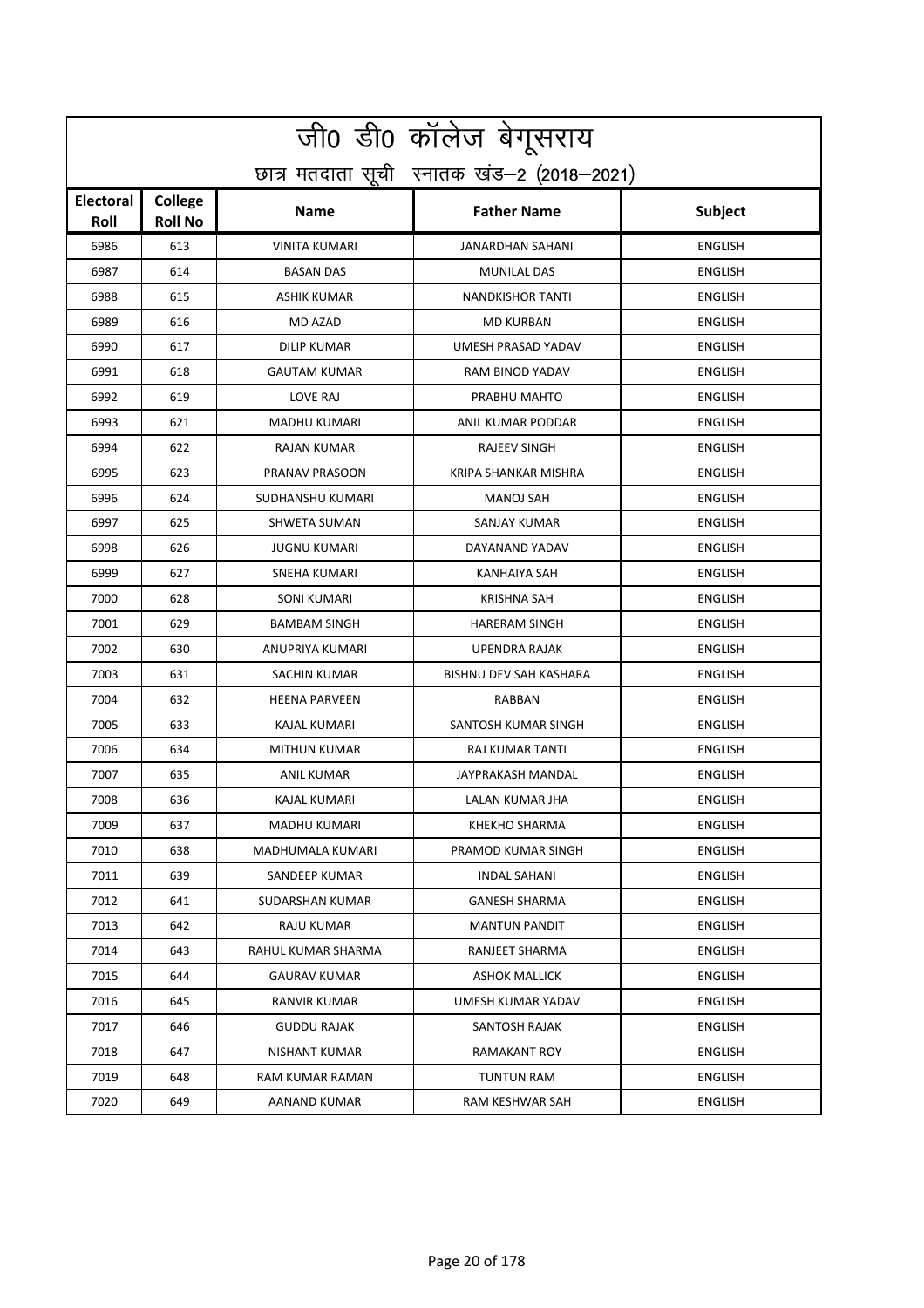|                          | .<br>जीo डीo कॉलेज बेगूसराय                |                         |                             |                |  |  |
|--------------------------|--------------------------------------------|-------------------------|-----------------------------|----------------|--|--|
|                          | छात्र मतदाता सूची स्नातक खंड-2 (2018-2021) |                         |                             |                |  |  |
| <b>Electoral</b><br>Roll | College<br><b>Roll No</b>                  | <b>Name</b>             | <b>Father Name</b>          | Subject        |  |  |
| 7021                     | 650                                        | <b>ANKIT PASWAN</b>     | <b>HORIL PASWAN</b>         | <b>ENGLISH</b> |  |  |
| 7022                     | 651                                        | PRAGATI KUMARI          | DINESHWAR PASWAN            | <b>ENGLISH</b> |  |  |
| 7023                     | 652                                        | <b>VIVEKANAND KUMAR</b> | JAWAHAR PRASAD              | <b>ENGLISH</b> |  |  |
| 7024                     | 653                                        | <b>RAGHO KUMAR</b>      | <b>KAMALKANT BHAGAT</b>     | <b>ENGLISH</b> |  |  |
| 7025                     | 654                                        | <b>BINDU KUMARI</b>     | RAMCHANDRA SAH              | <b>ENGLISH</b> |  |  |
| 7026                     | 655                                        | <b>NAMAN KUMAR</b>      | <b>RAMAKANT ROY</b>         | <b>ENGLISH</b> |  |  |
| 7027                     | 656                                        | <b>BALJEET KUMAR</b>    | <b>BINOD SAHNI</b>          | <b>ENGLISH</b> |  |  |
| 7028                     | 657                                        | <b>BHAVNA KUMARI</b>    | <b>BUNDAM KUMAR</b>         | <b>ENGLISH</b> |  |  |
| 7029                     | 658                                        | <b>AMAN KUMAR</b>       | <b>BINDEV DAS</b>           | <b>ENGLISH</b> |  |  |
| 7030                     | 659                                        | <b>NEHA KUMARI</b>      | <b>AVINASH KUMAR</b>        | <b>ENGLISH</b> |  |  |
| 7031                     | 660                                        | <b>AMIT KUMAR</b>       | <b>MAHESH RAJAK</b>         | <b>ENGLISH</b> |  |  |
| 7032                     | 661                                        | SIKANDAR SAHNI          | RAM PRATAP SAHNI            | <b>ENGLISH</b> |  |  |
| 7033                     | 662                                        | SHUBHAM KUMAR           | <b>MANOJ KUMAR SINGH</b>    | <b>ENGLISH</b> |  |  |
| 7034                     | 663                                        | KAMINI KUMARI           | <b>ASHOK SAHU</b>           | <b>ENGLISH</b> |  |  |
| 7035                     | 664                                        | RAHUL SHARMA            | <b>VISHNUDEV SHARMA</b>     | <b>ENGLISH</b> |  |  |
| 7036                     | 665                                        | <b>MD ZAHIRUL HAQUE</b> | MD ZIAUDDIN ANSARI          | <b>ENGLISH</b> |  |  |
| 7037                     | 666                                        | DRAKHSHAN NOORI         | MD ABUL SATTAR              | <b>ENGLISH</b> |  |  |
| 7038                     | 667                                        | <b>KUNDAN KUMAR</b>     | DHANUKI PASWAN              | <b>ENGLISH</b> |  |  |
| 7039                     | 667                                        | KUMAR VIKRAMDEV         | <b>BODHNARAYAN SHARMA</b>   | <b>ENGLISH</b> |  |  |
| 7040                     | 667                                        | RAVI SHEKHAR PANDEY     | LATE BRIKENDRA KUMAR PANDEY | <b>ENGLISH</b> |  |  |
| 7041                     | 667                                        | SHIVAM KUMAR            | RAMASHISH THAKUR            | <b>ENGLISH</b> |  |  |
| 7042                     | 668                                        | ANNU                    | VIJAY KUMAR                 | <b>ENGLISH</b> |  |  |
| 7043                     | 669                                        | RAMAN KUMAR             | KRISHNADEV YADAV            | <b>ENGLISH</b> |  |  |
| 7044                     | 670                                        | RUPESH KUMAR            | CHHOTELAL DAS               | <b>ENGLISH</b> |  |  |
| 7045                     | 671                                        | KHUSHBU KUMARI          | PRAKASH PRASAD CHOURASIA    | <b>ENGLISH</b> |  |  |
| 7046                     | 672                                        | SWEETY KUMARI           | ARVIND KUMAR                | <b>ENGLISH</b> |  |  |
| 7047                     | 673                                        | RAHUL KUMAR             | SONELAL MALAKAR             | <b>ENGLISH</b> |  |  |
| 7048                     | 674                                        | LAKSHMI KUMARI          | NIRANJAN PRASAD YADAV       | <b>ENGLISH</b> |  |  |
| 7049                     | 675                                        | <b>MANISH KUMAR</b>     | RAM NANDAN DAS              | ENGLISH        |  |  |
| 7050                     | 676                                        | JYOTI KUMARI            | <b>RAMPAL MAHTO</b>         | <b>ENGLISH</b> |  |  |
| 7051                     | 677                                        | KRISHNA KUMAR           | RAGHUNANDAN THAKUR          | <b>ENGLISH</b> |  |  |
| 7052                     | 678                                        | RAMESH KUMAR            | SURESH SAHNI                | <b>ENGLISH</b> |  |  |
| 7053                     | 679                                        | DINKAR KUMAR            | SHANKAR PASWAN              | <b>ENGLISH</b> |  |  |
| 7054                     | 680                                        | LAXMI KUMARI            | MAYARAM SAH                 | <b>ENGLISH</b> |  |  |
| 7055                     | 681                                        | SATYAM KUMAR            | MAHENDRA PD VERMA           | <b>ENGLISH</b> |  |  |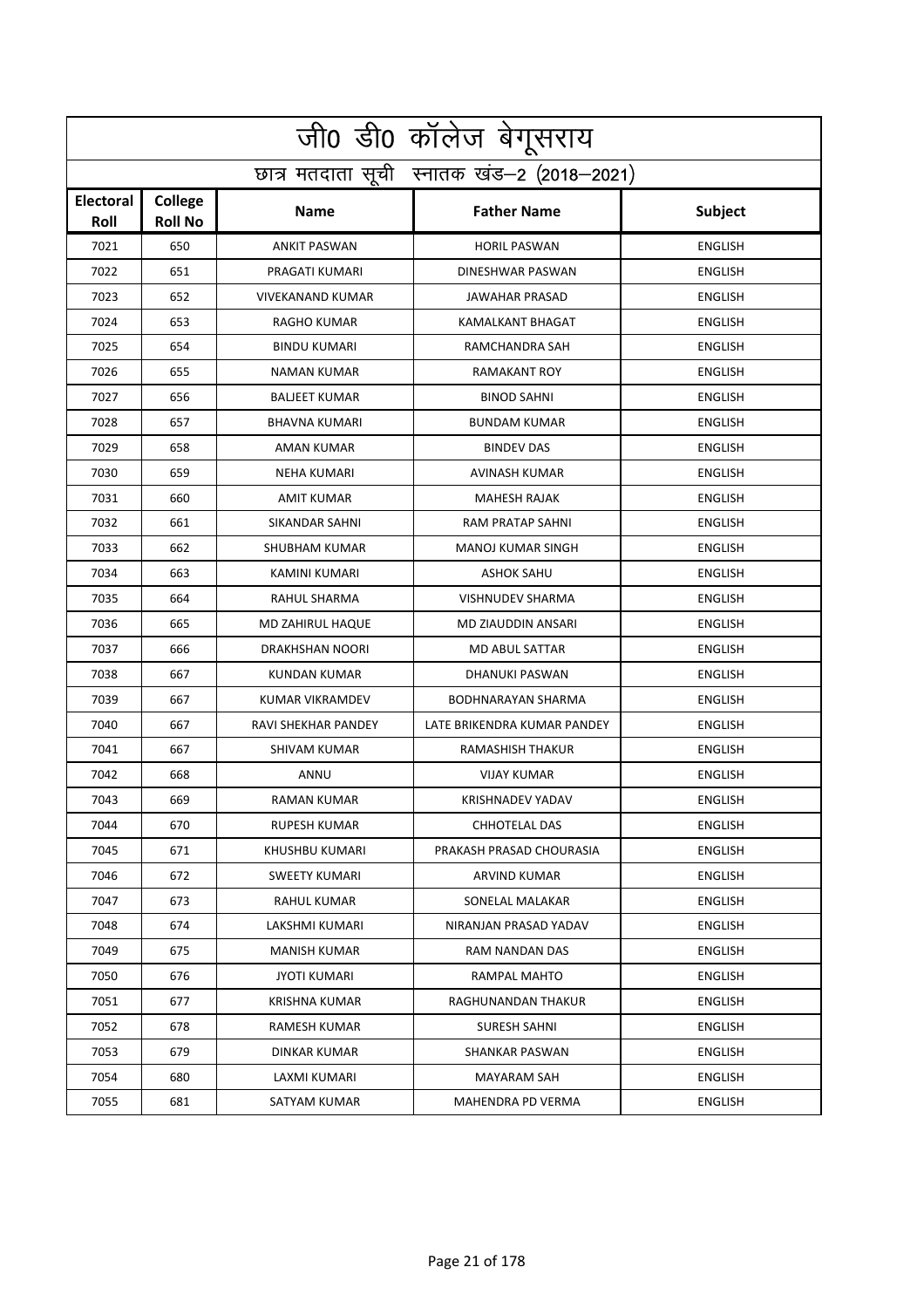|                          | <u>जी0 डी0 कॉलेज बेगू</u> सराय             |                             |                           |                |  |  |
|--------------------------|--------------------------------------------|-----------------------------|---------------------------|----------------|--|--|
|                          | छात्र मतदाता सूची स्नातक खंड-2 (2018-2021) |                             |                           |                |  |  |
| <b>Electoral</b><br>Roll | College<br><b>Roll No</b>                  | <b>Name</b>                 | <b>Father Name</b>        | <b>Subject</b> |  |  |
| 7056                     | 682                                        | PRIYA KUMARI                | <b>HARE LAL RAM</b>       | <b>ENGLISH</b> |  |  |
| 7057                     | 683                                        | MANISHA KUAMRI              | KISHOR KUMAR CHOUDHARY    | <b>ENGLISH</b> |  |  |
| 7058                     | 684                                        | ASHUTOSH KUMAR              | <b>KRISHNA MOHAN SAH</b>  | <b>ENGLISH</b> |  |  |
| 7059                     | 685                                        | <b>AMAR KUMAR</b>           | <b>TUNTUN SAH</b>         | <b>ENGLISH</b> |  |  |
| 7060                     | 686                                        | PRADUMAN KUMAR              | <b>TARKESHWAR SAH</b>     | <b>ENGLISH</b> |  |  |
| 7061                     | 687                                        | RAGINI KUMARI               | <b>DURBAL TANTI</b>       | <b>ENGLISH</b> |  |  |
| 7062                     | 689                                        | <b>RUBY KHATOON</b>         | MD RIZWAN AHMAD           | <b>ENGLISH</b> |  |  |
| 7063                     | 690                                        | LUKESH LUXMAN               | <b>INDRADEV TANTI</b>     | <b>ENGLISH</b> |  |  |
| 7064                     | 691                                        | <b>DHIRAJ KUMAR</b>         | <b>DINESH RAM</b>         | <b>ENGLISH</b> |  |  |
| 7065                     | 692                                        | <b>VIKASH KUMAR</b>         | RAMPRAKASH CHAUDHARI      | <b>ENGLISH</b> |  |  |
| 7066                     | 693                                        | SAPNA KUMARI                | RAJPAL SHARMA             | <b>ENGLISH</b> |  |  |
| 7067                     | 694                                        | <b>GYANJLEE KUMARI</b>      | <b>BABLU PODDAR</b>       | <b>ENGLISH</b> |  |  |
| 7068                     | 695                                        | <b>CHHOTI KUMARI</b>        | RAM PRAKASH YADAV         | <b>ENGLISH</b> |  |  |
| 7069                     | 696                                        | <b>KUNAL KUMAR</b>          | ASHOK KUMAR SINGH         | <b>ENGLISH</b> |  |  |
| 7070                     | 697                                        | LAXMI RANI                  | PINKU KUMAR               | <b>ENGLISH</b> |  |  |
| 7071                     | 698                                        | PRIYARANJAN KUMAR           | MOTI LAL SINGH            | <b>ENGLISH</b> |  |  |
| 7072                     | 699                                        | ATITHI KUMARI               | RAJESH KUMAR MISHRA       | <b>ENGLISH</b> |  |  |
| 7073                     | 700                                        | SAURAV KUMAR                | PAPPU SINGH               | <b>ENGLISH</b> |  |  |
| 7074                     | 701                                        | <b>VISHAL KUMAR</b>         | <b>SURESH SAHNI</b>       | <b>ENGLISH</b> |  |  |
| 7075                     | 702                                        | <b>JONTI KUMAR</b>          | <b>BRIJ KISHOR KUMAR</b>  | <b>ENGLISH</b> |  |  |
| 7076                     | 703                                        | HIMANSHU RAJ                | <b>BHUSHAN RAM</b>        | <b>ENGLISH</b> |  |  |
| 7077                     | 704                                        | SARTHAK                     | <b>ARVIND CHOUDHARY</b>   | <b>ENGLISH</b> |  |  |
| 7078                     | 705                                        | RADHESHYAM KUMAR            | NARAYAN SHARMA            | <b>ENGLISH</b> |  |  |
| 7079                     | 706                                        | DIPANSHI KUMARI             | SANJIV PRASAD YADAV       | <b>ENGLISH</b> |  |  |
| 7080                     | 707                                        | ARCHANA KUMARI              | KARN THAKUR               | <b>ENGLISH</b> |  |  |
| 7081                     | 708                                        | PIYUSH KUMAR                | ARJUN PRASAD YADAV        | <b>ENGLISH</b> |  |  |
| 7082                     | 709                                        | <b>BHOLA KUMAR PRASHANT</b> | <b>CHANDRA CHUR SINGH</b> | <b>ENGLISH</b> |  |  |
| 7083                     | 710                                        | DEVESH KUMAR                | MANOJ KUMAR JHA           | <b>ENGLISH</b> |  |  |
| 7084                     | 711                                        | RAKHI KUMARI                | <b>VIJAY CHAUDHARY</b>    | ENGLISH        |  |  |
| 7085                     | 712                                        | <b>BINA KUMARI</b>          | SHIV NANDAN SHARMA        | <b>ENGLISH</b> |  |  |
| 7086                     | 713                                        | SUJEET KUMAR                | MANOJ PRASAD YADAV        | <b>ENGLISH</b> |  |  |
| 7087                     | 714                                        | RAUSHAN KUMAR               | DHANESHAVAR RAY           | <b>ENGLISH</b> |  |  |
| 7088                     | 715                                        | ROHIT JAISWAL               | NARAYAN KUMAR CHAUDHARY   | <b>ENGLISH</b> |  |  |
| 7089                     | 716                                        | BABLU KUMAR                 | <b>MANOJ DAS</b>          | <b>ENGLISH</b> |  |  |
| 7090                     | 717                                        | RAMPRAVESH KUMAR            | ARUN YADAV                | <b>ENGLISH</b> |  |  |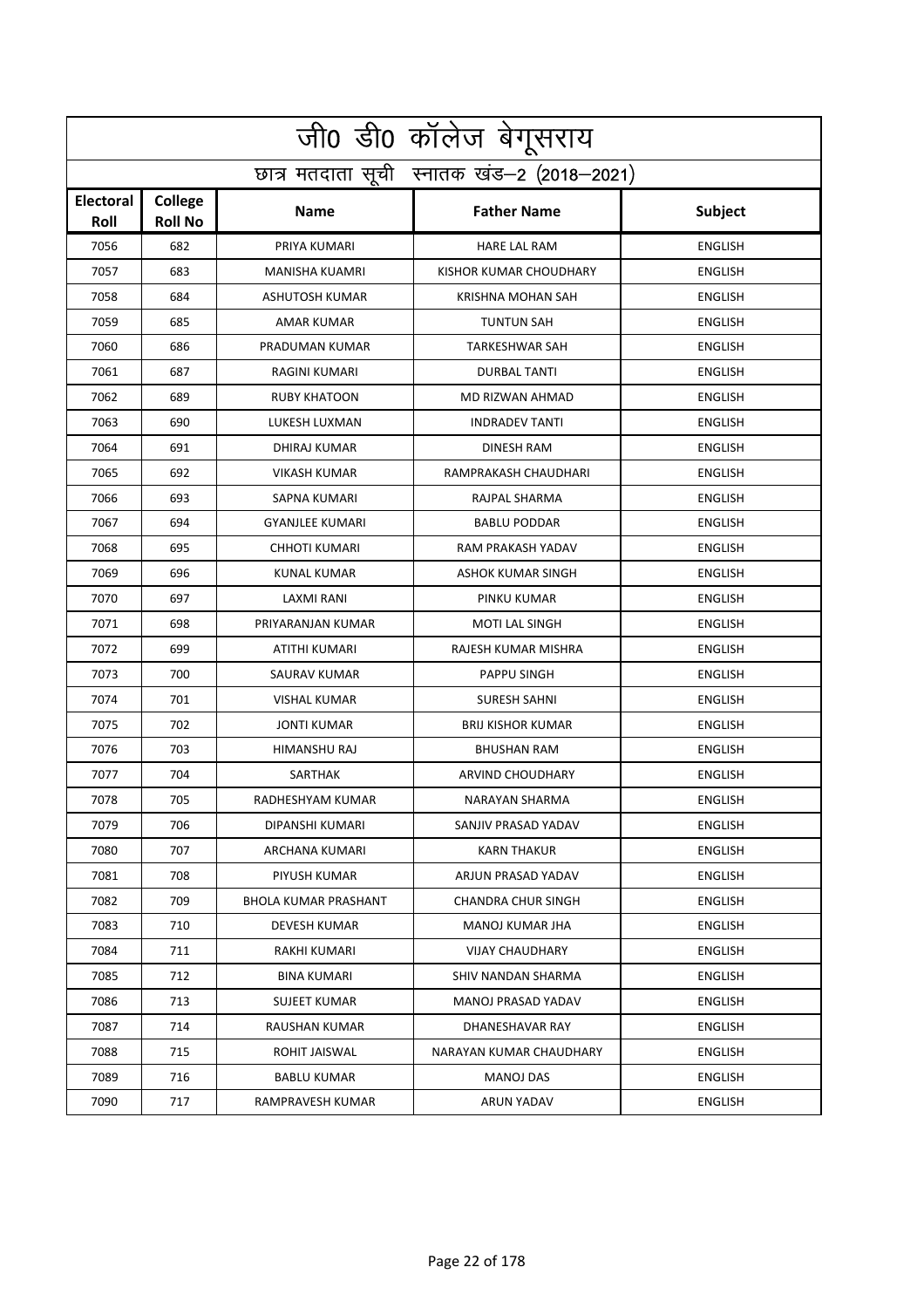|                          | <u>जी0 डी0 कॉलेज बेगू</u> सराय             |                         |                              |                |  |  |
|--------------------------|--------------------------------------------|-------------------------|------------------------------|----------------|--|--|
|                          | छात्र मतदाता सूची स्नातक खंड-2 (2018-2021) |                         |                              |                |  |  |
| Electoral<br><b>Roll</b> | College<br><b>Roll No</b>                  | <b>Name</b>             | <b>Father Name</b>           | Subject        |  |  |
| 7091                     | 718                                        | <b>MADAN KUMAR</b>      | <b>JAGADISH TANTI</b>        | <b>ENGLISH</b> |  |  |
| 7092                     | 719                                        | ASHA KUMARI             | RAJ NARAYAN SINGH            | <b>ENGLISH</b> |  |  |
| 7093                     | 1096                                       | NIDHI KUMARI            | <b>VIJAY KUMAR RAVI</b>      | <b>ENGLISH</b> |  |  |
| 7094                     | 1185                                       | <b>KOMAL KUMARI</b>     | <b>RAMSHANKAR SINGH</b>      | <b>ENGLISH</b> |  |  |
| 7095                     | 6301                                       | <b>MAUSAM SINGH</b>     | MUKESH PRASAD SINGH          | <b>ENGLISH</b> |  |  |
| 7096                     | 6302                                       | PANKAJ KUMAR            | <b>SUDHIR TANTI</b>          | <b>ENGLISH</b> |  |  |
| 7097                     | 6303                                       | <b>ANKIT KUMAR</b>      | <b>GHANSHYAM GOSWAMI</b>     | <b>ENGLISH</b> |  |  |
| 7098                     | 6304                                       | AASHU KUMAR             | KRISHNA MAHTO                | <b>ENGLISH</b> |  |  |
| 7099                     | 6305                                       | RAVI MANI ROSHNI KUMARI | <b>PREM KUMAR</b>            | <b>ENGLISH</b> |  |  |
| 7100                     | 6306                                       | ANSHU KUMARI            | SATRUGHAN ROY                | <b>ENGLISH</b> |  |  |
| 7101                     | 6307                                       | <b>MASUM RAJA</b>       | <b>MD MUSATAKIM</b>          | <b>ENGLISH</b> |  |  |
| 7102                     | 6308                                       | <b>RAHUL KUMAR</b>      | <b>FULEN SHARMA</b>          | <b>ENGLISH</b> |  |  |
| 7103                     | 6309                                       | <b>NIKKI KUMARI</b>     | <b>FULCHAND YADAV</b>        | <b>ENGLISH</b> |  |  |
| 7104                     | 6310                                       | <b>SUMAN KUMARI</b>     | SHIVDAYAL MAHTO              | <b>ENGLISH</b> |  |  |
| 7105                     | 6311                                       | <b>BIKRAM KUMAR</b>     | SURYA NARAYAN SAHNI          | <b>ENGLISH</b> |  |  |
| 7106                     | 6312                                       | <b>ASHOK KUMAR</b>      | <b>JITENDRA RAJAK</b>        | <b>ENGLISH</b> |  |  |
| 7107                     | 6313                                       | <b>SHUBHAM KUMAR</b>    | <b>JAWAHAR KUMAR</b>         | <b>ENGLISH</b> |  |  |
| 7108                     | 6314                                       | <b>MANISH KUMAR</b>     | <b>MAHESH THAKUR</b>         | <b>ENGLISH</b> |  |  |
| 7109                     | 6315                                       | <b>GAUTAM KUMAR</b>     | NAWAL KISHOR SAH             | <b>ENGLISH</b> |  |  |
| 7110                     | 6316                                       | <b>ARYAN PRATAP</b>     | <b>SANJAY PRATAP</b>         | <b>ENGLISH</b> |  |  |
| 7111                     | 6317                                       | ROSHAN KUMAR JHA        | SHRIKANTH JHA                | <b>ENGLISH</b> |  |  |
| 7112                     | 6318                                       | <b>ROHINI</b>           | RAJESH RANJAN                | <b>ENGLISH</b> |  |  |
| 7113                     | 6319                                       | SATARUPA BISWAS         | LATE BIPUL BISWAS            | <b>ENGLISH</b> |  |  |
| 7114                     | 6320                                       | MANISHA KUMARI          | NAND KUMAR JHA               | <b>ENGLISH</b> |  |  |
| 7115                     | 6321                                       | PRIYANKA KUMARI         | <b>HARI MAHTO</b>            | <b>ENGLISH</b> |  |  |
| 7116                     | 6321                                       | <b>UDIT BHARDWAJ</b>    | VINOD KUMAR SHARMA           | <b>ENGLISH</b> |  |  |
| 7117                     | 6322                                       | <b>RAVISH KUMAR</b>     | <b>BIBHUTI BHUSHAN SINGH</b> | <b>ENGLISH</b> |  |  |
| 7118                     | 6323                                       | <b>BITTU KUMAR</b>      | <b>CHAMRU PODDAR</b>         | <b>ENGLISH</b> |  |  |
| 7119                     | 6324                                       | <b>GURIYA SONI</b>      | RANJEET SONI                 | <b>ENGLISH</b> |  |  |
| 7120                     | 6325                                       | AKASH KUMAR             | LAL BAHADUR MAHTO            | <b>ENGLISH</b> |  |  |
| 7121                     | 6326                                       | AAKRITI                 | PRASHANT KUMAR SINGH         | <b>ENGLISH</b> |  |  |
| 7122                     | 6327                                       | <b>VIDUSHI BHARTI</b>   | VIVEK KUMAR                  | <b>ENGLISH</b> |  |  |
| 7123                     | 6328                                       | SNEHA KUMARI            | SUKHADEV PASWAN              | <b>ENGLISH</b> |  |  |
| 7124                     | 6329                                       | HIMANSHU KUMAR          | NIRANJAN SINHA               | <b>ENGLISH</b> |  |  |
| 7125                     | 6330                                       | SHASHI SHEKHAR PANDEY   | BIPIN KUMAR PANDEY           | <b>ENGLISH</b> |  |  |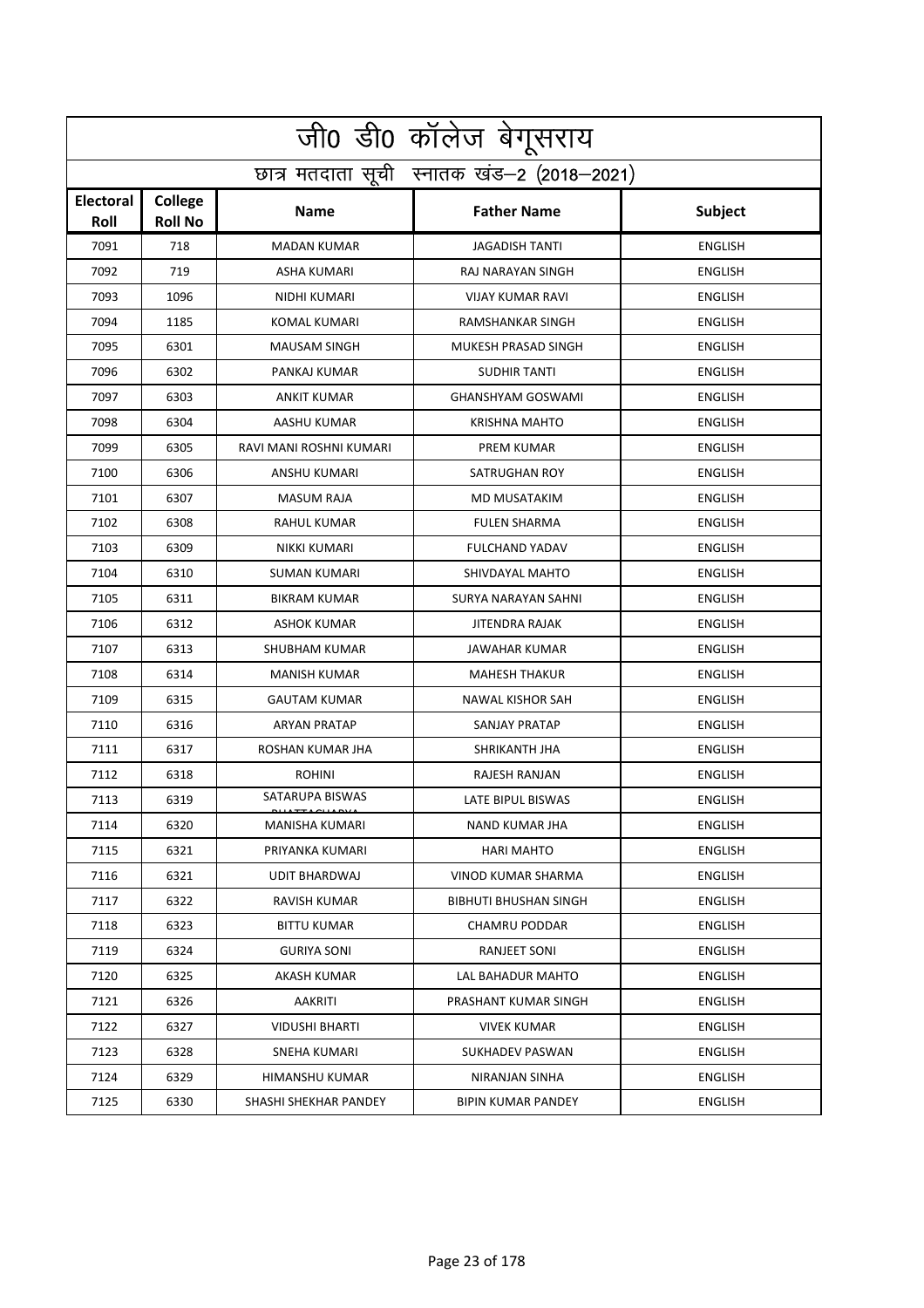|                          | जी0 डी0 कॉलेज बेगूसराय                     |                         |                          |                |  |  |
|--------------------------|--------------------------------------------|-------------------------|--------------------------|----------------|--|--|
|                          | छात्र मतदाता सूची स्नातक खंड-2 (2018-2021) |                         |                          |                |  |  |
| <b>Electoral</b><br>Roll | College<br><b>Roll No</b>                  | <b>Name</b>             | <b>Father Name</b>       | <b>Subject</b> |  |  |
| 7126                     | 6331                                       | PRINCE KUMAR GUPTA      | <b>DINESH SAH</b>        | <b>ENGLISH</b> |  |  |
| 7127                     | 6332                                       | <b>NITISH KUMAR</b>     | <b>UMESH RAY</b>         | <b>ENGLISH</b> |  |  |
| 7128                     | 6333                                       | MIRTUNJAY KUMAR         | SANJAY KUMAR SINGH       | <b>ENGLISH</b> |  |  |
| 7129                     | 6334                                       | <b>DEVESH KUMAR</b>     | RANJAN KUMAR SINGH       | <b>ENGLISH</b> |  |  |
| 7130                     | 6335                                       | <b>SHIV SHANKAR</b>     | UPENDRA PRASAD SINGH     | <b>ENGLISH</b> |  |  |
| 7131                     | 6336                                       | <b>RUBY KUMARI SAH</b>  | <b>HARIMOHAN SAH</b>     | <b>ENGLISH</b> |  |  |
| 7132                     | 6337                                       | <b>MD ASHRAF</b>        | <b>MD NIJAM</b>          | <b>ENGLISH</b> |  |  |
| 7133                     | 6339                                       | <b>SUJEET KUMAR</b>     | KAMLESHWARI SAH          | <b>ENGLISH</b> |  |  |
| 7134                     | 6340                                       | <b>VISHWAJEET KUMAR</b> | KUMAR ACHYUT ANAND       | <b>ENGLISH</b> |  |  |
| 7135                     | 6341                                       | SHIVANI KUMARI          | SANJIV MOHAN SINGH       | <b>ENGLISH</b> |  |  |
| 7136                     | 6342                                       | <b>MOHAN KUMAR</b>      | <b>SURENDRA SAH</b>      | <b>ENGLISH</b> |  |  |
| 7137                     | 6343                                       | <b>MD CHAND</b>         | <b>MD AJIM</b>           | <b>ENGLISH</b> |  |  |
| 7138                     | 6344                                       | PURNIMA SINGH           | <b>GIBESH KUMAR</b>      | <b>ENGLISH</b> |  |  |
| 7139                     | 6345                                       | <b>HEMANT KUMAR</b>     | <b>NATHO MAHTO</b>       | <b>ENGLISH</b> |  |  |
| 7140                     | 6346                                       | <b>JAYANT KUMAR</b>     | RAJESH KUMAR             | <b>ENGLISH</b> |  |  |
| 7141                     | 6347                                       | <b>SHIVAM KUMAR</b>     | <b>ASHOK MAHTO</b>       | <b>ENGLISH</b> |  |  |
| 7142                     | 6348                                       | MD SHADAB UDDIN         | MD SAKIM UDDIN           | <b>ENGLISH</b> |  |  |
| 7143                     | 6349                                       | MD MARGOOV ALAM         | MD NOORSALEEM            | <b>ENGLISH</b> |  |  |
| 7144                     | 6350                                       | <b>CHANDAN KUMAR</b>    | <b>KAPLESHWAR THAKUR</b> | <b>ENGLISH</b> |  |  |
| 7145                     | 6351                                       | PINTU KUMAR             | MUKUL PRASAD SAH         | <b>ENGLISH</b> |  |  |
| 7146                     | 6352                                       | SHAHWAJ ALAM            | <b>IBRAHIM</b>           | <b>ENGLISH</b> |  |  |
| 7147                     | 6353                                       | SANDEEP KUMAR           | NAMUNA SAHANI            | <b>ENGLISH</b> |  |  |
| 7148                     | 6354                                       | <b>KUMOD KUMAR</b>      | PRABHU MAHTO             | <b>ENGLISH</b> |  |  |
| 7149                     | 6355                                       | MITHI RAJ               | MURARI SINGH             | <b>ENGLISH</b> |  |  |
| 7150                     | 6356                                       | PANKAJ KUMAR            | RAM PRAVESH MAHTO        | ENGLISH        |  |  |
| 7151                     | 6357                                       | NANHI KUMARI            | PANKAJ KUMAR SINGH       | ENGLISH        |  |  |
| 7152                     | 6358                                       | <b>VIKRAM KUMAR</b>     | SHIV SHANKAR PASWAN      | ENGLISH        |  |  |
| 7153                     | 6359                                       | ANKIT                   | AMARJEET KUMAR SINGH     | ENGLISH        |  |  |
| 7154                     | 6360                                       | AMAN KUMAR              | PRAMOD KUMAR SINGH       | <b>ENGLISH</b> |  |  |
| 7155                     | 6361                                       | MADHU KUMARI            | SHIVNANDAN YADAV         | ENGLISH        |  |  |
| 7156                     | 6362                                       | BHARTI BHARDWAJ         | SHEEL KUMAR DEEPAK       | ENGLISH        |  |  |
| 7157                     | 6363                                       | ASHUTOSH KUMAR          | RAJESH KUMAR SINGH       | ENGLISH        |  |  |
| 7158                     | 6365                                       | <b>SHIVAM KUMAR</b>     | DHARMATMA RAM CHOUDHARY  | ENGLISH        |  |  |
| 7159                     | 6366                                       | <b>MANISH KUMAR</b>     | SATYNARAYAN SHARMA       | ENGLISH        |  |  |
| 7160                     | 6367                                       | TEJENDRA KUMAR          | MAHABALLAV YADAV         | ENGLISH        |  |  |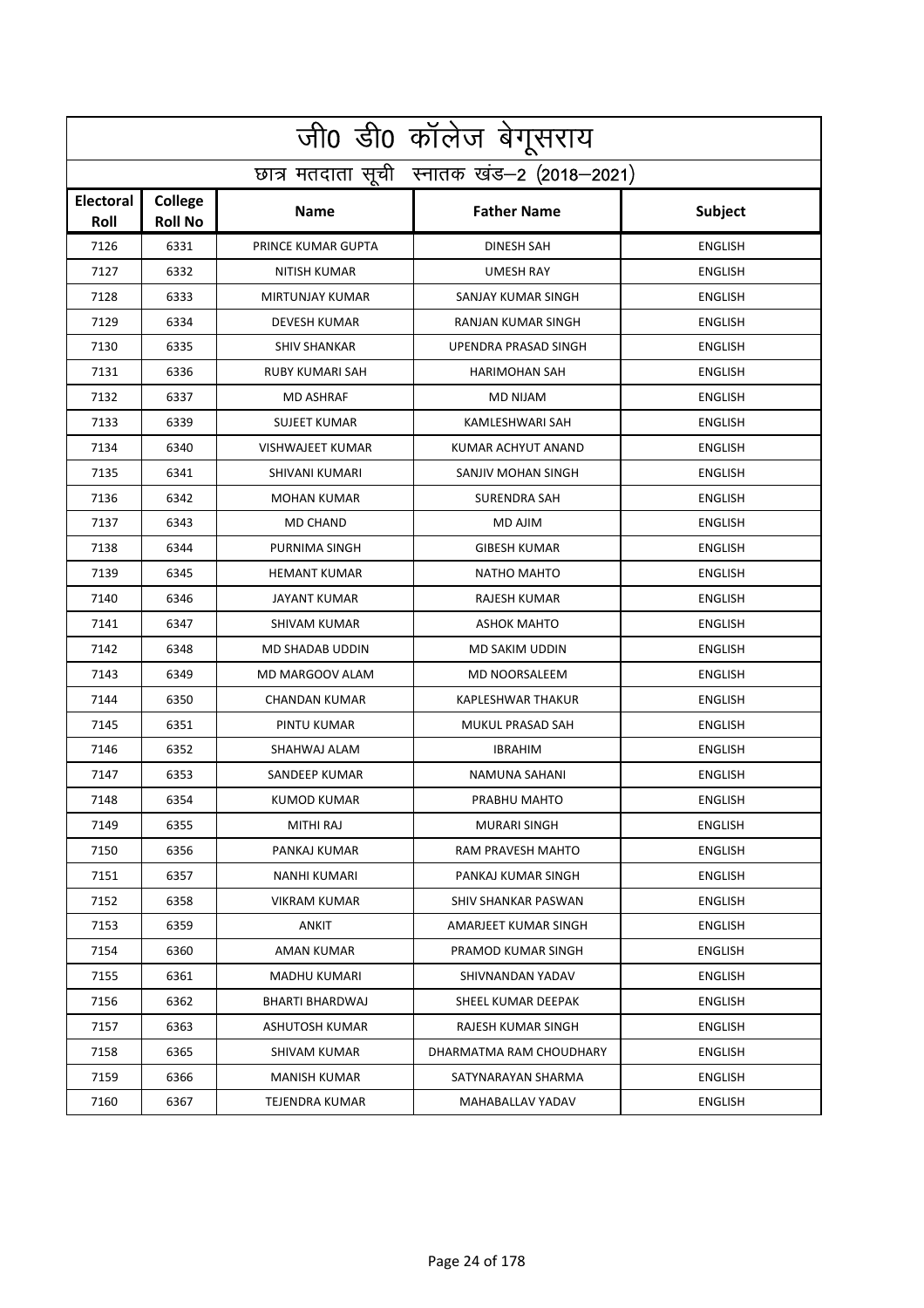| जी0 डी0 कॉलेज बेगूसराय                     |                           |                           |                           |                  |  |
|--------------------------------------------|---------------------------|---------------------------|---------------------------|------------------|--|
| छात्र मतदाता सूची स्नातक खंड-2 (2018-2021) |                           |                           |                           |                  |  |
| <b>Electoral</b><br><b>Roll</b>            | College<br><b>Roll No</b> | <b>Name</b>               | <b>Father Name</b>        | Subject          |  |
| 7161                                       | 6368                      | <b>MITHUN KUMAR</b>       | <b>SIKANDAR PODDAR</b>    | <b>ENGLISH</b>   |  |
| 7162                                       | 6369                      | SUDHAKAR KUMAR PATEL      | DHARMENDRA MAHTO          | <b>ENGLISH</b>   |  |
| 7163                                       | 6370                      | <b>SHRAWAN KUMAR</b>      | <b>INDRABHUSHAN YADAV</b> | <b>ENGLISH</b>   |  |
| 7164                                       | 6371                      | PRAKASH KUMAR             | <b>NARESH NONIYA</b>      | <b>ENGLISH</b>   |  |
| 7165                                       | 6372                      | <b>MAYANK KUMAR</b>       | RAJESH KUMAR YADAV        | <b>ENGLISH</b>   |  |
| 7166                                       | 6373                      | <b>SINTU KUMAR</b>        | <b>NANDAN PASWAN</b>      | <b>ENGLISH</b>   |  |
| 7167                                       | 6374                      | <b>ALOK KUMAR</b>         | RAMCHANDRA SAH            | <b>ENGLISH</b>   |  |
| 7168                                       | 6375                      | NISHA KUMARI              | <b>KRISHNA DEVI</b>       | <b>ENGLISH</b>   |  |
| 7169                                       | 6376                      | AMIT KUMAR                | <b>VIKASH YADAV</b>       | <b>ENGLISH</b>   |  |
| 7170                                       | 6377                      | <b>SHUBHAM KUMAR</b>      | PAWAN SHARMA              | <b>ENGLISH</b>   |  |
| 7171                                       | 6378                      | AMIT KUMAR JAISWAL        | OM PRAKASH JAISWAL        | <b>ENGLISH</b>   |  |
| 7172                                       | 6379                      | SATYAM KUMAR              | PURUSHOTTAM BARI          | <b>ENGLISH</b>   |  |
| 7173                                       | 6380                      | LOVELY KUMARI             | ARVIND KUMAR SINGH        | <b>ENGLISH</b>   |  |
| 7174                                       | 6382                      | SAKET RAJ                 | SHIV SHANKAR CHAUDHARY    | <b>ENGLISH</b>   |  |
| 7175                                       | 6383                      | <b>SUMIT KUMAR</b>        | <b>SHANKAR ROY</b>        | <b>ENGLISH</b>   |  |
| 7176                                       | 6386                      | NIRAJ KUMAR               | <b>KUNDAN KUMAR ROY</b>   | <b>ENGLISH</b>   |  |
| 7177                                       | 6387                      | <b>KRISHN KUMAR SINGH</b> | DHRUVE NARAYAN SINGH      | <b>ENGLISH</b>   |  |
| 7178                                       | 6388                      | PRIYA BHARTI              | <b>BRAJKISHOR SINGH</b>   | <b>ENGLISH</b>   |  |
| 7179                                       | 175                       | AMIT KUMAR                | <b>ASHOK SAH</b>          | <b>GEOGRAPHY</b> |  |
| 7180                                       | 721                       | <b>NASIBA KHATUN</b>      | MD SOHARAB ALAM           | <b>GEOGRAPHY</b> |  |
| 7181                                       | 722                       | <b>BRAJESH KUMAR</b>      | RAMLAKHAN YADAV           | <b>GEOGRAPHY</b> |  |
| 7182                                       | 723                       | MINU KUMARI               | <b>VINOD CHAUDHARY</b>    | <b>GEOGRAPHY</b> |  |
| 7183                                       | 724                       | MANTHAN KUMAR SHARMA      | SANJAY KUMAR SHARMA       | <b>GEOGRAPHY</b> |  |
| 7184                                       | 725                       | NITISH KUMAR              | RANGILA SAHNI             | <b>GEOGRAPHY</b> |  |
| 7185                                       | 726                       | ROBIN KUMAR               | KAMLI THAKUR              | GEOGRAPHY        |  |
| 7186                                       | 728                       | SUPRIYA KUMARI            | VIMAL SHARMA              | <b>GEOGRAPHY</b> |  |
| 7187                                       | 729                       | RIMJHIM KUMARI            | NAND KISHOR SHARMA        | <b>GEOGRAPHY</b> |  |
| 7188                                       | 730                       | <b>MD AABID</b>           | MD RUSTAM                 | <b>GEOGRAPHY</b> |  |
| 7189                                       | 731                       | KIRAN KUMARI              | ASHOK KUMAR RAM           | GEOGRAPHY        |  |
| 7190                                       | 732                       | <b>FARJANA PARVEEN</b>    | SHAMSHAD ALAM             | GEOGRAPHY        |  |
| 7191                                       | 733                       | MAUSAM KUMARI             | PAWAN PASWAN              | <b>GEOGRAPHY</b> |  |
| 7192                                       | 734                       | SONU KUMAR                | MUNNA DAS                 | GEOGRAPHY        |  |
| 7193                                       | 735                       | RICHA KUMARI              | <b>ASHOK PASWAN</b>       | GEOGRAPHY        |  |
| 7194                                       | 736                       | GULSHAN KUMAR             | UMESH SAH                 | <b>GEOGRAPHY</b> |  |
| 7195                                       | 737                       | NEHA KUMARI               | ASHOK PODDAR              | GEOGRAPHY        |  |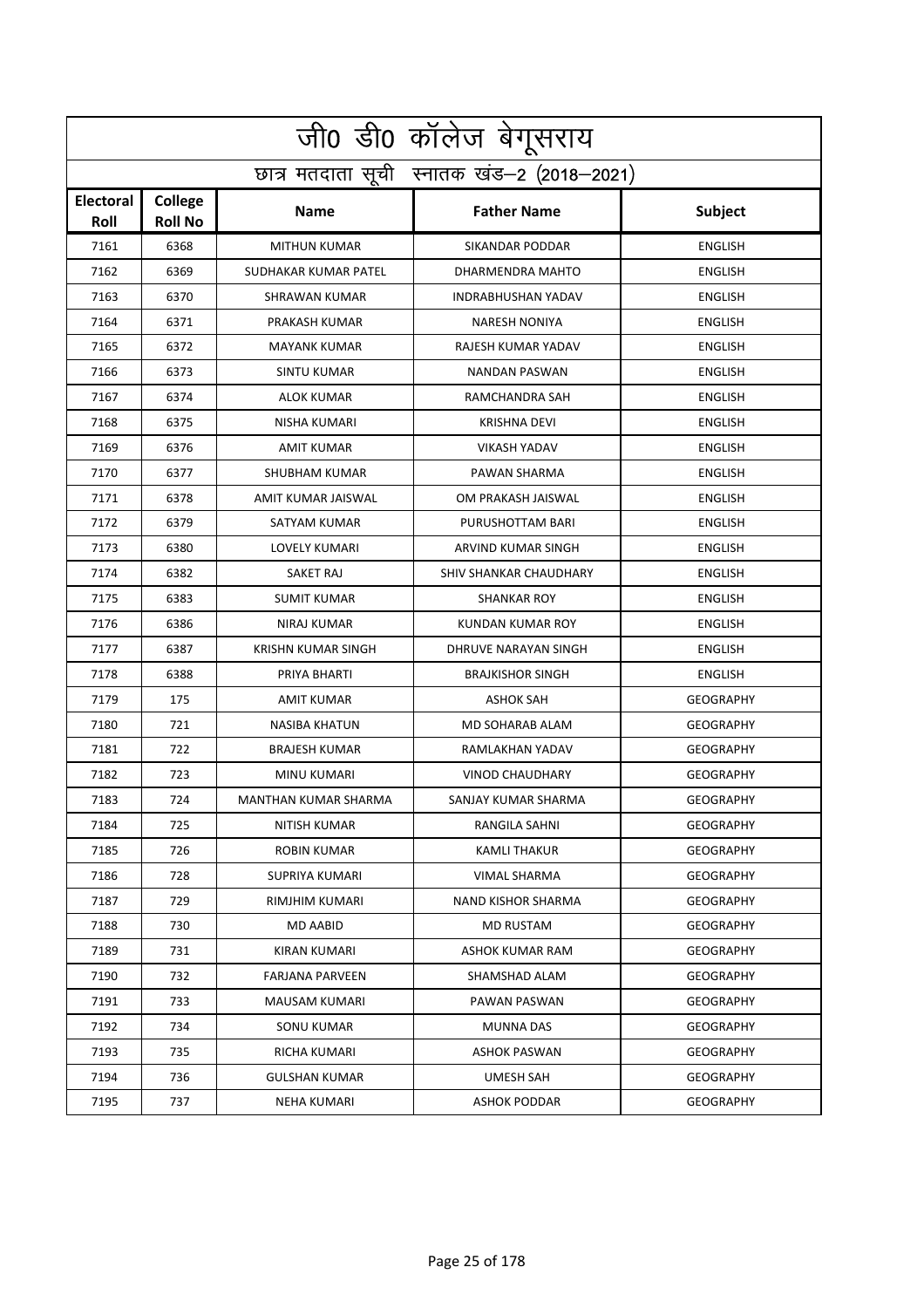|                          | <u>जी0 डी0 कॉलेज बेगू</u> सराय             |                       |                           |                  |  |  |
|--------------------------|--------------------------------------------|-----------------------|---------------------------|------------------|--|--|
|                          | छात्र मतदाता सूची स्नातक खंड-2 (2018-2021) |                       |                           |                  |  |  |
| <b>Electoral</b><br>Roll | College<br><b>Roll No</b>                  | <b>Name</b>           | <b>Father Name</b>        | <b>Subject</b>   |  |  |
| 7196                     | 740                                        | <b>AMRITA KUMARI</b>  | <b>RAM PRAKASH THAKUR</b> | <b>GEOGRAPHY</b> |  |  |
| 7197                     | 742                                        | PRINCE KUMAR          | RAVINDRA YADAV            | <b>GEOGRAPHY</b> |  |  |
| 7198                     | 744                                        | <b>KANCHAN KUMARI</b> | <b>ASHOK SHARMA</b>       | <b>GEOGRAPHY</b> |  |  |
| 7199                     | 745                                        | <b>SUJIT KUMAR</b>    | <b>DINA RAM</b>           | <b>GEOGRAPHY</b> |  |  |
| 7200                     | 746                                        | RAJESH KUMAR          | <b>SUBHASH SAH</b>        | <b>GEOGRAPHY</b> |  |  |
| 7201                     | 747                                        | RAMAN KUMAR           | <b>RAM BABU SINGH</b>     | <b>GEOGRAPHY</b> |  |  |
| 7202                     | 748                                        | SONAM KUMARI          | SANJEET CHAUDHARY         | <b>GEOGRAPHY</b> |  |  |
| 7203                     | 749                                        | LAXMI KUMARI          | <b>SHIV KUMAR TANTI</b>   | <b>GEOGRAPHY</b> |  |  |
| 7204                     | 750                                        | <b>SHASHI KUMAR</b>   | <b>BHARAT SINGH</b>       | <b>GEOGRAPHY</b> |  |  |
| 7205                     | 751                                        | <b>NITISH KUMAR</b>   | RAJENDRA MANDAL           | <b>GEOGRAPHY</b> |  |  |
| 7206                     | 752                                        | <b>DEEPAK KUMAR</b>   | PRAMOD MAHTO              | <b>GEOGRAPHY</b> |  |  |
| 7207                     | 754                                        | SURAJ KUMAR           | <b>DASHRATH MAHTO</b>     | <b>GEOGRAPHY</b> |  |  |
| 7208                     | 757                                        | <b>KAMAL KUMAR</b>    | JAWAHAR PASWAN            | <b>GEOGRAPHY</b> |  |  |
| 7209                     | 758                                        | KAJAL KUMARI          | <b>DILIP CHAUDHARI</b>    | <b>GEOGRAPHY</b> |  |  |
| 7210                     | 759                                        | LADLI KUMARI          | RAM LAKHAN PASWAN         | <b>GEOGRAPHY</b> |  |  |
| 7211                     | 760                                        | <b>RAJ KUMAR</b>      | <b>BINODI SAH</b>         | <b>GEOGRAPHY</b> |  |  |
| 7212                     | 761                                        | PAPPU KUMAR CHOUDHARY | LALO CHOUDHARY            | <b>GEOGRAPHY</b> |  |  |
| 7213                     | 762                                        | RAJA KUMAR            | ARJUN SHARMA              | <b>GEOGRAPHY</b> |  |  |
| 7214                     | 763                                        | SONAKSHI KUMARI       | UMA SHANKAR SHARMA        | <b>GEOGRAPHY</b> |  |  |
| 7215                     | 765                                        | SADIYA KHATOON        | MD IMAM UDDIN             | <b>GEOGRAPHY</b> |  |  |
| 7216                     | 766                                        | PUJA KUMARI           | <b>DEVENDRA KUMAR</b>     | <b>GEOGRAPHY</b> |  |  |
| 7217                     | 767                                        | <b>VIKASH KUMAR</b>   | <b>SURESH KUMAR</b>       | <b>GEOGRAPHY</b> |  |  |
| 7218                     | 768                                        | <b>MUNNI KUMARI</b>   | KISHORI SAH               | <b>GEOGRAPHY</b> |  |  |
| 7219                     | 769                                        | RANJEET KUMAR         | SOHAN BHAGAT              | <b>GEOGRAPHY</b> |  |  |
| 7220                     | 772                                        | VIKAS KUMAR           | <b>BHAGIRATH PASWAN</b>   | GEOGRAPHY        |  |  |
| 7221                     | 773                                        | <b>NITISH KUMAR</b>   | KAILASH MAHTO             | <b>GEOGRAPHY</b> |  |  |
| 7222                     | 774                                        | ARTI KUMARI           | SUSHIL KUMAR PANDIT       | <b>GEOGRAPHY</b> |  |  |
| 7223                     | 775                                        | <b>JYOTI KUMARI</b>   | RAMSHARAN CHAUDHARY       | <b>GEOGRAPHY</b> |  |  |
| 7224                     | 776                                        | <b>JULI KUMARI</b>    | RAMSHARAN CHAUDHARY       | GEOGRAPHY        |  |  |
| 7225                     | 777                                        | SADHNA KUMARI         | RAMASHRAY PANDIT          | GEOGRAPHY        |  |  |
| 7226                     | 778                                        | RUBI BEGAM            | MD KALIM ANSARI           | <b>GEOGRAPHY</b> |  |  |
| 7227                     | 779                                        | KUMARI KAJAL          | RAMSAGAR DAS              | GEOGRAPHY        |  |  |
| 7228                     | 800                                        | PRIYANKA KUMARI       | RAMGYAN MAHTO             | GEOGRAPHY        |  |  |
| 7229                     | 801                                        | MANISHA KUMARI        | DEVAN DAS                 | GEOGRAPHY        |  |  |
| 7230                     | 802                                        | SARITA KUMARI         | MOHAN SAH                 | GEOGRAPHY        |  |  |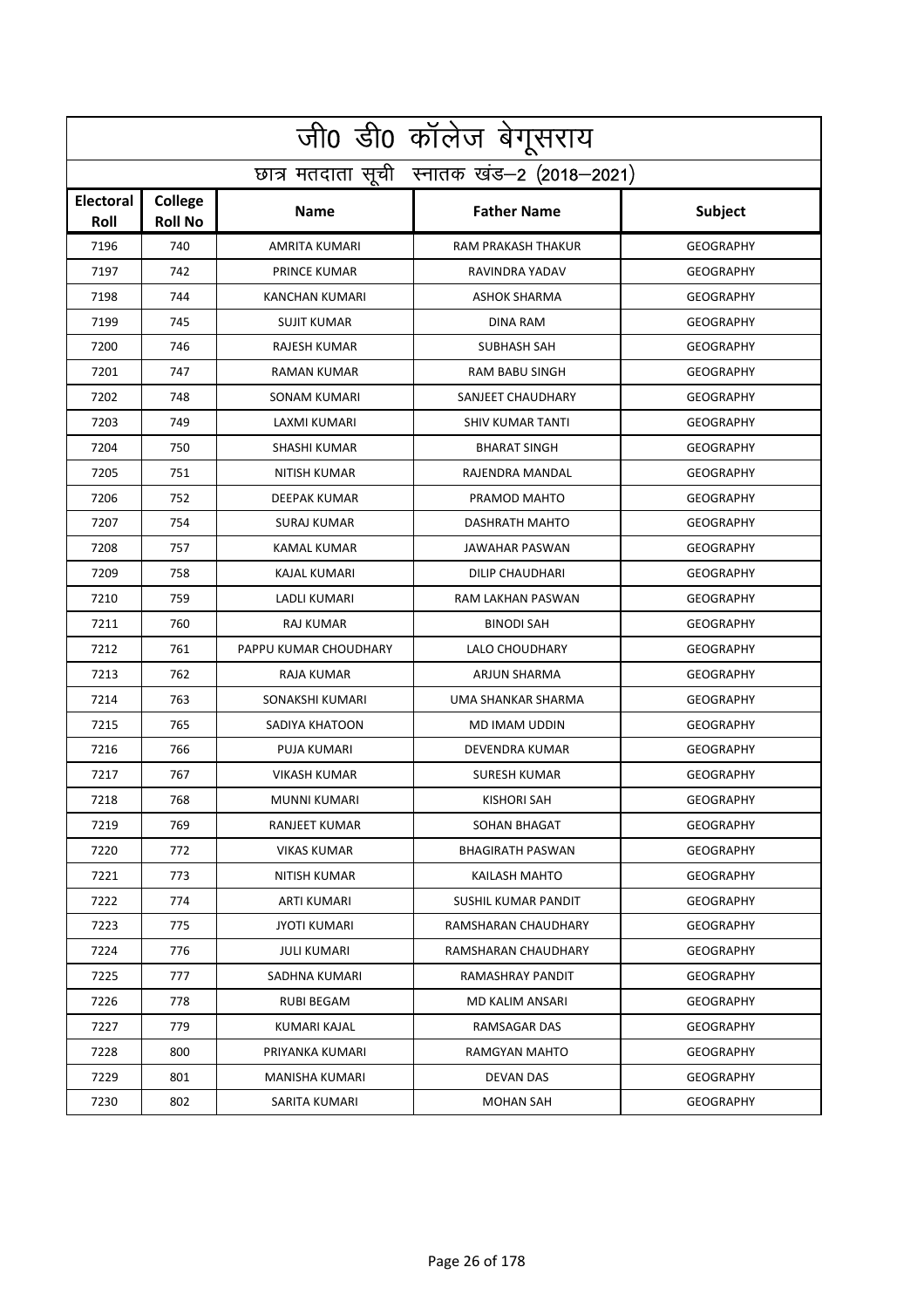|                          | जी0 डी0 कॉलेज बेगूसराय                     |                         |                            |                  |  |  |
|--------------------------|--------------------------------------------|-------------------------|----------------------------|------------------|--|--|
|                          | छात्र मतदाता सूची स्नातक खंड-2 (2018-2021) |                         |                            |                  |  |  |
| <b>Electoral</b><br>Roll | College<br><b>Roll No</b>                  | <b>Name</b>             | <b>Father Name</b>         | <b>Subject</b>   |  |  |
| 7231                     | 803                                        | <b>RUPAM KUMARI</b>     | <b>RANJIT SAH</b>          | <b>GEOGRAPHY</b> |  |  |
| 7232                     | 804                                        | <b>INDAL KUMAR</b>      | <b>SHANKAR TANTI</b>       | <b>GEOGRAPHY</b> |  |  |
| 7233                     | 806                                        | NIRAJ KUMAR CHOUDHARY   | <b>ARJUN CHOUDHARY</b>     | <b>GEOGRAPHY</b> |  |  |
| 7234                     | 807                                        | <b>NANDLAL KUMAR</b>    | <b>DASHRATH SINGH</b>      | <b>GEOGRAPHY</b> |  |  |
| 7235                     | 810                                        | <b>MOHIT KUMAR</b>      | <b>MANOJ TANTI</b>         | <b>GEOGRAPHY</b> |  |  |
| 7236                     | 811                                        | PAMPAM KUMAR            | SAGAR YADAV                | <b>GEOGRAPHY</b> |  |  |
| 7237                     | 812                                        | SANDEEP KUMAR           | <b>GANESH CHAURASIA</b>    | <b>GEOGRAPHY</b> |  |  |
| 7238                     | 813                                        | <b>MANISH KUMAR</b>     | <b>HARERAM CHAURASIA</b>   | <b>GEOGRAPHY</b> |  |  |
| 7239                     | 814                                        | <b>RAJEEV KUMAR</b>     | <b>SUNIL RAM</b>           | <b>GEOGRAPHY</b> |  |  |
| 7240                     | 815                                        | AARTI KUMARI            | <b>RAJARAM SAH</b>         | <b>GEOGRAPHY</b> |  |  |
| 7241                     | 816                                        | KARISHMA KUMARI         | <b>BATORAN SAHANI</b>      | <b>GEOGRAPHY</b> |  |  |
| 7242                     | 817                                        | <b>KRISHNA KUMAR</b>    | <b>SHANKAR DAS</b>         | <b>GEOGRAPHY</b> |  |  |
| 7243                     | 818                                        | <b>SAMTA KUMARI</b>     | <b>MINTU YADAV</b>         | <b>GEOGRAPHY</b> |  |  |
| 7244                     | 819                                        | <b>VIDYA BHARTI</b>     | RAJ KUMAR PODDAR           | <b>GEOGRAPHY</b> |  |  |
| 7245                     | 820                                        | PUJA KUMARI             | SUBODH JHA                 | <b>GEOGRAPHY</b> |  |  |
| 7246                     | 822                                        | PRITI KUMARI            | PRAMOD YADAV               | <b>GEOGRAPHY</b> |  |  |
| 7247                     | 824                                        | <b>PUNIT KUMAR</b>      | CHANDRA SHEKHAR PASWAN     | <b>GEOGRAPHY</b> |  |  |
| 7248                     | 825                                        | <b>JYOTI KUMARI</b>     | RAJKUMAR YADAV             | <b>GEOGRAPHY</b> |  |  |
| 7249                     | 826                                        | KHUSHBOO KUMARI         | <b>ARJUN TANTI</b>         | <b>GEOGRAPHY</b> |  |  |
| 7250                     | 827                                        | SAURABH KUMAR           | <b>SIKANDAR YADAV</b>      | <b>GEOGRAPHY</b> |  |  |
| 7251                     | 828                                        | NITU KUMARI             | PAPPU MAHTO                | <b>GEOGRAPHY</b> |  |  |
| 7252                     | 829                                        | KARISHMA KUMARI         | RAM PRAKASH TANTI          | <b>GEOGRAPHY</b> |  |  |
| 7253                     | 830                                        | AJEET KUMAR             | RAMKRIPAL SAHNI            | <b>GEOGRAPHY</b> |  |  |
| 7254                     | 831                                        | <b>SUNIL KUMAR</b>      | <b>BISHO SAH</b>           | <b>GEOGRAPHY</b> |  |  |
| 7255                     | 832                                        | <b>BHARTI KUMARI</b>    | KIRAN DEV PASWAN           | GEOGRAPHY        |  |  |
| 7256                     | 833                                        | RANJEET KUAMR CHAURASIA | ASHARFI PD CHAURASIA       | GEOGRAPHY        |  |  |
| 7257                     | 835                                        | <b>DURGA</b>            | GANGA VISHNU CHOUDHARY     | <b>GEOGRAPHY</b> |  |  |
| 7258                     | 837                                        | ANJALI KUMARI           | DINESH SAH                 | GEOGRAPHY        |  |  |
| 7259                     | 838                                        | SHIVANI SHARMA          | DINESH SHARMA              | GEOGRAPHY        |  |  |
| 7260                     | 839                                        | RAHUL KUMAR             | <b>NAND KISHORE THAKUR</b> | <b>GEOGRAPHY</b> |  |  |
| 7261                     | 840                                        | ANIL KUMAR              | RAM BAHADUR PANDIT         | <b>GEOGRAPHY</b> |  |  |
| 7262                     | 842                                        | CHANDRA SHEKHAR KUMAR   | SATTO MAHTO                | GEOGRAPHY        |  |  |
| 7263                     | 843                                        | BIRJU KUMAR             | KARI MAHTO                 | GEOGRAPHY        |  |  |
| 7264                     | 844                                        | OM PRAKASH PASWAN       | SANJAY PASWAN              | <b>GEOGRAPHY</b> |  |  |
| 7265                     | 845                                        | JYOTI KUMARI            | PARAMANAND MAHTO           | GEOGRAPHY        |  |  |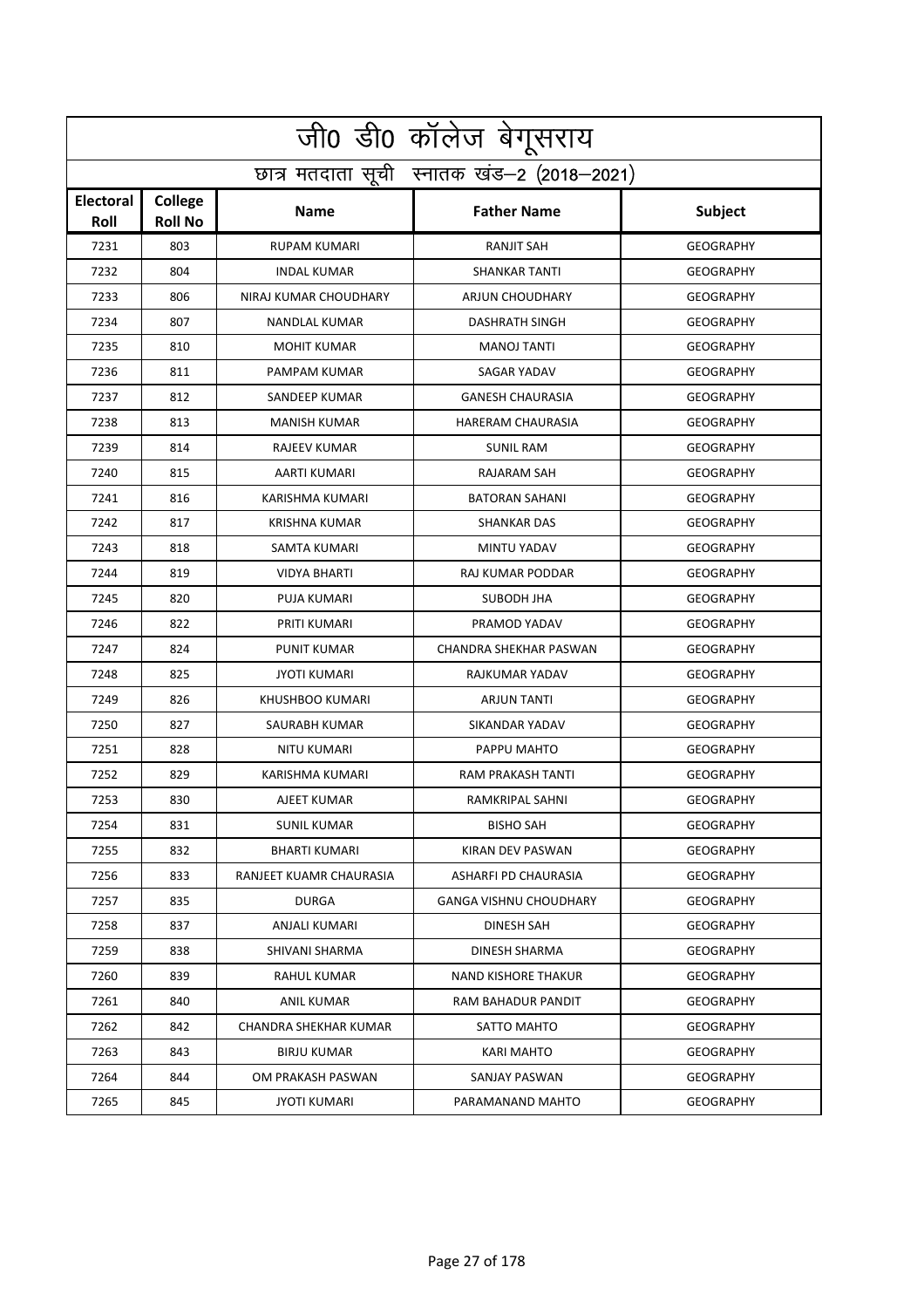| जी0 डी0 कॉलेज बेगूसराय   |                                            |                       |                            |                  |  |  |
|--------------------------|--------------------------------------------|-----------------------|----------------------------|------------------|--|--|
|                          | छात्र मतदाता सूची स्नातक खंड-2 (2018-2021) |                       |                            |                  |  |  |
| <b>Electoral</b><br>Roll | College<br><b>Roll No</b>                  | <b>Name</b>           | <b>Father Name</b>         | <b>Subject</b>   |  |  |
| 7266                     | 846                                        | SANJULA KUMARI        | <b>UPENDRA SAHNI</b>       | <b>GEOGRAPHY</b> |  |  |
| 7267                     | 847                                        | VANDANA KUMARI        | <b>CHAMAK PASWAN</b>       | <b>GEOGRAPHY</b> |  |  |
| 7268                     | 848                                        | PRIYANKA KUMARI       | <b>SHITAL RAM</b>          | <b>GEOGRAPHY</b> |  |  |
| 7269                     | 849                                        | PRITEE KUMARI         | RAMASHISH SHARMA           | <b>GEOGRAPHY</b> |  |  |
| 7270                     | 850                                        | ASHWINI KUMAR         | LALBABU RAJAK              | <b>GEOGRAPHY</b> |  |  |
| 7271                     | 851                                        | <b>MADHU KUMARI</b>   | PAPPU SHARMA               | <b>GEOGRAPHY</b> |  |  |
| 7272                     | 852                                        | SURBHI KUMARI         | SANJAY TANTI               | <b>GEOGRAPHY</b> |  |  |
| 7273                     | 854                                        | SARITA KUMARI JHA     | NAGESHWAR JHA              | <b>GEOGRAPHY</b> |  |  |
| 7274                     | 855                                        | AJAY KUMAR PANDIT     | <b>BILTAN PANDIT</b>       | <b>GEOGRAPHY</b> |  |  |
| 7275                     | 856                                        | <b>VIKASH KUMAR</b>   | PARMOD PASWAN              | <b>GEOGRAPHY</b> |  |  |
| 7276                     | 857                                        | <b>SACHIN KUAMR</b>   | RAMKRISHNA SAH             | <b>GEOGRAPHY</b> |  |  |
| 7277                     | 858                                        | <b>AJAY PASWAN</b>    | RAMANAND PASWAN            | <b>GEOGRAPHY</b> |  |  |
| 7278                     | 859                                        | <b>GULASHAN KUMAR</b> | <b>RAMKUMAR SINGH</b>      | <b>GEOGRAPHY</b> |  |  |
| 7279                     | 860                                        | <b>MUNNA KUMAR</b>    | <b>SURESH SAH</b>          | <b>GEOGRAPHY</b> |  |  |
| 7280                     | 861                                        | <b>VIKAS KUMAR</b>    | <b>KARI PASWAN</b>         | <b>GEOGRAPHY</b> |  |  |
| 7281                     | 862                                        | AMIT KUMAR            | <b>VASHO MAHTO</b>         | <b>GEOGRAPHY</b> |  |  |
| 7282                     | 863                                        | <b>SUPRIYA KUMARI</b> | <b>BHARAT YADAV</b>        | <b>GEOGRAPHY</b> |  |  |
| 7283                     | 864                                        | <b>FANCY BHARTI</b>   | RAMANAND YADAV             | <b>GEOGRAPHY</b> |  |  |
| 7284                     | 866                                        | KOMAL KUMARI          | <b>ANANT MAHTO</b>         | <b>GEOGRAPHY</b> |  |  |
| 7285                     | 867                                        | <b>CHANDAN KUMAR</b>  | <b>LATORY MAHTO</b>        | <b>GEOGRAPHY</b> |  |  |
| 7286                     | 868                                        | SAMIDA KHATUN         | <b>MD MAKSUD</b>           | <b>GEOGRAPHY</b> |  |  |
| 7287                     | 870                                        | RANI KUMARI           | <b>BANARSI SINGH</b>       | <b>GEOGRAPHY</b> |  |  |
| 7288                     | 871                                        | <b>RIMA KUMARI</b>    | <b>KARI TANTI</b>          | <b>GEOGRAPHY</b> |  |  |
| 7289                     | 872                                        | PRITY KUMARI          | SUDHIR KUMAR SAH           | <b>GEOGRAPHY</b> |  |  |
| 7290                     | 873                                        | SONALI KUMARI         | <b>UMESH MAHTO</b>         | GEOGRAPHY        |  |  |
| 7291                     | 874                                        | TANNU PRIYA           | SHANKAR SAH                | <b>GEOGRAPHY</b> |  |  |
| 7292                     | 875                                        | SUSHILA KUMARI        | <b>MANOHAR THAKUR</b>      | GEOGRAPHY        |  |  |
| 7293                     | 876                                        | PUJA KUMARI           | DINESH PODDAR              | <b>GEOGRAPHY</b> |  |  |
| 7294                     | 877                                        | MAMTA KUMARI          | JIVACHH DAS                | GEOGRAPHY        |  |  |
| 7295                     | 878                                        | <b>MOMINA KHATOON</b> | MD MUJIBUR RAHMAN          | GEOGRAPHY        |  |  |
| 7296                     | 879                                        | AISHWARY KUMAR        | <b>MANTUN PRASAD GUPTA</b> | <b>GEOGRAPHY</b> |  |  |
| 7297                     | 880                                        | CHHOTOO KUMAR         | RAM BHAROSH YADAV          | GEOGRAPHY        |  |  |
| 7298                     | 881                                        | RAHUL KUMAR           | ARJUN SAH                  | <b>GEOGRAPHY</b> |  |  |
| 7299                     | 882                                        | NISHA KUMARI          | <b>HAKARU PASWAN</b>       | <b>GEOGRAPHY</b> |  |  |
| 7300                     | 883                                        | KANCHAN KUMARI        | <b>BHIKHAR MAHTO</b>       | GEOGRAPHY        |  |  |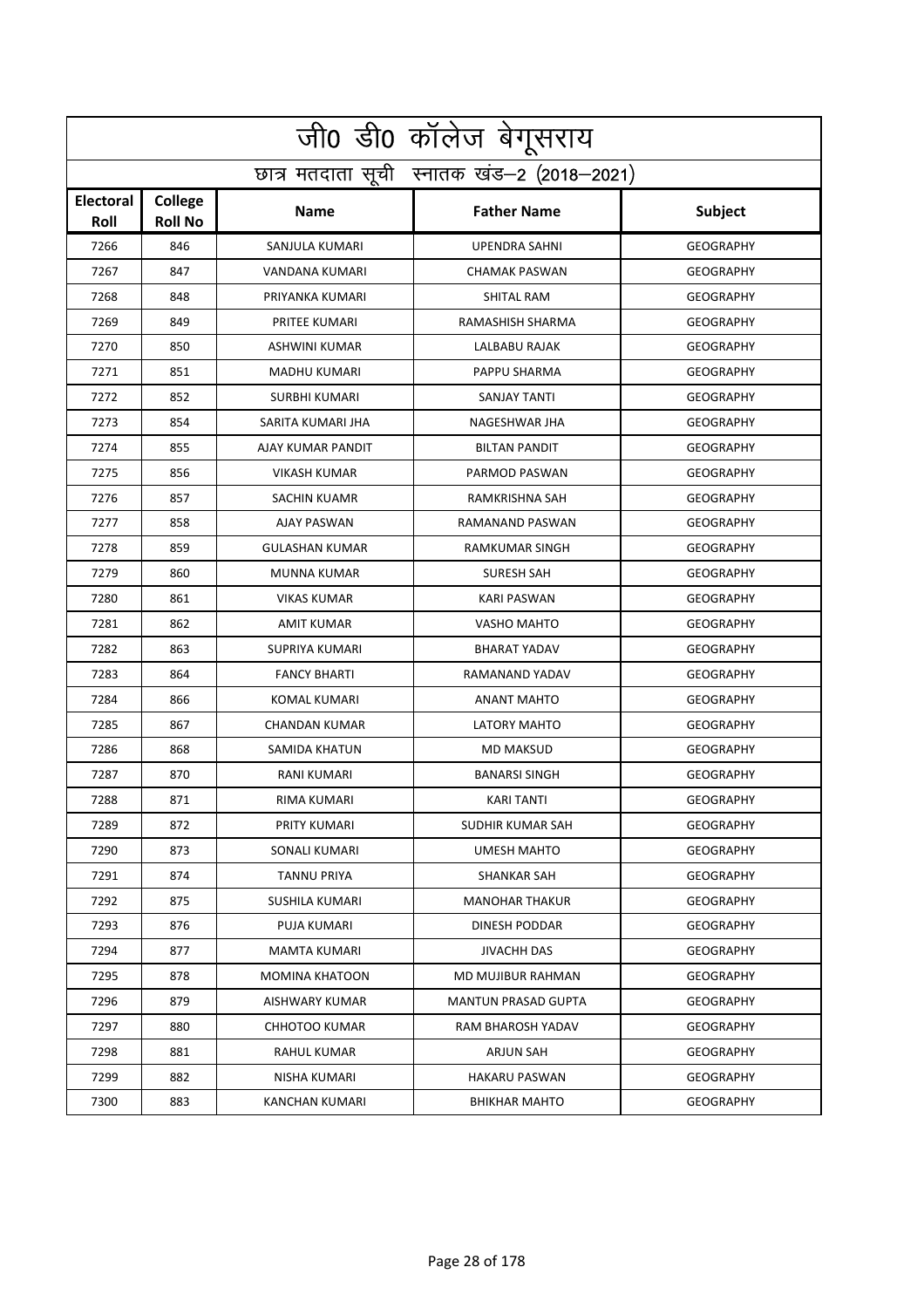| जी0 डी0 कॉलेज बेगूसराय          |                                            |                        |                      |                  |  |
|---------------------------------|--------------------------------------------|------------------------|----------------------|------------------|--|
|                                 | छात्र मतदाता सूची स्नातक खंड-2 (2018-2021) |                        |                      |                  |  |
| <b>Electoral</b><br><b>Roll</b> | College<br><b>Roll No</b>                  | <b>Name</b>            | <b>Father Name</b>   | <b>Subject</b>   |  |
| 7301                            | 884                                        | <b>MUKESH KUMAR</b>    | <b>DINESH SAH</b>    | <b>GEOGRAPHY</b> |  |
| 7302                            | 885                                        | <b>SHABNAM KHATOON</b> | <b>MD JAVED</b>      | <b>GEOGRAPHY</b> |  |
| 7303                            | 886                                        | SANTOSH KUMAR          | RAMBABU SAH          | <b>GEOGRAPHY</b> |  |
| 7304                            | 887                                        | <b>SONU KUMAR</b>      | SHAMBHU SAH          | <b>GEOGRAPHY</b> |  |
| 7305                            | 888                                        | <b>GULSAN KUMAR</b>    | <b>BHOLA YADAV</b>   | <b>GEOGRAPHY</b> |  |
| 7306                            | 889                                        | <b>NITISH KUMAR</b>    | <b>NANDAN MOCHI</b>  | <b>GEOGRAPHY</b> |  |
| 7307                            | 890                                        | <b>SUMIT KUMAR</b>     | <b>SUNIL KUMAR</b>   | <b>GEOGRAPHY</b> |  |
| 7308                            | 891                                        | <b>ARUN PANDIT</b>     | <b>GHURAN PANDIT</b> | <b>GEOGRAPHY</b> |  |
| 7309                            | 892                                        | <b>FULTUSH KUMAR</b>   | <b>KESO SAHANI</b>   | <b>GEOGRAPHY</b> |  |
| 7310                            | 893                                        | KAJAL KUMARI           | <b>DURJAN RAJAK</b>  | <b>GEOGRAPHY</b> |  |
| 7311                            | 894                                        | <b>GULSHAN KUMAR</b>   | SHIVNANDAN PASWAN    | <b>GEOGRAPHY</b> |  |
| 7312                            | 895                                        | <b>RAMAN KUMAR</b>     | <b>BABLU MAHTO</b>   | <b>GEOGRAPHY</b> |  |
| 7313                            | 896                                        | PAWAN KUMAR            | <b>CHANO RAY</b>     | <b>GEOGRAPHY</b> |  |
| 7314                            | 897                                        | UKESH KUMAR            | PASHUPATI MAHTO      | <b>GEOGRAPHY</b> |  |
| 7315                            | 898                                        | SAJAN KUMAR            | <b>BABULAL MAHTO</b> | <b>GEOGRAPHY</b> |  |
| 7316                            | 899                                        | <b>NITU KUMARI</b>     | <b>LAXMAN TANTI</b>  | <b>GEOGRAPHY</b> |  |
| 7317                            | 900                                        | <b>MANISH KUMAR</b>    | RAM UDAGAR DAS       | <b>GEOGRAPHY</b> |  |
| 7318                            | 901                                        | <b>ADYA BHARTI</b>     | <b>ALOK KUMAR</b>    | <b>GEOGRAPHY</b> |  |
| 7319                            | 902                                        | NANDAN KUMAR           | ANANDI CHAUDHARY     | <b>GEOGRAPHY</b> |  |
| 7320                            | 903                                        | PRIYANKA KUMARI        | <b>LALO RAJAK</b>    | <b>GEOGRAPHY</b> |  |
| 7321                            | 904                                        | <b>CHANDAN KUMAR</b>   | <b>NARESH MAHTO</b>  | <b>GEOGRAPHY</b> |  |
| 7322                            | 905                                        | AMOL KUMAR             | RAM RATAN MAHTO      | <b>GEOGRAPHY</b> |  |
| 7323                            | 906                                        | SONALI KUMARI          | RAJENDRA CHOUDHARI   | <b>GEOGRAPHY</b> |  |
| 7324                            | 907                                        | SONU KUMAR             | UMESH SAH            | <b>GEOGRAPHY</b> |  |
| 7325                            | 908                                        | SHUBHAM KUMAR          | <b>TUNTUN SAH</b>    | GEOGRAPHY        |  |
| 7326                            | 909                                        | PRINCE KUMAR KESHAV    | <b>MUKESH KUMAR</b>  | <b>GEOGRAPHY</b> |  |
| 7327                            | 910                                        | ANISH KUMAR            | PAWAN PODDAR         | <b>GEOGRAPHY</b> |  |
| 7328                            | 911                                        | PUSHPLATA KUMARI       | <b>MAHESH RAY</b>    | <b>GEOGRAPHY</b> |  |
| 7329                            | 912                                        | VIKASH KUMAR           | <b>BINOD PASWAN</b>  | GEOGRAPHY        |  |
| 7330                            | 921                                        | SWEETI KUMARI          | DINESH DAS           | GEOGRAPHY        |  |
| 7331                            | 922                                        | RAJA KUMAR DAS         | RAM BILASH DAS       | <b>GEOGRAPHY</b> |  |
| 7332                            | 923                                        | CHUNCHUN KUMARI        | YOGENDRA PANDIT      | GEOGRAPHY        |  |
| 7333                            | 924                                        | SHOBHA KUMARI          | KEDAR MAHTO          | GEOGRAPHY        |  |
| 7334                            | 925                                        | NEHA KUMARI            | RAMAKANT MAHATO      | <b>GEOGRAPHY</b> |  |
| 7335                            | 926                                        | SONI KUMARI            | RAMPUKAR TANTI       | GEOGRAPHY        |  |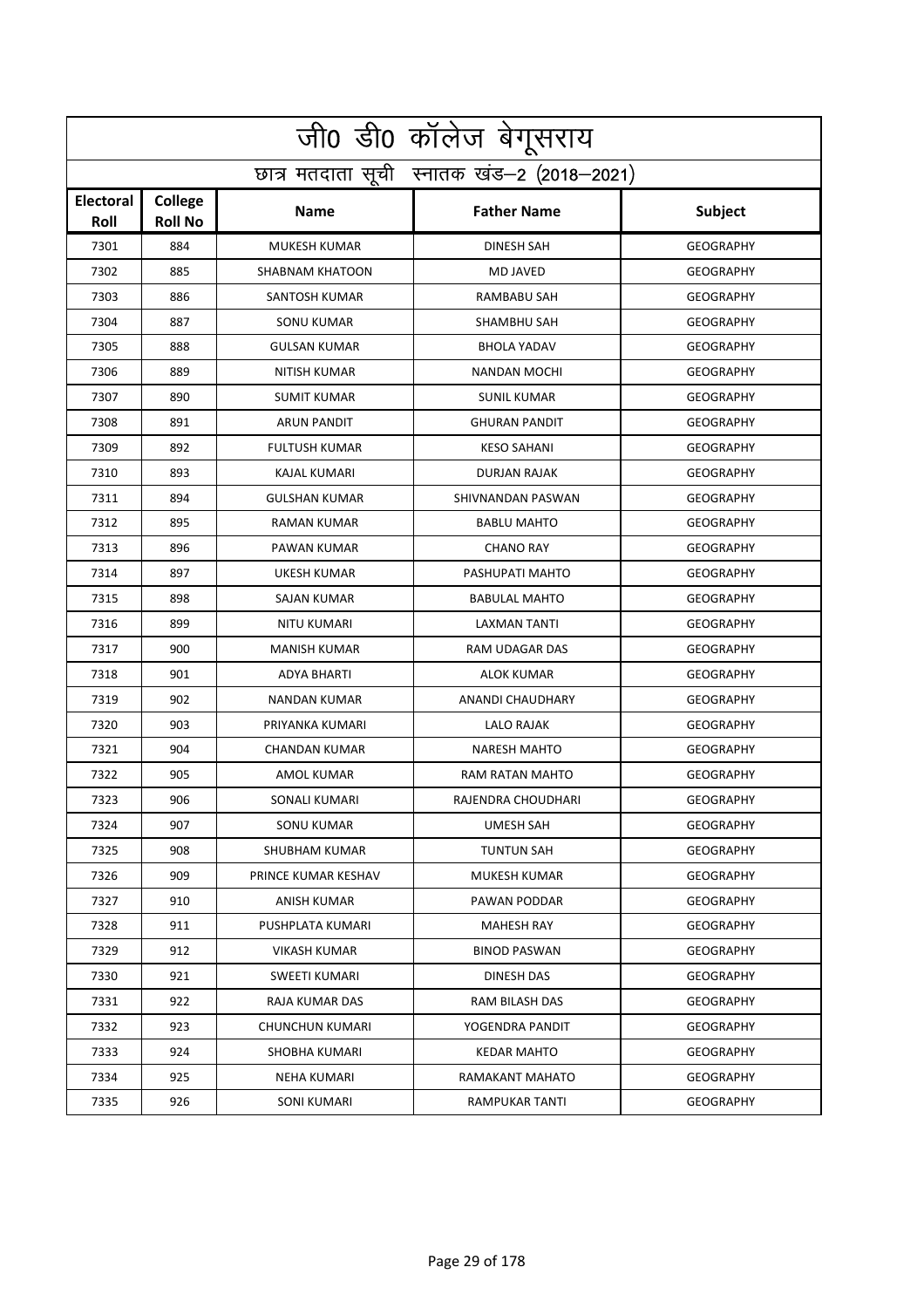|                          | .<br>जीo डीo कॉलेज बेगूसराय                |                       |                         |                  |  |  |
|--------------------------|--------------------------------------------|-----------------------|-------------------------|------------------|--|--|
|                          | छात्र मतदाता सूची स्नातक खंड-2 (2018-2021) |                       |                         |                  |  |  |
| <b>Electoral</b><br>Roll | College<br><b>Roll No</b>                  | <b>Name</b>           | <b>Father Name</b>      | <b>Subject</b>   |  |  |
| 7336                     | 927                                        | <b>SATBIR KUMAR</b>   | <b>MADAN PASWAN</b>     | <b>GEOGRAPHY</b> |  |  |
| 7337                     | 928                                        | AJEET KUMAR           | <b>KUMOD MALAKAR</b>    | <b>GEOGRAPHY</b> |  |  |
| 7338                     | 929                                        | SINDHU KUMARI         | RAM NANDAN SHARMA       | <b>GEOGRAPHY</b> |  |  |
| 7339                     | 930                                        | <b>RAHUL KUMAR</b>    | <b>RAMUDAY SAH</b>      | <b>GEOGRAPHY</b> |  |  |
| 7340                     | 931                                        | <b>ARVIND KUMAR</b>   | RAMBILAS RAJAK          | <b>GEOGRAPHY</b> |  |  |
| 7341                     | 932                                        | <b>JITENDRA KUMAR</b> | <b>BALMIKI PANDIT</b>   | <b>GEOGRAPHY</b> |  |  |
| 7342                     | 933                                        | RAJNESH KUMAR         | RAJARAM PASWAN          | <b>GEOGRAPHY</b> |  |  |
| 7343                     | 934                                        | <b>SURAJ KUMAR</b>    | DEEPAK CHAUDHARY        | <b>GEOGRAPHY</b> |  |  |
| 7344                     | 935                                        | <b>AMIT KUMAR</b>     | <b>VISHWANATH TANTI</b> | <b>GEOGRAPHY</b> |  |  |
| 7345                     | 936                                        | KAILASH KUMAR RAM     | <b>UMESH RAM</b>        | <b>GEOGRAPHY</b> |  |  |
| 7346                     | 936                                        | <b>MUKESH KUMAR</b>   | RAM PADARATH PASWAN     | <b>GEOGRAPHY</b> |  |  |
| 7347                     | 937                                        | ABHISHEK KUMAR        | SHAMBU SAH              | <b>GEOGRAPHY</b> |  |  |
| 7348                     | 938                                        | <b>MD IKBAL</b>       | <b>MD KAMAL</b>         | <b>GEOGRAPHY</b> |  |  |
| 7349                     | 939                                        | <b>AMAR KUMAR</b>     | <b>NARESH PASWAN</b>    | <b>GEOGRAPHY</b> |  |  |
| 7350                     | 940                                        | <b>RAVI KUMAR</b>     | RAMASHRAY SAH           | <b>GEOGRAPHY</b> |  |  |
| 7351                     | 941                                        | <b>VIKASH KUMAR</b>   | <b>KISUN TANTI</b>      | <b>GEOGRAPHY</b> |  |  |
| 7352                     | 942                                        | <b>HIRA KUMAR</b>     | YOGENDRA MAHTO          | <b>GEOGRAPHY</b> |  |  |
| 7353                     | 943                                        | POOJA KUMARI          | <b>HARE RAM PASWAN</b>  | <b>GEOGRAPHY</b> |  |  |
| 7354                     | 944                                        | KHUSBU KUMARI         | RAJ KISHOR SAH          | <b>GEOGRAPHY</b> |  |  |
| 7355                     | 945                                        | <b>JOYTI KUMARI</b>   | RAMANAND PAL            | <b>GEOGRAPHY</b> |  |  |
| 7356                     | 946                                        | NANDANI KUMARI        | RAM SAGAR PASWAN        | <b>GEOGRAPHY</b> |  |  |
| 7357                     | 947                                        | ANJANA BHARTI         | <b>UMESH PODDAR</b>     | <b>GEOGRAPHY</b> |  |  |
| 7358                     | 948                                        | <b>BIPEEN KUMAR</b>   | RAMLAKHAN MAHTO         | <b>GEOGRAPHY</b> |  |  |
| 7359                     | 949                                        | LALAN SHARMA          | SHANKAR SHARMA          | <b>GEOGRAPHY</b> |  |  |
| 7360                     | 951                                        | <b>BALRAM KUMAR</b>   | RAMAKANT KUNWAR         | <b>GEOGRAPHY</b> |  |  |
| 7361                     | 952                                        | KIRTI KUMARI          | MANOJ SAH               | <b>GEOGRAPHY</b> |  |  |
| 7362                     | 953                                        | <b>JYOTISH KUMAR</b>  | SATYANARAYAN SAH        | <b>GEOGRAPHY</b> |  |  |
| 7363                     | 954                                        | KAJAL KUMARI          | MUKESH SAH              | <b>GEOGRAPHY</b> |  |  |
| 7364                     | 955                                        | NANDANI KUMARI        | RAJESH PODDAR           | GEOGRAPHY        |  |  |
| 7365                     | 956                                        | ROHIT KUMAR           | SINGHESHWAR MAHTO       | GEOGRAPHY        |  |  |
| 7366                     | 957                                        | <b>GULSHAN KUMAR</b>  | NIRANJAN RAVIDAS        | <b>GEOGRAPHY</b> |  |  |
| 7367                     | 959                                        | BEBY KUMARI           | MITHLESH PRASAD SINHA   | GEOGRAPHY        |  |  |
| 7368                     | 960                                        | DURGA KUMARI          | <b>BACHCHU SINGH</b>    | GEOGRAPHY        |  |  |
| 7369                     | 961                                        | RANI KUMARI           | <b>VISHUNDEV TANTI</b>  | GEOGRAPHY        |  |  |
| 7370                     | 962                                        | RAVI KUMAR            | RAM BACCHAN PASWAN      | GEOGRAPHY        |  |  |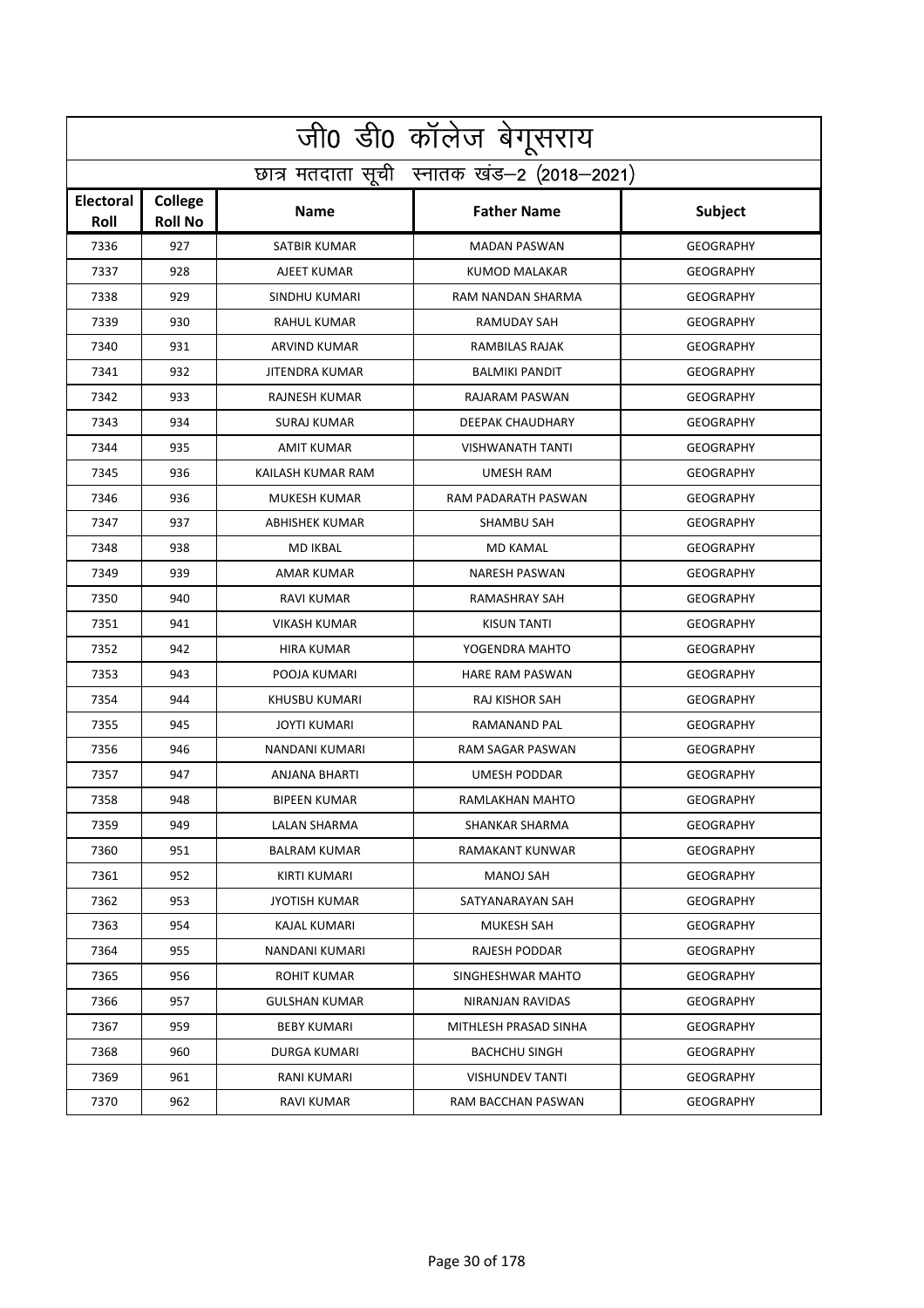|                          | .<br>जी0 डी0 कॉलेज बेगूसराय                |                          |                         |                  |  |  |
|--------------------------|--------------------------------------------|--------------------------|-------------------------|------------------|--|--|
|                          | छात्र मतदाता सूची स्नातक खंड-2 (2018-2021) |                          |                         |                  |  |  |
| <b>Electoral</b><br>Roll | College<br><b>Roll No</b>                  | <b>Name</b>              | <b>Father Name</b>      | <b>Subject</b>   |  |  |
| 7371                     | 963                                        | PUJA KUMARI              | <b>SUKHDEV SAH</b>      | <b>GEOGRAPHY</b> |  |  |
| 7372                     | 964                                        | HIRA KUMARI              | <b>BAHOR SAH</b>        | <b>GEOGRAPHY</b> |  |  |
| 7373                     | 965                                        | MULAYAM KUMAR            | <b>ARJUN MAHTO</b>      | <b>GEOGRAPHY</b> |  |  |
| 7374                     | 966                                        | <b>VISHAL</b>            | <b>VINOD KUMAR</b>      | <b>GEOGRAPHY</b> |  |  |
| 7375                     | 967                                        | <b>ABHISHEK KUMAR</b>    | <b>NARESH MAHTO</b>     | <b>GEOGRAPHY</b> |  |  |
| 7376                     | 968                                        | <b>SULTANA KHATOON</b>   | <b>MD AHSAN ANSARI</b>  | <b>GEOGRAPHY</b> |  |  |
| 7377                     | 969                                        | <b>RAHUL KUMAR</b>       | ARUN CHOUDHARY          | <b>GEOGRAPHY</b> |  |  |
| 7378                     | 970                                        | KAJAL KUMARI             | SANJAY SINGH            | <b>GEOGRAPHY</b> |  |  |
| 7379                     | 971                                        | ALQUAMA KHATOON          | <b>MD IRSHAD ALAM</b>   | <b>GEOGRAPHY</b> |  |  |
| 7380                     | 972                                        | <b>ALSAFA PARWEEN</b>    | MD RIYAZ ANSARI         | <b>GEOGRAPHY</b> |  |  |
| 7381                     | 973                                        | <b>FARHAT JAHAN</b>      | MD JAHANGIR ANSARI      | <b>GEOGRAPHY</b> |  |  |
| 7382                     | 974                                        | <b>SABA PARVEEN</b>      | MD SHAMSUL HODA         | <b>GEOGRAPHY</b> |  |  |
| 7383                     | 975                                        | KHUSHNUMA PARVEEN        | MD ZULFEQUAR ALI        | <b>GEOGRAPHY</b> |  |  |
| 7384                     | 976                                        | <b>SHAMA PARWEEN</b>     | MD IRSHAD ANSARI        | <b>GEOGRAPHY</b> |  |  |
| 7385                     | 977                                        | <b>RAHUL KUMAR</b>       | RAM KUMAR TANTI         | <b>GEOGRAPHY</b> |  |  |
| 7386                     | 978                                        | PRINCE KUMAR CHAKRAVARTI | KARTIK CHAKRAVARTI      | <b>GEOGRAPHY</b> |  |  |
| 7387                     | 979                                        | LAL KUMAR                | <b>SHRAVAN RAJAK</b>    | <b>GEOGRAPHY</b> |  |  |
| 7388                     | 980                                        | <b>VIBHA KUMARI</b>      | AMOD SAHU               | <b>GEOGRAPHY</b> |  |  |
| 7389                     | 981                                        | <b>JUHI KUMARI</b>       | <b>SUSHIL PODDAR</b>    | <b>GEOGRAPHY</b> |  |  |
| 7390                     | 982                                        | KAJAL KUMARI             | <b>NARESH RAY</b>       | <b>GEOGRAPHY</b> |  |  |
| 7391                     | 983                                        | <b>MITHUN KUMAR</b>      | <b>DILIP SINGH</b>      | <b>GEOGRAPHY</b> |  |  |
| 7392                     | 984                                        | <b>MD MERAJ</b>          | <b>MD RUSTAM</b>        | <b>GEOGRAPHY</b> |  |  |
| 7393                     | 985                                        | RAJNISH KUMAR            | PANKAJ THAKUR           | <b>GEOGRAPHY</b> |  |  |
| 7394                     | 986                                        | JUHI KUMARI              | BALRAM SINGH            | <b>GEOGRAPHY</b> |  |  |
| 7395                     | 987                                        | SAJAN KUMAR              | RAMDULAR DAS            | <b>GEOGRAPHY</b> |  |  |
| 7396                     | 988                                        | NEHA KUMARI              | BHAGIRATH SAHANI        | <b>GEOGRAPHY</b> |  |  |
| 7397                     | 989                                        | <b>RIKESH KUMAR DAS</b>  | <b>RAMBILASH DAS</b>    | <b>GEOGRAPHY</b> |  |  |
| 7398                     | 990                                        | LALAN KUMAR              | RAM BABU SINGH          | <b>GEOGRAPHY</b> |  |  |
| 7399                     | 991                                        | JULY KUMARI              | RAM PRAVESH MAHTO       | GEOGRAPHY        |  |  |
| 7400                     | 992                                        | PRIYANKA KUMARI          | AMRENDU KUMAR CHOUDHARY | GEOGRAPHY        |  |  |
| 7401                     | 993                                        | SANJANA KUMARI           | RAJESH SINGH            | <b>GEOGRAPHY</b> |  |  |
| 7402                     | 994                                        | TUSHAMANI KUMARI         | RAMPUKAR MAHTO          | GEOGRAPHY        |  |  |
| 7403                     | 995                                        | RADHA KUMARI             | ASHOK PASWAN            | GEOGRAPHY        |  |  |
| 7404                     | 996                                        | DHARMRAJ KUMAR YADAV     | JAGDISH PRASAD YADAV    | GEOGRAPHY        |  |  |
| 7405                     | 996                                        | MOHAN PANDIT             | RAMPRAWESH PANDIT       | GEOGRAPHY        |  |  |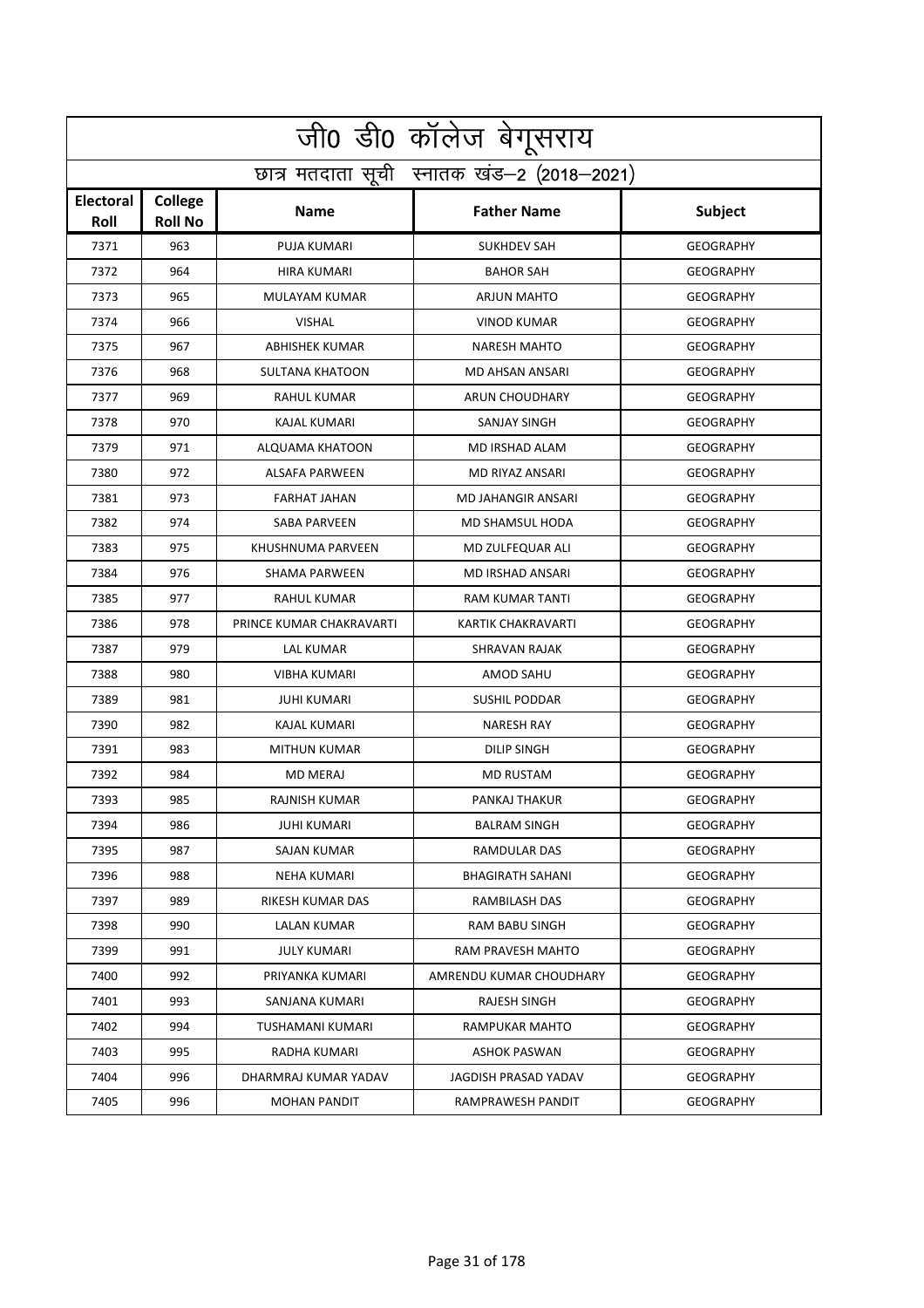|                          | <u>जी0 डी0 कॉलेज बेगू</u> सराय             |                       |                            |                  |  |  |
|--------------------------|--------------------------------------------|-----------------------|----------------------------|------------------|--|--|
|                          | छात्र मतदाता सूची स्नातक खंड-2 (2018-2021) |                       |                            |                  |  |  |
| <b>Electoral</b><br>Roll | College<br><b>Roll No</b>                  | <b>Name</b>           | <b>Father Name</b>         | <b>Subject</b>   |  |  |
| 7406                     | 997                                        | <b>RUSTAM KUMAR</b>   | <b>ASHOK PASWAN</b>        | <b>GEOGRAPHY</b> |  |  |
| 7407                     | 998                                        | RAMNIVAS KUMAR        | <b>RESHMILAL VERMA</b>     | <b>GEOGRAPHY</b> |  |  |
| 7408                     | 999                                        | ASHA KUMARI           | RANJIT TANTI               | <b>GEOGRAPHY</b> |  |  |
| 7409                     | 1000                                       | <b>NIRAJ KUMAR</b>    | MANOJ TANTI                | <b>GEOGRAPHY</b> |  |  |
| 7410                     | 1001                                       | <b>NAHIDA PRAVEEN</b> | <b>MD KHALIL</b>           | <b>GEOGRAPHY</b> |  |  |
| 7411                     | 1002                                       | <b>KAJAL KUMARI</b>   | RAMPADARATH PASWAN         | <b>GEOGRAPHY</b> |  |  |
| 7412                     | 1003                                       | RANJU KUMARI          | PRAKASH MAHTO              | <b>GEOGRAPHY</b> |  |  |
| 7413                     | 1004                                       | <b>SANJEET KUMAR</b>  | MAULU PASWAN               | <b>GEOGRAPHY</b> |  |  |
| 7414                     | 1005                                       | <b>SUNNY KUMAR</b>    | <b>NANDLAL SAH</b>         | <b>GEOGRAPHY</b> |  |  |
| 7415                     | 1006                                       | SACHIN KUMAR          | <b>SUBODH YADAV</b>        | <b>GEOGRAPHY</b> |  |  |
| 7416                     | 1007                                       | <b>KAJAL KUMARI</b>   | <b>SHIV SHANKAR SAH</b>    | <b>GEOGRAPHY</b> |  |  |
| 7417                     | 1008                                       | RAGINI RANJAN         | DHARMENDRA KUMAR           | <b>GEOGRAPHY</b> |  |  |
| 7418                     | 1009                                       | SABIYA KHATOON        | <b>MD NAZIM ANSARI</b>     | <b>GEOGRAPHY</b> |  |  |
| 7419                     | 1010                                       | SATYA DEV KUMAR       | <b>BHIKHARI TANTI</b>      | <b>GEOGRAPHY</b> |  |  |
| 7420                     | 1011                                       | PRITI KUMARI          | PRAMOD KUMAR GUPTA         | <b>GEOGRAPHY</b> |  |  |
| 7421                     | 1012                                       | POOJA KUMARI          | NANDLAL GOUSWAMI           | <b>GEOGRAPHY</b> |  |  |
| 7422                     | 1013                                       | KRISHNA KUMARI        | RAMPRAVESH SAH             | <b>GEOGRAPHY</b> |  |  |
| 7423                     | 1014                                       | <b>NITISH KUMAR</b>   | <b>ARUN KUMAR</b>          | <b>GEOGRAPHY</b> |  |  |
| 7424                     | 1015                                       | MAHIMA KUMARI         | RAMNATH SUMAN              | <b>GEOGRAPHY</b> |  |  |
| 7425                     | 1016                                       | <b>ANIL KUMAR</b>     | <b>NARESH CHAUDHARY</b>    | <b>GEOGRAPHY</b> |  |  |
| 7426                     | 1017                                       | SARITA KUMARI         | RAM BILASH PANDIT          | <b>GEOGRAPHY</b> |  |  |
| 7427                     | 1018                                       | <b>SWETA KUMARI</b>   | <b>RAMDEV SAH</b>          | <b>GEOGRAPHY</b> |  |  |
| 7428                     | 1019                                       | <b>SONU KUMAR</b>     | <b>NAVAL SAH</b>           | <b>GEOGRAPHY</b> |  |  |
| 7429                     | 1020                                       | RAVITA KUMARI         | RAGHUNANDAN SINGH          | <b>GEOGRAPHY</b> |  |  |
| 7430                     | 1021                                       | PRITI KUMARI          | AJAY YADAV                 | GEOGRAPHY        |  |  |
| 7431                     | 1022                                       | <b>HEMANT KUMAR</b>   | AAJADI MAHTO               | <b>GEOGRAPHY</b> |  |  |
| 7432                     | 1023                                       | ARTI KUMARI           | <b>VIJAY SINGH</b>         | <b>GEOGRAPHY</b> |  |  |
| 7433                     | 1024                                       | <b>MANISH KUMAR</b>   | RAM SUNDAR MAHTO           | <b>GEOGRAPHY</b> |  |  |
| 7434                     | 1025                                       | PRIYANKA KUMARI       | NATHO YADAV                | GEOGRAPHY        |  |  |
| 7435                     | 1026                                       | NITISH KUMAR          | <b>HARI LAL CHOURASIYA</b> | GEOGRAPHY        |  |  |
| 7436                     | 1027                                       | PUNAM KUMARI          | RAJENDRA DAS               | <b>GEOGRAPHY</b> |  |  |
| 7437                     | 1028                                       | OM PRAKASH            | RAM PRAVESH RAM            | GEOGRAPHY        |  |  |
| 7438                     | 1029                                       | NISHA KUMARI          | PARMOD SAHNI               | GEOGRAPHY        |  |  |
| 7439                     | 1029                                       | RAHUL KUMAR           | SAHDEO THAKUR              | GEOGRAPHY        |  |  |
| 7440                     | 1030                                       | ROHIT KUMAR           | RAJ KUMAR SHARMA           | GEOGRAPHY        |  |  |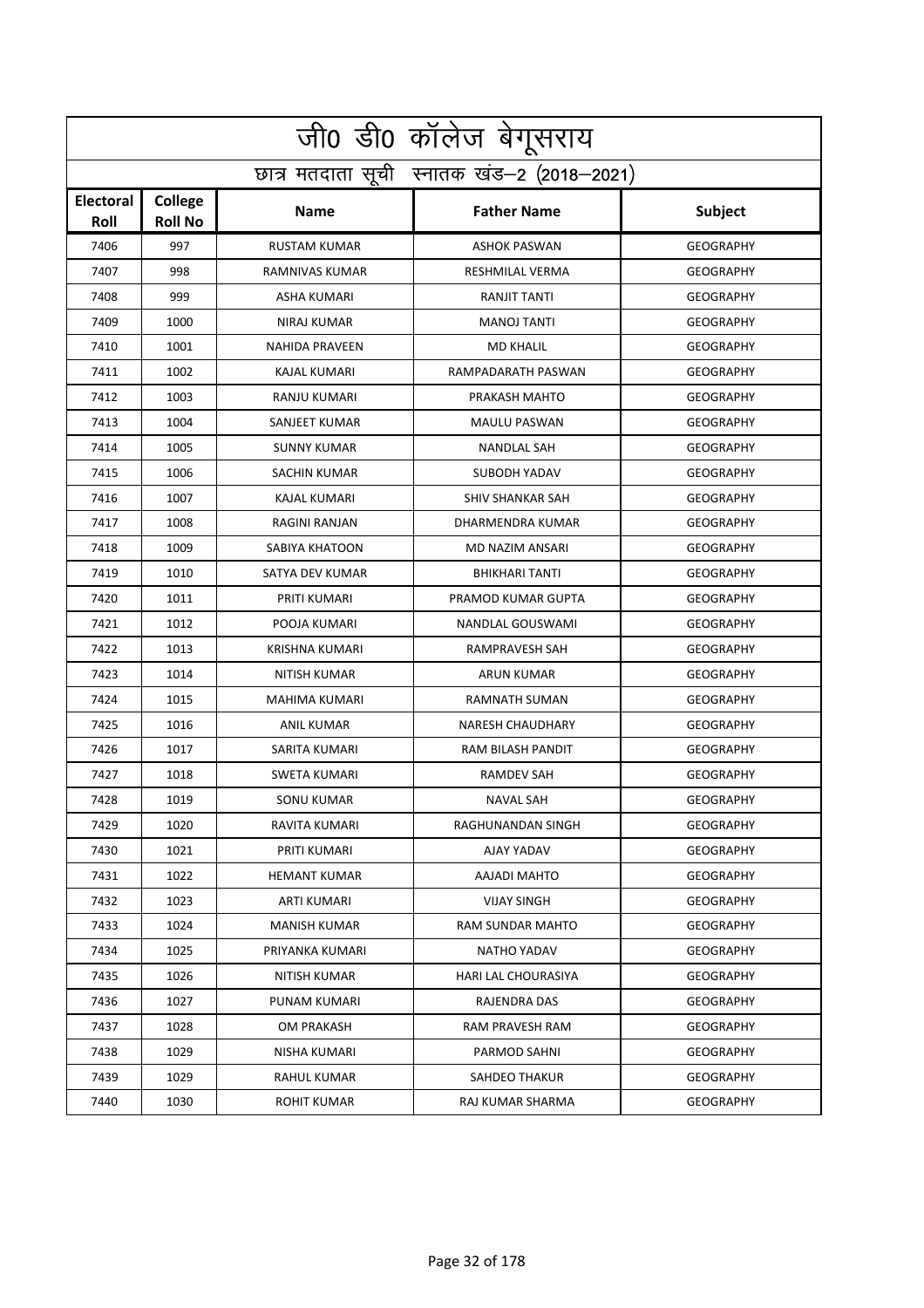|                                            | <u>जी0 डी0 कॉलेज बेगू</u> सराय |                      |                        |                  |  |
|--------------------------------------------|--------------------------------|----------------------|------------------------|------------------|--|
| छात्र मतदाता सूची स्नातक खंड-2 (2018-2021) |                                |                      |                        |                  |  |
| Electoral<br>Roll                          | College<br><b>Roll No</b>      | <b>Name</b>          | <b>Father Name</b>     | <b>Subject</b>   |  |
| 7441                                       | 1031                           | <b>AMRITA KUMARI</b> | <b>KARI TANTI</b>      | <b>GEOGRAPHY</b> |  |
| 7442                                       | 1032                           | ROHIT KUMAR          | <b>BATRON YADAV</b>    | <b>GEOGRAPHY</b> |  |
| 7443                                       | 1033                           | LAVALI KUMARI        | <b>NARESH TANTI</b>    | <b>GEOGRAPHY</b> |  |
| 7444                                       | 1034                           | <b>ROHIT KUMAR</b>   | <b>MOHAN RAJAK</b>     | <b>GEOGRAPHY</b> |  |
| 7445                                       | 1035                           | <b>SONU KUMAR</b>    | RAMBALAK YADAV         | <b>GEOGRAPHY</b> |  |
| 7446                                       | 1036                           | <b>MAMTA KUMARI</b>  | <b>SHANKAR TANTI</b>   | <b>GEOGRAPHY</b> |  |
| 7447                                       | 1037                           | <b>KUNDAN KUMAR</b>  | DINESH DAS             | <b>GEOGRAPHY</b> |  |
| 7448                                       | 1038                           | PUJA KUMARI          | <b>LALAN SINGH</b>     | <b>GEOGRAPHY</b> |  |
| 7449                                       | 1039                           | KUMKUM KUMARI        | SAKALDEV CHAURASIA     | <b>GEOGRAPHY</b> |  |
| 7450                                       | 1040                           | <b>NAVIN KUMAR</b>   | SHIVANDAN SAH          | <b>GEOGRAPHY</b> |  |
| 7451                                       | 1041                           | RAUSHAN KUMAR        | <b>BINOD PASWAN</b>    | <b>GEOGRAPHY</b> |  |
| 7452                                       | 1042                           | <b>VIKRANT KUMAR</b> | <b>OMPRAKASH SAH</b>   | <b>GEOGRAPHY</b> |  |
| 7453                                       | 1043                           | KAJAL KUMARI         | <b>BHARAT SAH</b>      | <b>GEOGRAPHY</b> |  |
| 7454                                       | 1044                           | PAWAN KUMAR          | <b>ASHOK CHOUDHARY</b> | <b>GEOGRAPHY</b> |  |
| 7455                                       | 1045                           | <b>MADHU KUMARI</b>  | JAWAHAR RAJAK          | <b>GEOGRAPHY</b> |  |
| 7456                                       | 1046                           | ANURAG KUMAR BANSAL  | ANIL KUMAR SINGH       | <b>GEOGRAPHY</b> |  |
| 7457                                       | 1047                           | RINKEE KUMARI        | RAJESH SHANI           | <b>GEOGRAPHY</b> |  |
| 7458                                       | 1048                           | SAVITA KUMARI        | <b>NANDAN SINGH</b>    | <b>GEOGRAPHY</b> |  |
| 7459                                       | 1049                           | AJIT KUMAR SAH       | HARI NANDAN SAH        | <b>GEOGRAPHY</b> |  |
| 7460                                       | 1050                           | SIROMANEE KUMARI     | <b>SURENDRA RAY</b>    | <b>GEOGRAPHY</b> |  |
| 7461                                       | 1051                           | SRIRAM KUMAR         | SHIVJI SHARMA          | <b>GEOGRAPHY</b> |  |
| 7462                                       | 1052                           | <b>BAMBAM KUMAR</b>  | RAMSAGAR SHARMA        | <b>GEOGRAPHY</b> |  |
| 7463                                       | 1053                           | DEEPAK KUMAR MAHTO   | SHIV KUMAR MAHTO       | <b>GEOGRAPHY</b> |  |
| 7464                                       | 1054                           | PRITI KUMARI         | SURENDRA PASWAN        | <b>GEOGRAPHY</b> |  |
| 7465                                       | 1055                           | VINIT KUMAR          | YOGENDAR PRASAD SINGH  | GEOGRAPHY        |  |
| 7466                                       | 1056                           | NITISH KUMAR         | YOGENDRA MAHTO         | <b>GEOGRAPHY</b> |  |
| 7467                                       | 1057                           | <b>BHUSHAN KUMAR</b> | JAGDISH RAM            | <b>GEOGRAPHY</b> |  |
| 7468                                       | 1058                           | SANJU KUMARI         | ARVIND SAH             | <b>GEOGRAPHY</b> |  |
| 7469                                       | 1059                           | AMAN KUMAR           | RAM SHAKAL YADAV       | GEOGRAPHY        |  |
| 7470                                       | 1060                           | SUMAN KUMARI         | DILIP CHAUDHARY        | GEOGRAPHY        |  |
| 7471                                       | 1061                           | <b>MALA KUMARI</b>   | MANOJ MAHTO            | <b>GEOGRAPHY</b> |  |
| 7472                                       | 1062                           | RIKKI KUMARI         | LAKSHMAN SHARMA        | GEOGRAPHY        |  |
| 7473                                       | 1063                           | RAMANJEET KUMAR      | SHAMBHU YADAV          | GEOGRAPHY        |  |
| 7474                                       | 1064                           | SAPNA KUMARI         | RAMNARESH MAHTO        | GEOGRAPHY        |  |
| 7475                                       | 1065                           | PRIYA KUMARI         | MANTUN JHA             | GEOGRAPHY        |  |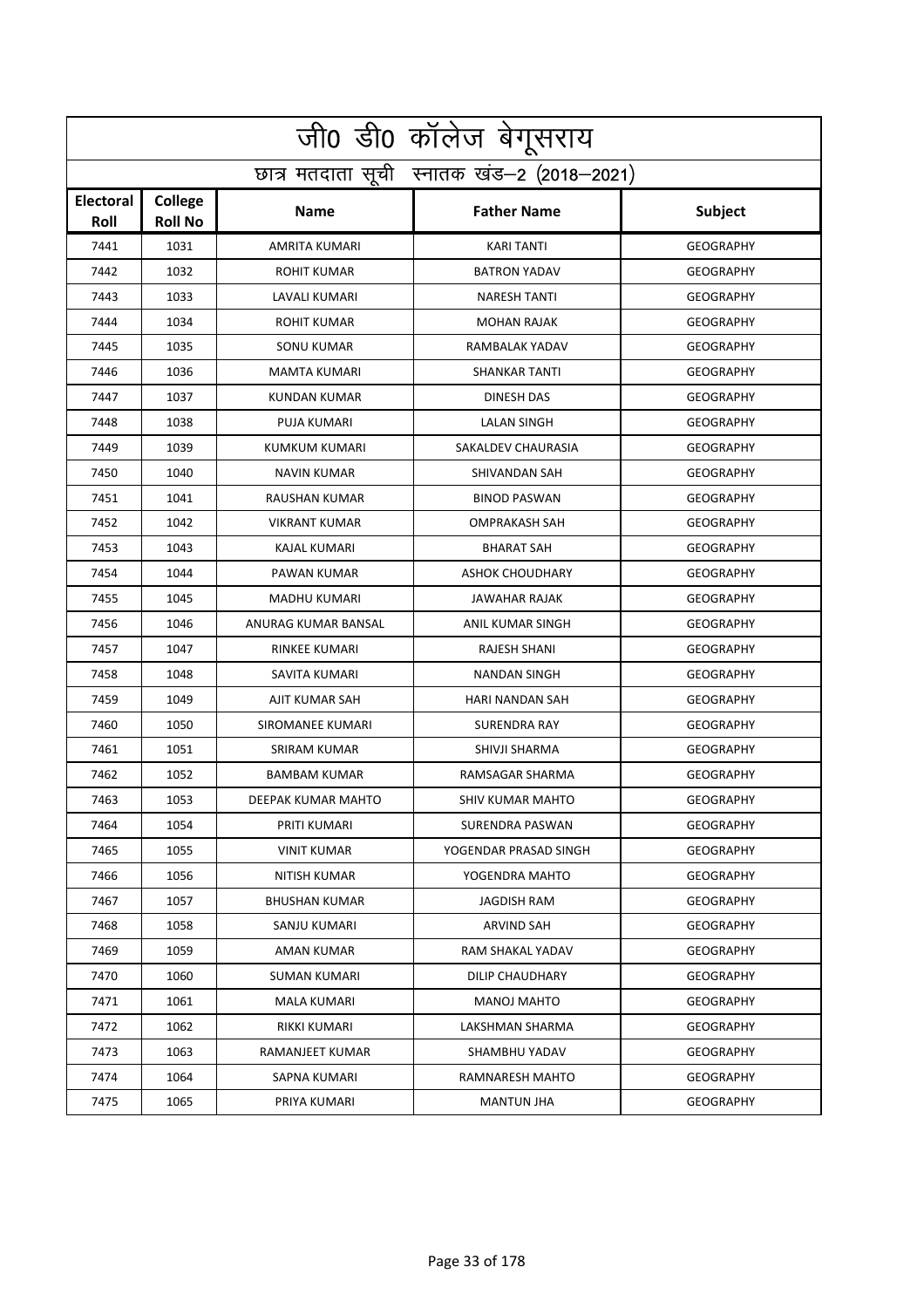| .<br>जीo डीo कॉलेज बेगूसराय |                                            |                      |                             |                  |  |  |
|-----------------------------|--------------------------------------------|----------------------|-----------------------------|------------------|--|--|
|                             | छात्र मतदाता सूची स्नातक खंड-2 (2018-2021) |                      |                             |                  |  |  |
| Electoral<br>Roll           | College<br><b>Roll No</b>                  | <b>Name</b>          | <b>Father Name</b>          | <b>Subject</b>   |  |  |
| 7476                        | 1066                                       | <b>SANTOSH KUMAR</b> | <b>FUDAN YADAV</b>          | <b>GEOGRAPHY</b> |  |  |
| 7477                        | 1067                                       | <b>MANISH KUMAR</b>  | RAJKUMAR PASWAN             | <b>GEOGRAPHY</b> |  |  |
| 7478                        | 1068                                       | DHIRAJ KUMAR         | <b>RAJ KISHOR PANDIT</b>    | <b>GEOGRAPHY</b> |  |  |
| 7479                        | 1069                                       | <b>MD SHAHID</b>     | <b>MD RIZWAN</b>            | <b>GEOGRAPHY</b> |  |  |
| 7480                        | 1070                                       | <b>MD ALIM</b>       | <b>MD KALIM</b>             | <b>GEOGRAPHY</b> |  |  |
| 7481                        | 1071                                       | <b>GOPAL KUAMR</b>   | <b>HARE KRISHNA SAH</b>     | <b>GEOGRAPHY</b> |  |  |
| 7482                        | 1072                                       | MUKESH KUMAR         | <b>KALO SHARMA</b>          | <b>GEOGRAPHY</b> |  |  |
| 7483                        | 1073                                       | <b>NEHA KUMARI</b>   | UDAY JHA                    | <b>GEOGRAPHY</b> |  |  |
| 7484                        | 1074                                       | <b>VIKASH KUMAR</b>  | <b>KAILASH PANDIT</b>       | <b>GEOGRAPHY</b> |  |  |
| 7485                        | 1075                                       | <b>KOMAL KUMARI</b>  | <b>NARESH SAH</b>           | <b>GEOGRAPHY</b> |  |  |
| 7486                        | 1076                                       | KHUSHBU KUMARI       | <b>NARESH SAH</b>           | <b>GEOGRAPHY</b> |  |  |
| 7487                        | 1078                                       | PRITI KUMARI         | <b>UMESH SAH</b>            | <b>GEOGRAPHY</b> |  |  |
| 7488                        | 1080                                       | MILESH KUMAR         | <b>HAKIM PRASAD YADAV</b>   | <b>GEOGRAPHY</b> |  |  |
| 7489                        | 1113                                       | <b>ASHA KUMARI</b>   | SHIVCHANDRA PANDIT          | <b>GEOGRAPHY</b> |  |  |
| 7490                        | 2106                                       | LAKSHMI KUMARI       | RAM BRIKSH MAHTO            | <b>GEOGRAPHY</b> |  |  |
| 7491                        | 2970                                       | MOUSAM KUMARI        | <b>VYAS NANDAN SINGH</b>    | <b>GEOGRAPHY</b> |  |  |
| 7492                        | 6401                                       | RISHU KUMARI         | PANKAJ KUMAR                | <b>GEOGRAPHY</b> |  |  |
| 7493                        | 6402                                       | MAUSAM KUMARI        | <b>VISHUN DEV MAHTO</b>     | <b>GEOGRAPHY</b> |  |  |
| 7494                        | 6403                                       | <b>USHA KUMARI</b>   | SHIVRAM PANDIT              | <b>GEOGRAPHY</b> |  |  |
| 7495                        | 6404                                       | <b>BABLOO KUMAR</b>  | <b>SIKANDAR YADAV</b>       | <b>GEOGRAPHY</b> |  |  |
| 7496                        | 6405                                       | <b>DHIRJ KUMAR</b>   | <b>SHANKAR SAH</b>          | <b>GEOGRAPHY</b> |  |  |
| 7497                        | 6406                                       | CHANDANI KUMARI      | <b>KALO SAH</b>             | <b>GEOGRAPHY</b> |  |  |
| 7498                        | 6407                                       | <b>BINDU KUMARI</b>  | RAM BHAWAN MAHTO            | <b>GEOGRAPHY</b> |  |  |
| 7499                        | 6408                                       | SUMAN KUMARI         | SANJAY KUMAR MAHTO          | <b>GEOGRAPHY</b> |  |  |
| 7500                        | 6409                                       | RAJA KUMAR           | SITARAM CHAUDHARY           | <b>GEOGRAPHY</b> |  |  |
| 7501                        | 6410                                       | ROHIT KUMAR          | SRI DEVANAND PASWAN         | <b>GEOGRAPHY</b> |  |  |
| 7502                        | 6411                                       | PANKAJ KUMAR         | NIRAS MAHTO                 | <b>GEOGRAPHY</b> |  |  |
| 7503                        | 6412                                       | <b>SHYAM KUMAR</b>   | SATYANARAYAN VARMA          | <b>GEOGRAPHY</b> |  |  |
| 7504                        | 6413                                       | VICKY HAZARI         | RAM VILASH PASWAN           | GEOGRAPHY        |  |  |
| 7505                        | 6414                                       | SUJEET KUMAR SUMAN   | <b>HARIBOL PRASAD YADAV</b> | GEOGRAPHY        |  |  |
| 7506                        | 6415                                       | PINKI KUMARI         | SAGAR CHAUDHARI             | <b>GEOGRAPHY</b> |  |  |
| 7507                        | 6416                                       | RITA KUMARI          | PRABHU PASWAN               | GEOGRAPHY        |  |  |
| 7508                        | 6417                                       | RAM PRAVESH KUMAR    | VISHWANATH PASWAN           | GEOGRAPHY        |  |  |
| 7509                        | 6418                                       | <b>GUNJAN KUMARI</b> | <b>SUKHDEV MALLIK</b>       | GEOGRAPHY        |  |  |
| 7510                        | 6419                                       | KARANJEET KUMAR      | CHHOTELAL SAH               | GEOGRAPHY        |  |  |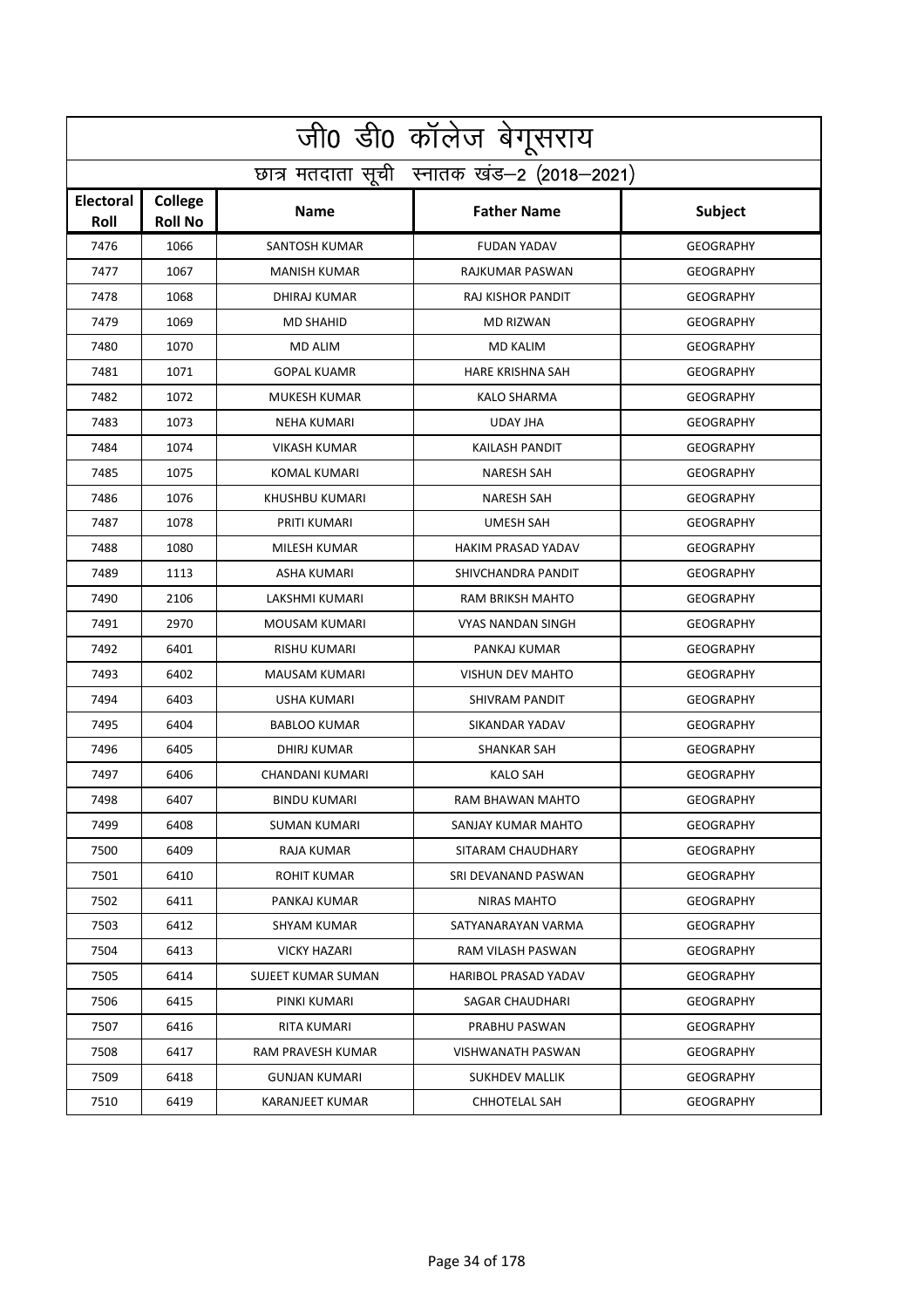|                          | जी0 डी0 कॉलेज बेगूसराय                     |                           |                            |                  |  |  |
|--------------------------|--------------------------------------------|---------------------------|----------------------------|------------------|--|--|
|                          | छात्र मतदाता सूची स्नातक खंड-2 (2018-2021) |                           |                            |                  |  |  |
| <b>Electoral</b><br>Roll | College<br><b>Roll No</b>                  | <b>Name</b>               | <b>Father Name</b>         | <b>Subject</b>   |  |  |
| 7511                     | 6420                                       | SHABNAM JAHAN             | <b>MD SHAHJAHAN</b>        | <b>GEOGRAPHY</b> |  |  |
| 7512                     | 6421                                       | <b>RUPAM KUMARI</b>       | SIYARAM RAY                | <b>GEOGRAPHY</b> |  |  |
| 7513                     | 6422                                       | PRIYANKA KUMARI           | RAM PRAVESH PASWAN         | <b>GEOGRAPHY</b> |  |  |
| 7514                     | 6423                                       | <b>SHAMA PRAVEEN</b>      | <b>MD SOHARAB</b>          | <b>GEOGRAPHY</b> |  |  |
| 7515                     | 6424                                       | RAJEEV KUMAR              | KAILASH RAM                | <b>GEOGRAPHY</b> |  |  |
| 7516                     | 6425                                       | MANISHA KUMARI            | <b>UMESH SAHU</b>          | <b>GEOGRAPHY</b> |  |  |
| 7517                     | 6426                                       | <b>RANU KUMAR</b>         | <b>JAGO PASWAN</b>         | <b>GEOGRAPHY</b> |  |  |
| 7518                     | 6427                                       | ANUSHKA ANAND             | <b>BISHNUDEO SAH</b>       | <b>GEOGRAPHY</b> |  |  |
| 7519                     | 6428                                       | <b>MANISH KUMAR</b>       | <b>JAY JAY RAM RAY</b>     | <b>GEOGRAPHY</b> |  |  |
| 7520                     | 6429                                       | <b>RUPAM KUMARI</b>       | <b>SURESH THAKUR</b>       | <b>GEOGRAPHY</b> |  |  |
| 7521                     | 6430                                       | <b>VIKASH KUMAR</b>       | MOTILAL CHAURASIA          | <b>GEOGRAPHY</b> |  |  |
| 7522                     | 6431                                       | <b>MD AFTAB</b>           | <b>MD KURBAN</b>           | <b>GEOGRAPHY</b> |  |  |
| 7523                     | 6432                                       | <b>MANISH KUMAR SHANI</b> | RAJA RAM SHANI             | <b>GEOGRAPHY</b> |  |  |
| 7524                     | 6432                                       | <b>VIKASH KUMAR</b>       | SHANKAR PASWAN             | <b>GEOGRAPHY</b> |  |  |
| 7525                     | 6433                                       | RANJAN KUMAR              | <b>GARIB CHAUDHARI</b>     | <b>GEOGRAPHY</b> |  |  |
| 7526                     | 6434                                       | <b>VINOD KUMAR</b>        | <b>SUSHIL CHAUDHARI</b>    | <b>GEOGRAPHY</b> |  |  |
| 7527                     | 6435                                       | RITESH KUMAR              | RAMPUKAR MAHTO             | <b>GEOGRAPHY</b> |  |  |
| 7528                     | 6437                                       | <b>RUBY KUMARI</b>        | <b>MANTUN SAH</b>          | <b>GEOGRAPHY</b> |  |  |
| 7529                     | 6438                                       | PRAMOD KUMAR              | RAJO SHARMA                | <b>GEOGRAPHY</b> |  |  |
| 7530                     | 6439                                       | PANKU KUMARI              | <b>JAGDISH MAHTO</b>       | <b>GEOGRAPHY</b> |  |  |
| 7531                     | 6440                                       | RAUSHAN KUMAR PANDIT      | RAJESH PANDIT              | <b>GEOGRAPHY</b> |  |  |
| 7532                     | 6441                                       | <b>BADAL KUMAR</b>        | VINDESHWARI SHARMA         | <b>GEOGRAPHY</b> |  |  |
| 7533                     | 6442                                       | RANDHIR KUMAR             | RAMVILASH PASWAN           | <b>GEOGRAPHY</b> |  |  |
| 7534                     | 6443                                       | JULI KUMARI               | MITHLESH JHA               | <b>GEOGRAPHY</b> |  |  |
| 7535                     | 6444                                       | RADHA RANI                | <b>BIMLESH KUMAR BIMAL</b> | <b>GEOGRAPHY</b> |  |  |
| 7536                     | 6445                                       | SUSHIL KUMAR              | RAMESH PANDIT              | <b>GEOGRAPHY</b> |  |  |
| 7537                     | 6446                                       | MD MOFIJ                  | <b>MD NASAR</b>            | <b>GEOGRAPHY</b> |  |  |
| 7538                     | 6447                                       | NEHA SHAHIN               | MD RAZI AHMAD              | <b>GEOGRAPHY</b> |  |  |
| 7539                     | 6448                                       | VISHWAJEET KUMAR          | ANUJ KUMAR SINGH           | <b>GEOGRAPHY</b> |  |  |
| 7540                     | 6449                                       | RAVI KUMAR                | ROHIT SINGH                | <b>GEOGRAPHY</b> |  |  |
| 7541                     | 6450                                       | PUNAM KUMARI              | RAMANAND PRASAD YADAV      | <b>GEOGRAPHY</b> |  |  |
| 7542                     | 6451                                       | GOPAL KUMAR               | BULBUL SAH                 | <b>GEOGRAPHY</b> |  |  |
| 7543                     | 6452                                       | PUJA KUMARI               | RAMANAND PD YADAV          | <b>GEOGRAPHY</b> |  |  |
| 7544                     | 6453                                       | RANJU KUMARI              | ANIRUDH YADAV              | <b>GEOGRAPHY</b> |  |  |
| 7545                     | 6454                                       | SIMPAL KUMARI             | SITARAM RAJAK              | <b>GEOGRAPHY</b> |  |  |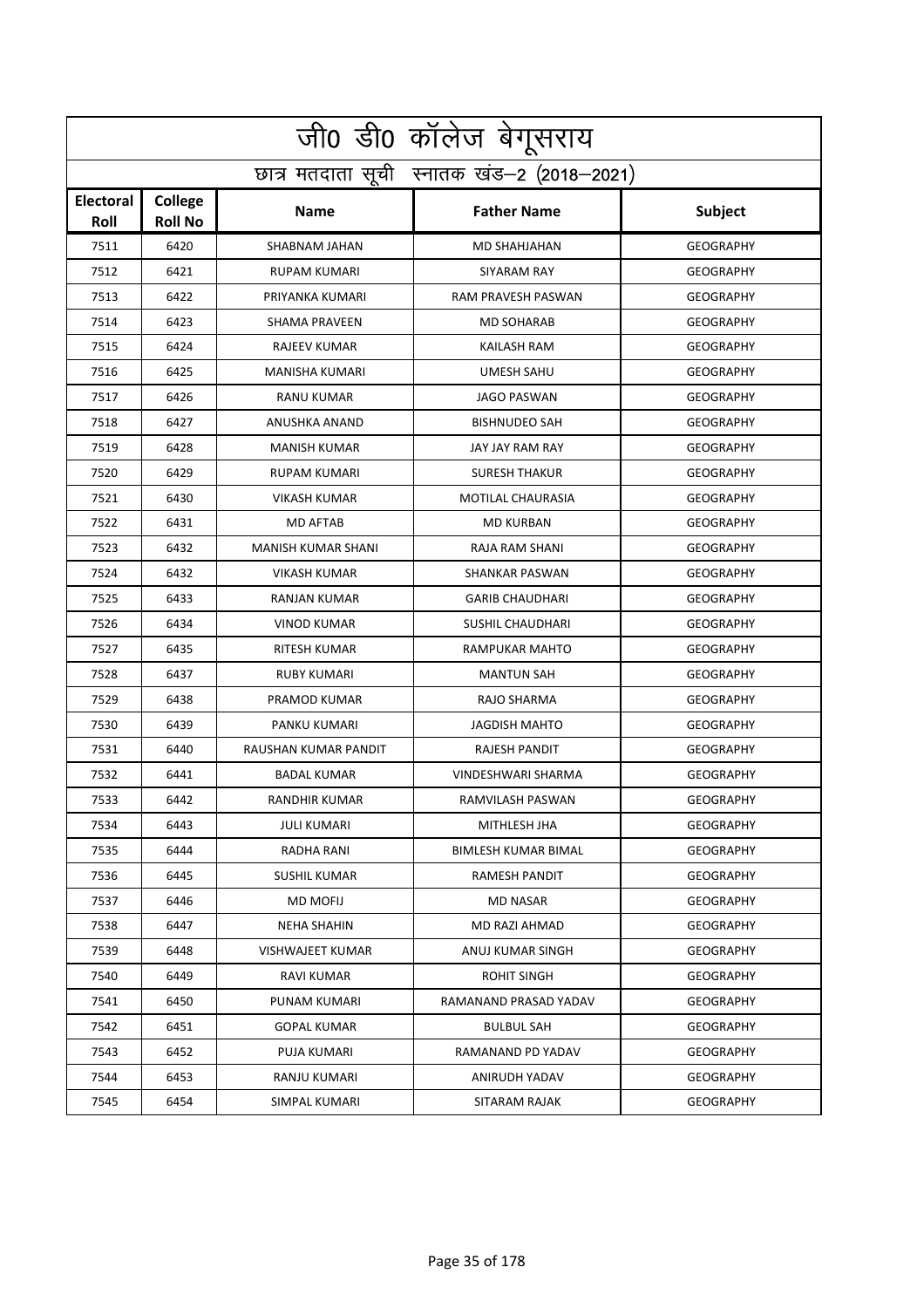|                          | <u>जी0 डी0 कॉलेज बेगू</u> सराय             |                         |                            |                  |  |  |
|--------------------------|--------------------------------------------|-------------------------|----------------------------|------------------|--|--|
|                          | छात्र मतदाता सूची स्नातक खंड-2 (2018-2021) |                         |                            |                  |  |  |
| <b>Electoral</b><br>Roll | College<br><b>Roll No</b>                  | <b>Name</b>             | <b>Father Name</b>         | <b>Subject</b>   |  |  |
| 7546                     | 6455                                       | <b>NIRAJ KUMAR</b>      | <b>RAMDEV SAH</b>          | <b>GEOGRAPHY</b> |  |  |
| 7547                     | 6456                                       | RIYA KUMARI             | <b>NAND KISHOR TAMBOLI</b> | <b>GEOGRAPHY</b> |  |  |
| 7548                     | 6457                                       | <b>RAJESH KUMAR RAY</b> | <b>GONAR RAY</b>           | <b>GEOGRAPHY</b> |  |  |
| 7549                     | 6458                                       | <b>SUNIL KUMAR</b>      | RAM UDAY SHARMA            | <b>GEOGRAPHY</b> |  |  |
| 7550                     | 6459                                       | <b>GOVIND KUMAR</b>     | <b>JANARDAN ROY</b>        | <b>GEOGRAPHY</b> |  |  |
| 7551                     | 6460                                       | <b>NITISH KUMAR</b>     | <b>NARAYAN SINGH</b>       | <b>GEOGRAPHY</b> |  |  |
| 7552                     | 6461                                       | PRADEEP KUMAR           | PRABHU SHARMA              | <b>GEOGRAPHY</b> |  |  |
| 7553                     | 6462                                       | <b>SHIV KUMAR</b>       | <b>NARESH MOCHI</b>        | <b>GEOGRAPHY</b> |  |  |
| 7554                     | 6463                                       | <b>SANGITA KUMARI</b>   | <b>KARI PASWAN</b>         | <b>GEOGRAPHY</b> |  |  |
| 7555                     | 6464                                       | <b>AJAY KUMAR</b>       | <b>VIJAY MALAKAR</b>       | <b>GEOGRAPHY</b> |  |  |
| 7556                     | 6465                                       | <b>SANGITA KUMARI</b>   | PAWAN PODDAR               | <b>GEOGRAPHY</b> |  |  |
| 7557                     | 6466                                       | PRINCE KUMAR            | <b>MANKESHWAR SINGH</b>    | <b>GEOGRAPHY</b> |  |  |
| 7558                     | 6467                                       | RAHUL KUMAR             | SANT SHARAN SAH            | <b>GEOGRAPHY</b> |  |  |
| 7559                     | 6468                                       | RAJ VANSHI KUMAR        | MITHILESH SAH              | <b>GEOGRAPHY</b> |  |  |
| 7560                     | 6469                                       | <b>MITHUN KUMAR</b>     | <b>CHAKRADHAR THAKUR</b>   | <b>GEOGRAPHY</b> |  |  |
| 7561                     | 6470                                       | <b>KIRAN KUMARI</b>     | <b>UPENDRA RAY</b>         | <b>GEOGRAPHY</b> |  |  |
| 7562                     | 6471                                       | SAFINA KHATOON          | <b>MD FARUQUE</b>          | <b>GEOGRAPHY</b> |  |  |
| 7563                     | 6472                                       | RAJA KUMAR              | <b>MAKUN THAKUR</b>        | <b>GEOGRAPHY</b> |  |  |
| 7564                     | 6473                                       | KAUSHILYA KUMARI        | <b>ROHIT THAKUR</b>        | <b>GEOGRAPHY</b> |  |  |
| 7565                     | 6474                                       | SAHUL KUMAR             | <b>SUNIL THAKHUR</b>       | <b>GEOGRAPHY</b> |  |  |
| 7566                     | 6475                                       | <b>GAUTAM KUMAR</b>     | <b>BHARAT THAKUR</b>       | <b>GEOGRAPHY</b> |  |  |
| 7567                     | 6476                                       | <b>ROHIT KUMAR</b>      | <b>VINOD RAY</b>           | <b>GEOGRAPHY</b> |  |  |
| 7568                     | 6477                                       | LAXMAN KUMAR            | KARMESHWARI PRASAD         | <b>GEOGRAPHY</b> |  |  |
| 7569                     | 6478                                       | RAHUL KUMAR             | KAILASH RAM                | <b>GEOGRAPHY</b> |  |  |
| 7570                     | 6479                                       | CHANDAN KUMAR           | DEVNARAYAN SAH             | <b>GEOGRAPHY</b> |  |  |
| 7571                     | 6480                                       | RAJU KUMAR              | CHAMAK LAL PANDIT          | <b>GEOGRAPHY</b> |  |  |
| 7572                     | 6481                                       | MANISH KUMAR            | MITHILESH YADAV            | <b>GEOGRAPHY</b> |  |  |
| 7573                     | 6482                                       | SUNITA KUMARI           | <b>SIKANDAR MAHTO</b>      | <b>GEOGRAPHY</b> |  |  |
| 7574                     | 6482                                       | UMA KANT JHA            | ARVIND JHA                 | GEOGRAPHY        |  |  |
| 7575                     | 6483                                       | AARTI KUMARI            | UTTAM DAS                  | <b>GEOGRAPHY</b> |  |  |
| 7576                     | 6484                                       | AMAN KUMAR SINGH        | <b>BIMAL SINGH</b>         | <b>GEOGRAPHY</b> |  |  |
| 7577                     | 6485                                       | DEEPAK KUMAR            | SHIVENDRA KUMAR            | <b>GEOGRAPHY</b> |  |  |
| 7578                     | 6486                                       | DEVRAJ KUMAR            | DHARAMBIR KUMAR            | <b>GEOGRAPHY</b> |  |  |
| 7579                     | 6487                                       | RAJEEV KUMAR            | DHARMVIR SAHNI             | <b>GEOGRAPHY</b> |  |  |
| 7580                     | 6488                                       | KOMAL KUMARI            | TRISHUL SHANKAR SINGH      | <b>GEOGRAPHY</b> |  |  |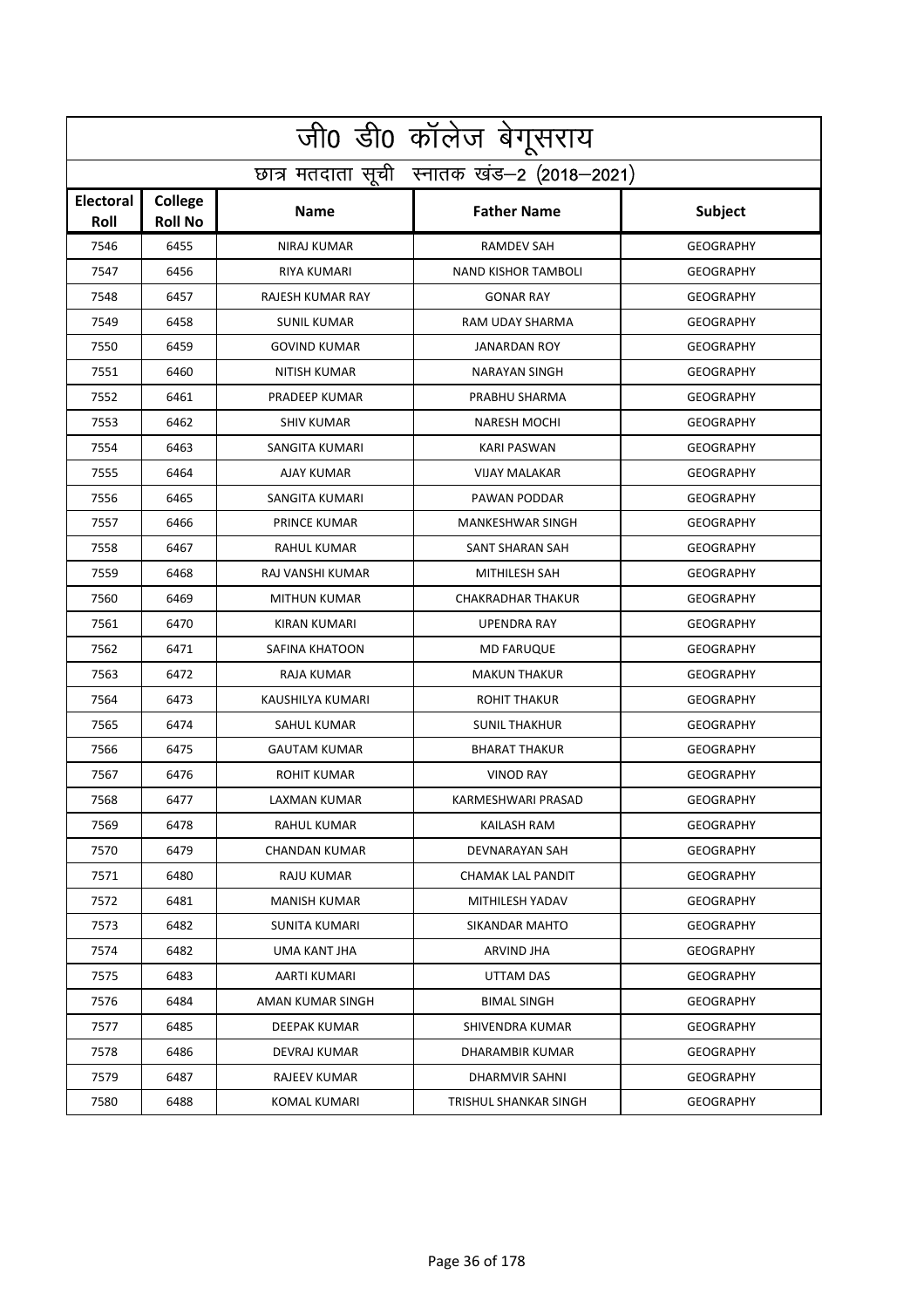| <u>जी0 डी0 कॉलेज बेगू</u> सराय |                                            |                        |                        |                  |  |  |
|--------------------------------|--------------------------------------------|------------------------|------------------------|------------------|--|--|
|                                | छात्र मतदाता सूची स्नातक खंड-2 (2018-2021) |                        |                        |                  |  |  |
| Electoral<br>Roll              | College<br><b>Roll No</b>                  | <b>Name</b>            | <b>Father Name</b>     | <b>Subject</b>   |  |  |
| 7581                           | 6489                                       | <b>AJAY KUMAR</b>      | <b>VIPIN SAH</b>       | <b>GEOGRAPHY</b> |  |  |
| 7582                           | 6490                                       | <b>MANI KUMARI</b>     | JITAN PRASAD YADAV     | <b>GEOGRAPHY</b> |  |  |
| 7583                           | 6491                                       | KHUSHBOO KUMARI        | RAMASHISH MAHTO        | <b>GEOGRAPHY</b> |  |  |
| 7584                           | 6492                                       | DHARMANDAR KUMAR       | <b>DINESH TANTI</b>    | <b>GEOGRAPHY</b> |  |  |
| 7585                           | 6493                                       | <b>NITISH KUMAR</b>    | <b>RAMLALIT ROY</b>    | <b>GEOGRAPHY</b> |  |  |
| 7586                           | 6494                                       | <b>SUMIT KUMAR</b>     | <b>TUNTUN SAH</b>      | <b>GEOGRAPHY</b> |  |  |
| 7587                           | 6495                                       | <b>ROHIT KUMAR</b>     | NUNUBABU RAY           | <b>GEOGRAPHY</b> |  |  |
| 7588                           | 6496                                       | <b>SUSHIL KUMAR</b>    | RAMBHADUR SHARMA       | <b>GEOGRAPHY</b> |  |  |
| 7589                           | 6497                                       | DIWAKAR KUMAR          | <b>SAGAR DAS</b>       | <b>GEOGRAPHY</b> |  |  |
| 7590                           | 6498                                       | SAMBHAV KUMAR          | PAPPU MAHTO            | <b>GEOGRAPHY</b> |  |  |
| 7591                           | 6499                                       | <b>RAJESH KUMAR</b>    | <b>SIKANDAR MAHTO</b>  | <b>GEOGRAPHY</b> |  |  |
| 7592                           | 6500                                       | <b>SUMIT KUMAR</b>     | <b>MANTUN RAI</b>      | <b>GEOGRAPHY</b> |  |  |
| 7593                           | 6501                                       | KANCHAN KUMARI         | <b>GULO YADAV</b>      | <b>GEOGRAPHY</b> |  |  |
| 7594                           | 6502                                       | PUJA KUMARI            | DHARMESH PRASAD SINGH  | <b>GEOGRAPHY</b> |  |  |
| 7595                           | 6503                                       | NIDHI KUMARI           | PRABHASH SINGH         | <b>GEOGRAPHY</b> |  |  |
| 7596                           | 6504                                       | SARASWATI KUMARI       | PRABHU RAJAK           | <b>GEOGRAPHY</b> |  |  |
| 7597                           | 6505                                       | CHANDRASHEKHAR KUMAR   | <b>SHANKAR MAHTO</b>   | <b>GEOGRAPHY</b> |  |  |
| 7598                           | 6506                                       | <b>ASHISH KUMAR</b>    | RAMNARAYAN SINGH       | <b>GEOGRAPHY</b> |  |  |
| 7599                           | 6507                                       | <b>GOVIND KUMAR</b>    | DILEEP PRASAD GUPTA    | <b>GEOGRAPHY</b> |  |  |
| 7600                           | 6508                                       | RAJA KARIM             | MD SHAH ALAM           | <b>GEOGRAPHY</b> |  |  |
| 7601                           | 6509                                       | <b>KARAMVEER KUMAR</b> | PRAKASH SADA           | <b>GEOGRAPHY</b> |  |  |
| 7602                           | 6510                                       | MD SHAMSHAD            | MD ALAUDDIN            | <b>GEOGRAPHY</b> |  |  |
| 7603                           | 6511                                       | RAHUL UMAR             | RAM CHANDRA DAS        | <b>GEOGRAPHY</b> |  |  |
| 7604                           | 6512                                       | ABNISH KUMAR           | RAM BILASH PASWAN      | <b>GEOGRAPHY</b> |  |  |
| 7605                           | 6513                                       | ANUPAM KUMAR           | RAMDULAR YADAV         | <b>GEOGRAPHY</b> |  |  |
| 7606                           | 6514                                       | <b>AFRIAN PRAVEEN</b>  | MD EZHAR               | <b>GEOGRAPHY</b> |  |  |
| 7607                           | 6515                                       | RAUSHAN KUMAR          | RAJNISH RAM            | <b>GEOGRAPHY</b> |  |  |
| 7608                           | 6516                                       | AMRIT KUMAR            | <b>RAMADHAR THAKUR</b> | <b>GEOGRAPHY</b> |  |  |
| 7609                           | 6517                                       | CHANDAN KUMAR          | <b>GOPAL SADA</b>      | <b>GEOGRAPHY</b> |  |  |
| 7610                           | 6518                                       | SHWETA KUMARI          | VIMLENDU               | <b>GEOGRAPHY</b> |  |  |
| 7611                           | 6519                                       | DHARMENDRA KUMAR       | <b>BODHAN YADAV</b>    | <b>GEOGRAPHY</b> |  |  |
| 7612                           | 6520                                       | <b>GAUTAM KUMAR</b>    | ASHARPHEE PASWAN       | <b>GEOGRAPHY</b> |  |  |
| 7613                           | 6521                                       | RAJ KUMAR              | KARELAL SAH            | <b>GEOGRAPHY</b> |  |  |
| 7614                           | 6522                                       | ROHIT KUMAR            | NARAYAN SHARMA         | <b>GEOGRAPHY</b> |  |  |
| 7615                           | 6523                                       | VIKRAM KUMAR           | BIPIN SHARMA           | <b>GEOGRAPHY</b> |  |  |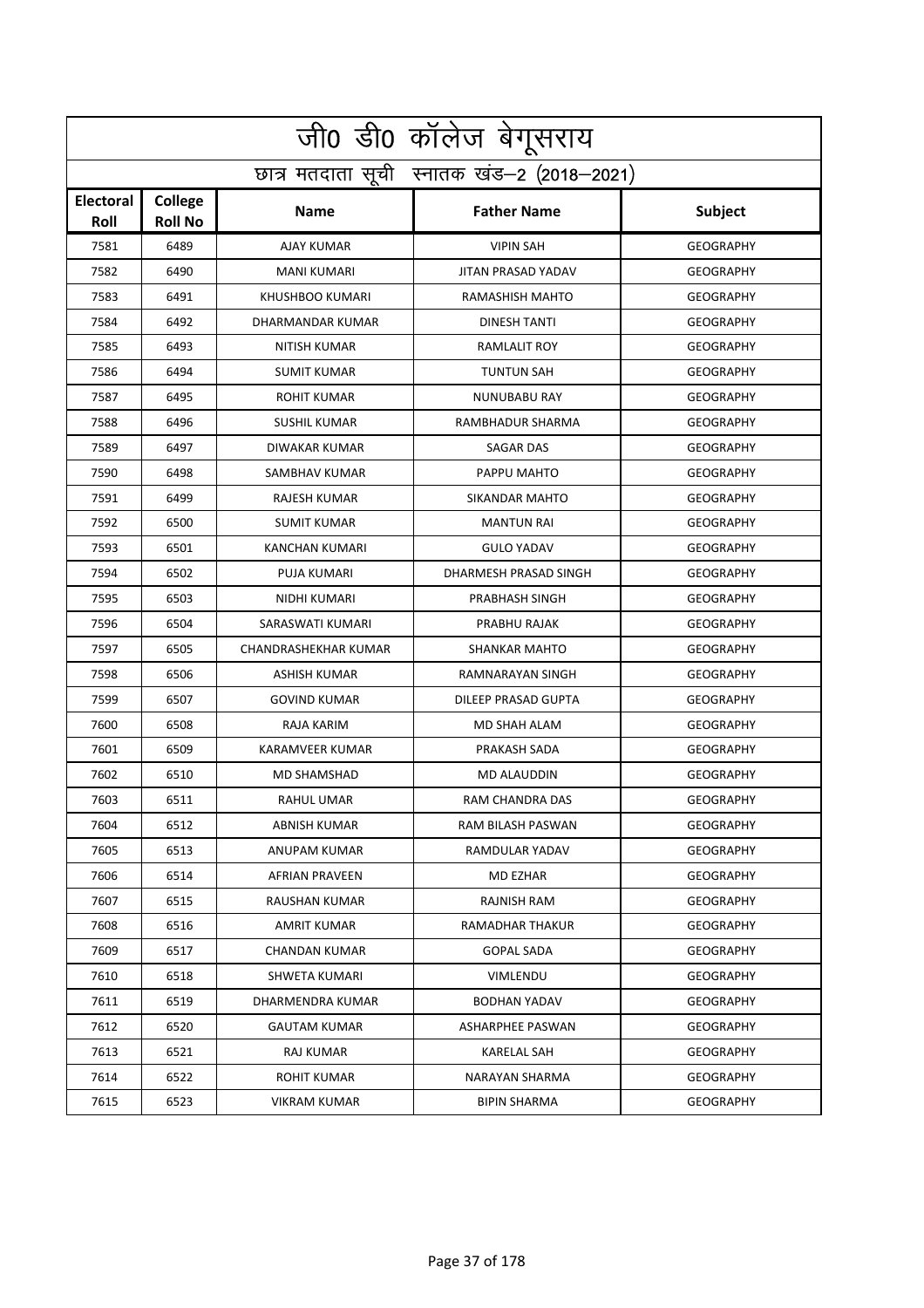|                                            | .<br>जीo डीo कॉलेज बेगूसराय |                           |                           |                  |  |
|--------------------------------------------|-----------------------------|---------------------------|---------------------------|------------------|--|
| छात्र मतदाता सूची स्नातक खंड-2 (2018-2021) |                             |                           |                           |                  |  |
| <b>Electoral</b><br>Roll                   | College<br><b>Roll No</b>   | <b>Name</b>               | <b>Father Name</b>        | <b>Subject</b>   |  |
| 7616                                       | 6524                        | PAPPU KUMAR DAS           | <b>RAJENDRA DAS</b>       | <b>GEOGRAPHY</b> |  |
| 7617                                       | 6525                        | PUJA KUMARI               | <b>MANOJ KUMAR RAJAK</b>  | <b>GEOGRAPHY</b> |  |
| 7618                                       | 6526                        | <b>AJIT KUMAR</b>         | <b>SANJAY SHARMA</b>      | <b>GEOGRAPHY</b> |  |
| 7619                                       | 6527                        | <b>ANIMESH KUMAR</b>      | DEVENDRA KUMAR DHIRAJ     | <b>GEOGRAPHY</b> |  |
| 7620                                       | 6528                        | <b>BABY KUMARI</b>        | <b>BABU NARAYAN MAHTO</b> | <b>GEOGRAPHY</b> |  |
| 7621                                       | 6529                        | RAMAN KUMAR               | <b>NARESH SAH</b>         | <b>GEOGRAPHY</b> |  |
| 7622                                       | 6530                        | PUJA KUMARI               | RAMCHANDRA MAHTO          | <b>GEOGRAPHY</b> |  |
| 7623                                       | 6531                        | SIMPLE KUMARI             | NARENDRA KUMAR            | <b>GEOGRAPHY</b> |  |
| 7624                                       | 6532                        | PAVAN KUMAR               | PALTAN RAJAK              | <b>GEOGRAPHY</b> |  |
| 7625                                       | 6533                        | KANHAIYA KUMAR            | <b>SURESH THAKUR</b>      | <b>GEOGRAPHY</b> |  |
| 7626                                       | 6534                        | <b>KUNDAN KUMAR</b>       | <b>ASHOK SAH</b>          | <b>GEOGRAPHY</b> |  |
| 7627                                       | 6535                        | <b>KANGRESH KUMAR</b>     | PRADEEP YADAV             | <b>GEOGRAPHY</b> |  |
| 7628                                       | 6536                        | <b>SARITA KUMARI</b>      | RAJ KUMAR SHARMA          | <b>GEOGRAPHY</b> |  |
| 7629                                       | 6537                        | <b>VEENA KUMARI</b>       | PRADEEP SAHNI             | <b>GEOGRAPHY</b> |  |
| 7630                                       | 6538                        | DEEPAK KUMAR              | RAMBALK DAS               | <b>GEOGRAPHY</b> |  |
| 7631                                       | 6539                        | DEEPA KUMARI              | <b>KRISHNA PANDIT</b>     | <b>GEOGRAPHY</b> |  |
| 7632                                       | 6540                        | <b>GULSHAN KUMAR</b>      | <b>MANIKANT THAKUR</b>    | <b>GEOGRAPHY</b> |  |
| 7633                                       | 6542                        | SHUBHAM KUMAR             | <b>CHANDRADEV SHARMA</b>  | <b>GEOGRAPHY</b> |  |
| 7634                                       | 6543                        | RAJA KUMAR                | <b>INDRAJIT THAKUR</b>    | <b>GEOGRAPHY</b> |  |
| 7635                                       | 6544                        | <b>BINIT KUMAR SHARMA</b> | <b>SOHAN SHARMA</b>       | <b>GEOGRAPHY</b> |  |
| 7636                                       | 6545                        | <b>CHANDA KUMARI</b>      | RAM UDAY SAH              | <b>GEOGRAPHY</b> |  |
| 7637                                       | 6546                        | AVINASH KUMAR             | <b>HARERAM PASWAN</b>     | <b>GEOGRAPHY</b> |  |
| 7638                                       | 6547                        | RUPESH KUMAR              | <b>BRAHAMDEV PASWAN</b>   | <b>GEOGRAPHY</b> |  |
| 7639                                       | 6548                        | MD AZAD                   | MD ALAM                   | <b>GEOGRAPHY</b> |  |
| 7640                                       | 6549                        | SACHIN KUMAR              | <b>ANIL ROY</b>           | <b>GEOGRAPHY</b> |  |
| 7641                                       | 6550                        | MANISHA KUMARI            | <b>ARUN SINGH</b>         | <b>GEOGRAPHY</b> |  |
| 7642                                       | 6551                        | CHANDANI KUMARI           | <b>BANARSI SAH</b>        | <b>GEOGRAPHY</b> |  |
| 7643                                       | 6552                        | SANGEETA KUMARI           | <b>RAMDEV SINGH</b>       | <b>GEOGRAPHY</b> |  |
| 7644                                       | 6553                        | <b>CHANDNI KUMARI</b>     | <b>JUGO PASWAN</b>        | <b>GEOGRAPHY</b> |  |
| 7645                                       | 6554                        | RABINA KUMARI             | <b>SANJAY ROY</b>         | <b>GEOGRAPHY</b> |  |
| 7646                                       | 6555                        | PRITI KUMARI              | PARAS RAY                 | <b>GEOGRAPHY</b> |  |
| 7647                                       | 6556                        | NIKITA KUMARI             | JAGDISH MAHTO             | <b>GEOGRAPHY</b> |  |
| 7648                                       | 6557                        | LAXMAN KUMAR              | CHANDRAGYAN CHAUDHARI     | <b>GEOGRAPHY</b> |  |
| 7649                                       | 6559                        | KM SONI KHATOON           | MD MUNNA KHATOON          | GEOGRAPHY        |  |
| 7650                                       | 6560                        | RAUSHAN KUMAR             | <b>BALESHWAR DAS</b>      | GEOGRAPHY        |  |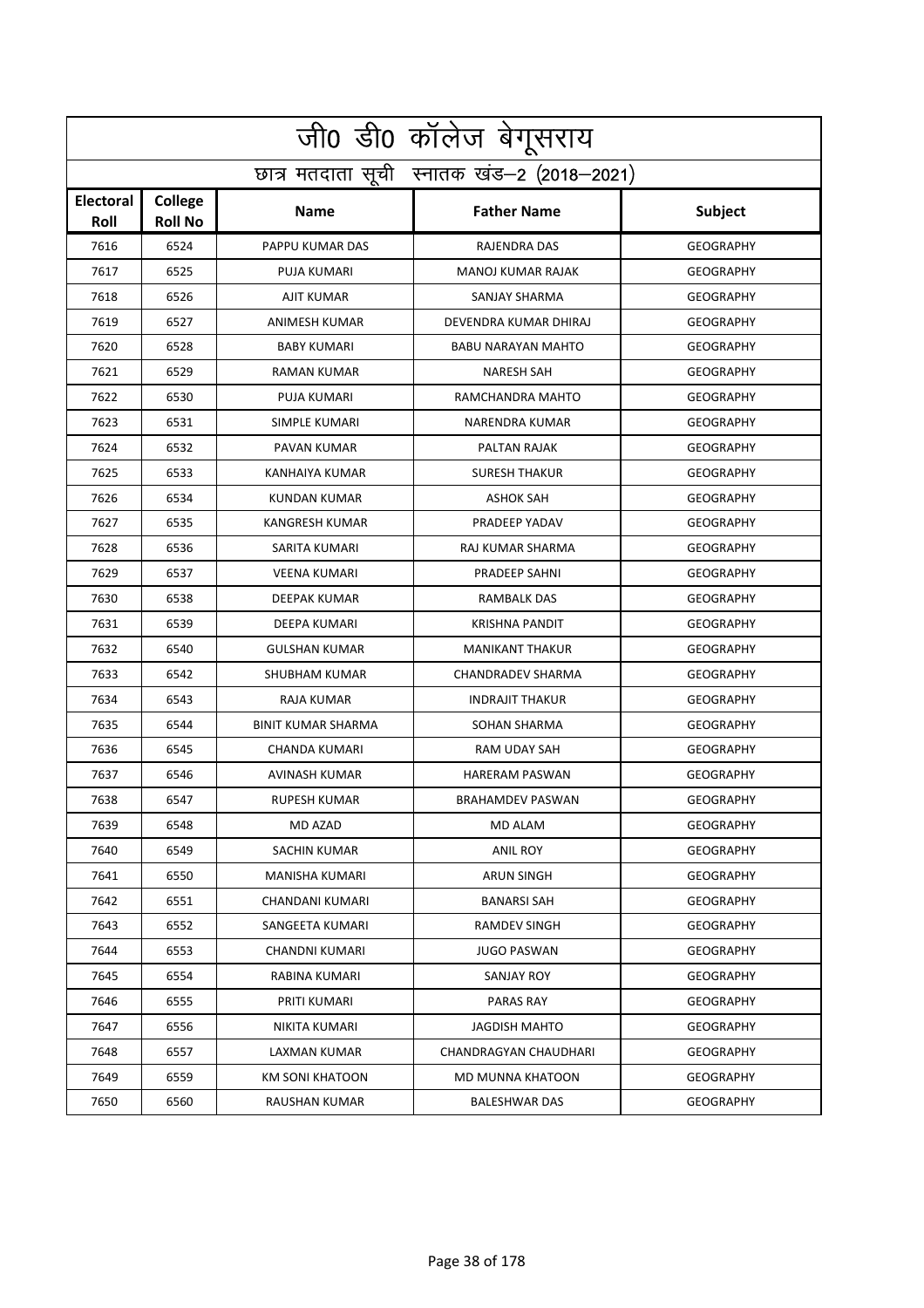|                   | <u>ज</u> ी0 डी0 कॉलेज बेगूसराय             |                              |                       |                  |  |  |
|-------------------|--------------------------------------------|------------------------------|-----------------------|------------------|--|--|
|                   | छात्र मतदाता सूची स्नातक खंड-2 (2018-2021) |                              |                       |                  |  |  |
| Electoral<br>Roll | College<br><b>Roll No</b>                  | <b>Name</b>                  | <b>Father Name</b>    | <b>Subject</b>   |  |  |
| 7651              | 6561                                       | <b>NIKETA KUMARI</b>         | <b>KAVINDRA SINGH</b> | <b>GEOGRAPHY</b> |  |  |
| 7652              | 6562                                       | <b>MURSHIDA KHATUN</b>       | <b>MUSTAKIM ALOM</b>  | <b>GEOGRAPHY</b> |  |  |
| 7653              | 6563                                       | <b>CHANDRA BHUSHAN KUMAR</b> | SHASHI BHUSHAN SAHU   | <b>GEOGRAPHY</b> |  |  |
| 7654              | 6564                                       | SHIVANI KUMARI               | RAMLAGAN SINGH        | <b>GEOGRAPHY</b> |  |  |
| 7655              | 6566                                       | RISHIKESH KUMAR              | <b>NARESH ROY</b>     | <b>GEOGRAPHY</b> |  |  |
| 7656              | 6567                                       | <b>DURGESH KUMAR</b>         | SANJEEV KUNWAR        | <b>GEOGRAPHY</b> |  |  |
| 7657              | 6568                                       | <b>KARO KUMAR</b>            | <b>SANKAR TANTI</b>   | <b>GEOGRAPHY</b> |  |  |
| 7658              | 6569                                       | <b>SWEETY KUMARI</b>         | SHAMBHU MAHTO         | <b>GEOGRAPHY</b> |  |  |
| 7659              | 6570                                       | CHANDNI KUMARI               | <b>SURESH PASWAN</b>  | <b>GEOGRAPHY</b> |  |  |
| 7660              | 6571                                       | PARVATI KUMARI               | RAM BHAROS SAH        | <b>GEOGRAPHY</b> |  |  |
| 7661              | 6572                                       | DIVYAJYOTI KUMARI            | <b>HARE RAM SINGH</b> | <b>GEOGRAPHY</b> |  |  |
| 7662              | 6573                                       | SINDHU KUMARI                | PRAMOD MAHTO          | <b>GEOGRAPHY</b> |  |  |
| 7663              | 6574                                       | <b>LALAN KUMAR</b>           | <b>BASUDEV PASWAN</b> | <b>GEOGRAPHY</b> |  |  |
| 7664              | 6575                                       | <b>NANDAN KUMAR</b>          | <b>BRAHAMDEV RAM</b>  | <b>GEOGRAPHY</b> |  |  |
| 7665              | 6576                                       | <b>SUMAN KUMAR</b>           | <b>VISHO PASWAN</b>   | <b>GEOGRAPHY</b> |  |  |
| 7666              | 6577                                       | <b>AJAY KUMAR</b>            | <b>AZAD SAH</b>       | <b>GEOGRAPHY</b> |  |  |
| 7667              | 6578                                       | <b>GORELAL RAY</b>           | RAMCHANDRA RAY        | <b>GEOGRAPHY</b> |  |  |
| 7668              | 6579                                       | CHANDRABHUSHAN PODDAR        | <b>SUKHDEV PODDAR</b> | <b>GEOGRAPHY</b> |  |  |
| 7669              | 6580                                       | PUSHPA KUMARI                | RAMASHISH SAH         | <b>GEOGRAPHY</b> |  |  |
| 7670              | 6581                                       | <b>KUNDAN KUMAR</b>          | PRAKASH SAHNI         | <b>GEOGRAPHY</b> |  |  |
| 7671              | 6583                                       | <b>NITISH KUMAR</b>          | <b>GANGA ROY</b>      | <b>GEOGRAPHY</b> |  |  |
| 7672              | 6584                                       | <b>JYOTI KUMARI</b>          | <b>HARERAM THAKUR</b> | <b>GEOGRAPHY</b> |  |  |
| 7673              | 6585                                       | KUNDAN KUMAR CHANDRAVANSHI   | <b>JATAN MAHTO</b>    | <b>GEOGRAPHY</b> |  |  |
| 7674              | 6586                                       | RAHUL KUMAR SAH              | <b>TUNTUN SAH</b>     | <b>GEOGRAPHY</b> |  |  |
| 7675              | 6587                                       | KAJAL KUMARI                 | DHARMENDRA SINGH      | <b>GEOGRAPHY</b> |  |  |
| 7676              | 6588                                       | <b>BIKKI KUMAR</b>           | <b>RAM BRAN SINGH</b> | <b>GEOGRAPHY</b> |  |  |
| 7677              | 6589                                       | ABHIJEET KUMAR               | <b>VINOD SAH</b>      | <b>GEOGRAPHY</b> |  |  |
| 7678              | 6590                                       | SWEETY KUMARI                | NAWAL KISHORE THAKUR  | <b>GEOGRAPHY</b> |  |  |
| 7679              | 6591                                       | MD KURBAN                    | MD SHAUKAT            | GEOGRAPHY        |  |  |
| 7680              | 6592                                       | MD NAUSHAD                   | <b>MD KISMAT SAH</b>  | GEOGRAPHY        |  |  |
| 7681              | 6593                                       | SNEHA BHARTI                 | SUDHIR SINGH          | <b>GEOGRAPHY</b> |  |  |
| 7682              | 6595                                       | RAMAN KUMAR                  | ASHOK CHOUDHARY       | GEOGRAPHY        |  |  |
| 7683              | 6596                                       | <b>BITTU KUMARR</b>          | RAMPRAVESH RAY        | GEOGRAPHY        |  |  |
| 7684              | 6597                                       | NISHA KUMARI                 | RAJDEEP YADAV         | GEOGRAPHY        |  |  |
| 7685              | 6598                                       | JULEE KUMARI                 | SHAMBHU SINGH         | GEOGRAPHY        |  |  |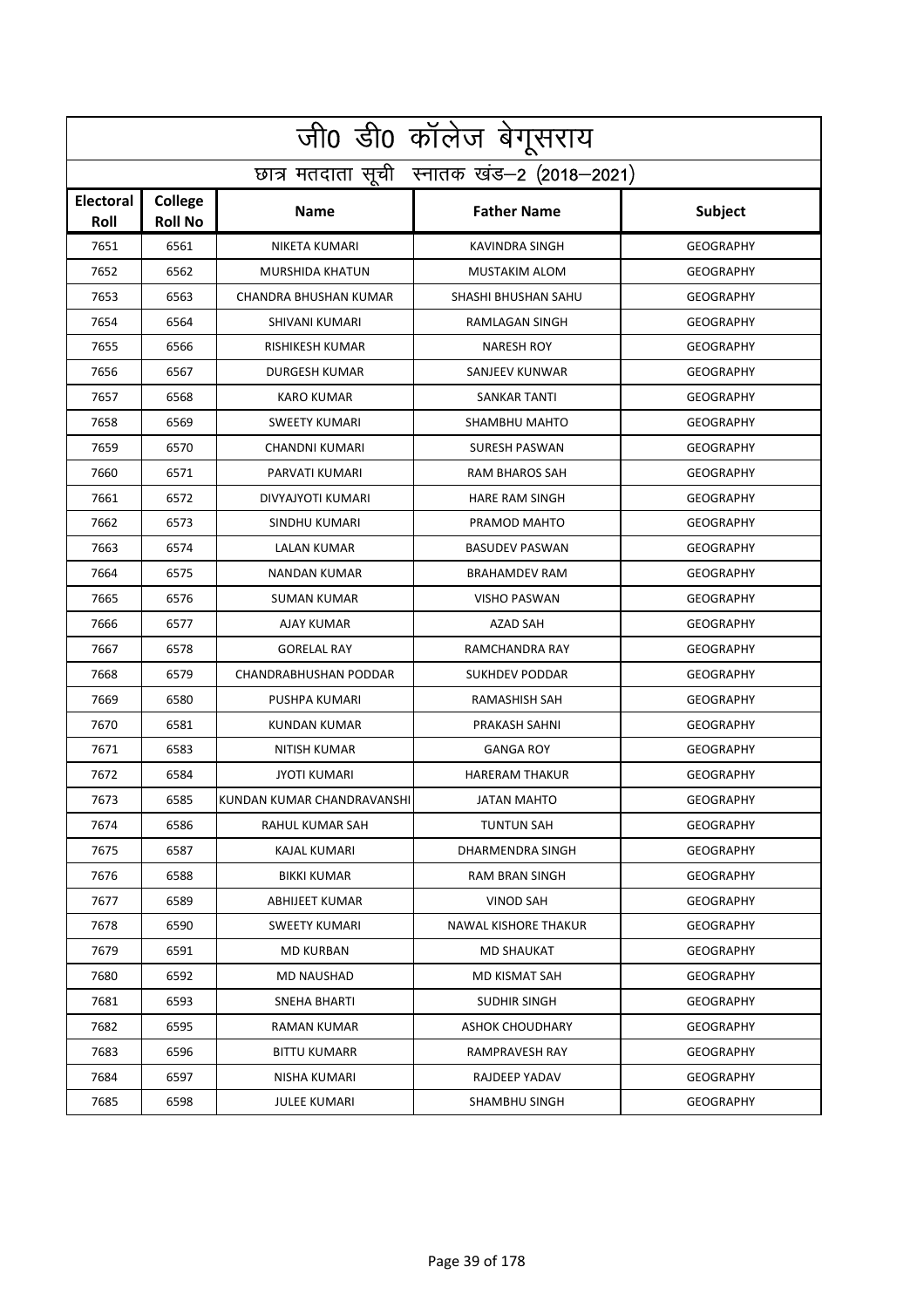|                                            | <u>जी0 डी0 कॉलेज बेगू</u> सराय |                      |                         |                  |  |
|--------------------------------------------|--------------------------------|----------------------|-------------------------|------------------|--|
| छात्र मतदाता सूची स्नातक खंड-2 (2018-2021) |                                |                      |                         |                  |  |
| Electoral<br>Roll                          | College<br><b>Roll No</b>      | <b>Name</b>          | <b>Father Name</b>      | Subject          |  |
| 7686                                       | 6599                           | <b>MADHAV KUMAR</b>  | <b>AVDHEASH SINGH</b>   | <b>GEOGRAPHY</b> |  |
| 7687                                       | 6599                           | <b>MONIKA GAUTAM</b> | BRAJENDRA PRASAD SINGH  | <b>GEOGRAPHY</b> |  |
| 7688                                       | 6600                           | <b>RUPESH KUMAR</b>  | RAJKUMAR PASWAN         | <b>GEOGRAPHY</b> |  |
| 7689                                       |                                | <b>MD NIYAZ</b>      | MD ASLAM                | <b>GEOGRAPHY</b> |  |
| 7690                                       | 1081                           | POOJA KUMARI         | <b>MANOJ KUMAR</b>      | <b>HINDI</b>     |  |
| 7691                                       | 1082                           | SAPNA KUMARI         | ARUN KUMAR GUPTA        | <b>HINDI</b>     |  |
| 7692                                       | 1083                           | PUJA KUMARI          | RAJARAM SINGH           | <b>HINDI</b>     |  |
| 7693                                       | 1084                           | <b>RESHMI KUMARI</b> | <b>ARJUN PASWAN</b>     | HINDI            |  |
| 7694                                       | 1085                           | PUNAM KUMARI         | <b>UPENDRA SAH</b>      | <b>HINDI</b>     |  |
| 7695                                       | 1086                           | KULDEEP KUMAR SAHNI  | RAJKUMAR SAHNI          | <b>HINDI</b>     |  |
| 7696                                       | 1087                           | AARTI KUMARI         | ANANDI CHAUDHARY        | <b>HINDI</b>     |  |
| 7697                                       | 1089                           | PRITY KUMARI         | <b>JOGEE TANTI</b>      | <b>HINDI</b>     |  |
| 7698                                       | 1090                           | DIWAKAR KUMAR        | ASHOK KUMAR JHA         | <b>HINDI</b>     |  |
| 7699                                       | 1091                           | SIMA KUMARI          | <b>VIJAY PANDIT</b>     | <b>HINDI</b>     |  |
| 7700                                       | 1092                           | ARYAN                | RAJESH CHOUDHARY        | <b>HINDI</b>     |  |
| 7701                                       | 1093                           | <b>AMAN KUMAR</b>    | ANIL KUMAR ROY          | <b>HINDI</b>     |  |
| 7702                                       | 1094                           | ANJALI SINGH         | RAM PRASAD SUMAN        | <b>HINDI</b>     |  |
| 7703                                       | 1095                           | PUNAM KUMARI         | SHANKAR SINGH           | HINDI            |  |
| 7704                                       | 1097                           | DHARMENDERA KUMAR    | <b>BILASH PASWAN</b>    | <b>HINDI</b>     |  |
| 7705                                       | 1098                           | MANISHA KUMARI       | PARMESHWAR SAHU         | <b>HINDI</b>     |  |
| 7706                                       | 1099                           | POONAM KUMARI        | <b>MURARI MAHTO</b>     | <b>HINDI</b>     |  |
| 7707                                       | 1100                           | SADHNA KUMARI        | PARMANAND SHARMA        | HINDI            |  |
| 7708                                       | 1101                           | KALYANI KUMARI       | PARMANAND SHARMA        | <b>HINDI</b>     |  |
| 7709                                       | 1102                           | <b>DOLI KUMARI</b>   | <b>SHANKAR ROY</b>      | <b>HINDI</b>     |  |
| 7710                                       | 1103                           | AJAY KUMAR           | AVINASH KUMAR SINGH     | <b>HINDI</b>     |  |
| 7711                                       | 1104                           | NISHA KUMARI         | NAWAL KISHOR CHOURASIA  | HINDI            |  |
| 7712                                       | 1105                           | PRITY KUMARI         | PRAVEEN KUMAR PANKAJ    | <b>HINDI</b>     |  |
| 7713                                       | 1106                           | SUBHASH KUMAR        | VISHESHWAR PASWAN       | HINDI            |  |
| 7714                                       | 1107                           | ANSHU KUMARI         | <b>BRAJKISHOR SINGH</b> | HINDI            |  |
| 7715                                       | 1108                           | ANJANI KUMARI        | <b>HARERAM YADAV</b>    | <b>HINDI</b>     |  |
| 7716                                       | 1109                           | ARTI KUMARI          | RAMCHANDRA PASWAN       | HINDI            |  |
| 7717                                       | 1110                           | SURAJ KUMAR          | VINOD SHARMA            | HINDI            |  |
| 7718                                       | 1111                           | VANDANA KUMARI       | SURYANARAYAN CHAUDHARY  | HINDI            |  |
| 7719                                       | 1112                           | <b>JITU KUMAR</b>    | <b>ANIL SAH</b>         | HINDI            |  |
| 7720                                       | 1115                           | <b>GOVIND KUMAR</b>  | RAMPRAVESH RAY          | HINDI            |  |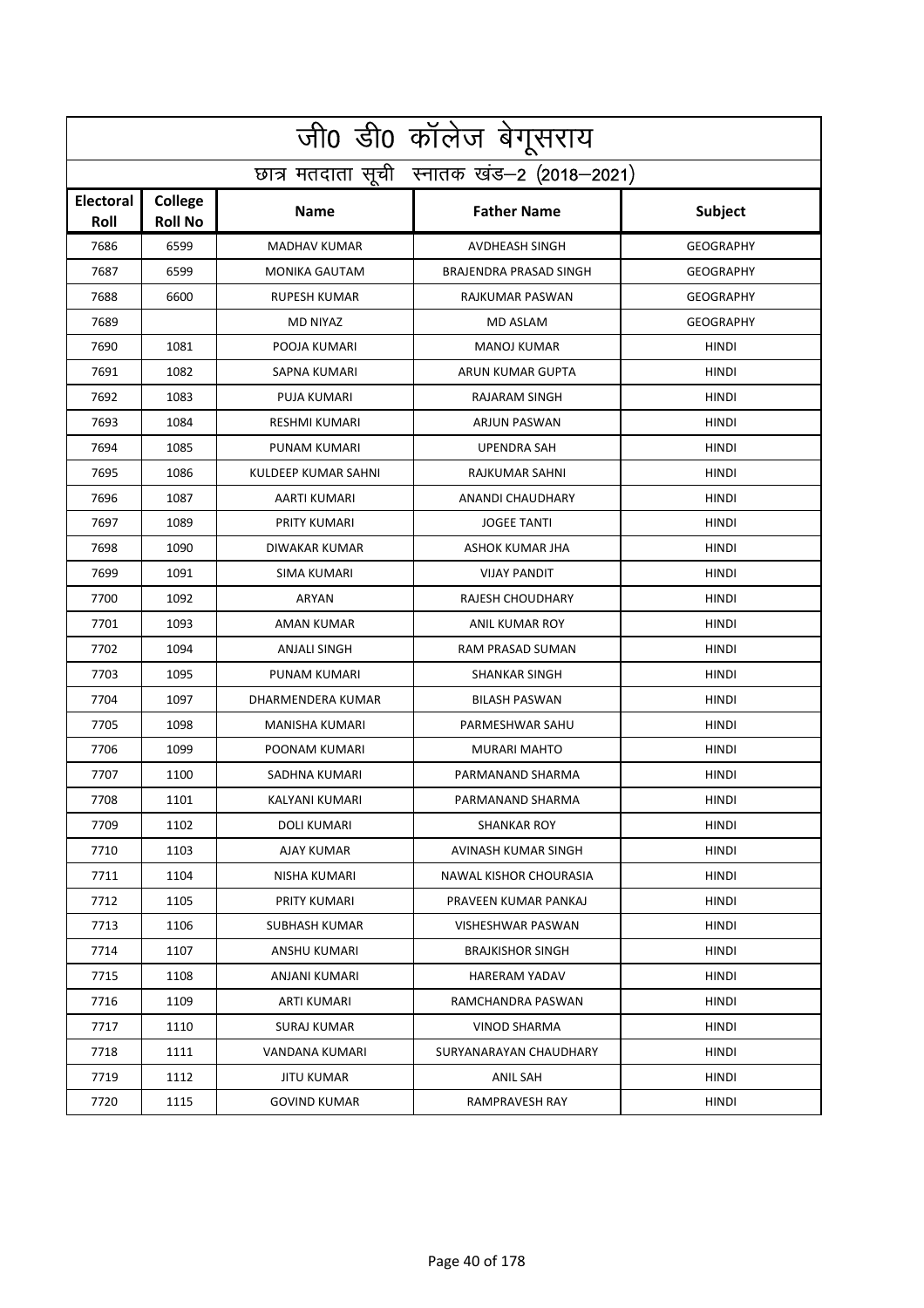|                                            | जी0 डी0 कॉलेज बेगूसराय    |                      |                            |              |  |
|--------------------------------------------|---------------------------|----------------------|----------------------------|--------------|--|
| छात्र मतदाता सूची स्नातक खंड-2 (2018-2021) |                           |                      |                            |              |  |
| Electoral<br>Roll                          | College<br><b>Roll No</b> | <b>Name</b>          | <b>Father Name</b>         | Subject      |  |
| 7721                                       | 1116                      | <b>SANDEEP KUMAR</b> | <b>MAHESHWAR YADAV</b>     | <b>HINDI</b> |  |
| 7722                                       | 1117                      | PRITI KUMARI         | <b>UMESH KUMAR JHA</b>     | <b>HINDI</b> |  |
| 7723                                       | 1118                      | SAPNA KUMARI         | <b>UMESH THAKUR</b>        | <b>HINDI</b> |  |
| 7724                                       | 1119                      | <b>PUJA KUMARI</b>   | <b>BHIKHARI THAKUR</b>     | <b>HINDI</b> |  |
| 7725                                       | 1120                      | KANCHAN KUMARI       | RAJA RAM SAH               | <b>HINDI</b> |  |
| 7726                                       | 1121                      | <b>RUPAM KUMARI</b>  | SHYAMDEV MAHTO             | <b>HINDI</b> |  |
| 7727                                       | 1122                      | RANJEET KUMAR        | <b>GHURAN RAM</b>          | <b>HINDI</b> |  |
| 7728                                       | 1123                      | PUJA KUMARI          | SHREE PANNALAL SINGH       | <b>HINDI</b> |  |
| 7729                                       | 1125                      | <b>SINTU KUMARI</b>  | PRAMOD RAJAK               | <b>HINDI</b> |  |
| 7730                                       | 1126                      | <b>GULSHAN KUMAR</b> | <b>RAM PRAVESH SINGH</b>   | <b>HINDI</b> |  |
| 7731                                       | 1128                      | <b>SUMAN KUMARI</b>  | ARUN PRASAD SINGH          | <b>HINDI</b> |  |
| 7732                                       | 1129                      | RINKU KUMARI         | RAJENDRA PANDIT            | <b>HINDI</b> |  |
| 7733                                       | 1130                      | <b>KANAK KUMARI</b>  | <b>GHANSHYAM KUMAR</b>     | <b>HINDI</b> |  |
| 7734                                       | 1131                      | RANI KUMARI          | LALBABU DAS                | <b>HINDI</b> |  |
| 7735                                       | 1133                      | PRIYANKA KUMARI      | AJAY CHAURASIA             | HINDI        |  |
| 7736                                       | 1134                      | UJALA KUMARI         | <b>ANIL PASWAN</b>         | <b>HINDI</b> |  |
| 7737                                       | 1135                      | <b>RUPAM KUMARI</b>  | RAM CHANDRA PANDIT         | <b>HINDI</b> |  |
| 7738                                       | 1136                      | KHUSHBU KUMARI       | <b>NABAL KISHOR RAY</b>    | <b>HINDI</b> |  |
| 7739                                       | 1137                      | SHRAVAN KUMAR        | RAM PUKAR CHAUDHARY        | <b>HINDI</b> |  |
| 7740                                       | 1138                      | SHALINI KUMARI       | <b>NAWAL KISHOR SINGH</b>  | <b>HINDI</b> |  |
| 7741                                       | 1139                      | <b>SUNITA KUMARI</b> | SANJAY KUMAR               | <b>HINDI</b> |  |
| 7742                                       | 1140                      | RICHA KUMARI         | RAJARAM PANDIT             | <b>HINDI</b> |  |
| 7743                                       | 1141                      | SANGITA KUMARI       | RAMCHANDRA SAH             | <b>HINDI</b> |  |
| 7744                                       | 1142                      | URMILA KUMARI        | DEVENDRA THAKUR            | <b>HINDI</b> |  |
| 7745                                       | 1143                      | CHANDA KUMARI        | JAYJAYRAM YADAV            | <b>HINDI</b> |  |
| 7746                                       | 1144                      | AARTI KUMARI         | YOGENDRA PASWAN            | <b>HINDI</b> |  |
| 7747                                       | 1145                      | SUDHANSHU RANJAN     | MUKTESHWAR MAHTO           | <b>HINDI</b> |  |
| 7748                                       | 1146                      | NISHU KUMARI         | <b>SUMAN KUMAR</b>         | HINDI        |  |
| 7749                                       | 1147                      | ANITA KUMARI         | RAM PRAKASH MAHTO          | <b>HINDI</b> |  |
| 7750                                       | 1148                      | PINKEE KUMARI        | MANOJ YADAV                | HINDI        |  |
| 7751                                       | 1149                      | PRIYANKA KUMARI      | DEVENDRA PRASAD SINGH      | <b>HINDI</b> |  |
| 7752                                       | 1150                      | ANU PRIYA            | NAKULDEO PRASAD            | HINDI        |  |
| 7753                                       | 1151                      | PALLAVI KUMARI       | <b>RAM SHANKAR ROY</b>     | <b>HINDI</b> |  |
| 7754                                       | 1152                      | KOMAL KUMARI         | <b>SHIV SHANKAR THAKUR</b> | <b>HINDI</b> |  |
| 7755                                       | 1153                      | SONU KUMAR           | RAMASHRAY THAKUR           | HINDI        |  |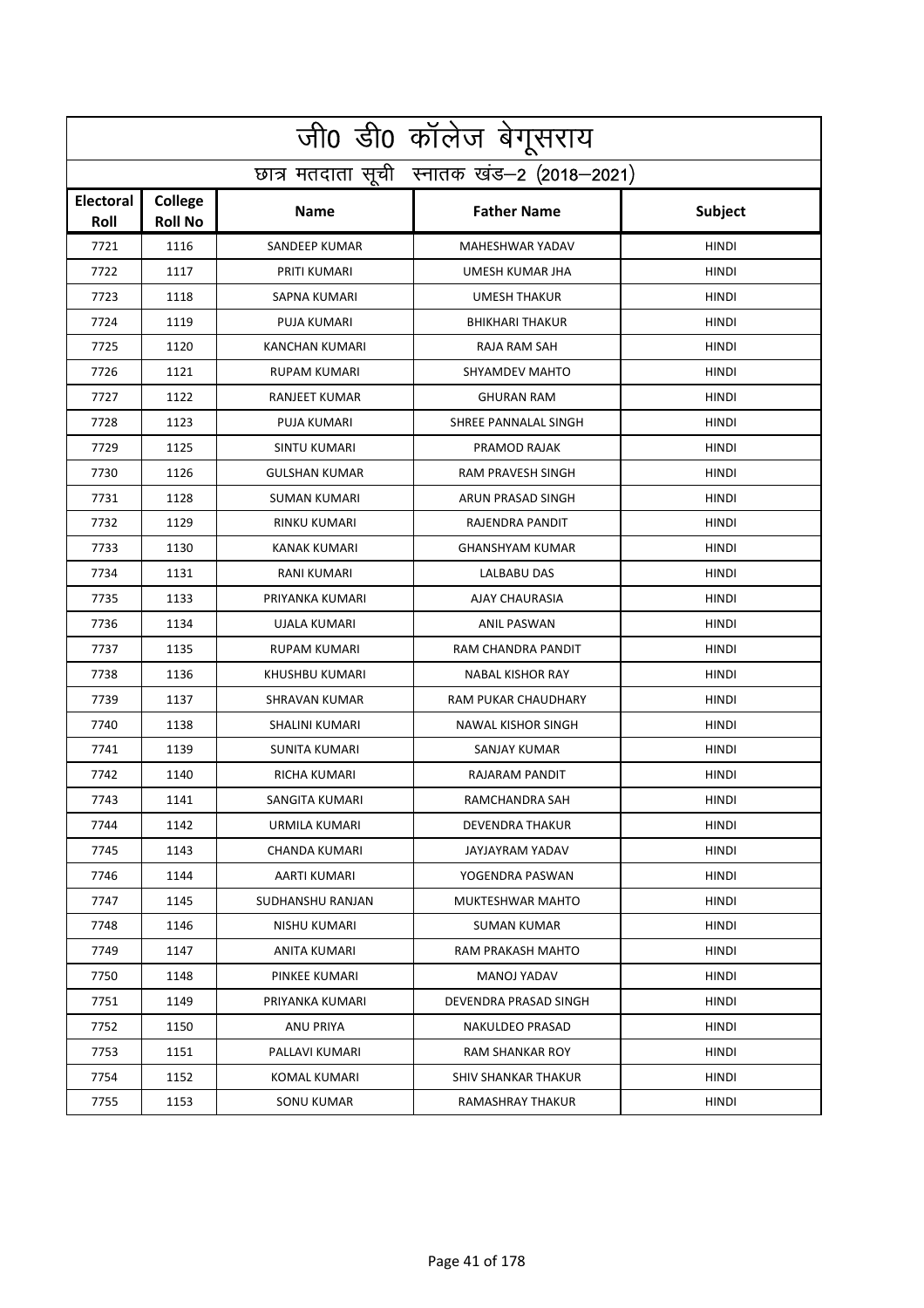| जी0 डी0 कॉलेज बेगूसराय   |                                            |                        |                           |              |  |  |
|--------------------------|--------------------------------------------|------------------------|---------------------------|--------------|--|--|
|                          | छात्र मतदाता सूची स्नातक खंड-2 (2018-2021) |                        |                           |              |  |  |
| <b>Electoral</b><br>Roll | College<br><b>Roll No</b>                  | <b>Name</b>            | <b>Father Name</b>        | Subject      |  |  |
| 7756                     | 1154                                       | <b>NAINSI</b>          | LALAN KUMAR SINGH         | <b>HINDI</b> |  |  |
| 7757                     | 1155                                       | PRIYANKA KUMARI        | RADHAKRISHANA SINGH       | HINDI        |  |  |
| 7758                     | 1156                                       | ANSHU KUMARI           | DEVNANDAN SAH             | <b>HINDI</b> |  |  |
| 7759                     | 1157                                       | <b>RANI KUMARI</b>     | <b>DHOGAL YADAV</b>       | <b>HINDI</b> |  |  |
| 7760                     | 1158                                       | ARTI KUMARI            | RAJESH KUMAR SONI         | <b>HINDI</b> |  |  |
| 7761                     | 1159                                       | ANKITA KUMARI          | PRADIP SHARMA             | <b>HINDI</b> |  |  |
| 7762                     | 1160                                       | <b>SONI KUMARI</b>     | PRAMOD KUMAR MAHTO        | <b>HINDI</b> |  |  |
| 7763                     | 1161                                       | POOJA KUMARI           | AJAY MALAKAR              | <b>HINDI</b> |  |  |
| 7764                     | 1162                                       | SARITA KUMARI          | <b>RAM PRIT MAHTO</b>     | <b>HINDI</b> |  |  |
| 7765                     | 1163                                       | HEMA KUMARI            | <b>JHANJHAT TANTI</b>     | <b>HINDI</b> |  |  |
| 7766                     | 1164                                       | MANISHA KUMARI         | ARJUN SHARMA              | <b>HINDI</b> |  |  |
| 7767                     | 1165                                       | CHANDNI RANI           | NAGESHWAR SHAH            | <b>HINDI</b> |  |  |
| 7768                     | 1166                                       | <b>JULI KUMARI</b>     | SHASHI BHUSHAN CHOUDHARY  | <b>HINDI</b> |  |  |
| 7769                     | 1167                                       | RAHUL KUMAR            | <b>NAND KISHOR RAY</b>    | <b>HINDI</b> |  |  |
| 7770                     | 1168                                       | SWAGAT KUMARI          | <b>ASHOK CHOUDHARI</b>    | <b>HINDI</b> |  |  |
| 7771                     | 1169                                       | AJEET KUMAR            | <b>BINOD PRASAD SINGH</b> | <b>HINDI</b> |  |  |
| 7772                     | 1170                                       | <b>BEAUTY KUMARI</b>   | <b>GUDDU DAS</b>          | <b>HINDI</b> |  |  |
| 7773                     | 1171                                       | <b>BIBHUTI KUMAR</b>   | <b>UPENDRA SINGH</b>      | <b>HINDI</b> |  |  |
| 7774                     | 1172                                       | LAKSHMI KUMARI         | <b>VINOD THAKUR</b>       | <b>HINDI</b> |  |  |
| 7775                     | 1173                                       | SARITA KUMARI          | MUNNA SHARMA              | <b>HINDI</b> |  |  |
| 7776                     | 1174                                       | <b>RITU KUMARI</b>     | MUNILAL YADAV             | <b>HINDI</b> |  |  |
| 7777                     | 1175                                       | <b>KSHATRIYA KUMAR</b> | TILO PASAWAN              | HINDI        |  |  |
| 7778                     | 1176                                       | <b>MADHVI KUMARI</b>   | SANJAY RAM                | <b>HINDI</b> |  |  |
| 7779                     | 1177                                       | NITU KUMARI            | RAMBALAK SAH              | <b>HINDI</b> |  |  |
| 7780                     | 1178                                       | AMIT KUMAR             | <b>NARAYAN SHARMA</b>     | <b>HINDI</b> |  |  |
| 7781                     | 1178                                       | <b>INDU KUMARI</b>     | <b>ANIL YADAV</b>         | <b>HINDI</b> |  |  |
| 7782                     | 1180                                       | SHIVAM KUMAR           | <b>BHOLA DAS</b>          | <b>HINDI</b> |  |  |
| 7783                     | 1183                                       | POOJA KUMARI           | JITENDRA PRASAD SINGH     | HINDI        |  |  |
| 7784                     | 1184                                       | KRISHNA MOHAN KUMAR    | <b>GITA PODDAR</b>        | <b>HINDI</b> |  |  |
| 7785                     | 1186                                       | <b>BIPIN KUMAR</b>     | SHIBU CHAUDHARY           | <b>HINDI</b> |  |  |
| 7786                     | 1187                                       | RUCHI KUMARI           | DILIP KUMAR               | HINDI        |  |  |
| 7787                     | 1188                                       | MANGAL KUMAR           | NARAD YADAV               | HINDI        |  |  |
| 7788                     | 1189                                       | JUSI KUMARI            | DILIP YADAV               | HINDI        |  |  |
| 7789                     | 1190                                       | LAXMI KUMARI           | BINDESHWARI PANDIT        | <b>HINDI</b> |  |  |
| 7790                     | 1191                                       | MUNNI KUMARI           | DHARMDEV MALAKAR          | HINDI        |  |  |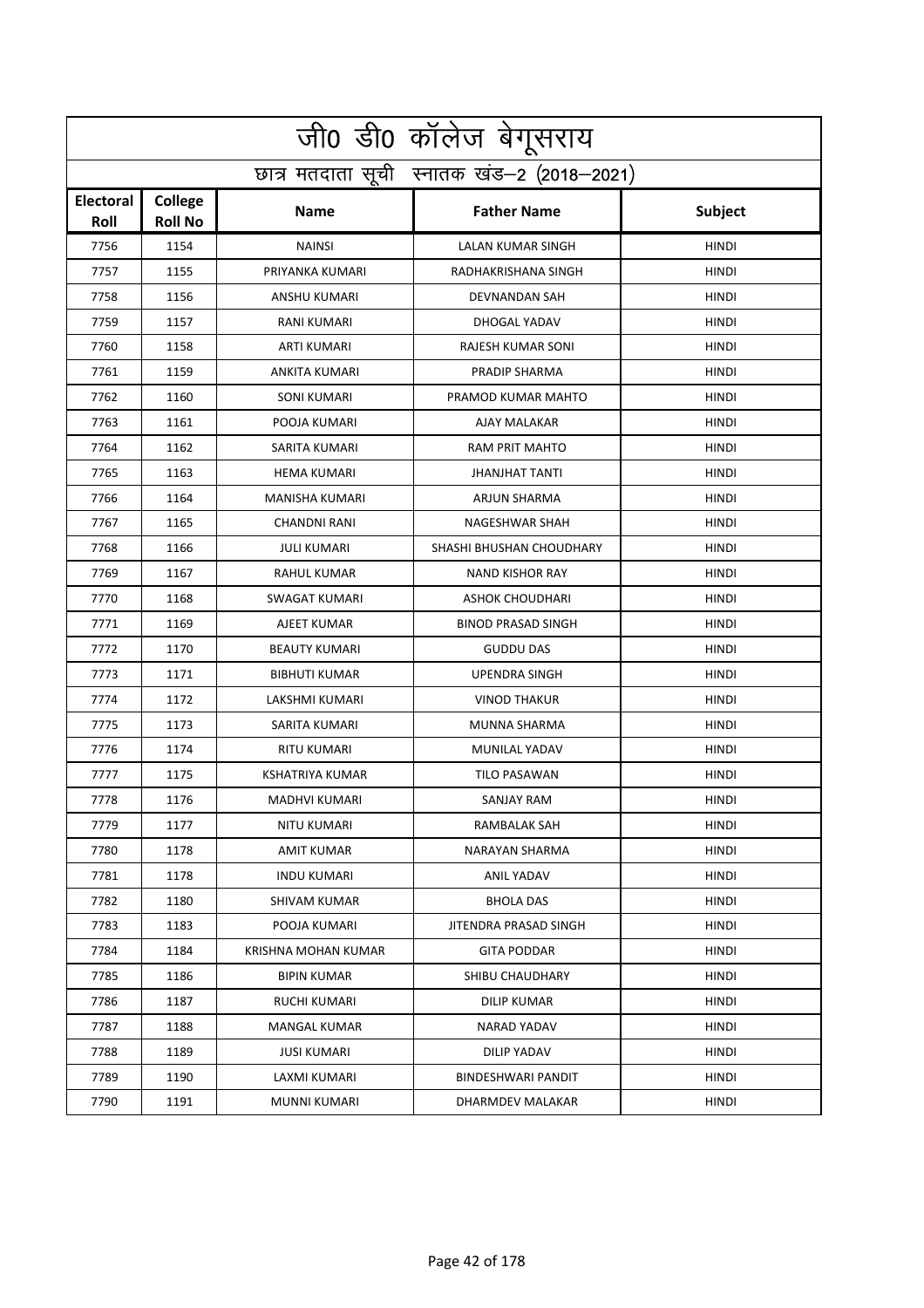| <u>जी0 डी0 कॉलेज बेगू</u> सराय |                                            |                       |                          |              |  |  |
|--------------------------------|--------------------------------------------|-----------------------|--------------------------|--------------|--|--|
|                                | छात्र मतदाता सूची स्नातक खंड-2 (2018-2021) |                       |                          |              |  |  |
| <b>Electoral</b><br>Roll       | College<br><b>Roll No</b>                  | <b>Name</b>           | <b>Father Name</b>       | Subject      |  |  |
| 7791                           | 1192                                       | <b>MANISHA KUMARI</b> | <b>DHARMDEO SAH</b>      | <b>HINDI</b> |  |  |
| 7792                           | 1193                                       | <b>SHANKAR KUMAR</b>  | AKLU MAHTO               | HINDI        |  |  |
| 7793                           | 1194                                       | RAJNI KUMARI          | <b>ANIL SAH</b>          | <b>HINDI</b> |  |  |
| 7794                           | 1195                                       | <b>MANISHA KUMARI</b> | <b>BALVADRA SAH</b>      | <b>HINDI</b> |  |  |
| 7795                           | 1196                                       | <b>BITTU KUMAR</b>    | <b>ASHOK DAS</b>         | <b>HINDI</b> |  |  |
| 7796                           | 1197                                       | POONAM PRABHA         | RAM BILAS CHAURASIYA     | <b>HINDI</b> |  |  |
| 7797                           | 1198                                       | SANTOSH KUMAR         | <b>HAJARI THAKUR</b>     | <b>HINDI</b> |  |  |
| 7798                           | 1199                                       | <b>BALVIR KUMAR</b>   | PARMESHWAR SHARMA        | HINDI        |  |  |
| 7799                           | 1200                                       | <b>KUMAR SAURAV</b>   | RATNAKAR BHARTI          | <b>HINDI</b> |  |  |
| 7800                           | 1201                                       | SAJAN KUMARI          | PRAMOD SAH               | <b>HINDI</b> |  |  |
| 7801                           | 1202                                       | PRAFULL KUMAR         | <b>INDU BHUSHAN ARYA</b> | <b>HINDI</b> |  |  |
| 7802                           | 1203                                       | <b>MAYANK KUMAR</b>   | JAYPRAKASH PATEL         | <b>HINDI</b> |  |  |
| 7803                           | 1204                                       | AASMA KUMARI          | <b>AMOLI MAHTO</b>       | <b>HINDI</b> |  |  |
| 7804                           | 1205                                       | <b>SINKU KUMAR</b>    | <b>ASHOK PASWAN</b>      | <b>HINDI</b> |  |  |
| 7805                           | 1206                                       | <b>VISHAL KUMAR</b>   | <b>BINDU CHUADHARY</b>   | <b>HINDI</b> |  |  |
| 7806                           | 1207                                       | <b>MATIN ALAM</b>     | KAMAL UDDIN              | <b>HINDI</b> |  |  |
| 7807                           | 1208                                       | <b>SHILPA</b>         | <b>MANOJ KUMAR</b>       | <b>HINDI</b> |  |  |
| 7808                           | 1209                                       | ANUSHA KUMARI         | SUBODH YADAV             | HINDI        |  |  |
| 7809                           | 1210                                       | ANKUSH KUMAR          | <b>AMIN THAKUR</b>       | <b>HINDI</b> |  |  |
| 7810                           | 1211                                       | PRIYANKA KUMARI       | DHANESHWAR PASWAN        | <b>HINDI</b> |  |  |
| 7811                           | 1211                                       | <b>SANNY KUMAR</b>    | PRAVEEN KUMAR            | <b>HINDI</b> |  |  |
| 7812                           | 1212                                       | PREMLATA KUMARI       | <b>UPENDRA YADAV</b>     | HINDI        |  |  |
| 7813                           | 1213                                       | PUJA KUMARI           | <b>BHUSHAN YADAV</b>     | <b>HINDI</b> |  |  |
| 7814                           | 1214                                       | ARTI KUMARI           | <b>VIJAY RAJAK</b>       | <b>HINDI</b> |  |  |
| 7815                           | 1215                                       | <b>SUMIT RAJ</b>      | RAMSHARAN YADAV          | <b>HINDI</b> |  |  |
| 7816                           | 1216                                       | ANSHU RAJ             | DHARMENDRA MANDAL        | HINDI        |  |  |
| 7817                           | 1217                                       | KIRAN KUMARI          | DEVENDAR RAY             | <b>HINDI</b> |  |  |
| 7818                           | 1218                                       | RINA KUMARI           | <b>BECHAN SAH</b>        | HINDI        |  |  |
| 7819                           | 1219                                       | SUMAN                 | PRABHU SHARMA            | HINDI        |  |  |
| 7820                           | 1220                                       | ARPANA YADUVANSHAM    | <b>BIJENDAR YADAV</b>    | <b>HINDI</b> |  |  |
| 7821                           | 1221                                       | SWATI KUMARI          | ANIL KUMAR RAM           | HINDI        |  |  |
| 7822                           | 1222                                       | KHUSHBOO KUMARI       | YOGESHWAR MAHTO          | HINDI        |  |  |
| 7823                           | 1223                                       | ABHIJIT KUMAR         | ANIL KUMAR SINGH         | HINDI        |  |  |
| 7824                           | 1224                                       | BANDANA KUMARI        | MIRTUNJAY SINGH          | HINDI        |  |  |
| 7825                           | 1225                                       | MEERA KUMARI          | RAM PARVESH PANDIT       | HINDI        |  |  |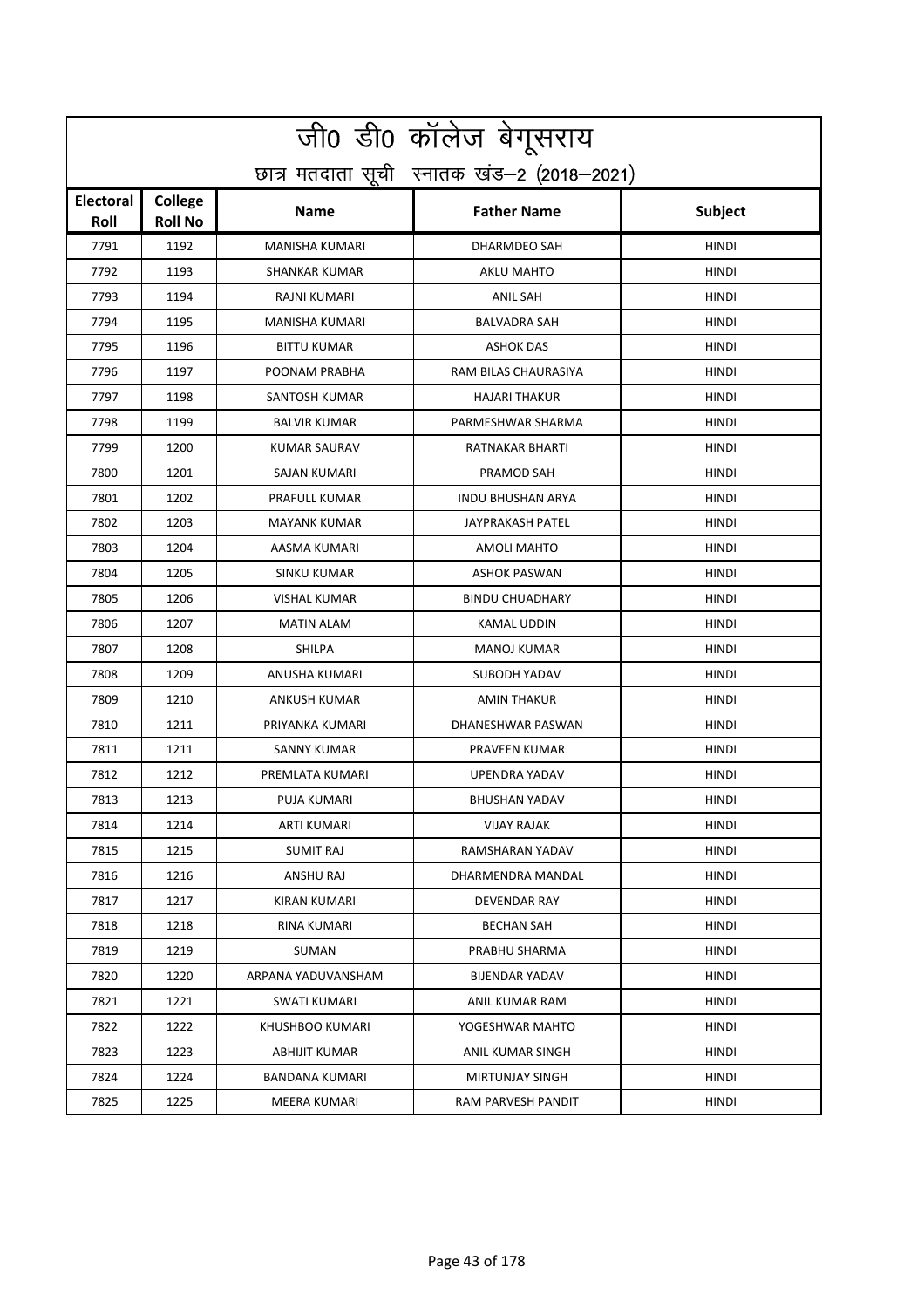| <u>जी0 डी0 कॉलेज बेगू</u> सराय |                                            |                      |                            |              |  |  |
|--------------------------------|--------------------------------------------|----------------------|----------------------------|--------------|--|--|
|                                | छात्र मतदाता सूची स्नातक खंड-2 (2018-2021) |                      |                            |              |  |  |
| <b>Electoral</b><br>Roll       | College<br><b>Roll No</b>                  | <b>Name</b>          | <b>Father Name</b>         | Subject      |  |  |
| 7826                           | 1226                                       | <b>PAMMI DEVI</b>    | <b>GANESH PRASAD SINGH</b> | <b>HINDI</b> |  |  |
| 7827                           | 1227                                       | RAJESH KUMAR DAS     | <b>UPENDRA DAS</b>         | HINDI        |  |  |
| 7828                           | 1228                                       | <b>MOHAN KUMAR</b>   | RAMUDAY SADA               | <b>HINDI</b> |  |  |
| 7829                           | 1230                                       | PUSHPA KUMARI        | <b>SUNIL KUMAR SAHNI</b>   | <b>HINDI</b> |  |  |
| 7830                           | 1230                                       | SANGEETA KUMARI      | RAJENDRA MAHTO             | <b>HINDI</b> |  |  |
| 7831                           | 1231                                       | KHUSHBOO KUMARI      | KABIR DAS SAHANI           | <b>HINDI</b> |  |  |
| 7832                           | 1232                                       | <b>SULTAN KUMAR</b>  | <b>BAIJNATH SINGH</b>      | <b>HINDI</b> |  |  |
| 7833                           | 1233                                       | <b>GAUTAM KUMAR</b>  | <b>BALDEV SHARMA</b>       | HINDI        |  |  |
| 7834                           | 1234                                       | PANCHLAL KUMAR       | <b>BHOLA SHARMA</b>        | <b>HINDI</b> |  |  |
| 7835                           | 1234                                       | RAJESH KUMAR         | PRABHU PASWAN              | <b>HINDI</b> |  |  |
| 7836                           | 1235                                       | NITESH KUMAR YADAV   | SURESH PRASAD YADAV        | <b>HINDI</b> |  |  |
| 7837                           | 1236                                       | <b>AVNIT KUMAR</b>   | <b>ASHOK PRASAD SINGH</b>  | <b>HINDI</b> |  |  |
| 7838                           | 1237                                       | PALLAVI KUMARI       | <b>UMESH MAHTO</b>         | <b>HINDI</b> |  |  |
| 7839                           | 1237                                       | SANTOSH KUMAR        | <b>JANAK LAL MAHTO</b>     | <b>HINDI</b> |  |  |
| 7840                           | 1238                                       | PRITI KUMARI         | <b>MAHADEV SAH</b>         | <b>HINDI</b> |  |  |
| 7841                           | 1239                                       | <b>KOMAL KUMARI</b>  | <b>SANJAY DAS</b>          | <b>HINDI</b> |  |  |
| 7842                           | 1240                                       | KANHIYA KUMAR        | <b>VINOD MAHTO</b>         | <b>HINDI</b> |  |  |
| 7843                           | 1241                                       | <b>SWATI PRIYA</b>   | <b>MANOJ PRASAD</b>        | HINDI        |  |  |
| 7844                           | 1242                                       | KAJAL KUMARI         | RAJARAM SAH                | <b>HINDI</b> |  |  |
| 7845                           | 1243                                       | ABHILASHA KUMARI     | <b>BISHESHWAR SAH</b>      | <b>HINDI</b> |  |  |
| 7846                           | 1244                                       | VARSHA KUMARI        | <b>CHANDRASHEKHAR ROY</b>  | <b>HINDI</b> |  |  |
| 7847                           | 1245                                       | PRIYANKA KUMARI      | SHANKAR MALAKAR            | HINDI        |  |  |
| 7848                           | 1246                                       | AJNAVI KUMARI        | ASHOK PRASAD MANDAL        | <b>HINDI</b> |  |  |
| 7849                           | 1247                                       | DEEPAK KUMAR         | TEJNARAYAN PRASAD SINGH    | <b>HINDI</b> |  |  |
| 7850                           | 1248                                       | POOJA KUMARI         | JANARDAN SAH               | <b>HINDI</b> |  |  |
| 7851                           | 1249                                       | <b>BULBUL KUMARI</b> | DINESH TANTI               | HINDI        |  |  |
| 7852                           | 1250.                                      | SHIKHA RANI          | ROHIT KUMAR                | <b>HINDI</b> |  |  |
| 7853                           | 1251                                       | <b>BEAUTI KUMARI</b> | <b>BATESHAR SAH</b>        | HINDI        |  |  |
| 7854                           | 1252                                       | <b>GOVIND KUMAR</b>  | SAILESH CHAURASIYA         | HINDI        |  |  |
| 7855                           | 1253                                       | RESHMA KUMARI        | <b>JAYJAYRAM THAKUR</b>    | <b>HINDI</b> |  |  |
| 7856                           | 1254                                       | ASHUTOSH KUMAR       | SHYAM SUNDAR MAHTO         | HINDI        |  |  |
| 7857                           | 1255                                       | PRIYANKA KUMARI      | <b>AGHNU SAH</b>           | HINDI        |  |  |
| 7858                           | 1256                                       | AWNISH KUMAR         | ALOK ROY                   | HINDI        |  |  |
| 7859                           | 1257                                       | NEETA KUMARI         | <b>MANTUN PASWAN</b>       | HINDI        |  |  |
| 7860                           | 2891                                       | PRIYANKA KUMARI      | HARERAM PRASAD             | HINDI        |  |  |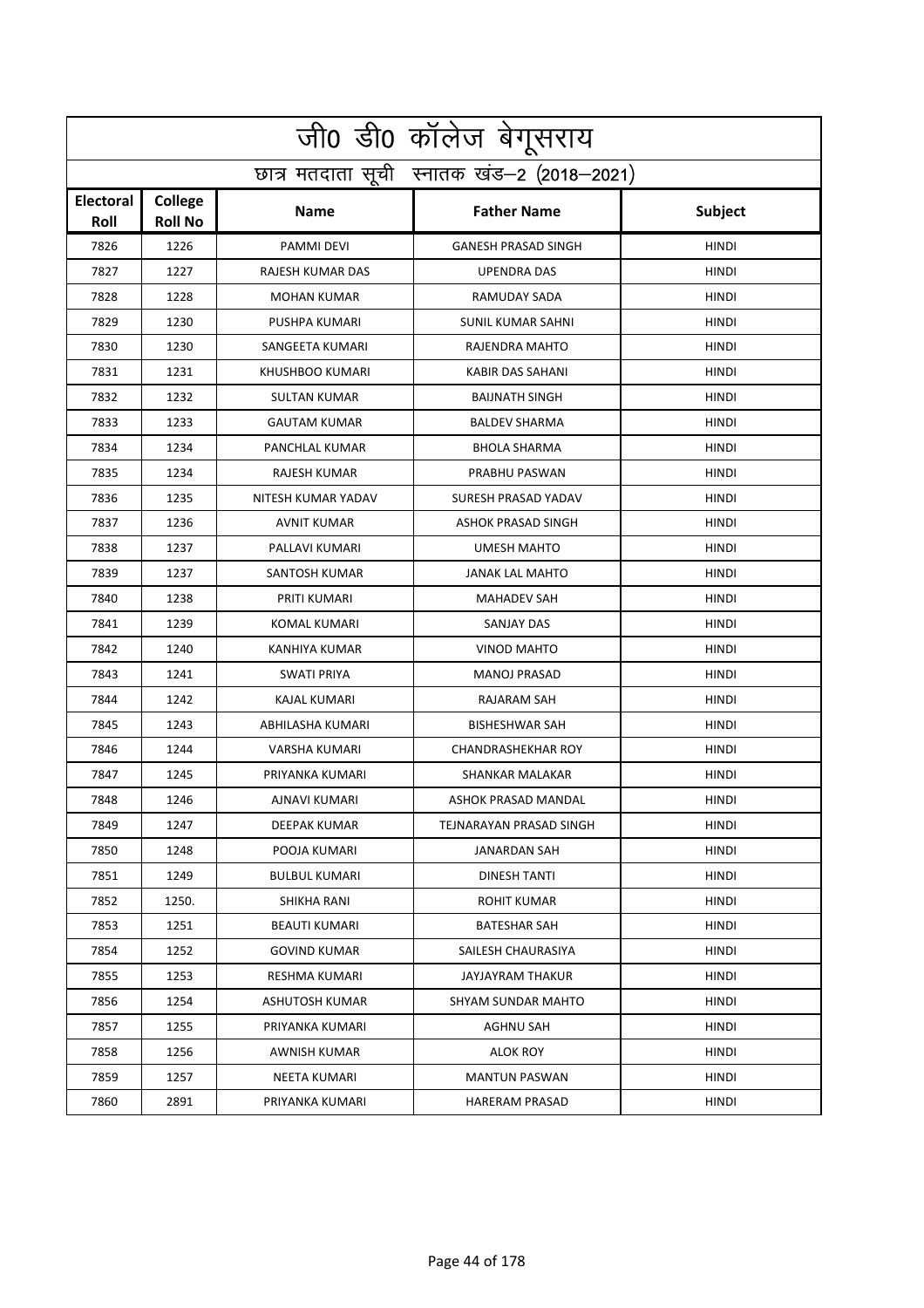|                                            | <u>जी0 डी0 कॉलेज बेगू</u> सराय |                         |                            |              |  |
|--------------------------------------------|--------------------------------|-------------------------|----------------------------|--------------|--|
| छात्र मतदाता सूची स्नातक खंड-2 (2018-2021) |                                |                         |                            |              |  |
| Electoral<br>Roll                          | College<br><b>Roll No</b>      | <b>Name</b>             | <b>Father Name</b>         | Subject      |  |
| 7861                                       | 6601                           | KUNDAN KUMARI           | YOGENDRA PASWAN            | <b>HINDI</b> |  |
| 7862                                       | 6602                           | <b>ARPAN KUMARI</b>     | <b>RAMESH THAKUR</b>       | HINDI        |  |
| 7863                                       | 6603                           | RAMBABU KUMAR           | RAMPRAVESH SADA            | <b>HINDI</b> |  |
| 7864                                       | 6604                           | <b>NIRU KUMARI</b>      | <b>JAWAHAR SAW</b>         | <b>HINDI</b> |  |
| 7865                                       | 6605                           | PINKEE KUMARI           | <b>ASHOK DAS</b>           | <b>HINDI</b> |  |
| 7866                                       | 6606                           | PRITI KUMARI            | <b>RAJEEV KUMAR</b>        | <b>HINDI</b> |  |
| 7867                                       | 6607                           | MANISHA KUMARI          | RAJ MOHAN SHAH             | <b>HINDI</b> |  |
| 7868                                       | 6608                           | ASHUTOSH KUMAR          | <b>UPENDRA SAH</b>         | HINDI        |  |
| 7869                                       | 6609                           | KANHAIYA KUMAR RAM      | RAJ KUMAR RAM              | <b>HINDI</b> |  |
| 7870                                       | 6610                           | ARCHNA KUMARI           | YOGENDRA MAHTO             | <b>HINDI</b> |  |
| 7871                                       | 6611                           | POOJA KUMARI            | RAM SHANKAR CHAUDHRY       | <b>HINDI</b> |  |
| 7872                                       | 6612                           | MUKESH KUMAR            | <b>MANI BHUSAN MAHTO</b>   | <b>HINDI</b> |  |
| 7873                                       | 6613                           | <b>GITA KUMARI</b>      | KAILU YADAV                | <b>HINDI</b> |  |
| 7874                                       | 6614                           | KAMINI KUMARI           | ANANT PRASAD SINGH         | <b>HINDI</b> |  |
| 7875                                       | 6615                           | ANNU KUMARI             | RAM JATAN CHOUDHARY        | HINDI        |  |
| 7876                                       | 6616                           | RINKU KUMARI            | LILO SHARMA                | <b>HINDI</b> |  |
| 7877                                       | 6617                           | PRITI KUMARI            | KAILASH YADAV              | HINDI        |  |
| 7878                                       | 6618                           | <b>MEENU KUMARI</b>     | RAJARAM ROY                | HINDI        |  |
| 7879                                       | 6619                           | ANSHU KUMARI            | SHAMBHU SHARMA             | HINDI        |  |
| 7880                                       | 6620                           | KUNDAN KUMAR            | SHYAMDEV PANDIT            | <b>HINDI</b> |  |
| 7881                                       | 6621                           | <b>SUMAN KUMARI</b>     | CHANDAN PD YADAV           | <b>HINDI</b> |  |
| 7882                                       | 6622                           | RABITA KUMARI           | RAMPATI SAH                | HINDI        |  |
| 7883                                       | 6623                           | SEJAL KUMARI            | <b>RANJAN PRASAD SINGH</b> | <b>HINDI</b> |  |
| 7884                                       | 6624                           | SUCHITA KUMARI          | RAM KAILASH CHAURASIA      | <b>HINDI</b> |  |
| 7885                                       | 6625                           | SAURABH KUMAR           | SHOBHA MANDAL              | HINDI        |  |
| 7886                                       | 6626                           | <b>MANNU KUMAR</b>      | NAVAL YADAV                | <b>HINDI</b> |  |
| 7887                                       | 6627                           | SHIVAM KUMAR            | <b>ASHOK YADAV</b>         | <b>HINDI</b> |  |
| 7888                                       | 6628                           | CHUNCHUN KUMARI         | RAM UDIT YADAV             | <b>HINDI</b> |  |
| 7889                                       | 6629                           | AMARDEEP KUMAR          | UMESH SAHNI                | HINDI        |  |
| 7890                                       | 6630                           | NILESH KUMAR            | UMESH SAH                  | <b>HINDI</b> |  |
| 7891                                       | 6631                           | <b>NANDKISHOR KUMAR</b> | RAGHUVIR THAKUR            | <b>HINDI</b> |  |
| 7892                                       | 6632                           | VISHWNATH KUMAR YADAV   | CHHARPAN YADAV             | <b>HINDI</b> |  |
| 7893                                       | 6633                           | MANISH KUMAR            | RAMESHWAR YADAV            | <b>HINDI</b> |  |
| 7894                                       | 6634                           | SONU KUMAR              | SUJEET ROY                 | HINDI        |  |
| 7895                                       | 6635                           | KANCHAN KUMARI          | VHIM YADAV                 | HINDI        |  |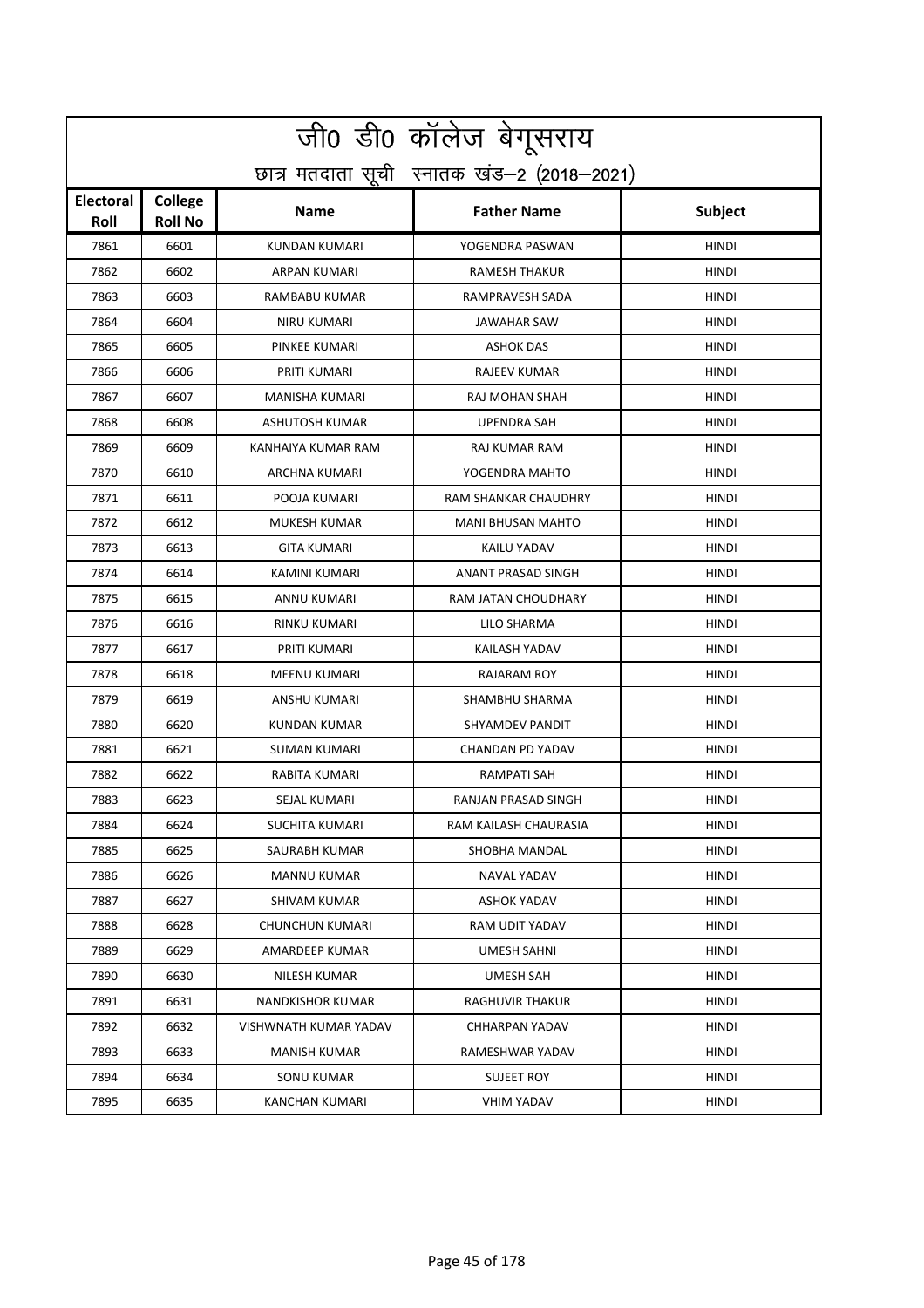|                   | जी0 डी0 कॉलेज बेगूसराय                     |                       |                            |              |  |  |
|-------------------|--------------------------------------------|-----------------------|----------------------------|--------------|--|--|
|                   | छात्र मतदाता सूची स्नातक खंड-2 (2018-2021) |                       |                            |              |  |  |
| Electoral<br>Roll | College<br><b>Roll No</b>                  | <b>Name</b>           | <b>Father Name</b>         | Subject      |  |  |
| 7896              | 6636                                       | <b>BHAWANI KUMARI</b> | <b>MOHAN PANDIT</b>        | <b>HINDI</b> |  |  |
| 7897              | 6637                                       | LAKSHMI KUMARI        | <b>BAMBAM SINGH</b>        | HINDI        |  |  |
| 7898              | 6638                                       | <b>KAJAL KUMARI</b>   | <b>SARAWAN MAHTO</b>       | <b>HINDI</b> |  |  |
| 7899              | 6639                                       | ANJU KUMARI           | <b>BAIJNATH YADAV</b>      | <b>HINDI</b> |  |  |
| 7900              | 6640                                       | DHIRAJ KUMAR          | <b>GANGO MAHTO</b>         | HINDI        |  |  |
| 7901              | 6641                                       | NISHA KUMARI          | RANJEET KUMAR SHARMA       | <b>HINDI</b> |  |  |
| 7902              | 6642                                       | SAKSHAM PRAKASH       | KUMAR GOPAL PRASAD         | <b>HINDI</b> |  |  |
| 7903              | 6643                                       | <b>GAUTAM KUMAR</b>   | <b>BALMIKI RAY</b>         | HINDI        |  |  |
| 7904              | 6644                                       | <b>RAJEEV KUMAR</b>   | <b>KARE RAM</b>            | <b>HINDI</b> |  |  |
| 7905              | 6645                                       | <b>KOMAL KUMARI</b>   | <b>BABLU SAH</b>           | <b>HINDI</b> |  |  |
| 7906              | 6646                                       | <b>RUPESH KUMAR</b>   | NIRMAL PANDIT              | <b>HINDI</b> |  |  |
| 7907              | 6647                                       | <b>ANCHAL KUMARI</b>  | RANJEET PASWAN             | <b>HINDI</b> |  |  |
| 7908              | 6648                                       | <b>KAJAL KUMARI</b>   | RAJEEV KUMAR RANJAN        | HINDI        |  |  |
| 7909              | 6649                                       | <b>RIYA</b>           | <b>ASHOK THAKUR</b>        | <b>HINDI</b> |  |  |
| 7910              | 6650                                       | <b>SINTU KUMAR</b>    | MUKESH KUMAR SINGH         | HINDI        |  |  |
| 7911              | 6651                                       | KANCHAN KUMARI        | <b>JRASHAND RAY</b>        | <b>HINDI</b> |  |  |
| 7912              | 6652                                       | AANCHAL KUMARI        | PREM KUMAR DAS             | HINDI        |  |  |
| 7913              | 6654                                       | VANDANA KUMARI        | <b>BALRAM SAH</b>          | HINDI        |  |  |
| 7914              | 6655                                       | <b>SUDHIR KUMAR</b>   | <b>SUNIL JHA</b>           | HINDI        |  |  |
| 7915              | 6656                                       | <b>CHANCHAL KUMAR</b> | <b>NARESH YADAV</b>        | <b>HINDI</b> |  |  |
| 7916              | 6657                                       | <b>CHANDAN KUMAR</b>  | SHOSHAN YADAV              | <b>HINDI</b> |  |  |
| 7917              | 6658                                       | <b>ARTI KUMARI</b>    | <b>INDRADEV THAKUR</b>     | HINDI        |  |  |
| 7918              | 6659                                       | <b>MANISHA KUMARI</b> | AJAY KUMAR CHAUDHARY       | <b>HINDI</b> |  |  |
| 7919              | 6660                                       | ABHINAV KUMAR         | SATO MAHTO                 | <b>HINDI</b> |  |  |
| 7920              | 6661                                       | AVINASH KUMAR         | RAMASHISH MAHTO            | HINDI        |  |  |
| 7921              | 6661                                       | DILKHUSH KUMAR        | <b>BIJLI YADAV</b>         | <b>HINDI</b> |  |  |
| 7922              | 6662                                       | DEVRANI KUMARI        | TEJ NARAYAN PRASAD SAINI   | <b>HINDI</b> |  |  |
| 7923              | 6663                                       | GULSHAN KUMAR         | RADHESHYAM PASWAN          | <b>HINDI</b> |  |  |
| 7924              | 6664                                       | PAWAN KUMAR           | <b>HARISHCHAN PD YADAV</b> | HINDI        |  |  |
| 7925              | 6665                                       | AMRITA KUMARI         | JAYHIND YADAV              | <b>HINDI</b> |  |  |
| 7926              | 6666                                       | AMIT KUMAR            | RAM NARAYAN SAH            | <b>HINDI</b> |  |  |
| 7927              | 6668                                       | KHUSHBU KUMARI        | ASHOK RAM                  | HINDI        |  |  |
| 7928              | 6669                                       | SONAM KUMARI          | TRIVENI PASWAN             | <b>HINDI</b> |  |  |
| 7929              | 6670                                       | KARISHMA KUMARI       | SUDHIR SAH                 | HINDI        |  |  |
| 7930              | 6671                                       | RANI KUMARI           | NIRMAL PODDAR              | HINDI        |  |  |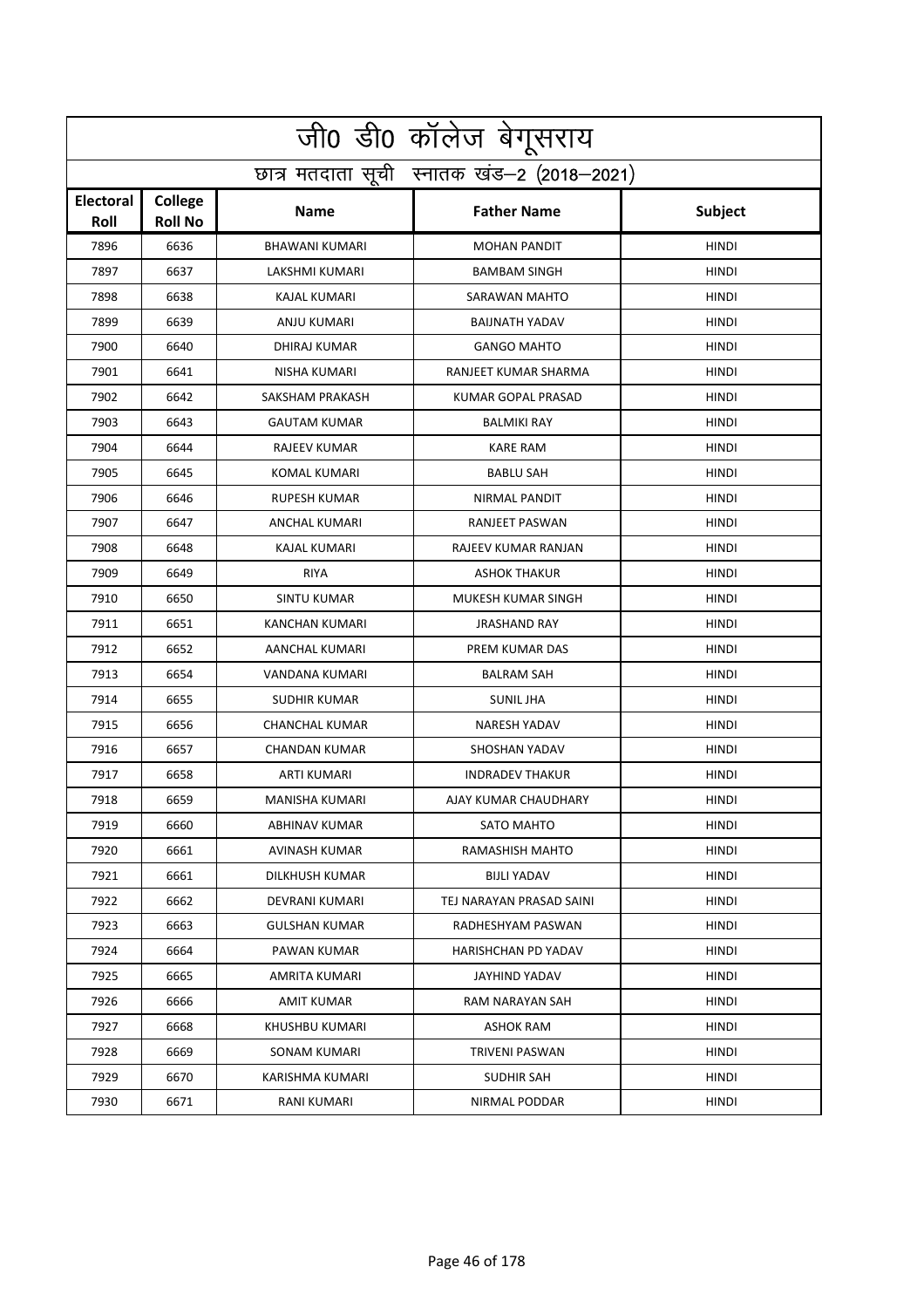| जी0 डी0 कॉलेज बेगूसराय                     |                           |                       |                       |                |  |
|--------------------------------------------|---------------------------|-----------------------|-----------------------|----------------|--|
| छात्र मतदाता सूची स्नातक खंड-2 (2018-2021) |                           |                       |                       |                |  |
| <b>Electoral</b><br>Roll                   | College<br><b>Roll No</b> | <b>Name</b>           | <b>Father Name</b>    | Subject        |  |
| 7931                                       | 6672                      | <b>RAHUL KUMAR</b>    | <b>BILO MANDAL</b>    | <b>HINDI</b>   |  |
| 7932                                       | 6673                      | AMRENDRA KUMAR YADAV  | BALMIKI YADAV         | HINDI          |  |
| 7933                                       | 6674                      | SANGITA KUMARI        | RAMKISUN PASWAN       | <b>HINDI</b>   |  |
| 7934                                       | 6675                      | <b>SANGITA KUMARI</b> | SATYANARAYAN CHAUDHRY | <b>HINDI</b>   |  |
| 7935                                       | 6676                      | <b>VIJAY KUMAR</b>    | SONELAL RAM           | <b>HINDI</b>   |  |
| 7936                                       | 6677                      | NAVITA KUMARI         | SAKALDEV MAHTO        | <b>HINDI</b>   |  |
| 7937                                       | 6679                      | <b>SHRAWAN KUMAR</b>  | LALCHND PODDAR        | <b>HINDI</b>   |  |
| 7938                                       | 6679                      | CHIKKU KUMAR          | <b>NARESH MAHTO</b>   | <b>HINDI</b>   |  |
| 7939                                       |                           | <b>DEEPAK KUMAR</b>   | ARBIND KUMAR MAHTO    | <b>HINDI</b>   |  |
| 7940                                       | 1261                      | PRIYA KUMARI          | PRAMOD RAJAK          | <b>HISTORY</b> |  |
| 7941                                       | 1262                      | PRANAV KUMAR          | SHIVNARESH PD YADAV   | <b>HISTORY</b> |  |
| 7942                                       | 1263                      | <b>B K ARCHANA</b>    | <b>KISHOR KUMAR</b>   | <b>HISTORY</b> |  |
| 7943                                       | 1264                      | RAJESH RAJ            | <b>SUBHASH SAH</b>    | <b>HISTORY</b> |  |
| 7944                                       | 1265                      | <b>SUNNY KUMAR</b>    | SHAMBHU PRASAD GUPTA  | <b>HISTORY</b> |  |
| 7945                                       | 1266                      | <b>SUMANT KUMAR</b>   | <b>RAJKISHOR ROY</b>  | <b>HISTORY</b> |  |
| 7946                                       | 1267                      | <b>ALISHA BHARTI</b>  | <b>BANGALI PASWAN</b> | <b>HISTORY</b> |  |
| 7947                                       | 1268                      | SATYAM KUMAR          | <b>SUBODH KUMAR</b>   | <b>HISTORY</b> |  |
| 7948                                       | 1269                      | PRITHVI RAJ           | <b>RANBIR YADAV</b>   | <b>HISTORY</b> |  |
| 7949                                       | 1270                      | AMRITA KUMARI AKANCHA | SUBHASH MANDAL        | <b>HISTORY</b> |  |
| 7950                                       | 1271                      | <b>JITESH KUMAR</b>   | <b>UMESH ROY</b>      | <b>HISTORY</b> |  |
| 7951                                       | 1272                      | ANGAD KUMAR           | AKILDEV YADAV         | <b>HISTORY</b> |  |
| 7952                                       | 1274                      | ANSHUMAN ARYA         | SHASHI KUMAR MANDAL   | <b>HISTORY</b> |  |
| 7953                                       | 1275                      | <b>PUJA KUMARI</b>    | RAKESH SINGH          | <b>HISTORY</b> |  |
| 7954                                       | 1276                      | <b>GUDDI KUMARI</b>   | CHANDRA BHUSHAN SAH   | <b>HISTORY</b> |  |
| 7955                                       | 1277                      | RADHESHYAM KUMAR      | OM SAH                | <b>HISTORY</b> |  |
| 7956                                       | 1278                      | CHANDNI KUMARI        | ABDESH DAS            | <b>HISTORY</b> |  |
| 7957                                       | 1279                      | PUJA KUMARI           | <b>ASHOK DAS</b>      | <b>HISTORY</b> |  |
| 7958                                       | 1280                      | <b>VIKASH KUMAR</b>   | <b>GHURAN SHARMA</b>  | <b>HISTORY</b> |  |
| 7959                                       | 1281                      | <b>NIKITA</b>         | YOGENDRA RAY          | <b>HISTORY</b> |  |
| 7960                                       | 1282                      | RAJ KUMAR             | <b>BUDHAN SINGH</b>   | <b>HISTORY</b> |  |
| 7961                                       | 1283                      | MAKSUDAN KUMAR        | MUKESH SAH            | <b>HISTORY</b> |  |
| 7962                                       | 1284                      | SAJAN KUMAR           | RAJESH KUMAR          | <b>HISTORY</b> |  |
| 7963                                       | 1285                      | <b>BINITA KUMARI</b>  | <b>GOPAL PATEL</b>    | <b>HISTORY</b> |  |
| 7964                                       | 1286                      | KUMAR DEEP KAMAL      | ANJANI VERMA          | <b>HISTORY</b> |  |
| 7965                                       | 1287                      | RAJ KUMAR             | <b>HARERAM YADAV</b>  | <b>HISTORY</b> |  |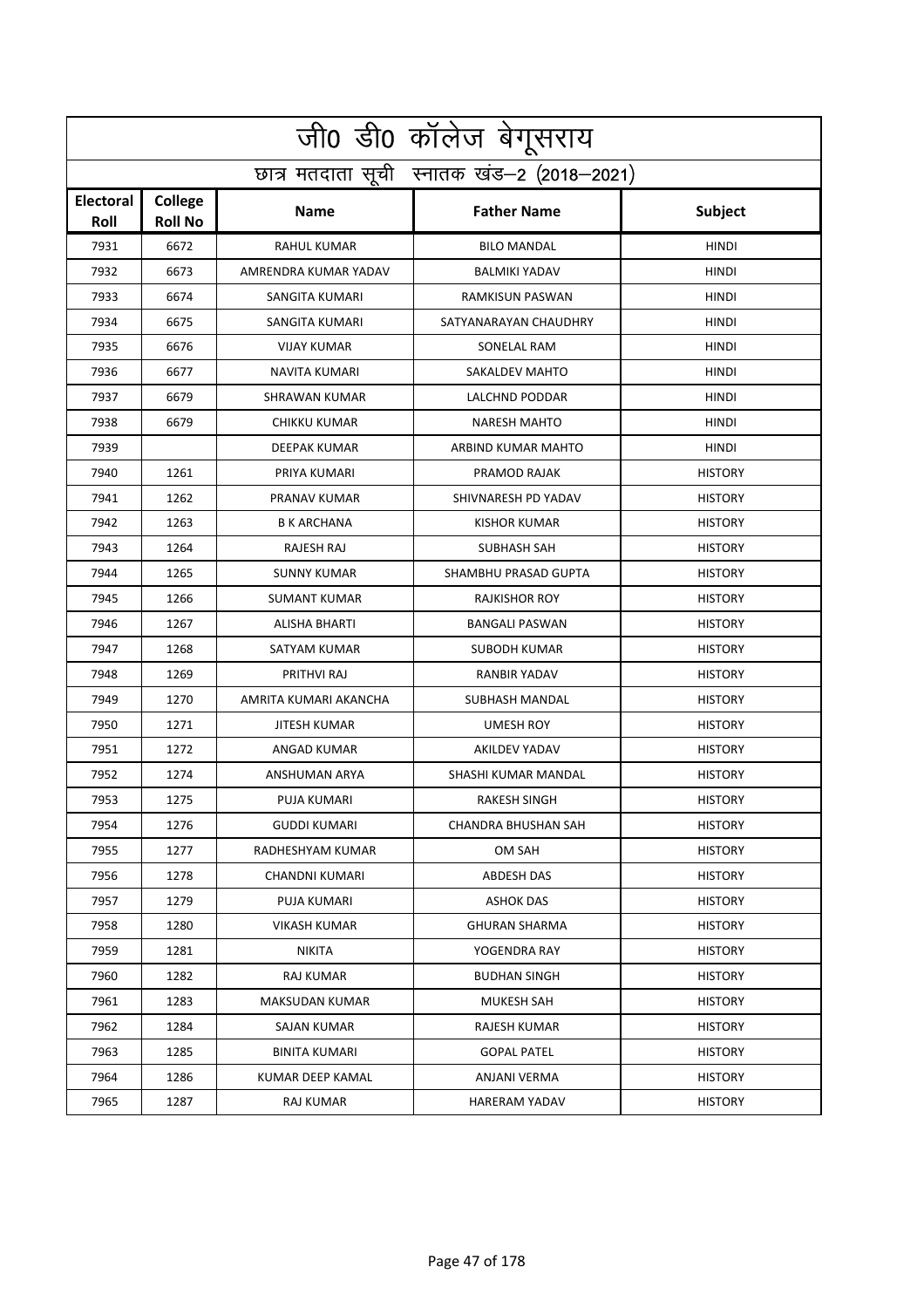|                          | जी0 डी0 कॉलेज बेगूसराय                     |                      |                          |                |  |  |
|--------------------------|--------------------------------------------|----------------------|--------------------------|----------------|--|--|
|                          | छात्र मतदाता सूची स्नातक खंड-2 (2018-2021) |                      |                          |                |  |  |
| <b>Electoral</b><br>Roll | College<br><b>Roll No</b>                  | <b>Name</b>          | <b>Father Name</b>       | Subject        |  |  |
| 7966                     | 1288                                       | <b>RAM KUMAR</b>     | <b>UPENDRA PASWAN</b>    | <b>HISTORY</b> |  |  |
| 7967                     | 1289                                       | PANNALAL KUMAR       | <b>CHHAPPAN MAHTO</b>    | <b>HISTORY</b> |  |  |
| 7968                     | 1290                                       | <b>SANJAY KUMAR</b>  | <b>GANESH CHAURASIYA</b> | <b>HISTORY</b> |  |  |
| 7969                     | 1291                                       | <b>ARTI KUMARI</b>   | RAMBIRAJ SINGH           | <b>HISTORY</b> |  |  |
| 7970                     | 1292                                       | <b>MONALI KUMARI</b> | <b>BALRAM CHAUDHARY</b>  | <b>HISTORY</b> |  |  |
| 7971                     | 1293                                       | SARVJEET KUMAR       | <b>NARAYAN RAM</b>       | <b>HISTORY</b> |  |  |
| 7972                     | 1294                                       | <b>VICKY KUMAR</b>   | SHIVJI YADAV             | <b>HISTORY</b> |  |  |
| 7973                     | 1295                                       | <b>BINIT KUMAR</b>   | <b>GIRISH PANDIT</b>     | <b>HISTORY</b> |  |  |
| 7974                     | 1296                                       | SUSHANT KUMAR        | <b>RAM BAHADUR SINGH</b> | <b>HISTORY</b> |  |  |
| 7975                     | 1297                                       | SMITA KUMARI         | <b>GORELAL MAHTO</b>     | <b>HISTORY</b> |  |  |
| 7976                     | 1298                                       | <b>SURJ KUMAR</b>    | NITYANAND SINGH          | <b>HISTORY</b> |  |  |
| 7977                     | 1299                                       | MANISHA KUMARI       | SADANAND CHOUDHARY       | <b>HISTORY</b> |  |  |
| 7978                     | 1300                                       | <b>JYOTISH KUMAR</b> | <b>UMESH SAH</b>         | <b>HISTORY</b> |  |  |
| 7979                     | 1301                                       | <b>ROHIT KUMAR</b>   | <b>BHIM YADAV</b>        | <b>HISTORY</b> |  |  |
| 7980                     | 1302                                       | PRIYANKA KUMARI      | RAMASHISH CHAUDHARI      | <b>HISTORY</b> |  |  |
| 7981                     | 1303                                       | <b>SUJEET KUMAR</b>  | YOGENDRA DAS             | <b>HISTORY</b> |  |  |
| 7982                     | 1304                                       | ANSHU KUMARI         | RAJ VANSHI ROY           | <b>HISTORY</b> |  |  |
| 7983                     | 1305                                       | DIPALI KUMARI        | <b>BIPIN ROY</b>         | <b>HISTORY</b> |  |  |
| 7984                     | 1306                                       | <b>VIKASH KUMAR</b>  | <b>KRISHNADEV SHARMA</b> | <b>HISTORY</b> |  |  |
| 7985                     | 1307                                       | RAM KRISHNA KUMAR    | <b>SHANKAR SHARMA</b>    | <b>HISTORY</b> |  |  |
| 7986                     | 1308                                       | LAKSHMI KUMARI       | <b>ANIL MAHTO</b>        | <b>HISTORY</b> |  |  |
| 7987                     | 1309                                       | DEWANSHU RANJAN      | <b>DASHRATH YADAV</b>    | <b>HISTORY</b> |  |  |
| 7988                     | 1310                                       | SUMAN KUMAR          | SUBODH CHOUDHARY         | <b>HISTORY</b> |  |  |
| 7989                     | 1311                                       | ROHIT KUMAR          | RANJIT SADA              | <b>HISTORY</b> |  |  |
| 7990                     | 1312                                       | SUNIL KUMAR          | <b>INDRADEV PASWAN</b>   | <b>HISTORY</b> |  |  |
| 7991                     | 1313                                       | NEHA BHARTI          | SHASHIBHUSHAN PODDAR     | <b>HISTORY</b> |  |  |
| 7992                     | 1314                                       | CHHOTU KUMAR         | RAM LAKHAN SAH           | <b>HISTORY</b> |  |  |
| 7993                     | 1315                                       | <b>GUDDU KUMAR</b>   | PARO SINGH               | <b>HISTORY</b> |  |  |
| 7994                     | 1316                                       | NITISH KUMAR         | <b>VIPIN SAH</b>         | <b>HISTORY</b> |  |  |
| 7995                     | 1317                                       | NITISH KUMAR         | NARESH PRASAD GUPTA      | <b>HISTORY</b> |  |  |
| 7996                     | 1318                                       | SUMIT KUMAR          | <b>ASHOK SAHANI</b>      | <b>HISTORY</b> |  |  |
| 7997                     | 1319                                       | JITENDRA KUMAR       | GYANI MAHTO              | <b>HISTORY</b> |  |  |
| 7998                     | 1320                                       | RANI KUMARI          | SHAMBHU SAH              | <b>HISTORY</b> |  |  |
| 7999                     | 1321                                       | SWEETI KUMARI        | JAY PRAKASH DAS          | <b>HISTORY</b> |  |  |
| 8000                     | 1323                                       | PRAVEEN KUMAR        | RAM BILAS NABENDU        | <b>HISTORY</b> |  |  |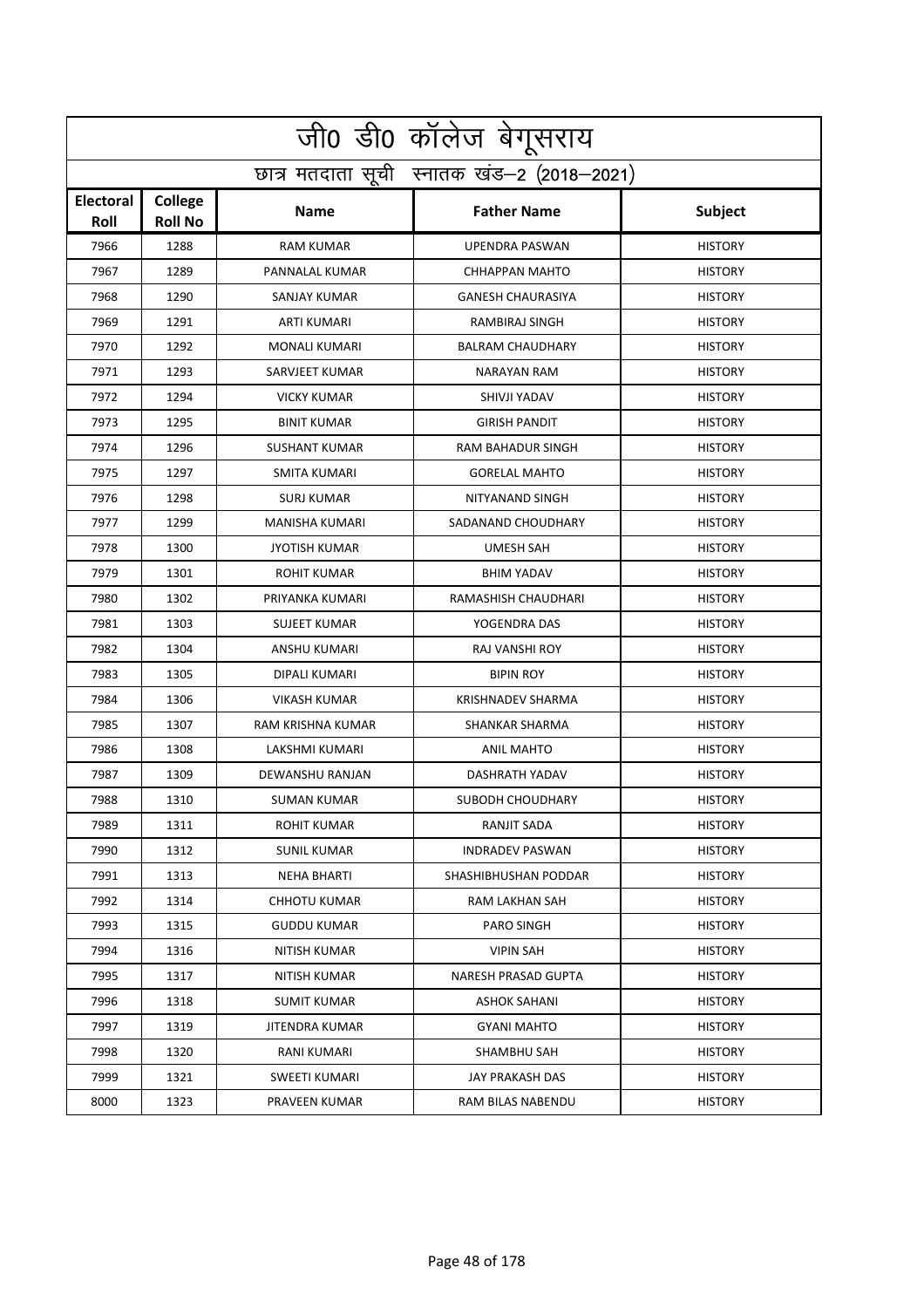|                          | जी0 डी0 कॉलेज बेगूसराय                     |                          |                            |                |  |  |
|--------------------------|--------------------------------------------|--------------------------|----------------------------|----------------|--|--|
|                          | छात्र मतदाता सूची स्नातक खंड-2 (2018-2021) |                          |                            |                |  |  |
| <b>Electoral</b><br>Roll | College<br><b>Roll No</b>                  | <b>Name</b>              | <b>Father Name</b>         | Subject        |  |  |
| 8001                     | 1325                                       | <b>DHEERAJ KUMAR</b>     | <b>RAM UDGAR PASWAN</b>    | <b>HISTORY</b> |  |  |
| 8002                     | 1326                                       | SANTOSH KUMAR            | <b>GHURAN YADAV</b>        | <b>HISTORY</b> |  |  |
| 8003                     | 1327                                       | <b>SONI KUMARI</b>       | <b>RAJESH SAH</b>          | <b>HISTORY</b> |  |  |
| 8004                     | 1328                                       | <b>VIVEK KUMAR</b>       | <b>GORELAL YADAV</b>       | <b>HISTORY</b> |  |  |
| 8005                     | 1329                                       | NITU KUMARI              | <b>MUKESH SAH</b>          | <b>HISTORY</b> |  |  |
| 8006                     | 1330                                       | <b>GURU SHARAN KUMAR</b> | <b>VINOD PANDIT</b>        | <b>HISTORY</b> |  |  |
| 8007                     | 1331                                       | <b>NEHA KUMARI</b>       | <b>SURENDRA KUMAR</b>      | <b>HISTORY</b> |  |  |
| 8008                     | 1332                                       | MITHLESH KUMAR           | MUNNA YADAV                | <b>HISTORY</b> |  |  |
| 8009                     | 1333                                       | <b>ROHIT KUMAR</b>       | RAMBALAK MANDAL            | <b>HISTORY</b> |  |  |
| 8010                     | 1334                                       | <b>SURAJ KUMAR</b>       | RAMJEEVAN MANDAL           | <b>HISTORY</b> |  |  |
| 8011                     | 1335                                       | <b>SACHIN KUMAR</b>      | <b>SANJAY MANDAL</b>       | <b>HISTORY</b> |  |  |
| 8012                     | 1336                                       | SOHIT KUMAR              | RAMBALAK MANDAL            | <b>HISTORY</b> |  |  |
| 8013                     | 1337                                       | <b>CHHOTI KUAMRI</b>     | <b>ANURANJAN RAY</b>       | <b>HISTORY</b> |  |  |
| 8014                     | 1338                                       | <b>DEEPAK KUMAR</b>      | RAJENDRA MAHTO             | <b>HISTORY</b> |  |  |
| 8015                     | 1339                                       | PALLAVI KUMARI           | <b>JITENDRA SINGH</b>      | <b>HISTORY</b> |  |  |
| 8016                     | 1340                                       | <b>TABSSUM PARVEEN</b>   | <b>MD MUBARAK</b>          | <b>HISTORY</b> |  |  |
| 8017                     | 1341                                       | SHIVANI KUMARI           | <b>SHARVAN SINGH</b>       | <b>HISTORY</b> |  |  |
| 8018                     | 1342                                       | ANJALI KUMARI            | SANJAY SINGH               | <b>HISTORY</b> |  |  |
| 8019                     | 1343                                       | NIDHI KUMARI             | JAY PRAKASH SINGH          | <b>HISTORY</b> |  |  |
| 8020                     | 1344                                       | <b>RAHUL KUMAR</b>       | <b>DINA MAHTO</b>          | <b>HISTORY</b> |  |  |
| 8021                     | 1345                                       | NITISH KUMAR             | <b>CHANDSI SAH</b>         | <b>HISTORY</b> |  |  |
| 8022                     | 1346                                       | <b>GURIYA KUMARI</b>     | <b>JAIRAM PANDIT</b>       | <b>HISTORY</b> |  |  |
| 8023                     | 1347                                       | AMRENDRA KUMAR           | SURESH PRASAD YADAV        | <b>HISTORY</b> |  |  |
| 8024                     | 1348                                       | SONI KUMARI              | RATILAL YADAV              | <b>HISTORY</b> |  |  |
| 8025                     | 1349                                       | <b>BEAUTY KUMARI</b>     | KAWINDRA PRASAD SAH        | <b>HISTORY</b> |  |  |
| 8026                     | 1350                                       | KAJAL BHARTI             | KAVINDRA PRASAD SAH        | <b>HISTORY</b> |  |  |
| 8027                     | 1351                                       | RAHUL KUMAR              | DINBANDHU THAKUR           | <b>HISTORY</b> |  |  |
| 8028                     | 1352                                       | <b>NITESH KUMAR</b>      | <b>SUBODH PASWAN</b>       | <b>HISTORY</b> |  |  |
| 8029                     | 1353                                       | PUJA KUMARI              | AJAY SAH                   | <b>HISTORY</b> |  |  |
| 8030                     | 1354                                       | <b>RUPAM KUMARI</b>      | <b>ASHOK SHARMA</b>        | <b>HISTORY</b> |  |  |
| 8031                     | 1355                                       | <b>TANU PRIYA</b>        | <b>MURAREE KUMAR PATEL</b> | <b>HISTORY</b> |  |  |
| 8032                     | 1356                                       | <b>JUHI KUMARI</b>       | MUNNA SINGH                | <b>HISTORY</b> |  |  |
| 8033                     | 1357                                       | AJAMTI KHATUN            | <b>MD SULATAN</b>          | <b>HISTORY</b> |  |  |
| 8034                     | 1358                                       | SUCHI KUMARI             | RAJENDRA DAS               | <b>HISTORY</b> |  |  |
| 8035                     | 1359                                       | KAJAL KUMARI             | DILIP YADAV                | <b>HISTORY</b> |  |  |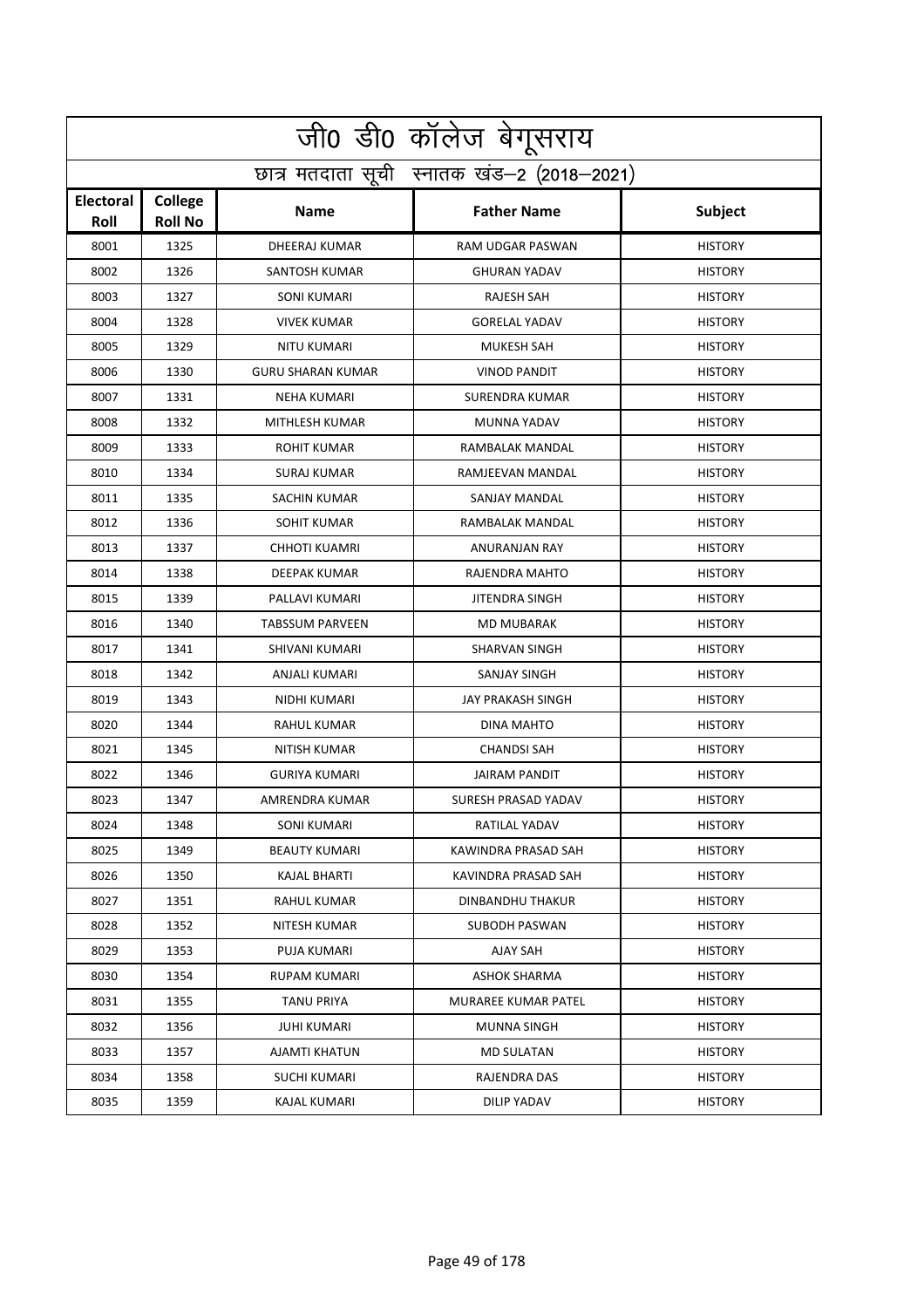|                          | जी0 डी0 कॉलेज बेगूसराय                     |                       |                          |                |  |  |
|--------------------------|--------------------------------------------|-----------------------|--------------------------|----------------|--|--|
|                          | छात्र मतदाता सूची स्नातक खंड-2 (2018-2021) |                       |                          |                |  |  |
| <b>Electoral</b><br>Roll | College<br><b>Roll No</b>                  | <b>Name</b>           | <b>Father Name</b>       | Subject        |  |  |
| 8036                     | 1360                                       | <b>RESHMI KUMARI</b>  | <b>SURESH SAH</b>        | <b>HISTORY</b> |  |  |
| 8037                     | 1361                                       | PRIYA KUMARI          | DEVANAND GUPTA           | <b>HISTORY</b> |  |  |
| 8038                     | 1362                                       | <b>PUJA KUMARI</b>    | <b>MANOJ SHARMA</b>      | <b>HISTORY</b> |  |  |
| 8039                     | 1363                                       | ANNU KUMARI           | DHARMEDRA SHARMA         | <b>HISTORY</b> |  |  |
| 8040                     | 1364                                       | MADHURI KUMARI        | RAM PRAVESH DAS          | <b>HISTORY</b> |  |  |
| 8041                     | 1365                                       | RUKHSANA PARWEEN      | <b>SYED NABI KHAN</b>    | <b>HISTORY</b> |  |  |
| 8042                     | 1366                                       | <b>JYOTI KUMARI</b>   | <b>NANDLAL PASWAN</b>    | <b>HISTORY</b> |  |  |
| 8043                     | 1367                                       | SAMBHAV               | <b>ARUN CHOUDHARY</b>    | <b>HISTORY</b> |  |  |
| 8044                     | 1368                                       | <b>DIWAKAR KUMAR</b>  | <b>RAM PRAKASH SINGH</b> | <b>HISTORY</b> |  |  |
| 8045                     | 1369                                       | <b>CHHOTU KUMAR</b>   | <b>BHOLA RAM</b>         | <b>HISTORY</b> |  |  |
| 8046                     | 1370                                       | <b>KANCHAN KUMARI</b> | <b>RAMASISH MAHTO</b>    | <b>HISTORY</b> |  |  |
| 8047                     | 1371                                       | <b>KANHAIYA KUMAR</b> | PUNA YADAV               | <b>HISTORY</b> |  |  |
| 8048                     | 1372                                       | CHANDAN KUMAR         | RAMBABU SINGH            | <b>HISTORY</b> |  |  |
| 8049                     | 1373                                       | PRITI KUMARI          | <b>NIRANJAN SAH</b>      | <b>HISTORY</b> |  |  |
| 8050                     | 1374                                       | <b>VIKASH KUMAR</b>   | RAVINDRA CHAUDHARY       | <b>HISTORY</b> |  |  |
| 8051                     | 1375                                       | <b>ARTI KUMARI</b>    | <b>KAMLESH SAH</b>       | <b>HISTORY</b> |  |  |
| 8052                     | 1376                                       | PREETAM KUMAR         | KAILASH PRASAD YADAV     | <b>HISTORY</b> |  |  |
| 8053                     | 1377                                       | <b>DHARMVIR</b>       | <b>KIRAN DEV</b>         | <b>HISTORY</b> |  |  |
| 8054                     | 1379                                       | <b>CHANDAN KUMAR</b>  | RAM SHANKAR MAHTO        | <b>HISTORY</b> |  |  |
| 8055                     | 1380                                       | AMRESH KUMAR          | <b>SURESH MAHTO</b>      | <b>HISTORY</b> |  |  |
| 8056                     | 1381                                       | <b>ROHIT KUMAR</b>    | <b>ARJUN PANDIT</b>      | <b>HISTORY</b> |  |  |
| 8057                     | 1382                                       | ABDUL KADIR           | MD MOJIM                 | <b>HISTORY</b> |  |  |
| 8058                     | 1383                                       | SWEETY KUMARI         | RAVIKANT PASWAN          | <b>HISTORY</b> |  |  |
| 8059                     | 1384                                       | KUNAL KUMAR           | MAHENDRA YADAV           | <b>HISTORY</b> |  |  |
| 8060                     | 1385                                       | ABHIJEET KUMAR        | <b>BIPIN KUMAR</b>       | <b>HISTORY</b> |  |  |
| 8061                     | 1386                                       | SARITA KUMARI         | DAMODAR PANDIT           | <b>HISTORY</b> |  |  |
| 8062                     | 1387                                       | CHANDAN KUMAR         | <b>BAJRANGI MALLICK</b>  | <b>HISTORY</b> |  |  |
| 8063                     | 1388                                       | SHWETA KUMARI         | OM PRAKASH GUPTA         | <b>HISTORY</b> |  |  |
| 8064                     | 1389                                       | RAKESH KUMAR DAS      | SHAMBHU DAS              | <b>HISTORY</b> |  |  |
| 8065                     | 1390                                       | KAJAL KUMARI          | RAJA SAHANI              | <b>HISTORY</b> |  |  |
| 8066                     | 1391                                       | RUBY KUMARI           | <b>MEGHAN RAM</b>        | <b>HISTORY</b> |  |  |
| 8067                     | 1392                                       | SAKSHI KUMARI         | <b>MADAN GOPAL DAS</b>   | <b>HISTORY</b> |  |  |
| 8068                     | 1393                                       | BHARTI KUMARI         | RAM SUMRAN PANDIT        | <b>HISTORY</b> |  |  |
| 8069                     | 1394                                       | SWETA KUMARI          | SHAMBHU SAH              | <b>HISTORY</b> |  |  |
| 8070                     | 1395                                       | AMAR KUMAR            | BECHAN MANDAL            | <b>HISTORY</b> |  |  |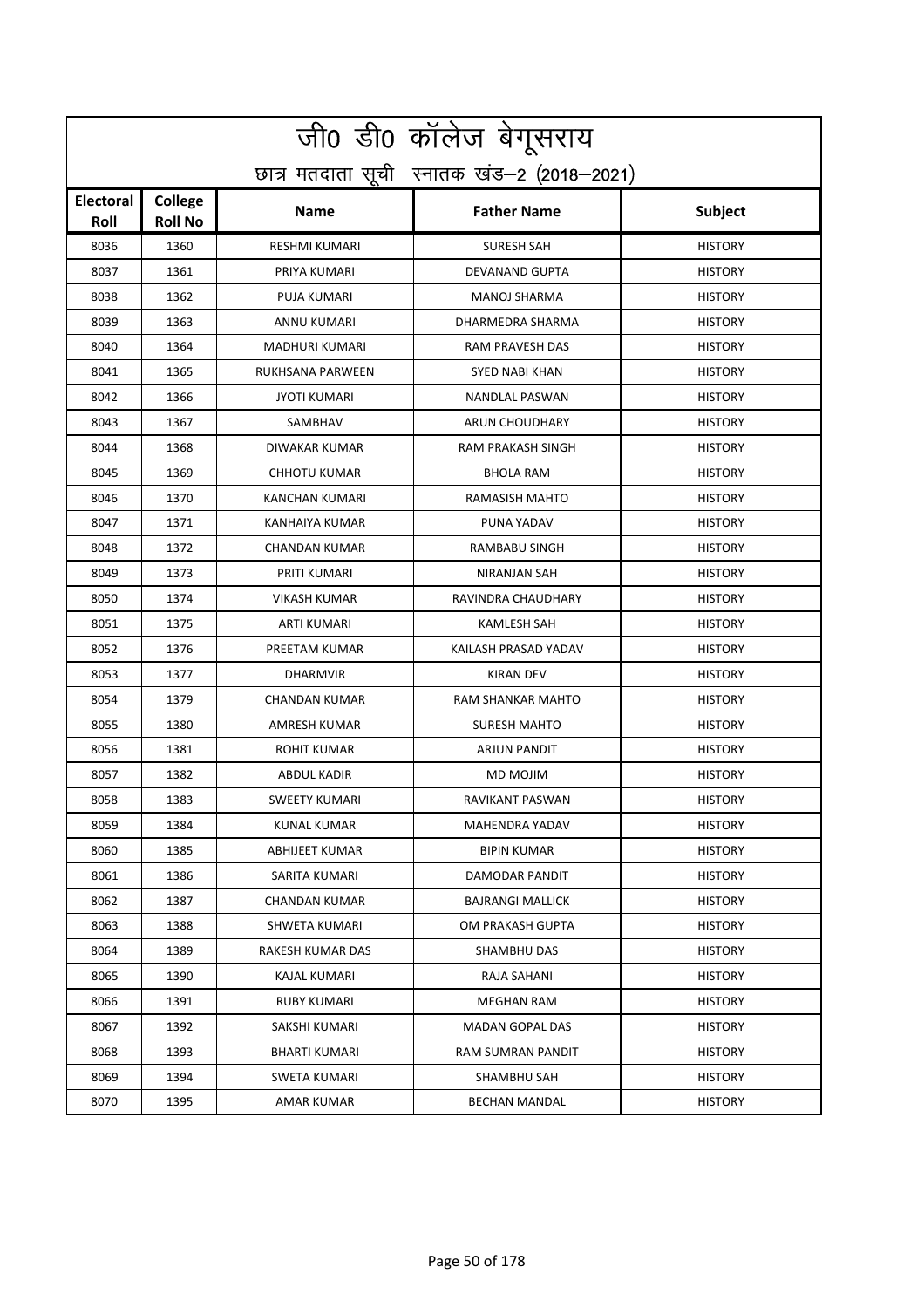|                          | जी0 डी0 कॉलेज बेगूसराय                     |                       |                          |                |  |  |
|--------------------------|--------------------------------------------|-----------------------|--------------------------|----------------|--|--|
|                          | छात्र मतदाता सूची स्नातक खंड-2 (2018-2021) |                       |                          |                |  |  |
| <b>Electoral</b><br>Roll | College<br><b>Roll No</b>                  | <b>Name</b>           | <b>Father Name</b>       | Subject        |  |  |
| 8071                     | 1396                                       | <b>RAVI KUMAR</b>     | <b>NIRDHAN SAH</b>       | <b>HISTORY</b> |  |  |
| 8072                     | 1397                                       | <b>KAREENA KUMARI</b> | <b>SURESH SAHANI</b>     | <b>HISTORY</b> |  |  |
| 8073                     | 1398                                       | <b>LOVE KUMAR</b>     | <b>MUNILAL SAHNI</b>     | <b>HISTORY</b> |  |  |
| 8074                     | 1399                                       | <b>ABHINAV KUMAR</b>  | <b>SHANKER ROY</b>       | <b>HISTORY</b> |  |  |
| 8075                     | 1400                                       | <b>RAMIT KUMAR</b>    | <b>DEBU TANTI</b>        | <b>HISTORY</b> |  |  |
| 8076                     | 1401                                       | <b>JYOTI KUMARI</b>   | RAMPRAVESH SAH           | <b>HISTORY</b> |  |  |
| 8077                     | 1402                                       | PRANAV KUMAR          | RAM PRAKASH SINGH        | <b>HISTORY</b> |  |  |
| 8078                     | 1403                                       | <b>SONAM KUMARI</b>   | <b>DURGA DAS</b>         | <b>HISTORY</b> |  |  |
| 8079                     | 1404                                       | AMBUJ KUMAR           | ARSI PRASAD VARMA        | <b>HISTORY</b> |  |  |
| 8080                     | 1405                                       | <b>SAURAV KUMAR</b>   | SURENDRA RAY             | <b>HISTORY</b> |  |  |
| 8081                     | 1406                                       | PRITAM KUMAR          | RAMVILASH SHARMA         | <b>HISTORY</b> |  |  |
| 8082                     | 1407                                       | PRAKASH KUMAR         | <b>INDRADEV THAKUR</b>   | <b>HISTORY</b> |  |  |
| 8083                     | 1408                                       | SHABNAM KUMARI        | RAMBAHADUR YADAV         | <b>HISTORY</b> |  |  |
| 8084                     | 1409                                       | RAUSHANI KHATOON      | MD MOJAHID               | <b>HISTORY</b> |  |  |
| 8085                     | 1410                                       | ARTI KUMARI           | PRAMOD DAS               | <b>HISTORY</b> |  |  |
| 8086                     | 1411                                       | <b>JAHAN ARA</b>      | <b>GULAM SARWAR</b>      | <b>HISTORY</b> |  |  |
| 8087                     | 1413                                       | ASHISH KUMAR          | RABINDRA KUMAR           | <b>HISTORY</b> |  |  |
| 8088                     | 1414                                       | KUNDAN KUMAR          | MADAN YADAV              | <b>HISTORY</b> |  |  |
| 8089                     | 1415                                       | PINKI KUMARI          | <b>MADAN SHARMA</b>      | <b>HISTORY</b> |  |  |
| 8090                     | 1416                                       | PINKEE KUMARI         | RAMVILASH SAH            | <b>HISTORY</b> |  |  |
| 8091                     | 1417                                       | <b>TANUJA PATEL</b>   | ARVIND SINGH             | <b>HISTORY</b> |  |  |
| 8092                     | 1418                                       | <b>BULBUL KUMARI</b>  | <b>BAMBHOLI RAY</b>      | <b>HISTORY</b> |  |  |
| 8093                     | 1419                                       | VIKASH KUMAR          | <b>GADHO PASWAN</b>      | <b>HISTORY</b> |  |  |
| 8094                     | 1420                                       | DILKHUSH KUMARI       | UMESH SAH                | <b>HISTORY</b> |  |  |
| 8095                     | 1421                                       | PINKI KUMARI          | VIDYANAND YADAV          | <b>HISTORY</b> |  |  |
| 8096                     | 1422                                       | SURAJ KUMAR PASWAN    | <b>KARU PASWAN</b>       | <b>HISTORY</b> |  |  |
| 8097                     | 1423                                       | KHUSHABU KUMARI       | PARMOD YADAV             | <b>HISTORY</b> |  |  |
| 8098                     | 1424                                       | <b>BITTU KUMAR</b>    | <b>MANNU RAJAK</b>       | <b>HISTORY</b> |  |  |
| 8099                     | 1425                                       | GAURAV KUMAR          | AMAR PRASAD SINGH        | <b>HISTORY</b> |  |  |
| 8100                     | 1426                                       | <b>NEHA KUMARI</b>    | RANJIT YADAV             | <b>HISTORY</b> |  |  |
| 8101                     | 1427                                       | SANJEET KUMAR PASWAN  | KAMAL PASVAN             | <b>HISTORY</b> |  |  |
| 8102                     | 1428                                       | MONIKA KUMARI         | RAJ KUMAR GUPTA          | <b>HISTORY</b> |  |  |
| 8103                     | 1429                                       | <b>HARIOM KUMAR</b>   | GUNJESHWARI PRASAD SINGH | <b>HISTORY</b> |  |  |
| 8104                     | 1430                                       | BALRAM KUMAR          | RAJNITI PAL              | <b>HISTORY</b> |  |  |
| 8105                     | 1431                                       | PRATIBHA KIRAN        | SUNIL KUMAR TANTI        | <b>HISTORY</b> |  |  |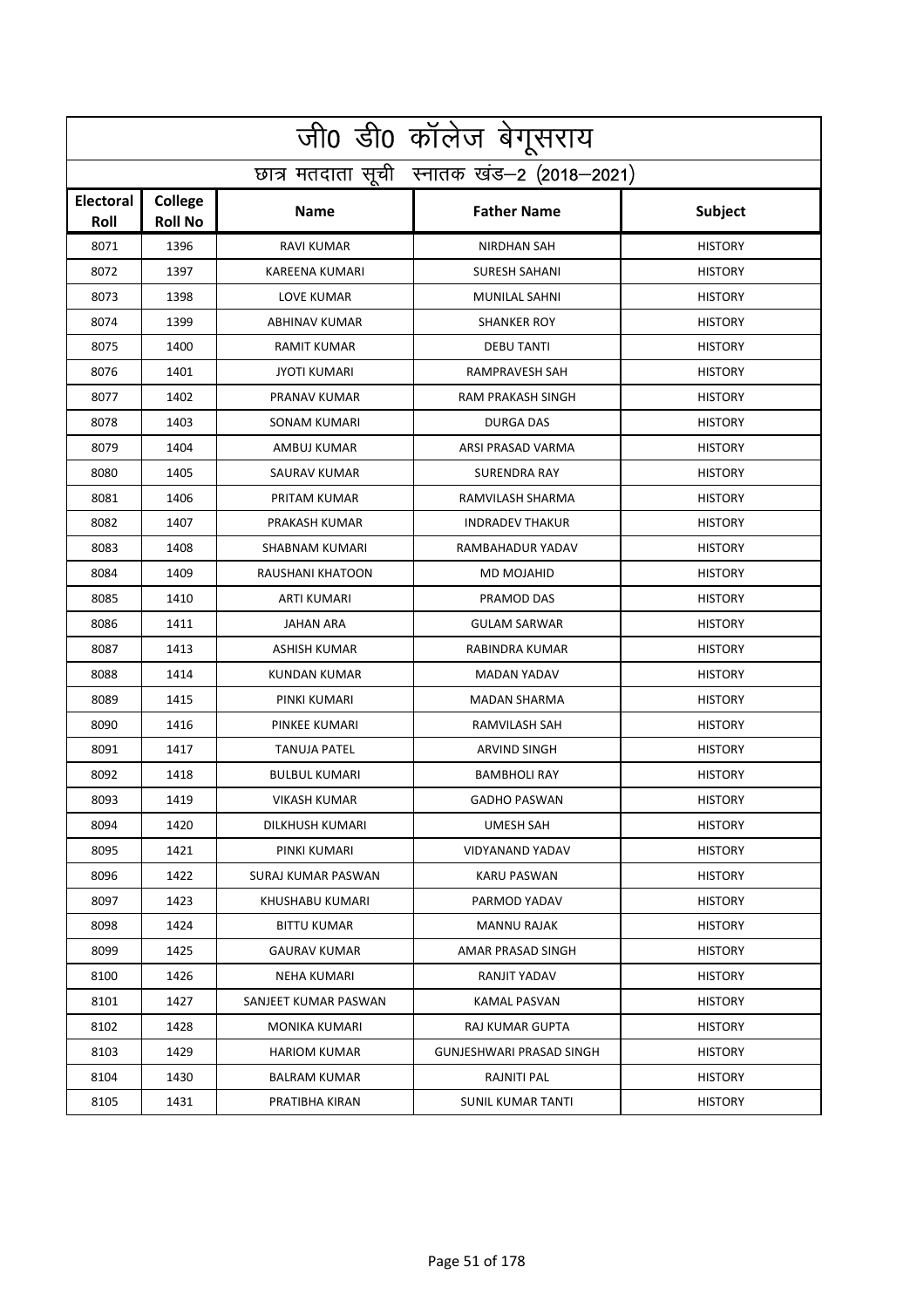|                          | जी0 डी0 कॉलेज बेगूसराय                     |                       |                           |                |  |  |
|--------------------------|--------------------------------------------|-----------------------|---------------------------|----------------|--|--|
|                          | छात्र मतदाता सूची स्नातक खंड-2 (2018-2021) |                       |                           |                |  |  |
| <b>Electoral</b><br>Roll | College<br><b>Roll No</b>                  | <b>Name</b>           | <b>Father Name</b>        | Subject        |  |  |
| 8106                     | 1432                                       | <b>JULI KUMARI</b>    | RAM JAPO SHARMA           | <b>HISTORY</b> |  |  |
| 8107                     | 1433                                       | <b>ASHA KUMARI</b>    | RANVEER PASWAN            | <b>HISTORY</b> |  |  |
| 8108                     | 1434                                       | SHABANAM KUMARI       | AMRENDRA CHOUDHARY        | <b>HISTORY</b> |  |  |
| 8109                     | 1435                                       | <b>AVIJEET PASWAN</b> | SHAMBHOO PASWAN           | <b>HISTORY</b> |  |  |
| 8110                     | 1436                                       | KHUSBOO KHATOON       | MO MUJAFFAR ALAM          | <b>HISTORY</b> |  |  |
| 8111                     | 1437                                       | <b>SHUBHAM KUMAR</b>  | SUNIL KUMAR CHOUDHARY     | <b>HISTORY</b> |  |  |
| 8112                     | 1438                                       | KOMAL KUMARI          | LALTU PRASAD YADAV        | <b>HISTORY</b> |  |  |
| 8113                     | 1438                                       | SAMINAKHATUN          | <b>MD ISRAIL</b>          | <b>HISTORY</b> |  |  |
| 8114                     | 1440                                       | MANISHA KUMARI        | PARMOD PANDIT             | <b>HISTORY</b> |  |  |
| 8115                     | 1441                                       | POOJA KUMARI          | <b>CHANDRA SEKHAR SAH</b> | <b>HISTORY</b> |  |  |
| 8116                     | 1442                                       | <b>KAJAL KUMARI</b>   | <b>JAGDISH SHARMA</b>     | <b>HISTORY</b> |  |  |
| 8117                     | 1443                                       | <b>SURAJ KUMAR</b>    | RAMBACHAN SHARMA          | <b>HISTORY</b> |  |  |
| 8118                     | 1444                                       | <b>ANKITA KUMARI</b>  | <b>ARVIND PANDIT</b>      | <b>HISTORY</b> |  |  |
| 8119                     | 1445                                       | <b>MONIKA KUMARI</b>  | <b>BIPIN PASWAN</b>       | <b>HISTORY</b> |  |  |
| 8120                     | 1446                                       | AYASHA KHATUN         | <b>MD AFROZ SHAH</b>      | <b>HISTORY</b> |  |  |
| 8121                     | 1447                                       | NIBHA KUMARI          | NITYA NAND PANDIT         | <b>HISTORY</b> |  |  |
| 8122                     | 1448                                       | KANCHAN KUMARI        | AJAY PASWAN               | <b>HISTORY</b> |  |  |
| 8123                     | 1449                                       | <b>NITU KUMARI</b>    | <b>NANDAN MAHTO</b>       | <b>HISTORY</b> |  |  |
| 8124                     | 1450                                       | NIDHI KUMARI          | MUKESH KUMAR SINGH        | <b>HISTORY</b> |  |  |
| 8125                     | 1451                                       | <b>DIVYA BHARTI</b>   | <b>DILIP KUMAR</b>        | <b>HISTORY</b> |  |  |
| 8126                     | 1452                                       | <b>NITISH KUMAR</b>   | PRAMOD YADAV              | <b>HISTORY</b> |  |  |
| 8127                     | 1453                                       | DEEPSHIKHA RANJAN     | <b>DILIP KUMAR</b>        | <b>HISTORY</b> |  |  |
| 8128                     | 1454                                       | <b>AKALDEV MAHTO</b>  | RAMJATAN MAHTO            | <b>HISTORY</b> |  |  |
| 8129                     | 1455                                       | DHARMENDRA KUMAR      | SURENDRA SAH              | <b>HISTORY</b> |  |  |
| 8130                     | 1456                                       | RAM BABU KUMAR        | SITARAM TANTI             | <b>HISTORY</b> |  |  |
| 8131                     | 1457                                       | PANKAJ KUMAR          | <b>BALESHWAR SINGH</b>    | <b>HISTORY</b> |  |  |
| 8132                     | 1458                                       | SUHANI KUMARI         | KRISHNADEO CHAUDHARY      | <b>HISTORY</b> |  |  |
| 8133                     | 1459                                       | RAMDHYAN KUMAR        | JAY JAY RAM PANDIT        | <b>HISTORY</b> |  |  |
| 8134                     | 1461                                       | <b>VIKRAM KUMAR</b>   | RAM RATAN THAKUR          | <b>HISTORY</b> |  |  |
| 8135                     | 1462                                       | SANTOSH KUMAR NATH    | <b>GANESH YADAV</b>       | <b>HISTORY</b> |  |  |
| 8136                     | 1463                                       | MD NIYAMUL            | MD HANISH                 | <b>HISTORY</b> |  |  |
| 8137                     | 1464                                       | <b>NANDAN PASWAN</b>  | DAYANAND PASWAN           | <b>HISTORY</b> |  |  |
| 8138                     | 1465                                       | SANTOSH KUMAR         | RAM CHNADRA CHAURSIA      | <b>HISTORY</b> |  |  |
| 8139                     | 1466                                       | ABHISHEK KUMAR        | SURESH PRASAD SINGH       | <b>HISTORY</b> |  |  |
| 8140                     | 1467                                       | MD AZHAR UDDIN        | MD MARSHAL                | <b>HISTORY</b> |  |  |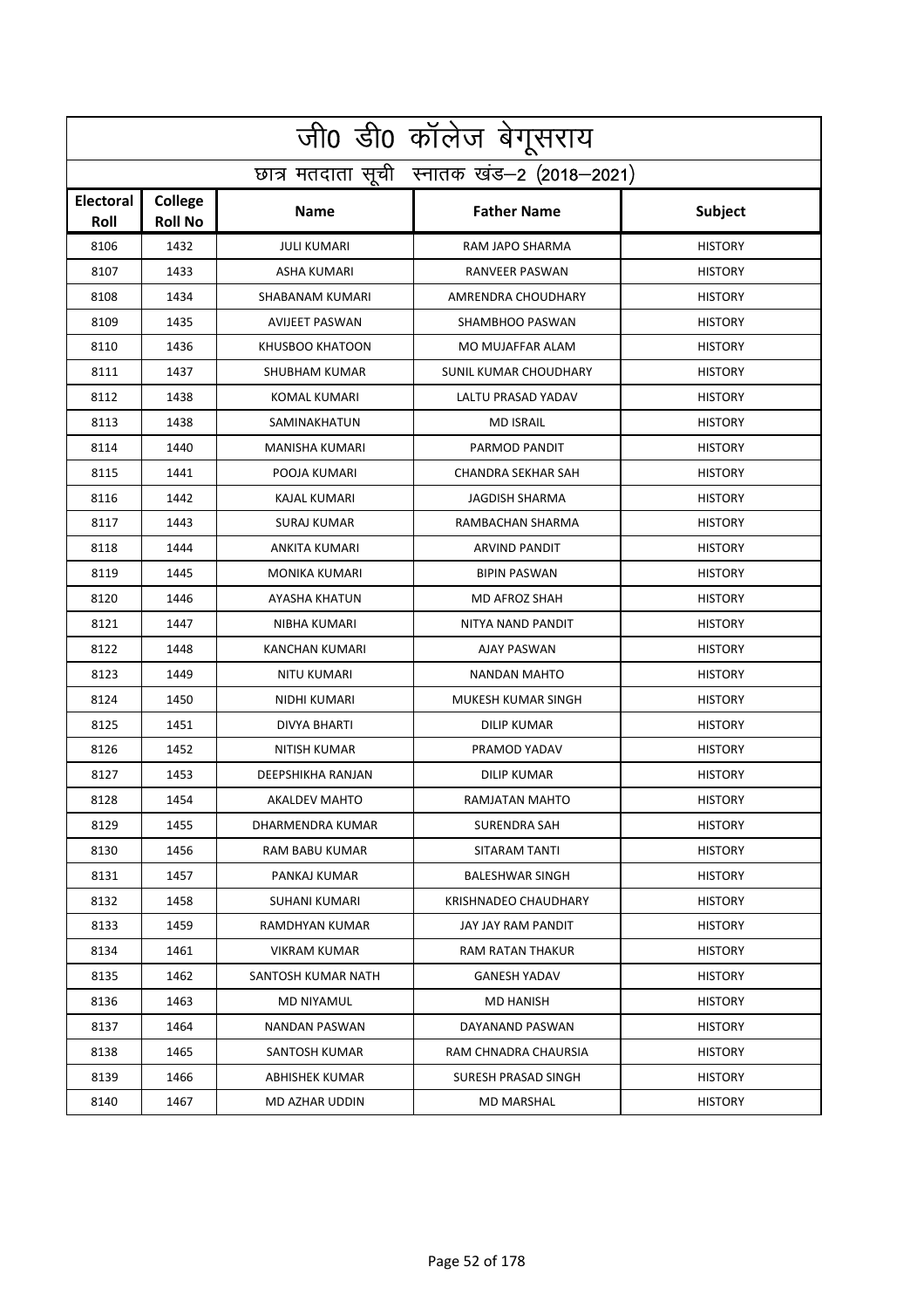|                          | जी0 डी0 कॉलेज बेगूसराय                     |                       |                              |                |  |  |
|--------------------------|--------------------------------------------|-----------------------|------------------------------|----------------|--|--|
|                          | छात्र मतदाता सूची स्नातक खंड-2 (2018-2021) |                       |                              |                |  |  |
| <b>Electoral</b><br>Roll | College<br><b>Roll No</b>                  | <b>Name</b>           | <b>Father Name</b>           | Subject        |  |  |
| 8141                     | 1468                                       | MD IRSHAD ALAM        | <b>MD MANSUR ALAM</b>        | <b>HISTORY</b> |  |  |
| 8142                     | 1469                                       | RAMNIVAS KUMAR        | <b>RAMVALI SAH</b>           | <b>HISTORY</b> |  |  |
| 8143                     | 1470                                       | <b>VIPUL KUMAR</b>    | RAM UDAY CHAURASIA           | <b>HISTORY</b> |  |  |
| 8144                     | 1471                                       | <b>VIVEK RAJ</b>      | ABHINANDAN PASWAN            | <b>HISTORY</b> |  |  |
| 8145                     | 1472                                       | SUBHASH CHANDRA       | BINDESHWARI JHA              | <b>HISTORY</b> |  |  |
| 8146                     | 1473                                       | ARYAN KUMAR           | ANAND KUMAR SINGH            | <b>HISTORY</b> |  |  |
| 8147                     | 1474                                       | SAURABH KUMAR         | DILIP KUMAR DAS              | <b>HISTORY</b> |  |  |
| 8148                     | 1475                                       | <b>MANASH KUMAR</b>   | SUBODH KUMAR SINGH           | <b>HISTORY</b> |  |  |
| 8149                     | 1476                                       | <b>CHANDAN KUMAR</b>  | RAM SUJAN MAHTO              | <b>HISTORY</b> |  |  |
| 8150                     | 1477                                       | <b>GULSHAN KUMAR</b>  | SAHEB PASWAN                 | <b>HISTORY</b> |  |  |
| 8151                     | 1478                                       | <b>BITTU RAJA</b>     | RAMAKANT SHARMA              | <b>HISTORY</b> |  |  |
| 8152                     | 1479                                       | AMIT KUMAR            | <b>MANGAL SAH</b>            | <b>HISTORY</b> |  |  |
| 8153                     | 1480                                       | LAXMI KUMARI          | <b>SURESH THAKUR</b>         | <b>HISTORY</b> |  |  |
| 8154                     | 1481                                       | RAJESH KUMAR          | <b>GUDDU MAHTO</b>           | <b>HISTORY</b> |  |  |
| 8155                     | 1482                                       | RAMAN KUMAR RAMAN     | <b>JAWAHAR ROY</b>           | <b>HISTORY</b> |  |  |
| 8156                     | 1483                                       | <b>ANAMIKA PATEL</b>  | <b>ARVIND SINGH</b>          | <b>HISTORY</b> |  |  |
| 8157                     | 1484                                       | NIKHAT PARWEEN        | <b>TASLIM AHAMAD</b>         | <b>HISTORY</b> |  |  |
| 8158                     | 1485                                       | <b>ZEENAT NAZ</b>     | MD MANZAR ALAM               | <b>HISTORY</b> |  |  |
| 8159                     | 1486                                       | <b>BIVISHAN KUMAR</b> | RAMPRAVESH MAHTO             | <b>HISTORY</b> |  |  |
| 8160                     | 1487                                       | <b>NITISH KUMAR</b>   | MANOJ CHAUDHARI              | <b>HISTORY</b> |  |  |
| 8161                     | 1487                                       | <b>NITISH KUMAR</b>   | <b>CHANDRASHEKHAR SHARMA</b> | <b>HISTORY</b> |  |  |
| 8162                     | 1488                                       | <b>CHANDAN KUMAR</b>  | <b>BINDESHWAR DAS</b>        | <b>HISTORY</b> |  |  |
| 8163                     | 1488                                       | SANGEETA KUMARI       | <b>PARDEEP SAHNI</b>         | <b>HISTORY</b> |  |  |
| 8164                     | 1489                                       | HIMALAY KUMAR         | YUGESHWAR TANTI              | <b>HISTORY</b> |  |  |
| 8165                     | 1490                                       | CHANDESHRI KUMAR      | MADAN TANTI                  | <b>HISTORY</b> |  |  |
| 8166                     | 1491                                       | RUPESH KUMAR          | <b>BINDESHWAR MAHTO</b>      | <b>HISTORY</b> |  |  |
| 8167                     | 1492                                       | AKSHAY KUMAR          | <b>AKALDEV TANTI</b>         | <b>HISTORY</b> |  |  |
| 8168                     | 1492                                       | BABLU KUMAR CHAUDHARI | RATAN KUMAR CHAUDHARI        | <b>HISTORY</b> |  |  |
| 8169                     | 1493                                       | MD SAZID              | MD KAYYUM                    | <b>HISTORY</b> |  |  |
| 8170                     | 1494                                       | SACHIN KUMAR          | SHRIKANT SINGH               | <b>HISTORY</b> |  |  |
| 8171                     | 1495                                       | LALITA KUMARI         | KAILASH MAHTO                | <b>HISTORY</b> |  |  |
| 8172                     | 1496                                       | MD SIFATULLAH         | MD AHSAN ANSARI              | <b>HISTORY</b> |  |  |
| 8173                     | 1497                                       | RABRI KUMARI          | SHUBHANKAR TANTI             | <b>HISTORY</b> |  |  |
| 8174                     | 1498                                       | NEHA KUMARI           | DILIP SONI                   | <b>HISTORY</b> |  |  |
| 8175                     | 1499                                       | PANKAJ KUMAR          | HIRO MAHTO                   | <b>HISTORY</b> |  |  |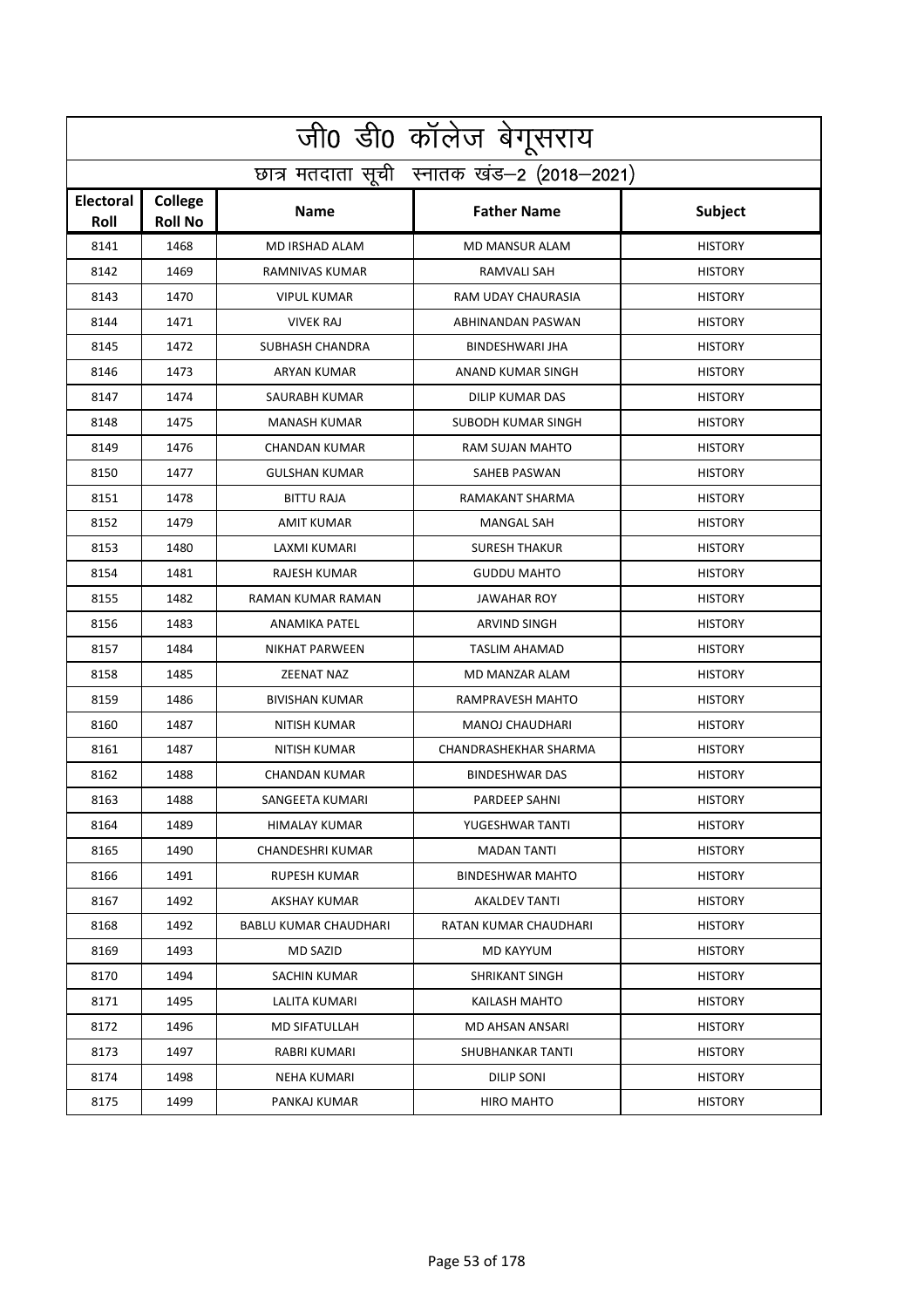|                   | <u>जी0 डी0 कॉलेज बेगू</u> सराय             |                       |                         |                |  |  |
|-------------------|--------------------------------------------|-----------------------|-------------------------|----------------|--|--|
|                   | छात्र मतदाता सूची स्नातक खंड-2 (2018-2021) |                       |                         |                |  |  |
| Electoral<br>Roll | College<br><b>Roll No</b>                  | <b>Name</b>           | <b>Father Name</b>      | Subject        |  |  |
| 8176              | 1500                                       | <b>SWITI KUMARI</b>   | <b>BIPIN KUMAR</b>      | <b>HISTORY</b> |  |  |
| 8177              | 1501                                       | RITU KUMARI           | <b>SHRIKANT MAHTO</b>   | <b>HISTORY</b> |  |  |
| 8178              | 1502                                       | <b>SUJEETA KUMARI</b> | <b>JEETAN YADAV</b>     | <b>HISTORY</b> |  |  |
| 8179              | 1503                                       | <b>VARSHA KUMARI</b>  | <b>AMNI SINGH</b>       | <b>HISTORY</b> |  |  |
| 8180              | 1504                                       | <b>MANISH KUMAR</b>   | ANIL KUMAR PASWAN       | <b>HISTORY</b> |  |  |
| 8181              | 1505                                       | ANURADHA KUMARI       | <b>UGANDEV RAY</b>      | <b>HISTORY</b> |  |  |
| 8182              | 1506                                       | PUJA KUMARI           | <b>VIJAY KUNWAR</b>     | <b>HISTORY</b> |  |  |
| 8183              | 1507                                       | <b>SONI KUMARI</b>    | <b>RAM KUMAR MAHTO</b>  | <b>HISTORY</b> |  |  |
| 8184              | 1508                                       | DIPAK KUMAR           | <b>BAIDEHI SINGH</b>    | <b>HISTORY</b> |  |  |
| 8185              | 1509                                       | <b>KRISHNA KUMAR</b>  | SAKINDRA PASWAN         | <b>HISTORY</b> |  |  |
| 8186              | 1510                                       | <b>JITENDRA KUMAR</b> | <b>BAHADUR PASWAN</b>   | <b>HISTORY</b> |  |  |
| 8187              | 1511                                       | PAWAN KUMAR           | <b>DINESH SAH</b>       | <b>HISTORY</b> |  |  |
| 8188              | 1512                                       | <b>CHANDAN KUMAR</b>  | DHARMENDRA DAS          | <b>HISTORY</b> |  |  |
| 8189              | 1513                                       | RAHUL KUMAR           | RAJ KUMAR ROY           | <b>HISTORY</b> |  |  |
| 8190              | 1513                                       | SHIVSHANKAR KUMAR     | <b>JAIJAIRAM SHARMA</b> | <b>HISTORY</b> |  |  |
| 8191              | 1514                                       | <b>AMIT KUMAR</b>     | RANJEET YADAV           | <b>HISTORY</b> |  |  |
| 8192              | 1515                                       | SHAILESH KUMAR        | <b>ASHOK SINGH</b>      | <b>HISTORY</b> |  |  |
| 8193              | 1516                                       | ABHISHEK KUMAR        | <b>RAMNATH KUMAR</b>    | <b>HISTORY</b> |  |  |
| 8194              | 1517                                       | <b>SHRIKANT KUMAR</b> | <b>BHARAT GUPTA</b>     | <b>HISTORY</b> |  |  |
| 8195              | 1518                                       | AJEET KUMAR           | PANJABI YADAV           | <b>HISTORY</b> |  |  |
| 8196              | 1519                                       | <b>BRAJESH KUMAR</b>  | <b>LALAN DAS</b>        | <b>HISTORY</b> |  |  |
| 8197              | 1520                                       | PRABHAT KUMAR         | <b>KAMAL KUMAR</b>      | <b>HISTORY</b> |  |  |
| 8198              | 1521                                       | LAV KUMAR             | MANOJ KUMAR MANOHAR     | <b>HISTORY</b> |  |  |
| 8199              | 1522                                       | PUNAM KUMARI          | MAHESHWAR PRASAD YADAV  | <b>HISTORY</b> |  |  |
| 8200              | 1523                                       | ANUPRIYA              | ANIL KUMAR PASWAN       | <b>HISTORY</b> |  |  |
| 8201              | 1524                                       | SENTU KUMAR           | CHAUDHARY PASWAN        | <b>HISTORY</b> |  |  |
| 8202              | 1525                                       | SANOJ KUMAR           | FULENA PASWAN           | <b>HISTORY</b> |  |  |
| 8203              | 1526                                       | BAIDHNATH PASWAN      | <b>ASRPHEE PASWAN</b>   | <b>HISTORY</b> |  |  |
| 8204              | 1527                                       | SAJJAN KUMAR          | RAMVINAY DAS            | <b>HISTORY</b> |  |  |
| 8205              | 1528                                       | MITHUN KUMAR          | MAYARAM SHARMA          | <b>HISTORY</b> |  |  |
| 8206              | 1529                                       | SUBHAM KUMAR NIRMAL   | SUNIL PASWAN            | <b>HISTORY</b> |  |  |
| 8207              | 1530                                       | MAMTA KUMARI          | KARE CHOURASIA          | <b>HISTORY</b> |  |  |
| 8208              | 1531                                       | POOJA KUMARI          | <b>VIJAY PRA GUPT</b>   | <b>HISTORY</b> |  |  |
| 8209              | 1532                                       | MONI KUMARI           | TAPESHWAR SINGH         | <b>HISTORY</b> |  |  |
| 8210              | 1533                                       | RAVINA KUMARI         | MAHESH PASWAN           | <b>HISTORY</b> |  |  |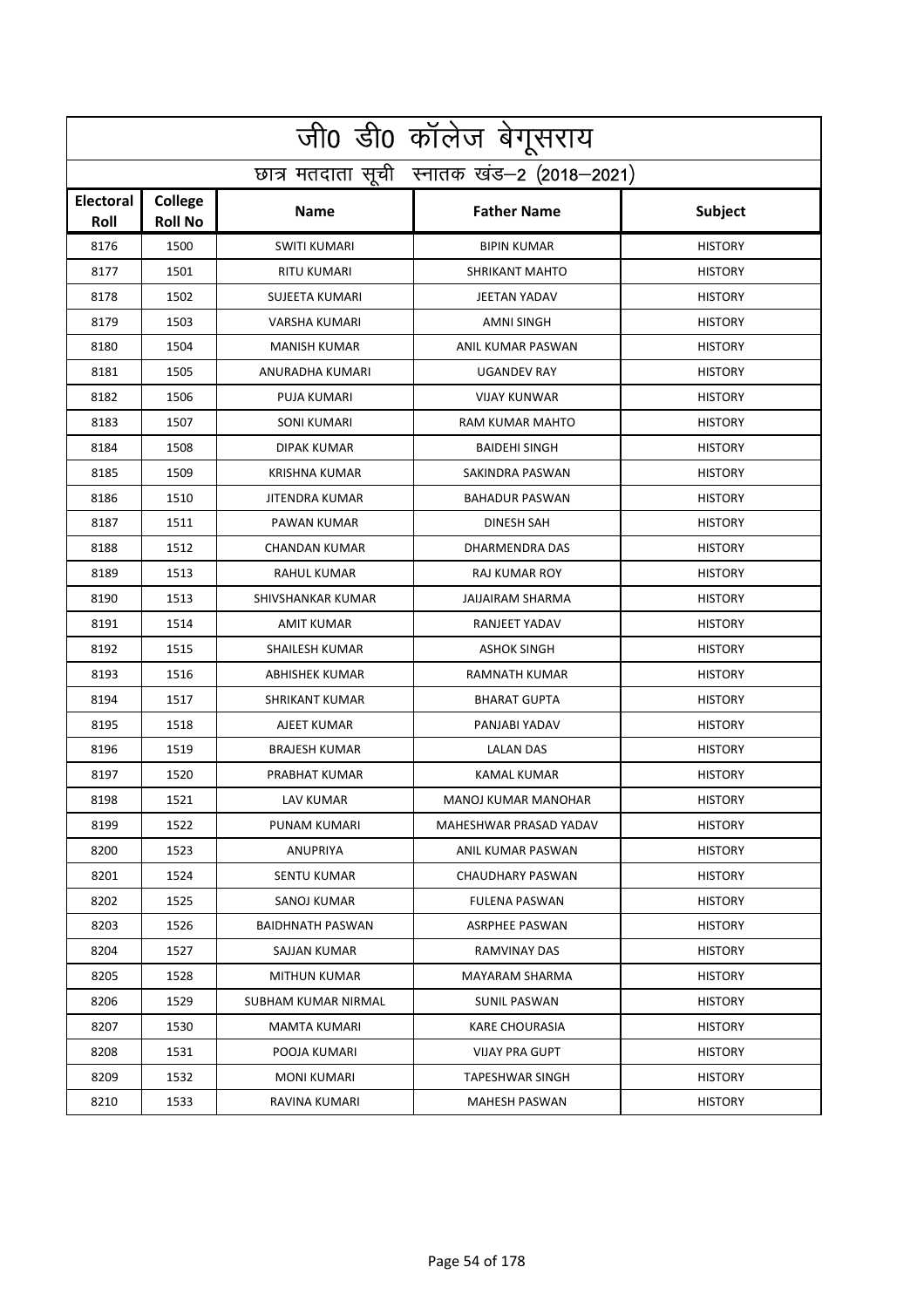|                          | जी0 डी0 कॉलेज बेगूसराय                     |                       |                            |                |  |  |
|--------------------------|--------------------------------------------|-----------------------|----------------------------|----------------|--|--|
|                          | छात्र मतदाता सूची स्नातक खंड-2 (2018-2021) |                       |                            |                |  |  |
| <b>Electoral</b><br>Roll | College<br><b>Roll No</b>                  | <b>Name</b>           | <b>Father Name</b>         | Subject        |  |  |
| 8211                     | 1534                                       | DHARMENDRA KUMAR      | <b>BISHUNDEV CHAUDHARY</b> | <b>HISTORY</b> |  |  |
| 8212                     | 1535                                       | MD JABIR ALAM         | <b>MD JAKIR RAIN</b>       | <b>HISTORY</b> |  |  |
| 8213                     | 1536                                       | PANKAJ KUMAR          | RAMKESHWAR SAH             | <b>HISTORY</b> |  |  |
| 8214                     | 1537                                       | <b>KOMAL KUMARI</b>   | <b>DHARMENDRA KUMAR</b>    | <b>HISTORY</b> |  |  |
| 8215                     | 1538                                       | SONU KUMAR            | <b>CHANDRADEV SAHANI</b>   | <b>HISTORY</b> |  |  |
| 8216                     | 1539                                       | RINKU KUMARI          | <b>SHIV SHANKAR PODDAR</b> | <b>HISTORY</b> |  |  |
| 8217                     | 1540                                       | NAVNEET KUMAR         | <b>SURAJ KUMAR</b>         | <b>HISTORY</b> |  |  |
| 8218                     | 1541                                       | PRAKASH KUMAR         | <b>VIJAY PANDIT</b>        | <b>HISTORY</b> |  |  |
| 8219                     | 1542                                       | AMARJEET KUMAR        | <b>RAJKUMAR PANDIT</b>     | <b>HISTORY</b> |  |  |
| 8220                     | 1543                                       | <b>BIKAS KUMAR</b>    | <b>DINESH TANTI</b>        | <b>HISTORY</b> |  |  |
| 8221                     | 1544                                       | <b>VICKY KUMAR</b>    | <b>SUNIL PASWAN</b>        | <b>HISTORY</b> |  |  |
| 8222                     | 1545                                       | <b>SHABNAM KUMARI</b> | <b>HARKHIT SINNGH</b>      | <b>HISTORY</b> |  |  |
| 8223                     | 1546                                       | <b>RAHUL KUMAR</b>    | <b>UMESH DAS</b>           | <b>HISTORY</b> |  |  |
| 8224                     | 1547                                       | NITISH KUMAR          | KANHAIYA SHARMA            | <b>HISTORY</b> |  |  |
| 8225                     | 1548                                       | <b>BIRAT KUMAR</b>    | ANIL MAHTO                 | <b>HISTORY</b> |  |  |
| 8226                     | 1549                                       | <b>BANTI KUMARI</b>   | DILIP KUMAR PASWAN         | <b>HISTORY</b> |  |  |
| 8227                     | 1550                                       | SATYAM KUMAR          | RAMSEVAK PASWAN            | <b>HISTORY</b> |  |  |
| 8228                     | 1551                                       | RAUSHANI KUMARI       | <b>GANGA RAM PASWAN</b>    | <b>HISTORY</b> |  |  |
| 8229                     | 1552                                       | <b>DEEPAK KUMAR</b>   | RAMCHANDRA YADAV           | <b>HISTORY</b> |  |  |
| 8230                     | 1553                                       | PRITESH KUMAR         | <b>SURESH TANTI</b>        | <b>HISTORY</b> |  |  |
| 8231                     | 1554                                       | <b>SAPNA KUMARI</b>   | <b>AJAY KUMAR</b>          | <b>HISTORY</b> |  |  |
| 8232                     | 1555                                       | <b>GAUTAM KUMAR</b>   | YUGAL TANTI                | <b>HISTORY</b> |  |  |
| 8233                     | 1556                                       | <b>HIMESH RAJ</b>     | <b>SUVIT PASWAN</b>        | <b>HISTORY</b> |  |  |
| 8234                     | 1557                                       | ANKIT KUMAR           | RAMJI YADAV                | <b>HISTORY</b> |  |  |
| 8235                     | 1558                                       | APURVA CHOUDHARY      | DAYANAND CHOUDHARY         | <b>HISTORY</b> |  |  |
| 8236                     | 1559                                       | ADARSH RAJ KUMAR      | <b>VIJAY YADAV</b>         | <b>HISTORY</b> |  |  |
| 8237                     | 1560                                       | PUJA KUMARI           | <b>NAND LAL SAWH</b>       | <b>HISTORY</b> |  |  |
| 8238                     | 1561                                       | <b>ABHISHEK ANAND</b> | ARVIND KUMAR MANDAL        | <b>HISTORY</b> |  |  |
| 8239                     | 1562                                       | PRIYANKA KUMARI       | MUNNA CHOUDHARY            | <b>HISTORY</b> |  |  |
| 8240                     | 1563                                       | PAMMI KUMARI          | JAYPRAKASH YADAV           | <b>HISTORY</b> |  |  |
| 8241                     | 1564                                       | SHAVANAM KUMARI       | PRAKASH CHAUDHARY          | <b>HISTORY</b> |  |  |
| 8242                     | 1565                                       | RAVI KUMAR            | JITENDRA MAHTO             | <b>HISTORY</b> |  |  |
| 8243                     | 1566                                       | RAHUL KUMAR           | NARESH PATEL               | <b>HISTORY</b> |  |  |
| 8244                     | 1567                                       | VIKASH KUMAR          | SHASHIDHAR PRASAD SINGH    | <b>HISTORY</b> |  |  |
| 8245                     | 1568                                       | RAJAN KUMAR           | SURESH SAH                 | <b>HISTORY</b> |  |  |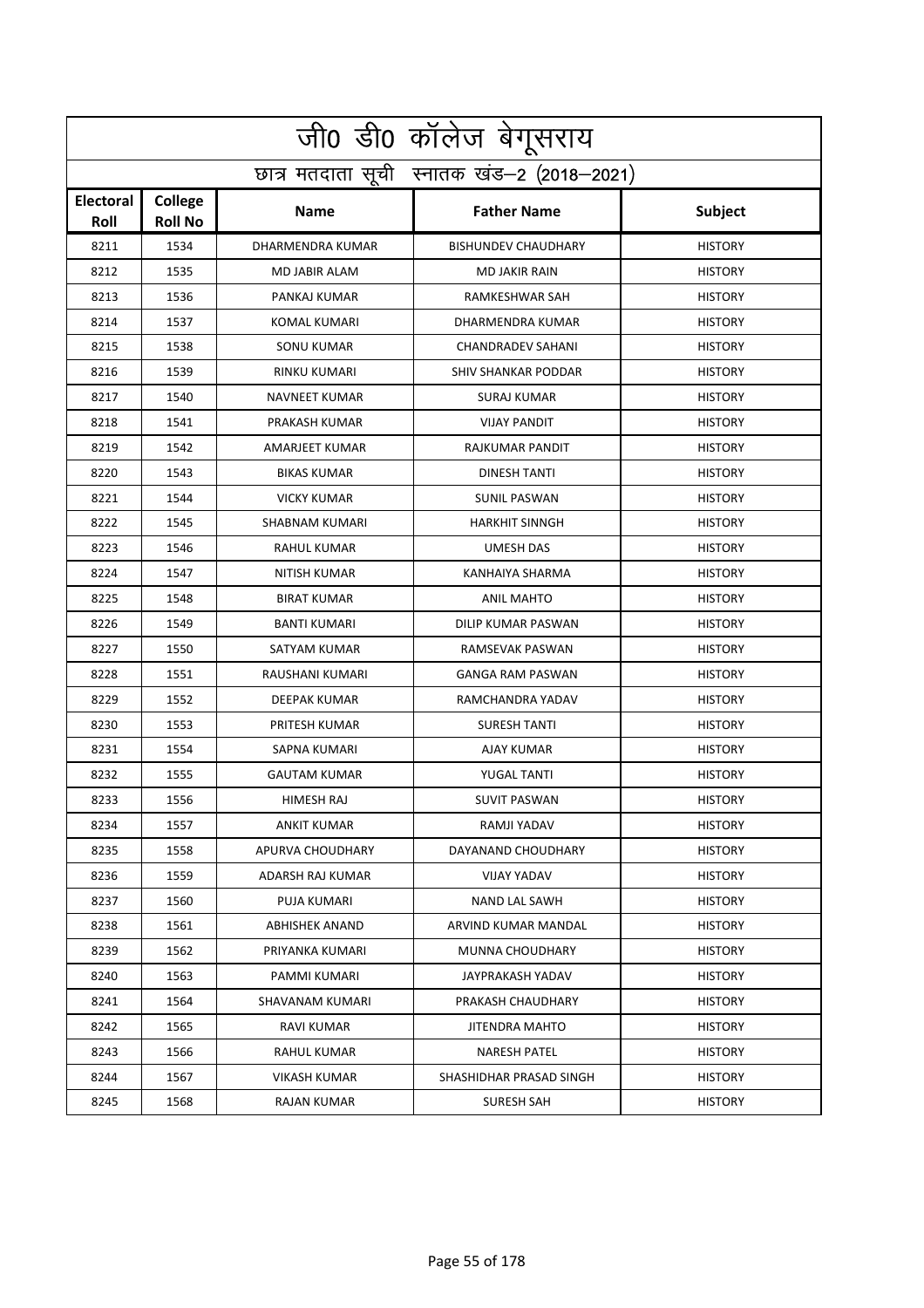|                          | .<br>जीo डीo कॉलेज बेगूसराय                |                         |                            |                |  |  |
|--------------------------|--------------------------------------------|-------------------------|----------------------------|----------------|--|--|
|                          | छात्र मतदाता सूची स्नातक खंड-2 (2018-2021) |                         |                            |                |  |  |
| <b>Electoral</b><br>Roll | College<br><b>Roll No</b>                  | <b>Name</b>             | <b>Father Name</b>         | Subject        |  |  |
| 8246                     | 1569                                       | PRASHANT KUMAR          | ANIL KUMAR PODDAR          | <b>HISTORY</b> |  |  |
| 8247                     | 1570                                       | SHIVANI KUMARI          | <b>KEDAR PASWAN</b>        | <b>HISTORY</b> |  |  |
| 8248                     | 1571                                       | KHUSHBU KUMARI          | RAM VINAY KUNWAR           | <b>HISTORY</b> |  |  |
| 8249                     | 1572                                       | <b>SUPRIYA KUMARI</b>   | RAMPRAKASH MAHTO           | <b>HISTORY</b> |  |  |
| 8250                     | 1573                                       | KANHAIYA KUMAR          | RAMNANDAN PANDIT           | <b>HISTORY</b> |  |  |
| 8251                     | 1574                                       | RANJEET KUMAR CHOUDHARY | <b>SURAJ CHOUDHARY</b>     | <b>HISTORY</b> |  |  |
| 8252                     | 1575                                       | RIMJHIM KUMARI          | <b>SHANKAR KUMAR</b>       | <b>HISTORY</b> |  |  |
| 8253                     | 1576                                       | AMIT KUMAR              | PAWAN GUPTA                | <b>HISTORY</b> |  |  |
| 8254                     | 1577                                       | <b>GAURAV KUMAR</b>     | SANJAY KUMAR               | <b>HISTORY</b> |  |  |
| 8255                     | 1578                                       | DIKSHA KUMRI            | SAROJ YADAV                | <b>HISTORY</b> |  |  |
| 8256                     | 1579                                       | AMOLA KUMARI            | <b>RAJESH SINGH</b>        | <b>HISTORY</b> |  |  |
| 8257                     | 1580                                       | <b>VEENA KUMARI</b>     | <b>LALO SAHNI</b>          | <b>HISTORY</b> |  |  |
| 8258                     | 1581                                       | DEEPAK KUMAR            | RAMANAND TANTI             | <b>HISTORY</b> |  |  |
| 8259                     | 1582                                       | SONU KUMAR RAJPUT       | <b>RANVIR SINGH</b>        | <b>HISTORY</b> |  |  |
| 8260                     | 1583                                       | PRATIMA KUMARI          | <b>CHARITAR TANTI</b>      | <b>HISTORY</b> |  |  |
| 8261                     | 1584                                       | SHEKHAR CHOUDHARY       | <b>BHUSHAN CHOUDHARY</b>   | <b>HISTORY</b> |  |  |
| 8262                     | 1585                                       | PRITI KUMARI PRIYA      | <b>UDIT TANTI</b>          | <b>HISTORY</b> |  |  |
| 8263                     | 1586                                       | <b>SUNNY KUMAR</b>      | PARHLAD SINGH              | <b>HISTORY</b> |  |  |
| 8264                     | 1587                                       | <b>GAURI KUMARI</b>     | NAGESHWAR TANTI            | <b>HISTORY</b> |  |  |
| 8265                     | 1588                                       | SUDHEER KUMAR CHAURASIA | RAM KUMAR CHAURASIA        | <b>HISTORY</b> |  |  |
| 8266                     | 1589                                       | DHEERAJ KUMAR           | CHANDRIKA PASWAN           | <b>HISTORY</b> |  |  |
| 8267                     | 1590                                       | <b>VINIT KUMAR</b>      | <b>VIJAY KUMAR SHARMA</b>  | <b>HISTORY</b> |  |  |
| 8268                     | 1591                                       | KAMINI KUMARI           | <b>ARUN DAS</b>            | <b>HISTORY</b> |  |  |
| 8269                     | 1592                                       | MD MAHTAB ALAM          | <b>MD ZUBAIR</b>           | <b>HISTORY</b> |  |  |
| 8270                     | 1593                                       | KUNDAN KUMAR            | <b>BISHUNDEO SHARMA</b>    | <b>HISTORY</b> |  |  |
| 8271                     | 1594                                       | MITHLESH KUMAR          | <b>BISHNUDEO SHARMA</b>    | <b>HISTORY</b> |  |  |
| 8272                     | 1595                                       | PUNAM KUMARI            | AMAR KUMAR                 | <b>HISTORY</b> |  |  |
| 8273                     | 1596                                       | KOMAL KUMARI            | AMAR PRASAD YADAV          | <b>HISTORY</b> |  |  |
| 8274                     | 1597                                       | RANJEET KUMAR           | RAMJEE SHARMA              | <b>HISTORY</b> |  |  |
| 8275                     | 1598                                       | VISHWAJEET KUMAR        | SADANAND KUMAR             | <b>HISTORY</b> |  |  |
| 8276                     | 1599                                       | <b>VISHWAJEET GOLU</b>  | <b>CHANDRA BHUSHAN ROY</b> | <b>HISTORY</b> |  |  |
| 8277                     | 1600                                       | MURARI KUMAR CHOURASIA  | RAMKUMAR CHOURASIA         | <b>HISTORY</b> |  |  |
| 8278                     | 1602                                       | ANJALI KUMARI           | PREM KUMAR ROY             | <b>HISTORY</b> |  |  |
| 8279                     | 1603                                       | GAURAV KUMAR            | <b>BIVISHAN KUMAR ROY</b>  | <b>HISTORY</b> |  |  |
| 8280                     | 1604                                       | VIKAS KUMAR             | TUNTUN SAW                 | <b>HISTORY</b> |  |  |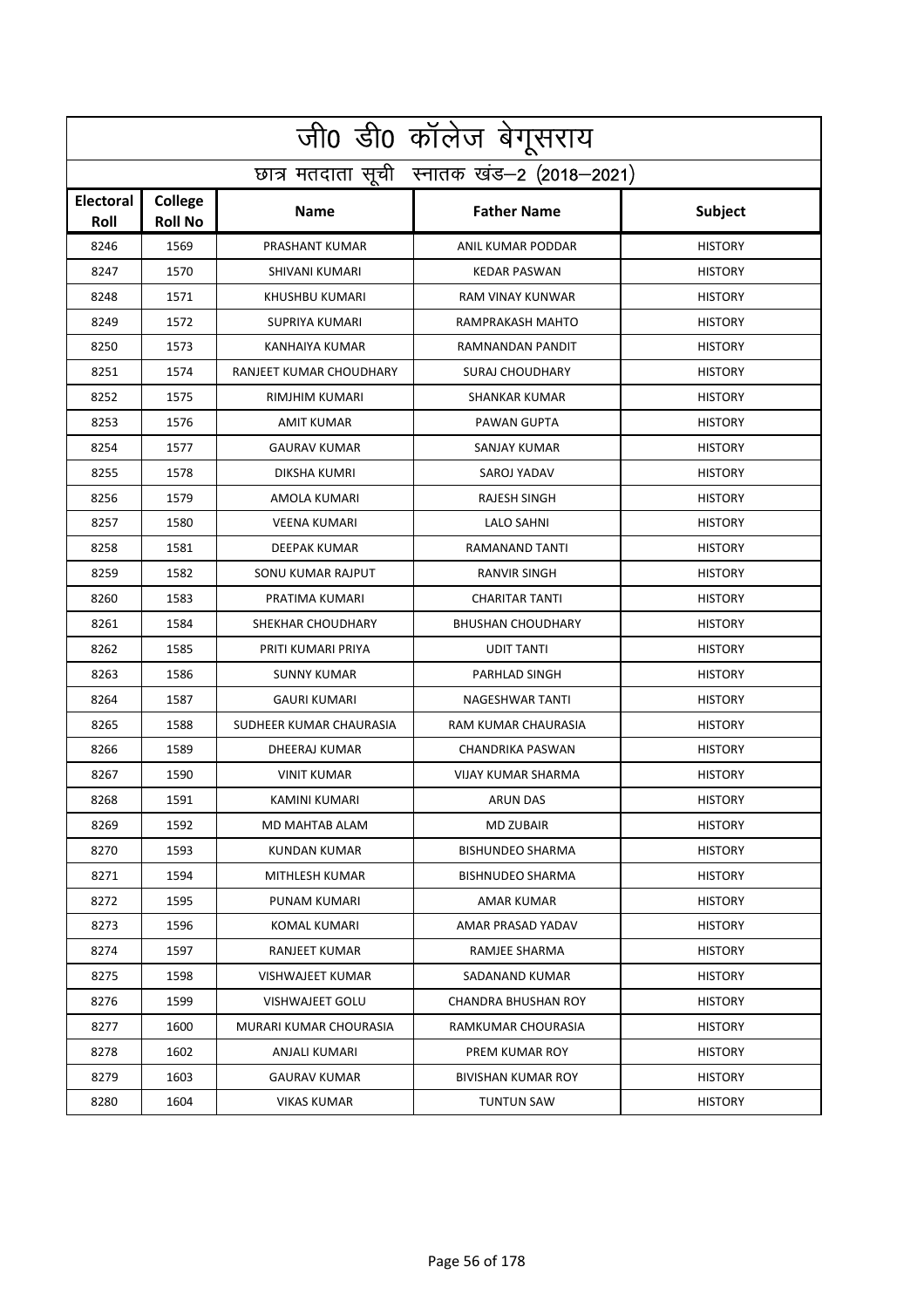|                          | जी0 डी0 कॉलेज बेगूसराय                     |                      |                           |                |  |  |
|--------------------------|--------------------------------------------|----------------------|---------------------------|----------------|--|--|
|                          | छात्र मतदाता सूची स्नातक खंड-2 (2018-2021) |                      |                           |                |  |  |
| <b>Electoral</b><br>Roll | College<br><b>Roll No</b>                  | <b>Name</b>          | <b>Father Name</b>        | Subject        |  |  |
| 8281                     | 1605                                       | <b>ANUPAM BHARTI</b> | PRABHU MAHTO              | <b>HISTORY</b> |  |  |
| 8282                     | 1606                                       | <b>PUJA KUMARI</b>   | <b>DINESH BHAGAT</b>      | <b>HISTORY</b> |  |  |
| 8283                     | 1607                                       | KOMAL KUMARI         | <b>MANOJ PRASAD YADAV</b> | <b>HISTORY</b> |  |  |
| 8284                     | 1608                                       | <b>SWEETY KUMARI</b> | BISHWJEET KUMAR PANDIT    | <b>HISTORY</b> |  |  |
| 8285                     | 1609                                       | AMAR KUMAR ROY       | NITYANAND ROY             | <b>HISTORY</b> |  |  |
| 8286                     | 1609                                       | <b>UMA KUMARI</b>    | RAMNATH SAHNI             | <b>HISTORY</b> |  |  |
| 8287                     | 1610                                       | PRITI KUMARI         | SANJEET YADAV             | <b>HISTORY</b> |  |  |
| 8288                     | 1611                                       | MANISHA KUMARI       | <b>ASHOK SINGH</b>        | <b>HISTORY</b> |  |  |
| 8289                     | 1612                                       | <b>SUNIL KUMAR</b>   | <b>BAUDHU SAW</b>         | <b>HISTORY</b> |  |  |
| 8290                     | 1613                                       | SATISH KUMAR         | <b>NABAS YADAV</b>        | <b>HISTORY</b> |  |  |
| 8291                     | 1614                                       | <b>RAVI KUMAR</b>    | <b>SURENDRA RAM</b>       | <b>HISTORY</b> |  |  |
| 8292                     | 1615                                       | SAMIR KUMAR          | <b>JITENDRA MAHTO</b>     | <b>HISTORY</b> |  |  |
| 8293                     | 1616                                       | <b>CHANDAN KUMAR</b> | <b>INDERDEV SAH</b>       | <b>HISTORY</b> |  |  |
| 8294                     | 1617                                       | SANOJ KUMAR          | ANIRUDH PRASAD SINGH      | <b>HISTORY</b> |  |  |
| 8295                     | 1618                                       | MD ZUBAIR ALI        | <b>MD MUSHARRAF</b>       | <b>HISTORY</b> |  |  |
| 8296                     | 1619                                       | KHUSBHU KUMARI       | <b>SURENDRA SAH</b>       | <b>HISTORY</b> |  |  |
| 8297                     | 1620                                       | <b>GAUTAM KUMAR</b>  | <b>SANJAY RAI</b>         | <b>HISTORY</b> |  |  |
| 8298                     | 5853                                       | RAGHAV KUMAR         | RAMNATH CHAUDHARY         | <b>HISTORY</b> |  |  |
| 8299                     | 6701                                       | <b>AMIT KUMAR</b>    | <b>NARESH PANDIT</b>      | <b>HISTORY</b> |  |  |
| 8300                     | 6702                                       | DIPALI KUMARI        | <b>SHARVAN KUMAR</b>      | <b>HISTORY</b> |  |  |
| 8301                     | 6703                                       | <b>ADARSH KUMAR</b>  | <b>BALRAM SINGH</b>       | <b>HISTORY</b> |  |  |
| 8302                     | 6704                                       | KHUSHBOO KUMARI      | PRAWIN THAKUR             | <b>HISTORY</b> |  |  |
| 8303                     | 6705                                       | BANTIKUMAR           | <b>UMESH PASWAN</b>       | <b>HISTORY</b> |  |  |
| 8304                     | 6706                                       | RAGNI KUMARI         | SANJAY SHARMA             | <b>HISTORY</b> |  |  |
| 8305                     | 6706                                       | VIJAY KUMAR          | <b>MAKHORAN TANTI</b>     | <b>HISTORY</b> |  |  |
| 8306                     | 6707                                       | <b>GAUTAM KUMAR</b>  | DEVENDRA THAKUR           | <b>HISTORY</b> |  |  |
| 8307                     | 6708                                       | NUTAN KUMARI         | <b>MANOJ KUMAR SINGH</b>  | <b>HISTORY</b> |  |  |
| 8308                     | 6709                                       | SMRITI KUMARI        | KRISHNA PRASAD GUPTA      | <b>HISTORY</b> |  |  |
| 8309                     | 6710                                       | <b>BHAVESH KUMAR</b> | SHANKAR YADAV             | <b>HISTORY</b> |  |  |
| 8310                     | 6711                                       | MAMTA KUMARI         | SIDENDRA PRASAD SINGH     | <b>HISTORY</b> |  |  |
| 8311                     | 6712                                       | DEEPAK KUMAR         | RAM PRAKASH RAM           | <b>HISTORY</b> |  |  |
| 8312                     | 6713                                       | RAVI RAJ             | SAHDEO KUMAR PASWAN       | <b>HISTORY</b> |  |  |
| 8313                     | 6714                                       | RAJESH KUMAR         | ANIL SAH                  | <b>HISTORY</b> |  |  |
| 8314                     | 6715                                       | KANHAIYA KUMAR       | <b>MANOJ MAHTO</b>        | <b>HISTORY</b> |  |  |
| 8315                     | 6716                                       | PRITAM KUMAR         | RAM UDGAR PASWAN          | <b>HISTORY</b> |  |  |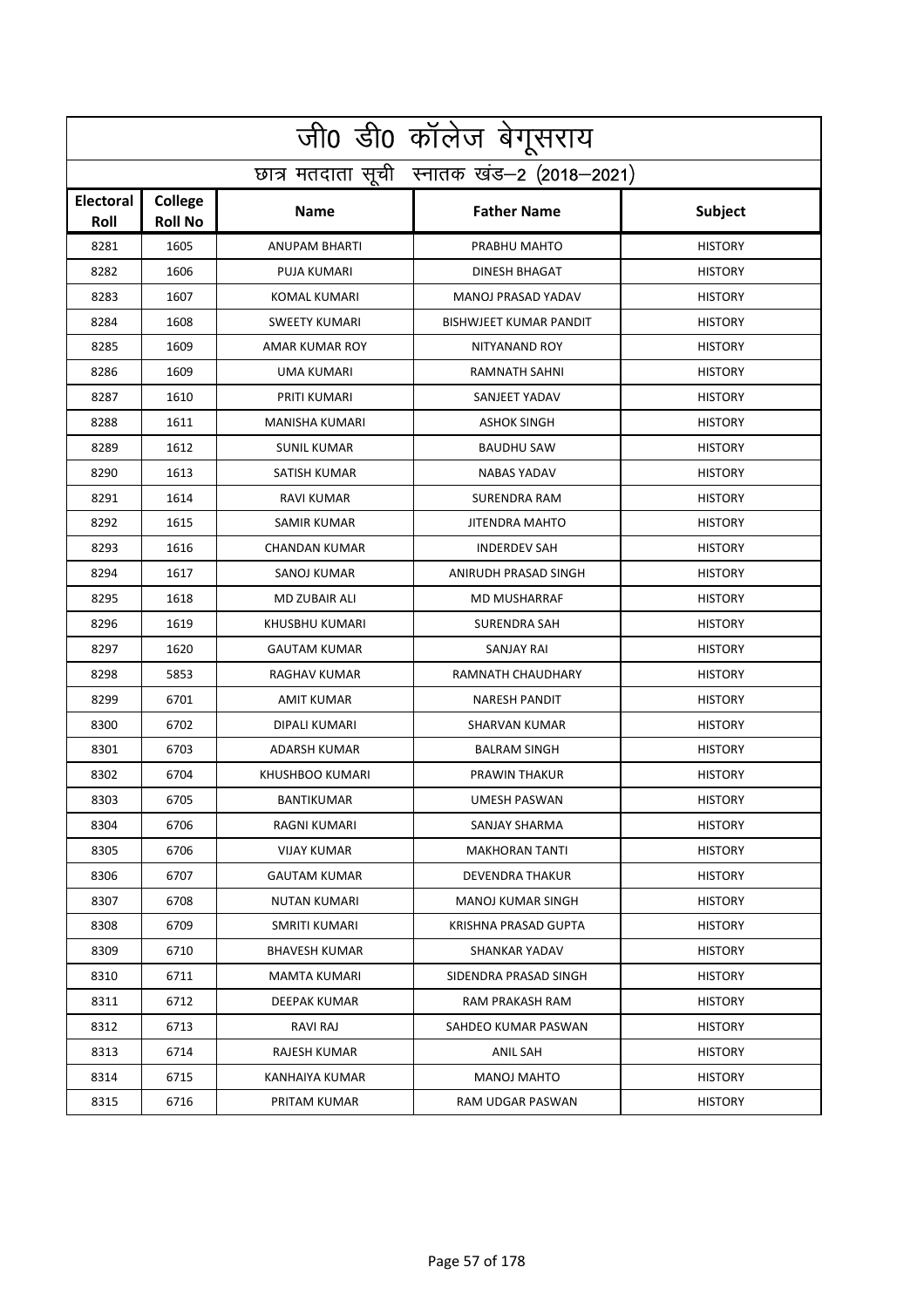|                          | .<br>जीo डीo कॉलेज बेगूसराय                |                        |                           |                |  |  |
|--------------------------|--------------------------------------------|------------------------|---------------------------|----------------|--|--|
|                          | छात्र मतदाता सूची स्नातक खंड-2 (2018-2021) |                        |                           |                |  |  |
| <b>Electoral</b><br>Roll | College<br><b>Roll No</b>                  | <b>Name</b>            | <b>Father Name</b>        | <b>Subject</b> |  |  |
| 8316                     | 6717                                       | <b>SUNIL KUMAR</b>     | <b>DAYAKANT SINGH</b>     | <b>HISTORY</b> |  |  |
| 8317                     | 6718                                       | <b>MD HASIB</b>        | <b>ABDUL SATTAR</b>       | <b>HISTORY</b> |  |  |
| 8318                     | 6719                                       | ANGAD KUMAR PANDIT     | <b>BALDEV PANDIT</b>      | <b>HISTORY</b> |  |  |
| 8319                     | 6720                                       | OM BHAVANI KUMARI      | <b>RABI SHANKAR KUMAR</b> | <b>HISTORY</b> |  |  |
| 8320                     | 6721                                       | ARTI KUMARI            | RANJEET YADAV             | <b>HISTORY</b> |  |  |
| 8321                     | 6722                                       | <b>SRISHTI SUMAN</b>   | ARBIND KUMAR              | <b>HISTORY</b> |  |  |
| 8322                     | 6723                                       | <b>JYOTI PRABHA</b>    | RADHA RAMAN MAHTO         | <b>HISTORY</b> |  |  |
| 8323                     | 6724                                       | <b>BIPIN KUMAR</b>     | RAMBALAK PASWAN           | <b>HISTORY</b> |  |  |
| 8324                     | 6725                                       | DILCHANDRA KUMAR       | RAJESH YADAV              | <b>HISTORY</b> |  |  |
| 8325                     | 6726                                       | POOJA KUMARI           | RAMNANDAN MAHTO           | <b>HISTORY</b> |  |  |
| 8326                     | 6727                                       | <b>VISHAL KUMAR</b>    | PAWAN KUMAR               | <b>HISTORY</b> |  |  |
| 8327                     | 6728                                       | <b>MD SHAHJAD</b>      | <b>MD HATIM</b>           | <b>HISTORY</b> |  |  |
| 8328                     | 6729                                       | <b>NAJRANA KHATOON</b> | <b>ABDUL BARIK</b>        | <b>HISTORY</b> |  |  |
| 8329                     | 6730                                       | <b>SIDHANT KUMAR</b>   | <b>JAGANNATH SINGH</b>    | <b>HISTORY</b> |  |  |
| 8330                     | 6731                                       | <b>MANOJ HANSADA</b>   | <b>BABLU HANSADA</b>      | <b>HISTORY</b> |  |  |
| 8331                     | 6732                                       | <b>KARAN KUMAR</b>     | <b>BIPIN KUMAR</b>        | <b>HISTORY</b> |  |  |
| 8332                     | 6733                                       | KARAMJEET KUMAR        | SARYUG MAHTO              | <b>HISTORY</b> |  |  |
| 8333                     | 6734                                       | DEEPAK KUMAR           | RAMPRAKASH SINGH          | <b>HISTORY</b> |  |  |
| 8334                     | 6734                                       | <b>SUJIT KUMAR</b>     | <b>ASHOK KUMAR</b>        | <b>HISTORY</b> |  |  |
| 8335                     | 6735                                       | <b>VIKAS KUMAR</b>     | <b>SHANKAR YADAV</b>      | <b>HISTORY</b> |  |  |
| 8336                     | 6736                                       | <b>MD IMRAN</b>        | <b>MD KALAM</b>           | <b>HISTORY</b> |  |  |
| 8337                     | 6737                                       | <b>SUNNY KUMAR</b>     | RAMKARAN YADAV            | <b>HISTORY</b> |  |  |
| 8338                     | 6738                                       | RAJESH KUMAR           | ARBIND KUMAR              | <b>HISTORY</b> |  |  |
| 8339                     | 6739                                       | RAUSHAN KUMAR          | <b>VINOD RAI</b>          | <b>HISTORY</b> |  |  |
| 8340                     | 6740                                       | GAVASAKAR PASWAN       | <b>MUNNA PASWAN</b>       | <b>HISTORY</b> |  |  |
| 8341                     | 6741                                       | SURAYYA BANO           | MD NIYAZUL HAQUE          | <b>HISTORY</b> |  |  |
| 8342                     | 6742                                       | AMIT KUMAR             | ARUN PRASAD               | <b>HISTORY</b> |  |  |
| 8343                     | 6743                                       | <b>BIPIN KUMAR</b>     | <b>SRIRAM TANTI</b>       | <b>HISTORY</b> |  |  |
| 8344                     | 6744                                       | SATYAM KUMAR           | PRAVESH KUMAR             | <b>HISTORY</b> |  |  |
| 8345                     | 6745                                       | MANISHA KUMARI         | <b>SUNIL SAH</b>          | <b>HISTORY</b> |  |  |
| 8346                     | 6746                                       | <b>SUSHIL KUMAR</b>    | <b>GURUDEV BHAGAT</b>     | <b>HISTORY</b> |  |  |
| 8347                     | 6747                                       | RAZIYA KHATOON         | MD AFAQ AHMAD             | <b>HISTORY</b> |  |  |
| 8348                     | 6747                                       | SANTOSH KUMAR          | UPENDRA PASWAN            | <b>HISTORY</b> |  |  |
| 8349                     | 6748                                       | PRAVEEN KUMAR          | RAMBALI TANTI             | <b>HISTORY</b> |  |  |
| 8350                     | 6749                                       | UTTAM KUMAR            | DEVNATH RAM               | <b>HISTORY</b> |  |  |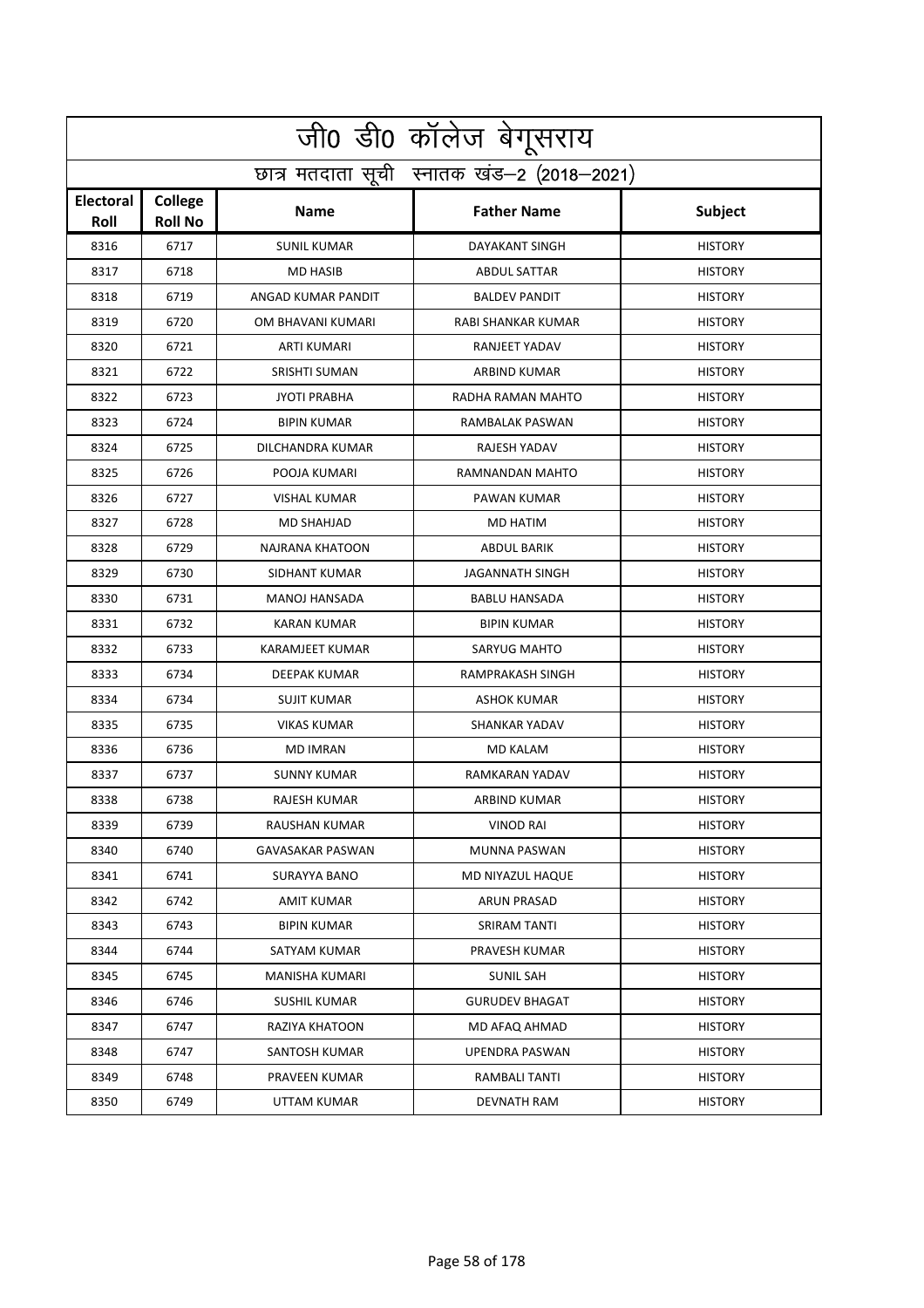| <u>जी0 डी0 कॉलेज बेगू</u> सराय |                                            |                       |                         |                |  |  |
|--------------------------------|--------------------------------------------|-----------------------|-------------------------|----------------|--|--|
|                                | छात्र मतदाता सूची स्नातक खंड-2 (2018-2021) |                       |                         |                |  |  |
| <b>Electoral</b><br>Roll       | College<br><b>Roll No</b>                  | <b>Name</b>           | <b>Father Name</b>      | Subject        |  |  |
| 8351                           | 6750                                       | <b>RAHUL KUMAR</b>    | <b>RAM KUMAR PANDIT</b> | <b>HISTORY</b> |  |  |
| 8352                           | 6751                                       | ANNUKRITI KUMARI      | <b>BALRAM GUPTA</b>     | <b>HISTORY</b> |  |  |
| 8353                           | 6752                                       | AMAR KUMAR            | <b>GYANDHARI MAHTO</b>  | <b>HISTORY</b> |  |  |
| 8354                           | 6753                                       | <b>AYUSH KUMAR</b>    | <b>MANOJ SAH</b>        | <b>HISTORY</b> |  |  |
| 8355                           | 6754                                       | <b>ANKIT KUMAR</b>    | SANDIP KUMAR RASTOGI    | <b>HISTORY</b> |  |  |
| 8356                           | 6755                                       | <b>KESHAV KUMAR</b>   | <b>SURESH CHAUDHARY</b> | <b>HISTORY</b> |  |  |
| 8357                           | 6756                                       | ABHISHEK KUMAR        | <b>AJAY SAH</b>         | <b>HISTORY</b> |  |  |
| 8358                           | 6757                                       | <b>VIKKI KUMAR</b>    | <b>UMESH KUMAR</b>      | <b>HISTORY</b> |  |  |
| 8359                           | 6758                                       | <b>BASRA KHANAM</b>   | MD MOSIM KHAN           | <b>HISTORY</b> |  |  |
| 8360                           | 6759                                       | PANKAJ KUMAR          | SITA SHARAN SAHANI      | <b>HISTORY</b> |  |  |
| 8361                           | 6760                                       | <b>KUNAL RAUT</b>     | <b>BABLU RAUT</b>       | <b>HISTORY</b> |  |  |
| 8362                           | 6761                                       | <b>BIBHA KUMARI</b>   | RAMSOGARATH MAHTO       | <b>HISTORY</b> |  |  |
| 8363                           | 6762                                       | <b>SONU KUMAR</b>     | <b>NIGAM ROY</b>        | <b>HISTORY</b> |  |  |
| 8364                           | 6763                                       | SANTOSH KUMAR         | RAM VINAY SHARMA        | <b>HISTORY</b> |  |  |
| 8365                           | 6764                                       | PRAVEEN KUMAR         | RAM UDAY PANDIT         | <b>HISTORY</b> |  |  |
| 8366                           | 6765                                       | <b>RAJEEV KUMAR</b>   | <b>VIJAY THAKUR</b>     | <b>HISTORY</b> |  |  |
| 8367                           | 6766                                       | <b>MD SHAKIL</b>      | MD IQBAL                | <b>HISTORY</b> |  |  |
| 8368                           | 6767                                       | SHABNAM KUMARI        | <b>BARE YADAV</b>       | <b>HISTORY</b> |  |  |
| 8369                           | 6768                                       | RAKESH KUMAR          | <b>NATHO TANTI</b>      | <b>HISTORY</b> |  |  |
| 8370                           | 6769                                       | <b>MANISH KUMAR</b>   | KHALO YADAV             | <b>HISTORY</b> |  |  |
| 8371                           | 6770                                       | RAJU KUMAR            | <b>GANESH RAUT</b>      | <b>HISTORY</b> |  |  |
| 8372                           | 6771                                       | SHIVSHANKAR KUMAR     | <b>GANESH TANTI</b>     | <b>HISTORY</b> |  |  |
| 8373                           | 6772                                       | <b>JHUNJHUN KUMAR</b> | RAMASHISH SINGH         | <b>HISTORY</b> |  |  |
| 8374                           | 6773                                       | SANJIV KUMAR          | LAKHPATI SAH            | <b>HISTORY</b> |  |  |
| 8375                           | 6774                                       | SONU KUMAR            | PARMOD RAY              | <b>HISTORY</b> |  |  |
| 8376                           | 6775                                       | AAJAD KUMAR           | SHAMBHU SHARMA          | <b>HISTORY</b> |  |  |
| 8377                           | 6776                                       | <b>BIKRANT KUMAR</b>  | RAJO YADAV              | <b>HISTORY</b> |  |  |
| 8378                           | 6777                                       | JITENDRA KUMAR        | MANOJ TANTI             | <b>HISTORY</b> |  |  |
| 8379                           | 6778                                       | <b>GUNJAN KUMAR</b>   | RAMPRIT MAHTO           | <b>HISTORY</b> |  |  |
| 8380                           | 6779                                       | <b>AMAN RAJ</b>       | ANANDI RAY              | <b>HISTORY</b> |  |  |
| 8381                           | 6780                                       | <b>BHIM KUMAR</b>     | <b>SHANKAR PATEL</b>    | <b>HISTORY</b> |  |  |
| 8382                           | 6781                                       | JEMS KUMAR            | <b>VIJAY SAH</b>        | <b>HISTORY</b> |  |  |
| 8383                           | 6782                                       | MAHADEV KUMAR         | RAMCHANDRA SAHANI       | <b>HISTORY</b> |  |  |
| 8384                           | 6783                                       | DHEERAJ KUMAR         | LALAN SAH               | <b>HISTORY</b> |  |  |
| 8385                           | 6784                                       | PRADUM KUMAR          | RANJIT SHARMA           | <b>HISTORY</b> |  |  |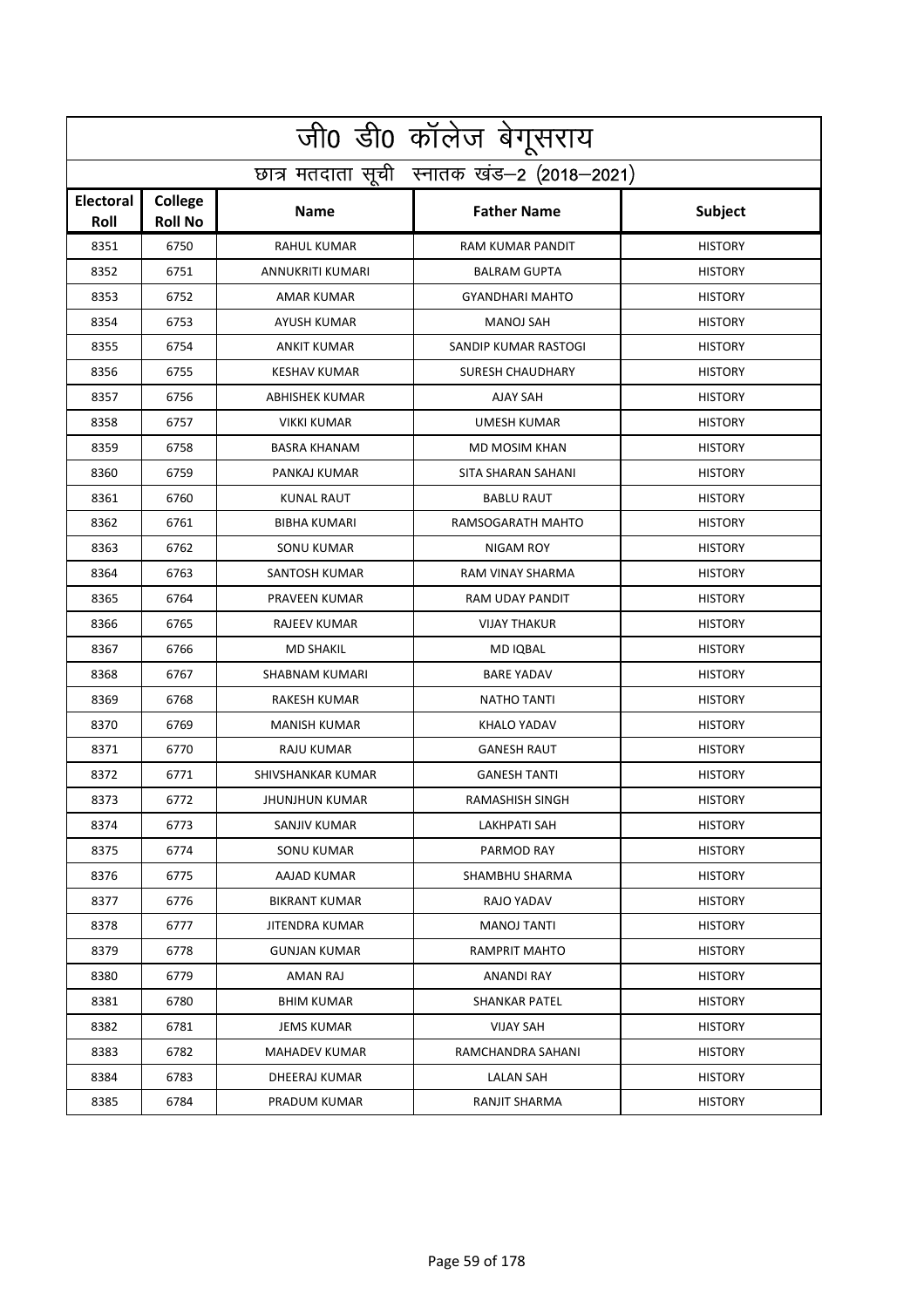|                          | <u>जी0 डी0 कॉलेज बेगू</u> सराय             |                        |                           |                |  |  |
|--------------------------|--------------------------------------------|------------------------|---------------------------|----------------|--|--|
|                          | छात्र मतदाता सूची स्नातक खंड-2 (2018-2021) |                        |                           |                |  |  |
| <b>Electoral</b><br>Roll | College<br><b>Roll No</b>                  | <b>Name</b>            | <b>Father Name</b>        | Subject        |  |  |
| 8386                     | 6785                                       | <b>AMARJEET KUMAR</b>  | ASHOK KUMAR YADAV         | <b>HISTORY</b> |  |  |
| 8387                     | 6786                                       | LAXMI KUMARI           | <b>ARJUN PODDAR</b>       | <b>HISTORY</b> |  |  |
| 8388                     | 6787                                       | SUNIL KUMAR SAH        | <b>SURESH SAH</b>         | <b>HISTORY</b> |  |  |
| 8389                     | 6788                                       | <b>ANNU PRIYA</b>      | PINTU SINGH               | <b>HISTORY</b> |  |  |
| 8390                     | 6789                                       | <b>BADAL KUMAR</b>     | <b>HEERA MAHTO</b>        | <b>HISTORY</b> |  |  |
| 8391                     | 6790                                       | <b>OWAISH ALAM</b>     | MD AFTAB ALAM             | <b>HISTORY</b> |  |  |
| 8392                     | 6791                                       | <b>MD KALAM</b>        | <b>MD ISMAIL</b>          | <b>HISTORY</b> |  |  |
| 8393                     | 6792                                       | <b>VIKRAM KUMAR</b>    | <b>BUTELI PANDIT</b>      | <b>HISTORY</b> |  |  |
| 8394                     | 6793                                       | <b>UMESH KUMAR</b>     | RAMREKHA PASWAN           | <b>HISTORY</b> |  |  |
| 8395                     | 6794                                       | <b>RAMGANIT THAKUR</b> | <b>JAGDISH THAKUR</b>     | <b>HISTORY</b> |  |  |
| 8396                     | 6795                                       | <b>ROHIT KUMAR</b>     | <b>SARWON KUMAR MAHTO</b> | <b>HISTORY</b> |  |  |
| 8397                     | 6796                                       | <b>VIKASH KUMAR</b>    | KRISHNANDAN YADAV         | <b>HISTORY</b> |  |  |
| 8398                     | 6797                                       | <b>NITISH KUMAR</b>    | MITHILESH RAY             | <b>HISTORY</b> |  |  |
| 8399                     | 6798                                       | NIKITA KUMARI          | <b>ASHOK HITAISHI</b>     | <b>HISTORY</b> |  |  |
| 8400                     | 6799                                       | VIMAL KUMAR SINGH      | <b>HORIL SINGH</b>        | <b>HISTORY</b> |  |  |
| 8401                     | 6800                                       | <b>RISHAV KUMAR</b>    | <b>ARVIND SINGH</b>       | <b>HISTORY</b> |  |  |
| 8402                     | 6801                                       | <b>MANJIT KUMAR</b>    | <b>BISHNUDEV DAS</b>      | <b>HISTORY</b> |  |  |
| 8403                     | 6802                                       | <b>NAINCEY KUMARI</b>  | MUNNA CHOUDHARY           | <b>HISTORY</b> |  |  |
| 8404                     | 6803                                       | <b>ROHIT KUMAR</b>     | <b>BHUDEV PANDEY</b>      | <b>HISTORY</b> |  |  |
| 8405                     | 6804                                       | SANJU KUMARI           | SHIVCHANDRA MAHTO         | <b>HISTORY</b> |  |  |
| 8406                     | 6805                                       | POONAM KUMARI          | RAM SOGARATH MAHTO        | <b>HISTORY</b> |  |  |
| 8407                     | 6806                                       | RAGINI KUMARI          | SHYAM PRASAD GUPTA        | <b>HISTORY</b> |  |  |
| 8408                     | 6807                                       | <b>BINDU KUMARI</b>    | <b>BIJLI MAHTO</b>        | <b>HISTORY</b> |  |  |
| 8409                     | 6808                                       | SAURAB KUMAR           | <b>NATHO SAHANI</b>       | <b>HISTORY</b> |  |  |
| 8410                     | 6809                                       | SAWAN KUMAR            | DINESH PD YADAV           | <b>HISTORY</b> |  |  |
| 8411                     | 6810                                       | CHANDANI KUMARI        | UPENDER CHOUDHARY         | <b>HISTORY</b> |  |  |
| 8412                     | 6811                                       | <b>MALA</b>            | KAILASH                   | <b>HISTORY</b> |  |  |
| 8413                     | 6812                                       | NISHA KUMARI           | KAPIL DEV DAS             | <b>HISTORY</b> |  |  |
| 8414                     | 6813                                       | KUNAL KUMAR            | BABUA NARAYAN PASWAN      | <b>HISTORY</b> |  |  |
| 8415                     | 6814                                       | RUPAM KUMARI           | LALIT KUMAR YADAV         | <b>HISTORY</b> |  |  |
| 8416                     | 6815                                       | KRISHNA KUMAR          | <b>KARI THAKUR</b>        | <b>HISTORY</b> |  |  |
| 8417                     | 6816                                       | BHOLA KUMAR SAHNI      | JAGDISH SAHNI             | <b>HISTORY</b> |  |  |
| 8418                     | 6818                                       | <b>GAUTAM RANA</b>     | PURENDU YADAV             | <b>HISTORY</b> |  |  |
| 8419                     | 6819                                       | SHUBHAM RAJ            | SHUSHIL KUMAR THAKUR      | <b>HISTORY</b> |  |  |
| 8420                     | 6820                                       | SUMIT KUMAR            | RAJU ROY                  | <b>HISTORY</b> |  |  |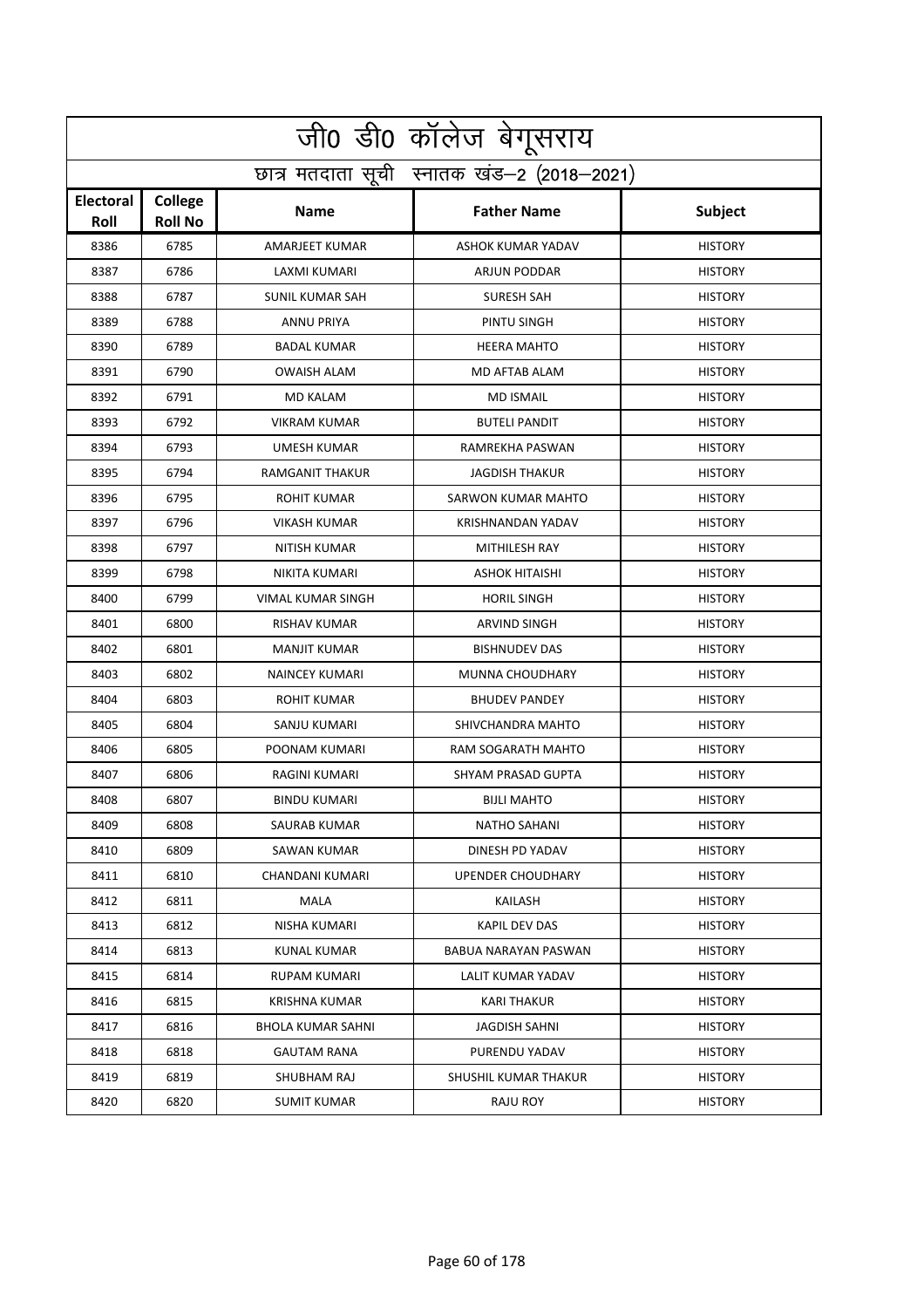|                          | जी0 डी0 कॉलेज बेगूसराय                     |                       |                          |                |  |  |
|--------------------------|--------------------------------------------|-----------------------|--------------------------|----------------|--|--|
|                          | छात्र मतदाता सूची स्नातक खंड-2 (2018-2021) |                       |                          |                |  |  |
| <b>Electoral</b><br>Roll | College<br><b>Roll No</b>                  | <b>Name</b>           | <b>Father Name</b>       | Subject        |  |  |
| 8421                     | 6821                                       | <b>VIKAS KUMAR</b>    | <b>NAWAL CHOUDHARY</b>   | <b>HISTORY</b> |  |  |
| 8422                     | 6822                                       | SANJEEV KUMAR         | RAJESHWARI YADAV         | <b>HISTORY</b> |  |  |
| 8423                     | 6823                                       | POONAM KUMARI         | RAJARAM RAY              | <b>HISTORY</b> |  |  |
| 8424                     | 6824                                       | <b>SIMA KUMARI</b>    | <b>RAJARAM RAY</b>       | <b>HISTORY</b> |  |  |
| 8425                     | 6825                                       | MEERA KUMARI          | SHIVJEE YADAV            | <b>HISTORY</b> |  |  |
| 8426                     | 6826                                       | <b>ABHISHEK KUMAR</b> | <b>VIVEKA NAND YADAV</b> | <b>HISTORY</b> |  |  |
| 8427                     | 6827                                       | <b>SNEHA SINHA</b>    | <b>SUNIL KUMAR</b>       | <b>HISTORY</b> |  |  |
| 8428                     | 6828                                       | <b>RAJIV KUMAR</b>    | <b>GANGA DAS</b>         | <b>HISTORY</b> |  |  |
| 8429                     | 6829                                       | KANCHAN KUMARI        | <b>SHIVRAM SAH</b>       | <b>HISTORY</b> |  |  |
| 8430                     | 6832                                       | SARASWATI KUMARI      | <b>MAHENDRA DAS</b>      | <b>HISTORY</b> |  |  |
| 8431                     | 6833                                       | <b>RAJESH KUMAR</b>   | ANGAD SADA               | <b>HISTORY</b> |  |  |
| 8432                     | 6835                                       | <b>SWEETY KUMARI</b>  | <b>FULEN SHARMA</b>      | <b>HISTORY</b> |  |  |
| 8433                     | 6836                                       | <b>GURIYA KUMARI</b>  | SANJAY CHOUDHARY         | <b>HISTORY</b> |  |  |
| 8434                     | 6836                                       | MURARI KUMAR          | <b>SHANKAR TANTI</b>     | <b>HISTORY</b> |  |  |
| 8435                     | 6837                                       | <b>SUJIT KUMAR</b>    | <b>JAYKANT TANTI</b>     | <b>HISTORY</b> |  |  |
| 8436                     | 6838                                       | ARCHANA KUMARI        | <b>ARUN PANDIT</b>       | <b>HISTORY</b> |  |  |
| 8437                     | 6839                                       | <b>ASHISH KUMAR</b>   | RAJU CHOUDHARY           | <b>HISTORY</b> |  |  |
| 8438                     | 6840                                       | CHANDNI KUMARI        | RAMNANDAN PASWAN         | <b>HISTORY</b> |  |  |
| 8439                     | 6841                                       | ARCHANA KUMARI        | <b>SHIVRAM SAH</b>       | <b>HISTORY</b> |  |  |
| 8440                     | 6842                                       | <b>RAVI KUMAR</b>     | <b>LALAN PASWAN</b>      | <b>HISTORY</b> |  |  |
| 8441                     | 6843                                       | <b>AVINASH KUMAR</b>  | RAMU PASWAN              | <b>HISTORY</b> |  |  |
| 8442                     | 6844                                       | MUKESH KUMAR          | RAMCHANDRA PASWAN        | <b>HISTORY</b> |  |  |
| 8443                     | 6845                                       | SANJEET KUMAR         | SANJAY SINGH             | <b>HISTORY</b> |  |  |
| 8444                     | 6846                                       | <b>KUMOD KUMAR</b>    | RAVINDRA SINGH           | <b>HISTORY</b> |  |  |
| 8445                     | 6848                                       | KANCHAN KUMARI        | RAMCHANDRA RAM           | <b>HISTORY</b> |  |  |
| 8446                     | 6849                                       | AMIT KUMAR            | <b>BIPIN PASWAN</b>      | <b>HISTORY</b> |  |  |
| 8447                     | 6850                                       | <b>DOLI KUMARI</b>    | SUDHIR PD YADAV          | <b>HISTORY</b> |  |  |
| 8448                     | 6851                                       | ARYA RANJAN           | <b>BAIJNATH MANDAL</b>   | <b>HISTORY</b> |  |  |
| 8449                     | 6852                                       | RESHAM KUMARI         | ABHINANDAN RAY           | <b>HISTORY</b> |  |  |
| 8450                     | 6855                                       | DEVMOHAN KUMAR        | <b>GANESH ROY</b>        | <b>HISTORY</b> |  |  |
| 8451                     | 6856                                       | MANTOSH KUMAR         | <b>BIDUL MAHTO</b>       | <b>HISTORY</b> |  |  |
| 8452                     | 6857                                       | LOVELY KUMARI         | PANJABI SHINGH           | <b>HISTORY</b> |  |  |
| 8453                     | 6858                                       | BABLU KUMAR           | RAJARAM BHAGAT           | <b>HISTORY</b> |  |  |
| 8454                     | 6859                                       | AKASH KUMAR           | HEMANT KUMAR MISHRA      | <b>HISTORY</b> |  |  |
| 8455                     | 6860                                       | <b>ABHIJEET DAS</b>   | DEOJIT DAS               | <b>HISTORY</b> |  |  |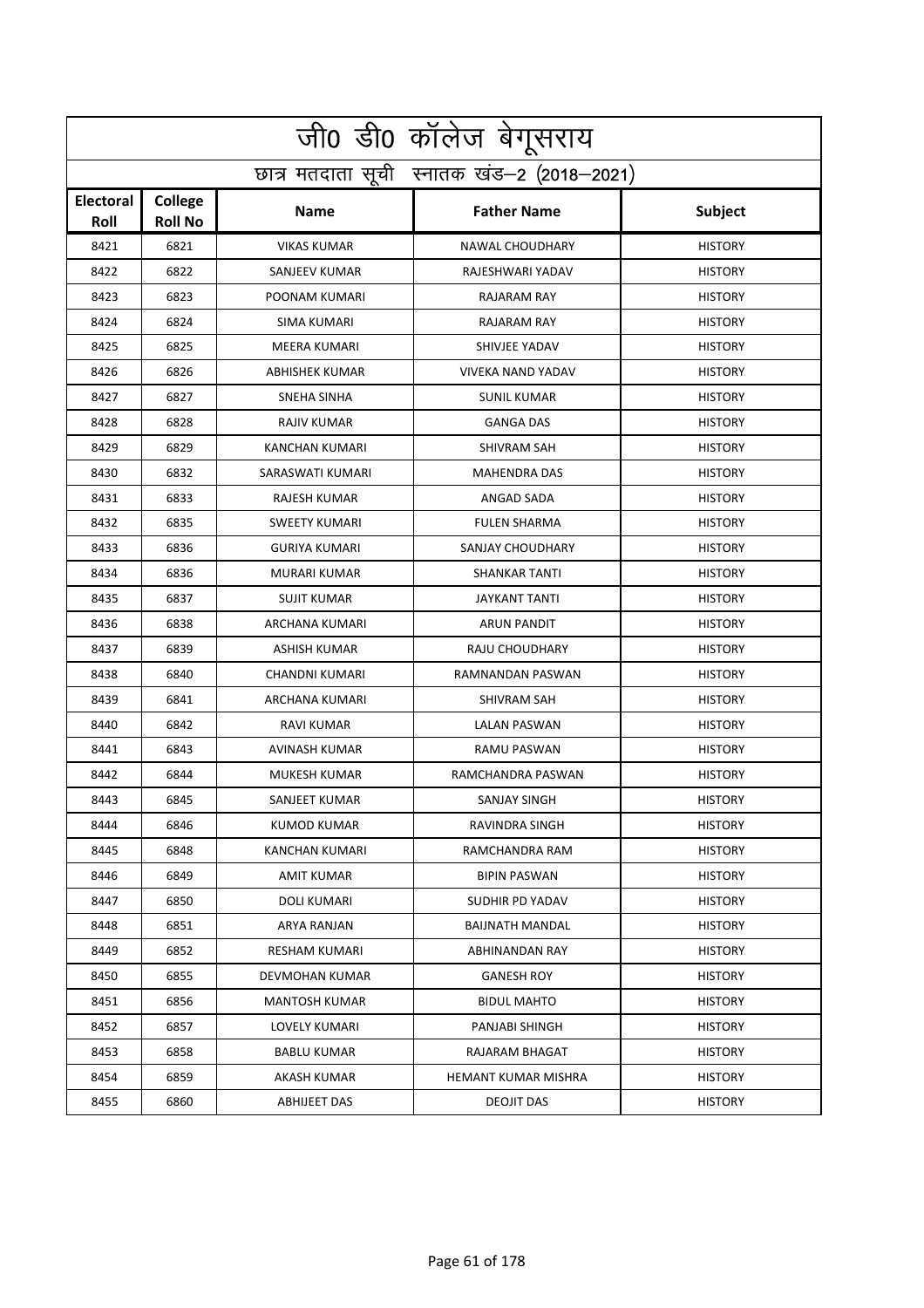|                          | <u>जी0 डी0</u> कॉलेज बेगूसराय              |                        |                             |                    |  |  |
|--------------------------|--------------------------------------------|------------------------|-----------------------------|--------------------|--|--|
|                          | छात्र मतदाता सूची स्नातक खंड-2 (2018-2021) |                        |                             |                    |  |  |
| <b>Electoral</b><br>Roll | College<br><b>Roll No</b>                  | <b>Name</b>            | <b>Father Name</b>          | Subject            |  |  |
| 8456                     | 6861                                       | <b>SUJEET KUMAR</b>    | <b>ARUN SAH</b>             | <b>HISTORY</b>     |  |  |
| 8457                     | 6862                                       | <b>DOLLY KUMARI</b>    | <b>JITENDRA MAHTO</b>       | <b>HISTORY</b>     |  |  |
| 8458                     | 7407                                       | <b>AFRIN KHATOON</b>   | MD ZEYAUDDIN KHAN           | <b>HISTORY</b>     |  |  |
| 8459                     |                                            | <b>SANGITA KUMARI</b>  | <b>RAMJAPPO DAS</b>         | <b>HISTORY</b>     |  |  |
| 8460                     | 1622                                       | ANUBHAVI KUMARI        | ANIL JHA                    | <b>MATHEMATICS</b> |  |  |
| 8461                     | 1623                                       | PRIYANSHU SHEKHAR      | <b>RAJEEV KUMAR</b>         | <b>MATHEMATICS</b> |  |  |
| 8462                     | 1623                                       | RANDHIR KUMAR          | <b>RAJEEV SINGH</b>         | <b>MATHEMATICS</b> |  |  |
| 8463                     | 1624                                       | <b>SONI KUMARI</b>     | <b>MUKESH RAY</b>           | <b>MATHEMATICS</b> |  |  |
| 8464                     | 1625                                       | SADANAND KUMAR         | RAJENDRA PAL                | <b>MATHEMATICS</b> |  |  |
| 8465                     | 1626                                       | <b>RAJA KUMAR</b>      | <b>RAMPRIT PANDIT</b>       | <b>MATHEMATICS</b> |  |  |
| 8466                     | 1627                                       | <b>SHUBHAM KUMAR</b>   | <b>BIRENDRA KUMAR SINGH</b> | <b>MATHEMATICS</b> |  |  |
| 8467                     | 1629                                       | DEEPAK KUMAR           | RAJARAM YADAV               | <b>MATHEMATICS</b> |  |  |
| 8468                     | 1630                                       | <b>AMIT KUMAR</b>      | DILIP KUMAR CHAURASHIA      | <b>MATHEMATICS</b> |  |  |
| 8469                     | 1631                                       | RAUSHAN KUMAR          | <b>NARESH CHAURASIA</b>     | <b>MATHEMATICS</b> |  |  |
| 8470                     | 1632                                       | ADITYA KUMAR           | PRAVIN KUMAR                | <b>MATHEMATICS</b> |  |  |
| 8471                     | 1633                                       | CHHOTU KUMAR CHOUDHARY | PHAGO CHOUDHARY             | <b>MATHEMATICS</b> |  |  |
| 8472                     | 1634                                       | AASHTIK KUMAR          | PANKAJ PANDIT               | <b>MATHEMATICS</b> |  |  |
| 8473                     | 1635                                       | <b>SURAJ KUMAR</b>     | SANJEET CHAUDHARY           | <b>MATHEMATICS</b> |  |  |
| 8474                     | 1803                                       | <b>CHANDAN KUMAR</b>   | SHIVJEE VERMA               | PHILOSOPHY         |  |  |
| 8475                     | 1804                                       | SANJEEV KUMAR          | SADANAND CHOUDHARY          | PHILOSOPHY         |  |  |
| 8476                     | 1805                                       | PRINCE KUMAR           | <b>ARVIND ROY</b>           | PHILOSOPHY         |  |  |
| 8477                     | 1806                                       | MUSKAN KUMARI          | <b>MANOJ KUMAR</b>          | <b>PHILOSOPHY</b>  |  |  |
| 8478                     | 1807                                       | DEEPAK KUMAR           | RAM KUMARI DEVI             | <b>PHILOSOPHY</b>  |  |  |
| 8479                     | 1808                                       | SRISHTI SONI           | SANTOSH KUMAR SONI          | PHILOSOPHY         |  |  |
| 8480                     | 1809                                       | SHABNAM KUMARI         | SUBHCHANDRA JHA             | <b>PHILOSOPHY</b>  |  |  |
| 8481                     | 1810                                       | <b>VINEETA KUMARI</b>  | JAGAT YADAV                 | <b>PHILOSOPHY</b>  |  |  |
| 8482                     | 1811                                       | RIMA KUMARI            | <b>KISHOR YADAV</b>         | <b>PHILOSOPHY</b>  |  |  |
| 8483                     | 1812                                       | NISHU SNEHI            | <b>SUNIL KUMAR</b>          | <b>PHILOSOPHY</b>  |  |  |
| 8484                     | 1813                                       | MAUSAM KUMARI          | RAM UDAY SINGH              | <b>PHILOSOPHY</b>  |  |  |
| 8485                     | 1814                                       | NITU KUMARI            | KARMVEER JHA                | <b>PHILOSOPHY</b>  |  |  |
| 8486                     | 1815                                       | SUPRIYA KUMARI         | SANJEET SIGNH               | <b>PHILOSOPHY</b>  |  |  |
| 8487                     | 1816                                       | SANJEEV KUMAR          | JAGDEV SHARMA               | <b>PHILOSOPHY</b>  |  |  |
| 8488                     | 1817                                       | RAJAN KUMAR            | <b>BRIJBIHARI SINGH</b>     | <b>PHILOSOPHY</b>  |  |  |
| 8489                     | 1818                                       | <b>GURIYA KUMARI</b>   | SUNIL CHOUDHARY             | PHILOSOPHY         |  |  |
| 8490                     | 1819                                       | GURIYA KUMARI          | MAHENDRA SAH                | PHILOSOPHY         |  |  |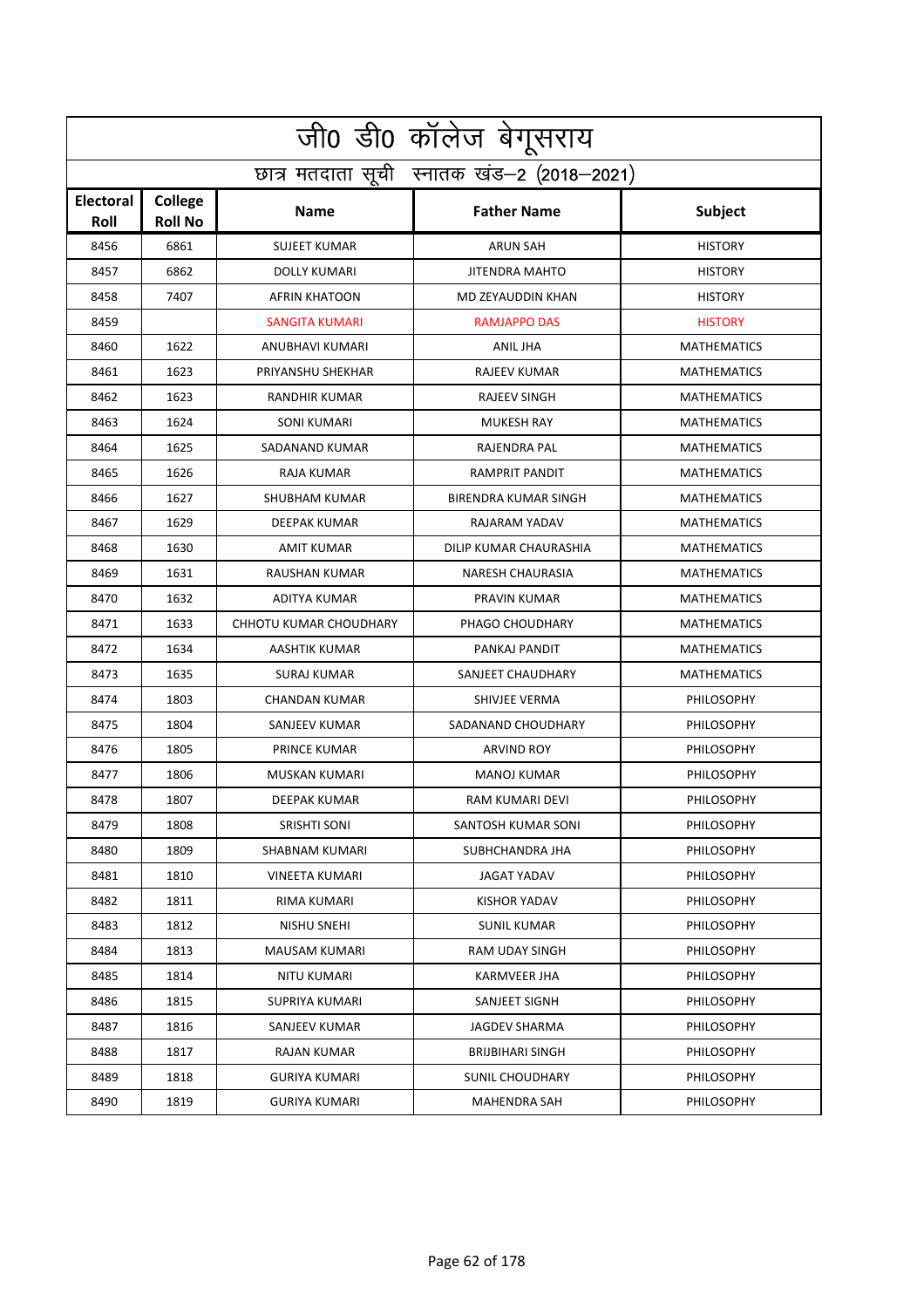|                   | जी0 डी0 कॉलेज बेगूसराय                     |                       |                           |                   |  |  |
|-------------------|--------------------------------------------|-----------------------|---------------------------|-------------------|--|--|
|                   | छात्र मतदाता सूची स्नातक खंड-2 (2018-2021) |                       |                           |                   |  |  |
| Electoral<br>Roll | College<br><b>Roll No</b>                  | <b>Name</b>           | <b>Father Name</b>        | Subject           |  |  |
| 8491              | 1820                                       | <b>RAVI KUMAR</b>     | <b>BATORAN MAHTO</b>      | <b>PHILOSOPHY</b> |  |  |
| 8492              | 1821                                       | <b>MUNNA KUMAR</b>    | <b>MANTUN SINGH</b>       | <b>PHILOSOPHY</b> |  |  |
| 8493              | 1822                                       | <b>SUSHIL KUMAR</b>   | <b>VIJAY MAHTO</b>        | <b>PHILOSOPHY</b> |  |  |
| 8494              | 1823                                       | <b>BIBHA KUMARI</b>   | <b>RAM SEVAK KUNWAR</b>   | PHILOSOPHY        |  |  |
| 8495              | 1824                                       | <b>HARIOM KUMAR</b>   | <b>MAHESH PANDIT</b>      | <b>PHILOSOPHY</b> |  |  |
| 8496              | 1825                                       | <b>ABHISHEK KUMAR</b> | SANJEEV JHA               | <b>PHILOSOPHY</b> |  |  |
| 8497              | 1827                                       | PRINCE KUMAR          | PUNIT YADAV               | PHILOSOPHY        |  |  |
| 8498              | 1828                                       | MEGHA KUMARI          | <b>KAMAL KISHOR GUPTA</b> | <b>PHILOSOPHY</b> |  |  |
| 8499              | 1829                                       | LAXMAN KUMAR          | <b>ANIL SINGH</b>         | PHILOSOPHY        |  |  |
| 8500              | 1830                                       | SARASAWATI KUMARI     | <b>SUKHDEV SAH</b>        | <b>PHILOSOPHY</b> |  |  |
| 8501              | 1831                                       | SANDEEP KUMAR         | VISHNUDEO SHARMA          | PHILOSOPHY        |  |  |
| 8502              | 1832                                       | ROHINI KUMARI         | <b>CHAKRADHAR THAKUR</b>  | <b>PHILOSOPHY</b> |  |  |
| 8503              | 1833                                       | SATYAM KUMAR          | RAJESH KUMAR              | <b>PHILOSOPHY</b> |  |  |
| 8504              | 1834                                       | PRAHLAD KUMAR PASWAN  | <b>RAMDEV PASWAN</b>      | PHILOSOPHY        |  |  |
| 8505              | 1835                                       | SHUBHAM KUMAR         | <b>DILIP DAS</b>          | <b>PHILOSOPHY</b> |  |  |
| 8506              | 1836                                       | <b>GAURAV KUMAR</b>   | <b>MAYAKANT PASWAN</b>    | <b>PHILOSOPHY</b> |  |  |
| 8507              | 1838                                       | <b>KRISHNA KUMAR</b>  | DASHARATH PASWAN          | PHILOSOPHY        |  |  |
| 8508              | 1839                                       | VANDANA KUMARI        | RAMANUJ SINGH             | <b>PHILOSOPHY</b> |  |  |
| 8509              | 1840                                       | RAHUL KUMAR           | RAM LOCHAN RAI            | <b>PHILOSOPHY</b> |  |  |
| 8510              | 1841                                       | DIWAKAR KUMAR         | VIDHYANAND PASWAN         | <b>PHILOSOPHY</b> |  |  |
| 8511              | 762                                        | <b>RAVI KUMAR</b>     | <b>SHARAWAN SAH</b>       | POL.SC            |  |  |
| 8512              | 1981                                       | DHIRENDRA KUMAR       | <b>GOPAL SINGH</b>        | POL.SC            |  |  |
| 8513              | 1982                                       | AMAN KUMAR            | RAMDEO MAHTO              | POL.SC            |  |  |
| 8514              | 1983                                       | RAMKRISHAN KUMAR      | <b>NARESH BIND</b>        | POL.SC            |  |  |
| 8515              | 1984                                       | NITISH KUMAR          | RUDAL PRASAD              | POL.SC            |  |  |
| 8516              | 1985                                       | PRADUMAN KUMAR        | PASHUPATI SINGH           | POL.SC            |  |  |
| 8517              | 1986                                       | SUNNY KUMAR           | ANIL PRASAD SINGH         | POL.SC            |  |  |
| 8518              | 1987                                       | AMIT KUMAR            | UPENDRA PASWAN            | POL.SC            |  |  |
| 8519              | 1988                                       | VIJAY KUMAR           | BHIM SHANKAR SHARMA       | POL.SC            |  |  |
| 8520              | 1989                                       | NISHANT KUMAR         | ARUN KUMAR                | POL.SC            |  |  |
| 8521              | 1990                                       | RAM SAJEEVAN KUMAR    | RAM NARAYAN YADAV         | POL.SC            |  |  |
| 8522              | 1991                                       | ARJUN KUMAR           | CHARITRA SAH              | POL.SC            |  |  |
| 8523              | 1991                                       | RAUSHAN KUMAR         | RAMASHISH MAHTO           | POL.SC            |  |  |
| 8524              | 1993                                       | SWEETY KUMARI         | BIPIN KR SINGH            | POL.SC            |  |  |
| 8525              | 1994                                       | AVANISH ANAND         | DEVENDRA ROY              | POL.SC            |  |  |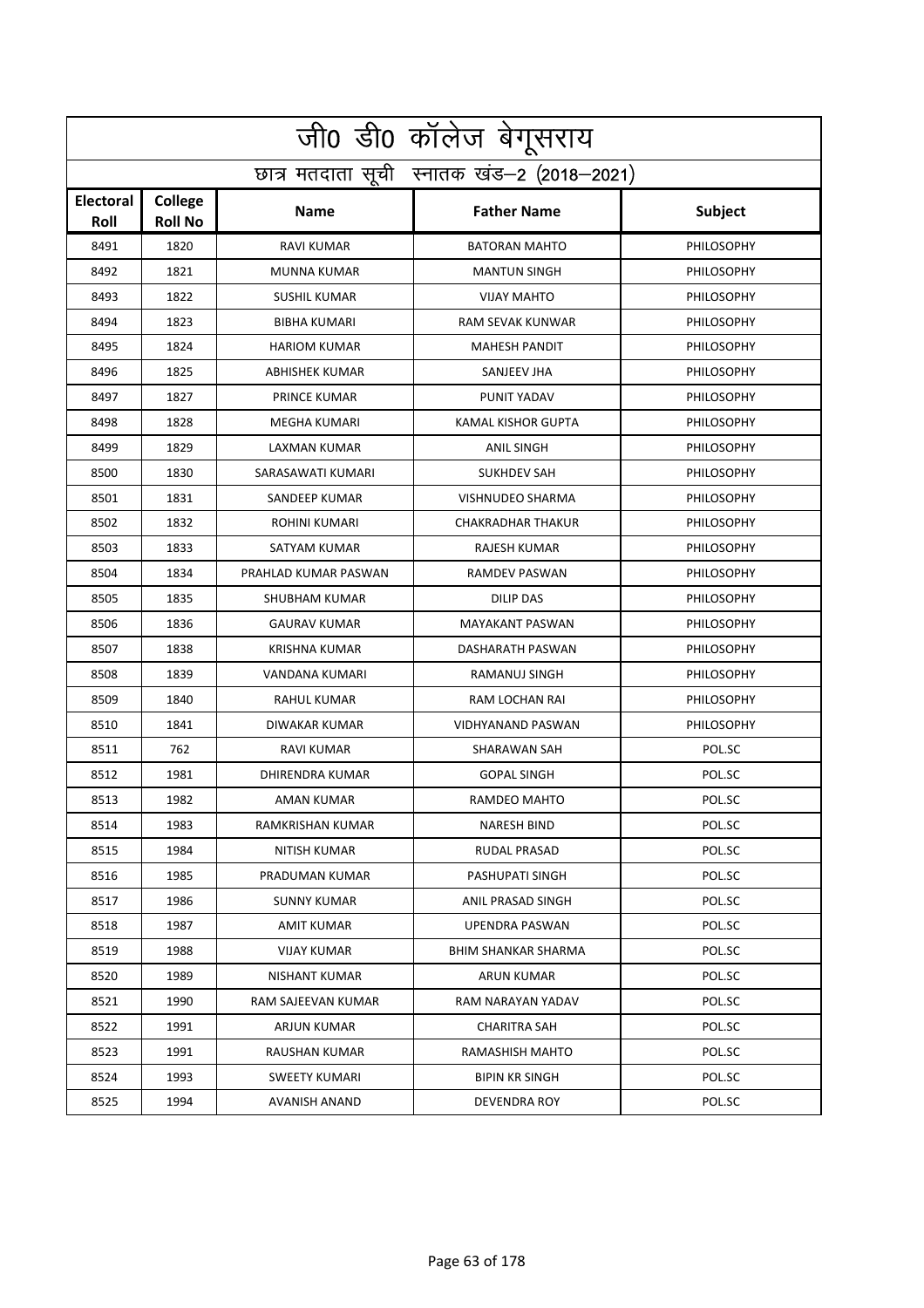|                          | <u>जी0 डी0 कॉलेज बेगू</u> सराय             |                       |                        |         |  |  |
|--------------------------|--------------------------------------------|-----------------------|------------------------|---------|--|--|
|                          | छात्र मतदाता सूची स्नातक खंड-2 (2018-2021) |                       |                        |         |  |  |
| <b>Electoral</b><br>Roll | College<br><b>Roll No</b>                  | <b>Name</b>           | <b>Father Name</b>     | Subject |  |  |
| 8526                     | 1995                                       | <b>MANISH RANJAN</b>  | DAYA SAGAR SINGH       | POL.SC  |  |  |
| 8527                     | 1996                                       | <b>ANIKET KUMAR</b>   | <b>HARERAM PASWAN</b>  | POL.SC  |  |  |
| 8528                     | 1997                                       | VANDANA KUMARI        | <b>ASHOK YADAV</b>     | POL.SC  |  |  |
| 8529                     | 1998                                       | <b>KISHAN KUMAR</b>   | <b>MAHESHWER RAM</b>   | POL.SC  |  |  |
| 8530                     | 1999                                       | <b>KRISHAN KUMAR</b>  | PRAMOD ROY             | POL.SC  |  |  |
| 8531                     | 2000                                       | LAKSHMAN KUMAR        | <b>LADDULAL TANTI</b>  | POL.SC  |  |  |
| 8532                     | 2001                                       | DINESH KUMAR          | SANJEET CHOUDHARY      | POL.SC  |  |  |
| 8533                     | 2002                                       | <b>SUJIT KUMAR</b>    | <b>SUNIL SAHNI</b>     | POL.SC  |  |  |
| 8534                     | 2003                                       | RISHU KUMAR           | SANJAY KUMAR GUPTA     | POL.SC  |  |  |
| 8535                     | 2004                                       | <b>JITENDRA KUMAR</b> | <b>SHYAM MAHTO</b>     | POL.SC  |  |  |
| 8536                     | 2005                                       | <b>MANISH KUMAR</b>   | DARBARI YADAV          | POL.SC  |  |  |
| 8537                     | 2006                                       | <b>SUMAN KUMARI</b>   | RAM CHANDER PANDIT     | POL.SC  |  |  |
| 8538                     | 2007                                       | SHAMBHU KUMAR         | <b>VAKIL YADAV</b>     | POL.SC  |  |  |
| 8539                     | 2008                                       | <b>BITTU KUMAR</b>    | <b>BABUSAHEB YADAV</b> | POL.SC  |  |  |
| 8540                     | 2009                                       | <b>GAUTAM KUMAR</b>   | <b>NIRDHAN DAS</b>     | POL.SC  |  |  |
| 8541                     | 2010                                       | <b>NEHA KUMARI</b>    | RAJ KUMAR MAHTO        | POL.SC  |  |  |
| 8542                     | 2011                                       | RAKHI KUMARI          | RAVINDRA PANDIT        | POL.SC  |  |  |
| 8543                     | 2012                                       | SHUSHANK KUMAR RAMAN  | RAMAKANT KUMAR RAMAN   | POL.SC  |  |  |
| 8544                     | 2013                                       | <b>NITU RAJ</b>       | <b>BIRWAL SINGH</b>    | POL.SC  |  |  |
| 8545                     | 2014                                       | <b>VIKASH KUMAR</b>   | <b>KISHOR MAHTO</b>    | POL.SC  |  |  |
| 8546                     | 2015                                       | NISHA KUMARI          | <b>CHETHRU SAH</b>     | POL.SC  |  |  |
| 8547                     | 2016                                       | NIBHA KUMARI          | NANDAN SAH             | POL.SC  |  |  |
| 8548                     | 2017                                       | SAURAV SRIVASTAV      | RAJKUMAR RAY           | POL.SC  |  |  |
| 8549                     | 2018                                       | AJEET KUMAR           | <b>SATTAN SAH</b>      | POL.SC  |  |  |
| 8550                     | 2019                                       | ABHISHEK RAJ          | <b>MANTUN DAS</b>      | POL.SC  |  |  |
| 8551                     | 2020                                       | SUMAN KUMAR           | SANTOSH YADAV          | POL.SC  |  |  |
| 8552                     | 2022                                       | ANJLI KUMARI          | <b>JAGDISH PASWAN</b>  | POL.SC  |  |  |
| 8553                     | 2023                                       | RISHAV RANJAN         | RAVI RANJAN PD SINGH   | POL.SC  |  |  |
| 8554                     | 2024                                       | SAURAV KUMAR          | MANOJ SAH              | POL.SC  |  |  |
| 8555                     | 2025                                       | BIPIN KUMAR RAM       | ARJUN RAM              | POL.SC  |  |  |
| 8556                     | 2026                                       | <b>RAJ KUMAR</b>      | <b>KAPO PASWAN</b>     | POL.SC  |  |  |
| 8557                     | 2027                                       | SANTOSH KUMAR         | ASHOK THAKUR           | POL.SC  |  |  |
| 8558                     | 2028                                       | RAVI KUMAR            | BIRENDRA CHAURASIA     | POL.SC  |  |  |
| 8559                     | 2030                                       | <b>SUNIL KUMAR</b>    | RAJPATI SAH            | POL.SC  |  |  |
| 8560                     | 2031                                       | KAJAL KUMARI          | ANIL KUMAR PODDAR      | POL.SC  |  |  |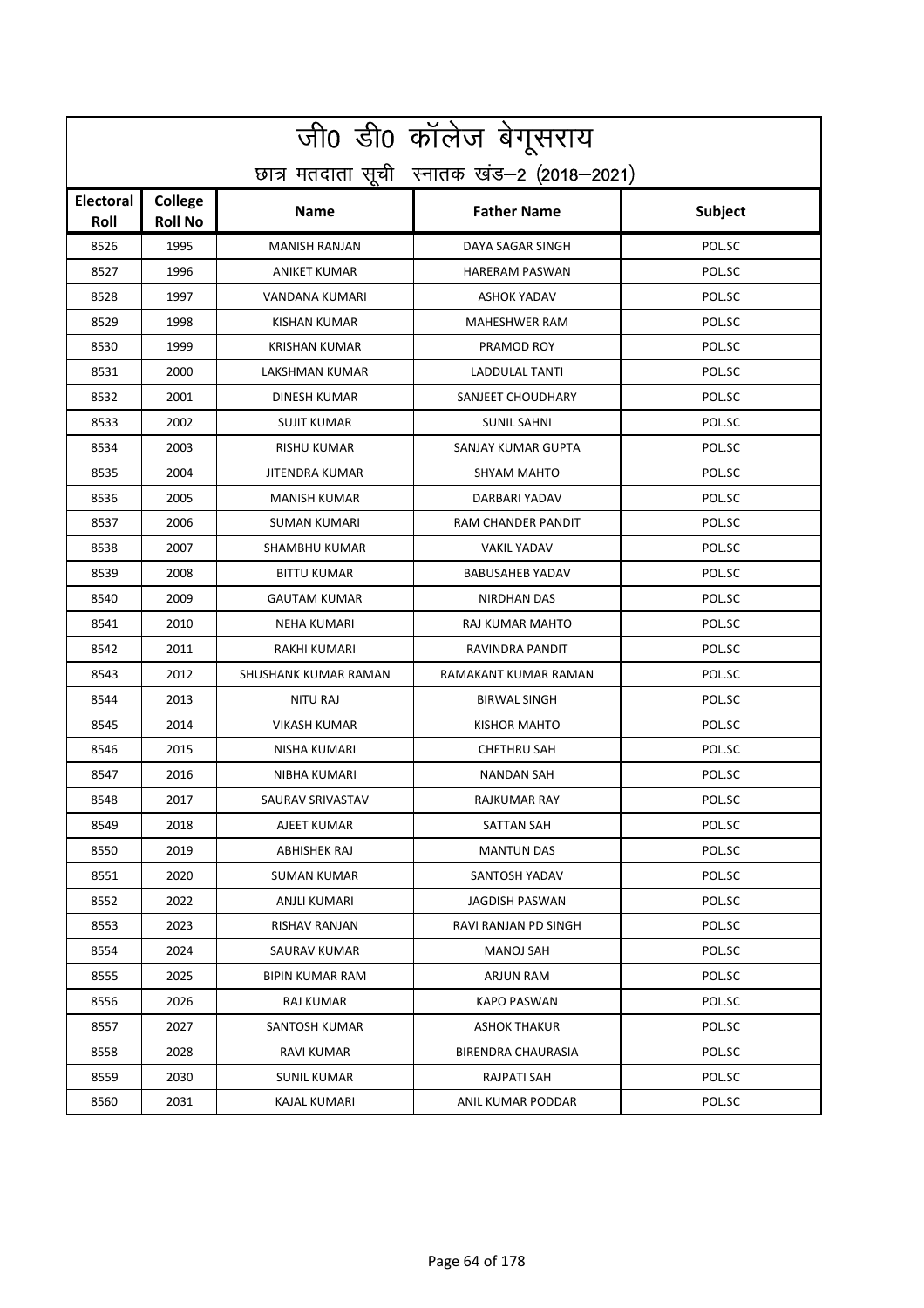|                          | जी0 डी0 कॉलेज बेगूसराय                     |                      |                           |         |  |  |
|--------------------------|--------------------------------------------|----------------------|---------------------------|---------|--|--|
|                          | छात्र मतदाता सूची स्नातक खंड-2 (2018-2021) |                      |                           |         |  |  |
| <b>Electoral</b><br>Roll | College<br><b>Roll No</b>                  | <b>Name</b>          | <b>Father Name</b>        | Subject |  |  |
| 8561                     | 2032                                       | <b>UDAY KUMAR</b>    | <b>VIJAY KUMAR SAH</b>    | POL.SC  |  |  |
| 8562                     | 2033                                       | <b>MANISH KUMAR</b>  | RAJESH SAH                | POL.SC  |  |  |
| 8563                     | 2034                                       | UTTAM KUMAR PANDIT   | <b>MAHENDRA PANDIT</b>    | POL.SC  |  |  |
| 8564                     | 2035                                       | RAHUL KUMAR          | AJAY PRASAD GUPTA         | POL.SC  |  |  |
| 8565                     | 2036                                       | KANHAIYA KUMAR       | KHONO CHOUDHARI           | POL.SC  |  |  |
| 8566                     | 2037                                       | KAJAL KIRAN          | RAJKUMAR RAM              | POL.SC  |  |  |
| 8567                     | 2038                                       | KUMARI JUHI          | MITHILESH PRABHAT         | POL.SC  |  |  |
| 8568                     | 2039                                       | RICHA KUMARI         | NARENDRA KUMAR SAHNI      | POL.SC  |  |  |
| 8569                     | 2040                                       | <b>BALRAM KUMAR</b>  | <b>ASHOK PRASAD YADAV</b> | POL.SC  |  |  |
| 8570                     | 2041                                       | MUSKAN KUMARI        | RAJEEV KUMAR              | POL.SC  |  |  |
| 8571                     | 2042                                       | <b>SUNITA KUMARI</b> | RAM PRAVESH YADAV         | POL.SC  |  |  |
| 8572                     | 2044                                       | MD ZAFAR ALI         | MD MOHIUDDIN HUSSAIN      | POL.SC  |  |  |
| 8573                     | 2045                                       | STEPHY GRAPH         | SUNIL KUMAR RANJAN        | POL.SC  |  |  |
| 8574                     | 2046                                       | <b>AMAN KUMAR</b>    | CHANDRA MAULI SHARMA      | POL.SC  |  |  |
| 8575                     | 2047                                       | SWATI KUMARI         | <b>SUNIL SAH</b>          | POL.SC  |  |  |
| 8576                     | 2048                                       | <b>BITTU KUMAR</b>   | <b>VINOD SAHNI</b>        | POL.SC  |  |  |
| 8577                     | 2049                                       | SACHIN KUMAR         | JAY JAY RAM SHARMA        | POL.SC  |  |  |
| 8578                     | 2050                                       | <b>GULSHAN KUMAR</b> | <b>BINOD SAH</b>          | POL.SC  |  |  |
| 8579                     | 2051                                       | DEVANAND KUMAR       | <b>KARTIK ROY</b>         | POL.SC  |  |  |
| 8580                     | 2052                                       | CHANDREKHA KUMARI    | <b>SHAMBHU SAH</b>        | POL.SC  |  |  |
| 8581                     | 2053                                       | PRATYUSH ANAND       | RAJEEV CHAUDHARY          | POL.SC  |  |  |
| 8582                     | 2055                                       | <b>CHANDAN KUMAR</b> | <b>DILIP TAMOLI</b>       | POL.SC  |  |  |
| 8583                     | 2056                                       | DEEPU KUMAR          | DINESH DAS                | POL.SC  |  |  |
| 8584                     | 2057                                       | <b>MITHUN KUMAR</b>  | KAILASH RAJAK             | POL.SC  |  |  |
| 8585                     | 2058                                       | NEHA KUMARI          | ASHOK KUMAR YADAV         | POL.SC  |  |  |
| 8586                     | 2059                                       | SATYAM KUMAR SINGH   | DHARMENDRA KUMAR SINGH    | POL.SC  |  |  |
| 8587                     | 2060                                       | ANAND KUMAR          | NAGESHWAR PRASAD YADAV    | POL.SC  |  |  |
| 8588                     | 2061                                       | AMAR KUMAR           | RAM BILASH YADAV          | POL.SC  |  |  |
| 8589                     | 2063                                       | PANDAV KUMAR         | RAJNEETI YADAV            | POL.SC  |  |  |
| 8590                     | 2065                                       | AYUSH KUMAR          | NAGESHWAR PRASAD YADAV    | POL.SC  |  |  |
| 8591                     | 2066                                       | NISHANT RAJ          | <b>BALKISHOR PASWAN</b>   | POL.SC  |  |  |
| 8592                     | 2066                                       | PARUL KUMARI         | DASHRATH RAM              | POL.SC  |  |  |
| 8593                     | 2067                                       | RAHUL KUMAR          | SUHIL PASWAN              | POL.SC  |  |  |
| 8594                     | 2068                                       | <b>GOVIND KUMAR</b>  | KAPILDEV YADAV            | POL.SC  |  |  |
| 8595                     | 2069                                       | SHUBHAM KUMAR        | <b>BARUN RAJAK</b>        | POL.SC  |  |  |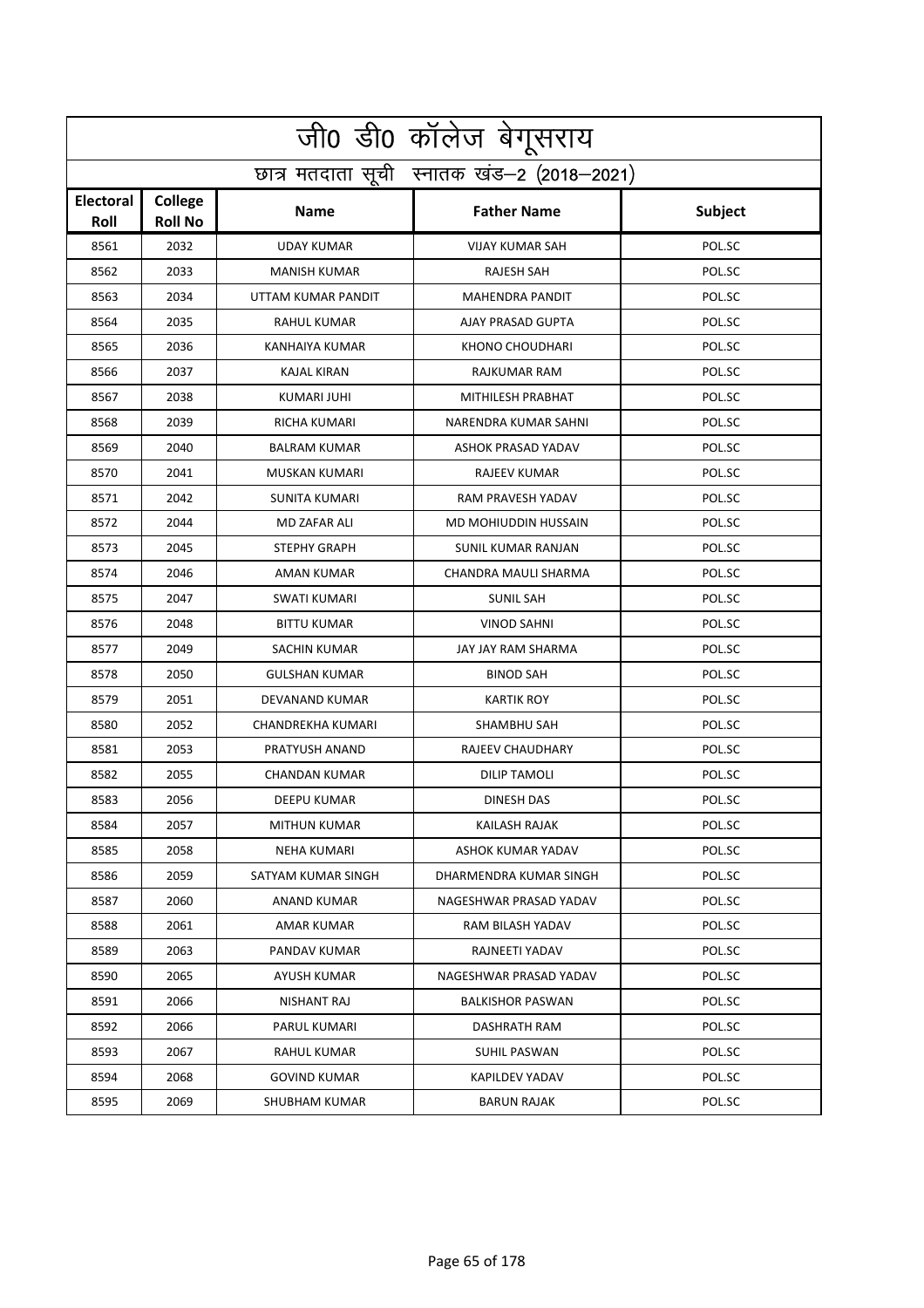|                          | <u>जी0 डी0 कॉलेज बेगू</u> सराय             |                         |                            |         |  |  |
|--------------------------|--------------------------------------------|-------------------------|----------------------------|---------|--|--|
|                          | छात्र मतदाता सूची स्नातक खंड-2 (2018-2021) |                         |                            |         |  |  |
| <b>Electoral</b><br>Roll | College<br><b>Roll No</b>                  | <b>Name</b>             | <b>Father Name</b>         | Subject |  |  |
| 8596                     | 2070                                       | <b>MD ARSHAD ALAM</b>   | <b>MD ASGAR ALI</b>        | POL.SC  |  |  |
| 8597                     | 2071                                       | NISHITA SUMANT          | RAJEEV KUMAR RANJAN        | POL.SC  |  |  |
| 8598                     | 2072                                       | <b>RAJEEV BHARTI</b>    | <b>SUNIL PANDIT</b>        | POL.SC  |  |  |
| 8599                     | 2073                                       | <b>SRISHTI KUMARI</b>   | SHATRUDHAN PRASAD YADAV    | POL.SC  |  |  |
| 8600                     | 2074                                       | RITA KUMARI             | <b>GHURAN TANTI</b>        | POL.SC  |  |  |
| 8601                     | 2075                                       | <b>RENU KUMARI</b>      | PRABHU DAS                 | POL.SC  |  |  |
| 8602                     | 2076                                       | PUSPESH KUMAR           | <b>MANTOSH KUMAR</b>       | POL.SC  |  |  |
| 8603                     | 2077                                       | ANSHU DIVYA             | <b>BINAY KUMAR SINGH</b>   | POL.SC  |  |  |
| 8604                     | 2079                                       | <b>NITISH KUMAR</b>     | <b>HAREKRISHN PASWAN</b>   | POL.SC  |  |  |
| 8605                     | 2080                                       | <b>VINITA KUMARI</b>    | <b>CHANDRA DEO PRASHAD</b> | POL.SC  |  |  |
| 8606                     | 2081                                       | ABHINAV KUMAR           | <b>VIPIN KUMAR SINGH</b>   | POL.SC  |  |  |
| 8607                     | 2082                                       | OMKAR KUMAR             | <b>BABAN KUWAR</b>         | POL.SC  |  |  |
| 8608                     | 2083                                       | <b>BABLI KUMARI</b>     | <b>VINOD PRASAD SAH</b>    | POL.SC  |  |  |
| 8609                     | 2084                                       | SHUBHAM KUMAR           | SHAILENDRA CHOUDHARY       | POL.SC  |  |  |
| 8610                     | 2085                                       | AVNITA KUMARI           | OM PRAKASH PRASAD SINGH    | POL.SC  |  |  |
| 8611                     | 2086                                       | SHILPA KUMARI           | MADHUSUDAN CHOUDHARY       | POL.SC  |  |  |
| 8612                     | 2087                                       | RAJESH KUMAR            | VINOD PRASAD YADAV         | POL.SC  |  |  |
| 8613                     | 2088                                       | SHASHI KANT KUMAR       | RAMNANDAN THAKUR           | POL.SC  |  |  |
| 8614                     | 2089                                       | <b>MANNU KUMAR</b>      | SUKUMAR YADAV              | POL.SC  |  |  |
| 8615                     | 2090                                       | HIMANSHU KUMAR          | KAILASH MANDAL             | POL.SC  |  |  |
| 8616                     | 2091                                       | AMRENDRA KUMAR          | MAHESWAR PRASAD YADAV      | POL.SC  |  |  |
| 8617                     | 2092                                       | MD SADDAM KHAN          | MD SHAKILUZZAMA KHAN       | POL.SC  |  |  |
| 8618                     | 2093                                       | <b>MD SHAHRUKH KHAN</b> | SAMID UDDIN                | POL.SC  |  |  |
| 8619                     | 2094                                       | AVDHESH KUMAR           | KAMLESH PASWAN             | POL.SC  |  |  |
| 8620                     | 2095                                       | MANTOSH KUMAR           | UPENDRA YADAV              | POL.SC  |  |  |
| 8621                     | 2096                                       | SANU KUMAR              | DINESH SAH                 | POL.SC  |  |  |
| 8622                     | 2097                                       | PRABHAKAR KUMAR         | <b>ASHOK YADAV</b>         | POL.SC  |  |  |
| 8623                     | 2099                                       | MANIDEV KUMAR           | LAKHAN PASWAN              | POL.SC  |  |  |
| 8624                     | 2100                                       | MANISH KUMAR            | RAJKUMAR PASWAN            | POL.SC  |  |  |
| 8625                     | 2101                                       | ADITYA RAJ              | <b>NARESH DAS</b>          | POL.SC  |  |  |
| 8626                     | 2103                                       | DILIP KUMAR             | RAMNATH SAH                | POL.SC  |  |  |
| 8627                     | 2104                                       | ABHINAV KUMAR           | ANIL KUMAR                 | POL.SC  |  |  |
| 8628                     | 2107                                       | <b>GUDDU KUMAR</b>      | GANESH SAH                 | POL.SC  |  |  |
| 8629                     | 2109                                       | BHOLA KUMAR             | <b>JHAKKAS SINGH</b>       | POL.SC  |  |  |
| 8630                     | 2110                                       | SANDEEP KUMAR           | SANJAY KUMAR DAS           | POL.SC  |  |  |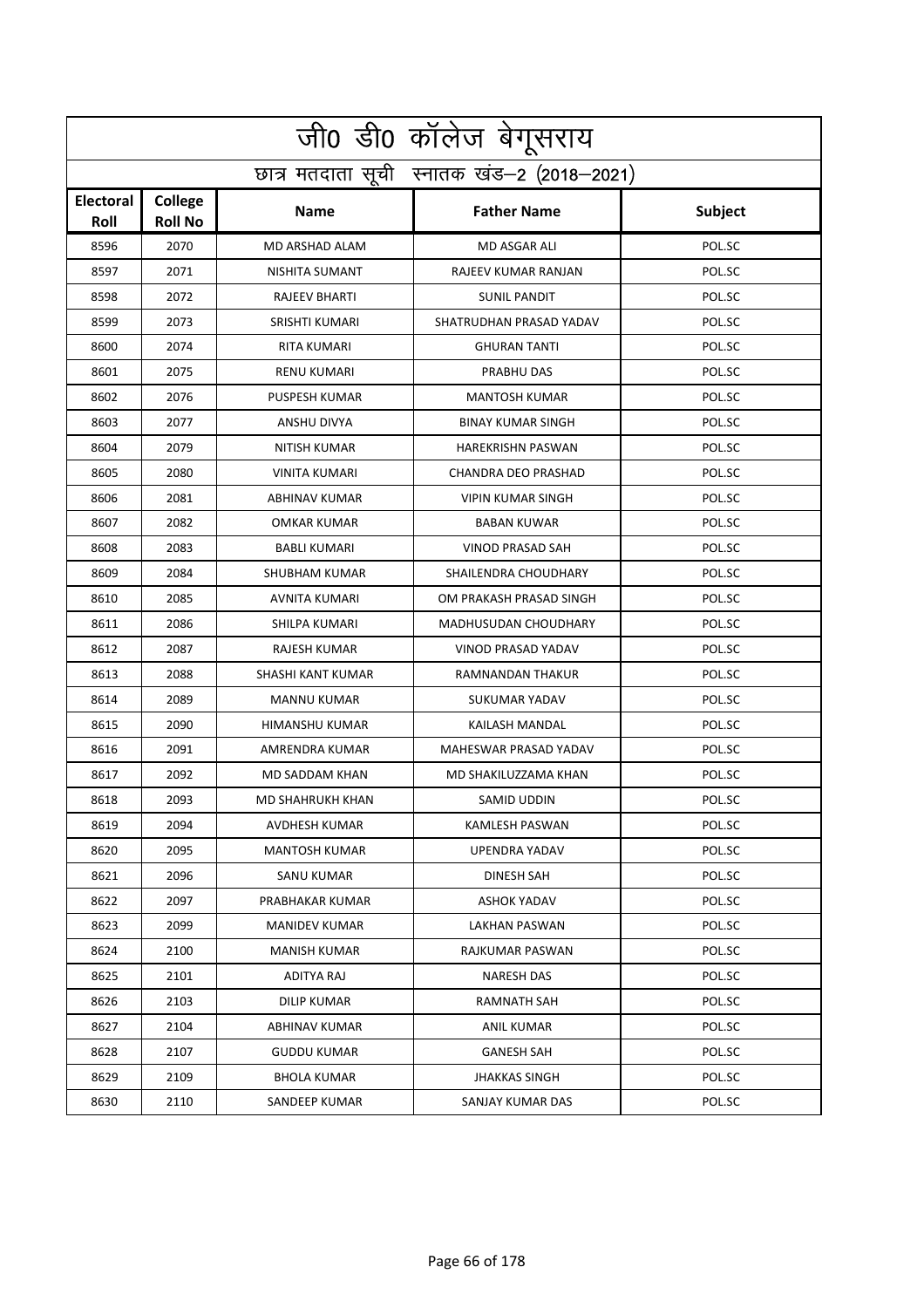|                          | <u>जी0 डी0 कॉलेज बेगू</u> सराय             |                        |                          |         |  |  |
|--------------------------|--------------------------------------------|------------------------|--------------------------|---------|--|--|
|                          | छात्र मतदाता सूची स्नातक खंड-2 (2018-2021) |                        |                          |         |  |  |
| <b>Electoral</b><br>Roll | College<br><b>Roll No</b>                  | <b>Name</b>            | <b>Father Name</b>       | Subject |  |  |
| 8631                     | 2111                                       | <b>SUDHANSHU KUMAR</b> | RAGHUNANDAN PRASAD YADAV | POL.SC  |  |  |
| 8632                     | 2112                                       | <b>MITHUN KUMAR</b>    | <b>KAMPESHWAR MAHTO</b>  | POL.SC  |  |  |
| 8633                     | 2113                                       | <b>BALRAM KUMAR</b>    | <b>BHUSHAN SINGH</b>     | POL.SC  |  |  |
| 8634                     | 2114                                       | MUSKAN KUMARI          | <b>SANTOSH KESHRI</b>    | POL.SC  |  |  |
| 8635                     | 2115                                       | PRAVEEN KUMAR          | TURANTI DAS              | POL.SC  |  |  |
| 8636                     | 2116                                       | <b>SOHIT KUMAR</b>     | <b>RIJHAN RAY</b>        | POL.SC  |  |  |
| 8637                     | 2117                                       | <b>SUROJ PASWAN</b>    | DINANATH PASWAN          | POL.SC  |  |  |
| 8638                     | 2118                                       | <b>ASHISH SAHANI</b>   | <b>ARUN SAHANI</b>       | POL.SC  |  |  |
| 8639                     | 2119                                       | <b>ANKIT KUMAR</b>     | JAYANT KUMAR SINGH       | POL.SC  |  |  |
| 8640                     | 2120                                       | <b>GAUTAM KUMAR</b>    | KAPIL DEV YADAV          | POL.SC  |  |  |
| 8641                     | 2121                                       | <b>JANKI KUMARI</b>    | <b>SHATRUDHNA SAH</b>    | POL.SC  |  |  |
| 8642                     | 2122                                       | RANJANI KUMARI         | ANIL SINGH               | POL.SC  |  |  |
| 8643                     | 2123                                       | RAHUL KUMAR            | DHARUV RAJAK             | POL.SC  |  |  |
| 8644                     | 2124                                       | RAJ KUMAR              | <b>ARVIND SAHNI</b>      | POL.SC  |  |  |
| 8645                     | 2125                                       | <b>MANISH KUMAR</b>    | <b>BHAWESH YADAV</b>     | POL.SC  |  |  |
| 8646                     | 2126                                       | SONU KUMAR             | <b>ARUN MAHTO</b>        | POL.SC  |  |  |
| 8647                     | 2127                                       | SEEMA KUMARI           | PAPPU SAH                | POL.SC  |  |  |
| 8648                     | 2128                                       | DEEPAK KUMAR           | SHAMBHU RAJAK            | POL.SC  |  |  |
| 8649                     | 2128                                       | HIMANSHU KUMAR         | ASHOK PRASAD SINGH       | POL.SC  |  |  |
| 8650                     | 2129                                       | <b>BRAJESH KUMAR</b>   | <b>TAPO YADAV</b>        | POL.SC  |  |  |
| 8651                     | 2130                                       | RUKMANI KUMARI         | RAMJEE SHARMA            | POL.SC  |  |  |
| 8652                     | 2131                                       | PRITAM KUMAR           | <b>VIKASH KUMAR</b>      | POL.SC  |  |  |
| 8653                     | 2132                                       | SHILPI SANGAM          | <b>SUDHIR SINGH</b>      | POL.SC  |  |  |
| 8654                     | 2133                                       | RAJA KUMUR             | ANIL MOCHI               | POL.SC  |  |  |
| 8655                     | 2134                                       | PANKAJ KUMAR           | <b>FUCHAURI SHARMA</b>   | POL.SC  |  |  |
| 8656                     | 2135                                       | <b>GAUTAM KUMAR</b>    | <b>BHUSHAN SHARMA</b>    | POL.SC  |  |  |
| 8657                     | 2136                                       | SONAL KUMARI           | AMIT KUMAR               | POL.SC  |  |  |
| 8658                     | 2137                                       | LAVLI KUMARI           | <b>BINOD KEBAT</b>       | POL.SC  |  |  |
| 8659                     | 2138                                       | ASHUTOSH KUMAR         | SANTOSH KUMAR            | POL.SC  |  |  |
| 8660                     | 2139                                       | NITISH KUMAR           | <b>VIVEKA NAND SINGH</b> | POL.SC  |  |  |
| 8661                     | 2141                                       | LAKSHMI KUMARI         | JAY JAY RAM PASWAN       | POL.SC  |  |  |
| 8662                     | 2142                                       | ROUSHAN KUMAR MALAKAR  | LALCHANDRA MALAKAR       | POL.SC  |  |  |
| 8663                     | 2143                                       | NEHA KUMARI            | UMESH MANDAL             | POL.SC  |  |  |
| 8664                     | 2144                                       | AKHILESH KUMAR         | VIDYASAGAR MAHTO         | POL.SC  |  |  |
| 8665                     | 2145                                       | SWETA KUMARI           | MITHLESH MAHTO           | POL.SC  |  |  |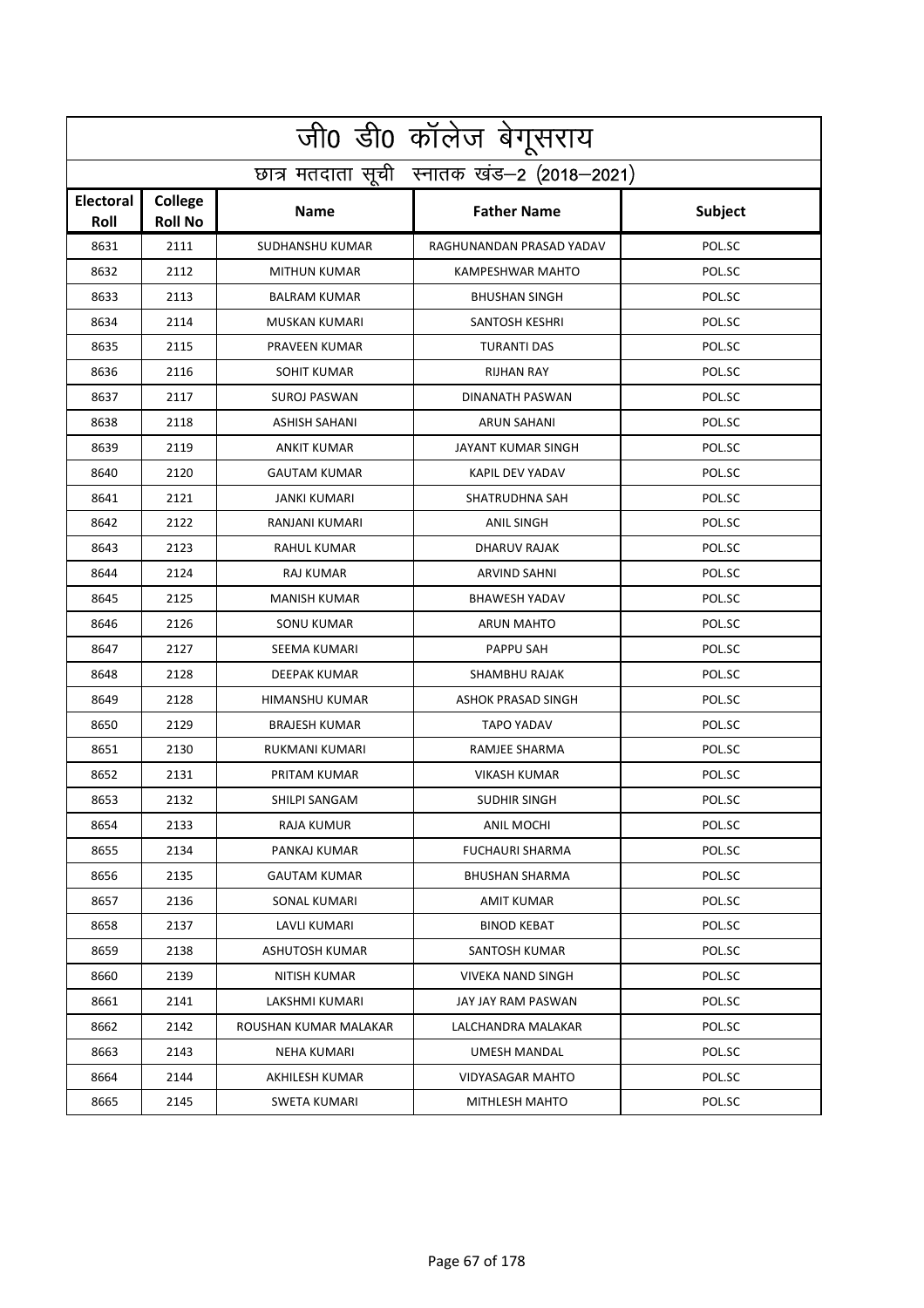|                   | <u>जी0 डी0 कॉलेज बेगू</u> सराय             |                          |                           |         |  |  |
|-------------------|--------------------------------------------|--------------------------|---------------------------|---------|--|--|
|                   | छात्र मतदाता सूची स्नातक खंड-2 (2018-2021) |                          |                           |         |  |  |
| Electoral<br>Roll | College<br><b>Roll No</b>                  | <b>Name</b>              | <b>Father Name</b>        | Subject |  |  |
| 8666              | 2146                                       | <b>SARITA KUMARI</b>     | <b>RAM UDGAR TANTI</b>    | POL.SC  |  |  |
| 8667              | 2147                                       | <b>KAJAL KUMARI</b>      | NAGENDRA SINGH            | POL.SC  |  |  |
| 8668              | 2148                                       | <b>INDU KUMARI</b>       | DAYANAND PANDIT           | POL.SC  |  |  |
| 8669              | 2149                                       | ANJALI KUMARI            | <b>TUNTUN PANDIT</b>      | POL.SC  |  |  |
| 8670              | 2150                                       | PRITI KUMARI             | <b>BABLU SINGH</b>        | POL.SC  |  |  |
| 8671              | 2151                                       | <b>NAVIN KUMAR</b>       | <b>BHIKHO YADAV</b>       | POL.SC  |  |  |
| 8672              | 2151                                       | <b>VIKRAM KUMAR</b>      | MAHESHWAR RAM             | POL.SC  |  |  |
| 8673              | 2152                                       | <b>RUPAM KUMARI</b>      | MANOJ KUMAR VERMA         | POL.SC  |  |  |
| 8674              | 2153                                       | <b>SONI KUMARI</b>       | NAND KISHOR YADAV         | POL.SC  |  |  |
| 8675              | 2154                                       | <b>BARUN KUMAR</b>       | SANJAY TANTI              | POL.SC  |  |  |
| 8676              | 2155                                       | <b>SWETA KUMARI</b>      | <b>SHIV SHANKAR YADAV</b> | POL.SC  |  |  |
| 8677              | 2156                                       | KOMAL KUMARI             | PRAVEEN KUMAR SINGH       | POL.SC  |  |  |
| 8678              | 2158                                       | AMAN DEEP KUMAR          | <b>UMA KANT ROY</b>       | POL.SC  |  |  |
| 8679              | 2158                                       | <b>GORE KUMAR PASWAN</b> | NATHO PASWAN              | POL.SC  |  |  |
| 8680              | 2159                                       | KAUSHAL KUMAR            | <b>KISHORE KUMAR</b>      | POL.SC  |  |  |
| 8681              | 2159                                       | <b>VIVEK KUMAR</b>       | SAKALDEV PASWAN           | POL.SC  |  |  |
| 8682              | 2160                                       | RAJ KUMAR                | <b>ANIL PASWAN</b>        | POL.SC  |  |  |
| 8683              | 2160                                       | SANJEEV KUMAR            | <b>TUNTUN RAJAK</b>       | POL.SC  |  |  |
| 8684              | 2161                                       | PRIYANKA KUMARI          | <b>ASHOK SAH</b>          | POL.SC  |  |  |
| 8685              | 2162                                       | ABHISHEK KUMAR           | RAKESH KUMAR RANJAN       | POL.SC  |  |  |
| 8686              | 2162                                       | <b>SHIVAM KUMAR</b>      | DHANRAJ PASWAN            | POL.SC  |  |  |
| 8687              | 2163                                       | <b>KRISHN KUMAR</b>      | <b>MUSO DAS</b>           | POL.SC  |  |  |
| 8688              | 2163                                       | VIKASH KUMAR             | <b>VIPIN GUPTA</b>        | POL.SC  |  |  |
| 8689              | 2164                                       | ANJALI KUMARI            | JAWAHAR PASWAN            | POL.SC  |  |  |
| 8690              | 2165                                       | ABHIJEET KUMAR           | <b>GOPI DAS</b>           | POL.SC  |  |  |
| 8691              | 2165                                       | RAM KUMAR                | RAM PRAVESH ROY           | POL.SC  |  |  |
| 8692              | 2166                                       | RAUSHAN KUMAR            | <b>LALO PODDAR</b>        | POL.SC  |  |  |
| 8693              | 2167                                       | SHIV KUMAR CHAUDHARY     | MAHENDRA CHAUDHARY        | POL.SC  |  |  |
| 8694              | 2168                                       | JWALA KUMAR              | YOGI CHAUDHARI            | POL.SC  |  |  |
| 8695              | 2168                                       | SATYAM KUMAR             | ANIL KUMAR PASWAN         | POL.SC  |  |  |
| 8696              | 2169                                       | RINKESH KUMAR            | SUDHIR YADAV              | POL.SC  |  |  |
| 8697              | 2170                                       | RAHUL KUMAR              | <b>GOPAL SAH</b>          | POL.SC  |  |  |
| 8698              | 2171                                       | AMAN KUMAR               | NARENDRA KUMAR            | POL.SC  |  |  |
| 8699              | 2172                                       | KRISHNA KUMAR            | JAIJAI RAM TANTI          | POL.SC  |  |  |
| 8700              | 2173                                       | DEEPAK KUMAR             | MUKUND KUMAR NIRALA       | POL.SC  |  |  |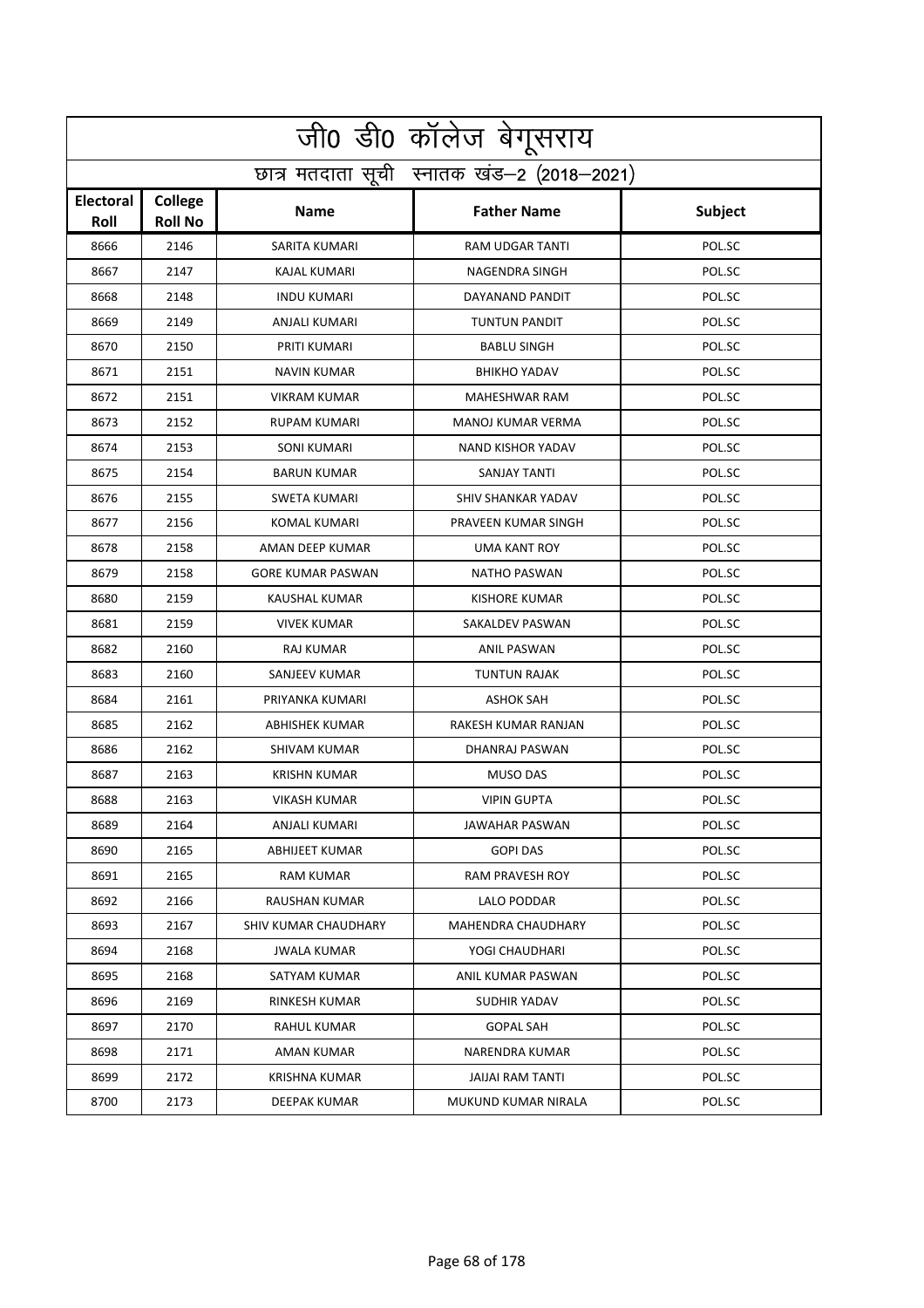|                          | <u>जी0 डी0 कॉलेज बेगू</u> सराय             |                               |                            |         |  |  |
|--------------------------|--------------------------------------------|-------------------------------|----------------------------|---------|--|--|
|                          | छात्र मतदाता सूची स्नातक खंड-2 (2018-2021) |                               |                            |         |  |  |
| <b>Electoral</b><br>Roll | College<br><b>Roll No</b>                  | <b>Name</b>                   | <b>Father Name</b>         | Subject |  |  |
| 8701                     | 2174                                       | <b>MILTAN KUMAR</b>           | <b>NANDLAL MAHTO</b>       | POL.SC  |  |  |
| 8702                     | 2175                                       | <b>KRISHNA KUMAR</b>          | <b>ASHOK SHARMA</b>        | POL.SC  |  |  |
| 8703                     | 2176                                       | RAUSHAN KUMAR                 | <b>GANESH PRASAD SINGH</b> | POL.SC  |  |  |
| 8704                     | 2177                                       | <b>NAVIN KUMAR RAI</b>        | <b>SHANKAR RAI</b>         | POL.SC  |  |  |
| 8705                     | 2178                                       | ANKITA ANAND                  | AVIRENDRA KUMAR            | POL.SC  |  |  |
| 8706                     | 2179                                       | <b>SUSHIL TANTI</b>           | <b>BIRBAL TANTI</b>        | POL.SC  |  |  |
| 8707                     | 2180                                       | ANKUSH KUMAR                  | RAM VINAY YADAV            | POL.SC  |  |  |
| 8708                     | 2181                                       | <b>SIKANDAR KUMAR</b>         | RAMCHANDRA PASWAN          | POL.SC  |  |  |
| 8709                     | 2182                                       | <b>BAL KRISHNA AZAD</b>       | PRABHU NARAYAN SINGH       | POL.SC  |  |  |
| 8710                     | 2183                                       | <b>SUNIL KUMAR</b>            | <b>MANOJ SAH</b>           | POL.SC  |  |  |
| 8711                     | 2184                                       | RAGHUVIR KUMAR                | <b>RAM NARESH KUMAR</b>    | POL.SC  |  |  |
| 8712                     | 2185                                       | DHEERAJ KUMAR                 | <b>SURESH SHARMA</b>       | POL.SC  |  |  |
| 8713                     | 2186                                       | <b>GAURAV KUMAR PRABHAKAR</b> | MUKESH KUMAR SHARMA        | POL.SC  |  |  |
| 8714                     | 2187                                       | SAURABH KUMAR                 | <b>ANIL MAHTO</b>          | POL.SC  |  |  |
| 8715                     | 2188                                       | <b>AMAN KUMAR</b>             | ANANDI PASWAN              | POL.SC  |  |  |
| 8716                     | 2189                                       | SANTOSH KUMAR                 | <b>MAHAVIR RAM</b>         | POL.SC  |  |  |
| 8717                     | 2190                                       | PRINCE RAJ                    | SANJAY SINGH               | POL.SC  |  |  |
| 8718                     | 2191                                       | RAJ KUMAR                     | SANJAY SINGH               | POL.SC  |  |  |
| 8719                     | 2192                                       | <b>SHRUTI SUMAN</b>           | SANJEEV KUMAR              | POL.SC  |  |  |
| 8720                     | 2193                                       | PANCHDEV KUMAR                | <b>NAVIN MAHTO</b>         | POL.SC  |  |  |
| 8721                     | 2194                                       | <b>SUSMITA KUMARI</b>         | <b>NIRAJ SAH</b>           | POL.SC  |  |  |
| 8722                     | 2195                                       | AAYUSHI GUPTA                 | PRAHALAD GUPTA             | POL.SC  |  |  |
| 8723                     | 2195                                       | SANCHIT TANMAY                | PRAVEEN CHANDRA MISHRA     | POL.SC  |  |  |
| 8724                     | 2196                                       | SONU ANAND                    | ANAND KUMAR                | POL.SC  |  |  |
| 8725                     | 2197                                       | ANSH KUMAR                    | SACHIDA NAND TANTI         | POL.SC  |  |  |
| 8726                     | 2198                                       | RAVI KUMAR                    | SHANKAR SHARMA             | POL.SC  |  |  |
| 8727                     | 2199                                       | RAHUL KUMAR                   | <b>LUTAN DAS</b>           | POL.SC  |  |  |
| 8728                     | 2200                                       | SAURAV KUMAR                  | ARVIND CHOUDHARY           | POL.SC  |  |  |
| 8729                     | 2201                                       | RITIK KUMAR                   | RAMTIRTH SINGH             | POL.SC  |  |  |
| 8730                     | 2202                                       | <b>CHANSI KUMAR</b>           | ARJUN RAY                  | POL.SC  |  |  |
| 8731                     | 2203                                       | RAHUL KUMAR                   | RAMCHANDRA PANDIT          | POL.SC  |  |  |
| 8732                     | 2204                                       | KUMARI ILLA BHARTI            | <b>BALIRAM CHOUDHARY</b>   | POL.SC  |  |  |
| 8733                     | 2205                                       | AARAV KUMAR                   | DILIP SINGH                | POL.SC  |  |  |
| 8734                     | 2206                                       | GULSHAN KUMAR                 | ANIL SINGH                 | POL.SC  |  |  |
| 8735                     | 2207                                       | PRATEEK RAJ                   | RAM SEWAK MAHTO            | POL.SC  |  |  |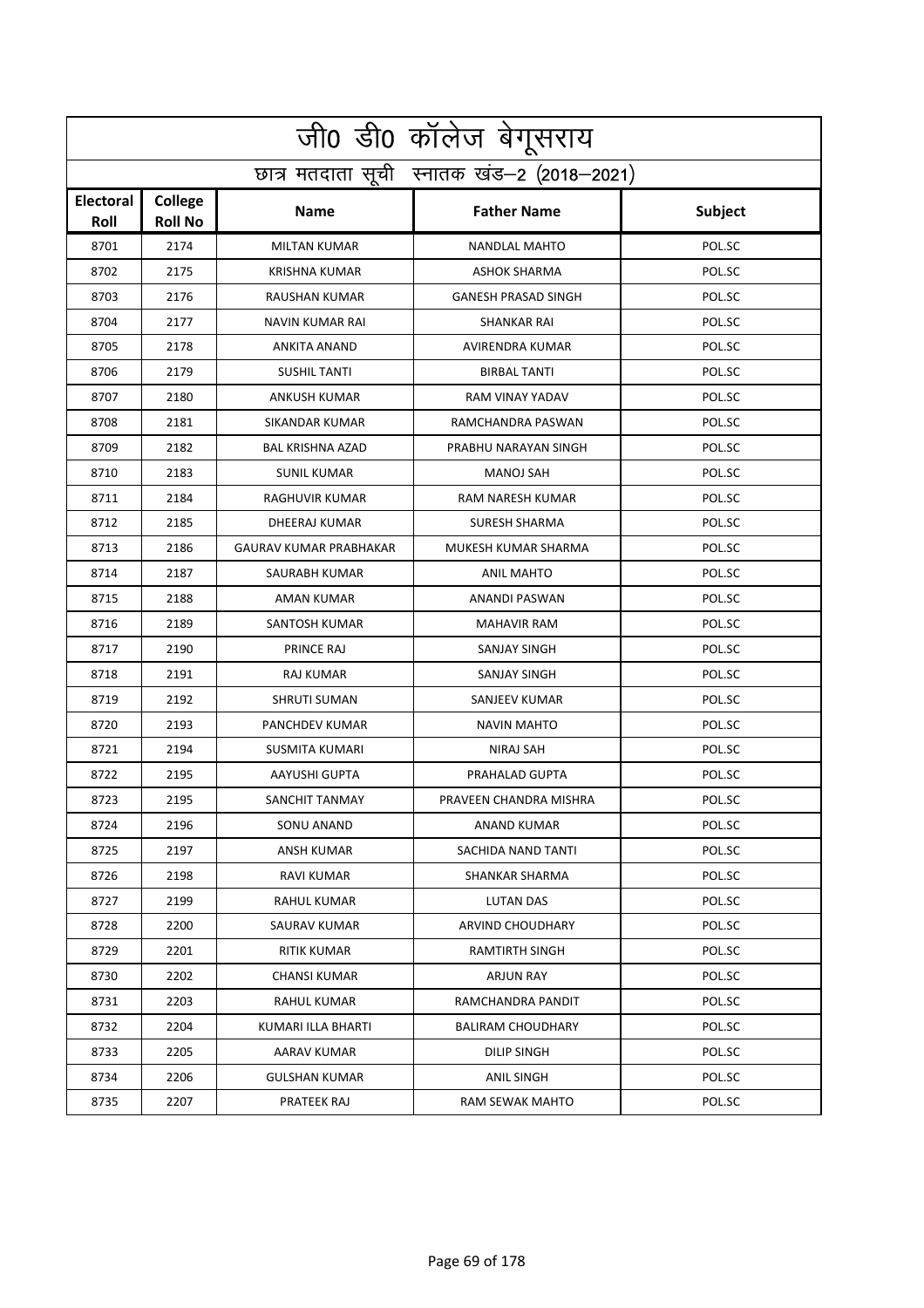|                          | <u>जी0 डी0 कॉलेज बेगू</u> सराय             |                         |                           |                |  |  |
|--------------------------|--------------------------------------------|-------------------------|---------------------------|----------------|--|--|
|                          | छात्र मतदाता सूची स्नातक खंड-2 (2018-2021) |                         |                           |                |  |  |
| <b>Electoral</b><br>Roll | College<br><b>Roll No</b>                  | <b>Name</b>             | <b>Father Name</b>        | <b>Subject</b> |  |  |
| 8736                     | 2208                                       | PRITI KUMARI            | <b>NIRANJAN SINGH</b>     | POL.SC         |  |  |
| 8737                     | 2209                                       | PRIYAM KUMAR            | SANJEEV RANJAN SINGH      | POL.SC         |  |  |
| 8738                     | 2210                                       | KAJAL KUMARI            | RAMANAND RAY              | POL.SC         |  |  |
| 8739                     | 2210                                       | <b>ROHIT KUMAR</b>      | <b>VIJAY KISHOR JHA</b>   | POL.SC         |  |  |
| 8740                     | 2211                                       | KUMARI SUMAN            | <b>MAHENDRA SAHANI</b>    | POL.SC         |  |  |
| 8741                     | 2212                                       | RAGINI KUMARI           | SUBHASH PRASAD SAH        | POL.SC         |  |  |
| 8742                     | 2212                                       | SONU KUMAR              | SACHITA KHALIFA           | POL.SC         |  |  |
| 8743                     | 2213                                       | <b>BIJAY KUMAR SAH</b>  | <b>GANESH SAH</b>         | POL.SC         |  |  |
| 8744                     | 2214                                       | <b>AMAN KUMAR</b>       | SHIV NANDAN SINGH         | POL.SC         |  |  |
| 8745                     | 2215                                       | <b>VIVEK KUMAR</b>      | RANJEET PATEL             | POL.SC         |  |  |
| 8746                     | 2216                                       | DHIRAJ KUMAR            | <b>BINDHYACHAL PRASAD</b> | POL.SC         |  |  |
| 8747                     | 2217                                       | ARUN KUMAR PASWAN       | MUKHI PASWAN              | POL.SC         |  |  |
| 8748                     | 2218                                       | AVINASH KUMAR           | <b>SHANKAR ROY</b>        | POL.SC         |  |  |
| 8749                     | 2220                                       | <b>MONI KUMARI</b>      | <b>KAILASH SINGH</b>      | POL.SC         |  |  |
| 8750                     | 2221                                       | SMITA KUMARI            | ARUN YADAV                | POL.SC         |  |  |
| 8751                     | 2222                                       | NIRAJ KUMAR             | <b>BABLU YADAV</b>        | POL.SC         |  |  |
| 8752                     | 2222                                       | RAVINA KUMARI           | CHANDRASHEKHAR PASWAN     | POL.SC         |  |  |
| 8753                     | 2223                                       | SANTOSH KUMAR           | <b>BOTAL SAH</b>          | POL.SC         |  |  |
| 8754                     | 2224                                       | <b>MANISH KUMAR</b>     | DASHRATH SAH              | POL.SC         |  |  |
| 8755                     | 2225                                       | <b>UTTAM KUMAR</b>      | SATYANARAYAN              | POL.SC         |  |  |
| 8756                     | 2226                                       | <b>SURABHI PRABHA</b>   | DAYANAND CHAUDHARY        | POL.SC         |  |  |
| 8757                     | 2227                                       | KISHAN KUMAR            | NIRANJAN PRASAD SINGH     | POL.SC         |  |  |
| 8758                     | 2228                                       | <b>GURIYA KUMARI</b>    | SAGAR PRASAD YADAV        | POL.SC         |  |  |
| 8759                     | 2229                                       | MADHU KUMARI            | SUBHASH YADAV             | POL.SC         |  |  |
| 8760                     | 2230                                       | <b>RATI SINGH</b>       | RAJEEV KUMAR SINGH        | POL.SC         |  |  |
| 8761                     | 2231                                       | SURBIR KUMAR            | JAWAR MAHTO               | POL.SC         |  |  |
| 8762                     | 2232                                       | RAJNANDANI KUMARI       | ANIL ROY                  | POL.SC         |  |  |
| 8763                     | 2233                                       | MD KAUSHAR              | <b>MD IJRAEL</b>          | POL.SC         |  |  |
| 8764                     | 2234                                       | SATYENDRA KUMAR         | SULENDRA SAHANI           | POL.SC         |  |  |
| 8765                     | 2235                                       | DHANANJAY KUMAR         | BHIKHARI PASBAN           | POL.SC         |  |  |
| 8766                     | 2236                                       | PRASHANT RAJ            | PRAKASH SHARMA            | POL.SC         |  |  |
| 8767                     | 2237                                       | KRISHNA KUMAR CHAUDHARY | UMESH PRASAD CHAUDHARY    | POL.SC         |  |  |
| 8768                     | 2238                                       | CHABILA KUMAR           | PAPPU SINGH               | POL.SC         |  |  |
| 8769                     | 2239                                       | RINKI KUMARI            | PRAMOD DAS                | POL.SC         |  |  |
| 8770                     | 2240                                       | ABHISHEK                | RAJU PRASAD               | POL.SC         |  |  |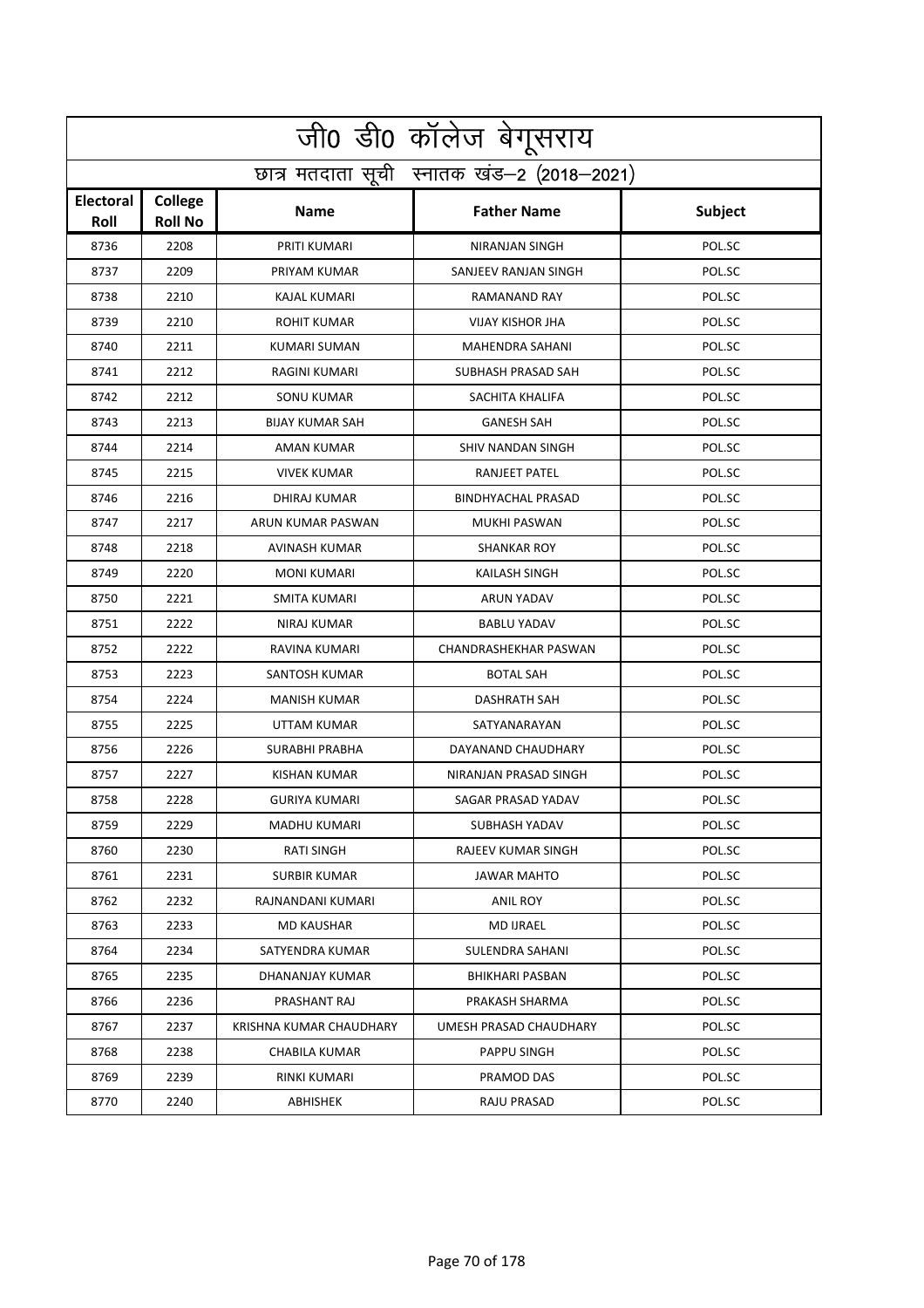|                          | <u>जी0 डी0 कॉलेज बेगू</u> सराय             |                       |                       |         |  |  |
|--------------------------|--------------------------------------------|-----------------------|-----------------------|---------|--|--|
|                          | छात्र मतदाता सूची स्नातक खंड-2 (2018-2021) |                       |                       |         |  |  |
| <b>Electoral</b><br>Roll | College<br><b>Roll No</b>                  | <b>Name</b>           | <b>Father Name</b>    | Subject |  |  |
| 8771                     | 2241                                       | <b>LAXMI KUMARI</b>   | RAM NARAYAN SHARMA    | POL.SC  |  |  |
| 8772                     | 2242                                       | <b>KUMOD KUMAR</b>    | RAM BALAK SAH         | POL.SC  |  |  |
| 8773                     | 2243                                       | SHARVAN KUMAR RAM     | RAMDHARI RAM          | POL.SC  |  |  |
| 8774                     | 2244                                       | <b>JULI KUMARI</b>    | RM PRAVESH JAISWAL    | POL.SC  |  |  |
| 8775                     | 2245                                       | NIRAJ KUMAR           | LAKSHMAN THAKUR       | POL.SC  |  |  |
| 8776                     | 2246                                       | <b>VICKY KUMAR</b>    | <b>SUDHIR SINGH</b>   | POL.SC  |  |  |
| 8777                     | 2247                                       | <b>ROSHAN KUMAR</b>   | PAWAN YADAV           | POL.SC  |  |  |
| 8778                     | 2248                                       | <b>BRAJESH KUMAR</b>  | RAMBILASH DAS         | POL.SC  |  |  |
| 8779                     | 2249                                       | <b>NAVIN KUMAR</b>    | <b>UMESH MAHTO</b>    | POL.SC  |  |  |
| 8780                     | 2250                                       | ANISHA KUMARI         | RAJBALI YADAV         | POL.SC  |  |  |
| 8781                     | 2251                                       | <b>GOPAL KUMAR</b>    | <b>GANESH SAHNI</b>   | POL.SC  |  |  |
| 8782                     | 2252                                       | <b>DUVESH KUMAR</b>   | <b>PYARE RAUT</b>     | POL.SC  |  |  |
| 8783                     | 2253                                       | PAPPU KUMAR           | MUKESH SHARMA         | POL.SC  |  |  |
| 8784                     | 2254                                       | NIBHA KUMARI          | SHYAMDEV SAH          | POL.SC  |  |  |
| 8785                     | 2255                                       | MD AMJAD ANSARI       | MD SANAULLA ANSARI    | POL.SC  |  |  |
| 8786                     | 2256                                       | <b>MANISH KUMAR</b>   | RAM BABU SHARMA       | POL.SC  |  |  |
| 8787                     | 2256                                       | <b>RISHI RAJ</b>      | YADUNANDAN THAKUR     | POL.SC  |  |  |
| 8788                     | 2257                                       | <b>MD SAIF ALI</b>    | MD HUSSAIN AKHTAR     | POL.SC  |  |  |
| 8789                     | 2258                                       | AMIT KUMAR            | <b>JAGDISH SINGH</b>  | POL.SC  |  |  |
| 8790                     | 2258                                       | <b>LALAN KUMAR</b>    | JAHURI PASWAN         | POL.SC  |  |  |
| 8791                     | 2259                                       | <b>MD IRSHAD ALAM</b> | MD SUYEB ALAM         | POL.SC  |  |  |
| 8792                     | 2260                                       | <b>NAVIN KUMAR</b>    | <b>SURESH YADAV</b>   | POL.SC  |  |  |
| 8793                     | 2261                                       | <b>DHANESH KUMAR</b>  | <b>BACHANDEV SAH</b>  | POL.SC  |  |  |
| 8794                     | 2262                                       | GHANSHYAM KUMAR       | RAJKUMAR SAH          | POL.SC  |  |  |
| 8795                     | 2263                                       | SHIVJEE KUMAR         | <b>GANESHI YADAV</b>  | POL.SC  |  |  |
| 8796                     | 2264                                       | SHRUTI PRIYA          | <b>GAJENDRA YADAV</b> | POL.SC  |  |  |
| 8797                     | 2265                                       | KUNDAN KUMAR          | KARE CHAUDHARI        | POL.SC  |  |  |
| 8798                     | 2266                                       | LAL VIJAY KUMAR       | SURYA NARAYAN YADAV   | POL.SC  |  |  |
| 8799                     | 2267                                       | SARVAN KUMAR          | ASHOK YADAV           | POL.SC  |  |  |
| 8800                     | 2268                                       | JEEVAN KUMAR          | <b>UMESH YADAV</b>    | POL.SC  |  |  |
| 8801                     | 2269                                       | AMIT KUMAR            | RAMPRAKASH SINGH      | POL.SC  |  |  |
| 8802                     | 2270                                       | VISHAL KUMAR          | VIJAY KUMAR SAH       | POL.SC  |  |  |
| 8803                     | 2271                                       | RAJA KUMAR            | SUBODH RAY            | POL.SC  |  |  |
| 8804                     | 2272                                       | RAJKISHOR KUMAR       | ABDHESH SAHANI        | POL.SC  |  |  |
| 8805                     | 2274                                       | REETU KUMARI          | SHRIRAM CHAUDHARY     | POL.SC  |  |  |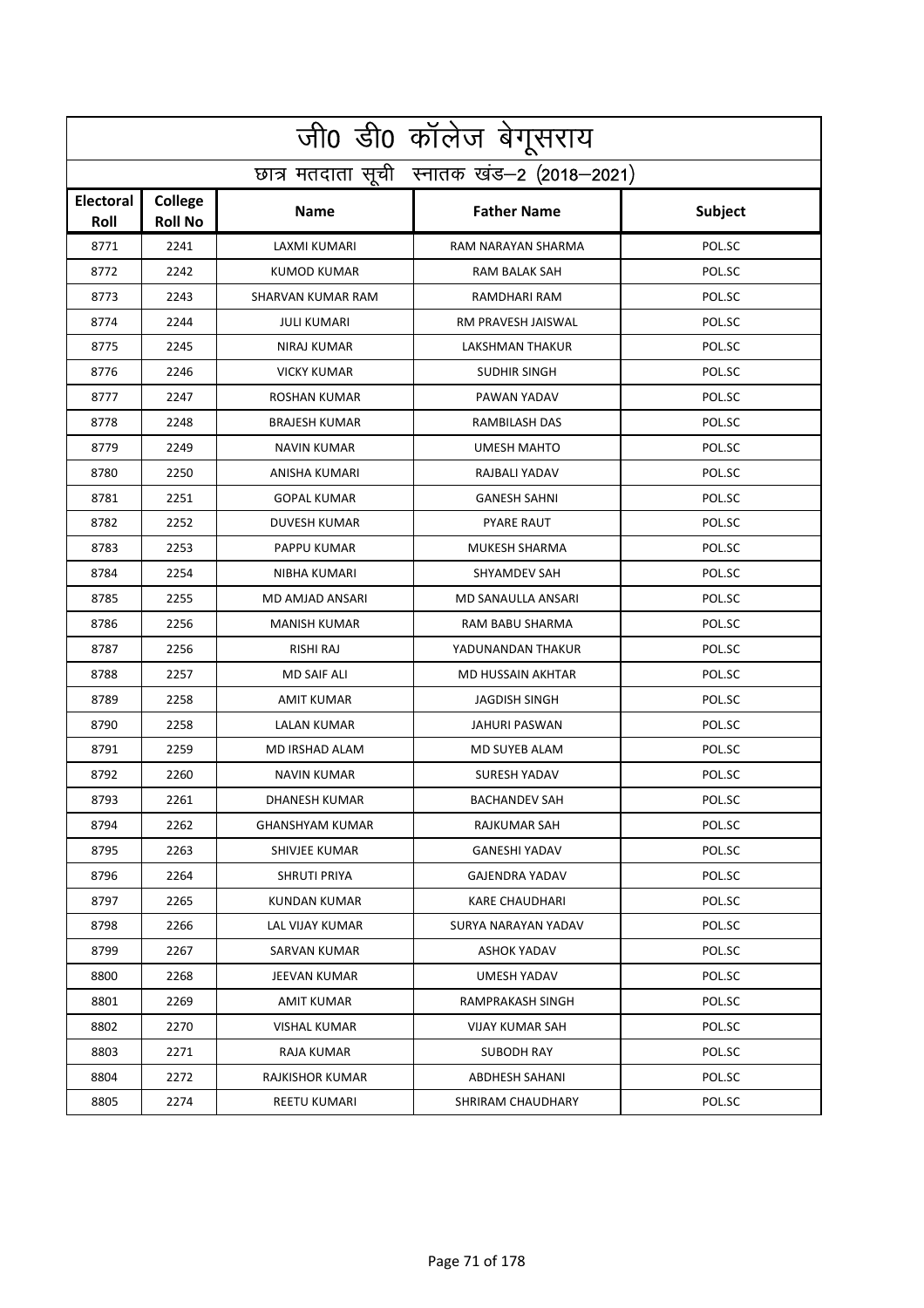|                          | जी0 डी0 कॉलेज बेगूसराय                     |                      |                            |         |  |  |
|--------------------------|--------------------------------------------|----------------------|----------------------------|---------|--|--|
|                          | छात्र मतदाता सूची स्नातक खंड-2 (2018-2021) |                      |                            |         |  |  |
| <b>Electoral</b><br>Roll | <b>College</b><br><b>Roll No</b>           | <b>Name</b>          | <b>Father Name</b>         | Subject |  |  |
| 8806                     | 2275                                       | <b>NEETU KUMARI</b>  | SHRIRAM CHAUDHARY          | POL.SC  |  |  |
| 8807                     | 2276                                       | AMAN RAJ             | JAY SHANKAR SINGH          | POL.SC  |  |  |
| 8808                     | 2277                                       | KALYANI KUMARI       | <b>RAJ KUMAR PANDIT</b>    | POL.SC  |  |  |
| 8809                     | 2278                                       | RAUSHAN RAJ          | JAI JAI RAM CHAURASIYA     | POL.SC  |  |  |
| 8810                     | 2279                                       | PUJA KUMARI          | RAJKAPOOR SINGH            | POL.SC  |  |  |
| 8811                     | 2280                                       | <b>SURAJ KUMAR</b>   | <b>JYOTISH KUMAR SINGH</b> | POL.SC  |  |  |
| 8812                     | 2281                                       | SABHAPATI KUMAR      | <b>KAMESHWAR DAS</b>       | POL.SC  |  |  |
| 8813                     | 2282                                       | RINA KUMARI          | YUGESHWAR DAS              | POL.SC  |  |  |
| 8814                     | 2283                                       | ABHISHEK KUMAR       | <b>BHUPESH KUMAR</b>       | POL.SC  |  |  |
| 8815                     | 2284                                       | <b>AVISHEK KUMAR</b> | <b>ANIL KUMAR</b>          | POL.SC  |  |  |
| 8816                     | 2285                                       | RANJEET KUMAR        | JAYJAYRAM PASWAN           | POL.SC  |  |  |
| 8817                     | 2286                                       | <b>ANMOL KUMAR</b>   | KAMAL KUMAR PASWAN         | POL.SC  |  |  |
| 8818                     | 2286                                       | PRITI KUMARI         | AJAY KUMAR SAH             | POL.SC  |  |  |
| 8819                     | 2287                                       | <b>ANKITA SINHA</b>  | AJAY KUMAR SINHA           | POL.SC  |  |  |
| 8820                     | 2288                                       | <b>BITTU KUMAR</b>   | <b>ARUN PASWAN</b>         | POL.SC  |  |  |
| 8821                     | 2289                                       | RITIK ANAND          | AJAY KUMAR SINHA           | POL.SC  |  |  |
| 8822                     | 2290                                       | NITISH KUMAR         | RAMSWARTH TANTI            | POL.SC  |  |  |
| 8823                     | 2291                                       | SAURAV KUMAR         | MUKESH KUMAR SHARMA        | POL.SC  |  |  |
| 8824                     | 2292                                       | AMAR KUMAR           | SHAMBHU PRASAD YADAV       | POL.SC  |  |  |
| 8825                     | 2293                                       | <b>VIKASH KUMAR</b>  | RAM KUMAR MAHTO            | POL.SC  |  |  |
| 8826                     | 2294                                       | <b>BABITA KUMARI</b> | RAJ KUMAR MAHTO            | POL.SC  |  |  |
| 8827                     | 2295                                       | RAJESH KUMAR         | <b>ASHOK THAKUR</b>        | POL.SC  |  |  |
| 8828                     | 2296                                       | SANTOSH KUMAR        | HARI NANDAN RAM            | POL.SC  |  |  |
| 8829                     | 2297                                       | ASHWANI KUMAR        | RAJKUMAR YADAV             | POL.SC  |  |  |
| 8830                     | 2298                                       | RANJAN KUMAR         | ARUN YADAV                 | POL.SC  |  |  |
| 8831                     | 2299                                       | ABHIMANYU KUMAR      | SITARAM SAH                | POL.SC  |  |  |
| 8832                     | 2300                                       | AMAN RAJ             | <b>CHHATHU RAJAK</b>       | POL.SC  |  |  |
| 8833                     | 2301                                       | AJEET KUMAR          | SAGAR SAH                  | POL.SC  |  |  |
| 8834                     | 2302                                       | CHHOTU KUMAR         | AKALDEV RAJAK              | POL.SC  |  |  |
| 8835                     | 2302                                       | RAJNISH KUMAR        | MATATU SINGH               | POL.SC  |  |  |
| 8836                     | 2303                                       | SHIVAM KUMAR         | <b>SUDHAKAR PANDIT</b>     | POL.SC  |  |  |
| 8837                     | 2304                                       | PRITHVY RAJ CHAUHAN  | BACHU SINGH                | POL.SC  |  |  |
| 8838                     | 2304                                       | SANJAY KUMAR         | SHANKAR RAM                | POL.SC  |  |  |
| 8839                     | 2305                                       | <b>GAUTAM KUMAR</b>  | SHIV PRAKASH GUPTA         | POL.SC  |  |  |
| 8840                     | 2305                                       | SHIVAM KUMAR         | BIPIN KUMAR SINGH          | POL.SC  |  |  |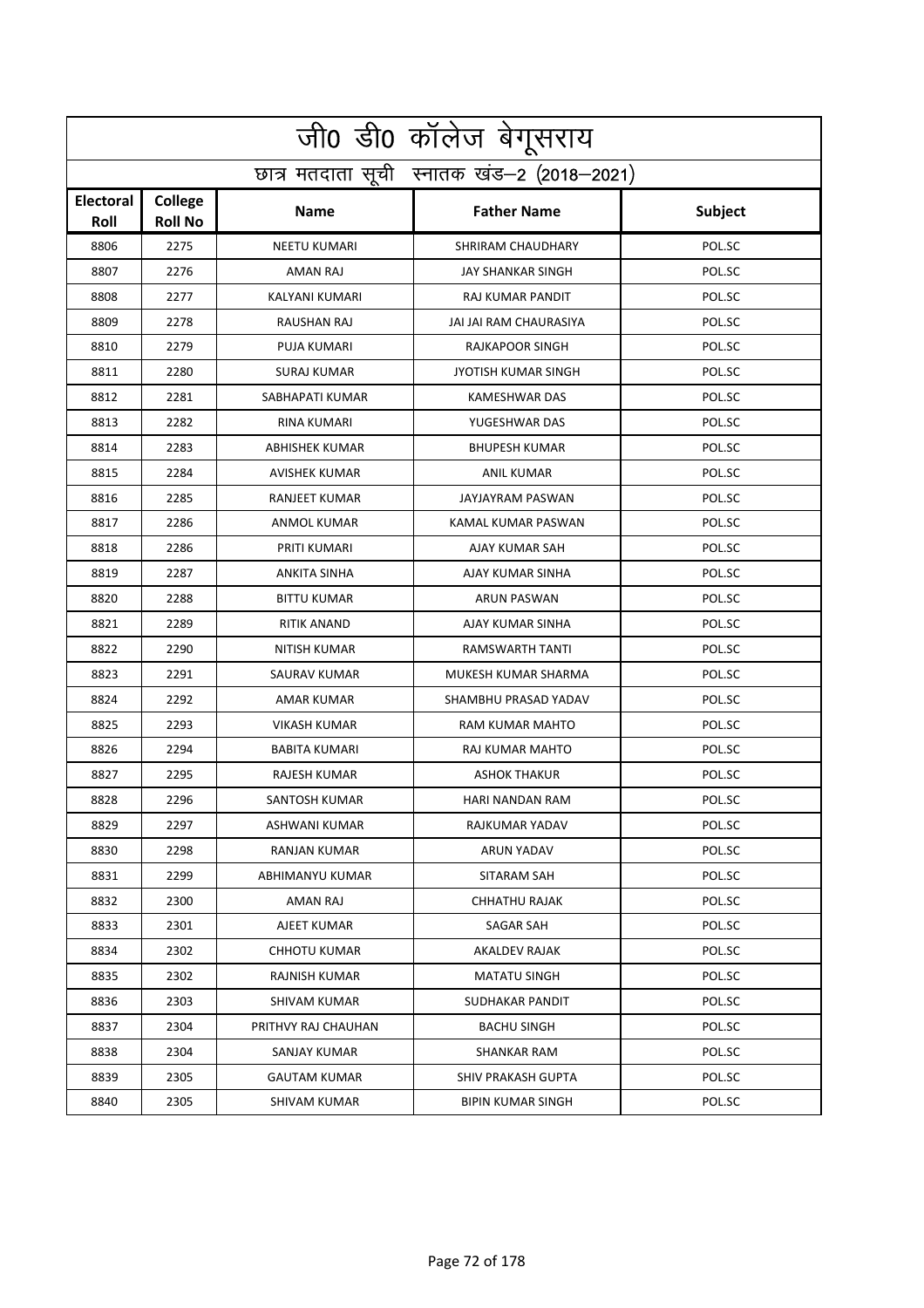|                          | जी0 डी0 कॉलेज बेगूसराय                     |                       |                          |         |  |  |
|--------------------------|--------------------------------------------|-----------------------|--------------------------|---------|--|--|
|                          | छात्र मतदाता सूची स्नातक खंड-2 (2018-2021) |                       |                          |         |  |  |
| <b>Electoral</b><br>Roll | College<br><b>Roll No</b>                  | <b>Name</b>           | <b>Father Name</b>       | Subject |  |  |
| 8841                     | 2306                                       | <b>SUSHIL KUMAR</b>   | <b>HARIKISHOR SAH</b>    | POL.SC  |  |  |
| 8842                     | 2307                                       | PANKAJ KUMAR          | <b>MUNNA DAS</b>         | POL.SC  |  |  |
| 8843                     | 2307                                       | <b>RITESH KUMAR</b>   | RAMBILASH SAH            | POL.SC  |  |  |
| 8844                     | 2308                                       | <b>ABHISHEK KUMAR</b> | SANJEEV SINGH            | POL.SC  |  |  |
| 8845                     | 2309                                       | <b>CHANDAN KUMAR</b>  | <b>KISTO SHARMA</b>      | POL.SC  |  |  |
| 8846                     | 2310                                       | <b>MERAJ ALAM</b>     | MD SHAMSHAD ALI          | POL.SC  |  |  |
| 8847                     | 2311                                       | SUNITA KUMARI         | <b>GORELAL BIND</b>      | POL.SC  |  |  |
| 8848                     | 2312                                       | RANI KUMARI           | <b>VAKIL SHARMA</b>      | POL.SC  |  |  |
| 8849                     | 2313                                       | PRITI KUMARI          | ARUN CHAUDHARY           | POL.SC  |  |  |
| 8850                     | 2314                                       | <b>MONIKA KUMARI</b>  | RAMDEO SAH               | POL.SC  |  |  |
| 8851                     | 2315                                       | <b>AKASH KUMAR</b>    | <b>SANTOSH KESHRI</b>    | POL.SC  |  |  |
| 8852                     | 2316                                       | POOJA                 | <b>JALO SHARMA</b>       | POL.SC  |  |  |
| 8853                     | 2317                                       | ROVINS KUMAR          | RADHE PRASAD SINGH       | POL.SC  |  |  |
| 8854                     | 2318                                       | <b>SUNNY SUMAN</b>    | RAKESH CHOUDHARY         | POL.SC  |  |  |
| 8855                     | 2319                                       | SHUBHAM SAURABH       | <b>RATAN SAH</b>         | POL.SC  |  |  |
| 8856                     | 2320                                       | <b>MINTU KUAMR</b>    | <b>BIHARI SINGH</b>      | POL.SC  |  |  |
| 8857                     | 2321                                       | SHUBHAM KUMAR         | SHAMBHU PRASAD SAH       | POL.SC  |  |  |
| 8858                     | 2322                                       | VIBHA KUMARI          | <b>ANIL VERMA</b>        | POL.SC  |  |  |
| 8859                     | 2323                                       | <b>ANKIT KUMAR</b>    | PANKAJ KUMAR SINGH       | POL.SC  |  |  |
| 8860                     | 2324                                       | ABHISHEK KUMAR        | PAVAN KUMAR MANDAL       | POL.SC  |  |  |
| 8861                     | 2325                                       | NITYAM RAJ            | <b>VISHNUDEV SINGH</b>   | POL.SC  |  |  |
| 8862                     | 2326                                       | AKSHAY KUMAR          | RAM BALAK RAY            | POL.SC  |  |  |
| 8863                     | 2327                                       | SANJEEV KUMAR         | <b>ARUN RAY</b>          | POL.SC  |  |  |
| 8864                     | 2328                                       | KUNAL KUMAR           | <b>GANESH MANDAL</b>     | POL.SC  |  |  |
| 8865                     | 2329                                       | NEERAJ KUMAR          | UMESH RAM                | POL.SC  |  |  |
| 8866                     | 2330                                       | RUPAM KUMARI          | <b>LALAN KUMAR PATEL</b> | POL.SC  |  |  |
| 8867                     | 2331                                       | ANSHU KUMAR           | SANJAY KUMAR KAUSHAL     | POL.SC  |  |  |
| 8868                     | 2332                                       | MAYANK KUMAR          | JANARDAN YADAV           | POL.SC  |  |  |
| 8869                     | 2333                                       | RAMAN KUMAR           | BABLU SINGH              | POL.SC  |  |  |
| 8870                     | 2334                                       | ABHISHEK BHARTI       | ASHISH KUMAR             | POL.SC  |  |  |
| 8871                     | 2335                                       | RAHUL KUMAR           | <b>BIJENDRA PANDIT</b>   | POL.SC  |  |  |
| 8872                     | 2336                                       | SUJEET KUMAR          | BHUTO YADAV              | POL.SC  |  |  |
| 8873                     | 2337                                       | SURAJ KUMAR           | ASHOK YADAV              | POL.SC  |  |  |
| 8874                     | 2338                                       | DEEPAK KUMAR SHARMA   | SHIW NARAYAN SHARMA      | POL.SC  |  |  |
| 8875                     | 2339                                       | PRAPHULL KUMAR        | BIPIN TANTI              | POL.SC  |  |  |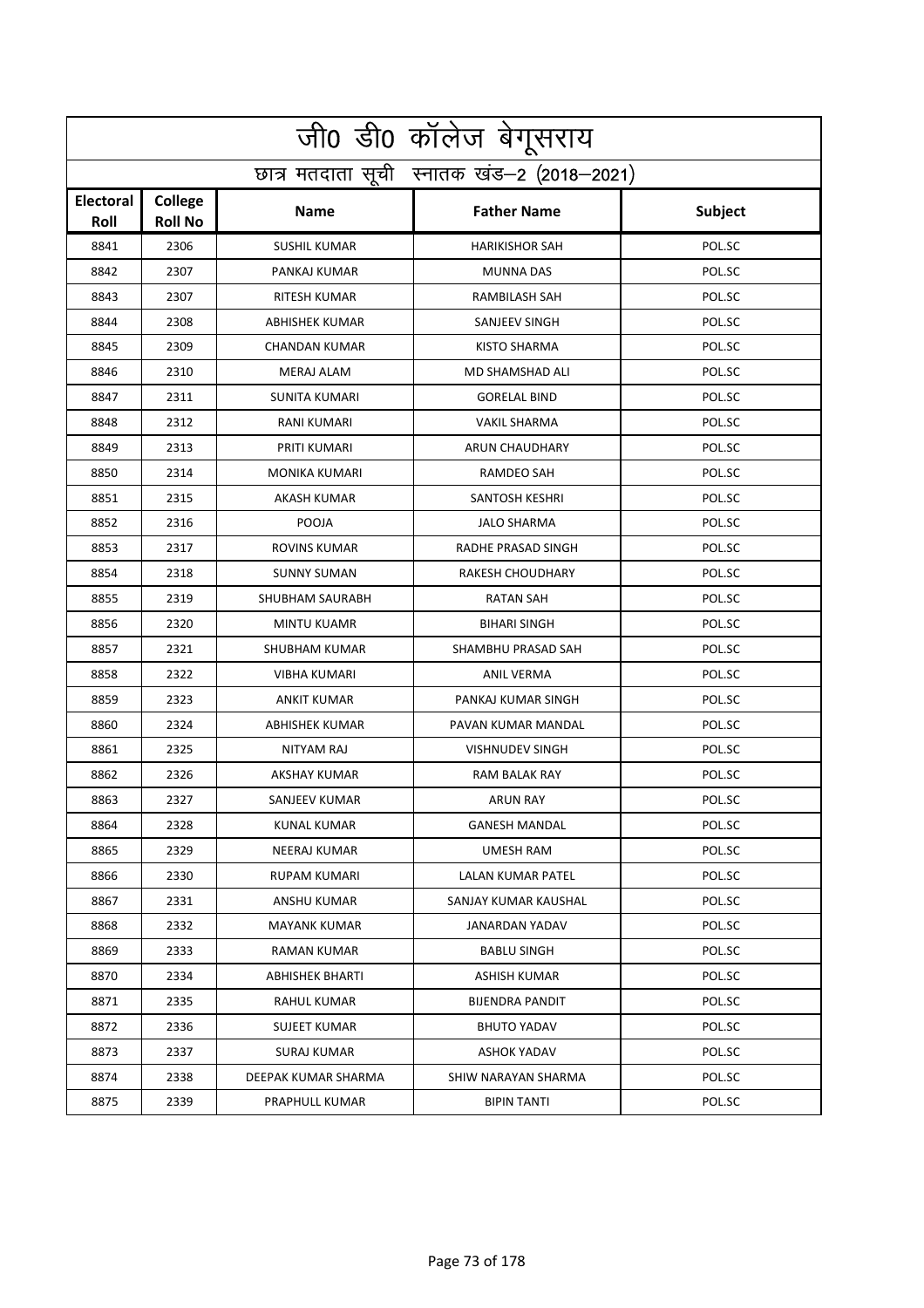|                          | <u>जी0 डी0 कॉलेज बेगू</u> सराय             |                       |                           |         |  |  |
|--------------------------|--------------------------------------------|-----------------------|---------------------------|---------|--|--|
|                          | छात्र मतदाता सूची स्नातक खंड-2 (2018-2021) |                       |                           |         |  |  |
| <b>Electoral</b><br>Roll | College<br><b>Roll No</b>                  | <b>Name</b>           | <b>Father Name</b>        | Subject |  |  |
| 8876                     | 2445                                       | <b>RUPAM KUMARI</b>   | <b>ARBIND SAH</b>         | POL.SC  |  |  |
| 8877                     | 2705                                       | KHUSHBU KUMARI        | ANANDI MAHTO              | POL.SC  |  |  |
| 8878                     | 7101                                       | RAVISH ARYAN          | <b>NARESH YADAV</b>       | POL.SC  |  |  |
| 8879                     | 7102                                       | <b>VICKY KUMAR</b>    | <b>ASHESHWAR SINGH</b>    | POL.SC  |  |  |
| 8880                     | 7103                                       | SUBHASH PASWAN        | RAMPRAVESH PASWAN         | POL.SC  |  |  |
| 8881                     | 7104                                       | RAJNISH KUMAR         | <b>UMESH PASWAN</b>       | POL.SC  |  |  |
| 8882                     | 7105                                       | <b>GOVIND KUMAR</b>   | KAUSHAL KISHOR PODDAR     | POL.SC  |  |  |
| 8883                     | 7106                                       | <b>SREE RAM KUMAR</b> | <b>BISUN YADAV</b>        | POL.SC  |  |  |
| 8884                     | 7107                                       | <b>SOURAV KUMAR</b>   | <b>RAM KEWAL ROY</b>      | POL.SC  |  |  |
| 8885                     | 7108                                       | LAXMI KUMARI          | PAPPU SAH                 | POL.SC  |  |  |
| 8886                     | 7109                                       | <b>SONAM RAJ</b>      | SUBALAL CHAUDHARI         | POL.SC  |  |  |
| 8887                     | 7110                                       | RANVIJAY KUMAR        | RASHO PRASAD YADAV        | POL.SC  |  |  |
| 8888                     | 7111                                       | RAGHUNANDAN YADAV     | DEVNARAYAN YADAV          | POL.SC  |  |  |
| 8889                     | 7112                                       | DIVAKAR KUMAR         | <b>ANIL MANDAL</b>        | POL.SC  |  |  |
| 8890                     | 7113                                       | <b>RUBY KUMARI</b>    | RANJEET SAHU              | POL.SC  |  |  |
| 8891                     | 7114                                       | <b>ABHISHEK KUMAR</b> | <b>BACHCHU SINGH</b>      | POL.SC  |  |  |
| 8892                     | 7115                                       | KUMAR BALRAM          | SACHCHIDA NAND PATHAK     | POL.SC  |  |  |
| 8893                     | 7116                                       | <b>MANMOHAN KUMAR</b> | <b>VIJAY MAHTO</b>        | POL.SC  |  |  |
| 8894                     | 7117                                       | <b>DEEPTI</b>         | <b>HARI VANSH SINGH</b>   | POL.SC  |  |  |
| 8895                     | 7118                                       | <b>DIVYA</b>          | <b>HARI BANSH SINGH</b>   | POL.SC  |  |  |
| 8896                     | 7119                                       | RITESH KUMAR          | <b>RAJESH KUMAR</b>       | POL.SC  |  |  |
| 8897                     | 7120                                       | PANKAJ KUMAR          | <b>SAGAR YADAV</b>        | POL.SC  |  |  |
| 8898                     | 7121                                       | KRISHNA KUMAR         | <b>INDRADEV CHAURASIA</b> | POL.SC  |  |  |
| 8899                     | 7122                                       | MRITUNJAY KUMAR       | <b>KANT GUPTA</b>         | POL.SC  |  |  |
| 8900                     | 7123                                       | SANJEET KUMAR         | HAREKRISHNA MAHTO         | POL.SC  |  |  |
| 8901                     | 7124                                       | PAWAN KUMAR           | RAMJATAN PASWAN           | POL.SC  |  |  |
| 8902                     | 7125                                       | VIJAY KUMAR           | ARJUN SAHU                | POL.SC  |  |  |
| 8903                     | 7126                                       | KHUSHBOO KUMARI       | SANJAY KUMAR YADAV        | POL.SC  |  |  |
| 8904                     | 7127                                       | SURAJ KUMAR           | KARI RAM                  | POL.SC  |  |  |
| 8905                     | 7129                                       | ABHINAV KUMAR         | <b>MAHENDRA CHAUDHARY</b> | POL.SC  |  |  |
| 8906                     | 7130                                       | RAJABABU KUMAR        | SURESH YADAV              | POL.SC  |  |  |
| 8907                     | 7131                                       | MITHUN KUMAR          | RANJAN SHARMA             | POL.SC  |  |  |
| 8908                     | 7132                                       | AALOK KUMAR           | VIJAY KUMAR SINGH         | POL.SC  |  |  |
| 8909                     | 7133                                       | <b>MD TAUSIF</b>      | MD SALAH UDDIN AZIMI      | POL.SC  |  |  |
| 8910                     | 7134                                       | MRITUNJAY KUMAR       | JAYJAYRAM SAH             | POL.SC  |  |  |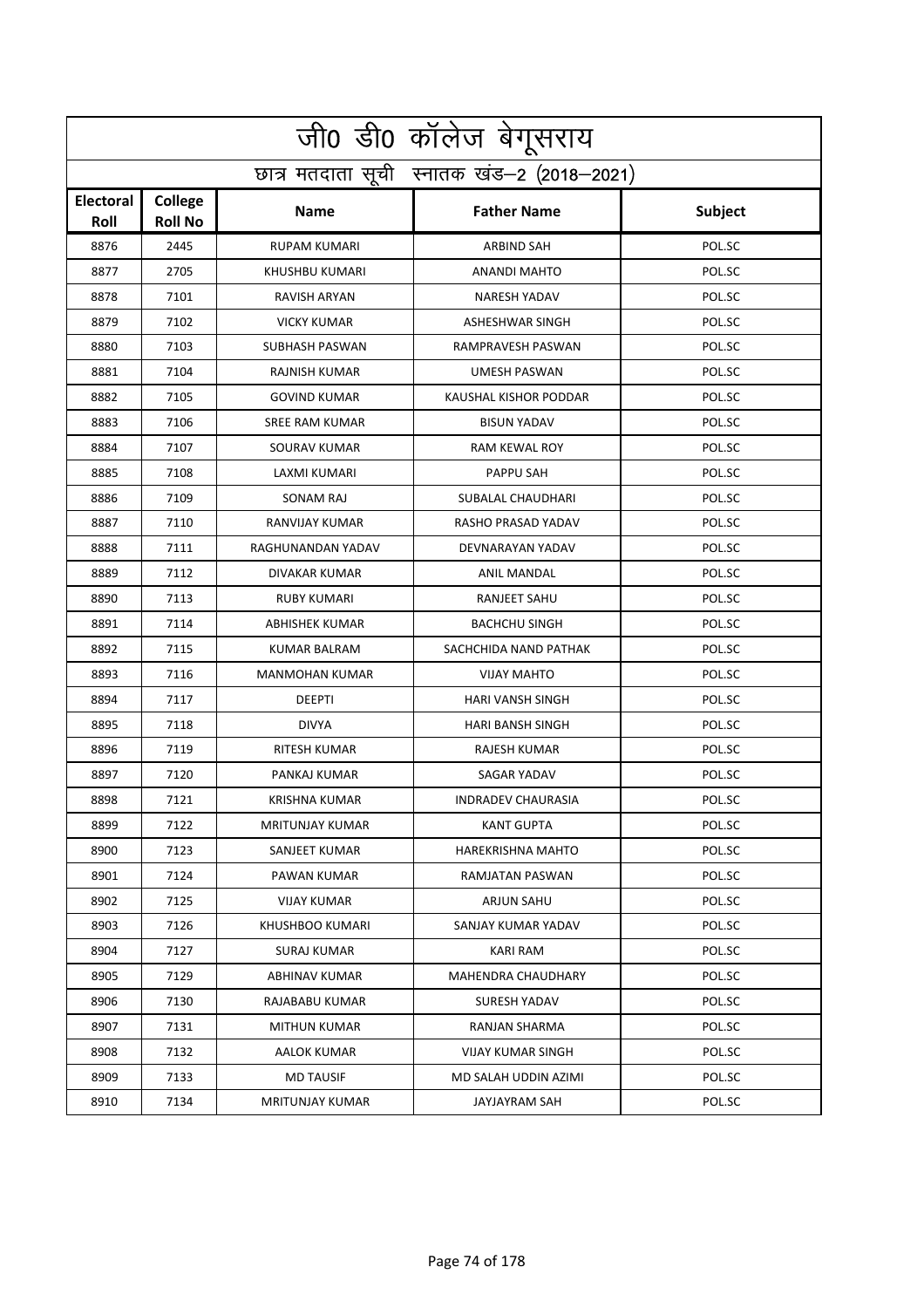|                          | <u>जी0 डी0 कॉलेज बेगू</u> सराय             |                       |                        |         |  |  |
|--------------------------|--------------------------------------------|-----------------------|------------------------|---------|--|--|
|                          | छात्र मतदाता सूची स्नातक खंड-2 (2018-2021) |                       |                        |         |  |  |
| <b>Electoral</b><br>Roll | College<br><b>Roll No</b>                  | <b>Name</b>           | <b>Father Name</b>     | Subject |  |  |
| 8911                     | 7135                                       | <b>AMARJEET KUMAR</b> | <b>MANOJ YADAV</b>     | POL.SC  |  |  |
| 8912                     | 7136                                       | <b>SUNNY KUMAR</b>    | PANKAJ SINGH           | POL.SC  |  |  |
| 8913                     | 7137                                       | <b>ABHISHEK KUMAR</b> | <b>RANDHIR SINGH</b>   | POL.SC  |  |  |
| 8914                     | 7138                                       | <b>AJAY KUMAR</b>     | <b>LALAN SAH</b>       | POL.SC  |  |  |
| 8915                     | 7139                                       | SAROJNI KUMARI        | RAMCHNDRA MAHTO        | POL.SC  |  |  |
| 8916                     | 7140                                       | SHANKAR KUMAR         | <b>RAJU DAS</b>        | POL.SC  |  |  |
| 8917                     | 7141                                       | <b>ROHAN KUMAR</b>    | <b>MAHESH PRASAD</b>   | POL.SC  |  |  |
| 8918                     | 7142                                       | PRITHVI KUMAR         | SITABI MANDAL          | POL.SC  |  |  |
| 8919                     | 7143                                       | VIGYANSHU KUMAR       | RAMBILASH SHARMA       | POL.SC  |  |  |
| 8920                     | 7144                                       | AJAY KUMAR            | <b>UPENDRA SHARMA</b>  | POL.SC  |  |  |
| 8921                     | 7145                                       | MD ABDUL HAK          | <b>MD MOKIM</b>        | POL.SC  |  |  |
| 8922                     | 7146                                       | <b>ROSHAN KUMAR</b>   | ANIL KUMAR RANJAN      | POL.SC  |  |  |
| 8923                     | 7147                                       | VISHAL KUMAR          | <b>TUNTUN PANDIT</b>   | POL.SC  |  |  |
| 8924                     | 7148                                       | <b>BIPIN KUMAR</b>    | <b>JOGI TANTI</b>      | POL.SC  |  |  |
| 8925                     | 7149                                       | RABINDRA KUMAR        | RAMPRAVESH MALAKAR     | POL.SC  |  |  |
| 8926                     | 7150                                       | <b>MANMOHAN KUMAR</b> | JANARDAN SHARMA        | POL.SC  |  |  |
| 8927                     | 7151                                       | <b>VIMAL KUMAR</b>    | RAMDEO YADAV           | POL.SC  |  |  |
| 8928                     | 7152                                       | SANTOSH KUMAR         | MANGAL SHARMA          | POL.SC  |  |  |
| 8929                     | 7153                                       | <b>CHINTU KUMAR</b>   | <b>DILIP RAY</b>       | POL.SC  |  |  |
| 8930                     | 7154                                       | <b>SUBHASH KUMAR</b>  | UMESH PD YADAV         | POL.SC  |  |  |
| 8931                     | 7155                                       | <b>RUBY KUMARI</b>    | RAJESHWAR PRASAD SAHU  | POL.SC  |  |  |
| 8932                     | 7156                                       | <b>SUBODH KUMAR</b>   | RAMSAGAR YADAV         | POL.SC  |  |  |
| 8933                     | 7157                                       | <b>VINEETA KUMARI</b> | SADANAND MISHRA        | POL.SC  |  |  |
| 8934                     | 7158                                       | NEHA KUMARI           | ASHOK KUMAR SAHNI      | POL.SC  |  |  |
| 8935                     | 7159                                       | PREMLATA KUMARI       | RAMANAND PASWAN        | POL.SC  |  |  |
| 8936                     | 7160                                       | CHHOTU KUMAR          | RAMANAND SINGH         | POL.SC  |  |  |
| 8937                     | 7163                                       | NITISH KUMAR          | RAVINDRA PRASAD SINGH  | POL.SC  |  |  |
| 8938                     | 7164                                       | ABHINAV PRAKASH       | ARUN KUMAR SAH         | POL.SC  |  |  |
| 8939                     | 7165                                       | AMAN KUMAR            | AVINASH KUMAR          | POL.SC  |  |  |
| 8940                     | 7166                                       | INDAL KUMAR           | KRISHANNANDAN SINGH    | POL.SC  |  |  |
| 8941                     | 7167                                       | PUSHPANJALI KUMARI    | <b>NARESH PASWAN</b>   | POL.SC  |  |  |
| 8942                     | 7168                                       | KOMAL KUMARI          | PRABHAKAR KUMAR PANKAJ | POL.SC  |  |  |
| 8943                     | 7169                                       | UTKARSH ANKUR         | RAJESH KUMAR THAKUR    | POL.SC  |  |  |
| 8944                     | 7170                                       | ROSHAN KUMAR          | SHASHIBHUSHAN SINGH    | POL.SC  |  |  |
| 8945                     | 7171                                       | AJEET KUMAR           | ANIL KUMAR RANJAN      | POL.SC  |  |  |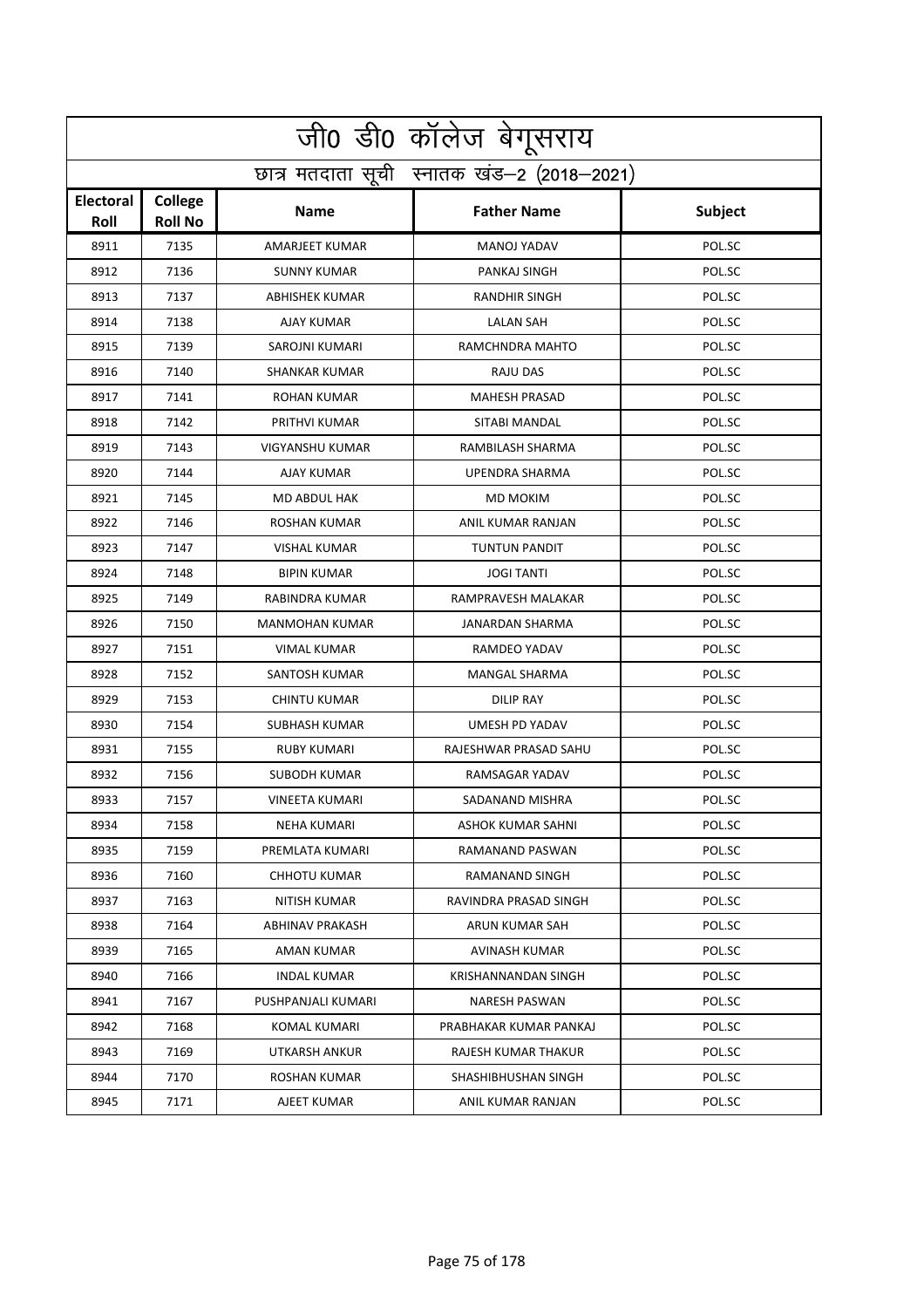|                   | <u>जी0 डी0 कॉलेज बेगू</u> सराय             |                         |                            |         |  |  |
|-------------------|--------------------------------------------|-------------------------|----------------------------|---------|--|--|
|                   | छात्र मतदाता सूची स्नातक खंड-2 (2018-2021) |                         |                            |         |  |  |
| Electoral<br>Roll | College<br><b>Roll No</b>                  | <b>Name</b>             | <b>Father Name</b>         | Subject |  |  |
| 8946              | 7172                                       | <b>NEETA</b>            | <b>ARVIND SINGH</b>        | POL.SC  |  |  |
| 8947              | 7173                                       | <b>MANISH KUMAR</b>     | <b>MAHESH PANDIT</b>       | POL.SC  |  |  |
| 8948              | 7174                                       | <b>SUJEET KUMAR</b>     | <b>ASHOK CHAURASIA</b>     | POL.SC  |  |  |
| 8949              | 7175                                       | <b>DILKHUSH KUMARI</b>  | LAKSHMI YADAV              | POL.SC  |  |  |
| 8950              | 7176                                       | AMRITA KUMARI           | ABHAY YADAV                | POL.SC  |  |  |
| 8951              | 7177                                       | PUNITA KUMARI           | RAM SUNDAR PASWAN          | POL.SC  |  |  |
| 8952              | 7178                                       | PRITI KUMARI            | <b>VINDESHAWRI THAKUIR</b> | POL.SC  |  |  |
| 8953              | 7179                                       | <b>SONI KUMARI</b>      | <b>KRISHNADEV SAH</b>      | POL.SC  |  |  |
| 8954              | 7180                                       | PRITAM KUMAR            | <b>OMPRAKASH SAH</b>       | POL.SC  |  |  |
| 8955              | 7181                                       | NISHI SINHA             | <b>ARBIND SINHA</b>        | POL.SC  |  |  |
| 8956              | 7182                                       | <b>SINTU KUMAR</b>      | <b>CHHATISH MANDAL</b>     | POL.SC  |  |  |
| 8957              | 7183                                       | NEELAM KUMARI           | <b>NAVIN KUMAR</b>         | POL.SC  |  |  |
| 8958              | 7184                                       | KRISHNA KUMARI          | RATAN SAHNI                | POL.SC  |  |  |
| 8959              | 7185                                       | PINTU KUMAR             | <b>SATISH MANDAL</b>       | POL.SC  |  |  |
| 8960              | 7186                                       | PIYUSH RAJ              | <b>VIJAY KUMAR SAH</b>     | POL.SC  |  |  |
| 8961              | 7187                                       | <b>ROVIN KUMAR</b>      | <b>MAHADEV DAS</b>         | POL.SC  |  |  |
| 8962              | 7188                                       | KUNDAN KUMAR            | <b>SURESH MAHTO</b>        | POL.SC  |  |  |
| 8963              | 7189                                       | <b>JYOTI KUMARI</b>     | <b>RAM PUKAR SINGH</b>     | POL.SC  |  |  |
| 8964              | 7190                                       | <b>MADAN MOHAN</b>      | DEV NARAYAN CHOUDHARY      | POL.SC  |  |  |
| 8965              | 7191                                       | PIYUSH KUMAR            | PINKU SINGH                | POL.SC  |  |  |
| 8966              | 7192                                       | SAMARJEET KUMAR         | RAJVALI YADAV              | POL.SC  |  |  |
| 8967              | 7193                                       | <b>BIKRAM KUMAR</b>     | <b>UMESH MANDAL</b>        | POL.SC  |  |  |
| 8968              | 7194                                       | KRISHNA KUMAR           | <b>SUBODH SAHNI</b>        | POL.SC  |  |  |
| 8969              | 7195                                       | RAUSHAN KUMAR           | DAYANAND TIWARI            | POL.SC  |  |  |
| 8970              | 7196                                       | AASHISH KUMAR VIDYARTHI | <b>VIVEKANAND PANDIT</b>   | POL.SC  |  |  |
| 8971              | 7197                                       | SATVIR KUMAR            | SANJAY SAH                 | POL.SC  |  |  |
| 8972              | 7198                                       | <b>BIKRAM KUMAR</b>     | RANJEET SAH                | POL.SC  |  |  |
| 8973              | 7199                                       | PANDAV KUMAR            | <b>UMESH THAKUR</b>        | POL.SC  |  |  |
| 8974              | 7200                                       | PRITESH KUMAR           | SHAILESH SINGH             | POL.SC  |  |  |
| 8975              | 7201                                       | SUMAN SAURABH           | <b>VIJAY KUMAR</b>         | POL.SC  |  |  |
| 8976              | 7202                                       | DINESH KUMAR SAW        | RAMASHRAY SAW              | POL.SC  |  |  |
| 8977              | 7203                                       | AMIT KUMAR SUMAN        | SATIS PRASAD SINGH         | POL.SC  |  |  |
| 8978              | 7204                                       | PRASHANT KUMAR          | KAPILDEV SINGH             | POL.SC  |  |  |
| 8979              | 7205                                       | RAVINA KUMARI           | TUNTUN PASWAN              | POL.SC  |  |  |
| 8980              | 7206                                       | GUNJAN KUMAR            | <b>GULAB JHA</b>           | POL.SC  |  |  |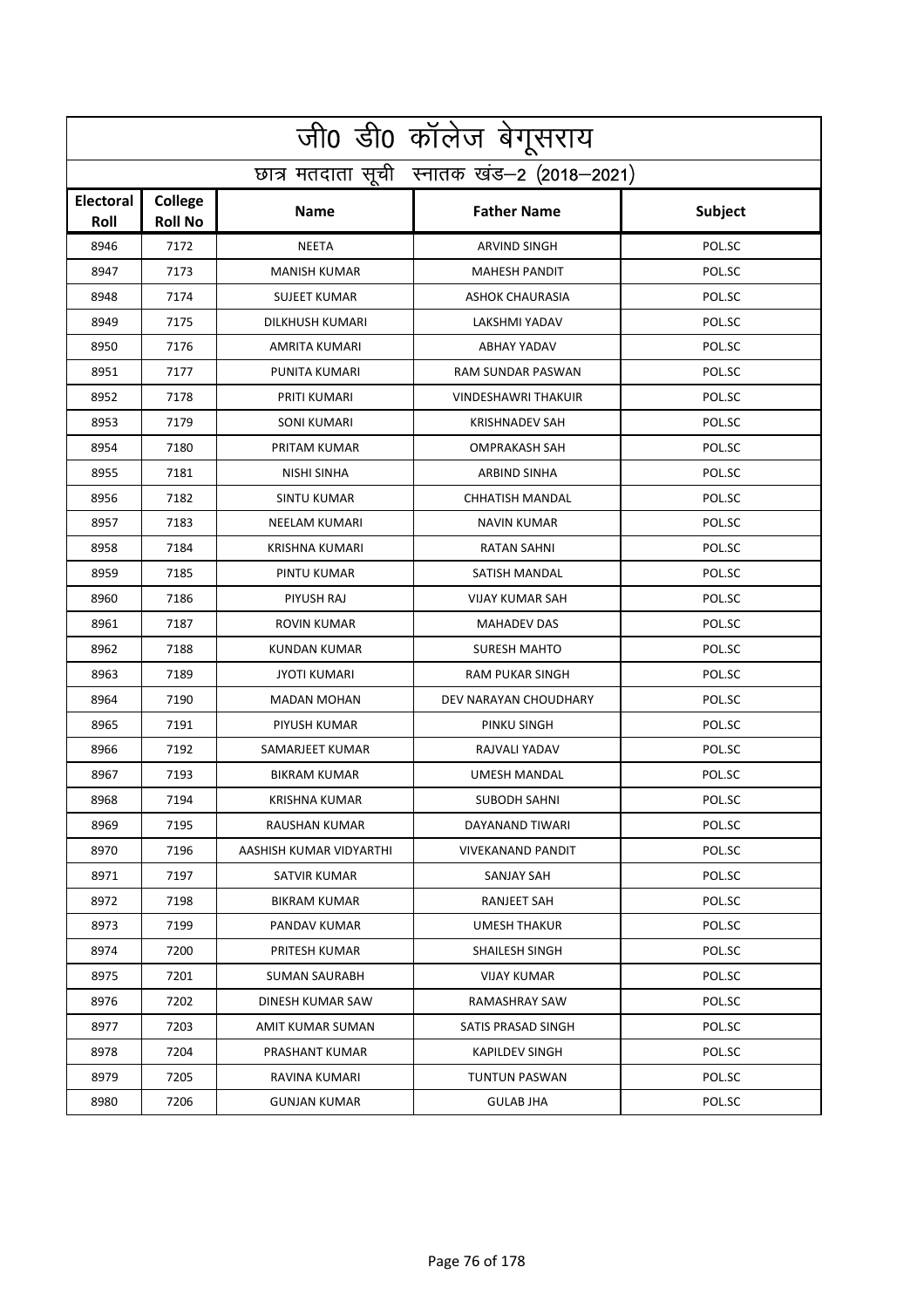|                   | <u>जी0 डी0 कॉलेज बेगू</u> सराय             |                           |                          |         |  |  |
|-------------------|--------------------------------------------|---------------------------|--------------------------|---------|--|--|
|                   | छात्र मतदाता सूची स्नातक खंड-2 (2018-2021) |                           |                          |         |  |  |
| Electoral<br>Roll | College<br><b>Roll No</b>                  | <b>Name</b>               | <b>Father Name</b>       | Subject |  |  |
| 8981              | 7207                                       | <b>VIKASH KUMAR</b>       | <b>UMESH SAH</b>         | POL.SC  |  |  |
| 8982              | 7208                                       | <b>BITTU KUMAR</b>        | SANJIV CHAURASIA         | POL.SC  |  |  |
| 8983              | 7209                                       | <b>USHA KUMARI</b>        | <b>HRIDAY YADAV</b>      | POL.SC  |  |  |
| 8984              | 7210                                       | <b>MD SHAMSHER ANSARI</b> | MD IKBAL ANSARI          | POL.SC  |  |  |
| 8985              | 7211                                       | <b>MITHUN KUMAR</b>       | <b>GANESH PODDAR</b>     | POL.SC  |  |  |
| 8986              | 7212                                       | <b>RITU KUMARI</b>        | RAJEEV SINGH             | POL.SC  |  |  |
| 8987              | 7213                                       | <b>BIKRAM KUMAR</b>       | RAMNANDAN YADAV          | POL.SC  |  |  |
| 8988              | 7214                                       | KAJAL KUMARI              | <b>RAJU KESHRI</b>       | POL.SC  |  |  |
| 8989              | 7215                                       | PRAMOD KUMAR              | <b>RANJEET KUMAR</b>     | POL.SC  |  |  |
| 8990              | 7216                                       | YOGESH KUMAR RAJAK        | SANJAY RAJAK             | POL.SC  |  |  |
| 8991              | 7217                                       | <b>AJAY KUMAR</b>         | <b>OMPRAKASH SHARMA</b>  | POL.SC  |  |  |
| 8992              | 7218                                       | <b>ASMITA KUMARI</b>      | PRAMOD KUMAR SINGH       | POL.SC  |  |  |
| 8993              | 7219                                       | RAHUL RAJ                 | RADHE KAPAR              | POL.SC  |  |  |
| 8994              | 7220                                       | <b>RAJNISH KUMAR</b>      | <b>ABHASH YADAV</b>      | POL.SC  |  |  |
| 8995              | 7221                                       | <b>RAM KUMAR</b>          | <b>SUNIL SINGH</b>       | POL.SC  |  |  |
| 8996              | 7222                                       | <b>SHIV KUMAR</b>         | <b>ANIL SINGH</b>        | POL.SC  |  |  |
| 8997              | 7223                                       | <b>CHANDAN KUMAR</b>      | <b>SIKENDRA THAKUR</b>   | POL.SC  |  |  |
| 8998              | 7223                                       | MANISHA KUMARI            | <b>UDAY KUMAR</b>        | POL.SC  |  |  |
| 8999              | 7224                                       | <b>BARSHA KUMARI</b>      | <b>BHUPENDRA YADAV</b>   | POL.SC  |  |  |
| 9000              | 7225                                       | <b>VIKRAM KUMAR</b>       | <b>SANJAY SINGH</b>      | POL.SC  |  |  |
| 9001              | 7226                                       | KAJAL KUMARI              | <b>AJAY KUMAR</b>        | POL.SC  |  |  |
| 9002              | 7227                                       | <b>ADITYA RANJAN</b>      | PRABHASH RANJAN          | POL.SC  |  |  |
| 9003              | 7228                                       | DEEPAK KUMAR              | SIKANDAR PANDIT          | POL.SC  |  |  |
| 9004              | 7229                                       | DEEPAK KUMAR              | SADAN KUMAR SINGH        | POL.SC  |  |  |
| 9005              | 7230                                       | ANKIT KUMAR               | AMAN BHAI PATEL          | POL.SC  |  |  |
| 9006              | 7231                                       | NITISH KUMAR              | <b>DEVAN RAI</b>         | POL.SC  |  |  |
| 9007              | 7232                                       | SANNY KUMAR               | <b>BHARAT YADAV</b>      | POL.SC  |  |  |
| 9008              | 7233                                       | PANDAV KUMAR              | <b>MAHESHWAR MAHATO</b>  | POL.SC  |  |  |
| 9009              | 7234                                       | ABHILASH KUMAR            | UDAY SHANKAR KUMAR       | POL.SC  |  |  |
| 9010              | 7235                                       | DIVAKAR KUMAR             | <b>BILASH DAS</b>        | POL.SC  |  |  |
| 9011              | 7236                                       | PALLAVI KUMARI            | SANTOSH YADAV            | POL.SC  |  |  |
| 9012              | 7237                                       | BEAUTY RANI               | VIDHYA SHANKAR CHOUDHARY | POL.SC  |  |  |
| 9013              | 7238                                       | NISHA KUMARI              | SURENDRA SINGH           | POL.SC  |  |  |
| 9014              | 7240                                       | SANJEEV KUMAR             | RAJO SAH                 | POL.SC  |  |  |
| 9015              | 7241                                       | NITISH KUMAR              | MUKESH SINGH             | POL.SC  |  |  |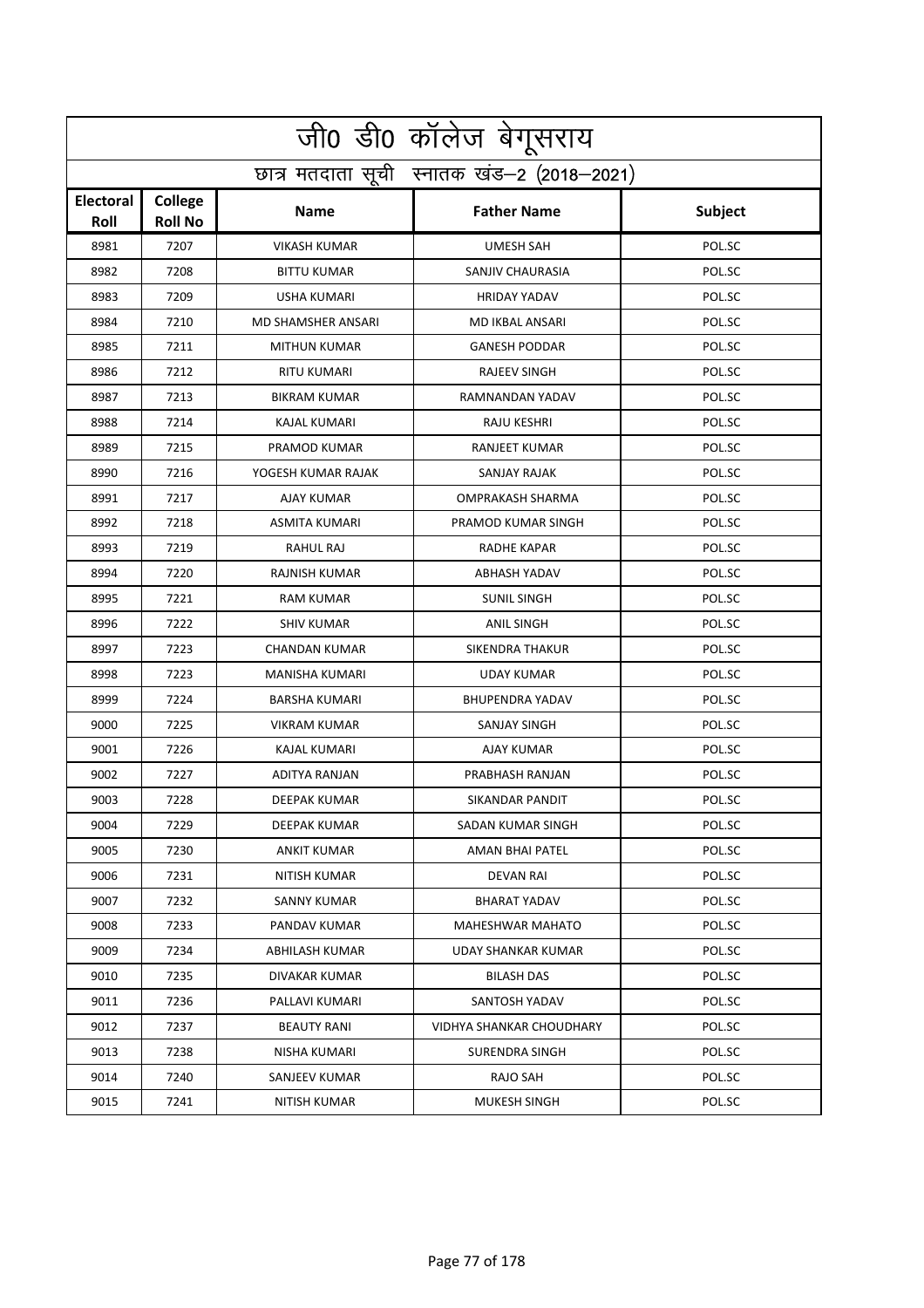|                          | जी0 डी0 कॉलेज बेगूसराय                     |                         |                           |                   |  |  |
|--------------------------|--------------------------------------------|-------------------------|---------------------------|-------------------|--|--|
|                          | छात्र मतदाता सूची स्नातक खंड-2 (2018-2021) |                         |                           |                   |  |  |
| <b>Electoral</b><br>Roll | College<br><b>Roll No</b>                  | <b>Name</b>             | <b>Father Name</b>        | <b>Subject</b>    |  |  |
| 9016                     | 7242                                       | MUKESH KUMAR PODDAR     | <b>NAND KISHOR PODDAR</b> | POL.SC            |  |  |
| 9017                     | 7243                                       | <b>MAMTA KUMARI</b>     | <b>BALESHWAR SAH</b>      | POL.SC            |  |  |
| 9018                     | 7244                                       | <b>BALKISHOR KUMAR</b>  | SAGAR YADAV               | POL.SC            |  |  |
| 9019                     | 7246                                       | <b>KAJAL KUMARI</b>     | <b>RAJESH SAH</b>         | POL.SC            |  |  |
| 9020                     | 7247                                       | MD ASHRAF HAYAT         | MD RIYAZ UDDIN            | POL.SC            |  |  |
| 9021                     | 7248                                       | <b>MD NOORNABI KAHN</b> | MD MASI ALAM              | POL.SC            |  |  |
| 9022                     | 7249                                       | SANJEEV KUMAR           | <b>CHANDRASHEKHAR SAH</b> | POL.SC            |  |  |
| 9023                     | 7251                                       | <b>MD UMAR</b>          | <b>MD MUSTAFA</b>         | POL.SC            |  |  |
| 9024                     | 7252                                       | <b>JAGAT KUMAR</b>      | <b>GOVANDHARI MAHTO</b>   | POL.SC            |  |  |
| 9025                     | 7329                                       | <b>MANISH KUMAR</b>     | RAMBILAS YADAV            | POL.SC            |  |  |
| 9026                     |                                            | <b>RESHMA KHATOON</b>   | <b>ALAM</b>               | POL.SC            |  |  |
| 9027                     | 415                                        | <b>MONTI KUMARI</b>     | <b>BHEEM DAS</b>          | <b>PSYCHOLOGY</b> |  |  |
| 9028                     | 771                                        | <b>DOLLY KUMARI</b>     | SANJAY SAH                | <b>PSYCHOLOGY</b> |  |  |
| 9029                     | 869                                        | <b>THASEEN PARWEEN</b>  | <b>MD IDREESH</b>         | <b>PSYCHOLOGY</b> |  |  |
| 9030                     | 950                                        | NIBHA KUMARI            | <b>VIMAL SAH</b>          | <b>PSYCHOLOGY</b> |  |  |
| 9031                     | 1324                                       | <b>MALA KUMARI</b>      | <b>RAMBHROSH DAS</b>      | <b>PSYCHOLOGY</b> |  |  |
| 9032                     | 1801                                       | RANJEET KUMAR           | <b>RAMASISH DAS</b>       | <b>PSYCHOLOGY</b> |  |  |
| 9033                     | 2322                                       | <b>NUTAN KUMARI</b>     | RAM PRAKASH PANDIT        | <b>PSYCHOLOGY</b> |  |  |
| 9034                     | 2341                                       | AMAN KUMAR              | <b>SURESH PATHAK</b>      | <b>PSYCHOLOGY</b> |  |  |
| 9035                     | 2342                                       | PALAK SRIVASTAVA        | VIKAS KUMAR SRIVASTAVA    | <b>PSYCHOLOGY</b> |  |  |
| 9036                     | 2343                                       | <b>MEERA KUMARI</b>     | LAKSHMI SAHANI            | <b>PSYCHOLOGY</b> |  |  |
| 9037                     | 2344                                       | <b>NEHA KUMARI</b>      | UMESH PASWAN              | <b>PSYCHOLOGY</b> |  |  |
| 9038                     | 2345                                       | <b>KUNAL KUMAR</b>      | <b>SHAILENDRA MAHTO</b>   | <b>PSYCHOLOGY</b> |  |  |
| 9039                     | 2346                                       | VIKRAM KUMAR            | RAJENDRA SAH              | <b>PSYCHOLOGY</b> |  |  |
| 9040                     | 2347                                       | SAURABH KUMAR           | RAMADHAR THAKUR           | <b>PSYCHOLOGY</b> |  |  |
| 9041                     | 2348                                       | AAHUTI KUMARI           | AJENDRA JHA               | <b>PSYCHOLOGY</b> |  |  |
| 9042                     | 2349                                       | AMISHA KUMARI           | DINESHWAR THAKUR          | <b>PSYCHOLOGY</b> |  |  |
| 9043                     | 2350                                       | SWETA KUMARI            | RAM SEWAK RAM             | <b>PSYCHOLOGY</b> |  |  |
| 9044                     | 2351                                       | PRIYA BHARTI            | <b>GURUDEO DAS</b>        | <b>PSYCHOLOGY</b> |  |  |
| 9045                     | 2352                                       | SWATI KUMARI            | PANKAJ KUMAR SINGH        | <b>PSYCHOLOGY</b> |  |  |
| 9046                     | 2353                                       | PUJA KUMARI             | <b>BISHO SAH</b>          | <b>PSYCHOLOGY</b> |  |  |
| 9047                     | 2354                                       | KANCHAN KUMARI          | DHARMENDRA DAS            | <b>PSYCHOLOGY</b> |  |  |
| 9048                     | 2355                                       | MAMTA KUMARI            | SHREKANT TANTI            | <b>PSYCHOLOGY</b> |  |  |
| 9049                     | 2356                                       | AMISHA BHARTI           | RAMSUCHIT PASWAN          | <b>PSYCHOLOGY</b> |  |  |
| 9050                     | 2357                                       | CHINKI KUMARI           | <b>BIRJU PASWAN</b>       | <b>PSYCHOLOGY</b> |  |  |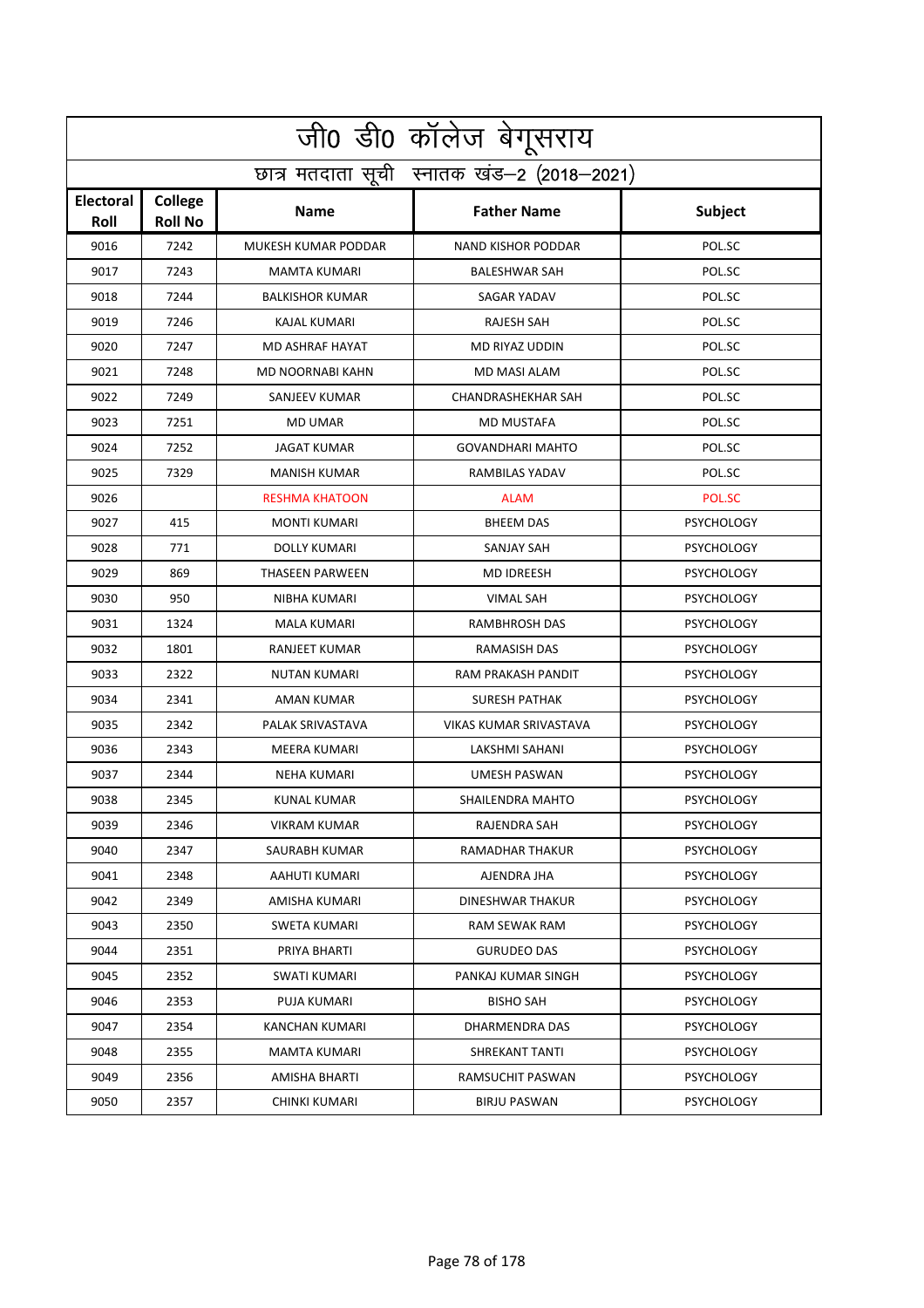|                          | जी0 डी0 कॉलेज बेगूसराय                     |                       |                          |                   |  |  |
|--------------------------|--------------------------------------------|-----------------------|--------------------------|-------------------|--|--|
|                          | छात्र मतदाता सूची स्नातक खंड-2 (2018-2021) |                       |                          |                   |  |  |
| <b>Electoral</b><br>Roll | <b>College</b><br><b>Roll No</b>           | <b>Name</b>           | <b>Father Name</b>       | Subject           |  |  |
| 9051                     | 2357                                       | <b>ANSHU KUMARI</b>   | MITHILESH SHARMA         | <b>PSYCHOLOGY</b> |  |  |
| 9052                     | 2358                                       | <b>NEHA KUMARI</b>    | <b>RAM PARVESH SINGH</b> | <b>PSYCHOLOGY</b> |  |  |
| 9053                     | 2358                                       | KAJAL KUMARI          | ANIL SHARMA              | <b>PSYCHOLOGY</b> |  |  |
| 9054                     | 2359                                       | <b>SAJAN KUMAR</b>    | <b>DAYANAND RAY</b>      | <b>PSYCHOLOGY</b> |  |  |
| 9055                     | 2360                                       | NISHA KUMARI          | RAMANAND CHAUDHARI       | <b>PSYCHOLOGY</b> |  |  |
| 9056                     | 2361                                       | <b>GULSHAN KUMAR</b>  | <b>VIJAY SHARMA</b>      | <b>PSYCHOLOGY</b> |  |  |
| 9057                     | 2362                                       | PRIYANSHU KUMAR       | <b>NANDAN THAKUR</b>     | <b>PSYCHOLOGY</b> |  |  |
| 9058                     | 2363                                       | MD FAIZAN ALAM        | MD AFTAB ALAM            | <b>PSYCHOLOGY</b> |  |  |
| 9059                     | 2364                                       | RAMU KUMAR            | <b>AMIT SAH</b>          | <b>PSYCHOLOGY</b> |  |  |
| 9060                     | 2365                                       | <b>JITENDRA KUMAR</b> | <b>JANARDAN DAS</b>      | <b>PSYCHOLOGY</b> |  |  |
| 9061                     | 2366                                       | SIDRA DARAKHASHAN     | MD WAKIL AHMAD           | <b>PSYCHOLOGY</b> |  |  |
| 9062                     | 2367                                       | HAREKRISHNA KUMAR     | RAMRATAN MAHTO           | <b>PSYCHOLOGY</b> |  |  |
| 9063                     | 2367                                       | SATYBATI KUMARI       | RAMSEVAK PASWAN          | <b>PSYCHOLOGY</b> |  |  |
| 9064                     | 2369                                       | <b>VIBHA KUMARI</b>   | <b>GOPAL PASWAN</b>      | <b>PSYCHOLOGY</b> |  |  |
| 9065                     | 2371                                       | ANJALI KUMARI         | NARAYAN PASWAN           | <b>PSYCHOLOGY</b> |  |  |
| 9066                     | 2372                                       | CHANDNI KUMARI        | DUNIYALAL PASWAN         | <b>PSYCHOLOGY</b> |  |  |
| 9067                     | 2373                                       | NISHA KUMARI          | <b>SRIRAM THAKUR</b>     | <b>PSYCHOLOGY</b> |  |  |
| 9068                     | 2374                                       | MANISHA KUMARI        | <b>NARESH SAH</b>        | <b>PSYCHOLOGY</b> |  |  |
| 9069                     | 2375                                       | <b>MANISH KUMAR</b>   | SAHDEO SAHNI             | <b>PSYCHOLOGY</b> |  |  |
| 9070                     | 2376                                       | <b>SHANVI RAJ</b>     | SURENDRA PASWAN          | <b>PSYCHOLOGY</b> |  |  |
| 9071                     | 2377                                       | AMRITA KUMARI         | ARJUN YADAV              | <b>PSYCHOLOGY</b> |  |  |
| 9072                     | 2378                                       | PRIYANKA KUMARI       | <b>MAHENDRA SAH</b>      | <b>PSYCHOLOGY</b> |  |  |
| 9073                     | 2379                                       | <b>JYOTI KUMARI</b>   | <b>ARVIND THAKUR</b>     | <b>PSYCHOLOGY</b> |  |  |
| 9074                     | 2380                                       | ARCHANA KUMARI        | RAM BALAK SAH            | <b>PSYCHOLOGY</b> |  |  |
| 9075                     | 2381                                       | POOJA KUMARI          | <b>MANOJ SHARMA</b>      | <b>PSYCHOLOGY</b> |  |  |
| 9076                     | 2382                                       | <b>BAMBAM KUMAR</b>   | SURENDRA SAH             | <b>PSYCHOLOGY</b> |  |  |
| 9077                     | 2383                                       | PRITY KUMARI          | PARAMAND SINGH           | <b>PSYCHOLOGY</b> |  |  |
| 9078                     | 2384                                       | KUMKUM KUMARI         | DINESH PASWAN            | <b>PSYCHOLOGY</b> |  |  |
| 9079                     | 2385                                       | SONAM KUMARI          | SHAMBHU KUMAR ROY        | <b>PSYCHOLOGY</b> |  |  |
| 9080                     | 2386                                       | KARISHMA KUMARI       | RAMNIVAS SAHNI           | <b>PSYCHOLOGY</b> |  |  |
| 9081                     | 2387                                       | MAUSHAM KUMARI        | <b>CHANDRADEV RAM</b>    | <b>PSYCHOLOGY</b> |  |  |
| 9082                     | 2388                                       | RAJEEV KUMAR          | <b>BADLU BHAGAT</b>      | <b>PSYCHOLOGY</b> |  |  |
| 9083                     | 2389                                       | PAPPU KUMAR           | <b>BABLU PASWAN</b>      | <b>PSYCHOLOGY</b> |  |  |
| 9084                     | 2390                                       | DOLLY KUMARI          | SAMOLI SAH               | <b>PSYCHOLOGY</b> |  |  |
| 9085                     | 2391                                       | MAMTA KUMARI          | RAMASAGAR CHOUDHARY      | <b>PSYCHOLOGY</b> |  |  |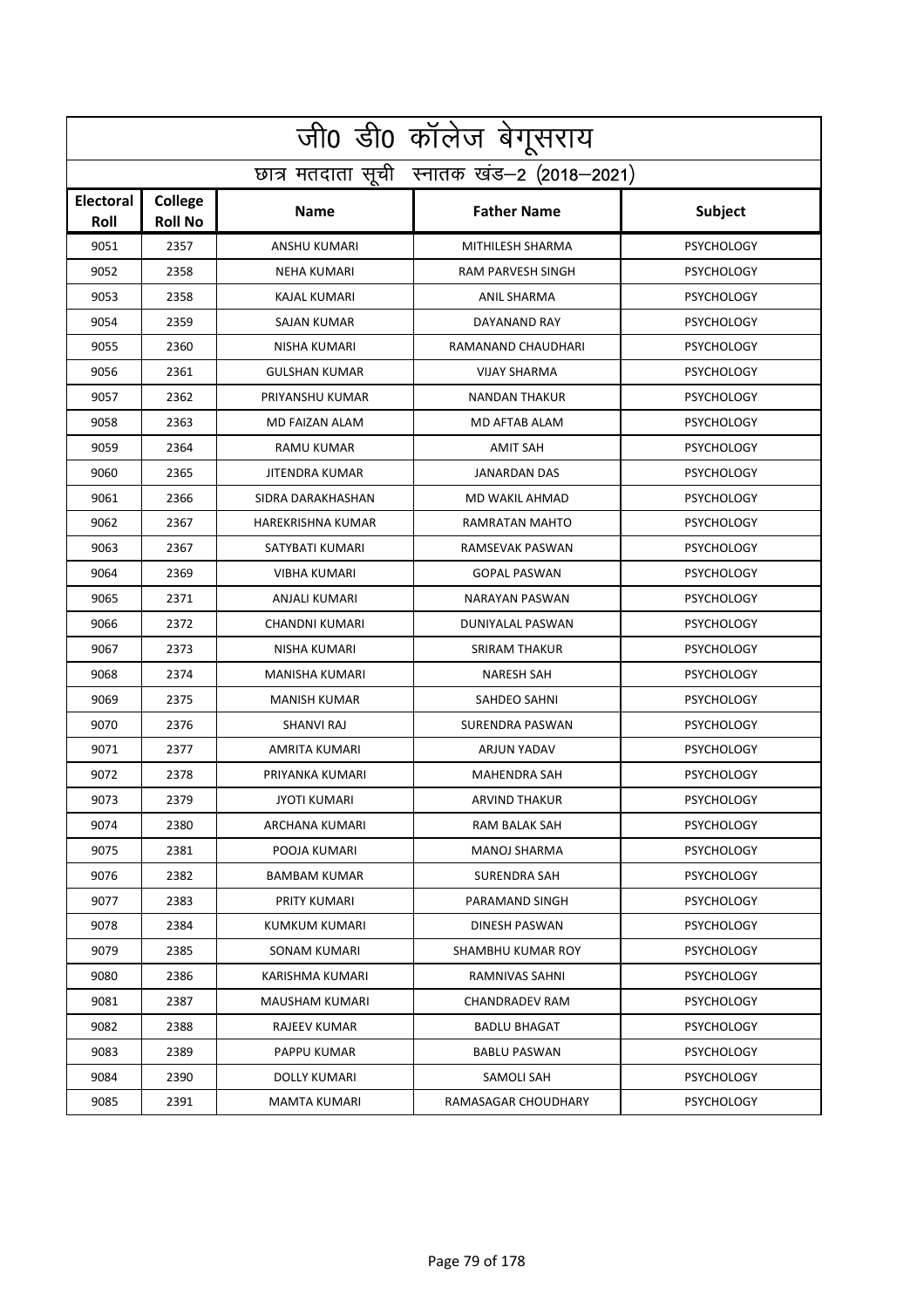|                          | जी0 डी0 कॉलेज बेगूसराय                     |                      |                           |                   |  |  |
|--------------------------|--------------------------------------------|----------------------|---------------------------|-------------------|--|--|
|                          | छात्र मतदाता सूची स्नातक खंड-2 (2018-2021) |                      |                           |                   |  |  |
| <b>Electoral</b><br>Roll | <b>College</b><br><b>Roll No</b>           | <b>Name</b>          | <b>Father Name</b>        | Subject           |  |  |
| 9086                     | 2392                                       | <b>NARGIS</b>        | <b>MD SULTAN ANSARI</b>   | <b>PSYCHOLOGY</b> |  |  |
| 9087                     | 2393                                       | <b>KAJAL KUMARI</b>  | <b>HARI NANDAN THAKUR</b> | <b>PSYCHOLOGY</b> |  |  |
| 9088                     | 2394                                       | PRITI KUMARI         | <b>BINOD KUMAR DAS</b>    | <b>PSYCHOLOGY</b> |  |  |
| 9089                     | 2395                                       | <b>ROHIT KUMAR</b>   | SITARAM PASWAN            | <b>PSYCHOLOGY</b> |  |  |
| 9090                     | 2396                                       | NISHA KUMARI         | SHIBU BHAGAT              | <b>PSYCHOLOGY</b> |  |  |
| 9091                     | 2397                                       | LAKSHMI KUMARI       | <b>HARERAM SAHNI</b>      | <b>PSYCHOLOGY</b> |  |  |
| 9092                     | 2398                                       | ANGAD KUMAR          | RAMSEVAK PASWAN           | <b>PSYCHOLOGY</b> |  |  |
| 9093                     | 2399                                       | NITU KUMARI          | <b>MAHENDRA MAHTO</b>     | <b>PSYCHOLOGY</b> |  |  |
| 9094                     | 2400                                       | RAJNANDANI           | <b>VIJAY KUMAR</b>        | <b>PSYCHOLOGY</b> |  |  |
| 9095                     | 2401                                       | <b>SUMAN KUMARI</b>  | <b>BHOLA MAHTO</b>        | <b>PSYCHOLOGY</b> |  |  |
| 9096                     | 2402                                       | <b>VIBHA KUMARI</b>  | RAMBALI RAJAK             | <b>PSYCHOLOGY</b> |  |  |
| 9097                     | 2403                                       | MINA KUMARI          | RAM VILAS MAHTO           | <b>PSYCHOLOGY</b> |  |  |
| 9098                     | 2404                                       | KHUSHBU KUMARI       | <b>SURESH SHARMA</b>      | <b>PSYCHOLOGY</b> |  |  |
| 9099                     | 2405                                       | SANTOSH KUMAR        | <b>KANHAIYA DAS</b>       | <b>PSYCHOLOGY</b> |  |  |
| 9100                     | 2406                                       | <b>VIMAL KUMARI</b>  | <b>UPENDRA SAH</b>        | <b>PSYCHOLOGY</b> |  |  |
| 9101                     | 2407                                       | <b>BAMBAM KUMAR</b>  | <b>BAIJNATH THAKUR</b>    | <b>PSYCHOLOGY</b> |  |  |
| 9102                     | 2408                                       | <b>NISHU KUMAR</b>   | <b>ASHOK PASWAN</b>       | <b>PSYCHOLOGY</b> |  |  |
| 9103                     | 2409                                       | <b>GEETA KUMARI</b>  | RAM SARUP DAS             | <b>PSYCHOLOGY</b> |  |  |
| 9104                     | 2410                                       | SWARNIMA BHARTI      | SRIKRISHNA MAINAN         | <b>PSYCHOLOGY</b> |  |  |
| 9105                     | 2411                                       | LAKSHMI KUMARI       | <b>NANDKISHOR MAHTO</b>   | <b>PSYCHOLOGY</b> |  |  |
| 9106                     | 2412                                       | KANHAIYA KUMAR       | <b>RANJEET SAH</b>        | <b>PSYCHOLOGY</b> |  |  |
| 9107                     | 2413                                       | ANKUL KUMAR          | <b>JAGDISH SHARMA</b>     | <b>PSYCHOLOGY</b> |  |  |
| 9108                     | 2414                                       | <b>VIKRANT KUMAR</b> | ARVIND KUMAR PASWAN       | <b>PSYCHOLOGY</b> |  |  |
| 9109                     | 2415                                       | <b>JYOTI KUMARI</b>  | SUSHIL KUMAR PANDIT       | <b>PSYCHOLOGY</b> |  |  |
| 9110                     | 2416                                       | MD SHOAIB ALAM       | ANWAR HUSSAIN             | <b>PSYCHOLOGY</b> |  |  |
| 9111                     | 2417                                       | SHYAM KUMAR          | SHRI RAMBHAADUR SAH       | <b>PSYCHOLOGY</b> |  |  |
| 9112                     | 2418                                       | UMA KUMARI           | <b>ASHOK CHAUDHARI</b>    | <b>PSYCHOLOGY</b> |  |  |
| 9113                     | 2419                                       | SARITA KUMARI        | SHIVNANDAN YADAV          | <b>PSYCHOLOGY</b> |  |  |
| 9114                     | 2420                                       | PUJA KUMARI          | RAJENDRA YADAV            | <b>PSYCHOLOGY</b> |  |  |
| 9115                     | 2421                                       | RANI KUMARI          | <b>BRAHAMDEV SAH</b>      | <b>PSYCHOLOGY</b> |  |  |
| 9116                     | 2422                                       | MANISHA KUMARI       | <b>SURESH SHARMA</b>      | <b>PSYCHOLOGY</b> |  |  |
| 9117                     | 2423                                       | RACHNA KUMARI        | AVDHESH PODDAR            | <b>PSYCHOLOGY</b> |  |  |
| 9118                     | 2424                                       | ARTI KUMARI          | ARJUN TANTI               | <b>PSYCHOLOGY</b> |  |  |
| 9119                     | 2425                                       | NISHA KUMARI         | UPENDRA PRASAD YADAV      | <b>PSYCHOLOGY</b> |  |  |
| 9120                     | 2426                                       | BITTU KUMAR          | RANJEET YADAV             | <b>PSYCHOLOGY</b> |  |  |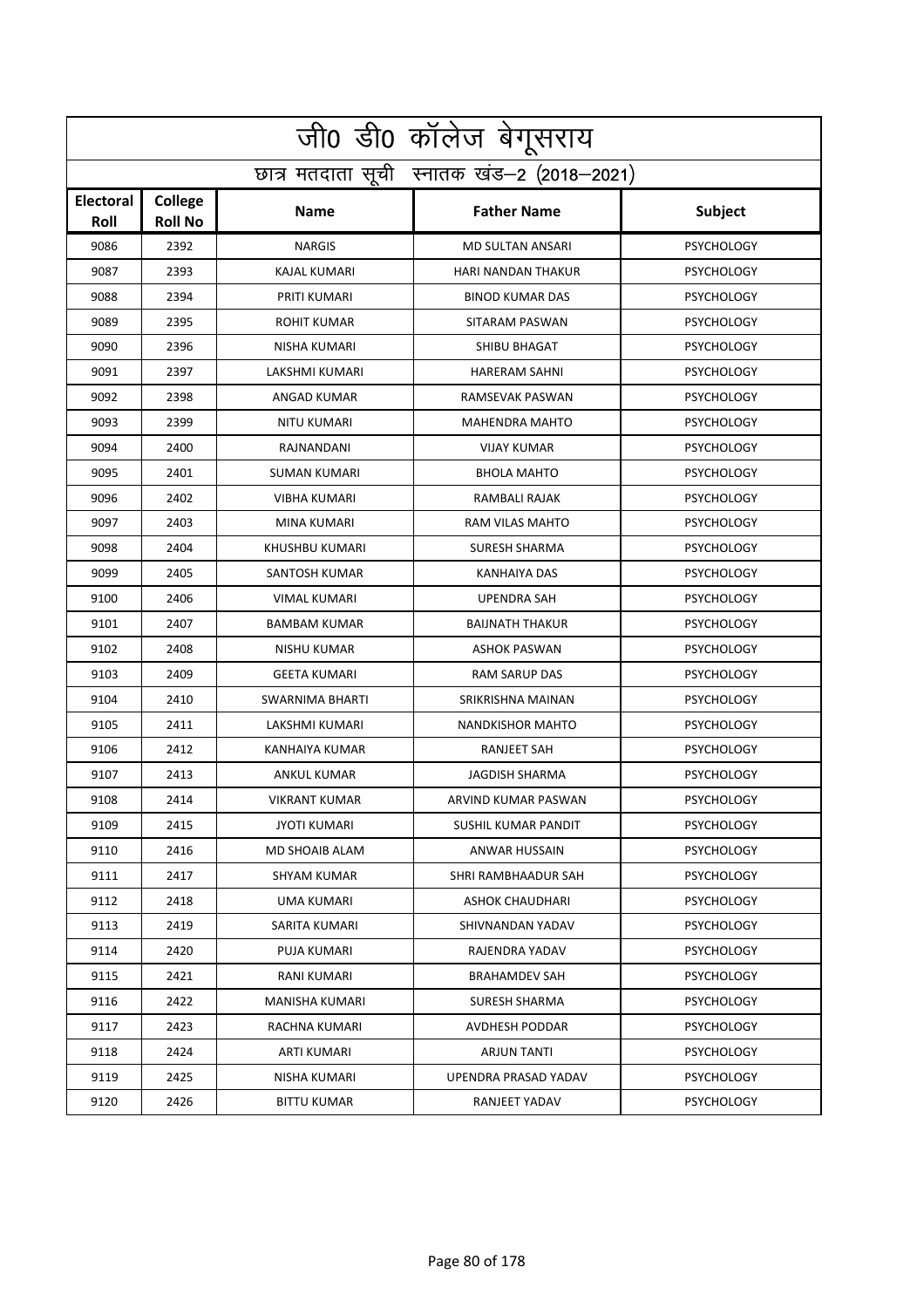|                                            | जी0 डी0 कॉलेज बेगूसराय           |                        |                           |                   |  |
|--------------------------------------------|----------------------------------|------------------------|---------------------------|-------------------|--|
| छात्र मतदाता सूची स्नातक खंड-2 (2018-2021) |                                  |                        |                           |                   |  |
| <b>Electoral</b><br>Roll                   | <b>College</b><br><b>Roll No</b> | <b>Name</b>            | <b>Father Name</b>        | Subject           |  |
| 9121                                       | 2427                             | <b>RAJ KUMARI</b>      | SANJEET SAH               | <b>PSYCHOLOGY</b> |  |
| 9122                                       | 2428                             | SAPNA KUMARI           | <b>MAHESH THAKUR</b>      | <b>PSYCHOLOGY</b> |  |
| 9123                                       | 2429                             | <b>GAUTAM KUMAR</b>    | RAMAJIT MAHATO            | <b>PSYCHOLOGY</b> |  |
| 9124                                       | 2430                             | RENU KUMARI            | MOGAL SINGH               | <b>PSYCHOLOGY</b> |  |
| 9125                                       | 2431                             | RAHUL PASWAN           | <b>INDRJEET PASWAN</b>    | <b>PSYCHOLOGY</b> |  |
| 9126                                       | 2432                             | <b>SONI KUMARI</b>     | DINESH KUMAR SAH          | <b>PSYCHOLOGY</b> |  |
| 9127                                       | 2433                             | PUJA KUMARI            | <b>OMPRAKASH SAH</b>      | <b>PSYCHOLOGY</b> |  |
| 9128                                       | 2434                             | KAMINI KUMARI          | <b>VASUDEV RAM</b>        | <b>PSYCHOLOGY</b> |  |
| 9129                                       | 2435                             | <b>GAMGAM KUMARI</b>   | <b>MANJESH SINGH</b>      | <b>PSYCHOLOGY</b> |  |
| 9130                                       | 2436                             | <b>SONALI KUMARI</b>   | <b>MANOJ KUMAR RAY</b>    | <b>PSYCHOLOGY</b> |  |
| 9131                                       | 2437                             | PINKY KUMARI           | <b>ASHOK DAS</b>          | <b>PSYCHOLOGY</b> |  |
| 9132                                       | 2438                             | RAHUL KUMAR            | PHUCHO SAH                | <b>PSYCHOLOGY</b> |  |
| 9133                                       | 2439                             | <b>SUDHIR KUMAR</b>    | <b>MATHO TANTI</b>        | <b>PSYCHOLOGY</b> |  |
| 9134                                       | 2440                             | NITU KUMARI            | <b>RAM PRAKASH DAS</b>    | <b>PSYCHOLOGY</b> |  |
| 9135                                       | 2441                             | SHIVANI PANDEY         | <b>CHINTA MANI PANDEY</b> | <b>PSYCHOLOGY</b> |  |
| 9136                                       | 2442                             | <b>SUJEET KUMAR</b>    | RAMADHAR YADAV            | <b>PSYCHOLOGY</b> |  |
| 9137                                       | 2443                             | SULEKHA KUMARI         | SHIVNANDAN SHARMA         | <b>PSYCHOLOGY</b> |  |
| 9138                                       | 2444                             | <b>SWEETY KUMARI</b>   | <b>BHADE PASWAN</b>       | <b>PSYCHOLOGY</b> |  |
| 9139                                       | 2446                             | RAUSHAN KUMARI         | SIYARAM MAHTO             | <b>PSYCHOLOGY</b> |  |
| 9140                                       | 2447                             | <b>SHABIHA KHATOON</b> | MD RAZI AHMAD             | <b>PSYCHOLOGY</b> |  |
| 9141                                       | 2448                             | <b>NEHA KUAMRI</b>     | <b>ANIL SAH</b>           | <b>PSYCHOLOGY</b> |  |
| 9142                                       | 2449                             | REENA KUMARI           | PAWAN JHA                 | <b>PSYCHOLOGY</b> |  |
| 9143                                       | 2450                             | KANCHAN KUMARI         | RAMOO PANDIT              | <b>PSYCHOLOGY</b> |  |
| 9144                                       | 2452                             | SANGITA KUMARI         | RAMNANDAN TANTI           | <b>PSYCHOLOGY</b> |  |
| 9145                                       | 2452                             | SONAM KUMARI           | RAM DINESH SAH            | <b>PSYCHOLOGY</b> |  |
| 9146                                       | 2454                             | VANDANA KUMARI         | RAM KUMAR SAH             | <b>PSYCHOLOGY</b> |  |
| 9147                                       | 2455                             | KRISHNA NANDAN KUMAR   | <b>GANESH SAW</b>         | <b>PSYCHOLOGY</b> |  |
| 9148                                       | 2456                             | POONAM KUMARI          | RAJARAM SAH               | <b>PSYCHOLOGY</b> |  |
| 9149                                       | 2457                             | MD INTESAB ALAM        | MD MANSOOR ALAM           | <b>PSYCHOLOGY</b> |  |
| 9150                                       | 2458                             | RAMBALI KUMAR          | SITARAM SAH               | <b>PSYCHOLOGY</b> |  |
| 9151                                       | 2459                             | ANSHU KUMARI           | <b>MANSAROVAR SHARMA</b>  | <b>PSYCHOLOGY</b> |  |
| 9152                                       | 2460                             | KAJAL KUMARI           | KAPILDEV PANDIT           | <b>PSYCHOLOGY</b> |  |
| 9153                                       | 2461                             | KARUNA KUMARI          | PREMLAL PASWAN            | <b>PSYCHOLOGY</b> |  |
| 9154                                       | 2462                             | SHABNAM KUMARI         | RAMLAKHAN SAH             | <b>PSYCHOLOGY</b> |  |
| 9155                                       | 2463                             | RINKI KUMARI           | UPENDRA SHARMA            | <b>PSYCHOLOGY</b> |  |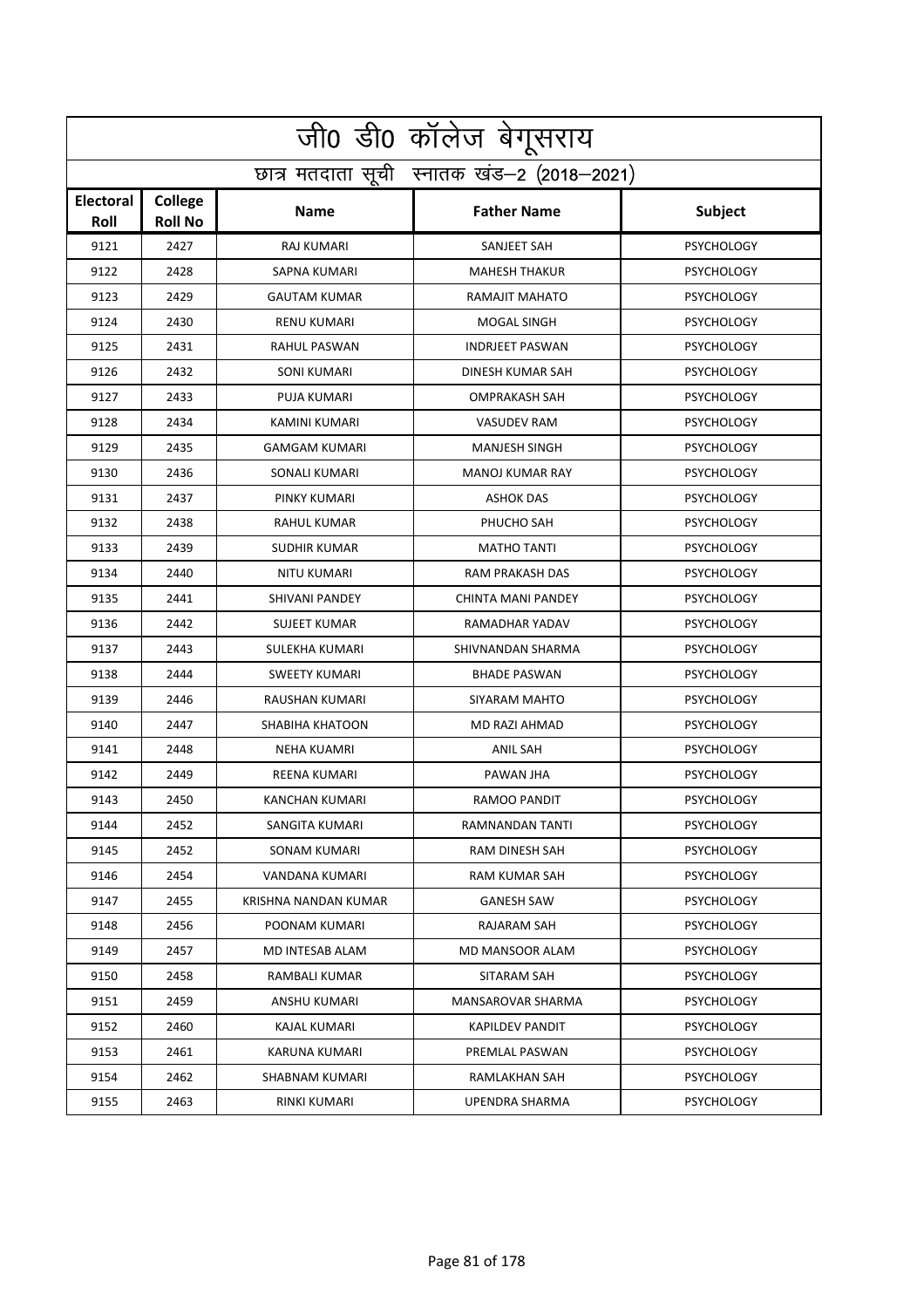|                          | जी0 डी0 कॉलेज बेगूसराय                     |                      |                         |                   |  |  |
|--------------------------|--------------------------------------------|----------------------|-------------------------|-------------------|--|--|
|                          | छात्र मतदाता सूची स्नातक खंड-2 (2018-2021) |                      |                         |                   |  |  |
| <b>Electoral</b><br>Roll | College<br><b>Roll No</b>                  | <b>Name</b>          | <b>Father Name</b>      | Subject           |  |  |
| 9156                     | 2464                                       | ABHILASHA KUMARAI    | <b>UPENDRA MAHTO</b>    | <b>PSYCHOLOGY</b> |  |  |
| 9157                     | 2465                                       | KAVITA KUMARI        | RAM LAKHAN DAS          | <b>PSYCHOLOGY</b> |  |  |
| 9158                     | 2466                                       | SARASWTI KUMARI      | <b>BHEEM SAHNI</b>      | <b>PSYCHOLOGY</b> |  |  |
| 9159                     | 2467                                       | <b>KOMAL KUMARI</b>  | PAPPU PODDAR            | <b>PSYCHOLOGY</b> |  |  |
| 9160                     | 2468                                       | <b>KUNDAN KUMAR</b>  | SITARAM SHARMA          | <b>PSYCHOLOGY</b> |  |  |
| 9161                     | 2469                                       | SUDAMA KUMAR         | RAM SUMRAN RAI          | <b>PSYCHOLOGY</b> |  |  |
| 9162                     | 2470                                       | <b>ANNU SHARMA</b>   | <b>CHANDAN SHARMA</b>   | <b>PSYCHOLOGY</b> |  |  |
| 9163                     | 2471                                       | <b>MUNNA KUMAR</b>   | <b>HARE RAM MAHTO</b>   | <b>PSYCHOLOGY</b> |  |  |
| 9164                     | 2472                                       | PRIYANKA KUMARI      | KALESHWAR RAJAK         | <b>PSYCHOLOGY</b> |  |  |
| 9165                     | 2474                                       | SHYAM BIHARI         | <b>JAGDISH MAHTO</b>    | <b>PSYCHOLOGY</b> |  |  |
| 9166                     | 2475                                       | <b>KOMAL KUMARI</b>  | <b>BHAGIRATH SHARMA</b> | <b>PSYCHOLOGY</b> |  |  |
| 9167                     | 2476                                       | <b>PUNAM KUMARI</b>  | RAMSEVAK DAS            | <b>PSYCHOLOGY</b> |  |  |
| 9168                     | 2477                                       | <b>KAJAL KUMARI</b>  | <b>RAMBILASH SAH</b>    | <b>PSYCHOLOGY</b> |  |  |
| 9169                     | 2478                                       | RAJ LAXMI KUMARI     | RAJ KUMAR SINGH         | <b>PSYCHOLOGY</b> |  |  |
| 9170                     | 2479                                       | RAUSHANI KUMARI      | RAM NANDAN MAHTO        | <b>PSYCHOLOGY</b> |  |  |
| 9171                     | 2480                                       | SANDHYA KUMARI       | <b>INDAL MOHTO</b>      | <b>PSYCHOLOGY</b> |  |  |
| 9172                     | 2481                                       | KHUSHI KUMARI        | RAJ KUMAR RAJEEV        | <b>PSYCHOLOGY</b> |  |  |
| 9173                     | 2482                                       | VARSHA KUMARI        | PRAMOD SAH              | <b>PSYCHOLOGY</b> |  |  |
| 9174                     | 2483                                       | PRITI KUMARI         | <b>BALVIR SAH</b>       | <b>PSYCHOLOGY</b> |  |  |
| 9175                     | 2484                                       | <b>SWEETY KUMARI</b> | <b>DILIP RAY</b>        | <b>PSYCHOLOGY</b> |  |  |
| 9176                     | 2485                                       | <b>NITISH KUMAR</b>  | RAMJEEVAN SAHNI         | <b>PSYCHOLOGY</b> |  |  |
| 9177                     | 2486                                       | RITU KUMARI          | RAM KUMAR SHARMA        | <b>PSYCHOLOGY</b> |  |  |
| 9178                     | 2487                                       | RAJA KUMAR           | <b>NARAYAN PASWAN</b>   | <b>PSYCHOLOGY</b> |  |  |
| 9179                     | 2488                                       | PRITI KUMARI         | <b>GANESH SHARMA</b>    | <b>PSYCHOLOGY</b> |  |  |
| 9180                     | 2489                                       | PRAGATI KUMARI       | YADUNANDAN YADAV        | <b>PSYCHOLOGY</b> |  |  |
| 9181                     | 2490                                       | <b>SUJEET KUMAR</b>  | PARMESHWAR SAH          | <b>PSYCHOLOGY</b> |  |  |
| 9182                     | 2491                                       | <b>RUPA KUMARI</b>   | <b>RAMAKANT SAH</b>     | <b>PSYCHOLOGY</b> |  |  |
| 9183                     | 2492                                       | NIVA KUMARI          | <b>BINOD TANTI</b>      | <b>PSYCHOLOGY</b> |  |  |
| 9184                     | 2493                                       | PRITI KUMARI         | RAMPUKAR MAHTO          | <b>PSYCHOLOGY</b> |  |  |
| 9185                     | 2494                                       | ARCHANA KUMARI       | RAM KUMAR SAH           | <b>PSYCHOLOGY</b> |  |  |
| 9186                     | 2495                                       | RICHIKA KUMARI       | MAHAKRISHNA PASAN       | <b>PSYCHOLOGY</b> |  |  |
| 9187                     | 2496                                       | LALITA KUMARI        | RAJENDRA SHARMA         | <b>PSYCHOLOGY</b> |  |  |
| 9188                     | 2497                                       | CHANDNI KUMARI       | RAGHUNATH RAY           | <b>PSYCHOLOGY</b> |  |  |
| 9189                     | 2498                                       | ASMITA BHARTI        | SUDHIR MALAKAR          | <b>PSYCHOLOGY</b> |  |  |
| 9190                     | 2499                                       | SULEKHA KUMARI       | KARILAL RAUT            | <b>PSYCHOLOGY</b> |  |  |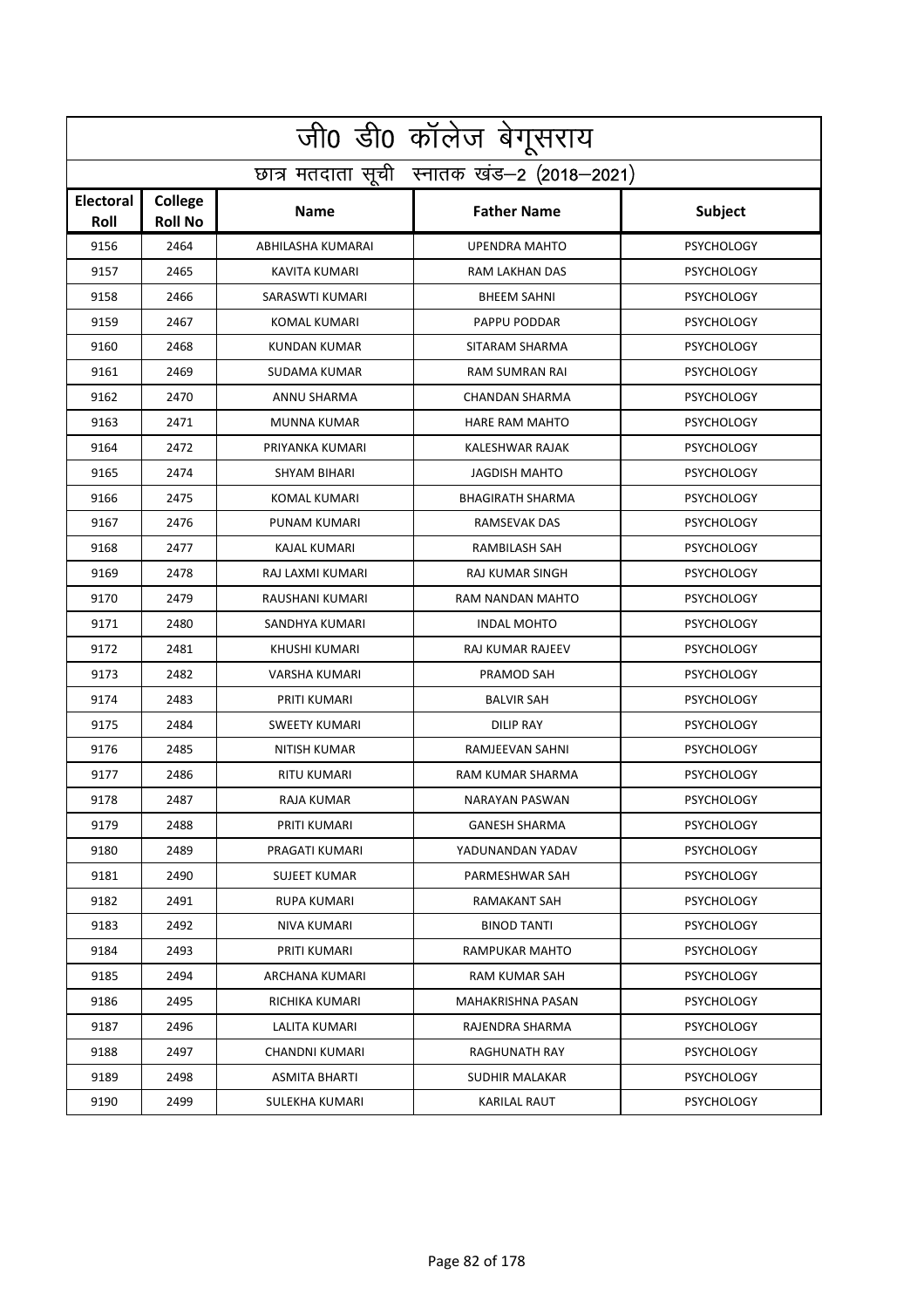|                          | जी0 डी0 कॉलेज बेगूसराय                     |                       |                         |                   |  |  |
|--------------------------|--------------------------------------------|-----------------------|-------------------------|-------------------|--|--|
|                          | छात्र मतदाता सूची स्नातक खंड-2 (2018-2021) |                       |                         |                   |  |  |
| <b>Electoral</b><br>Roll | <b>College</b><br><b>Roll No</b>           | <b>Name</b>           | <b>Father Name</b>      | Subject           |  |  |
| 9191                     | 2500                                       | <b>RUPESH KUMAR</b>   | <b>MATUKI YADAV</b>     | <b>PSYCHOLOGY</b> |  |  |
| 9192                     | 2501                                       | MD IZAMUL             | <b>MD ABBAS</b>         | <b>PSYCHOLOGY</b> |  |  |
| 9193                     | 2502                                       | <b>JYANTI KUMARI</b>  | <b>SHIBU PASWAN</b>     | <b>PSYCHOLOGY</b> |  |  |
| 9194                     | 2503                                       | <b>RANJEET KUMAR</b>  | <b>BALO SHARMA</b>      | <b>PSYCHOLOGY</b> |  |  |
| 9195                     | 2504                                       | <b>CHANDAN KUMAR</b>  | RAM BILASH PASWAN       | <b>PSYCHOLOGY</b> |  |  |
| 9196                     | 2506                                       | <b>LALITA KUMARI</b>  | <b>UMESH PANDIT</b>     | <b>PSYCHOLOGY</b> |  |  |
| 9197                     | 2507                                       | <b>KAJAL KUMARI</b>   | AMAR PASWAN             | <b>PSYCHOLOGY</b> |  |  |
| 9198                     | 2508                                       | RABIYA BASRI          | MD FARUK AZAM           | <b>PSYCHOLOGY</b> |  |  |
| 9199                     | 2509                                       | <b>SAZIYA PARVEEN</b> | <b>MD NASIM</b>         | <b>PSYCHOLOGY</b> |  |  |
| 9200                     | 2510                                       | PAWAN KUMAR           | YOGENDRA PODDAR         | <b>PSYCHOLOGY</b> |  |  |
| 9201                     | 2511                                       | NIRAJ KUMAR           | <b>ASHOK PASWAN</b>     | <b>PSYCHOLOGY</b> |  |  |
| 9202                     | 2512                                       | <b>SUJIT KUMAR</b>    | <b>UCHO MAHTO</b>       | <b>PSYCHOLOGY</b> |  |  |
| 9203                     | 2513                                       | SACHIN KUMAR          | <b>JAGNANDAN SHARMA</b> | <b>PSYCHOLOGY</b> |  |  |
| 9204                     | 2514                                       | SANJAY KUMAR          | <b>MOHAN CHOUDHARY</b>  | <b>PSYCHOLOGY</b> |  |  |
| 9205                     | 2515                                       | PREM CHANDRA KUMAR    | CHANDRA KANT SHARMA     | <b>PSYCHOLOGY</b> |  |  |
| 9206                     | 2516                                       | DEEPAK KUMAR          | RAMPRAVESH MAHTO        | <b>PSYCHOLOGY</b> |  |  |
| 9207                     | 2517                                       | SANJEEV KUMAR         | RAMUDGAR DAS            | <b>PSYCHOLOGY</b> |  |  |
| 9208                     | 2518                                       | NISHA KUMARI          | RAMBALAK PASWAN         | <b>PSYCHOLOGY</b> |  |  |
| 9209                     | 2519                                       | <b>NARESH KUMAR</b>   | <b>SHANKAR SAHNI</b>    | <b>PSYCHOLOGY</b> |  |  |
| 9210                     | 2520                                       | RAMAN KUMAR           | SACHCHIDANAND SAHU      | <b>PSYCHOLOGY</b> |  |  |
| 9211                     | 2522                                       | <b>SAGAR KUMAR</b>    | SUNIL PARSAD SWARNAKAR  | <b>PSYCHOLOGY</b> |  |  |
| 9212                     | 2523                                       | AMIT KUMAR            | <b>NATHO MAHTO</b>      | <b>PSYCHOLOGY</b> |  |  |
| 9213                     | 2524                                       | SHARMILA KUMARI       | <b>DINESH SAH</b>       | <b>PSYCHOLOGY</b> |  |  |
| 9214                     | 2525                                       | SARITA KUMARI         | FULESHWAR PASWAN        | <b>PSYCHOLOGY</b> |  |  |
| 9215                     | 2526                                       | AROHI KUMARI          | SANTLAL SINGH           | <b>PSYCHOLOGY</b> |  |  |
| 9216                     | 2527                                       | SHIV KUMAR MAHTO      | RAMNATH MAHTO           | <b>PSYCHOLOGY</b> |  |  |
| 9217                     | 2528                                       | RANA KUMAR            | ANIL RAM                | <b>PSYCHOLOGY</b> |  |  |
| 9218                     | 2529                                       | KAJAL KUMARI          | DINESH BHAGAT           | <b>PSYCHOLOGY</b> |  |  |
| 9219                     | 2530                                       | REEMA KUMARI GUPTA    | UPENDRA PD GUPTA        | <b>PSYCHOLOGY</b> |  |  |
| 9220                     | 2531                                       | SACHIN KUMAR          | RAJNEETI PANDIT         | <b>PSYCHOLOGY</b> |  |  |
| 9221                     | 2532                                       | MANISHA KUMARI        | <b>FULCHAND PASWAN</b>  | <b>PSYCHOLOGY</b> |  |  |
| 9222                     | 2533                                       | RIMJHIM KUMARI        | DEVESH PANDIT           | <b>PSYCHOLOGY</b> |  |  |
| 9223                     | 2535                                       | MUKESH KUMAR          | JANARDAN PASWAN         | <b>PSYCHOLOGY</b> |  |  |
| 9224                     | 2536                                       | ROHIT KUMAR           | SURESH RAJAK            | <b>PSYCHOLOGY</b> |  |  |
| 9225                     | 2537                                       | SHRAWAN KUMAR         | RAMBILASH THAKUR        | <b>PSYCHOLOGY</b> |  |  |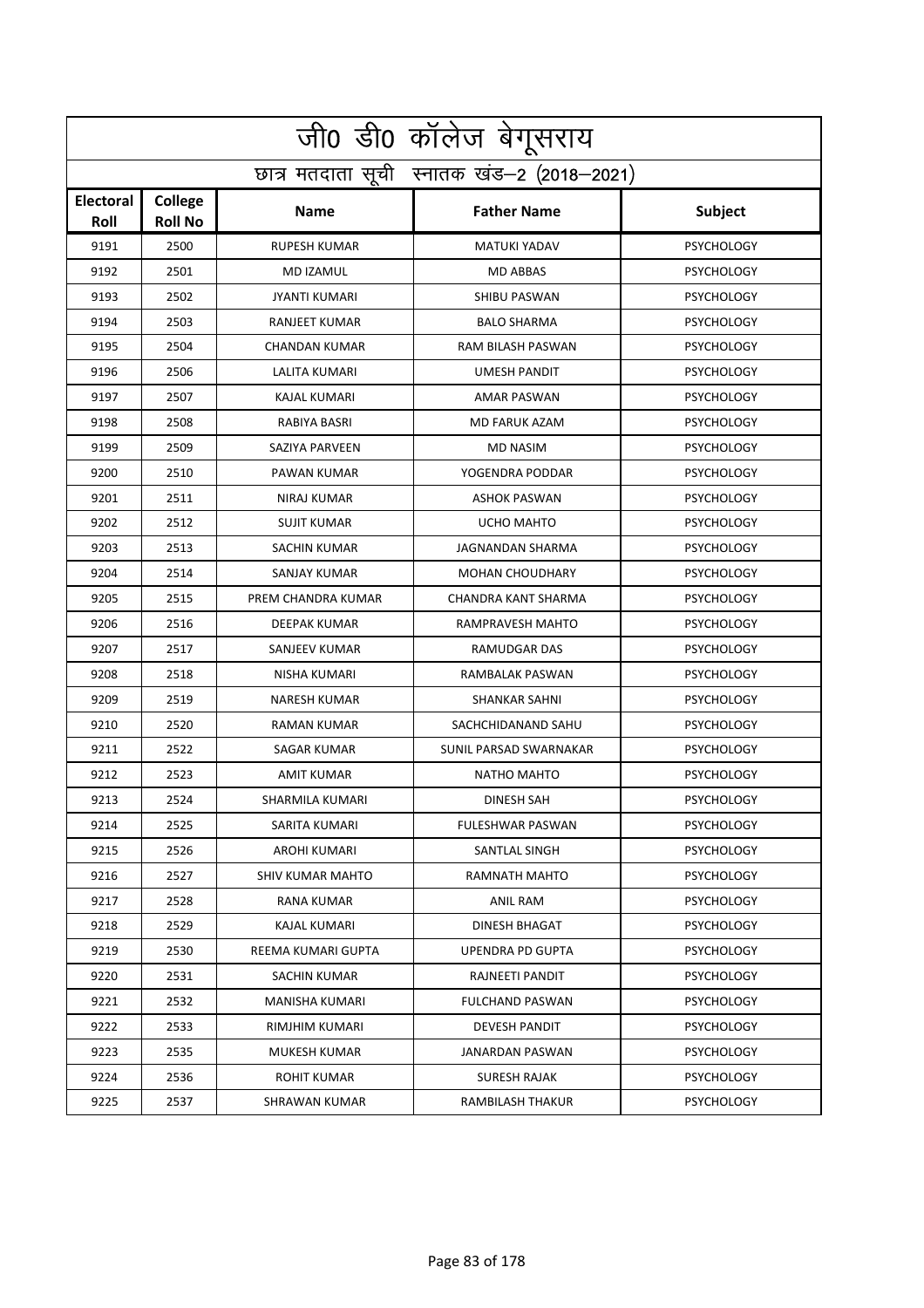|                          | जी0 डी0 कॉलेज बेगूसराय                     |                        |                          |                   |  |  |
|--------------------------|--------------------------------------------|------------------------|--------------------------|-------------------|--|--|
|                          | छात्र मतदाता सूची स्नातक खंड-2 (2018-2021) |                        |                          |                   |  |  |
| <b>Electoral</b><br>Roll | College<br><b>Roll No</b>                  | <b>Name</b>            | <b>Father Name</b>       | Subject           |  |  |
| 9226                     | 2538                                       | <b>SIFAT PARWEEN</b>   | <b>MD JAN ALAM</b>       | <b>PSYCHOLOGY</b> |  |  |
| 9227                     | 2539                                       | <b>HEENA KUMARI</b>    | <b>SHIV KUMAR PASWAN</b> | <b>PSYCHOLOGY</b> |  |  |
| 9228                     | 2540                                       | <b>AFREEN PARWEEN</b>  | <b>MD JAMSHED</b>        | <b>PSYCHOLOGY</b> |  |  |
| 9229                     | 2541                                       | AFREEN BEGUM           | <b>MD SAHUD ALAM</b>     | <b>PSYCHOLOGY</b> |  |  |
| 9230                     | 2542                                       | <b>NEHA PARWEEN</b>    | MD AZAM                  | <b>PSYCHOLOGY</b> |  |  |
| 9231                     | 2543                                       | <b>AMIT KUMAR</b>      | <b>UCHO MAHTO</b>        | <b>PSYCHOLOGY</b> |  |  |
| 9232                     | 2544                                       | <b>MAYANK KUMAR</b>    | <b>ASHOK PASWAN</b>      | <b>PSYCHOLOGY</b> |  |  |
| 9233                     | 2546                                       | ANGAJ KUMAR            | UMESH PASWAN             | <b>PSYCHOLOGY</b> |  |  |
| 9234                     | 2547                                       | KAJAL KUMARI           | <b>RANJEET CHOUDHARY</b> | <b>PSYCHOLOGY</b> |  |  |
| 9235                     | 2548                                       | <b>SONI KUMARI</b>     | DAROGI YADAV             | <b>PSYCHOLOGY</b> |  |  |
| 9236                     | 2549                                       | <b>SWEETY KUMARI</b>   | RAJARAM THAKUR           | <b>PSYCHOLOGY</b> |  |  |
| 9237                     | 2550                                       | LALU KUMAR             | RAMLOCHAN SAH            | <b>PSYCHOLOGY</b> |  |  |
| 9238                     | 2551                                       | <b>CHHOTOO KUMAR</b>   | <b>ARBIND RAY</b>        | <b>PSYCHOLOGY</b> |  |  |
| 9239                     | 2552                                       | SARASWATI KUMARI       | SHIVJEE MAHTO            | <b>PSYCHOLOGY</b> |  |  |
| 9240                     | 2553                                       | MAHESH KUMAR           | PHOODO PANDIT            | <b>PSYCHOLOGY</b> |  |  |
| 9241                     | 2554                                       | MANISHA KUMARI         | <b>LALAN RAJAK</b>       | <b>PSYCHOLOGY</b> |  |  |
| 9242                     | 2555                                       | <b>JULEE KUMARI</b>    | <b>MAHESH SAH</b>        | <b>PSYCHOLOGY</b> |  |  |
| 9243                     | 2556                                       | RAM KRISHAN KUMAR      | <b>CHUN CHUN PANDIT</b>  | <b>PSYCHOLOGY</b> |  |  |
| 9244                     | 2556                                       | SAPNA KUMARI           | MITHILESH THAKUR         | <b>PSYCHOLOGY</b> |  |  |
| 9245                     | 2557                                       | SHALINI KUMARI         | PANKAJ SINGH             | <b>PSYCHOLOGY</b> |  |  |
| 9246                     | 2558                                       | RAHUL KUMAR PODDAR     | RAMASHISH PODDAR         | <b>PSYCHOLOGY</b> |  |  |
| 9247                     | 2559                                       | <b>MANAS BHARADWAJ</b> | <b>NAVIN CHAUDHARY</b>   | <b>PSYCHOLOGY</b> |  |  |
| 9248                     | 2560                                       | <b>NITU KUMARI</b>     | <b>SHYAM CHOUDHARY</b>   | <b>PSYCHOLOGY</b> |  |  |
| 9249                     | 2561                                       | SHILPA KUMARI          | <b>WAKIL PASWAN</b>      | <b>PSYCHOLOGY</b> |  |  |
| 9250                     | 2562                                       | SONI KUMARI            | RAJNISH SINGH            | <b>PSYCHOLOGY</b> |  |  |
| 9251                     | 2563                                       | <b>RUPAM KUMARI</b>    | <b>BALMIKI PASWAN</b>    | <b>PSYCHOLOGY</b> |  |  |
| 9252                     | 2564                                       | <b>BIRBAL KUMAR</b>    | <b>RAM SWARTH MAHTO</b>  | <b>PSYCHOLOGY</b> |  |  |
| 9253                     | 2565                                       | KHUSHBOO KUMARI        | RAMCHANDRA SHARMA        | <b>PSYCHOLOGY</b> |  |  |
| 9254                     | 2566                                       | KAJAL KUMARI           | RAMESHWVAR RAY           | <b>PSYCHOLOGY</b> |  |  |
| 9255                     | 2567                                       | <b>BANDANA KUMARI</b>  | DHORO MAHTO              | <b>PSYCHOLOGY</b> |  |  |
| 9256                     | 2568                                       | MOUSAM KUMARI          | OM PARKASH SINGH         | <b>PSYCHOLOGY</b> |  |  |
| 9257                     | 2570                                       | NISHA KUMARI           | ARVIND THAKUR            | <b>PSYCHOLOGY</b> |  |  |
| 9258                     | 2571                                       | PRITI KUMARI           | <b>VIJAY PASWAN</b>      | <b>PSYCHOLOGY</b> |  |  |
| 9259                     | 2572                                       | CHHOTI KUMARI          | SUNIL KUMAR SINGH        | <b>PSYCHOLOGY</b> |  |  |
| 9260                     | 2573                                       | SHIBU KUMARI           | NAWAL KISHOR PRASAD      | <b>PSYCHOLOGY</b> |  |  |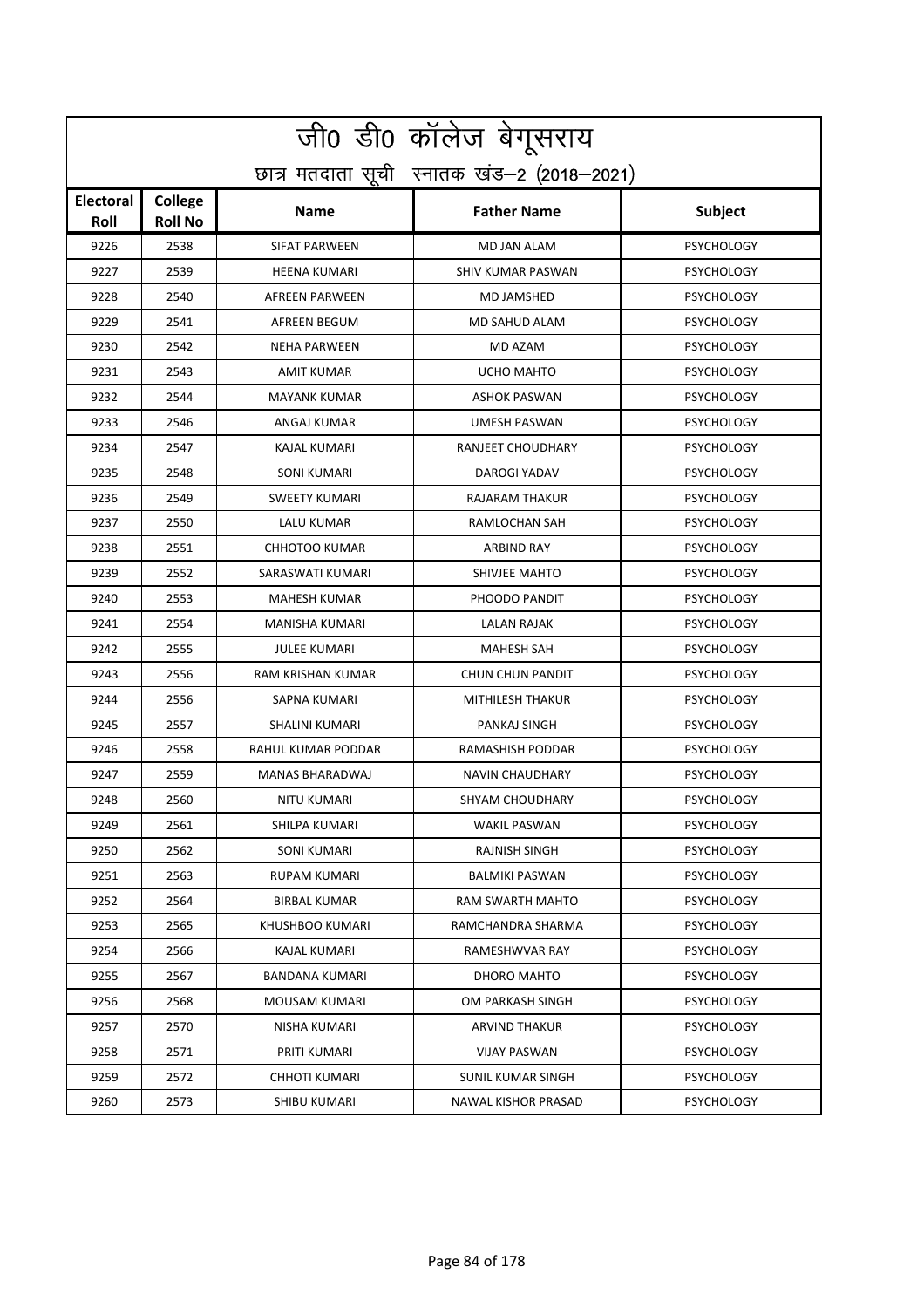|                          | जी0 डी0 कॉलेज बेगूसराय                     |                       |                        |                   |  |  |
|--------------------------|--------------------------------------------|-----------------------|------------------------|-------------------|--|--|
|                          | छात्र मतदाता सूची स्नातक खंड-2 (2018-2021) |                       |                        |                   |  |  |
| <b>Electoral</b><br>Roll | <b>College</b><br><b>Roll No</b>           | <b>Name</b>           | <b>Father Name</b>     | Subject           |  |  |
| 9261                     | 2574                                       | <b>JAYJAY RAM DAS</b> | <b>BASUDEO DAS</b>     | <b>PSYCHOLOGY</b> |  |  |
| 9262                     | 2575                                       | DHARMENDRA KUMAR      | NAGESHWAR DAS          | <b>PSYCHOLOGY</b> |  |  |
| 9263                     | 2576                                       | <b>MD HUSSAIN</b>     | <b>MD BARKAT</b>       | <b>PSYCHOLOGY</b> |  |  |
| 9264                     | 2577                                       | <b>RAHUL KUMAR</b>    | <b>BAIDYANATH DAS</b>  | <b>PSYCHOLOGY</b> |  |  |
| 9265                     | 2578                                       | <b>JITENDRA KUMAR</b> | NAGESHWAR DAS          | <b>PSYCHOLOGY</b> |  |  |
| 9266                     | 2579                                       | PUJA KUMARI           | <b>SUNIL SAH</b>       | <b>PSYCHOLOGY</b> |  |  |
| 9267                     | 2580                                       | ANUPAM KUMARI         | <b>JANARDAN MAHTO</b>  | <b>PSYCHOLOGY</b> |  |  |
| 9268                     | 2581                                       | <b>NEHA KUMARI</b>    | PRAMOD CHANDRABANSI    | <b>PSYCHOLOGY</b> |  |  |
| 9269                     | 2583                                       | <b>NUSRAT KHATOON</b> | <b>MD RAHMAT ALI</b>   | <b>PSYCHOLOGY</b> |  |  |
| 9270                     | 2584                                       | KHUSHBOO KUMARI       | <b>GHOGHAN PASWAN</b>  | <b>PSYCHOLOGY</b> |  |  |
| 9271                     | 2585                                       | ANISH KUMAR           | RAJENDRA CHOUDHARY     | <b>PSYCHOLOGY</b> |  |  |
| 9272                     | 2586                                       | SACHIN KUMAR          | SANTOSH SHARMA         | <b>PSYCHOLOGY</b> |  |  |
| 9273                     | 2587                                       | KAJAL KUMARI          | RAJA RAM BHAGAT        | <b>PSYCHOLOGY</b> |  |  |
| 9274                     | 2588                                       | NITU KUMARI           | <b>BIRENDRA MAHTO</b>  | <b>PSYCHOLOGY</b> |  |  |
| 9275                     | 2589                                       | <b>NITISH KUMAR</b>   | RAMUDGAR YADAV         | <b>PSYCHOLOGY</b> |  |  |
| 9276                     | 2590                                       | SANTOSH KUMAR         | PAVITAR TANTI          | <b>PSYCHOLOGY</b> |  |  |
| 9277                     | 2591                                       | ROJI KUMARI           | <b>MOHAN CHOUDHRI</b>  | <b>PSYCHOLOGY</b> |  |  |
| 9278                     | 2592                                       | <b>RESHAM KUMARI</b>  | RAM BILASH MAHTO       | <b>PSYCHOLOGY</b> |  |  |
| 9279                     | 2593                                       | HIMANSHU KUMAR        | SHASHI BHUSHAN SINGH   | <b>PSYCHOLOGY</b> |  |  |
| 9280                     | 2594                                       | <b>MALA KUMARI</b>    | <b>RAMBALAK THAKUR</b> | <b>PSYCHOLOGY</b> |  |  |
| 9281                     | 2595                                       | <b>SANNY KUMAR</b>    | RAJ KUMAR GUPTA        | <b>PSYCHOLOGY</b> |  |  |
| 9282                     | 2596                                       | <b>NISHA KUMARI</b>   | <b>UPENDERA PANDIT</b> | <b>PSYCHOLOGY</b> |  |  |
| 9283                     | 2597                                       | <b>JYOTI KUMARI</b>   | ANANDI PASWAN          | <b>PSYCHOLOGY</b> |  |  |
| 9284                     | 2598                                       | NUTAN KUMARI          | TUNTUN PASWAN          | <b>PSYCHOLOGY</b> |  |  |
| 9285                     | 2599                                       | PARINITI BHARTI       | RAM SUDHARI PASWAN     | <b>PSYCHOLOGY</b> |  |  |
| 9286                     | 2600                                       | RINKEE KUMARI         | SIKANDRA THAKUR        | <b>PSYCHOLOGY</b> |  |  |
| 9287                     | 2601                                       | SUDHEER KUMAR         | <b>GHURAN THAKUR</b>   | <b>PSYCHOLOGY</b> |  |  |
| 9288                     | 2602                                       | RAM VINAY KUMAR       | RANJEET SHARMA         | <b>PSYCHOLOGY</b> |  |  |
| 9289                     | 2603                                       | ARADHNA KUMARI        | RANJIT RAM             | <b>PSYCHOLOGY</b> |  |  |
| 9290                     | 2604                                       | NIDHI KUMARI          | PRAMOD MAHTO           | <b>PSYCHOLOGY</b> |  |  |
| 9291                     | 2605                                       | <b>MANNU KUMAR</b>    | <b>MAHENDRA SAH</b>    | <b>PSYCHOLOGY</b> |  |  |
| 9292                     | 2606                                       | SARITA KUMARI         | KAMLI MALAKAR          | <b>PSYCHOLOGY</b> |  |  |
| 9293                     | 2607                                       | PRITI KUMARI          | SUBODH YADAV           | <b>PSYCHOLOGY</b> |  |  |
| 9294                     | 2608                                       | KOMAL KUMARI          | BHUSHAN MAHTO          | <b>PSYCHOLOGY</b> |  |  |
| 9295                     | 2609                                       | NIRAJ KUMAR           | NAND KISHOR SHARMA     | <b>PSYCHOLOGY</b> |  |  |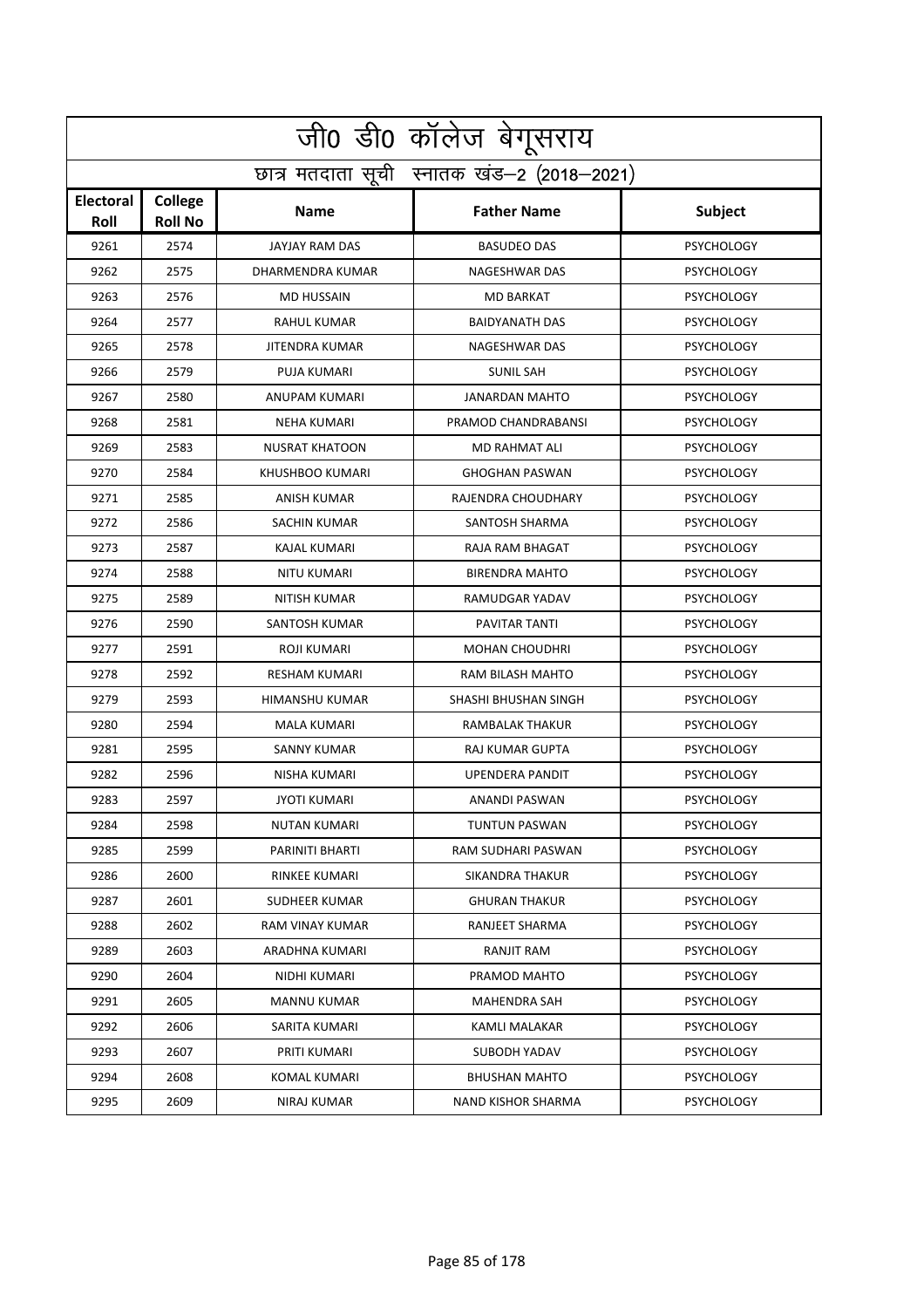|                                            | जी0 डी0 कॉलेज बेगूसराय           |                         |                       |                   |  |
|--------------------------------------------|----------------------------------|-------------------------|-----------------------|-------------------|--|
| छात्र मतदाता सूची स्नातक खंड-2 (2018-2021) |                                  |                         |                       |                   |  |
| <b>Electoral</b><br>Roll                   | <b>College</b><br><b>Roll No</b> | <b>Name</b>             | <b>Father Name</b>    | Subject           |  |
| 9296                                       | 2610                             | <b>SHUBHAM KUMAR</b>    | <b>RAMA NAND SAH</b>  | <b>PSYCHOLOGY</b> |  |
| 9297                                       | 2611                             | <b>SURAJ KUMAR</b>      | <b>GANGO SAH</b>      | <b>PSYCHOLOGY</b> |  |
| 9298                                       | 2612                             | PAWAN KUMAR             | <b>ASHOK DAS</b>      | <b>PSYCHOLOGY</b> |  |
| 9299                                       | 2613                             | <b>BIPIN KUMAR</b>      | <b>GANESH BHAGAT</b>  | <b>PSYCHOLOGY</b> |  |
| 9300                                       | 2614                             | <b>BARSHA KUMARI</b>    | PREMJEET PASWAN       | <b>PSYCHOLOGY</b> |  |
| 9301                                       | 2615                             | RAJ KUMAR               | NAGESHWAR DAS         | <b>PSYCHOLOGY</b> |  |
| 9302                                       | 2616                             | <b>GAUTAM KUMAR</b>     | <b>SUDHIR THAKUR</b>  | <b>PSYCHOLOGY</b> |  |
| 9303                                       | 2617                             | ROZEE KUMARI            | DASHARATH SHARMA      | <b>PSYCHOLOGY</b> |  |
| 9304                                       | 2618                             | <b>RAJ KUMAR PASWAN</b> | DAYANAND PASWAN       | <b>PSYCHOLOGY</b> |  |
| 9305                                       | 2619                             | <b>JULEE KUMARI</b>     | SITA RAM SHARMA       | <b>PSYCHOLOGY</b> |  |
| 9306                                       | 2620                             | PAWAN KUMAR             | <b>GUDDU MAHTO</b>    | <b>PSYCHOLOGY</b> |  |
| 9307                                       | 2621                             | DEV HANSH KUMAR         | LALBABU RAY           | <b>PSYCHOLOGY</b> |  |
| 9308                                       | 2622                             | <b>RUPAM KUMARI</b>     | RAJESH SAH            | <b>PSYCHOLOGY</b> |  |
| 9309                                       | 2623                             | PRIYANKA KUMARAI        | RAM PRAKASH SAH       | <b>PSYCHOLOGY</b> |  |
| 9310                                       | 2624                             | KANHAIYA KUMAR          | <b>BATORAN PASWAN</b> | <b>PSYCHOLOGY</b> |  |
| 9311                                       | 2625                             | <b>KAJAL KUMARI</b>     | <b>HIRA SINGH</b>     | <b>PSYCHOLOGY</b> |  |
| 9312                                       | 2626                             | KHUSHBOO KUMARI         | <b>UPENDRA SHARMA</b> | <b>PSYCHOLOGY</b> |  |
| 9313                                       | 2627                             | <b>GUDDEE KUMARI</b>    | <b>NANDAN THAKUR</b>  | <b>PSYCHOLOGY</b> |  |
| 9314                                       | 2628                             | SATYA KUMARI            | <b>RAJIV SINGH</b>    | <b>PSYCHOLOGY</b> |  |
| 9315                                       | 2629                             | <b>GUDDU KUMAR</b>      | <b>DEBU TANTI</b>     | <b>PSYCHOLOGY</b> |  |
| 9316                                       | 2630                             | KHUSHBU KUMARI          | <b>VIJAY PODDAR</b>   | <b>PSYCHOLOGY</b> |  |
| 9317                                       | 2631                             | RUKMINI KUMARI          | RAMSWARATH YADAV      | <b>PSYCHOLOGY</b> |  |
| 9318                                       | 2632                             | DARAKHASHAN DALI        | <b>MD SALIM</b>       | <b>PSYCHOLOGY</b> |  |
| 9319                                       | 2633                             | PARVATI KUMARI          | <b>GANESH PASWAN</b>  | <b>PSYCHOLOGY</b> |  |
| 9320                                       | 2634                             | SUSMITA KUMARI          | PRAMOD MANDAL         | <b>PSYCHOLOGY</b> |  |
| 9321                                       | 2636                             | ROHIT KUMAR             | ARJUN CHAUDHARY       | <b>PSYCHOLOGY</b> |  |
| 9322                                       | 2637                             | SAMEER KUMAR            | <b>GARIB YADAV</b>    | <b>PSYCHOLOGY</b> |  |
| 9323                                       | 2638                             | SAKSHI RAJ              | DINESH CHAUDHARY      | <b>PSYCHOLOGY</b> |  |
| 9324                                       | 2639                             | GUNJAN KUMARI           | SIKENDRA SINGH        | <b>PSYCHOLOGY</b> |  |
| 9325                                       | 2640                             | NUTAN KUMARI            | RAMBAHADUR PASWAN     | <b>PSYCHOLOGY</b> |  |
| 9326                                       | 2641                             | ABHISHEK KUMAR          | RAMCHANDRA SAH        | <b>PSYCHOLOGY</b> |  |
| 9327                                       | 2642                             | NIBHA KUMARI            | LALBAHADUR SAH        | <b>PSYCHOLOGY</b> |  |
| 9328                                       | 2642                             | NISHA KUMARI            | VEER BAHADUR SAH      | <b>PSYCHOLOGY</b> |  |
| 9329                                       | 2643                             | PRIYANKA KUMARI         | SIKANDAR MAHTO        | <b>PSYCHOLOGY</b> |  |
| 9330                                       | 2645                             | GEETA KUMARI            | JAYNANDAN PASWAN      | <b>PSYCHOLOGY</b> |  |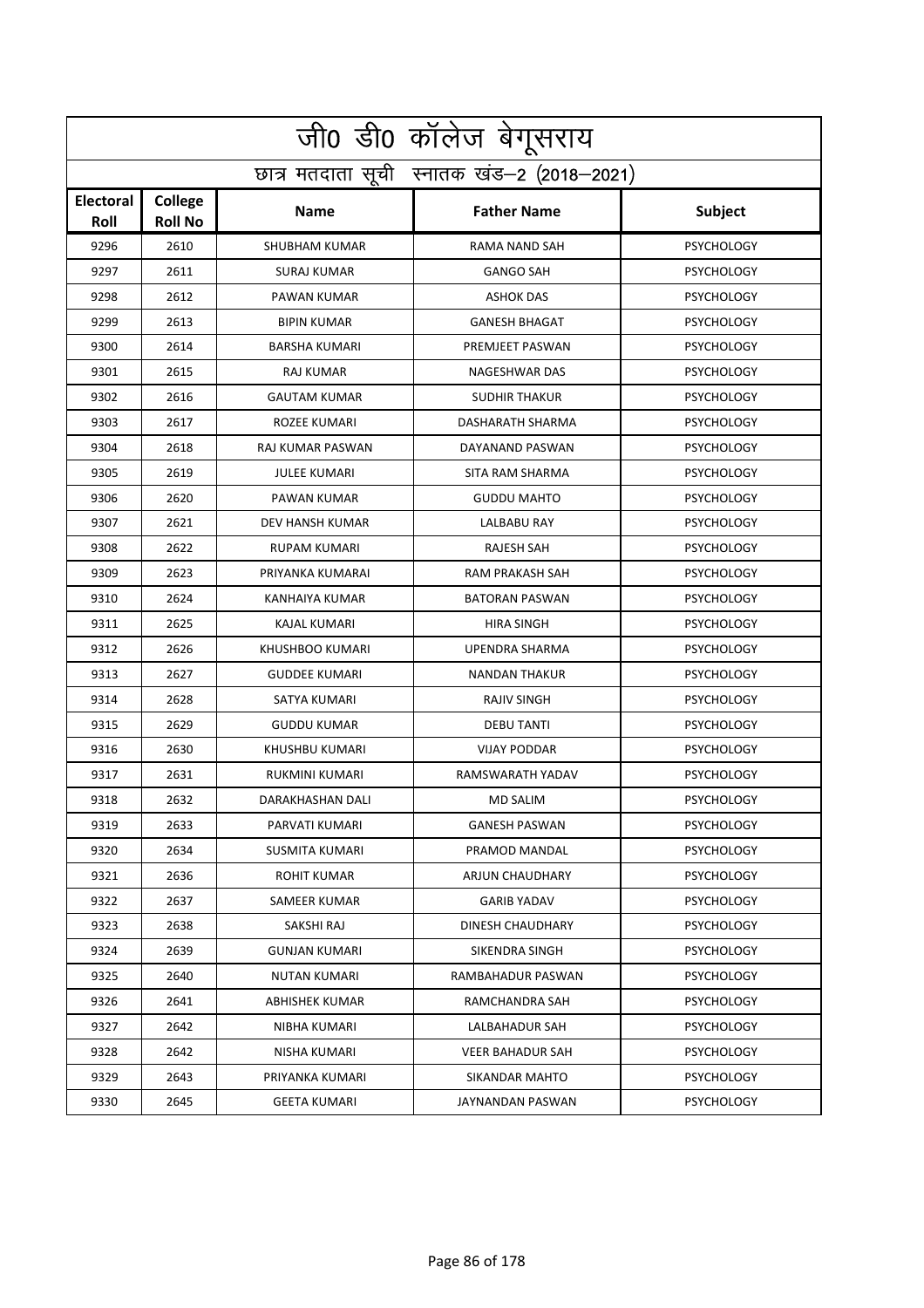| <u>जी0 डी0 कॉलेज बेगू</u> सराय |                                            |                            |                           |                   |  |  |
|--------------------------------|--------------------------------------------|----------------------------|---------------------------|-------------------|--|--|
|                                | छात्र मतदाता सूची स्नातक खंड-2 (2018-2021) |                            |                           |                   |  |  |
| <b>Electoral</b><br>Roll       | College<br><b>Roll No</b>                  | <b>Name</b>                | <b>Father Name</b>        | <b>Subject</b>    |  |  |
| 9331                           | 2646                                       | SAKSHI KUMARI              | <b>SUNIL KUMAR</b>        | <b>PSYCHOLOGY</b> |  |  |
| 9332                           | 2647                                       | PRITI KUMARI               | <b>BHUSHAN PASWAN</b>     | <b>PSYCHOLOGY</b> |  |  |
| 9333                           | 2648                                       | SUDHIR KUMAR CHOUDHARY     | SUSHIL KUMAR CHOUDHARY    | <b>PSYCHOLOGY</b> |  |  |
| 9334                           | 2649                                       | AARTI KUMARI               | <b>BALESHAWAR PASWAN</b>  | <b>PSYCHOLOGY</b> |  |  |
| 9335                           | 2650                                       | <b>GULNAJ PARVIN</b>       | <b>MD MATIN</b>           | <b>PSYCHOLOGY</b> |  |  |
| 9336                           | 2651                                       | <b>CHANDAN KUMAR TANTI</b> | RAM BADAN TANTI           | <b>PSYCHOLOGY</b> |  |  |
| 9337                           | 2652                                       | SANNI DEVAL                | <b>HARERAM PASWAN</b>     | <b>PSYCHOLOGY</b> |  |  |
| 9338                           | 2653                                       | NISHA RANI GUPTA           | DINESH SAH                | <b>PSYCHOLOGY</b> |  |  |
| 9339                           | 2654                                       | RAJ BABBAR KUMAR           | <b>MAHESH SHARMA</b>      | <b>PSYCHOLOGY</b> |  |  |
| 9340                           | 2655                                       | TAMANNA KHATOON            | <b>MD KISMAT ALI</b>      | <b>PSYCHOLOGY</b> |  |  |
| 9341                           | 2659                                       | <b>TARA KUMARI</b>         | <b>MUNILAL SAHNI</b>      | <b>PSYCHOLOGY</b> |  |  |
| 9342                           | 2660                                       | SARSWATI KUMARI            | <b>ASHOK SAHANI</b>       | <b>PSYCHOLOGY</b> |  |  |
| 9343                           | 2661                                       | CHANDNI KMMARI             | <b>MAHESH THAKUR</b>      | <b>PSYCHOLOGY</b> |  |  |
| 9344                           | 2662                                       | <b>SUMAN KUMARI</b>        | RANJAN PASWAN             | <b>PSYCHOLOGY</b> |  |  |
| 9345                           | 2663                                       | PRITI KUMARI               | PARMOD SAH                | <b>PSYCHOLOGY</b> |  |  |
| 9346                           | 2664                                       | <b>BIBHA KUMARI</b>        | <b>SURESH SAH</b>         | <b>PSYCHOLOGY</b> |  |  |
| 9347                           | 2665                                       | PRITY KUMARI               | <b>BIPENDRA MISHRA</b>    | <b>PSYCHOLOGY</b> |  |  |
| 9348                           | 2666                                       | MAUSHAM KUMARI             | RAMBALAK YADAV            | <b>PSYCHOLOGY</b> |  |  |
| 9349                           | 2667                                       | <b>KIRAN KUMARI</b>        | SANJAY MODI               | <b>PSYCHOLOGY</b> |  |  |
| 9350                           | 2668                                       | PRERNA KUMARI              | PRADIP SHARMA             | <b>PSYCHOLOGY</b> |  |  |
| 9351                           | 2669                                       | <b>RUBY KUMARI</b>         | LATE LAXMAN SAH           | <b>PSYCHOLOGY</b> |  |  |
| 9352                           | 2670                                       | RITU KUMARI                | RAMANUJ SINGH             | <b>PSYCHOLOGY</b> |  |  |
| 9353                           | 2671                                       | RABINDAR KUMAR             | <b>VIJAY SAHNI</b>        | <b>PSYCHOLOGY</b> |  |  |
| 9354                           | 2672                                       | <b>ROOPAM</b>              | <b>KISHAN DEV</b>         | <b>PSYCHOLOGY</b> |  |  |
| 9355                           | 2673                                       | DHIRAJ KUMAR               | <b>ASHOK MAHATO</b>       | <b>PSYCHOLOGY</b> |  |  |
| 9356                           | 2674                                       | <b>GAMGAM KUMARI</b>       | <b>BIPIN TANTI</b>        | <b>PSYCHOLOGY</b> |  |  |
| 9357                           | 2675                                       | NEHA KUMARI                | RAM PRAKASH SAH           | <b>PSYCHOLOGY</b> |  |  |
| 9358                           | 2676                                       | <b>GHOLU RAJAK</b>         | UMESH RAJAK               | <b>PSYCHOLOGY</b> |  |  |
| 9359                           | 2677                                       | PANDAV KUMAR               | <b>BALMEEKI PASWAN</b>    | <b>PSYCHOLOGY</b> |  |  |
| 9360                           | 2678                                       | MITHUN KUMAR               | RAMAN SHARMA              | <b>PSYCHOLOGY</b> |  |  |
| 9361                           | 2679                                       | ROSHANI KUMARI             | ASHOK KUMAR MALLICK       | <b>PSYCHOLOGY</b> |  |  |
| 9362                           | 2680                                       | SHABNAM ARA                | MD EQUAWAL HUSSAIN ANSARI | <b>PSYCHOLOGY</b> |  |  |
| 9363                           | 2681                                       | KANHAIYA KUMAR             | RAMUDAY PASWAN            | <b>PSYCHOLOGY</b> |  |  |
| 9364                           | 2682                                       | PRITY KUMARI               | SANJIT RAM                | <b>PSYCHOLOGY</b> |  |  |
| 9365                           | 2682                                       | RANI KUMARI                | MANOJ CHAUDHARY           | <b>PSYCHOLOGY</b> |  |  |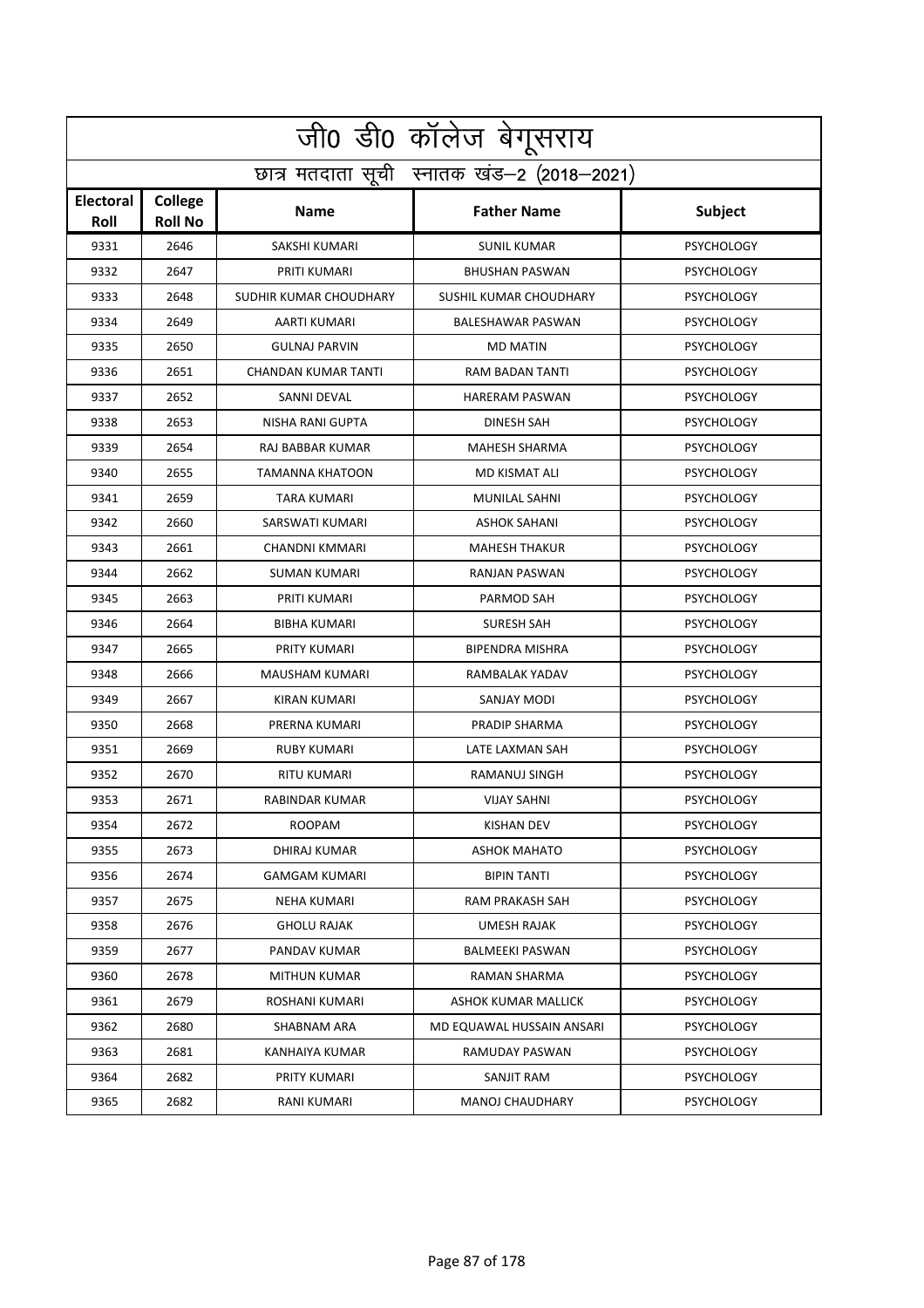| जी0 डी0 कॉलेज बेगूसराय |                                            |                           |                            |                   |  |  |
|------------------------|--------------------------------------------|---------------------------|----------------------------|-------------------|--|--|
|                        | छात्र मतदाता सूची स्नातक खंड-2 (2018-2021) |                           |                            |                   |  |  |
| Electoral<br>Roll      | <b>College</b><br><b>Roll No</b>           | <b>Name</b>               | <b>Father Name</b>         | Subject           |  |  |
| 9366                   | 2683                                       | <b>KRISHNA KUMAR</b>      | NIRANJAN CHOUDHARY         | <b>PSYCHOLOGY</b> |  |  |
| 9367                   | 2684                                       | RAJRANI                   | <b>SURESH KUMAR PASWAN</b> | <b>PSYCHOLOGY</b> |  |  |
| 9368                   | 2685                                       | PRATIMA KUMARI            | <b>NATHO PASWAN</b>        | <b>PSYCHOLOGY</b> |  |  |
| 9369                   | 2686                                       | <b>VIKRAM KUMAR RAJAK</b> | <b>MOHAN RAJAK</b>         | <b>PSYCHOLOGY</b> |  |  |
| 9370                   | 2687                                       | DAYANAND KUMAR            | <b>BAIDANATH SAH</b>       | <b>PSYCHOLOGY</b> |  |  |
| 9371                   | 7239                                       | <b>GORELAL KUMAR</b>      | <b>INDRABHUSHAN SHARMA</b> | <b>PSYCHOLOGY</b> |  |  |
| 9372                   | 7302                                       | SATAKSHI KUMARI           | <b>JAIDEV JHA</b>          | <b>PSYCHOLOGY</b> |  |  |
| 9373                   | 7303                                       | PAPPU KUMAR               | BINDESHWARI CHAUDHARI      | <b>PSYCHOLOGY</b> |  |  |
| 9374                   | 7305                                       | <b>GUNJAN KUMAR</b>       | <b>MAHENDRA THAKUR</b>     | <b>PSYCHOLOGY</b> |  |  |
| 9375                   | 7306                                       | AMAN KUMAR                | RAMBAHADUR SINGH           | <b>PSYCHOLOGY</b> |  |  |
| 9376                   | 7307                                       | ARCHANA KUMARI            | RAMLAKHAN PODDAR           | <b>PSYCHOLOGY</b> |  |  |
| 9377                   | 7308                                       | PUNAM KUMARI              | DILEEP MAHTO               | <b>PSYCHOLOGY</b> |  |  |
| 9378                   | 7308                                       | SANDEEP KUMAR             | <b>TUNTUN MAHTO</b>        | <b>PSYCHOLOGY</b> |  |  |
| 9379                   | 7310                                       | <b>SHIVAM KUMAR</b>       | PANKAJ KUMAR               | <b>PSYCHOLOGY</b> |  |  |
| 9380                   | 7311                                       | RAJU KUMAR                | CHANSHYAM YADAV            | <b>PSYCHOLOGY</b> |  |  |
| 9381                   | 7312                                       | MOHAMMAD TANVIR           | MOHAMMAD HAFIZ             | <b>PSYCHOLOGY</b> |  |  |
| 9382                   | 7313                                       | <b>MAUSHAM SHARMA</b>     | RAM NATH SHARMA            | <b>PSYCHOLOGY</b> |  |  |
| 9383                   | 7314                                       | RAJEEV KUMAR              | RAMJATAN PASWAN            | <b>PSYCHOLOGY</b> |  |  |
| 9384                   | 7315                                       | PRAKASH KUMAR             | <b>SAHEB RAY</b>           | <b>PSYCHOLOGY</b> |  |  |
| 9385                   | 7316                                       | <b>NITISH KUMAR</b>       | <b>HAKIM RAY</b>           | <b>PSYCHOLOGY</b> |  |  |
| 9386                   | 7317                                       | KHUSHBOO KUMARI           | <b>DINESH PODDAR</b>       | <b>PSYCHOLOGY</b> |  |  |
| 9387                   | 7318                                       | NITU KUMARI               | SHAMBHU TANTI              | <b>PSYCHOLOGY</b> |  |  |
| 9388                   | 7319                                       | ROZI PRAVEEN              | MOHD SHAMSUDDIN            | <b>PSYCHOLOGY</b> |  |  |
| 9389                   | 7320                                       | <b>CHANDAN KUMAR</b>      | BHIKHARI CHAUDHARY         | <b>PSYCHOLOGY</b> |  |  |
| 9390                   | 7323                                       | KAHKASHAN PARVEEN         | MD KAUSHAR ALI             | <b>PSYCHOLOGY</b> |  |  |
| 9391                   | 7324                                       | NISHU KUMARI              | SHYAMSUNDAR SAH            | <b>PSYCHOLOGY</b> |  |  |
| 9392                   | 7325                                       | PUJA KUMARI               | <b>DILIP SAH</b>           | <b>PSYCHOLOGY</b> |  |  |
| 9393                   | 7326                                       | PRIYA BHARTI              | RADHEY SHYAM SAH           | <b>PSYCHOLOGY</b> |  |  |
| 9394                   | 7328                                       | CHHOTU KUMAR              | <b>DEVU SHANI</b>          | <b>PSYCHOLOGY</b> |  |  |
| 9395                   | 7329                                       | AMARJIT KUMAR             | RAJ KUMAR SWARNKAR         | <b>PSYCHOLOGY</b> |  |  |
| 9396                   | 7330                                       | NITU KUMARI               | KARI YADAV                 | <b>PSYCHOLOGY</b> |  |  |
| 9397                   | 7331                                       | KUMKUM KUMARI             | ASHOK KUMAR SAH            | <b>PSYCHOLOGY</b> |  |  |
| 9398                   | 7332                                       | ANJU KUMARI               | ARVIND PASWAN              | <b>PSYCHOLOGY</b> |  |  |
| 9399                   | 7333                                       | NISHA KUMARI              | KAILASH SAHANI             | <b>PSYCHOLOGY</b> |  |  |
| 9400                   | 7333                                       | SHIVAM BHARTI             | SUDHIR SINGH               | <b>PSYCHOLOGY</b> |  |  |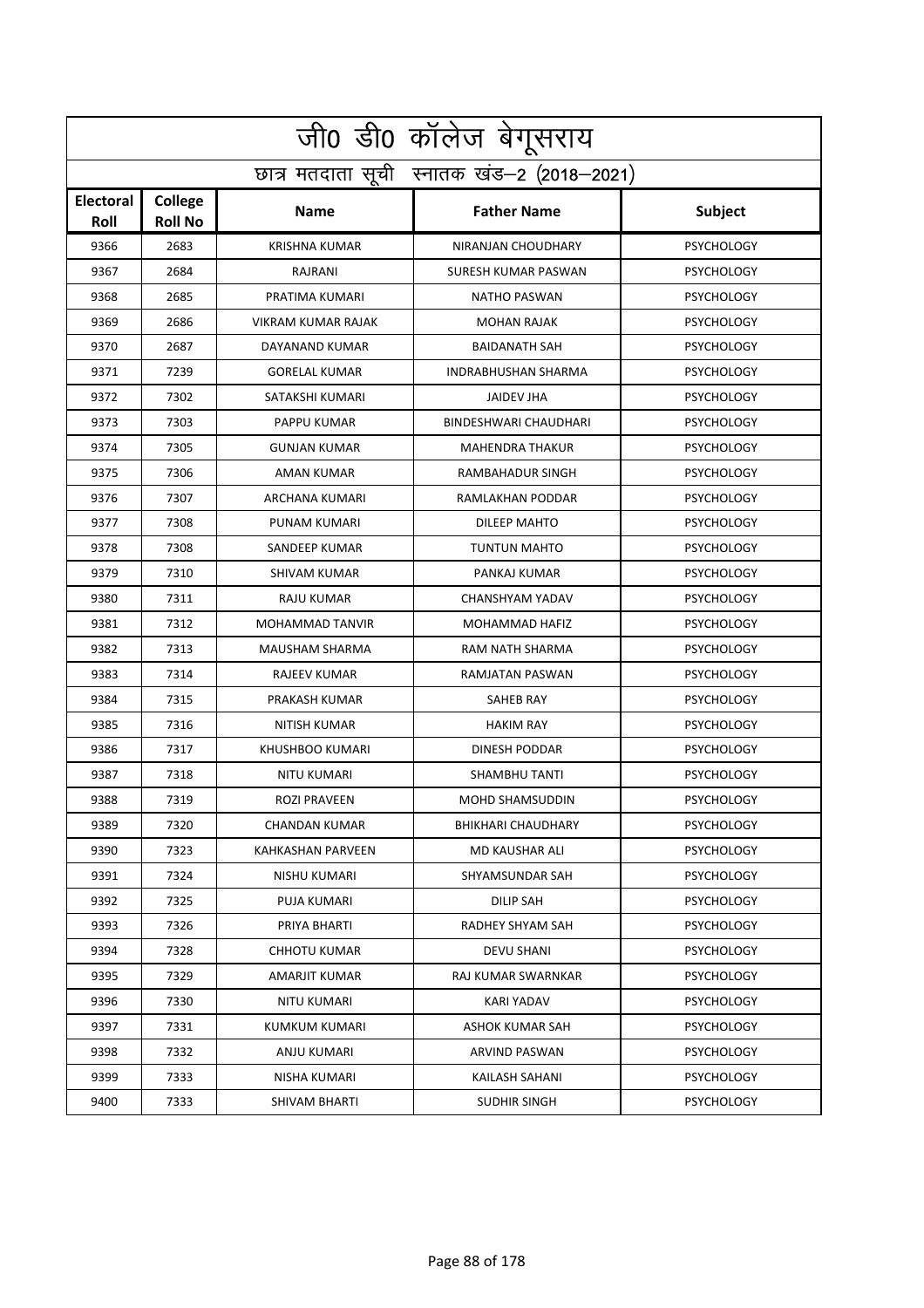|                          | .<br>जीo डीo कॉलेज बेगूसराय                |                          |                            |                   |  |  |
|--------------------------|--------------------------------------------|--------------------------|----------------------------|-------------------|--|--|
|                          | छात्र मतदाता सूची स्नातक खंड-2 (2018-2021) |                          |                            |                   |  |  |
| <b>Electoral</b><br>Roll | College<br><b>Roll No</b>                  | <b>Name</b>              | <b>Father Name</b>         | <b>Subject</b>    |  |  |
| 9401                     | 7334                                       | <b>KAJAL KUMARI</b>      | SINGHESHWAR SAH            | <b>PSYCHOLOGY</b> |  |  |
| 9402                     | 7334                                       | PRIYA KUMARI             | PREMCHAND SINGH            | <b>PSYCHOLOGY</b> |  |  |
| 9403                     | 7335                                       | PUJA KUMARI              | PRAMOD PATEL               | <b>PSYCHOLOGY</b> |  |  |
| 9404                     | 7336                                       | <b>SHRAVAN KUMAR</b>     | <b>RAM BILASH SAH</b>      | <b>PSYCHOLOGY</b> |  |  |
| 9405                     | 7337                                       | NITU KUMARI              | SHYAM SUNDAR MALAKAR       | <b>PSYCHOLOGY</b> |  |  |
| 9406                     | 7338                                       | SIMPI KUMARI             | RAJ KUMAR SHARMA           | <b>PSYCHOLOGY</b> |  |  |
| 9407                     | 7339                                       | <b>MD TAKSEEM</b>        | <b>MD HUSAIN</b>           | <b>PSYCHOLOGY</b> |  |  |
| 9408                     | 7340                                       | MAHIMA KUMARI            | <b>GOPAL SHANKAR SINGH</b> | <b>PSYCHOLOGY</b> |  |  |
| 9409                     | 7341                                       | PRIYANSHU KUMAR          | <b>SUDESH KUMAR</b>        | <b>PSYCHOLOGY</b> |  |  |
| 9410                     | 7342                                       | <b>RENU KUMARI</b>       | <b>PREM SAH</b>            | <b>PSYCHOLOGY</b> |  |  |
| 9411                     | 7343                                       | <b>KAJAL KUMARI</b>      | <b>LAL BAHADUR SINGH</b>   | <b>PSYCHOLOGY</b> |  |  |
| 9412                     | 7344                                       | PALAK KUMARI             | MAHESH PRASAD SINGH        | <b>PSYCHOLOGY</b> |  |  |
| 9413                     | 7345                                       | <b>SUSHMA KUMARI</b>     | RAMJEEVAN SINGH            | <b>PSYCHOLOGY</b> |  |  |
| 9414                     | 7346                                       | <b>GURIYA KUMARI</b>     | <b>INDRA DEV ROY</b>       | <b>PSYCHOLOGY</b> |  |  |
| 9415                     | 7347                                       | AJIT KUMAR               | <b>GORELAL MAHTO</b>       | <b>PSYCHOLOGY</b> |  |  |
| 9416                     | 7348                                       | NISHA KUMARI             | KAILASH YADAV              | <b>PSYCHOLOGY</b> |  |  |
| 9417                     | 7349                                       | RESHMA KHANAM            | MD SADAQAT KHAN            | <b>PSYCHOLOGY</b> |  |  |
| 9418                     | 7350                                       | RAHUL KUMAR              | RAMUDIT PASWAN             | <b>PSYCHOLOGY</b> |  |  |
| 9419                     | 7351                                       | BHULLU KUMAR             | SHIVCHANDRA SHARMA         | <b>PSYCHOLOGY</b> |  |  |
| 9420                     | 7352                                       | <b>PUJA KUMARI</b>       | <b>BIPIN RAY</b>           | <b>PSYCHOLOGY</b> |  |  |
| 9421                     | 7353                                       | SUDHA KUMARI             | <b>BIMAL KISHOR PODDAR</b> | <b>PSYCHOLOGY</b> |  |  |
| 9422                     | 7354                                       | CHANDRA PRAKASH KUMAR    | RAMANUJ MAHTO              | <b>PSYCHOLOGY</b> |  |  |
| 9423                     | 7355                                       | <b>JAYKISHOR KUMAR</b>   | LALBAHADUR YADAV           | <b>PSYCHOLOGY</b> |  |  |
| 9424                     | 7356                                       | NISHA KUMARI             | UMESH KUMAR                | <b>PSYCHOLOGY</b> |  |  |
| 9425                     | 7357                                       | NISHA                    | PRASIDHA SINGH             | <b>PSYCHOLOGY</b> |  |  |
| 9426                     | 7358                                       | VIKASH KUMAR SINGH       | <b>SUNIL SINGH</b>         | <b>PSYCHOLOGY</b> |  |  |
| 9427                     | 7359                                       | <b>GUDDU KUMAR</b>       | <b>GOPAL RAY</b>           | <b>PSYCHOLOGY</b> |  |  |
| 9428                     | 7360                                       | MD ARMAN DANISH          | MD PRAVEZ ALAM             | <b>PSYCHOLOGY</b> |  |  |
| 9429                     | 7361                                       | MD INSAN                 | MD NASIM                   | <b>PSYCHOLOGY</b> |  |  |
| 9430                     | 7362                                       | <b>KRISHNANDAN KUMAR</b> | <b>HARDEO SAH</b>          | <b>PSYCHOLOGY</b> |  |  |
| 9431                     | 7363                                       | ANAMIKA KUMARI           | <b>RAJIV CHOUDHARY</b>     | <b>PSYCHOLOGY</b> |  |  |
| 9432                     | 7364                                       | RUPAM KUMARI             | <b>GOPI PANDIT</b>         | <b>PSYCHOLOGY</b> |  |  |
| 9433                     | 7365                                       | ALKA KUMARI              | <b>MANTUN PASWAN</b>       | <b>PSYCHOLOGY</b> |  |  |
| 9434                     | 7366                                       | <b>JYOTI KUMARI</b>      | SHIVNATH DAS               | <b>PSYCHOLOGY</b> |  |  |
| 9435                     | 7367                                       | AKASH KUMAR              | JANARDAN PRASAD SINGH      | <b>PSYCHOLOGY</b> |  |  |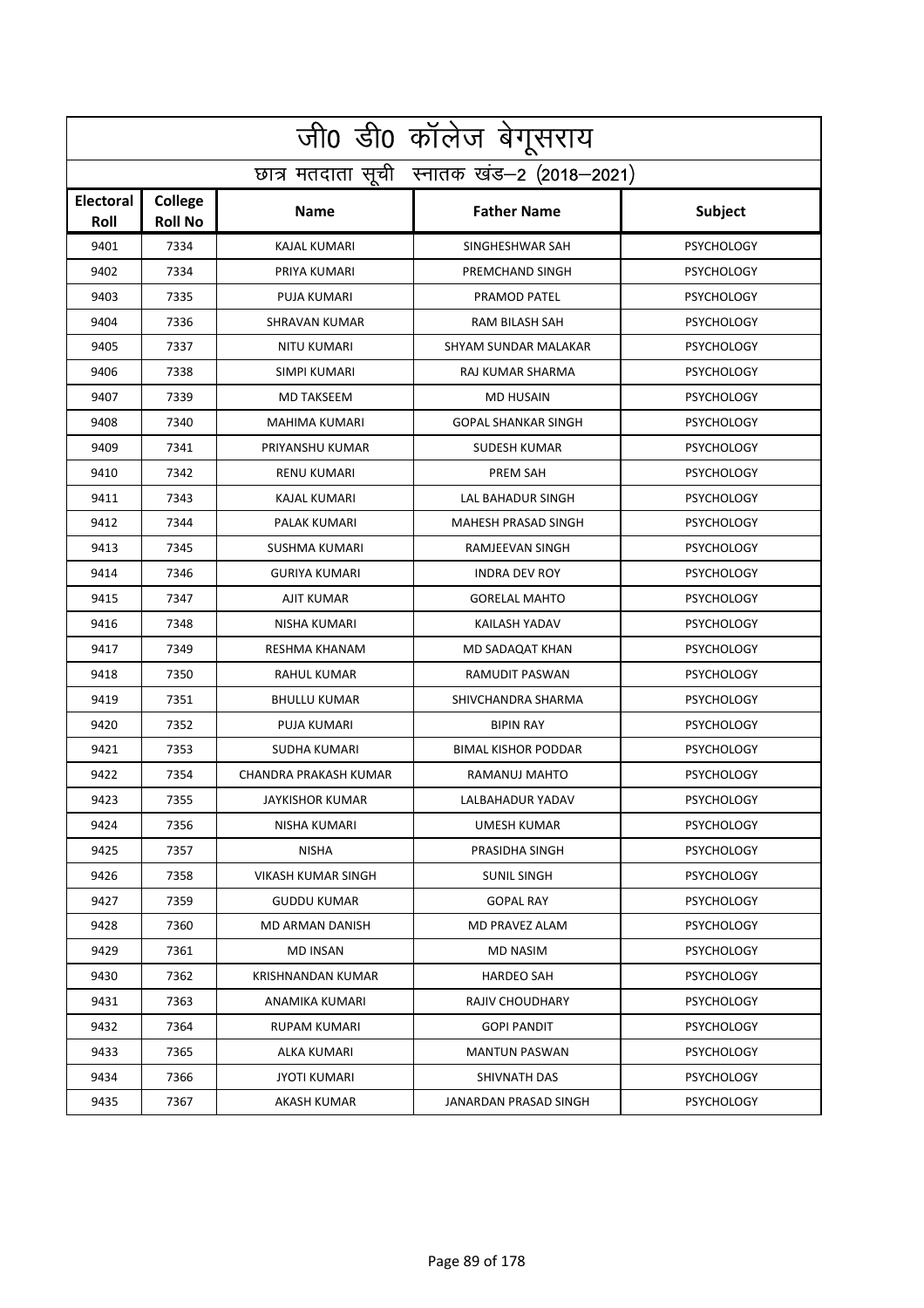|                                            | जी0 डी0 कॉलेज बेगूसराय           |                      |                          |                   |  |
|--------------------------------------------|----------------------------------|----------------------|--------------------------|-------------------|--|
| छात्र मतदाता सूची स्नातक खंड-2 (2018-2021) |                                  |                      |                          |                   |  |
| <b>Electoral</b><br>Roll                   | <b>College</b><br><b>Roll No</b> | <b>Name</b>          | <b>Father Name</b>       | Subject           |  |
| 9436                                       | 7368                             | <b>PUJA KUMARI</b>   | <b>SURESH MAHTO</b>      | <b>PSYCHOLOGY</b> |  |
| 9437                                       | 7369                             | <b>AMAN KUMAR</b>    | NIRAJ SHARMA             | <b>PSYCHOLOGY</b> |  |
| 9438                                       | 7370                             | <b>BEAUTY KUMARI</b> | AJAY MALAKAR             | <b>PSYCHOLOGY</b> |  |
| 9439                                       | 7371                             | <b>RAMGYAN KUMAR</b> | RAMCHANDRA TANTI         | <b>PSYCHOLOGY</b> |  |
| 9440                                       | 7372                             | <b>GUNJA RANI</b>    | RAMANAND SAH             | <b>PSYCHOLOGY</b> |  |
| 9441                                       | 7373                             | ARTI KUMARI          | <b>DILIP KUMAR SINHA</b> | <b>PSYCHOLOGY</b> |  |
| 9442                                       | 7374                             | MUKUL KUMAR          | <b>GOPAL PATHAK</b>      | <b>PSYCHOLOGY</b> |  |
| 9443                                       | 7375                             | DHIRAJ KUMAR         | <b>SADAN RAY</b>         | <b>PSYCHOLOGY</b> |  |
| 9444                                       | 7376                             | <b>MITTHU KUMAR</b>  | <b>SANJAY JHA</b>        | <b>PSYCHOLOGY</b> |  |
| 9445                                       | 7377                             | <b>KAJAL KUMARI</b>  | RAM NARAYAN PD SINGH     | <b>PSYCHOLOGY</b> |  |
| 9446                                       | 7378                             | <b>INDU KUMARI</b>   | YADUNANDAN SHARMA        | <b>PSYCHOLOGY</b> |  |
| 9447                                       | 7379                             | PRITI KUMARI         | <b>RAVISAN YADAV</b>     | <b>PSYCHOLOGY</b> |  |
| 9448                                       | 7380                             | AJAY KUMAR           | <b>SATTO MISTRI</b>      | <b>PSYCHOLOGY</b> |  |
| 9449                                       | 7381                             | <b>MONA KUMARI</b>   | RANJEET CHAUDHARI        | <b>PSYCHOLOGY</b> |  |
| 9450                                       | 7382                             | PRITI KUMARI         | SHIVSHANKAR PASWAN       | <b>PSYCHOLOGY</b> |  |
| 9451                                       | 7383                             | SWIKRITI KUMARI      | MITHILESH KUMAR PASWAN   | <b>PSYCHOLOGY</b> |  |
| 9452                                       | 7384                             | RAJU KUMAR           | MURLIDHAR PASWAN         | <b>PSYCHOLOGY</b> |  |
| 9453                                       | 7385                             | SADIA AHSAN          | MD AHSAN RAZA            | <b>PSYCHOLOGY</b> |  |
| 9454                                       | 7386                             | AMRITA KUMARI        | UMA MAHESHWAR SINGH      | <b>PSYCHOLOGY</b> |  |
| 9455                                       | 7387                             | <b>NISHA KUMARI</b>  | PRAMOD SAH               | <b>PSYCHOLOGY</b> |  |
| 9456                                       | 7388                             | REENA KUMARI         | JAYPRAKASH PASWAN        | <b>PSYCHOLOGY</b> |  |
| 9457                                       | 7389                             | HIMANSHU KUMAR       | ABHINANDAN RAY           | <b>PSYCHOLOGY</b> |  |
| 9458                                       | 7390                             | RAVIBHUSHAN KUMAR    | VIJAY KUMAR PASWAN       | <b>PSYCHOLOGY</b> |  |
| 9459                                       | 7391                             | ROZY KHATUN          | <b>JABBAR</b>            | <b>PSYCHOLOGY</b> |  |
| 9460                                       | 7392                             | SHAADAN PARWEEN      | JAWED AKHTER             | <b>PSYCHOLOGY</b> |  |
| 9461                                       | 7393                             | SANJANA KUMARI       | SATYA NARAYAN MAHTO      | <b>PSYCHOLOGY</b> |  |
| 9462                                       | 7394                             | SALITA KUMARI        | SAGAR SHARMA             | <b>PSYCHOLOGY</b> |  |
| 9463                                       | 7395                             | VIKASH KUMAR         | MAHENDRA SAH             | <b>PSYCHOLOGY</b> |  |
| 9464                                       | 7396                             | ANSHU KUMARI         | AWADH KISHORE SINGH      | <b>PSYCHOLOGY</b> |  |
| 9465                                       | 7397                             | LOVELI KUMARI        | ASHOK SINGH              | <b>PSYCHOLOGY</b> |  |
| 9466                                       | 7398                             | <b>BUDHAN KUMAR</b>  | RAMRATAN SAH             | <b>PSYCHOLOGY</b> |  |
| 9467                                       | 7399                             | MANSI KUMARI         | DASHRATH SAW             | <b>PSYCHOLOGY</b> |  |
| 9468                                       | 7400                             | NITU KUMARI          | <b>GITA PASWAN</b>       | <b>PSYCHOLOGY</b> |  |
| 9469                                       | 7401                             | RITU KUMARI          | RAJESH PODDAR            | <b>PSYCHOLOGY</b> |  |
| 9470                                       | 7402                             | PRIYANKA KUMARI      | MAHESH MAHTO             | <b>PSYCHOLOGY</b> |  |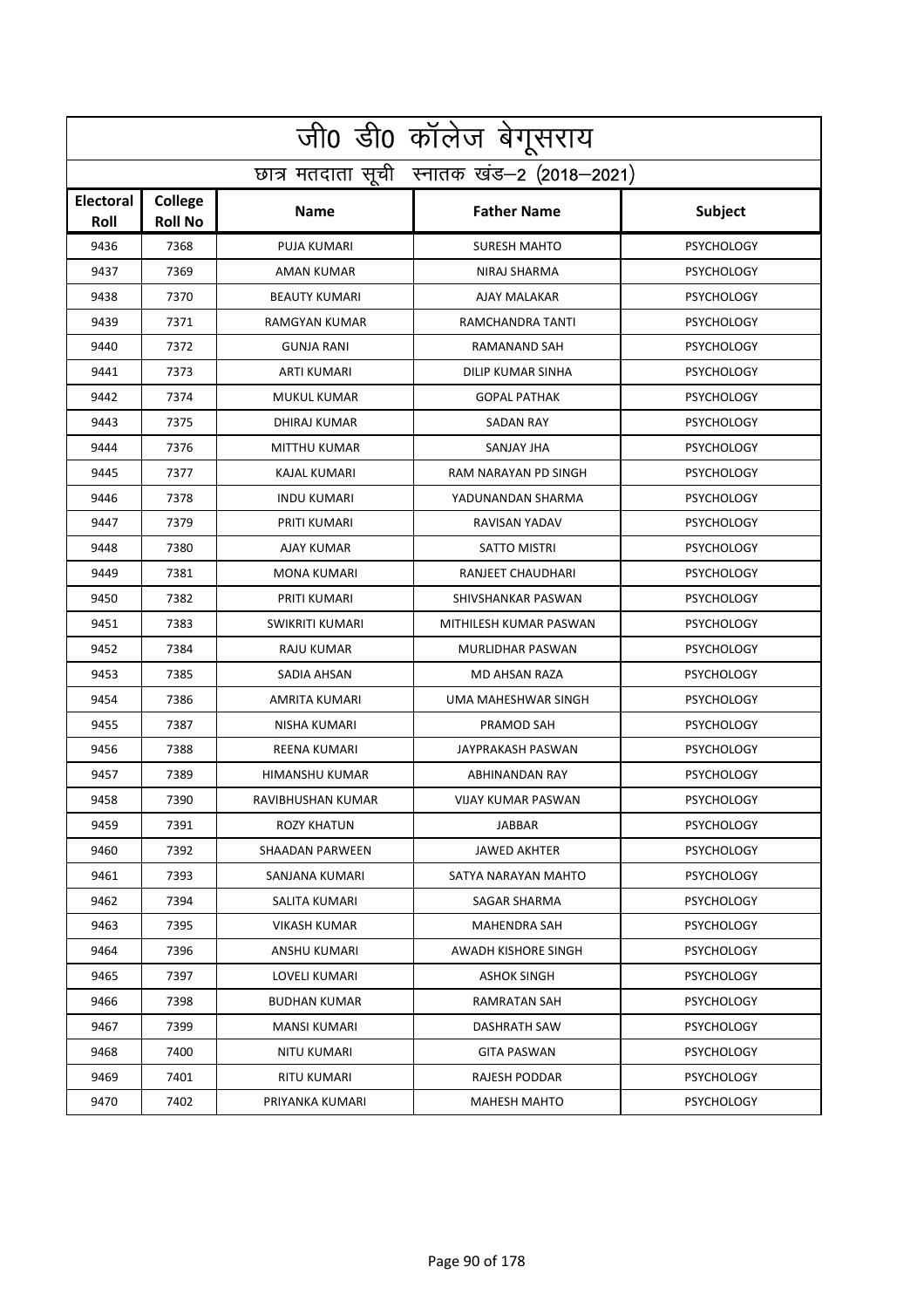|                                            | जी0 डी0 कॉलेज बेगूसराय           |                      |                               |                   |  |
|--------------------------------------------|----------------------------------|----------------------|-------------------------------|-------------------|--|
| छात्र मतदाता सूची स्नातक खंड-2 (2018-2021) |                                  |                      |                               |                   |  |
| <b>Electoral</b><br>Roll                   | <b>College</b><br><b>Roll No</b> | <b>Name</b>          | <b>Father Name</b>            | Subject           |  |
| 9471                                       | 7403                             | <b>VIKRAM RAJ</b>    | RAJARAM MAHTO                 | <b>PSYCHOLOGY</b> |  |
| 9472                                       | 7404                             | <b>RAUNAK KUMAR</b>  | SANJEEV RAM                   | <b>PSYCHOLOGY</b> |  |
| 9473                                       | 7404                             | <b>MANKESH KUMAR</b> | LALAN KUMAR PASWAN            | <b>PSYCHOLOGY</b> |  |
| 9474                                       | 7405                             | <b>SINTU KUMAR</b>   | <b>DEEPAK KUMAR</b>           | <b>PSYCHOLOGY</b> |  |
| 9475                                       | 7406                             | ANAND RAJ            | AJIT PASWAN                   | <b>PSYCHOLOGY</b> |  |
| 9476                                       | 7408                             | <b>ZEBA PRAVEEN</b>  | <b>NAFISH UDDIN</b>           | <b>PSYCHOLOGY</b> |  |
| 9477                                       | 7409                             | <b>PRINCE KUMAR</b>  | UTTAM SINGH                   | <b>PSYCHOLOGY</b> |  |
| 9478                                       | 7410                             | SAURAV KUMAR         | <b>BALMIKI SINGH</b>          | <b>PSYCHOLOGY</b> |  |
| 9479                                       | 7411                             | <b>SUMIT KUMAR</b>   | <b>ARVIND YADAV</b>           | <b>PSYCHOLOGY</b> |  |
| 9480                                       | 7412                             | <b>BIKESH KUMAR</b>  | <b>SARDAR SAH</b>             | <b>PSYCHOLOGY</b> |  |
| 9481                                       | 7413                             | TARANA TABASSUM      | <b>MD SHAMIM</b>              | <b>PSYCHOLOGY</b> |  |
| 9482                                       | 7414                             | <b>BIBHA KUMARI</b>  | <b>NIRANJAN THAKUR</b>        | <b>PSYCHOLOGY</b> |  |
| 9483                                       | 7415                             | KANHAIYA KUMAR       | MANOJ KUMAR SINGH             | <b>PSYCHOLOGY</b> |  |
| 9484                                       | 7416                             | <b>NEHA KUMARI</b>   | DEEPAK PRASAD SAH             | <b>PSYCHOLOGY</b> |  |
| 9485                                       | 7417                             | NISHA KUMARI         | DILIP CHOUDHARI               | <b>PSYCHOLOGY</b> |  |
| 9486                                       | 7418                             | <b>RAVI KUMAR</b>    | <b>SUNIT PRASAD SINGH</b>     | <b>PSYCHOLOGY</b> |  |
| 9487                                       | 7419                             | ANKITA KUMARI        | <b>JITENDRA KUMAR</b>         | <b>PSYCHOLOGY</b> |  |
| 9488                                       | 7420                             | ARTI KUMARI          | ASHOK KUMAR SINGH             | <b>PSYCHOLOGY</b> |  |
| 9489                                       | 7421                             | RACHNA KUMARI        | ARUN KUMAR SINGH              | <b>PSYCHOLOGY</b> |  |
| 9490                                       | 7422                             | <b>RAJNISH KUMAR</b> | <b>RAM AAGAR RAY</b>          | <b>PSYCHOLOGY</b> |  |
| 9491                                       | 7423                             | <b>KUNDAN KUMAR</b>  | <b>JAGARNATH PRASAD SINGH</b> | <b>PSYCHOLOGY</b> |  |
| 9492                                       | 7424                             | <b>MANISH KUMAR</b>  | SITARAM PANDIT                | <b>PSYCHOLOGY</b> |  |
| 9493                                       | 7425                             | <b>VIKASH KUMAR</b>  | SUNIL YADAV                   | <b>PSYCHOLOGY</b> |  |
| 9494                                       | 7426                             | NEHA KUMARI          | RAJU SHARMA                   | <b>PSYCHOLOGY</b> |  |
| 9495                                       | 7427                             | RAJIV KUMAR          | PAWAN SINGH                   | <b>PSYCHOLOGY</b> |  |
| 9496                                       | 7428                             | NIKKI KUMARI         | RAJKISHOR PASWAN              | <b>PSYCHOLOGY</b> |  |
| 9497                                       | 7429                             | <b>SONAM KUMARI</b>  | RAM SHARAN DAS                | <b>PSYCHOLOGY</b> |  |
| 9498                                       | 7430                             | NITU KUMARI          | VIJAY YADAV                   | <b>PSYCHOLOGY</b> |  |
| 9499                                       | 7431                             | RITIKA RAJ           | SATYANARAYAN SINGH            | <b>PSYCHOLOGY</b> |  |
| 9500                                       | 7435                             | MD MASHRAF           | MD ABDUL QUDDUS               | <b>PSYCHOLOGY</b> |  |
| 9501                                       | 7436                             | MAUSHAM KUMARI       | <b>DINESH SINGH</b>           | <b>PSYCHOLOGY</b> |  |
| 9502                                       | 7437                             | DHARMENDRA KUMAR     | <b>GOPAL THAKUR</b>           | <b>PSYCHOLOGY</b> |  |
| 9503                                       | 7438                             | ADITYA KUMAR         | AVDHESH SINGH                 | <b>PSYCHOLOGY</b> |  |
| 9504                                       | 7439                             | MINAKSHI KUMARI      | <b>MANOJ PATHAK</b>           | <b>PSYCHOLOGY</b> |  |
| 9505                                       | 7440                             | SAPNA KUMARI         | MANOJ KUMAR SINGH             | <b>PSYCHOLOGY</b> |  |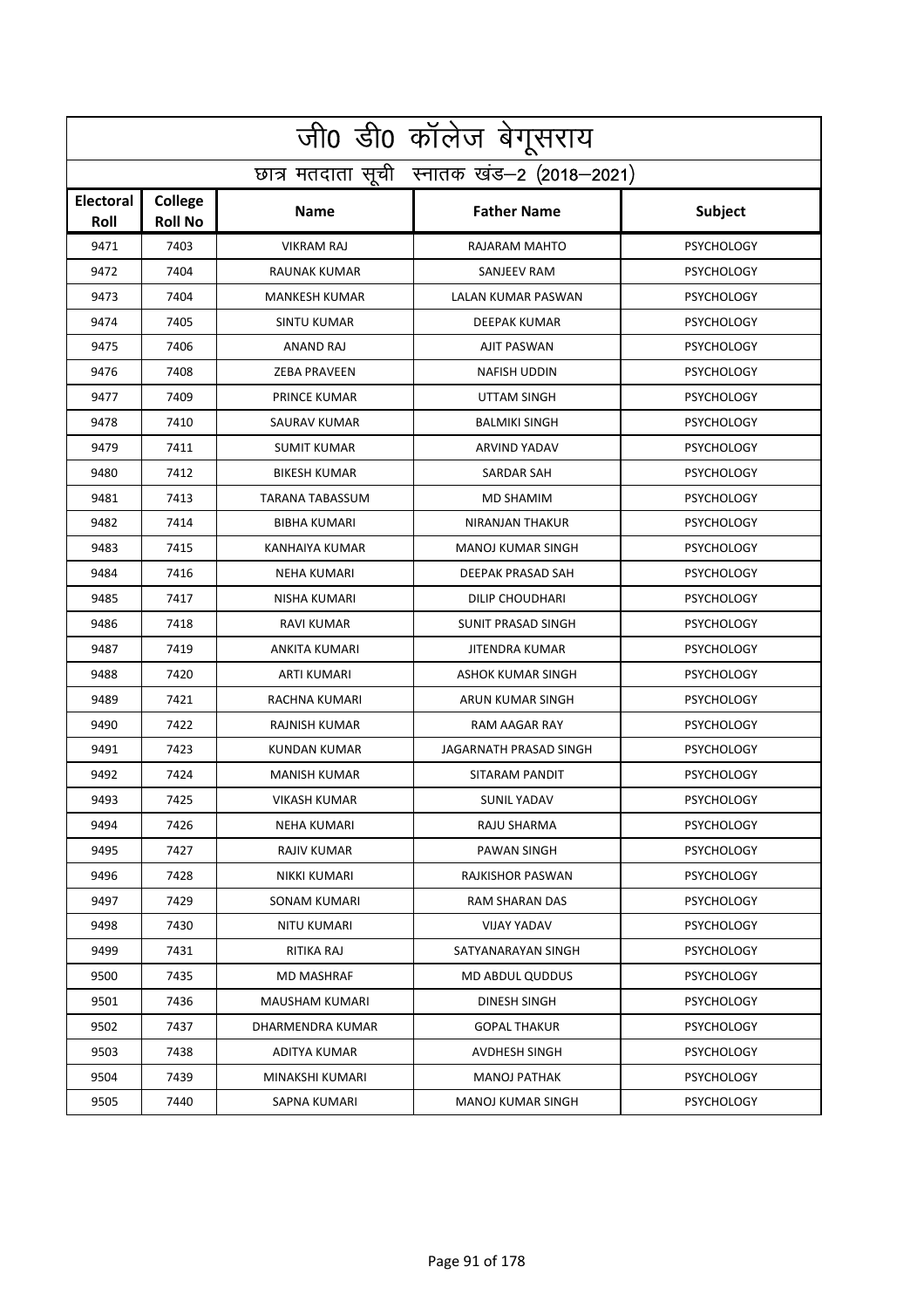|                                            | जी0 डी0 कॉलेज बेगूसराय    |                       |                          |                   |  |
|--------------------------------------------|---------------------------|-----------------------|--------------------------|-------------------|--|
| छात्र मतदाता सूची स्नातक खंड-2 (2018-2021) |                           |                       |                          |                   |  |
| <b>Electoral</b><br>Roll                   | College<br><b>Roll No</b> | <b>Name</b>           | <b>Father Name</b>       | Subject           |  |
| 9506                                       | 7441                      | <b>ANJALI KUMARI</b>  | <b>SANJEEV SAH</b>       | <b>PSYCHOLOGY</b> |  |
| 9507                                       | 7442                      | <b>NAMITA KUMARI</b>  | SANJAY PRASAD SAH        | <b>PSYCHOLOGY</b> |  |
| 9508                                       | 7443                      | <b>VIBHA KUMARI</b>   | <b>BABLU MAHTO</b>       | <b>PSYCHOLOGY</b> |  |
| 9509                                       | 7445                      | <b>RAJNI KUMARI</b>   | SHIV SHANKAR CHAUDHARY   | <b>PSYCHOLOGY</b> |  |
| 9510                                       | 7447                      | PUJA KUMARI           | RAVINDRA CHAUDHRI        | <b>PSYCHOLOGY</b> |  |
| 9511                                       | 7448                      | PREM KUMAR            | <b>MUNNA RAM</b>         | <b>PSYCHOLOGY</b> |  |
| 9512                                       | 2701                      | PRIYANKA KUMARI       | RAM GULAM MAHTO          | SANSKRIT          |  |
| 9513                                       | 2702                      | <b>SHUSHANT KUMAR</b> | SAMBHU MISHRA            | SANSKRIT          |  |
| 9514                                       | 2703                      | AMIT KUMAR            | <b>SURESH SINGH</b>      | SANSKRIT          |  |
| 9515                                       | 2704                      | NEELKAMAL KUMAR       | <b>KANHAIYA MAHTO</b>    | <b>SANSKRIT</b>   |  |
| 9516                                       | 2706                      | NAGMANI KUMARI        | <b>SUNIL CHOUDHARY</b>   | SANSKRIT          |  |
| 9517                                       | 2707                      | SHIVANI KUMARI        | <b>KRISHNANAND SINGH</b> | SANSKRIT          |  |
| 9518                                       | 2708                      | MRIDULA KUMARI        | <b>WOKIL YADAV</b>       | <b>SANSKRIT</b>   |  |
| 9519                                       | 2709                      | RANJANA KUMARI        | <b>SHIV KUMAR PANDIT</b> | SANSKRIT          |  |
| 9520                                       | 2710                      | <b>MD NAUSHAD</b>     | <b>MD SHAHID</b>         | SANSKRIT          |  |
| 9521                                       | 2711                      | DHARMENDRA KUMAR      | SHUBHNARAYAN MALAKAR     | SANSKRIT          |  |
| 9522                                       | 2712                      | RIYA KUMARI           | <b>CHANDSI SINGH</b>     | SANSKRIT          |  |
| 9523                                       | 2713                      | AMAN KUMAR            | <b>VINOD SAH</b>         | SANSKRIT          |  |
| 9524                                       | 2714                      | KAJAL KUMARI          | <b>VIJAY SINGH</b>       | SANSKRIT          |  |
| 9525                                       | 2715                      | <b>RAVI RAJ</b>       | <b>SUNIL THAKUR</b>      | <b>SANSKRIT</b>   |  |
| 9526                                       | 2716                      | <b>MANNU KUMAR</b>    | <b>NANDU SINGH</b>       | SANSKRIT          |  |
| 9527                                       | 2717                      | RAJA KUMAR            | <b>SUMAN SINGH</b>       | SANSKRIT          |  |
| 9528                                       | 2718                      | ABHIMANYU KUMAR       | AMARJEET SINGH           | SANSKRIT          |  |
| 9529                                       | 2719                      | RAJ SINGHAM           | PANCHDEV PANDIT          | SANSKRIT          |  |
| 9530                                       | 2720                      | <b>BRAJESH KUMAR</b>  | KAMAL KISHOR SINGH       | <b>SANSKRIT</b>   |  |
| 9531                                       | 2721                      | BIKRANT KUMAR         | TURANTI SHARMA           | SANSKRIT          |  |
| 9532                                       | 2722                      | MITHLESH KUMAR        | CHINILAL SHARMA          | SANSKRIT          |  |
| 9533                                       | 2723                      | SHAMBHU KUMAR         | RAM BILASH SAH           | SANSKRIT          |  |
| 9534                                       | 2724                      | SUDHIR KUMAR          | BHAGVAT SAH              | SANSKRIT          |  |
| 9535                                       | 2725                      | AKASH KUMAR           | <b>VIJAY SINGH</b>       | SANSKRIT          |  |
| 9536                                       | 2727                      | <b>AMIT KUMAR</b>     | PRAMOD JHA               | SANSKRIT          |  |
| 9537                                       | 2098                      | RUBY KUMARI           | RAM PRAVESH SAH          | SOCIOLOGY         |  |
| 9538                                       | 2828                      | MILAN KUMAR           | <b>ARUN SINGH</b>        | <b>SOCIOLOGY</b>  |  |
| 9539                                       | 2881                      | PRAGATI RAJ           | OM PRAKASH               | SOCIOLOGY         |  |
| 9540                                       | 2882                      | SHUBHAM KUMAR         | RAM PRAVESH KUMAR        | SOCIOLOGY         |  |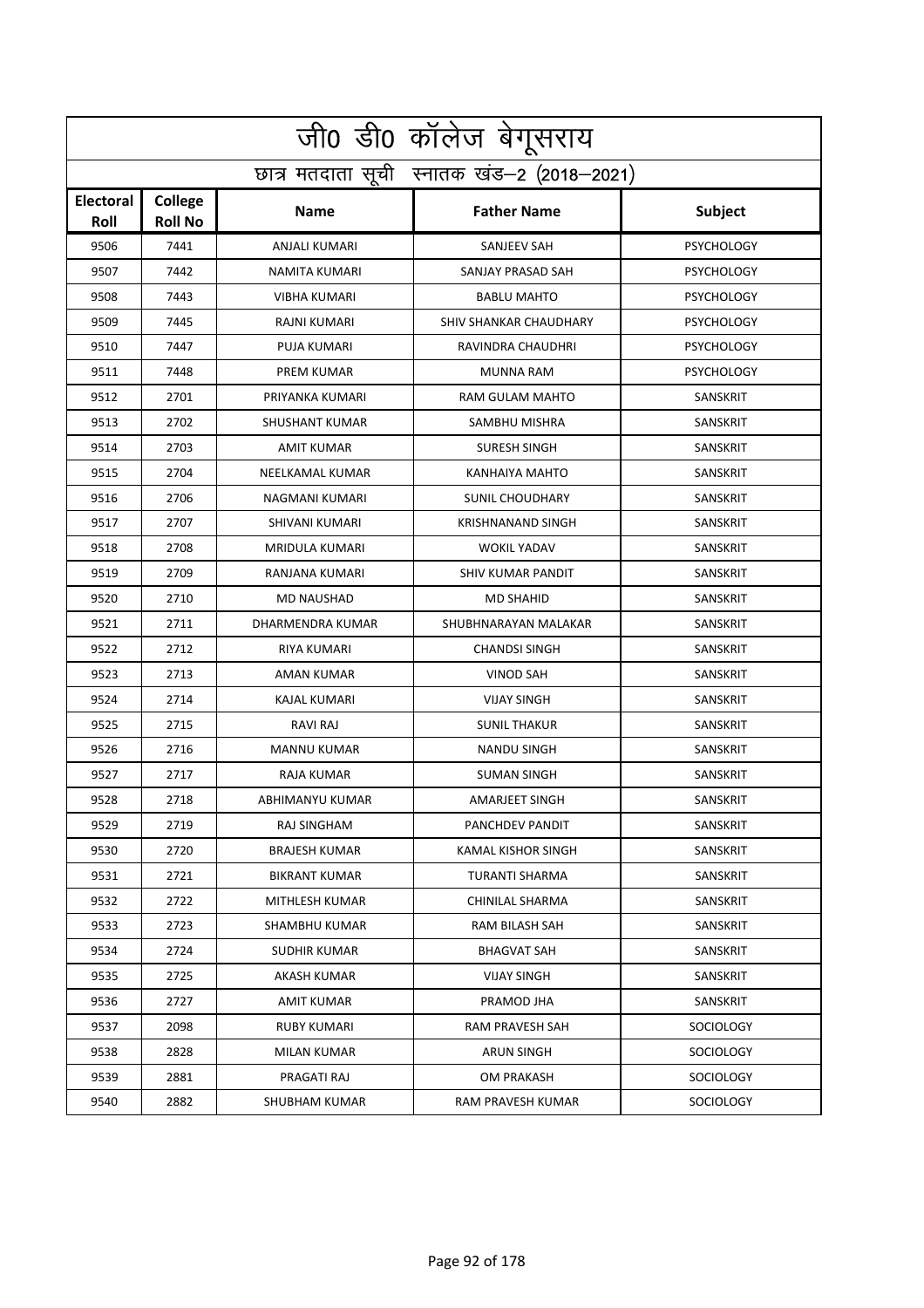|                          | <u>जी0 डी0 कॉलेज बेगू</u> सराय             |                       |                         |                  |  |  |
|--------------------------|--------------------------------------------|-----------------------|-------------------------|------------------|--|--|
|                          | छात्र मतदाता सूची स्नातक खंड-2 (2018-2021) |                       |                         |                  |  |  |
| <b>Electoral</b><br>Roll | College<br><b>Roll No</b>                  | <b>Name</b>           | <b>Father Name</b>      | <b>Subject</b>   |  |  |
| 9541                     | 2883                                       | <b>RAJESH KUMAR</b>   | <b>SUNIL SAH</b>        | <b>SOCIOLOGY</b> |  |  |
| 9542                     | 2884                                       | MAMTA KUMARI          | <b>UPENDRA TANTI</b>    | <b>SOCIOLOGY</b> |  |  |
| 9543                     | 2885                                       | RESHMA PRABHAKAR      | <b>HARISH KUMAR</b>     | <b>SOCIOLOGY</b> |  |  |
| 9544                     | 2886                                       | <b>VEENU BHARTI</b>   | <b>BIPIN PASWAN</b>     | <b>SOCIOLOGY</b> |  |  |
| 9545                     | 2887                                       | SHBNAM KUMARI RAM     | <b>UMESH RAM</b>        | <b>SOCIOLOGY</b> |  |  |
| 9546                     | 2888                                       | <b>SREYA BHARTI</b>   | RAMCHANDRA PASWAN       | <b>SOCIOLOGY</b> |  |  |
| 9547                     | 2889                                       | <b>GULSHAN KUMAR</b>  | DHANRAJ PASWAN          | <b>SOCIOLOGY</b> |  |  |
| 9548                     | 2890                                       | <b>SUMAN KUMARI</b>   | MADHUSUDAN RASTOGI      | <b>SOCIOLOGY</b> |  |  |
| 9549                     | 2892                                       | <b>RUPAM KUMARI</b>   | RAJARAM SHARMA          | <b>SOCIOLOGY</b> |  |  |
| 9550                     | 2894                                       | DROPADI KUMARI        | <b>KRISHNADEV SAH</b>   | <b>SOCIOLOGY</b> |  |  |
| 9551                     | 2895                                       | <b>MADHU KUMARI</b>   | <b>SURAJ SHAH</b>       | <b>SOCIOLOGY</b> |  |  |
| 9552                     | 2896                                       | MD SHAKLAIN MUSTAK    | MD JAHANGIR ALAM        | <b>SOCIOLOGY</b> |  |  |
| 9553                     | 2898                                       | <b>NUTAN KUMARI</b>   | RAM VILAS RAM           | <b>SOCIOLOGY</b> |  |  |
| 9554                     | 2899                                       | <b>BALBANT KUMAR</b>  | <b>SUBODH CHAUDHARY</b> | <b>SOCIOLOGY</b> |  |  |
| 9555                     | 2900                                       | <b>ANNU RANI</b>      | LATE SANTOSH KUMAR      | <b>SOCIOLOGY</b> |  |  |
| 9556                     | 2901                                       | <b>RAVI KUMAR</b>     | RAJKUMAR RAM            | <b>SOCIOLOGY</b> |  |  |
| 9557                     | 2902                                       | AMAN KUMAR            | <b>NATHO YADAV</b>      | <b>SOCIOLOGY</b> |  |  |
| 9558                     | 2903                                       | PRINCE KUMAR          | AJAY KUMAR GUPTA        | <b>SOCIOLOGY</b> |  |  |
| 9559                     | 2904                                       | NISHA KUMARI          | RAM NIVASH SINGH        | <b>SOCIOLOGY</b> |  |  |
| 9560                     | 2905                                       | RAUSHAN KUMAR         | KAILASH SHARMA          | <b>SOCIOLOGY</b> |  |  |
| 9561                     | 2907                                       | <b>KAJAL KUMARI</b>   | SHIVCHANDRA SINGH       | <b>SOCIOLOGY</b> |  |  |
| 9562                     | 2908                                       | <b>ANJALI KHATOON</b> | <b>MD TABARAK</b>       | <b>SOCIOLOGY</b> |  |  |
| 9563                     | 2909                                       | JANNATUN KHATUN       | <b>MD KAMAL</b>         | <b>SOCIOLOGY</b> |  |  |
| 9564                     | 2910                                       | JAINAV KHATUN         | <b>MD KAMAL</b>         | <b>SOCIOLOGY</b> |  |  |
| 9565                     | 2911                                       | SWATI PRIYA           | KUNDAN KUMAR SINGH      | <b>SOCIOLOGY</b> |  |  |
| 9566                     | 2912                                       | MD FAIYAZ ALAM        | MD RAJI ALAM            | <b>SOCIOLOGY</b> |  |  |
| 9567                     | 2913                                       | PIYUSH KUMAR          | ASHOK YADAV             | SOCIOLOGY        |  |  |
| 9568                     | 2914                                       | DEVENDRA KUMAR        | <b>RAMJEE PASWAN</b>    | <b>SOCIOLOGY</b> |  |  |
| 9569                     | 2915                                       | NAVNIT KUMAR          | AMRENDRA KUMAR PASWAN   | SOCIOLOGY        |  |  |
| 9570                     | 2916                                       | MAHADEV KUMAR         | RAMBABU PASWAN          | <b>SOCIOLOGY</b> |  |  |
| 9571                     | 2917                                       | ROSHANI KUMARI        | KISTO YADAV             | SOCIOLOGY        |  |  |
| 9572                     | 2918                                       | DURGA KUMARI          | ANIRUDH KUMAR SINGH     | <b>SOCIOLOGY</b> |  |  |
| 9573                     | 2919                                       | SHANTI KUMARI         | SHIVNANDAN THAKUR       | <b>SOCIOLOGY</b> |  |  |
| 9574                     | 2920                                       | SADANAND KUMAR        | SHANKAR SAH             | SOCIOLOGY        |  |  |
| 9575                     | 2921                                       | MUNNA KUMAR           | <b>GANESHI MAHTO</b>    | SOCIOLOGY        |  |  |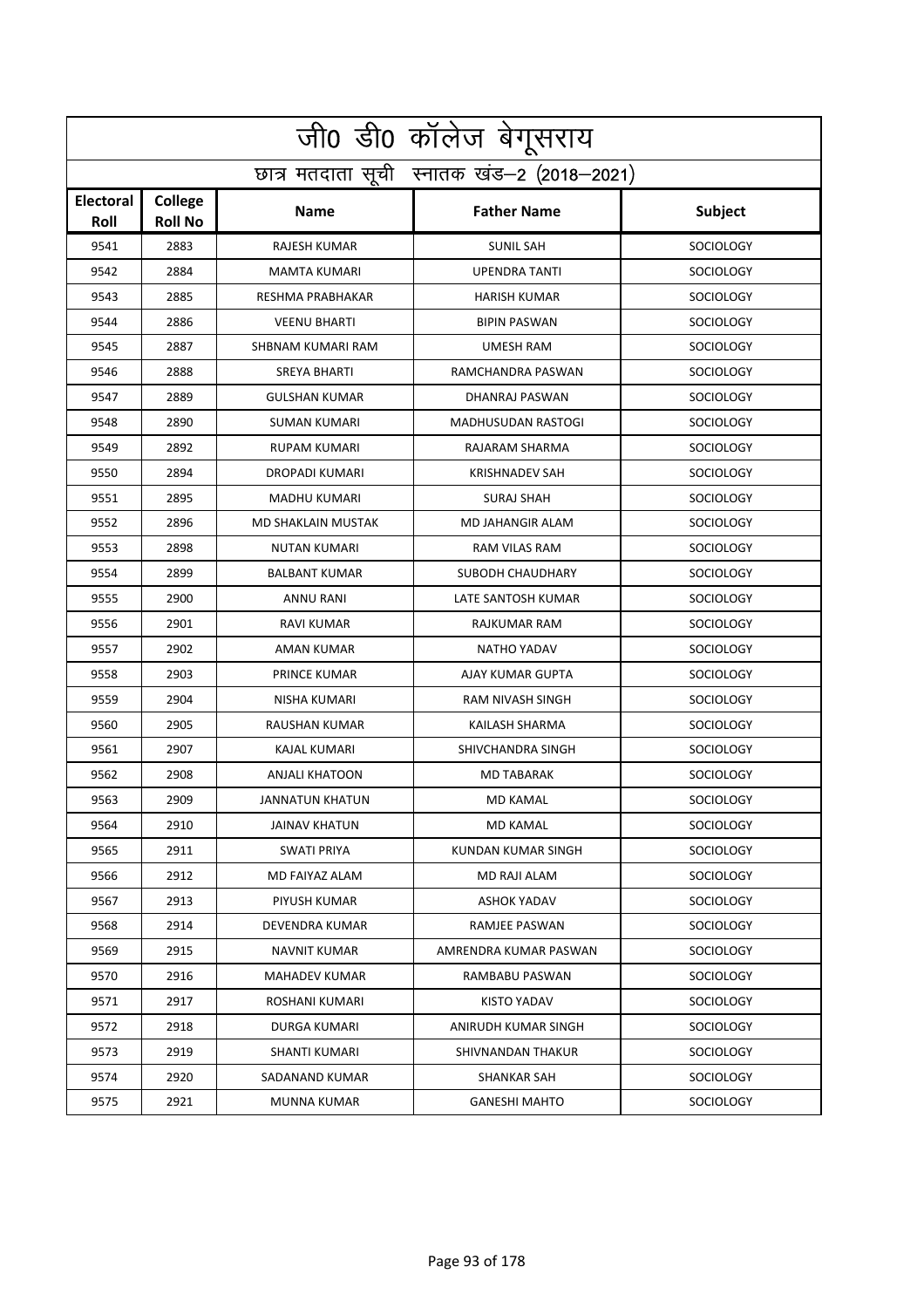| <u>जी0 डी0 कॉलेज बेगू</u> सराय             |                           |                        |                           |                  |  |
|--------------------------------------------|---------------------------|------------------------|---------------------------|------------------|--|
| छात्र मतदाता सूची स्नातक खंड-2 (2018-2021) |                           |                        |                           |                  |  |
| <b>Electoral</b><br>Roll                   | College<br><b>Roll No</b> | <b>Name</b>            | <b>Father Name</b>        | <b>Subject</b>   |  |
| 9576                                       | 2922                      | <b>HASEENA KHATOON</b> | <b>ABDUL RAHMAN</b>       | <b>SOCIOLOGY</b> |  |
| 9577                                       | 2923                      | ANCHAL                 | ABHAY KUMAR MISHRA        | <b>SOCIOLOGY</b> |  |
| 9578                                       | 2924                      | KHUSHBU KUMARI         | <b>ARJUN SINGH</b>        | <b>SOCIOLOGY</b> |  |
| 9579                                       | 2925                      | <b>RITU KUMARI</b>     | <b>JAVAHAR CHAUDHARY</b>  | <b>SOCIOLOGY</b> |  |
| 9580                                       | 2926                      | RAJA KUMAR             | PRAMOD CHAUDHARI          | <b>SOCIOLOGY</b> |  |
| 9581                                       | 2927                      | KARISHMA KUMARI        | RAMESHVAR RAI             | <b>SOCIOLOGY</b> |  |
| 9582                                       | 2928                      | RAKESH KUMAR CHOUDHARY | HARI SHANKAR CHOUDHARY    | <b>SOCIOLOGY</b> |  |
| 9583                                       | 2929                      | SHIROMANI KUMARI       | <b>CHHATIS PASWAN</b>     | <b>SOCIOLOGY</b> |  |
| 9584                                       | 2930                      | <b>BHARTENDU</b>       | NARESH KRISHNA NIRAV      | <b>SOCIOLOGY</b> |  |
| 9585                                       | 2931                      | SAKSHI KUMARI          | <b>SUBODH KUNWAR</b>      | <b>SOCIOLOGY</b> |  |
| 9586                                       | 2932                      | <b>KIRAN KUMARI</b>    | RAVINDRA KUMAR DAS        | <b>SOCIOLOGY</b> |  |
| 9587                                       | 2933                      | RINA KUMARI            | HRIDAYANAND YADAY         | <b>SOCIOLOGY</b> |  |
| 9588                                       | 2934                      | <b>SULTANA KHATUN</b>  | SAJAD AHMED KHAN          | <b>SOCIOLOGY</b> |  |
| 9589                                       | 2935                      | SONAKSHI               | RAJESH KUMAR SINHA        | <b>SOCIOLOGY</b> |  |
| 9590                                       | 2936                      | KOMAL KUMARI           | <b>BALESHWR SAH</b>       | <b>SOCIOLOGY</b> |  |
| 9591                                       | 2937                      | KOMAL KUMARI           | JAY PRAKESH SINGH         | <b>SOCIOLOGY</b> |  |
| 9592                                       | 2938                      | SITA KUMARI            | <b>BRAHMADEV PANDIT</b>   | <b>SOCIOLOGY</b> |  |
| 9593                                       | 2939                      | PUJA KUMARI            | <b>DILIP SAH</b>          | <b>SOCIOLOGY</b> |  |
| 9594                                       | 2940                      | RASHMI KUMARI          | MOHAN KUMAR CHAUDHARY     | <b>SOCIOLOGY</b> |  |
| 9595                                       | 2941                      | PRITI KUMARI           | PAVAN PRASAD              | <b>SOCIOLOGY</b> |  |
| 9596                                       | 2942                      | <b>CHANDAN KUMAR</b>   | RAJARAM SINGH             | <b>SOCIOLOGY</b> |  |
| 9597                                       | 2943                      | <b>NITISH KUMAR</b>    | <b>BANDELAL PASWAN</b>    | <b>SOCIOLOGY</b> |  |
| 9598                                       | 2947                      | NITISH KUMAR           | <b>NARESH YADAV</b>       | <b>SOCIOLOGY</b> |  |
| 9599                                       | 2948                      | ROHINI KUMARI          | <b>GHANSHYAM SINGH</b>    | SOCIOLOGY        |  |
| 9600                                       | 2949                      | SAPNA KUMARI           | KAILASH THAKUR            | <b>SOCIOLOGY</b> |  |
| 9601                                       | 2950                      | NEHA KUMARI            | ASHOK SAH                 | <b>SOCIOLOGY</b> |  |
| 9602                                       | 2951                      | KHUSHI JHA             | RAKESH CHANDRA JHA        | SOCIOLOGY        |  |
| 9603                                       | 2952                      | AYUSH BARDHAN          | <b>VIJAY SHANKARKUMAR</b> | SOCIOLOGY        |  |
| 9604                                       | 2953                      | SHYAM KUMAR            | HARINARAYAN PASWAN        | SOCIOLOGY        |  |
| 9605                                       | 2954                      | ANJALI KUMARI          | SURENDRA SAH              | <b>SOCIOLOGY</b> |  |
| 9606                                       | 2955                      | KHUSHBU KUMARI         | SAKALDEV MAHTO            | SOCIOLOGY        |  |
| 9607                                       | 2956                      | MD SHADAB              | MD RIYAZ                  | <b>SOCIOLOGY</b> |  |
| 9608                                       | 2957                      | CHANDAN KUMAR RAJ      | <b>ARUN SAH</b>           | <b>SOCIOLOGY</b> |  |
| 9609                                       | 2958                      | PUJA KUMARI            | ARJUN YADAV               | SOCIOLOGY        |  |
| 9610                                       | 2959                      | MD TANVEER ALAM        | MD SHAKIL ALAM            | SOCIOLOGY        |  |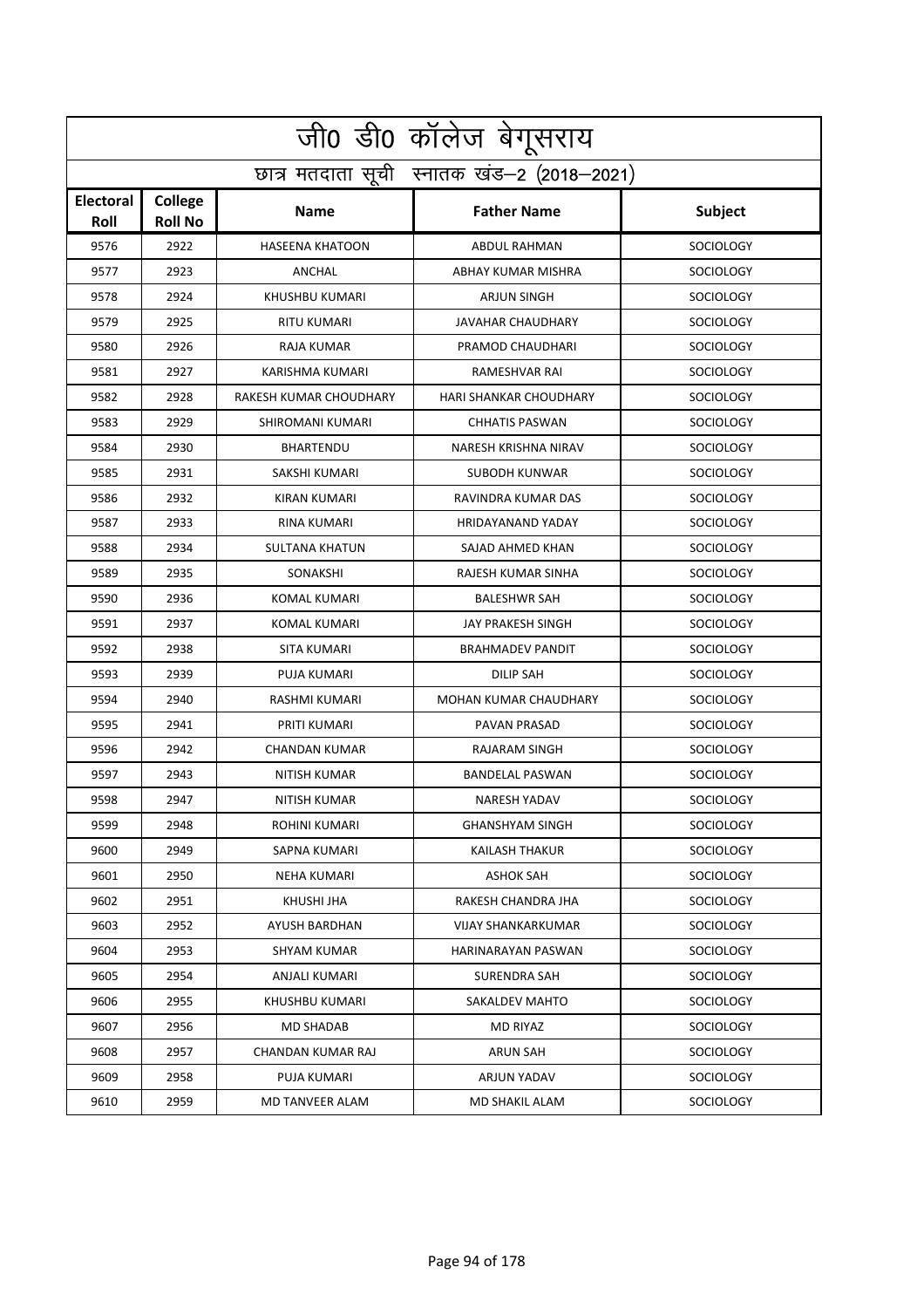|                   | जी0 डी0 कॉलेज बेगूसराय                     |                         |                           |                  |  |  |
|-------------------|--------------------------------------------|-------------------------|---------------------------|------------------|--|--|
|                   | छात्र मतदाता सूची स्नातक खंड-2 (2018-2021) |                         |                           |                  |  |  |
| Electoral<br>Roll | College<br><b>Roll No</b>                  | <b>Name</b>             | <b>Father Name</b>        | <b>Subject</b>   |  |  |
| 9611              | 2961                                       | PRINCE KUMAR RAJ        | PRABHU PASWAN             | <b>SOCIOLOGY</b> |  |  |
| 9612              | 2962                                       | <b>SUMAN KUMARI</b>     | LATE SUJEET KUMAR RAUT    | SOCIOLOGY        |  |  |
| 9613              | 2963                                       | MANISHA KUMARI          | <b>ASHOK SHARMA</b>       | <b>SOCIOLOGY</b> |  |  |
| 9614              | 2964                                       | <b>LAL BABU KUMAR</b>   | RAM LAXMI MAHTO           | <b>SOCIOLOGY</b> |  |  |
| 9615              | 2965                                       | <b>NEHA KUMARI</b>      | RAM UDGAR SAH             | <b>SOCIOLOGY</b> |  |  |
| 9616              | 2966                                       | MD OZAIR ALAM           | MD SAJID ALAM             | <b>SOCIOLOGY</b> |  |  |
| 9617              | 2967                                       | <b>ANITA GIRI</b>       | <b>DINANATH GIRI</b>      | <b>SOCIOLOGY</b> |  |  |
| 9618              | 2968                                       | ANU KUMARI              | SUNIL DAS                 | <b>SOCIOLOGY</b> |  |  |
| 9619              | 2969                                       | DHANANJAY KUMAR         | <b>HIRALAL RAY</b>        | <b>SOCIOLOGY</b> |  |  |
| 9620              | 2971                                       | SAJDA PERWEEN           | SHAMIM                    | <b>SOCIOLOGY</b> |  |  |
| 9621              | 2972                                       | <b>HEMA KUMARI</b>      | <b>VIJAY KUMAR PASWAN</b> | <b>SOCIOLOGY</b> |  |  |
| 9622              | 2973                                       | <b>SUMAN KUMARI</b>     | SHATISH SHARMA            | SOCIOLOGY        |  |  |
| 9623              | 2974                                       | <b>RUPA KUMARI</b>      | <b>RANJIT SINGH</b>       | <b>SOCIOLOGY</b> |  |  |
| 9624              | 2975                                       | NIBHA KUMARI            | <b>GIRISH PASWAN</b>      | <b>SOCIOLOGY</b> |  |  |
| 9625              | 2977                                       | PRIYA KUMARI            | DEVENDRA JHA              | <b>SOCIOLOGY</b> |  |  |
| 9626              | 2978                                       | AASHA KUMARI            | RAMPRAKASH MAHTO          | <b>SOCIOLOGY</b> |  |  |
| 9627              | 2979                                       | DANI KUMAR              | NIGAM CHAUDHARI           | <b>SOCIOLOGY</b> |  |  |
| 9628              | 2980                                       | ARTI KUMARI             | DEWAKAR ROUTH             | <b>SOCIOLOGY</b> |  |  |
| 9629              | 2981                                       | <b>SONU KUMAR</b>       | <b>SUNIL RAY</b>          | <b>SOCIOLOGY</b> |  |  |
| 9630              | 2982                                       | <b>MUKESH KUMAR</b>     | KAPLESHWAR YADAV          | <b>SOCIOLOGY</b> |  |  |
| 9631              | 2983                                       | <b>VIKRAM KUMAR</b>     | <b>BALESHWAR DAS</b>      | <b>SOCIOLOGY</b> |  |  |
| 9632              | 2984                                       | <b>NIJU KUMARI</b>      | <b>RAMNIWASH ROY</b>      | SOCIOLOGY        |  |  |
| 9633              | 2985                                       | <b>SHIV GANGA KUMAR</b> | SHYAMDEV DAS              | <b>SOCIOLOGY</b> |  |  |
| 9634              | 2986                                       | LINKAN KUMAR            | <b>ROSHAN RAY</b>         | <b>SOCIOLOGY</b> |  |  |
| 9635              | 2988                                       | SHUBHAM KUMAR           | RAM BILASH SAH            | SOCIOLOGY        |  |  |
| 9636              | 2990                                       | DIVYA BHARTI            | <b>UPENDR YADAV</b>       | <b>SOCIOLOGY</b> |  |  |
| 9637              | 2991                                       | KHUSHBOO KUMARI         | JAWAHAR SINGH             | SOCIOLOGY        |  |  |
| 9638              | 2992                                       | SACHIN KUMAR            | VIJAY SHANKAR PRASAD      | <b>SOCIOLOGY</b> |  |  |
| 9639              | 2993                                       | SAURABH KUMAR           | RAMADHAR THAKUR           | <b>SOCIOLOGY</b> |  |  |
| 9640              | 2995                                       | SOHAN KUMAR             | SURJEET RAY               | SOCIOLOGY        |  |  |
| 9641              | 2996                                       | ABANTIKA KUMARI         | <b>SHAMBHU SHARAN</b>     | SOCIOLOGY        |  |  |
| 9642              | 2998                                       | DEEPCHANDRA KUMAR       | MANTU RAM PANDIT          | SOCIOLOGY        |  |  |
| 9643              | 3000                                       | SONAKSHI KUMARI         | DINESH PASWAN             | <b>SOCIOLOGY</b> |  |  |
| 9644              | 3001                                       | PRAVIN KUMAR            | RAMDAS MAHTO              | SOCIOLOGY        |  |  |
| 9645              | 3002                                       | SWETA KUMARI            | RAMADHAR KUNWAR           | SOCIOLOGY        |  |  |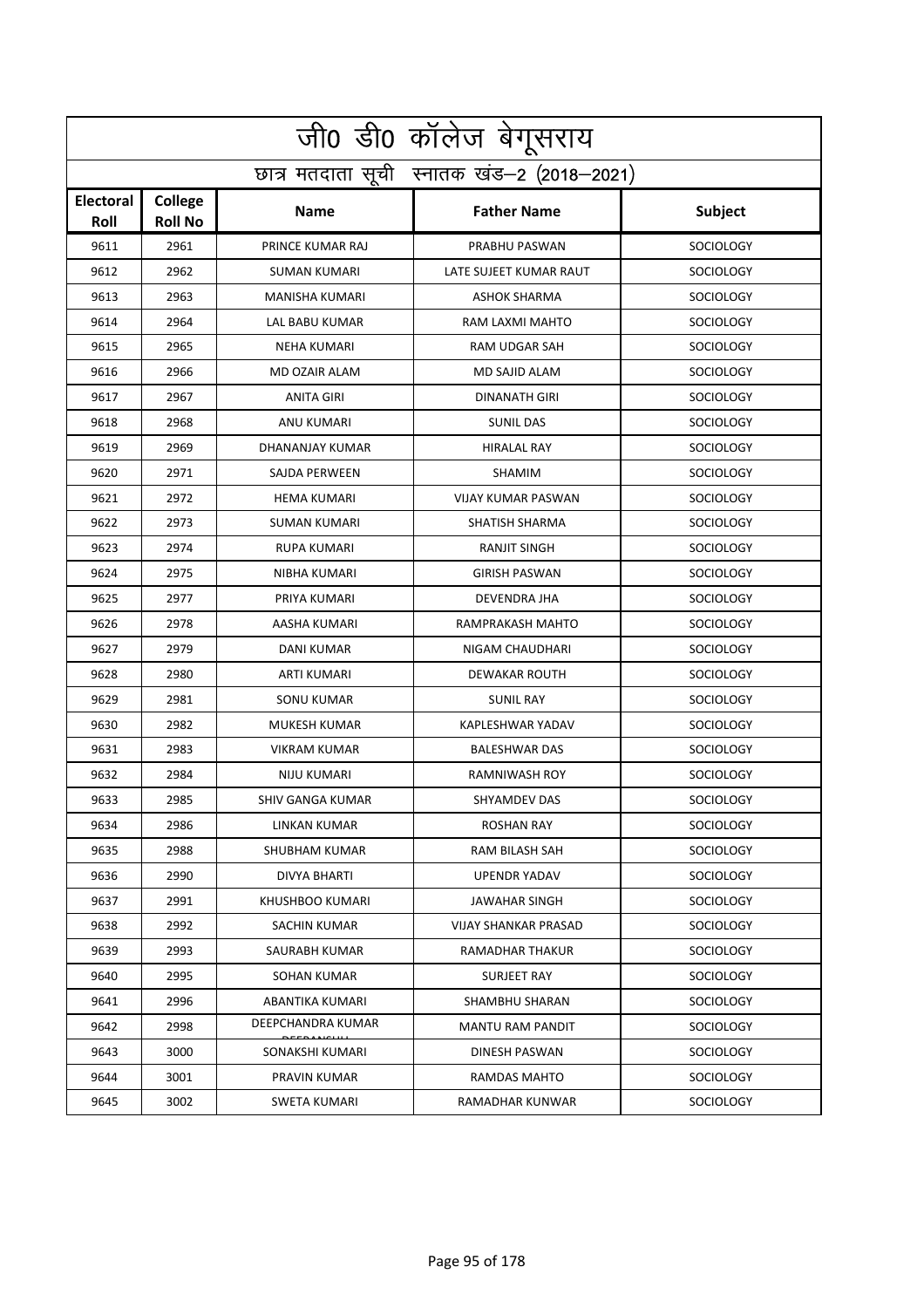|                                            | <u>जी0 डी0 कॉलेज बेगू</u> सराय |                         |                            |                  |  |
|--------------------------------------------|--------------------------------|-------------------------|----------------------------|------------------|--|
| छात्र मतदाता सूची स्नातक खंड-2 (2018-2021) |                                |                         |                            |                  |  |
| <b>Electoral</b><br>Roll                   | College<br><b>Roll No</b>      | <b>Name</b>             | <b>Father Name</b>         | Subject          |  |
| 9646                                       | 3003                           | <b>NEHA KUMARI</b>      | <b>MAHENDER LAL KHATRI</b> | <b>SOCIOLOGY</b> |  |
| 9647                                       | 3004                           | <b>VIVEK KUMAR SONI</b> | <b>RAKESH KUMAR SONI</b>   | <b>SOCIOLOGY</b> |  |
| 9648                                       | 3005                           | PRITAM KUMAR            | KAILASH SAH                | <b>SOCIOLOGY</b> |  |
| 9649                                       | 3006                           | <b>RAUSHAN KUMAR</b>    | PANKAJ MAHTO               | <b>SOCIOLOGY</b> |  |
| 9650                                       | 3007                           | ANJALI KUMARI           | RANJEET MAHTO              | <b>SOCIOLOGY</b> |  |
| 9651                                       | 3008                           | PAPPU KUMAR             | <b>MULO SAH</b>            | <b>SOCIOLOGY</b> |  |
| 9652                                       | 3009                           | MD SHAHBAZ RAIN         | MD NAYAZ NAWAZ             | <b>SOCIOLOGY</b> |  |
| 9653                                       | 3010                           | ABHISHEK KUMAR          | <b>MURARI SAH</b>          | <b>SOCIOLOGY</b> |  |
| 9654                                       | 3012                           | RAJA KUMAR              | SITARAM ROY                | <b>SOCIOLOGY</b> |  |
| 9655                                       | 3013                           | <b>MURARI KUMAR</b>     | LATE RAMBACHAN RAJAK       | <b>SOCIOLOGY</b> |  |
| 9656                                       | 3014                           | <b>SANDEEP KUMAR</b>    | RAMANAND CHAUDHARY         | <b>SOCIOLOGY</b> |  |
| 9657                                       | 3015                           | <b>MADAN GOPAL JHA</b>  | HARISHANKAR JHA            | <b>SOCIOLOGY</b> |  |
| 9658                                       | 3017                           | <b>MD MATIN</b>         | <b>MD KASIM</b>            | <b>SOCIOLOGY</b> |  |
| 9659                                       | 3018                           | <b>ABHISHEK KUMAR</b>   | RAMLOCHAN YADAV            | <b>SOCIOLOGY</b> |  |
| 9660                                       | 3019                           | DEEPAK KUMAR            | YOGENDRA THAKUR            | <b>SOCIOLOGY</b> |  |
| 9661                                       | 3020                           | DIWAKAR KUMAR           | MADHUSUDAN CHAUDHARY       | <b>SOCIOLOGY</b> |  |
| 9662                                       | 3021                           | <b>VINA BHARTI</b>      | PRAMOD YADAV               | <b>SOCIOLOGY</b> |  |
| 9663                                       | 3022                           | <b>GAURAV KUMAR</b>     | <b>KAMDEV SINGH</b>        | <b>SOCIOLOGY</b> |  |
| 9664                                       | 3023                           | <b>SUPRIYA RANI</b>     | <b>BINOD KUMAR</b>         | <b>SOCIOLOGY</b> |  |
| 9665                                       | 3024                           | ANJALI KUMARI           | <b>CHHOTELAL PASWAN</b>    | <b>SOCIOLOGY</b> |  |
| 9666                                       | 6338                           | PALLAVI KUMARI          | <b>VIJAY KUMAR RAY</b>     | <b>SOCIOLOGY</b> |  |
| 9667                                       | 7446                           | PANKAJ KUMAR            | SURESH PRASAD CHAURASIA    | <b>SOCIOLOGY</b> |  |
| 9668                                       |                                | <b>HEMANT KUMAR</b>     | <b>DINESH SAW</b>          | <b>SOCIOLOGY</b> |  |
| 9669                                       | 2140                           | SABA PARWEEN            | MD MOJAMMIL                | URDU             |  |
| 9670                                       | 2955                           | KHUSHBU KHATOON         | <b>MD KHALID HUSAIN</b>    | URDU             |  |
| 9671                                       | 3241                           | RAFAT NASREEN           | MD ASIF ALI ANSARI         | URDU             |  |
| 9672                                       | 3242                           | ADDIYA FATMA            | ASIF IQUBAL                | URDU             |  |
| 9673                                       | 3243                           | <b>GAJALA PARWEEN</b>   | <b>MD BASIM ANSARI</b>     | URDU             |  |
| 9674                                       | 3244                           | NAZIA PARWEEN           | <b>ABDUL MATEEN</b>        | URDU             |  |
| 9675                                       | 3245                           | MD AMBAR AZAM           | MD IBNE AZAM               | URDU             |  |
| 9676                                       | 3246                           | SABUHI                  | MD RABBAN ANSARI           | URDU             |  |
| 9677                                       | 3247                           | SAMAN SULTANA           | ISTIYAK AHAMAD             | URDU             |  |
| 9678                                       | 3248                           | NEELUFAR JAHAN          | MD SHAKIL AKHTAR           | URDU             |  |
| 9679                                       | 3249                           | <b>FARHA NAZ</b>        | SYED ABDULGHAFFAR          | URDU             |  |
| 9680                                       | 3250                           | SHABANA KHATOON         | MD MUZTAR ALI              | URDU             |  |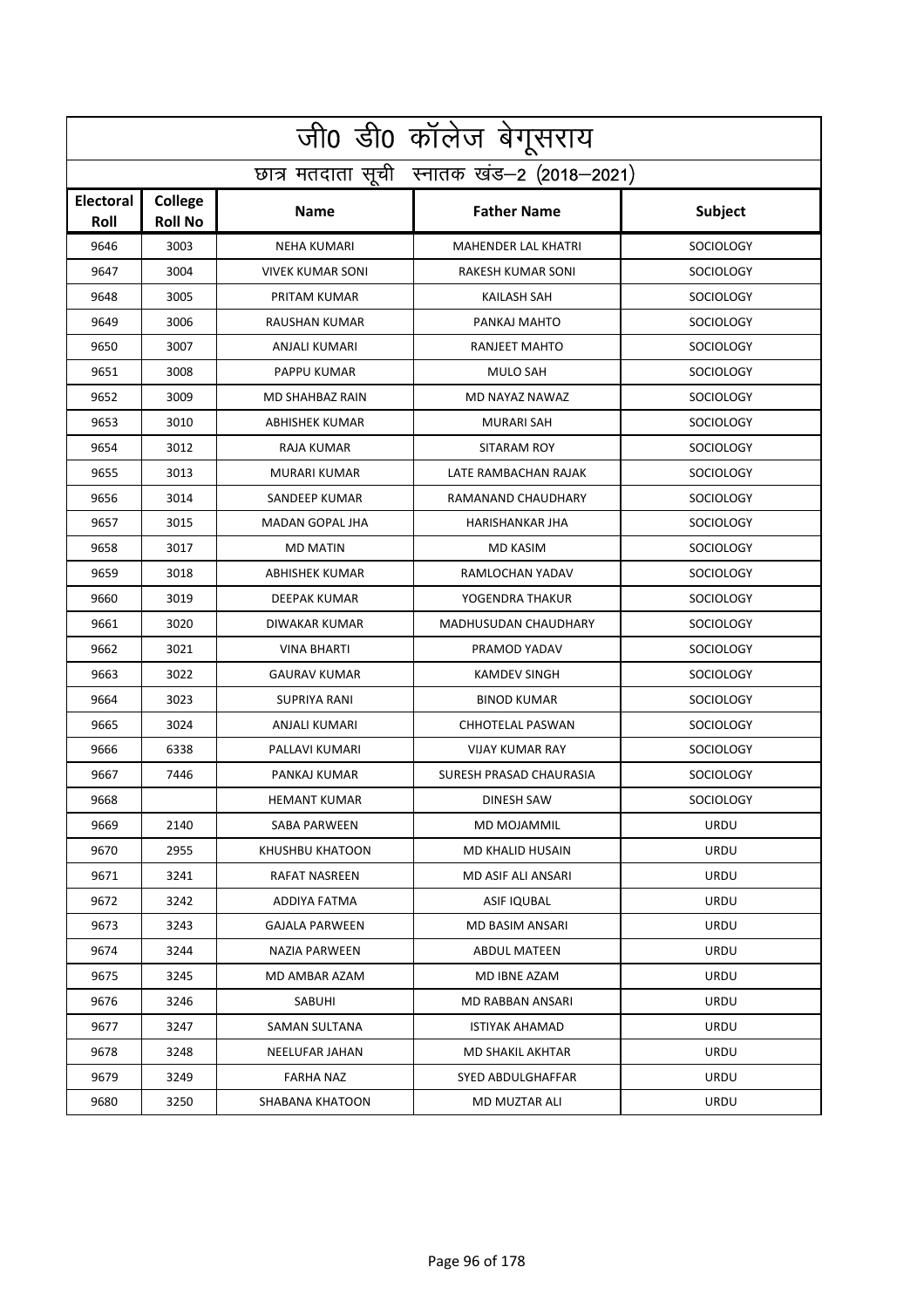|                   | <u>जी0 डी0 कॉलेज बेगू</u> सराय             |                         |                          |             |  |  |
|-------------------|--------------------------------------------|-------------------------|--------------------------|-------------|--|--|
|                   | छात्र मतदाता सूची स्नातक खंड-2 (2018-2021) |                         |                          |             |  |  |
| Electoral<br>Roll | College<br><b>Roll No</b>                  | <b>Name</b>             | <b>Father Name</b>       | Subject     |  |  |
| 9681              | 3251                                       | <b>NAFISA PERWEEN</b>   | MD MOJAHID               | <b>URDU</b> |  |  |
| 9682              | 3252                                       | <b>NASRIN PARWEEN</b>   | <b>MD MIKAEL</b>         | URDU        |  |  |
| 9683              | 3253                                       | <b>AFRIN NAZ</b>        | MD SUFIYAN ANSARI        | URDU        |  |  |
| 9684              | 3254                                       | <b>NAZIYA PARWEEN</b>   | <b>MD MASROOR</b>        | <b>URDU</b> |  |  |
| 9685              | 3255                                       | <b>NAHID PARWEEN</b>    | <b>MD ANWAR</b>          | URDU        |  |  |
| 9686              | 3256                                       | <b>SHAGUFTA PARWEEN</b> | <b>MD SABIR ALI</b>      | <b>URDU</b> |  |  |
| 9687              | 3257                                       | SEEMA PARWEEN           | MD ASLAM                 | URDU        |  |  |
| 9688              | 3258                                       | <b>TAKEEMA KHATOON</b>  | <b>MD MIKAEEL</b>        | URDU        |  |  |
| 9689              | 3259                                       | <b>ZEBA KHATOON</b>     | <b>MD AKBAR</b>          | URDU        |  |  |
| 9690              | 3260                                       | SHAMMA PARVIN           | <b>MD GHULAM GHAUS</b>   | URDU        |  |  |
| 9691              | 3261                                       | <b>SHABA PRAVEEN</b>    | MD MUSHTAQUE KHAN        | <b>URDU</b> |  |  |
| 9692              | 3262                                       | <b>CHANDNI KHATOON</b>  | <b>MD MUNIF ANSARI</b>   | URDU        |  |  |
| 9693              | 3264                                       | <b>FIRDOSH PARWEEN</b>  | MD AJMAL                 | URDU        |  |  |
| 9694              | 3265                                       | <b>SHABNAM PARVEEN</b>  | <b>MD KALIM</b>          | URDU        |  |  |
| 9695              | 3266                                       | <b>RANI KHATOON</b>     | <b>FAIYAZ ALAM</b>       | URDU        |  |  |
| 9696              | 3267                                       | <b>NURI PARVEEN</b>     | MD NAZIM ALAM            | <b>URDU</b> |  |  |
| 9697              | 3268                                       | SHAMA BUSHRA            | <b>MD RIYAZ</b>          | URDU        |  |  |
| 9698              | 3269                                       | ARFA NAJMI              | <b>MD MATEEN</b>         | URDU        |  |  |
| 9699              | 3270                                       | MD MUZAHIR              | MD SALAMAT               | URDU        |  |  |
| 9700              | 3271                                       | SHAHJAHAN KHATOON       | <b>MD SALAHUDDIN</b>     | <b>URDU</b> |  |  |
| 9701              | 3272                                       | <b>NUSRAT ARA</b>       | <b>ABU NASAR</b>         | URDU        |  |  |
| 9702              | 3273                                       | SONI KHATOON            | <b>MD AKBAR ANSARI</b>   | URDU        |  |  |
| 9703              | 3274                                       | NIKHAT PRAWEEN          | MD GULAM RASUL           | URDU        |  |  |
| 9704              | 3275                                       | FARHAT SULTANA          | MD IRFAN KHAN            | URDU        |  |  |
| 9705              | 3276                                       | MD SHADAB               | <b>MD MOKHTAR</b>        | URDU        |  |  |
| 9706              | 3277                                       | RUKHSANA KHANAM         | <b>MD AYUB KHAN</b>      | URDU        |  |  |
| 9707              | 3278                                       | NAZIYA PARWEEN          | MD NAYEEM UDDIN          | URDU        |  |  |
| 9708              | 3279                                       | RASIDA KHATOON          | <b>MD ASFAQUE</b>        | URDU        |  |  |
| 9709              | 3280                                       | TABASSUM                | MD KALAM ANSARI          | URDU        |  |  |
| 9710              | 3281                                       | FARHAT JAHAN KAUSAR     | <b>MD EBADAT HUSSAIN</b> | URDU        |  |  |
| 9711              | 3282                                       | SABILA KHATOON          | <b>MD MURTUZA</b>        | URDU        |  |  |
| 9712              | 3283                                       | TAMANNA PARWEEN         | MD WASIM                 | URDU        |  |  |
| 9713              | 3284                                       | NAGAMA ANJUM            | MD MANIR UDDIN           | URDU        |  |  |
| 9714              | 3285                                       | MUSRRAT BEGAM           | <b>MD MUSTAK</b>         | URDU        |  |  |
| 9715              | 3286                                       | NASREEN PARVEEN         | MD SAHABUDDIN            | URDU        |  |  |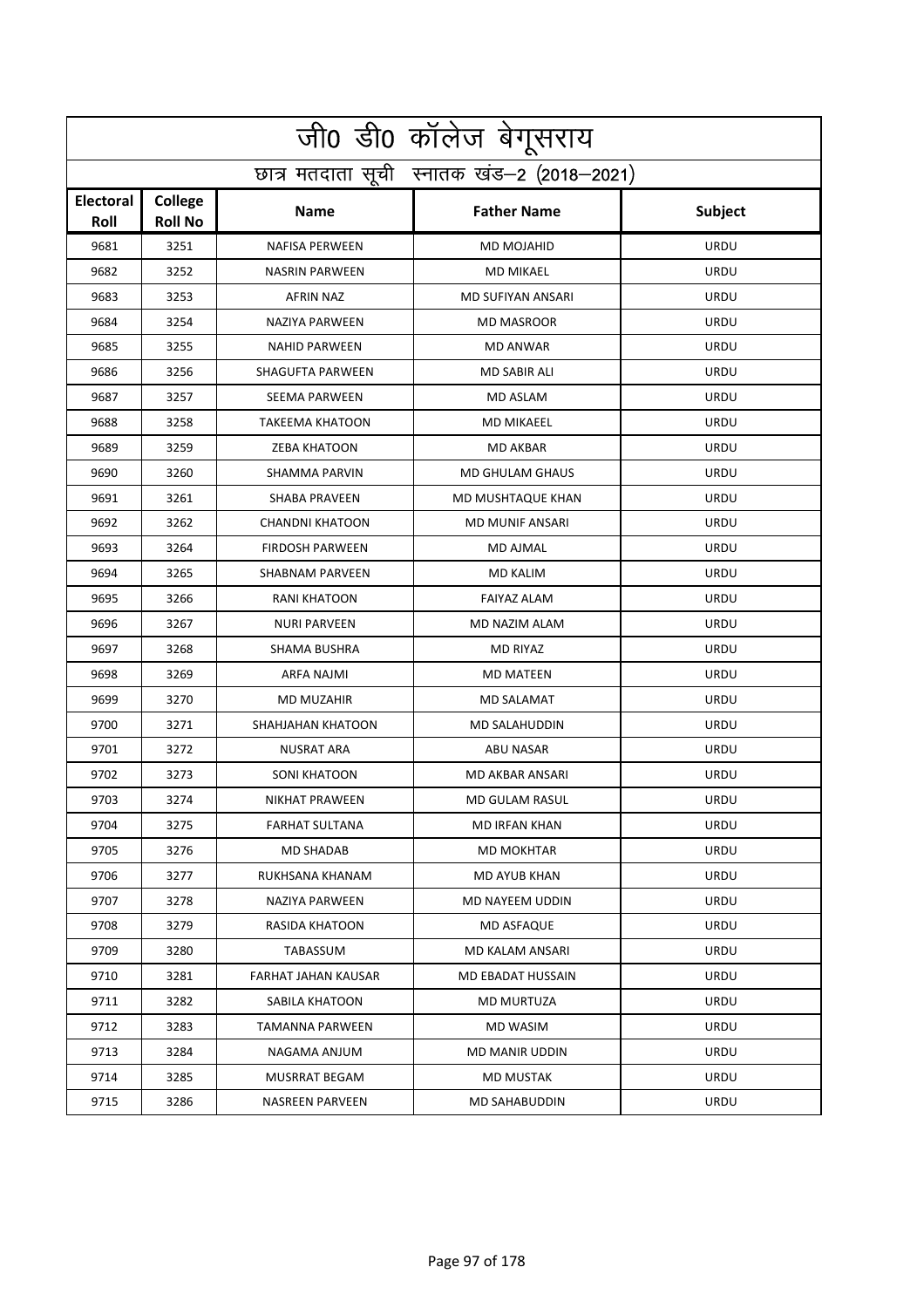|                   | जी0 डी0 कॉलेज बेगूसराय                     |                         |                      |             |  |  |
|-------------------|--------------------------------------------|-------------------------|----------------------|-------------|--|--|
|                   | छात्र मतदाता सूची स्नातक खंड-2 (2018-2021) |                         |                      |             |  |  |
| Electoral<br>Roll | College<br><b>Roll No</b>                  | <b>Name</b>             | <b>Father Name</b>   | Subject     |  |  |
| 9716              | 3287                                       | <b>MD SAKIB</b>         | <b>MD AINUL HODA</b> | <b>URDU</b> |  |  |
| 9717              | 3288                                       | <b>MD PARVEZ ALAM</b>   | MD NIZAM UDDIN       | URDU        |  |  |
| 9718              | 3290                                       | MD SHADAB ALAM          | MD JAMAL KAUSAR      | URDU        |  |  |
| 9719              | 3291                                       | <b>NAHID PARWEEN</b>    | MD JAMAL KAUSAR      | <b>URDU</b> |  |  |
| 9720              | 3292                                       | <b>RESHMI KHATOON</b>   | MD MEHDI HASAN       | URDU        |  |  |
| 9721              | 3293                                       | <b>MAHAJABI KHATUN</b>  | MD AKHTAR ALAM       | <b>URDU</b> |  |  |
| 9722              | 3294                                       | AASIYA BEGUM            | MD MUSTAQUE AHMAD    | URDU        |  |  |
| 9723              | 3295                                       | <b>SHAHIN PARWEEN</b>   | MD KHUSHNUD ALAM     | URDU        |  |  |
| 9724              | 3296                                       | <b>NARGISH PARWEEN</b>  | MD ASEEM ALI         | URDU        |  |  |
| 9725              | 3297                                       | <b>NUZHAT PARWEEN</b>   | <b>MD SHAMIM</b>     | <b>URDU</b> |  |  |
| 9726              | 3298                                       | NAZMA KHATOON           | <b>MD SHAKIL</b>     | <b>URDU</b> |  |  |
| 9727              | 3299                                       | SHAGUFTA PARWEEN        | <b>MD ABUBAKAR</b>   | URDU        |  |  |
| 9728              | 3300                                       | MD SARFARAZ ALAM        | MD ASLAM             | URDU        |  |  |
| 9729              | 3301                                       | RUKHSAR FATIMA          | <b>MD SAMIULLAH</b>  | URDU        |  |  |
| 9730              | 3302                                       | ANJUM NAIN              | M HASNAIN ALAM       | URDU        |  |  |
| 9731              | 3303                                       | <b>NARGIS JAHAN</b>     | MD WAKIL ANSARI      | <b>URDU</b> |  |  |
| 9732              | 3304                                       | NADIA RAHMAN            | SHAH ALEY AHMAD      | URDU        |  |  |
| 9733              | 3305                                       | ASHIYA NAAZ             | MD NAUSHAD ALAM      | URDU        |  |  |
| 9734              | 3306                                       | MD IZRAEEL ANSARI       | MD SHAMIM            | URDU        |  |  |
| 9735              | 3307                                       | <b>KHALIDA NAUSHEEN</b> | MD MISBAH UDDIN      | <b>URDU</b> |  |  |
| 9736              | 3308                                       | <b>FATMA ZAHRA</b>      | MD NASIM AKHTAR      | URDU        |  |  |
| 9737              | 3309                                       | MD HAYATULLAH           | MD ZIYAULLAH         | URDU        |  |  |
| 9738              | 3310                                       | SADIYA PRAWEEN          | <b>MD NASIM</b>      | URDU        |  |  |
| 9739              | 3311                                       | SAJIYA PARVEEN          | ABDUL SAMAD          | <b>URDU</b> |  |  |
| 9740              | 3312                                       | SHAHLA PARWEEN          | MD FIROZ             | URDU        |  |  |
| 9741              | 3313                                       | NAHIDA KHATUN           | <b>MD EKRAM</b>      | URDU        |  |  |
| 9742              | 3314                                       | MD IQBAL                | MD SABIR ALAM        | URDU        |  |  |
| 9743              | 3315                                       | PARVANA KHATOON         | ABDUL ZABBAR         | URDU        |  |  |
| 9744              | 3316                                       | TAMANNA PRAVIN          | MD NASIM             | URDU        |  |  |
| 9745              | 3317                                       | MD SHADAB               | <b>MD BASIRUDDIN</b> | URDU        |  |  |
| 9746              | 3318                                       | NAHIDA SHAHIN           | MURTUZA ALAM         | URDU        |  |  |
| 9747              | 3319                                       | <b>FARIDA PERWEEN</b>   | MD SADIQUE HUSSAIN   | URDU        |  |  |
| 9748              | 3320                                       | KHUSHBOO KHATOON        | MD RAHBAR            | URDU        |  |  |
| 9749              | 3321                                       | <b>ZEBA KHATOON</b>     | MD MUJAHID           | URDU        |  |  |
| 9750              | 3322                                       | JAMSIDA KHATOON         | MD SAJJAD            | URDU        |  |  |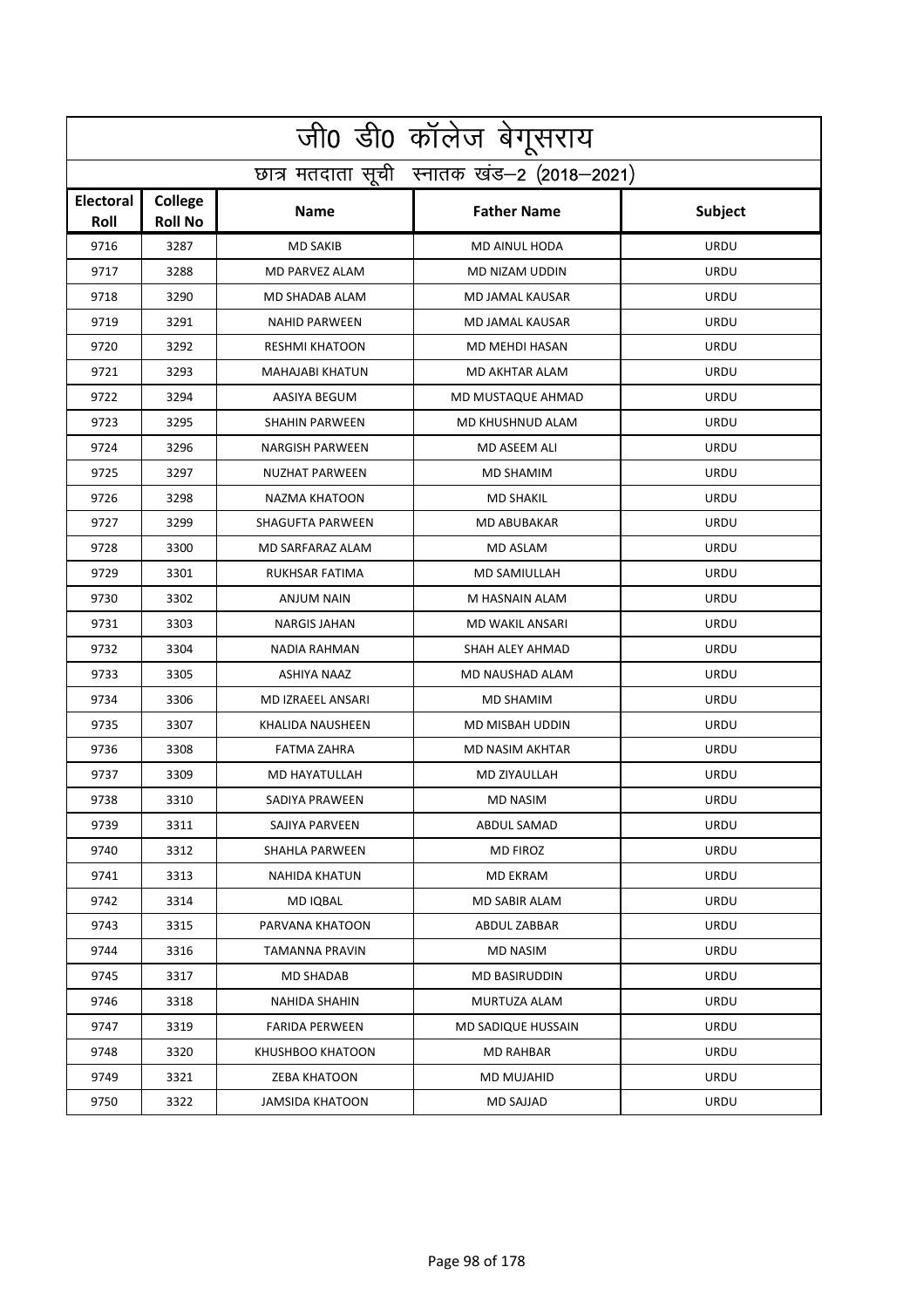| <u>जी0 डी0 कॉलेज बेगू</u> सराय |                                            |                          |                       |             |  |  |
|--------------------------------|--------------------------------------------|--------------------------|-----------------------|-------------|--|--|
|                                | छात्र मतदाता सूची स्नातक खंड-2 (2018-2021) |                          |                       |             |  |  |
| Electoral<br>Roll              | College<br><b>Roll No</b>                  | <b>Name</b>              | <b>Father Name</b>    | Subject     |  |  |
| 9751                           | 3323                                       | <b>SHABEENA KHATOON</b>  | <b>MD NUSHAD</b>      | <b>URDU</b> |  |  |
| 9752                           | 3324                                       | <b>NEELU FARZANA</b>     | <b>MD SALAHUDDIN</b>  | URDU        |  |  |
| 9753                           | 3325                                       | SHABANA KHATOON          | <b>MD NASIM</b>       | URDU        |  |  |
| 9754                           | 3326                                       | <b>UJALA PRAVEEN</b>     | <b>MD ABDULLAH</b>    | <b>URDU</b> |  |  |
| 9755                           | 3327                                       | <b>MAHENOOR</b>          | <b>MO NADEEM</b>      | URDU        |  |  |
| 9756                           | 3328                                       | <b>HENA PARWEEN</b>      | <b>MD UMAR</b>        | <b>URDU</b> |  |  |
| 9757                           | 3329                                       | <b>NAZ BEGAM</b>         | MD AKBAR              | URDU        |  |  |
| 9758                           | 3331                                       | <b>MD ZAFAR</b>          | <b>MD MOKHTAR</b>     | URDU        |  |  |
| 9759                           | 3332                                       | <b>MD AFSAR ALAM</b>     | <b>MD NAWAB KHAN</b>  | URDU        |  |  |
| 9760                           | 3332                                       | <b>MD BAZIR</b>          | <b>MD SHAKIL</b>      | <b>URDU</b> |  |  |
| 9761                           | 3333                                       | <b>NILU PARWEEN</b>      | <b>MD SHAKEEL</b>     | URDU        |  |  |
| 9762                           | 3334                                       | SHABINAJ PARWEEN         | MD JAN ALAM           | URDU        |  |  |
| 9763                           | 3335                                       | <b>KAHKASHAN KHATOON</b> | <b>MD SHAKIL</b>      | URDU        |  |  |
| 9764                           | 3335                                       | KAJAL KHATUN             | <b>ATAUR RAHMAN</b>   | URDU        |  |  |
| 9765                           | 3336                                       | <b>GUFRANA KHATUN</b>    | ATAUR RAHMAN          | URDU        |  |  |
| 9766                           | 3337                                       | SADIQUE HUSAIN           | <b>ABDUL KHALIQUE</b> | <b>URDU</b> |  |  |
| 9767                           | 3338                                       | <b>FARIYA FARHANA</b>    | MD MOFIZUR RAHMAN     | URDU        |  |  |
| 9768                           | 3339                                       | <b>JANNAT FARHANA</b>    | MD MOFIZUR RAHMAN     | URDU        |  |  |
| 9769                           | 3340                                       | SHAHNAJ PARWEEN          | MD ALAUDDIN           | URDU        |  |  |
| 9770                           | 3341                                       | SHAMIMA KHATOON          | <b>MD SHOEAB</b>      | <b>URDU</b> |  |  |
| 9771                           | 3342                                       | <b>MD TANVEER</b>        | <b>MD SULTAN</b>      | URDU        |  |  |
| 9772                           | 3343                                       | <b>SEEMA PRAVEEN</b>     | MAHBOOB ALAM          | URDU        |  |  |
| 9773                           | 3344                                       | <b>HALIMA KHATOON</b>    | <b>MD MOKHTAR</b>     | URDU        |  |  |
| 9774                           | 3345                                       | <b>GULAPSHAN PERWEEN</b> | <b>MOKTAR AHMAD</b>   | <b>URDU</b> |  |  |
| 9775                           | 3346                                       | TUBA FATMA               | MD SHAKIL AHMAD       | URDU        |  |  |
| 9776                           | 3347                                       | AFSHAN FATMA             | <b>MD SHAMSHIR</b>    | URDU        |  |  |
| 9777                           | 3349                                       | SIFAT KHATOON            | BARID                 | URDU        |  |  |
| 9778                           | 3350                                       | NISHA KHATUN             | <b>MD MANSOOR</b>     | <b>URDU</b> |  |  |
| 9779                           | 3351                                       | NUSRAT PRAVEEN           | <b>MD JAHANGIR</b>    | URDU        |  |  |
| 9780                           | 3352                                       | AZIMA KHATOON            | MD AZIZ               | URDU        |  |  |
| 9781                           | 3353                                       | GHAZALA NURI             | <b>FAKHRUL HODA</b>   | URDU        |  |  |
| 9782                           | 3354                                       | <b>HENA PERWEEN</b>      | MD ISMAYEEL           | URDU        |  |  |
| 9783                           | 3356                                       | RABIYA KHATOON           | MD ASAD               | URDU        |  |  |
| 9784                           | 3357                                       | <b>FALAK NAAZ</b>        | MD SHAMSHAD ALAM      | URDU        |  |  |
| 9785                           | 3358                                       | NIKHAT JABIN             | MD RAQIM UDDIN        | URDU        |  |  |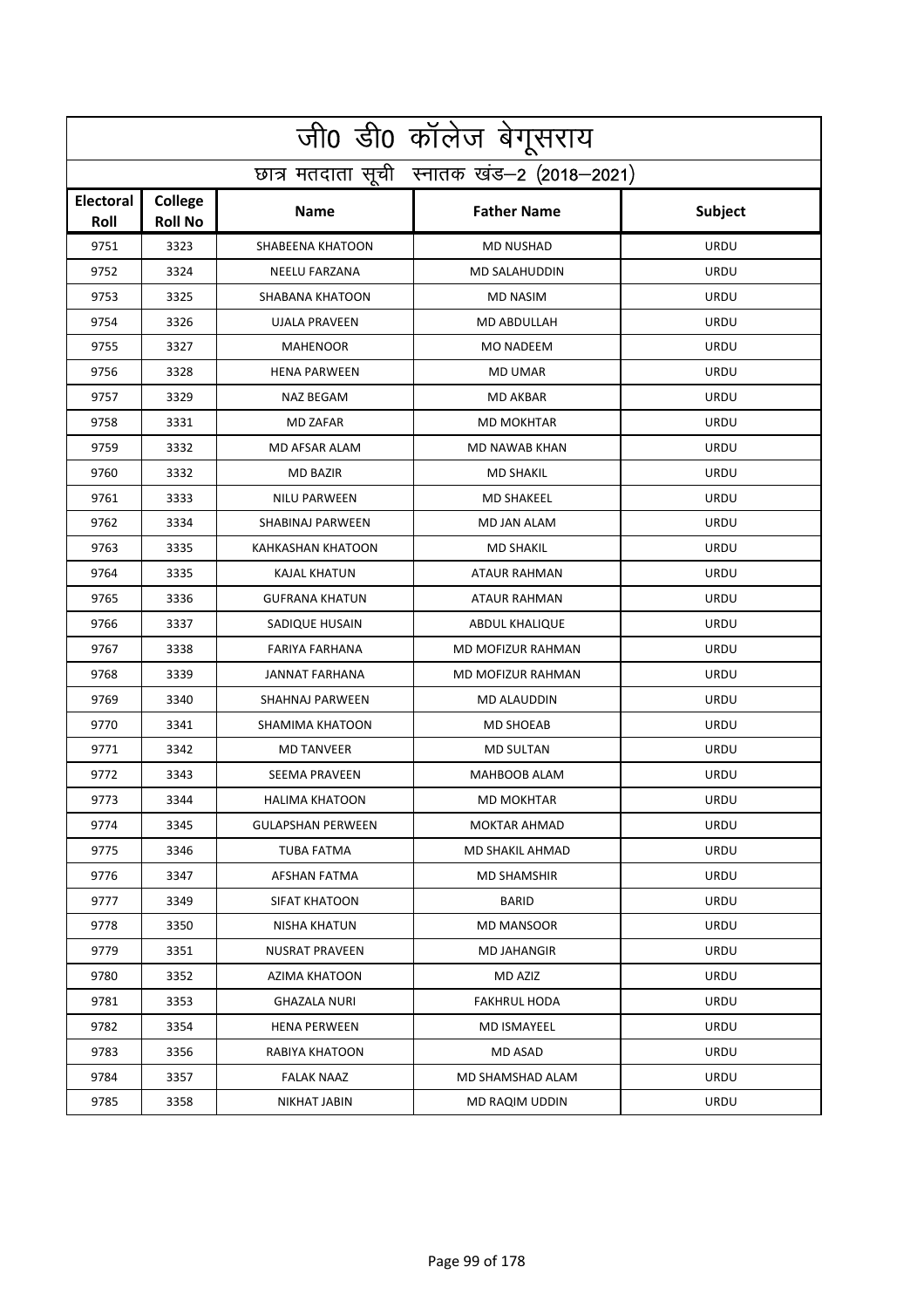|                          | जी0 डी0 कॉलेज बेगूसराय                     |                           |                        |                                 |  |  |
|--------------------------|--------------------------------------------|---------------------------|------------------------|---------------------------------|--|--|
|                          | छात्र मतदाता सूची स्नातक खंड-2 (2018-2021) |                           |                        |                                 |  |  |
| <b>Electoral</b><br>Roll | College<br><b>Roll No</b>                  | <b>Name</b>               | <b>Father Name</b>     | Subject                         |  |  |
| 9786                     | 3359                                       | <b>SIMA PARVEEN</b>       | <b>MD KASIM</b>        | <b>URDU</b>                     |  |  |
| 9787                     | 3360                                       | NEMAT PERWEEN             | MD MAZHAR ALI          | URDU                            |  |  |
| 9788                     | 3361                                       | SHAFQUAT PARWEEN          | <b>MD RAQIB</b>        | URDU                            |  |  |
| 9789                     | 3362                                       | <b>DARAKHSHAN KHATOON</b> | <b>MD SHAKIL AHMAD</b> | <b>URDU</b>                     |  |  |
| 9790                     | 3363                                       | <b>NAAZ PARWEEN</b>       | MD SHAMSHAD ALAM       | URDU                            |  |  |
| 9791                     | 3364                                       | <b>RESHMI PRAVEEN</b>     | MD IRSHAD ALAM         | <b>URDU</b>                     |  |  |
| 9792                     | 3366                                       | <b>MD TANVEER HASAN</b>   | MD HASHIM ANSARI       | URDU                            |  |  |
| 9793                     | 3367                                       | <b>NAUSABA PARVEN</b>     | <b>MD QISMAT</b>       | URDU                            |  |  |
| 9794                     | 3368                                       | MD AZIZ                   | <b>MD SAFI ALAM</b>    | URDU                            |  |  |
| 9795                     | 3369                                       | MD NASEEM UDDIN           | <b>MD IDRISH</b>       | <b>URDU</b>                     |  |  |
| 9796                     | 3370                                       | <b>ARSI KHATOON</b>       | MD SHAUKAT ALI         | <b>URDU</b>                     |  |  |
| 9797                     | 3371                                       | ANGOORI KHATOON           | SHAMAT ALI             | URDU                            |  |  |
| 9798                     | 3373                                       | ABDULLAH                  | MD ZAFAR ALAM          | URDU                            |  |  |
| 9799                     | 3374                                       | <b>MD DANISH</b>          | <b>MD MUSTUFA</b>      | <b>URDU</b>                     |  |  |
| 9800                     | 3375                                       | <b>SONY PARWEEN</b>       | <b>MD RAJA</b>         | URDU                            |  |  |
| 9801                     | 3376                                       | ROJINA PARVEEN            | <b>MD AKBAR</b>        | <b>URDU</b>                     |  |  |
| 9802                     | 3377                                       | <b>RAHAT NAZ</b>          | <b>MD ARSAD</b>        | URDU                            |  |  |
| 9803                     | 3378                                       | MD RAGHIB ANSARI          | MD GAZI ANSARI         | URDU                            |  |  |
| 9804                     | 3378                                       | <b>TOHFA PARWEEN</b>      | MD SAYOOD ALAM         | URDU                            |  |  |
| 9805                     | 3404                                       | ARSHIYA MUSHRAT           | MD NASEEM ANSARI       | <b>ACCOUNTING &amp; FINANCE</b> |  |  |
| 9806                     | 3421                                       | ANUJ KUMAR                | <b>ARVIND DAS</b>      | <b>ACCOUNTING &amp; FINANCE</b> |  |  |
| 9807                     | 3422                                       | <b>SHRAWAN KUMAR</b>      | <b>UMESH SAH</b>       | <b>ACCOUNTING &amp; FINANCE</b> |  |  |
| 9808                     | 3423                                       | ANANT KUMAR               | <b>SHATRUDHAN SAH</b>  | <b>ACCOUNTING &amp; FINANCE</b> |  |  |
| 9809                     | 3424                                       | RAJNISH KUMAR             | <b>GOPAL KUMAR</b>     | <b>ACCOUNTING &amp; FINANCE</b> |  |  |
| 9810                     | 3425                                       | SANJEET KUMAR             | <b>BINO RAY</b>        | <b>ACCOUNTING &amp; FINANCE</b> |  |  |
| 9811                     | 3426                                       | RAUSHAN KUMAR             | <b>NANDAN PASWAN</b>   | <b>ACCOUNTING &amp; FINANCE</b> |  |  |
| 9812                     | 3427                                       | MD QUASHIM                | MD HALIM               | <b>ACCOUNTING &amp; FINANCE</b> |  |  |
| 9813                     | 3428                                       | YASH VARDHAN              | <b>MR RAKESH KUMAR</b> | <b>ACCOUNTING &amp; FINANCE</b> |  |  |
| 9814                     | 3429                                       | RAUSHAN KUMAR             | DILIP KUMAR SINGH      | <b>ACCOUNTING &amp; FINANCE</b> |  |  |
| 9815                     | 3430                                       | ABHISHEK KUMAR            | <b>SRI RAM THAKUR</b>  | <b>ACCOUNTING &amp; FINANCE</b> |  |  |
| 9816                     | 3431                                       | <b>GAUTAM KUMAR</b>       | SONI KUMAR             | <b>ACCOUNTING &amp; FINANCE</b> |  |  |
| 9817                     | 3431                                       | ROHIT KUMAR ARYAN         | JAGARNATH SINGH        | <b>ACCOUNTING &amp; FINANCE</b> |  |  |
| 9818                     | 3432                                       | KUMARI PRIYANSHI          | KAILASH SAHU           | <b>ACCOUNTING &amp; FINANCE</b> |  |  |
| 9819                     | 3433                                       | ABHISHEK KUMAR            | DINESH SAH             | <b>ACCOUNTING &amp; FINANCE</b> |  |  |
| 9820                     | 3434                                       | SAPNA KUMARI              | HARE RAM ARYA          | ACCOUNTING & FINANCE            |  |  |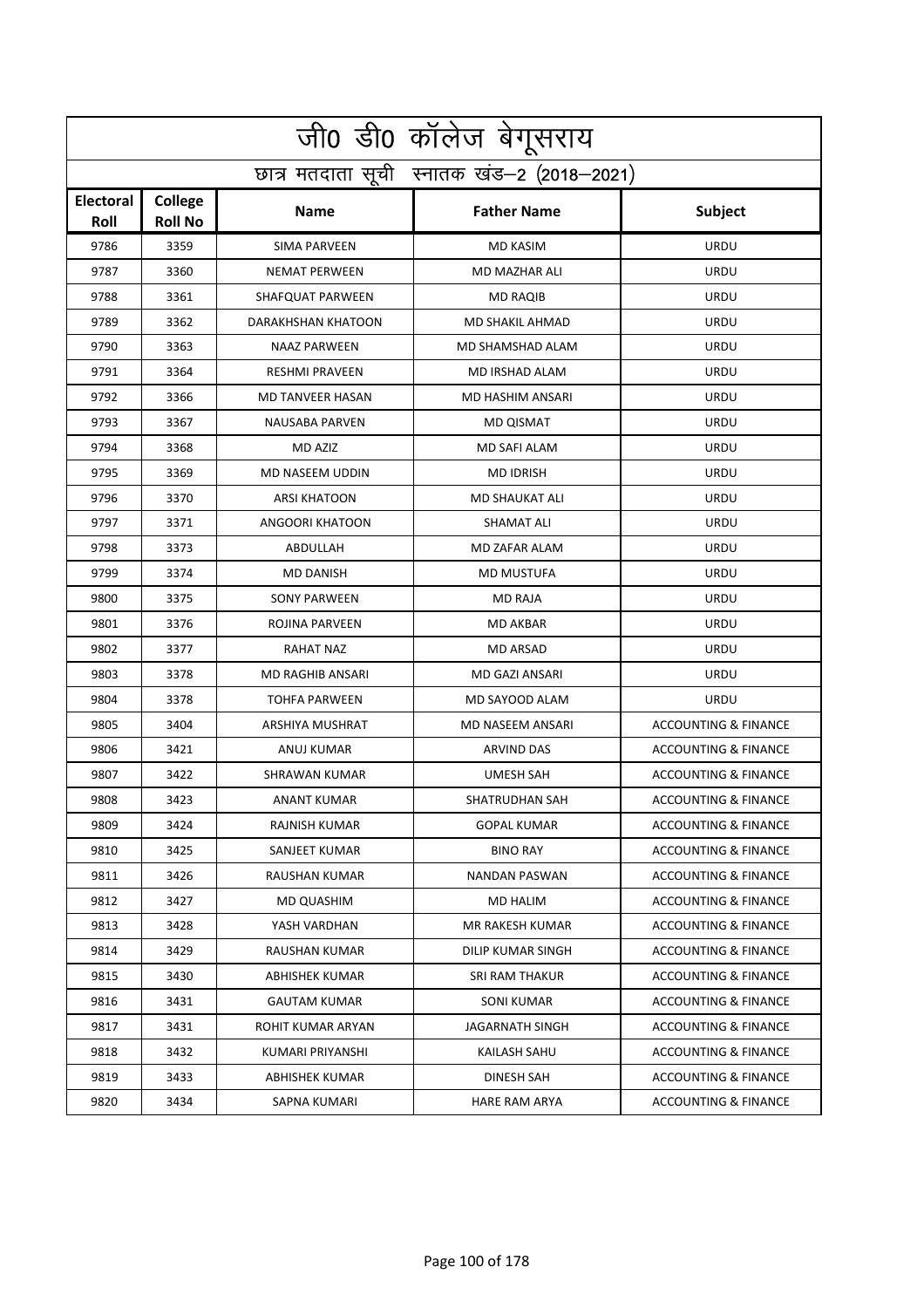|                          | <u>जी0 डी0 कॉलेज बेगू</u> सराय             |                             |                           |                                 |  |  |
|--------------------------|--------------------------------------------|-----------------------------|---------------------------|---------------------------------|--|--|
|                          | छात्र मतदाता सूची स्नातक खंड-2 (2018-2021) |                             |                           |                                 |  |  |
| <b>Electoral</b><br>Roll | College<br><b>Roll No</b>                  | <b>Name</b>                 | <b>Father Name</b>        | Subject                         |  |  |
| 9821                     | 3435                                       | <b>ARTI KUMARI</b>          | <b>ANIL KUMAR</b>         | <b>ACCOUNTING &amp; FINANCE</b> |  |  |
| 9822                     | 3436                                       | <b>MUJASSIR</b>             |                           | <b>Accounts &amp; Finance</b>   |  |  |
| 9823                     | 3437                                       | <b>SHALINI GAUTAM</b>       | SATYENDRA SINGH SUDHANSHU | <b>ACCOUNTING &amp; FINANCE</b> |  |  |
| 9824                     | 3438                                       | PRITI KUMARI                | <b>SANJAY SAH</b>         | <b>ACCOUNTING &amp; FINANCE</b> |  |  |
| 9825                     | 3439                                       | RAKESH KUMAR                | <b>ANIL KUMAR</b>         | <b>ACCOUNTING &amp; FINANCE</b> |  |  |
| 9826                     | 3440                                       | <b>SUMAN KUMAR</b>          | <b>DINESH PODDAR</b>      | <b>ACCOUNTING &amp; FINANCE</b> |  |  |
| 9827                     | 3441                                       | <b>KRISHNA KUMAR</b>        | <b>AJAY THAKUR</b>        | <b>ACCOUNTING &amp; FINANCE</b> |  |  |
| 9828                     | 3442                                       | RAMVINAY KUMAR              | SHIV KUMAR PANDIT         | <b>ACCOUNTING &amp; FINANCE</b> |  |  |
| 9829                     | 3443                                       | SHABNAM KUMARI              | <b>BATSHANKAR SINGH</b>   | <b>ACCOUNTING &amp; FINANCE</b> |  |  |
| 9830                     | 3444                                       | <b>SARIKA KUMARI</b>        | NAND KISHOR KUNWAR        | <b>ACCOUNTING &amp; FINANCE</b> |  |  |
| 9831                     | 3445                                       | <b>RAVISH KUMAR</b>         | KAMESHWAR CHOUDHARY       | <b>ACCOUNTING &amp; FINANCE</b> |  |  |
| 9832                     | 3446                                       | SIDRATUL MUNTEHA            | MD MANJUR ALAM            | <b>ACCOUNTING &amp; FINANCE</b> |  |  |
| 9833                     | 3447                                       | RAHUL RAJ                   | NAGESHWAR CHOUDHARY       | <b>ACCOUNTING &amp; FINANCE</b> |  |  |
| 9834                     | 3448                                       | <b>MAHAK ANJUM</b>          | MD MANJOOR ALAM           | <b>ACCOUNTING &amp; FINANCE</b> |  |  |
| 9835                     | 3449                                       | <b>RAMAN JEE</b>            | SUNIL KUMAR SINGH         | <b>ACCOUNTING &amp; FINANCE</b> |  |  |
| 9836                     | 3450                                       | <b>KISHAN KUMAR</b>         | MUKESHWAR KUMAR SINGH     | <b>ACCOUNTING &amp; FINANCE</b> |  |  |
| 9837                     | 3451                                       | RATANJEET KUMAR             | <b>MOHAN KUMAR</b>        | <b>ACCOUNTING &amp; FINANCE</b> |  |  |
| 9838                     | 3452                                       | <b>TANYA</b>                | <b>AMIT KUMAR</b>         | <b>ACCOUNTING &amp; FINANCE</b> |  |  |
| 9839                     | 3453                                       | PRIYA SAGAR                 | RAM SAGAR THAKUR          | <b>ACCOUNTING &amp; FINANCE</b> |  |  |
| 9840                     | 3454                                       | ATUL KUMAR RAJ              | AJAY KUMAR SINGH          | <b>ACCOUNTING &amp; FINANCE</b> |  |  |
| 9841                     | 3455                                       | PALAK PODDAR                | <b>UMESH KUMAR</b>        | <b>ACCOUNTING &amp; FINANCE</b> |  |  |
| 9842                     | 3456                                       | <b>NEHA KUMARI</b>          | <b>MAHESHWAR SHARMA</b>   | <b>ACCOUNTING &amp; FINANCE</b> |  |  |
| 9843                     | 3457                                       | RAUSHAN KUMAR               | SIKANDAR RAJAK            | <b>ACCOUNTING &amp; FINANCE</b> |  |  |
| 9844                     | 3458                                       | <b>HEMANT KUMAR</b>         | <b>BALRAM DAS</b>         | <b>ACCOUNTING &amp; FINANCE</b> |  |  |
| 9845                     | 3459                                       | CHHOTU KUMAR CHAUDHARY      | <b>VIJAY CHAUDHARY</b>    | <b>ACCOUNTING &amp; FINANCE</b> |  |  |
| 9846                     | 3460                                       | PRATYUSH BHARDWAJ           | SHAILENDRA KISHOR SINGH   | <b>ACCOUNTING &amp; FINANCE</b> |  |  |
| 9847                     | 3461                                       | <b>SOURAV KUMAR</b>         | <b>SANJAY THAKUR</b>      | <b>ACCOUNTING &amp; FINANCE</b> |  |  |
| 9848                     | 3462                                       | ATUL RAJ                    | NAMUNA CHAUDHARY          | <b>ACCOUNTING &amp; FINANCE</b> |  |  |
| 9849                     | 3463                                       | <b>GAURAV KUMAR MEGOTIA</b> | JAGMOHAN MEGOTIA          | <b>ACCOUNTING &amp; FINANCE</b> |  |  |
| 9850                     | 3464                                       | HEERA KUMAR                 | <b>MANOJ KUMAR</b>        | <b>ACCOUNTING &amp; FINANCE</b> |  |  |
| 9851                     | 3465                                       | <b>MANJEET KUMAR</b>        | PINTU SHARMA              | <b>ACCOUNTING &amp; FINANCE</b> |  |  |
| 9852                     | 3466                                       | GULSHAN KUMAR               | MOTILAL SAH               | <b>ACCOUNTING &amp; FINANCE</b> |  |  |
| 9853                     | 3467                                       | ZEENAT KHANAM               | <b>MD MUSTAK KHAN</b>     | <b>ACCOUNTING &amp; FINANCE</b> |  |  |
| 9854                     | 3468                                       | BAMBAM KUMAR                | ARUN CHOUDHARY            | <b>ACCOUNTING &amp; FINANCE</b> |  |  |
| 9855                     | 3469                                       | <b>BIBHUTI RAJ</b>          | MANOJ KUMAR SINHA         | <b>ACCOUNTING &amp; FINANCE</b> |  |  |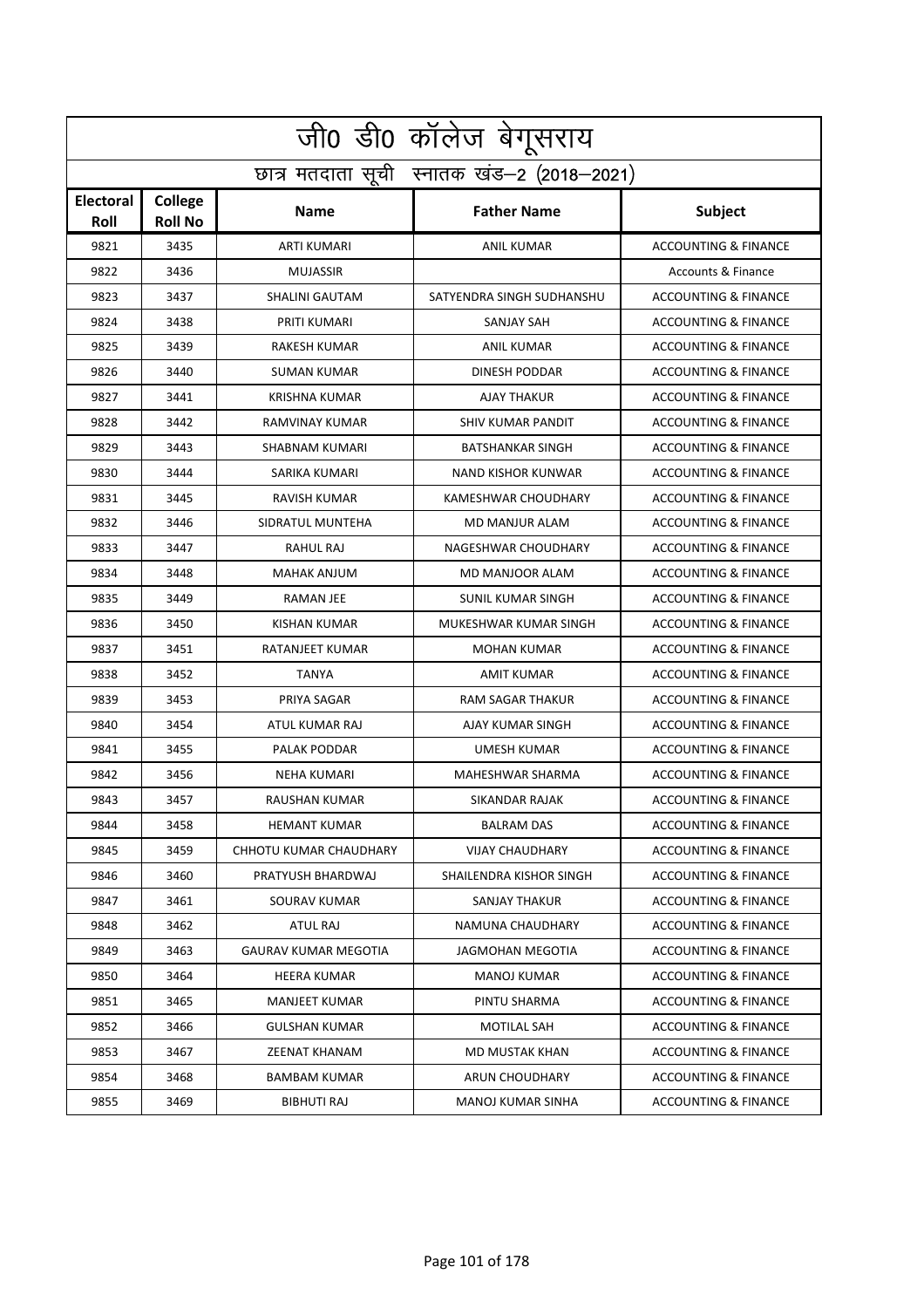|                          | जी0 डी0 कॉलेज बेगूसराय                     |                            |                          |                                 |  |  |
|--------------------------|--------------------------------------------|----------------------------|--------------------------|---------------------------------|--|--|
|                          | छात्र मतदाता सूची स्नातक खंड-2 (2018-2021) |                            |                          |                                 |  |  |
| <b>Electoral</b><br>Roll | College<br><b>Roll No</b>                  | <b>Name</b>                | <b>Father Name</b>       | Subject                         |  |  |
| 9856                     | 3470                                       | <b>ABHISHEK KUMAR</b>      | <b>RAJ KUMAR</b>         | <b>ACCOUNTING &amp; FINANCE</b> |  |  |
| 9857                     | 3471                                       | SHARVAN KUMAR              | JAY JAY RAM PASWAN       | <b>ACCOUNTING &amp; FINANCE</b> |  |  |
| 9858                     | 3472                                       | SNEHA KEJRIWAL             | <b>RAJESH KUMAR</b>      | <b>ACCOUNTING &amp; FINANCE</b> |  |  |
| 9859                     | 3473                                       | <b>SACHIN KUMAR</b>        | <b>MANOJ KUMAR</b>       | <b>ACCOUNTING &amp; FINANCE</b> |  |  |
| 9860                     | 3474                                       | RAJA KUMAR                 | SANJAY PRASAD            | <b>ACCOUNTING &amp; FINANCE</b> |  |  |
| 9861                     | 3475                                       | ANSHU KUMAR                | OM PRAKASH MAHTO         | <b>ACCOUNTING &amp; FINANCE</b> |  |  |
| 9862                     | 3476                                       | PRADUME KUMAR              | RADHEY SHYAM KUMAR       | <b>ACCOUNTING &amp; FINANCE</b> |  |  |
| 9863                     | 3477                                       | <b>ANKIT KUMAR</b>         | <b>ASHOK MAHTO</b>       | <b>ACCOUNTING &amp; FINANCE</b> |  |  |
| 9864                     | 3478                                       | <b>SWATI KUMARI</b>        | SANJEET SINGH            | <b>ACCOUNTING &amp; FINANCE</b> |  |  |
| 9865                     | 3479                                       | NIDHI KUMARI               | <b>SITA RAM SAH</b>      | <b>ACCOUNTING &amp; FINANCE</b> |  |  |
| 9866                     | 3480                                       | <b>KARAN KUMAR</b>         | <b>SURESH DAS</b>        | <b>ACCOUNTING &amp; FINANCE</b> |  |  |
| 9867                     | 3481                                       | <b>NITISH KUMAR</b>        | PANKAJ YADAV             | <b>ACCOUNTING &amp; FINANCE</b> |  |  |
| 9868                     | 3482                                       | ANSH KUMAR JAISHWAL        | <b>GOPAL CHAUDHARY</b>   | <b>ACCOUNTING &amp; FINANCE</b> |  |  |
| 9869                     | 3483                                       | SIMMI KUMARI               | ANIL KUAMR SINGH         | <b>ACCOUNTING &amp; FINANCE</b> |  |  |
| 9870                     | 3484                                       | <b>GULSHAN KUMAR</b>       | <b>GANESH SAH</b>        | <b>ACCOUNTING &amp; FINANCE</b> |  |  |
| 9871                     | 3486                                       | <b>ANMOL KUMAR</b>         | <b>MUKESH KUMAR</b>      | <b>ACCOUNTING &amp; FINANCE</b> |  |  |
| 9872                     | 3487                                       | <b>MD ASIF</b>             | <b>MD IQUBAL</b>         | <b>ACCOUNTING &amp; FINANCE</b> |  |  |
| 9873                     | 3488                                       | AAYUSH KUMAR               | RANJEET KUMAR            | <b>ACCOUNTING &amp; FINANCE</b> |  |  |
| 9874                     | 3489                                       | SHRISTI PRIYA              | <b>GOPAL SINGH</b>       | <b>ACCOUNTING &amp; FINANCE</b> |  |  |
| 9875                     | 3490                                       | <b>KRISHNA KUMAR TANTI</b> | <b>RAMASHISH TANTI</b>   | <b>ACCOUNTING &amp; FINANCE</b> |  |  |
| 9876                     | 3491                                       | <b>RUPESH KUMAR</b>        | <b>UMESH DAS</b>         | <b>ACCOUNTING &amp; FINANCE</b> |  |  |
| 9877                     | 3492                                       | RAJ KUMAR                  | <b>BALRAM SHARMA</b>     | <b>ACCOUNTING &amp; FINANCE</b> |  |  |
| 9878                     | 3493                                       | TANYA RAJ                  | KAMAL DEO RAJAK          | <b>ACCOUNTING &amp; FINANCE</b> |  |  |
| 9879                     | 3494                                       | RIYA PANKHURI              | KUMOD PRASAD SINHA       | <b>ACCOUNTING &amp; FINANCE</b> |  |  |
| 9880                     | 3495                                       | BALRAM KUMAR               | <b>SUNIL RAY</b>         | ACCOUNTING & FINANCE            |  |  |
| 9881                     | 3496                                       | <b>MOHIT KUMAR</b>         | <b>MANOJ KUMAR SINHA</b> | <b>ACCOUNTING &amp; FINANCE</b> |  |  |
| 9882                     | 3497                                       | <b>NAVENDU KUMAR</b>       | <b>GIRDHARI BHAGAT</b>   | <b>ACCOUNTING &amp; FINANCE</b> |  |  |
| 9883                     | 3498                                       | ISHA RAJ                   | PAWAN PODDAR             | <b>ACCOUNTING &amp; FINANCE</b> |  |  |
| 9884                     | 3499                                       | ANKIT KUMAR                | RAVINDRA KUMAR ROY       | <b>ACCOUNTING &amp; FINANCE</b> |  |  |
| 9885                     | 3500                                       | <b>GIRISHA KUMARI</b>      | <b>SUNIL SAHU</b>        | <b>ACCOUNTING &amp; FINANCE</b> |  |  |
| 9886                     | 3501                                       | KHUSHI KUMARI              | DHIRENDRA PRASAD         | <b>ACCOUNTING &amp; FINANCE</b> |  |  |
| 9887                     | 3502                                       | GAURAV KUMAR               | PRAMOD KUMAR SAHU        | ACCOUNTING & FINANCE            |  |  |
| 9888                     | 3505                                       | NEHA BHARTI                | SANATAN ROY              | <b>ACCOUNTING &amp; FINANCE</b> |  |  |
| 9889                     | 3506                                       | PRINCE KUMAR               | ARVIND PODDAR            | <b>ACCOUNTING &amp; FINANCE</b> |  |  |
| 9890                     | 3507                                       | <b>MADHU BHARTI</b>        | ASHOK KUMAR              | ACCOUNTING & FINANCE            |  |  |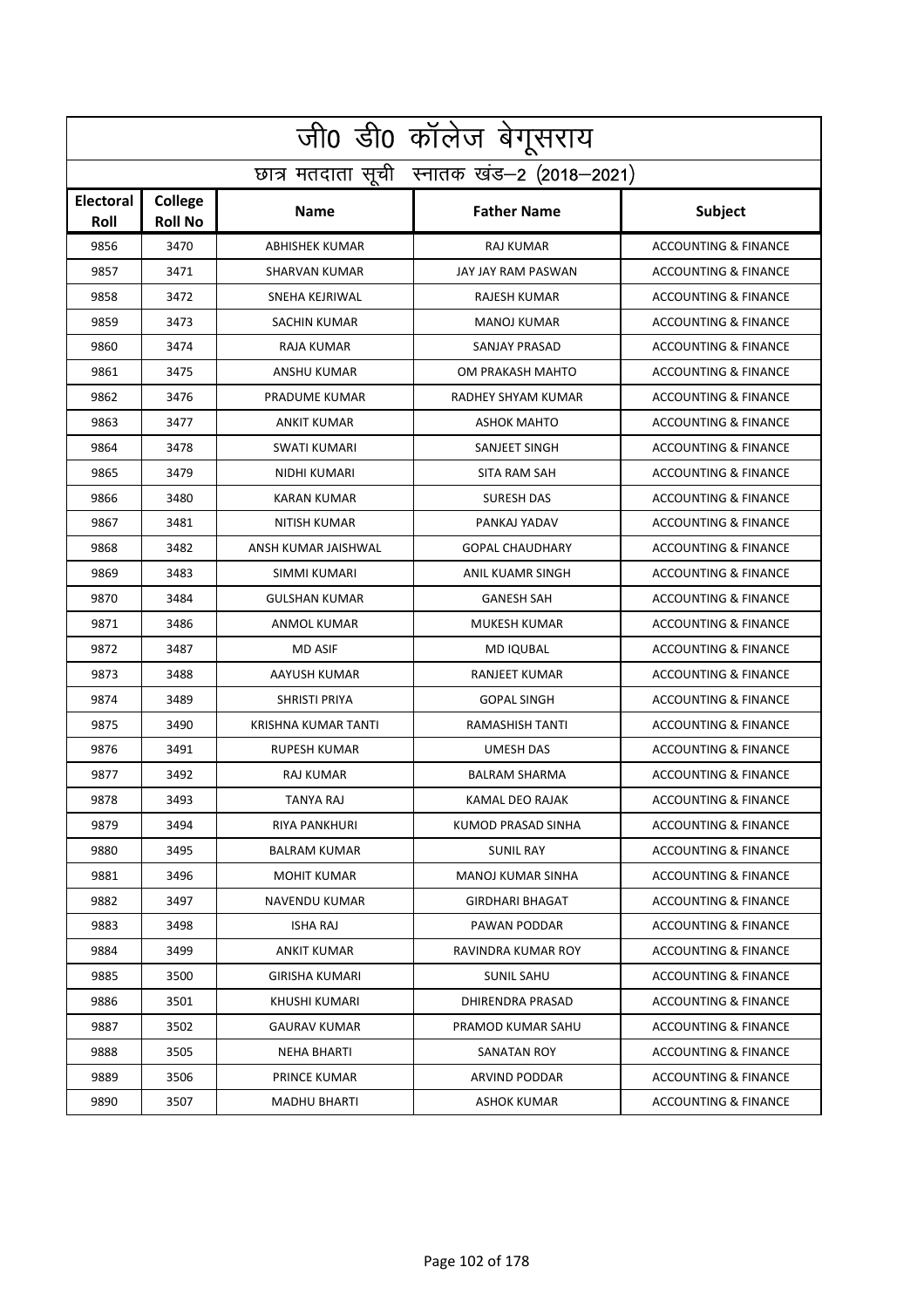|                          | जी0 डी0 कॉलेज बेगूसराय                     |                       |                          |                                 |  |  |
|--------------------------|--------------------------------------------|-----------------------|--------------------------|---------------------------------|--|--|
|                          | छात्र मतदाता सूची स्नातक खंड-2 (2018-2021) |                       |                          |                                 |  |  |
| <b>Electoral</b><br>Roll | College<br><b>Roll No</b>                  | <b>Name</b>           | <b>Father Name</b>       | Subject                         |  |  |
| 9891                     | 3508                                       | <b>DEEPAK KUMAR</b>   | <b>RAMNARESH SAH</b>     | <b>ACCOUNTING &amp; FINANCE</b> |  |  |
| 9892                     | 3509                                       | UJJAWAL KUMAR         | <b>BHARAT LAL SAH</b>    | <b>ACCOUNTING &amp; FINANCE</b> |  |  |
| 9893                     | 3510                                       | SAUMYA SRIVASTAVA     | SATISH KUMAR             | <b>ACCOUNTING &amp; FINANCE</b> |  |  |
| 9894                     | 3511                                       | <b>BRAJESH KUMAR</b>  | <b>ARJUN SAH</b>         | <b>ACCOUNTING &amp; FINANCE</b> |  |  |
| 9895                     | 3512                                       | DIKSHA SINHA          | <b>SHEKHAR</b>           | <b>ACCOUNTING &amp; FINANCE</b> |  |  |
| 9896                     | 3513                                       | <b>GUNJAN KUMAR</b>   | <b>AMIT KUMAR</b>        | <b>ACCOUNTING &amp; FINANCE</b> |  |  |
| 9897                     | 3514                                       | CHANDA KUMARI         | NAGMANI SINGH            | <b>ACCOUNTING &amp; FINANCE</b> |  |  |
| 9898                     | 3515                                       | <b>NEHA KUMARI</b>    | LALIT NARAYAN MEHTA      | <b>ACCOUNTING &amp; FINANCE</b> |  |  |
| 9899                     | 3516                                       | SIWANI KUMARI         | <b>BIJAY KUMAR YADAV</b> | <b>ACCOUNTING &amp; FINANCE</b> |  |  |
| 9900                     | 3517                                       | <b>MANISHA KUMARI</b> | PRAKASH RAM              | <b>ACCOUNTING &amp; FINANCE</b> |  |  |
| 9901                     | 3518                                       | <b>KANAK KUMARI</b>   | SHAMBHU KUMAR            | <b>ACCOUNTING &amp; FINANCE</b> |  |  |
| 9902                     | 3519                                       | <b>ANKUR KUMAR</b>    | <b>DEEPAK KUMAR</b>      | <b>ACCOUNTING &amp; FINANCE</b> |  |  |
| 9903                     | 3520                                       | AARTI KUMARI          | <b>DINESH THAKUR</b>     | <b>ACCOUNTING &amp; FINANCE</b> |  |  |
| 9904                     | 3521                                       | PINTU KUMAR           | SHAMBHU SAHNI            | <b>ACCOUNTING &amp; FINANCE</b> |  |  |
| 9905                     | 3522                                       | <b>RUPESH KUMAR</b>   | PRASADI SAH              | <b>ACCOUNTING &amp; FINANCE</b> |  |  |
| 9906                     | 3523                                       | <b>JAGRITI KUMARI</b> | <b>DEEPAK KUMAR</b>      | <b>ACCOUNTING &amp; FINANCE</b> |  |  |
| 9907                     | 3524                                       | <b>SONU KUMAR</b>     | <b>KHAKHORAN TANTI</b>   | <b>ACCOUNTING &amp; FINANCE</b> |  |  |
| 9908                     | 3525                                       | ABHISHEK KUMAR        | <b>RAM KRIPAL ROY</b>    | <b>ACCOUNTING &amp; FINANCE</b> |  |  |
| 9909                     | 3526                                       | <b>JYOTI BHARTI</b>   | <b>BIPIN DAS</b>         | <b>ACCOUNTING &amp; FINANCE</b> |  |  |
| 9910                     | 3527                                       | DIPANSHU KUMAR        | <b>LALAN SINGH</b>       | <b>ACCOUNTING &amp; FINANCE</b> |  |  |
| 9911                     | 3528                                       | <b>GAURAV KUMAR</b>   | <b>BAIDYANATH SAHU</b>   | <b>ACCOUNTING &amp; FINANCE</b> |  |  |
| 9912                     | 3529                                       | MD SONU ALAM          | <b>MD AKIL MONAZIR</b>   | <b>ACCOUNTING &amp; FINANCE</b> |  |  |
| 9913                     | 3530                                       | SAKSHI KUMARI         | AMARNATH GUPTA           | <b>ACCOUNTING &amp; FINANCE</b> |  |  |
| 9914                     | 3531                                       | SHUBHAM KUMAR SHARMA  | SUNIL KUMAR SHARMA       | <b>ACCOUNTING &amp; FINANCE</b> |  |  |
| 9915                     | 3533                                       | VARSHA KUMARI         | PRADEEP KUMAR SAHU       | ACCOUNTING & FINANCE            |  |  |
| 9916                     | 3534                                       | SHILPI KUMARI SONI    | SHAMBHU SONI             | <b>ACCOUNTING &amp; FINANCE</b> |  |  |
| 9917                     | 3535                                       | SHUBHAM SHREE BHARTI  | KISLAY KISHOR KRISHNENDU | <b>ACCOUNTING &amp; FINANCE</b> |  |  |
| 9918                     | 3536                                       | SONU KUMAR AGRAWAL    | RAJENDRA PRASAD AGRAWAL  | <b>ACCOUNTING &amp; FINANCE</b> |  |  |
| 9919                     | 3537                                       | KOMAL DARADU BHOSALE  | DAGADU MANIKRAO BHOSALE  | <b>ACCOUNTING &amp; FINANCE</b> |  |  |
| 9920                     | 3538                                       | VIKAS KUMAR           | <b>VIJAY SAH</b>         | <b>ACCOUNTING &amp; FINANCE</b> |  |  |
| 9921                     | 3539                                       | <b>KRITAGYA KUMAR</b> | <b>VIVEK PODDAR</b>      | <b>ACCOUNTING &amp; FINANCE</b> |  |  |
| 9922                     | 3540                                       | KUMAR SANU            | BAIJU KUMAR GUPTA        | <b>ACCOUNTING &amp; FINANCE</b> |  |  |
| 9923                     | 3541                                       | PRABHAT KUMAR         | LAXMI SAH                | <b>ACCOUNTING &amp; FINANCE</b> |  |  |
| 9924                     | 3542                                       | <b>GOVIND KUAMR</b>   | <b>UPINDEV SAH</b>       | <b>ACCOUNTING &amp; FINANCE</b> |  |  |
| 9925                     | 3543                                       | NITISH KUMAR          | RAJENDRA SHARMA          | ACCOUNTING & FINANCE            |  |  |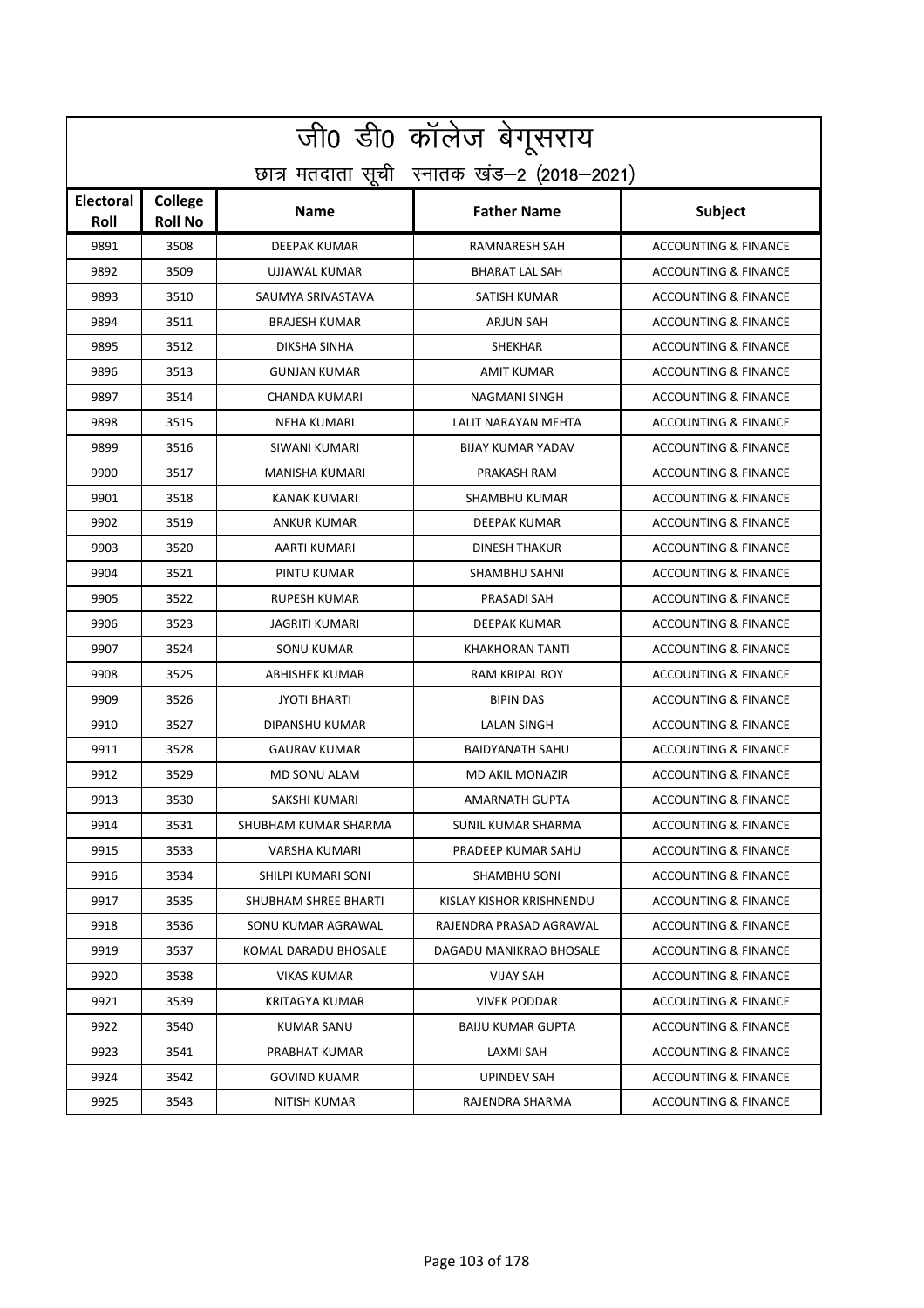|                          | जी0 डी0 कॉलेज बेगूसराय                     |                       |                         |                                 |  |  |
|--------------------------|--------------------------------------------|-----------------------|-------------------------|---------------------------------|--|--|
|                          | छात्र मतदाता सूची स्नातक खंड-2 (2018-2021) |                       |                         |                                 |  |  |
| <b>Electoral</b><br>Roll | College<br><b>Roll No</b>                  | <b>Name</b>           | <b>Father Name</b>      | Subject                         |  |  |
| 9926                     | 3544                                       | <b>ROSHANI KUMARI</b> | <b>GANESH KUMAR SAH</b> | <b>ACCOUNTING &amp; FINANCE</b> |  |  |
| 9927                     | 3545                                       | <b>GOLU KUMARI</b>    | <b>GOGRAJ SAH</b>       | <b>ACCOUNTING &amp; FINANCE</b> |  |  |
| 9928                     | 3546                                       | <b>SONU KUMAR</b>     | CHANDRA SHEAKHAR SHA    | <b>ACCOUNTING &amp; FINANCE</b> |  |  |
| 9929                     | 3547                                       | <b>KUMARI SHEFALI</b> | <b>MANOJ KUMAR</b>      | <b>ACCOUNTING &amp; FINANCE</b> |  |  |
| 9930                     | 3548                                       | <b>NEHA KUMARI</b>    | <b>GOPAL SAH</b>        | <b>ACCOUNTING &amp; FINANCE</b> |  |  |
| 9931                     | 3549                                       | <b>ABHISHEK KUMAR</b> | <b>BINOD PODDAR</b>     | <b>ACCOUNTING &amp; FINANCE</b> |  |  |
| 9932                     | 3550                                       | <b>ANKIT KUMAR</b>    | SANTOSH PRASAD RASTOGI  | <b>ACCOUNTING &amp; FINANCE</b> |  |  |
| 9933                     | 3551                                       | <b>SUSHANT KUMAR</b>  | <b>RAJKISHOR SINHA</b>  | <b>ACCOUNTING &amp; FINANCE</b> |  |  |
| 9934                     | 3552                                       | <b>MANISH KUMAR</b>   | <b>RAM MURTI MAHTO</b>  | <b>ACCOUNTING &amp; FINANCE</b> |  |  |
| 9935                     | 3553                                       | SHIVANI SINGH         | PANKAJ KUMAR            | <b>ACCOUNTING &amp; FINANCE</b> |  |  |
| 9936                     | 3554                                       | SIYARAM KUMAR         | <b>TURANTI SAH</b>      | <b>ACCOUNTING &amp; FINANCE</b> |  |  |
| 9937                     | 3555                                       | <b>NAVIN KUMAR</b>    | <b>AMIR DAS</b>         | <b>ACCOUNTING &amp; FINANCE</b> |  |  |
| 9938                     | 3556                                       | RAJNISH KUMAR         | DEVENDRA SHARMA         | <b>ACCOUNTING &amp; FINANCE</b> |  |  |
| 9939                     | 3557                                       | HIMANSHU KUMAR        | AJIT KUMAR CHAUDHARY    | <b>ACCOUNTING &amp; FINANCE</b> |  |  |
| 9940                     | 3558                                       | RAJ RAUSHAN           | SANJEEV CHAUDHARY       | <b>ACCOUNTING &amp; FINANCE</b> |  |  |
| 9941                     | 3559                                       | CHANDRAMANI           | <b>ANIL KUMAR</b>       | <b>ACCOUNTING &amp; FINANCE</b> |  |  |
| 9942                     | 3560                                       | RAVI RAUSHAN          | <b>KALIKANT SAH</b>     | <b>ACCOUNTING &amp; FINANCE</b> |  |  |
| 9943                     | 3561                                       | DHIRAJ KUMAR          | UMESH PASWAN            | <b>ACCOUNTING &amp; FINANCE</b> |  |  |
| 9944                     | 3562                                       | SAKSHI BHARTI         | ANIRUDH PRASAD SINGH    | <b>ACCOUNTING &amp; FINANCE</b> |  |  |
| 9945                     | 3563                                       | PRIYARANJAN KUMAR     | MUNESHWAR YADAV         | <b>ACCOUNTING &amp; FINANCE</b> |  |  |
| 9946                     | 3564                                       | <b>SONU KUMAR</b>     | <b>RANJEET SAH</b>      | <b>ACCOUNTING &amp; FINANCE</b> |  |  |
| 9947                     | 3565                                       | <b>SANJEET KUMAR</b>  | <b>HALDHAR SAH</b>      | <b>ACCOUNTING &amp; FINANCE</b> |  |  |
| 9948                     | 3566                                       | PRAGATI BHARTI        | KOMAL KANT THAKUR       | <b>ACCOUNTING &amp; FINANCE</b> |  |  |
| 9949                     | 3567                                       | NITISH KUMAR          | SURENDRA KUMAR MAHTO    | <b>ACCOUNTING &amp; FINANCE</b> |  |  |
| 9950                     | 3568                                       | SHABIHA KHAN          | SHABBIR AHMAD KHAN      | ACCOUNTING & FINANCE            |  |  |
| 9951                     | 3569                                       | ZEENAT KHAN           | SHABBIR AHMAD KHAN      | <b>ACCOUNTING &amp; FINANCE</b> |  |  |
| 9952                     | 3570                                       | <b>MANISHA KUMARI</b> | MAHENDRA PRASAD YADAV   | <b>ACCOUNTING &amp; FINANCE</b> |  |  |
| 9953                     | 3571                                       | AMAN BHARDWAJ         | MUKESH KUMAR SINGH      | <b>ACCOUNTING &amp; FINANCE</b> |  |  |
| 9954                     | 3571                                       | RAJA KUMAR            | <b>NARAYAN PANDIT</b>   | <b>ACCOUNTING &amp; FINANCE</b> |  |  |
| 9955                     | 3572                                       | RAJNI KUMARI          | SANJAY KUMAR            | <b>ACCOUNTING &amp; FINANCE</b> |  |  |
| 9956                     | 3573                                       | RAHUL KUMAR           | YOGENDRA MAHTO          | <b>ACCOUNTING &amp; FINANCE</b> |  |  |
| 9957                     | 3574                                       | MANISHA KUMARI        | PAWAN SAH               | <b>ACCOUNTING &amp; FINANCE</b> |  |  |
| 9958                     | 3575                                       | BIRJU KUMAR           | VAKIL SAH               | <b>ACCOUNTING &amp; FINANCE</b> |  |  |
| 9959                     | 3576                                       | ABHINAV KUMAR         | SUBODH SINGH            | <b>ACCOUNTING &amp; FINANCE</b> |  |  |
| 9960                     | 3577                                       | SWETA KUMARI          | DEO KUMAR               | <b>ACCOUNTING &amp; FINANCE</b> |  |  |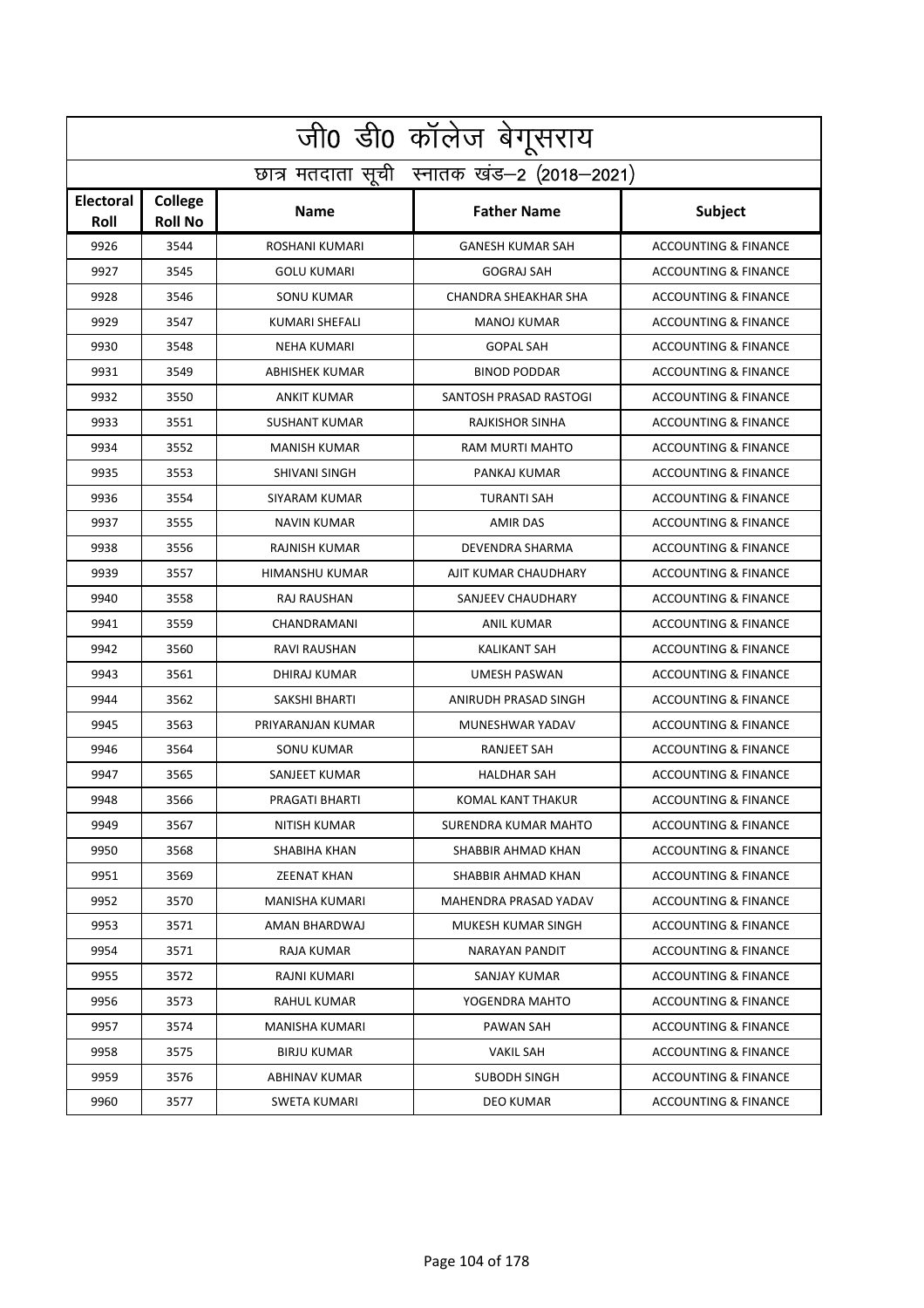|                          | <u>जी0 डी0 कॉलेज बेगू</u> सराय             |                      |                               |                                 |  |  |
|--------------------------|--------------------------------------------|----------------------|-------------------------------|---------------------------------|--|--|
|                          | छात्र मतदाता सूची स्नातक खंड-2 (2018-2021) |                      |                               |                                 |  |  |
| <b>Electoral</b><br>Roll | College<br><b>Roll No</b>                  | <b>Name</b>          | <b>Father Name</b>            | Subject                         |  |  |
| 9961                     | 3578                                       | <b>CHANDAN KUMAR</b> | <b>NATHO SAH</b>              | <b>ACCOUNTING &amp; FINANCE</b> |  |  |
| 9962                     | 3579                                       | AKASH KUMAR DAS      |                               | <b>Accounts &amp; Finance</b>   |  |  |
| 9963                     | 3580                                       | SONALI KUMARI        | DHARMATMA RAM CHOUDHARRY      | <b>ACCOUNTING &amp; FINANCE</b> |  |  |
| 9964                     | 3581                                       | <b>SUNNY KUMAR</b>   | <b>SUNIL SAH</b>              | <b>ACCOUNTING &amp; FINANCE</b> |  |  |
| 9965                     | 3582                                       | <b>BINOD KUMAR</b>   | <b>PAPPU THAKUR</b>           | <b>ACCOUNTING &amp; FINANCE</b> |  |  |
| 9966                     | 3584                                       | <b>MUNNA KUMAR</b>   | <b>SUBODH SAH</b>             | <b>ACCOUNTING &amp; FINANCE</b> |  |  |
| 9967                     | 3585                                       | RUPALI KUMARI        | SUSHIL KUMAR RASTOGI          | <b>ACCOUNTING &amp; FINANCE</b> |  |  |
| 9968                     | 3586                                       | SHIVAM KUMAR         | ASHOK KUMAR MAHTO             | <b>ACCOUNTING &amp; FINANCE</b> |  |  |
| 9969                     | 3587                                       | PRABHANSHU KUMAR     | <b>MRITUNJAY KUMAR</b>        | <b>ACCOUNTING &amp; FINANCE</b> |  |  |
| 9970                     | 3588                                       | <b>MAUSAM KUMARI</b> | <b>BRAHMDEO PRASAD SINGH</b>  | <b>ACCOUNTING &amp; FINANCE</b> |  |  |
| 9971                     | 3589                                       | <b>KAJAL KUMARI</b>  | <b>SANTOSH THAKUR</b>         | <b>ACCOUNTING &amp; FINANCE</b> |  |  |
| 9972                     | 3590                                       | <b>ANKIT KUMAR</b>   | <b>KISHOR PANDIT</b>          | <b>ACCOUNTING &amp; FINANCE</b> |  |  |
| 9973                     | 3591                                       | SILKI KUMARI         | NITESHWAR KUMAR SINHA         | <b>ACCOUNTING &amp; FINANCE</b> |  |  |
| 9974                     | 3592                                       | <b>VIKASH KUMAR</b>  | <b>SUNIL KUMAR</b>            | <b>ACCOUNTING &amp; FINANCE</b> |  |  |
| 9975                     | 3593                                       | <b>SWEETY KUMARI</b> | <b>VISHAWNATH SAH</b>         | <b>ACCOUNTING &amp; FINANCE</b> |  |  |
| 9976                     | 3594                                       | <b>ANIKET KUMAR</b>  | RAMANAND PRASAD MAHTO         | <b>ACCOUNTING &amp; FINANCE</b> |  |  |
| 9977                     | 3595                                       | <b>RESHMI KUMARI</b> | <b>ASHOK DAS</b>              | <b>ACCOUNTING &amp; FINANCE</b> |  |  |
| 9978                     | 3596                                       | RAJEEV RANJAN        | RAM PRAVESH SINGH             | <b>ACCOUNTING &amp; FINANCE</b> |  |  |
| 9979                     | 3597                                       | SHIVANI JHA          | <b>BIRENDRA JHA</b>           | <b>ACCOUNTING &amp; FINANCE</b> |  |  |
| 9980                     | 3598                                       | <b>GUNJAN KUMARI</b> | <b>GHANSHYAM SAH</b>          | <b>ACCOUNTING &amp; FINANCE</b> |  |  |
| 9981                     | 3599                                       | <b>NISHU SINGH</b>   | PANKAJ SINGH                  | <b>ACCOUNTING &amp; FINANCE</b> |  |  |
| 9982                     | 3600                                       | AAROHI KUMARI        | TINKU KUMAR GUPTA             | <b>ACCOUNTING &amp; FINANCE</b> |  |  |
| 9983                     | 3601                                       | SAHIL KUMAR          | <b>ABDHESH SINGH</b>          | <b>ACCOUNTING &amp; FINANCE</b> |  |  |
| 9984                     | 3602                                       | ANJALI KUMARI        | <b>MANOJ KUMAR GUPTA</b>      | <b>ACCOUNTING &amp; FINANCE</b> |  |  |
| 9985                     | 3603                                       | SANJEET KUMAR        | MAHENDRA SAH                  | <b>ACCOUNTING &amp; FINANCE</b> |  |  |
| 9986                     | 3604                                       | ANANT KUMAR VIVEK    | <b>VIJAY MAHTO</b>            | <b>ACCOUNTING &amp; FINANCE</b> |  |  |
| 9987                     | 3605                                       | VARSHA KUMARI        | KULDEEP DAS                   | <b>ACCOUNTING &amp; FINANCE</b> |  |  |
| 9988                     | 3607                                       | PUSHPA KUMARI        | <b>BALESHWAR PRASAD TANTI</b> | <b>ACCOUNTING &amp; FINANCE</b> |  |  |
| 9989                     | 3608                                       | SAURABH KUMAR        | AHALAD YADAV                  | <b>ACCOUNTING &amp; FINANCE</b> |  |  |
| 9990                     | 3609                                       | AARTI SHARMA         | MITHLESH SHARMA               | <b>ACCOUNTING &amp; FINANCE</b> |  |  |
| 9991                     | 3611                                       | <b>SUNNY KUMAR</b>   | <b>NAVIN KUMAR</b>            | <b>ACCOUNTING &amp; FINANCE</b> |  |  |
| 9992                     | 3612                                       | <b>FAIZA MAHBOOB</b> | MAHBOOB ALAM                  | <b>ACCOUNTING &amp; FINANCE</b> |  |  |
| 9993                     | 3613                                       | OM KUMAR             | YOGENDRA PANDIT               | <b>ACCOUNTING &amp; FINANCE</b> |  |  |
| 9994                     | 3614                                       | SIMA KUMARI          | KRISHNA CHOUDHARY             | <b>ACCOUNTING &amp; FINANCE</b> |  |  |
| 9995                     | 3615                                       | HARERAM KUMAR        | <b>MITHLESH ROY</b>           | <b>ACCOUNTING &amp; FINANCE</b> |  |  |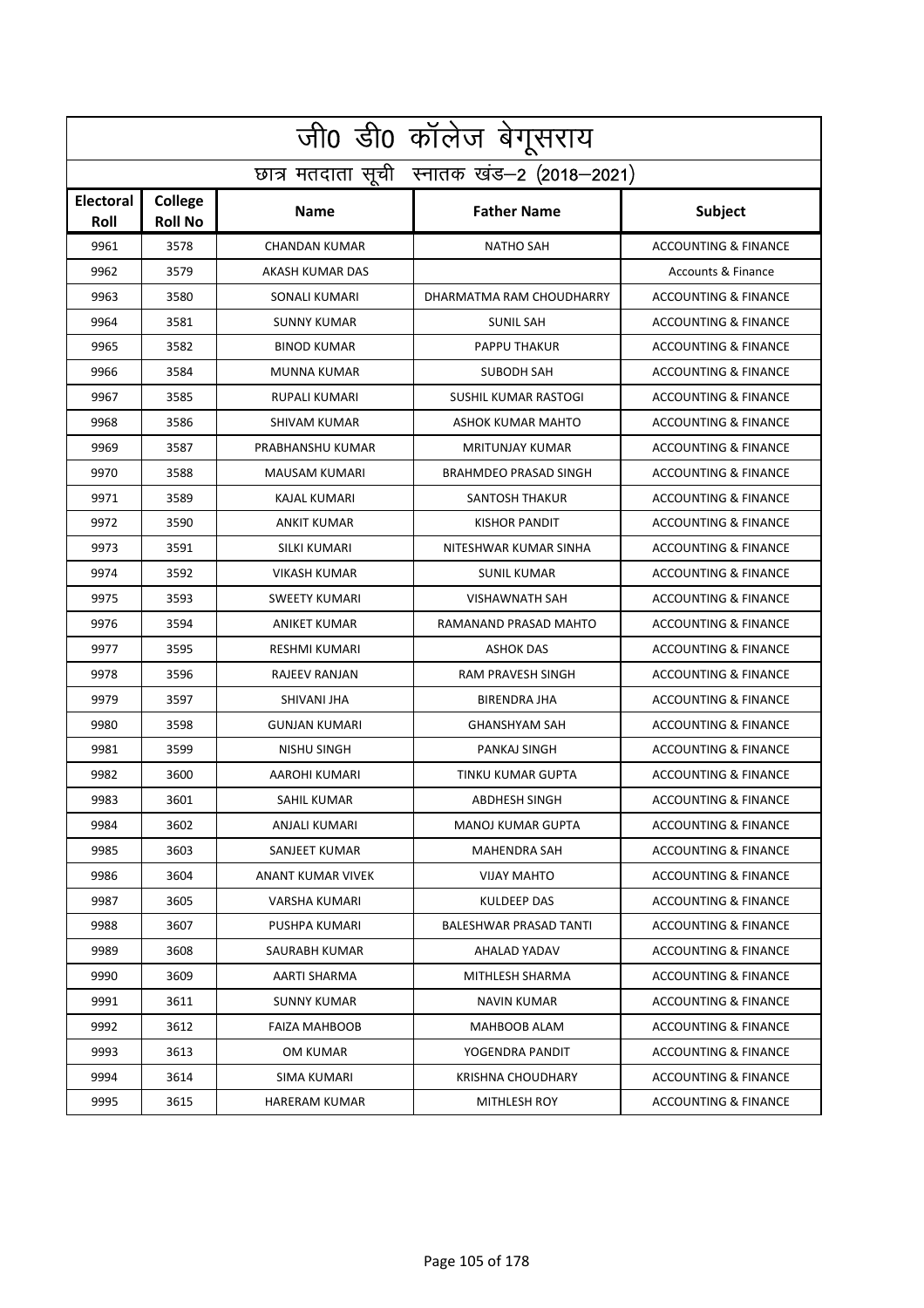|                          | <u>जी0 डी0</u> कॉलेज बेगूसराय              |                            |                           |                                 |  |  |
|--------------------------|--------------------------------------------|----------------------------|---------------------------|---------------------------------|--|--|
|                          | छात्र मतदाता सूची स्नातक खंड-2 (2018-2021) |                            |                           |                                 |  |  |
| <b>Electoral</b><br>Roll | College<br><b>Roll No</b>                  | <b>Name</b>                | <b>Father Name</b>        | Subject                         |  |  |
| 9996                     | 3616                                       | <b>SUMIT KUMAR</b>         | <b>ANIL DAS</b>           | <b>ACCOUNTING &amp; FINANCE</b> |  |  |
| 9997                     | 3617                                       | <b>SUMIT KUMAR</b>         |                           | <b>Accounts &amp; Finance</b>   |  |  |
| 9998                     | 3618                                       | <b>VINOD KUMAR</b>         | <b>SHEKHO DAS</b>         | <b>ACCOUNTING &amp; FINANCE</b> |  |  |
| 9999                     | 3619                                       | <b>SANNY KUMAR</b>         | <b>JAGESHWAR DAS</b>      | <b>ACCOUNTING &amp; FINANCE</b> |  |  |
| 10000                    | 3620                                       | RAUSHAN KHETAN             | SANJAY KHETAN             | <b>ACCOUNTING &amp; FINANCE</b> |  |  |
| 10001                    | 3621                                       | <b>NITISH KUMAR</b>        | <b>MANOJ DAS</b>          | <b>ACCOUNTING &amp; FINANCE</b> |  |  |
| 10002                    | 3622                                       | <b>NITU KUMARI</b>         | <b>BINDESHWARI SAH</b>    | <b>ACCOUNTING &amp; FINANCE</b> |  |  |
| 10003                    | 3623                                       | ANAND KUMAR                | SUNIL PRASAD GUPTA        | <b>ACCOUNTING &amp; FINANCE</b> |  |  |
| 10004                    | 3623                                       | LAXMI KUMARI               | <b>BINDESHWARI SAH</b>    | <b>ACCOUNTING &amp; FINANCE</b> |  |  |
| 10005                    | 3624                                       | SANTOSH KUMAR              | SAJEEV KUMAR SINGH        | <b>ACCOUNTING &amp; FINANCE</b> |  |  |
| 10006                    | 3625                                       | <b>SHIVAM KUMAR</b>        | SANJEET SAH               | <b>ACCOUNTING &amp; FINANCE</b> |  |  |
| 10007                    | 3626                                       | <b>MANISH KUMAR</b>        | <b>VIJAY RAM</b>          | <b>ACCOUNTING &amp; FINANCE</b> |  |  |
| 10008                    | 3627                                       | <b>SUMIT KUMAR</b>         | <b>AJAY SAH</b>           | <b>ACCOUNTING &amp; FINANCE</b> |  |  |
| 10009                    | 3628                                       | KANHAIYA KUMAR             | <b>LALIT PANDIT</b>       | <b>ACCOUNTING &amp; FINANCE</b> |  |  |
| 10010                    | 3629                                       | SAURAV AGRAWAL             | SURESH AGRAWAL            | <b>ACCOUNTING &amp; FINANCE</b> |  |  |
| 10011                    | 3630                                       | KAJAL KUMARI               | <b>ASHARFI DAS</b>        | <b>ACCOUNTING &amp; FINANCE</b> |  |  |
| 10012                    | 3631                                       | AYUSHMAN KUMAR NIRALA      | RAVINDRA KISHORE SADA     | <b>ACCOUNTING &amp; FINANCE</b> |  |  |
| 10013                    | 3632                                       | <b>MRITYUNJAY MISHRA</b>   | RAJ KUMAR MISHRA          | <b>ACCOUNTING &amp; FINANCE</b> |  |  |
| 10014                    | 3633                                       | <b>BIKASH KUMAR MISHRA</b> | SANJAY MISHRA             | <b>ACCOUNTING &amp; FINANCE</b> |  |  |
| 10015                    | 3634                                       | <b>BISHAL KUMAR MISHRA</b> | SANJAY KUMAR MISHRA       | <b>ACCOUNTING &amp; FINANCE</b> |  |  |
| 10016                    | 3635                                       | <b>SUSHIL KUMAR</b>        | <b>MALECHHU TANTI</b>     | <b>ACCOUNTING &amp; FINANCE</b> |  |  |
| 10017                    | 3636                                       | <b>RITU ROY</b>            | <b>ANIL ROY</b>           | <b>ACCOUNTING &amp; FINANCE</b> |  |  |
| 10018                    | 3637                                       | ANJALI KUMARI              | <b>UMESH PASWAN</b>       | <b>ACCOUNTING &amp; FINANCE</b> |  |  |
| 10019                    | 3638                                       | SAURAV KUMAR               | SHYAM NANDAN PRASAD       | <b>ACCOUNTING &amp; FINANCE</b> |  |  |
| 10020                    | 3639                                       | NACHIKETA                  | UPENDRA PRASAD SINGH      | <b>ACCOUNTING &amp; FINANCE</b> |  |  |
| 10021                    | 3640                                       | SACHIN KUMAR               |                           | <b>Accounts &amp; Finance</b>   |  |  |
| 10022                    | 3641                                       | RANI KUMARI                | SANJAY PRASAD GUPTA       | <b>ACCOUNTING &amp; FINANCE</b> |  |  |
| 10023                    | 3642                                       | <b>SONALI KUMARI</b>       | KANHIYA LAL GUPTA         | <b>ACCOUNTING &amp; FINANCE</b> |  |  |
| 10024                    | 3643                                       | RAGANI KUMARI              |                           | Accounts & Finance              |  |  |
| 10025                    | 3645                                       | MITHLESH KUMAR             | <b>BUDHAN YADAV</b>       | <b>ACCOUNTING &amp; FINANCE</b> |  |  |
| 10026                    | 3646                                       | <b>DOLLY KUMARI</b>        | <b>MANOJ SAH</b>          | <b>ACCOUNTING &amp; FINANCE</b> |  |  |
| 10027                    | 3647                                       | RIDDHI KUMARI              | AJAY THAKUR               | <b>ACCOUNTING &amp; FINANCE</b> |  |  |
| 10028                    | 3648                                       | PRITI KUMARI               | <b>CHANDRASHEKHAR SAH</b> | <b>ACCOUNTING &amp; FINANCE</b> |  |  |
| 10029                    | 3649                                       | MANISHA KUMARI             | RAMPRAVESH THAKUR         | <b>ACCOUNTING &amp; FINANCE</b> |  |  |
| 10030                    | 3650                                       | VIKASH KUMAR               | SHAMBHU CHAUDHARY         | <b>ACCOUNTING &amp; FINANCE</b> |  |  |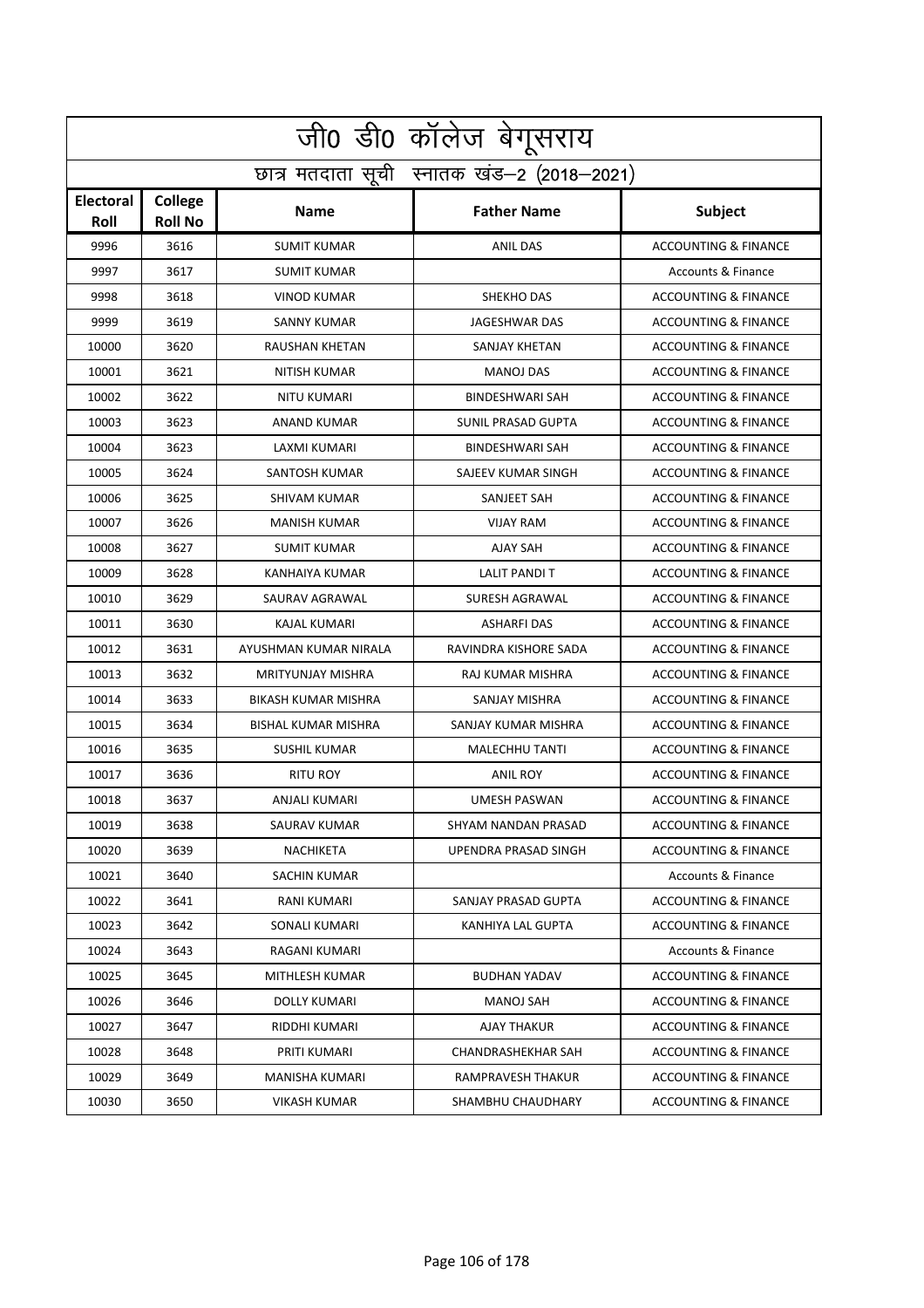|                          | जी0 डी0 कॉलेज बेगूसराय                     |                       |                            |                                 |  |  |
|--------------------------|--------------------------------------------|-----------------------|----------------------------|---------------------------------|--|--|
|                          | छात्र मतदाता सूची स्नातक खंड-2 (2018-2021) |                       |                            |                                 |  |  |
| <b>Electoral</b><br>Roll | <b>College</b><br><b>Roll No</b>           | <b>Name</b>           | <b>Father Name</b>         | Subject                         |  |  |
| 10031                    | 3651                                       | MADHUMANASH KUMAR     | SANJAY YADAV               | <b>ACCOUNTING &amp; FINANCE</b> |  |  |
| 10032                    | 3652                                       | <b>RAJEEV KUMAR</b>   | SABLOO SHARMA              | <b>ACCOUNTING &amp; FINANCE</b> |  |  |
| 10033                    | 3653                                       | <b>MONU KUMAR</b>     | <b>BABLU SHARMA</b>        | <b>ACCOUNTING &amp; FINANCE</b> |  |  |
| 10034                    | 3654                                       | SAKSHI KUMARI         | SHIVCHANDRA VERMA          | <b>ACCOUNTING &amp; FINANCE</b> |  |  |
| 10035                    | 3655                                       | <b>RAHUL KUMAR</b>    | RAMNANDAN PASWAN           | <b>ACCOUNTING &amp; FINANCE</b> |  |  |
| 10036                    | 3656                                       | <b>SUMAN KUMARI</b>   | SRI RAJKUMAR RAM           | <b>ACCOUNTING &amp; FINANCE</b> |  |  |
| 10037                    | 3658                                       | KABYA SHARMA          | <b>DILEEP SHARMA</b>       | <b>ACCOUNTING &amp; FINANCE</b> |  |  |
| 10038                    | 3659                                       | SHIVAM KUMAR          | <b>BIRBAL RAY</b>          | <b>ACCOUNTING &amp; FINANCE</b> |  |  |
| 10039                    | 3660                                       | <b>MIHIR KUMAR</b>    | PARITOSH KUMAR GHOSH       | <b>ACCOUNTING &amp; FINANCE</b> |  |  |
| 10040                    | 3661                                       | RAUSHAN KUMAR         | CHAUDHARI CHARAN SAH       | <b>ACCOUNTING &amp; FINANCE</b> |  |  |
| 10041                    | 3662                                       | <b>ANAND KUMAR</b>    | <b>ANIL KUMAR GUPTA</b>    | <b>ACCOUNTING &amp; FINANCE</b> |  |  |
| 10042                    | 3663                                       | SHIVNANDAN KUMAR      | PAWAN MISTRI               | <b>ACCOUNTING &amp; FINANCE</b> |  |  |
| 10043                    | 3664                                       | <b>VIKRAM KUMAR</b>   | <b>VINOD SHARMA</b>        | <b>ACCOUNTING &amp; FINANCE</b> |  |  |
| 10044                    | 3665                                       | <b>DILRAJ</b>         | VINOD KUMAR YADAV          | <b>ACCOUNTING &amp; FINANCE</b> |  |  |
| 10045                    | 3666                                       | <b>VIKASH KUMAR</b>   | RAJ KUMAR SAH              | <b>ACCOUNTING &amp; FINANCE</b> |  |  |
| 10046                    | 3667                                       | PRINCE KUMAR          | RAJESH PRASAD SINGH        | <b>ACCOUNTING &amp; FINANCE</b> |  |  |
| 10047                    | 3668                                       | <b>RAKESH KUMAR</b>   |                            | <b>Accounts &amp; Finance</b>   |  |  |
| 10048                    | 3669                                       | <b>SUMAN BHARTI</b>   | YADU NANDAN TANTI          | <b>ACCOUNTING &amp; FINANCE</b> |  |  |
| 10049                    | 3670                                       | NAMAN KUMAR SINGH     | <b>GANESH KUMAR</b>        | <b>ACCOUNTING &amp; FINANCE</b> |  |  |
| 10050                    | 3671                                       | <b>SNEHA GUPTA</b>    | UTTAM KUMAR GUPTA          | <b>ACCOUNTING &amp; FINANCE</b> |  |  |
| 10051                    | 3673                                       | ANJALI                |                            | <b>Accounts &amp; Finance</b>   |  |  |
| 10052                    | 3674                                       | <b>AVINASH KUMAR</b>  | <b>NAWAL KISHOR SAH</b>    | <b>ACCOUNTING &amp; FINANCE</b> |  |  |
| 10053                    | 3675                                       | <b>ANJALI KUMARI</b>  |                            | <b>Accounts &amp; Finance</b>   |  |  |
| 10054                    | 3676                                       | RAHUL RAJ             | NIRANJAN SAW               | <b>ACCOUNTING &amp; FINANCE</b> |  |  |
| 10055                    | 3677                                       | <b>GURIYA KUMARI</b>  | SAROJ KUAMR SINGH          | <b>ACCOUNTING &amp; FINANCE</b> |  |  |
| 10056                    | 3680                                       | MARKANDAY KUMAR JHA   | SURYA DEV JHA              | <b>ACCOUNTING &amp; FINANCE</b> |  |  |
| 10057                    | 3681                                       | RAHUL KUMAR           | KAILASH PODDAR             | <b>ACCOUNTING &amp; FINANCE</b> |  |  |
| 10058                    | 3682                                       | <b>KESHAV KUMAR</b>   | VIDYA BHUSHAN KARNA        | <b>ACCOUNTING &amp; FINANCE</b> |  |  |
| 10059                    | 3683                                       | SWATI KUMARI          | SHYAMDEV SAH               | <b>ACCOUNTING &amp; FINANCE</b> |  |  |
| 10060                    | 3684                                       | ANIKET KUMAR          | <b>GHANSHYAM KUMAR</b>     | <b>ACCOUNTING &amp; FINANCE</b> |  |  |
| 10061                    | 3685                                       | <b>KUMARI PUJA</b>    | <b>ASHOK RAJAK</b>         | <b>ACCOUNTING &amp; FINANCE</b> |  |  |
| 10062                    | 3686                                       | <b>KESHAV KISHORE</b> | SHUVKANT JHA               | <b>ACCOUNTING &amp; FINANCE</b> |  |  |
| 10063                    | 3687                                       | AVINASH KUMAR         | <b>JWALA PRASAD SHARMA</b> | <b>ACCOUNTING &amp; FINANCE</b> |  |  |
| 10064                    | 3688                                       | ABHIMANYU KUMAR       | <b>MAHASEN MAHARANA</b>    | <b>ACCOUNTING &amp; FINANCE</b> |  |  |
| 10065                    | 3690                                       | ABHISHEK KUMAR        | ANIL PRASAD SINGH          | <b>ACCOUNTING &amp; FINANCE</b> |  |  |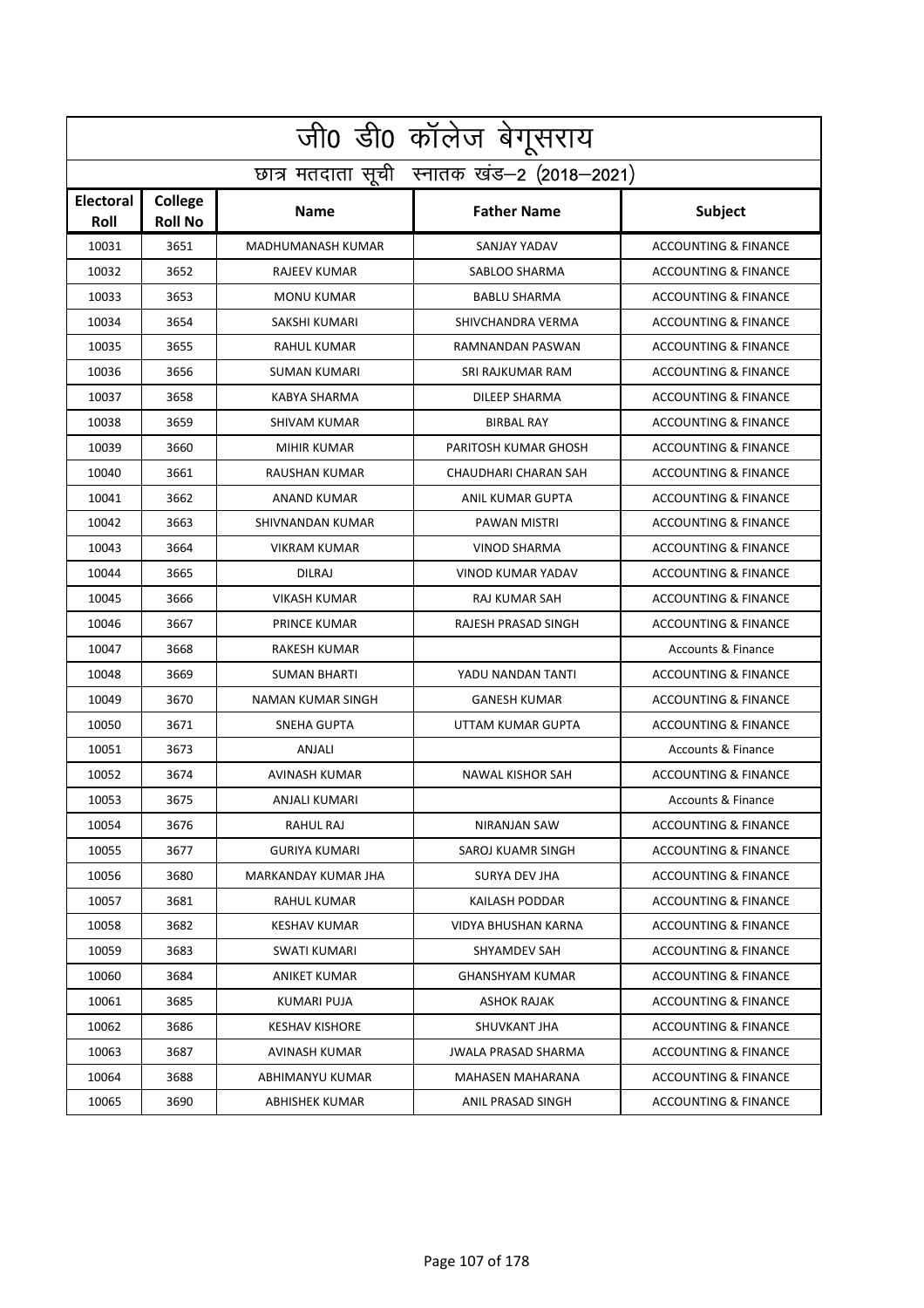|                          | जी0 डी0 कॉलेज बेगूसराय                     |                       |                              |                                 |  |  |
|--------------------------|--------------------------------------------|-----------------------|------------------------------|---------------------------------|--|--|
|                          | छात्र मतदाता सूची स्नातक खंड-2 (2018-2021) |                       |                              |                                 |  |  |
| <b>Electoral</b><br>Roll | College<br><b>Roll No</b>                  | <b>Name</b>           | <b>Father Name</b>           | Subject                         |  |  |
| 10066                    | 3691                                       | <b>SHIVANI KUMARI</b> | <b>SHAMBHU KUMAR</b>         | <b>ACCOUNTING &amp; FINANCE</b> |  |  |
| 10067                    | 3692                                       | <b>MITHUN KUMAR</b>   | SHIVSHANKAR SINGH            | <b>ACCOUNTING &amp; FINANCE</b> |  |  |
| 10068                    | 3693                                       | SANJANA SINGH         | <b>RAMESH KUMAR</b>          | <b>ACCOUNTING &amp; FINANCE</b> |  |  |
| 10069                    | 3694                                       | <b>SURENDRA KUMAR</b> | <b>UPENDER PANDIT</b>        | <b>ACCOUNTING &amp; FINANCE</b> |  |  |
| 10070                    | 3695                                       | <b>JYOTI KUMARI</b>   | <b>DHIRAJ SINGH</b>          | <b>ACCOUNTING &amp; FINANCE</b> |  |  |
| 10071                    | 3696                                       | <b>VIKRAM KUMAR</b>   | DHARMENDRA KUMAR             | <b>ACCOUNTING &amp; FINANCE</b> |  |  |
| 10072                    | 3697                                       | AKANKSHA KUMARI       | DHARMENDRA KUMAR             | <b>ACCOUNTING &amp; FINANCE</b> |  |  |
| 10073                    | 3698                                       | <b>NITISH KUMAR</b>   | RAM UDAY MAHTO               | <b>ACCOUNTING &amp; FINANCE</b> |  |  |
| 10074                    | 3699                                       | <b>BHARAT KUMAR</b>   | <b>SHANKAR TANTI</b>         | <b>ACCOUNTING &amp; FINANCE</b> |  |  |
| 10075                    | 3700                                       | AVINASH KUMAR         | <b>ANIL PODDAR</b>           | <b>ACCOUNTING &amp; FINANCE</b> |  |  |
| 10076                    | 3701                                       | <b>NITISH KUMAR</b>   | SURENDRA PRASAD YADAV        | <b>ACCOUNTING &amp; FINANCE</b> |  |  |
| 10077                    | 3702                                       | <b>MAHI GUPTA</b>     | <b>DILIP KUMAR</b>           | <b>ACCOUNTING &amp; FINANCE</b> |  |  |
| 10078                    | 3703                                       | NIKITA MISHRA         | <b>BALRAM SHANKAR MISHRA</b> | <b>ACCOUNTING &amp; FINANCE</b> |  |  |
| 10079                    | 3706                                       | PALLAVI KUMARI        | <b>VIJAY KUMAR SAH</b>       | <b>ACCOUNTING &amp; FINANCE</b> |  |  |
| 10080                    | 3707                                       | <b>ANKIT KUMAR</b>    | <b>BIMAL KISHOR SINGH</b>    | <b>ACCOUNTING &amp; FINANCE</b> |  |  |
| 10081                    | 3707                                       | <b>HRITIK RAJ</b>     | KISHOR KUMAR SINHA           | <b>ACCOUNTING &amp; FINANCE</b> |  |  |
| 10082                    | 3708                                       | <b>GULSHAN KUMAR</b>  | DHARMENDRA SINGH             | <b>ACCOUNTING &amp; FINANCE</b> |  |  |
| 10083                    | 3709                                       | <b>AMIT SINGH</b>     | PREM SHANKAR PRASAD SINGH    | <b>ACCOUNTING &amp; FINANCE</b> |  |  |
| 10084                    | 3710                                       | <b>CHHOTU KUMAR</b>   | UPENDRA SHARMA               | <b>ACCOUNTING &amp; FINANCE</b> |  |  |
| 10085                    | 3711                                       | PALLAVI RAJ           | <b>DEEPAK PODDAR</b>         | <b>ACCOUNTING &amp; FINANCE</b> |  |  |
| 10086                    | 3712                                       | <b>NIKITA</b>         | <b>NAVAL KISHOR SAH</b>      | <b>ACCOUNTING &amp; FINANCE</b> |  |  |
| 10087                    | 3713                                       | <b>SARITA KUMARI</b>  | RAJENDAR CHOUDHARY           | <b>ACCOUNTING &amp; FINANCE</b> |  |  |
| 10088                    | 3714                                       | ABHISHEK KUMAR SONI   | <b>MANOJ KUMAR SONI</b>      | <b>ACCOUNTING &amp; FINANCE</b> |  |  |
| 10089                    | 3715                                       | PANKAJ KUMAR          | RAMVILAS MAHTO               | <b>ACCOUNTING &amp; FINANCE</b> |  |  |
| 10090                    | 3716                                       | KASTURI KUMARI        | LALIT NARAYAN THAKUR         | <b>ACCOUNTING &amp; FINANCE</b> |  |  |
| 10091                    | 3717                                       | KOMAL KUMARI          | SHRI DINESH MAHTO            | <b>ACCOUNTING &amp; FINANCE</b> |  |  |
| 10092                    | 3718                                       | SUNIL KUMAR           | SHANKAR SHARMA               | ACCOUNTING & FINANCE            |  |  |
| 10093                    | 3719                                       | RAJESH KUMAR GUDDU    | SARJAN MISTRI                | ACCOUNTING & FINANCE            |  |  |
| 10094                    | 3720                                       | VANDANA KUMARI        | <b>VIKRANT THAKUR</b>        | <b>ACCOUNTING &amp; FINANCE</b> |  |  |
| 10095                    | 3721                                       | MD RASHID             | <b>MD WAKIL</b>              | ACCOUNTING & FINANCE            |  |  |
| 10096                    | 3722                                       | ANUJ KUMAR            | <b>ANIL DAS</b>              | ACCOUNTING & FINANCE            |  |  |
| 10097                    | 3723                                       | ADARSH KUMAR RAJ      | SUNIL KUMAR SONI             | ACCOUNTING & FINANCE            |  |  |
| 10098                    | 3725                                       | NIDHI KUMARI          | ARVIND SAH                   | ACCOUNTING & FINANCE            |  |  |
| 10099                    | 3726                                       | NISHU KUMARI          | RAJESH KUMAR JAISWAL         | ACCOUNTING & FINANCE            |  |  |
| 10100                    | 3727                                       | ABHISHEK KUMAR        | CHANDRAMOHAN GUPTA           | ACCOUNTING & FINANCE            |  |  |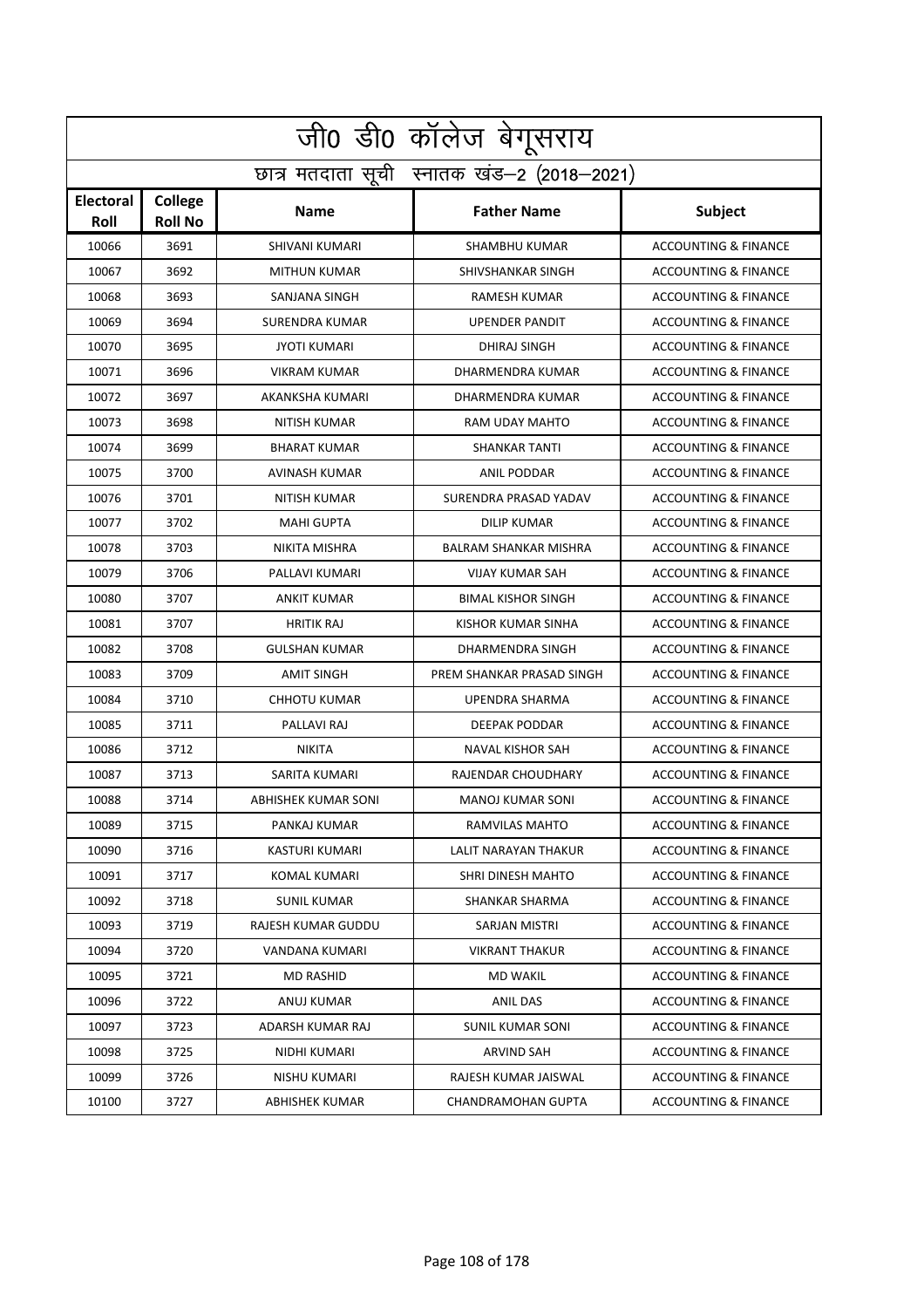|                          | जी0 डी0 कॉलेज बेगूसराय                     |                           |                          |                                 |  |  |
|--------------------------|--------------------------------------------|---------------------------|--------------------------|---------------------------------|--|--|
|                          | छात्र मतदाता सूची स्नातक खंड-2 (2018-2021) |                           |                          |                                 |  |  |
| <b>Electoral</b><br>Roll | College<br><b>Roll No</b>                  | <b>Name</b>               | <b>Father Name</b>       | Subject                         |  |  |
| 10101                    | 3728                                       | <b>SANGAM KUMAR</b>       | <b>GHANSHYAM SHARMA</b>  | <b>ACCOUNTING &amp; FINANCE</b> |  |  |
| 10102                    | 3729                                       | POOJA KUMARI              | <b>ARVIND KUMAR</b>      | <b>ACCOUNTING &amp; FINANCE</b> |  |  |
| 10103                    | 3730                                       | <b>RUPAM KUMARI</b>       | SHAMBHU MAHTO            | <b>ACCOUNTING &amp; FINANCE</b> |  |  |
| 10104                    | 3731                                       | <b>GOVIND KUMAR</b>       | <b>SURESH DAS</b>        | <b>ACCOUNTING &amp; FINANCE</b> |  |  |
| 10105                    | 3732                                       | PUSHPA KUMARI             | <b>ARUN PODDAR</b>       | <b>ACCOUNTING &amp; FINANCE</b> |  |  |
| 10106                    | 3733                                       | PRINCE KUMAR              | <b>ABHAY KUMAR GUPTA</b> | <b>ACCOUNTING &amp; FINANCE</b> |  |  |
| 10107                    | 3734                                       | <b>MD TALIM</b>           | MD MAHMUD ALAM           | <b>ACCOUNTING &amp; FINANCE</b> |  |  |
| 10108                    | 3735                                       | <b>MD KISMAT</b>          | <b>MD CHUNCHUN</b>       | <b>ACCOUNTING &amp; FINANCE</b> |  |  |
| 10109                    | 3736                                       | <b>RAHUL KUMAR</b>        | <b>DILIP SAHNI</b>       | <b>ACCOUNTING &amp; FINANCE</b> |  |  |
| 10110                    | 3738                                       | <b>CHANCHAL KUMARI</b>    | RANJEET MAHTO            | <b>ACCOUNTING &amp; FINANCE</b> |  |  |
| 10111                    | 3739                                       | <b>SNEHA PRIYA</b>        | <b>SANJEEV GUPTA</b>     | <b>ACCOUNTING &amp; FINANCE</b> |  |  |
| 10112                    | 3741                                       | PRIYAM KUMAR              | <b>RAM UDAY YADAV</b>    | <b>ACCOUNTING &amp; FINANCE</b> |  |  |
| 10113                    | 3742                                       | <b>GUDDU KUMAR</b>        | <b>MAHESH YADAV</b>      | <b>ACCOUNTING &amp; FINANCE</b> |  |  |
| 10114                    | 3743                                       | <b>GAUTAM KUMAR</b>       | RAJARAM THAKUR           | <b>ACCOUNTING &amp; FINANCE</b> |  |  |
| 10115                    | 3744                                       | <b>DURGA PRASAD</b>       |                          | <b>Accounts &amp; Finance</b>   |  |  |
| 10116                    | 3745                                       | ANSHU RAJ                 | RAJENDRA YADAV           | <b>ACCOUNTING &amp; FINANCE</b> |  |  |
| 10117                    | 3746                                       | SONAL KUMAR SAURAV        | RAJEEV KUMAR RANJAN      | <b>ACCOUNTING &amp; FINANCE</b> |  |  |
| 10118                    | 3747                                       | RAJU SHARMA               | SHANKAR SHARMA           | <b>ACCOUNTING &amp; FINANCE</b> |  |  |
| 10119                    | 3748                                       | <b>MOZAMMIL</b>           | <b>AZHARUL HAQUE</b>     | <b>ACCOUNTING &amp; FINANCE</b> |  |  |
| 10120                    | 3748                                       | PRINCE KUMAR              | <b>JAY PRAKASH GUPTA</b> | <b>ACCOUNTING &amp; FINANCE</b> |  |  |
| 10121                    | 3749                                       | <b>NIRAJ KUMAR</b>        | SIYARAM PASWAN           | <b>ACCOUNTING &amp; FINANCE</b> |  |  |
| 10122                    | 3750                                       | <b>ROHAN KUMAR</b>        |                          | <b>Accounts &amp; Finance</b>   |  |  |
| 10123                    | 3751                                       | <b>EKTA KUMARI</b>        | SUBHASH CHANDRA KUNWAR   | <b>ACCOUNTING &amp; FINANCE</b> |  |  |
| 10124                    | 3752                                       | PRIYATOSH KUMAR           | SUNIL KUMAR              | <b>ACCOUNTING &amp; FINANCE</b> |  |  |
| 10125                    | 3753                                       | KOMAL KUMARI              | RITESH KUMAR             | <b>ACCOUNTING &amp; FINANCE</b> |  |  |
| 10126                    | 3754                                       | SONAM BHARADWAJ           | SANJAY KUMAR             | ACCOUNTING & FINANCE            |  |  |
| 10127                    | 3755                                       | <b>RITURAJ</b>            | <b>MOHAN MAHTO</b>       | ACCOUNTING & FINANCE            |  |  |
| 10128                    | 3756                                       | <b>JUNI KUMARI SHARMA</b> | LAKSHMAN KUMAR SHARMA    | <b>ACCOUNTING &amp; FINANCE</b> |  |  |
| 10129                    | 3757                                       | RAHUL KUMAR               | MUKESH PASWAN            | ACCOUNTING & FINANCE            |  |  |
| 10130                    | 3758                                       | <b>MANISH KUMAR</b>       | PRABHU NARAYAN PASWAN    | ACCOUNTING & FINANCE            |  |  |
| 10131                    | 3759                                       | <b>NISHANT KUMAR</b>      | KAILASH PRASAD DAS       | ACCOUNTING & FINANCE            |  |  |
| 10132                    | 3760                                       | SONALI SRIVASTAVA         | SUNILKUMAR SRIVASTAVA    | ACCOUNTING & FINANCE            |  |  |
| 10133                    | 3761                                       | PRIYANSHU KUMAR           | PRASADI SHW              | ACCOUNTING & FINANCE            |  |  |
| 10134                    | 3762                                       | <b>GOVIND KUMAR</b>       | RAMASHISH CHAUDHARY      | ACCOUNTING & FINANCE            |  |  |
| 10135                    | 3764                                       | RAJA KUMAR                | DEVENDRA PODDAR          | ACCOUNTING & FINANCE            |  |  |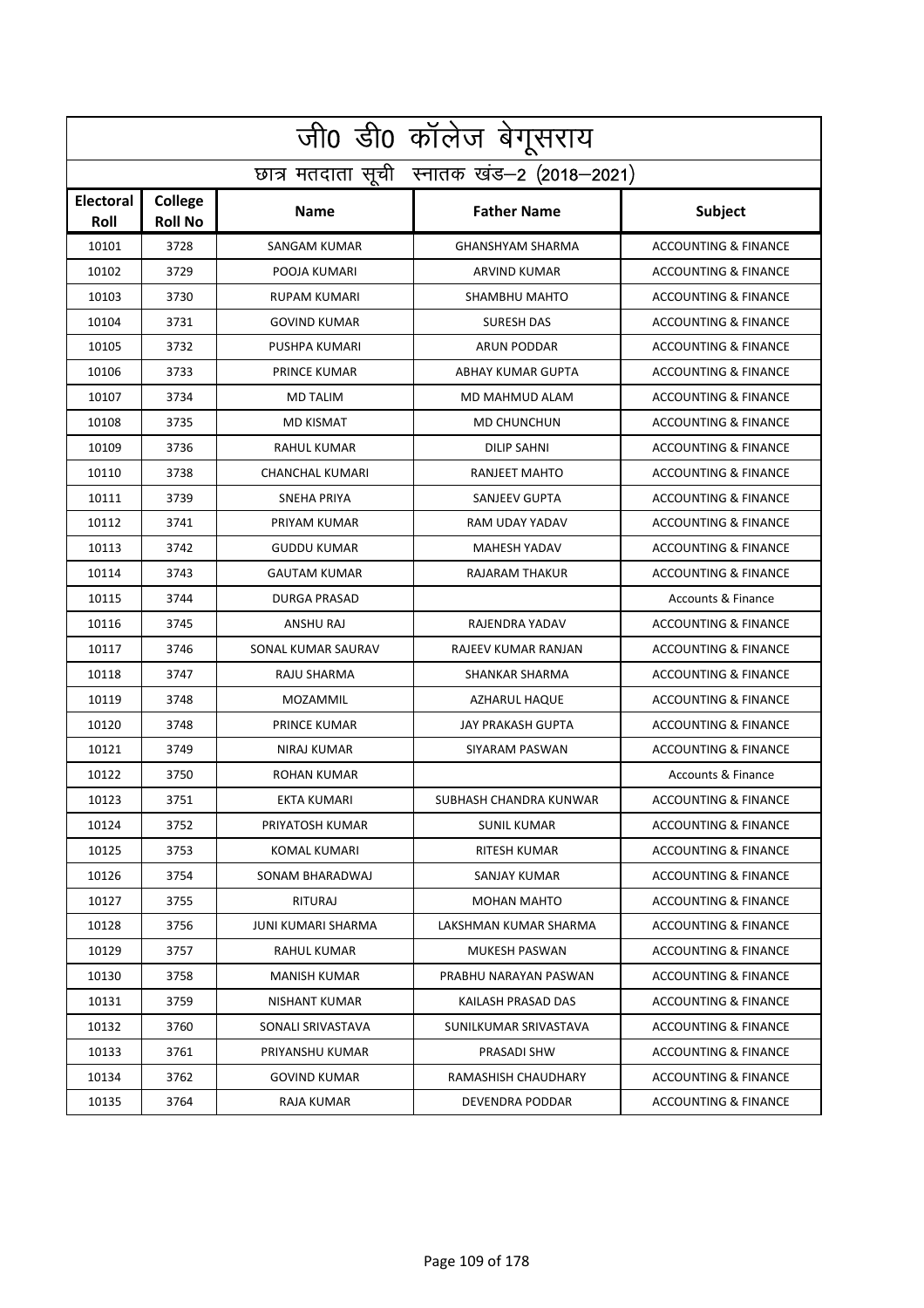|                          | <u>जी0 डी0</u> कॉलेज बेगूसराय              |                           |                            |                                 |  |  |
|--------------------------|--------------------------------------------|---------------------------|----------------------------|---------------------------------|--|--|
|                          | छात्र मतदाता सूची स्नातक खंड-2 (2018-2021) |                           |                            |                                 |  |  |
| <b>Electoral</b><br>Roll | College<br><b>Roll No</b>                  | <b>Name</b>               | <b>Father Name</b>         | Subject                         |  |  |
| 10136                    | 3765                                       | <b>ROHIT KUMAR</b>        | <b>PRADIP GOSWAMI</b>      | <b>ACCOUNTING &amp; FINANCE</b> |  |  |
| 10137                    | 3766                                       | <b>CHINTU KUMAR</b>       | <b>RAJESH SAH</b>          | <b>ACCOUNTING &amp; FINANCE</b> |  |  |
| 10138                    | 3767                                       | <b>ADARSH ANAND</b>       | <b>UDAY KUMAR SINGH</b>    | <b>ACCOUNTING &amp; FINANCE</b> |  |  |
| 10139                    | 3768                                       | <b>MAMTA KUMARI</b>       | <b>TUNTUN SAHNI</b>        | <b>ACCOUNTING &amp; FINANCE</b> |  |  |
| 10140                    | 3769                                       | PRITI RATNAM              | AJAY KUMAR                 | <b>ACCOUNTING &amp; FINANCE</b> |  |  |
| 10141                    | 3770                                       | <b>NAMAN KUMAR</b>        | <b>BIJAY SHANKAR</b>       | <b>ACCOUNTING &amp; FINANCE</b> |  |  |
| 10142                    | 3771                                       | SAURABH KUMAR             | <b>GHURAN SAH</b>          | <b>ACCOUNTING &amp; FINANCE</b> |  |  |
| 10143                    | 3772                                       | <b>SATYAM KUMAR</b>       | SHIV SHANKAR CHOUDHARY     | <b>ACCOUNTING &amp; FINANCE</b> |  |  |
| 10144                    | 3774                                       | PRITAM KUAMR NIRALA       | <b>GOPAL PRASAD SINGH</b>  | <b>ACCOUNTING &amp; FINANCE</b> |  |  |
| 10145                    | 3775                                       | <b>MANISH KUMAR</b>       | <b>SHANKAR SAH</b>         | <b>ACCOUNTING &amp; FINANCE</b> |  |  |
| 10146                    | 3776                                       | KUNDNIKA KUMARI           | <b>AVINASH KUMAR</b>       | <b>ACCOUNTING &amp; FINANCE</b> |  |  |
| 10147                    | 3778                                       | <b>AMIT KUMAR</b>         | <b>JAY PRAKASH SAH</b>     | <b>ACCOUNTING &amp; FINANCE</b> |  |  |
| 10148                    | 3779                                       | <b>MD MUSTAK</b>          | MD SATTAR ANSARI           | <b>ACCOUNTING &amp; FINANCE</b> |  |  |
| 10149                    | 3780                                       | <b>ANUPAM SINHA</b>       |                            | <b>Accounts &amp; Finance</b>   |  |  |
| 10150                    | 3781                                       | <b>MANISH KUMAR</b>       | YOGENDRA RAY               | <b>ACCOUNTING &amp; FINANCE</b> |  |  |
| 10151                    | 3782                                       | AAYUSH KUMAR              | <b>BAJRANG SINGH</b>       | <b>ACCOUNTING &amp; FINANCE</b> |  |  |
| 10152                    | 3783                                       | <b>MD MINNAT</b>          | NIYAMUL HAQUE ANSARI       | <b>ACCOUNTING &amp; FINANCE</b> |  |  |
| 10153                    | 3784                                       | MD ASRAR ANSARI           | MD AYAS ANSARI             | <b>ACCOUNTING &amp; FINANCE</b> |  |  |
| 10154                    | 3785                                       | SHREYA SINGH              | <b>ARJUN SINGH</b>         | <b>ACCOUNTING &amp; FINANCE</b> |  |  |
| 10155                    | 3786                                       | <b>RANVIR KUMAR PATEL</b> | RAMUDAY SINGH              | <b>ACCOUNTING &amp; FINANCE</b> |  |  |
| 10156                    | 3787                                       | SHILKY JHA                | PAWAN KUMAR JHA            | <b>ACCOUNTING &amp; FINANCE</b> |  |  |
| 10157                    | 3788                                       | <b>AKASH RASTOGI</b>      | HAREKRISHNA PRASAD RASTOGI | <b>ACCOUNTING &amp; FINANCE</b> |  |  |
| 10158                    | 3789                                       | KANCHAN KUMARI            | RAMAGYA SINGH              | <b>ACCOUNTING &amp; FINANCE</b> |  |  |
| 10159                    | 3790                                       | MD SAJID AHMAD KHAN       | <b>MD MANSOOR KHAN</b>     | <b>ACCOUNTING &amp; FINANCE</b> |  |  |
| 10160                    | 3791                                       | <b>MITHUN KUMAR</b>       | SATYA NARAYAN SAH          | <b>ACCOUNTING &amp; FINANCE</b> |  |  |
| 10161                    | 3792                                       | ABHISHEK KUMAR            | <b>AVNI KUMAR</b>          | <b>ACCOUNTING &amp; FINANCE</b> |  |  |
| 10162                    | 3793                                       | ABHILASH RAJ ABHILASH     | AMARNATH ROY               | <b>ACCOUNTING &amp; FINANCE</b> |  |  |
| 10163                    | 3794                                       | KUMARI SONAM              | RAM MILAN MAHTO            | <b>ACCOUNTING &amp; FINANCE</b> |  |  |
| 10164                    | 3795                                       | PUJA KUMARI               | JAI PRAKASH SAH            | <b>ACCOUNTING &amp; FINANCE</b> |  |  |
| 10165                    | 3796                                       | PRIYA KUMARI              | <b>GHANSHYAM SINGH</b>     | <b>ACCOUNTING &amp; FINANCE</b> |  |  |
| 10166                    | 3797                                       | MALLICA SHABANURI         | <b>MD SOHAIL</b>           | <b>ACCOUNTING &amp; FINANCE</b> |  |  |
| 10167                    | 3798                                       | RIYA KUMARI               | <b>UMESH PODDAR</b>        | <b>ACCOUNTING &amp; FINANCE</b> |  |  |
| 10168                    | 3799                                       | <b>VISHAL KUMAR</b>       | <b>SURENDRA TANTI</b>      | <b>ACCOUNTING &amp; FINANCE</b> |  |  |
| 10169                    | 3800                                       | MADAN MOHAN KUMAR         | <b>MAHESH PODDAR</b>       | <b>ACCOUNTING &amp; FINANCE</b> |  |  |
| 10170                    | 3801                                       | <b>SUMIT SAURAV</b>       | RAM SEVAK SINGH            | <b>ACCOUNTING &amp; FINANCE</b> |  |  |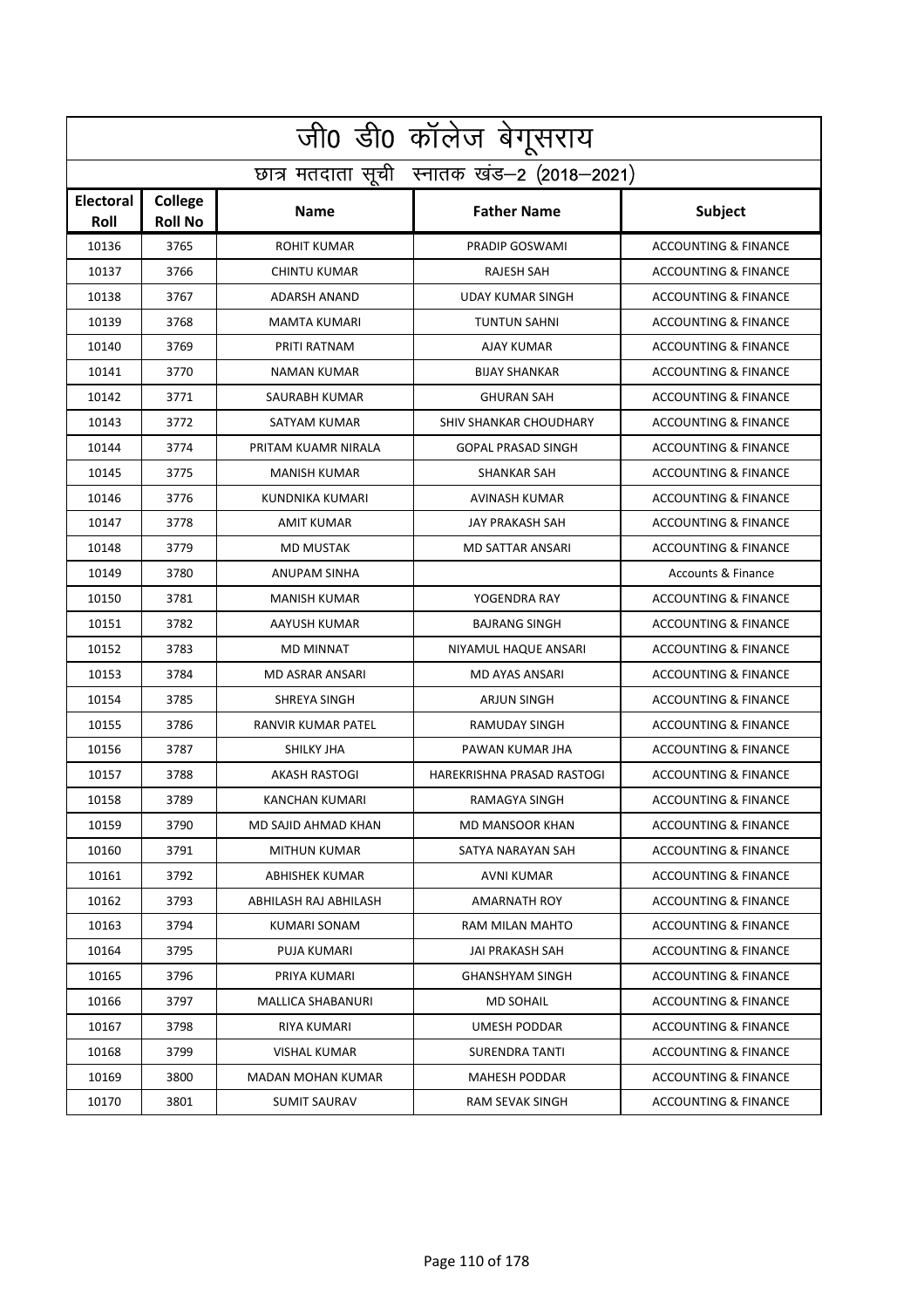| जी0 डी0 कॉलेज बेगूसराय   |                                            |                        |                            |                                 |  |  |
|--------------------------|--------------------------------------------|------------------------|----------------------------|---------------------------------|--|--|
|                          | छात्र मतदाता सूची स्नातक खंड-2 (2018-2021) |                        |                            |                                 |  |  |
| <b>Electoral</b><br>Roll | College<br><b>Roll No</b>                  | <b>Name</b>            | <b>Father Name</b>         | Subject                         |  |  |
| 10171                    | 3802                                       | <b>NEHA KUMARI</b>     | <b>RANJEET GUPTA</b>       | <b>ACCOUNTING &amp; FINANCE</b> |  |  |
| 10172                    | 3803                                       | HAREKRISHNA GOPAL      | <b>MADAN RAY</b>           | <b>ACCOUNTING &amp; FINANCE</b> |  |  |
| 10173                    | 3804                                       | <b>SNEHA BASU</b>      | <b>BISHNU DEO PRASAD</b>   | <b>ACCOUNTING &amp; FINANCE</b> |  |  |
| 10174                    | 3805                                       | RAJ KUMAR              | <b>MAHENDRA PASWAN</b>     | <b>ACCOUNTING &amp; FINANCE</b> |  |  |
| 10175                    | 3806                                       | <b>ASHWINI</b>         | <b>MANOJ KUMAR</b>         | <b>ACCOUNTING &amp; FINANCE</b> |  |  |
| 10176                    | 3807                                       | <b>KANCHAN KUMARI</b>  | <b>RAMDEV RAJAK</b>        | <b>ACCOUNTING &amp; FINANCE</b> |  |  |
| 10177                    | 3809                                       | <b>VAIBHAV KUMAR</b>   | <b>RAJESH KUMAR</b>        | <b>ACCOUNTING &amp; FINANCE</b> |  |  |
| 10178                    | 3810                                       | RITA KUMARI            | <b>SHANKAR KUMAR SINGH</b> | <b>ACCOUNTING &amp; FINANCE</b> |  |  |
| 10179                    | 3811                                       | AARTI KUMARI           | <b>BHUSHAN RAM</b>         | <b>ACCOUNTING &amp; FINANCE</b> |  |  |
| 10180                    | 3812                                       | <b>ANIKET BHARTIYA</b> | MANOJ KUMAR BHARTIYA       | <b>ACCOUNTING &amp; FINANCE</b> |  |  |
| 10181                    | 3813                                       | <b>MD KAMRUDDIN</b>    | SAFRUDDIN                  | <b>ACCOUNTING &amp; FINANCE</b> |  |  |
| 10182                    | 3814                                       | PHULESHWAR SADA        | DUKHMOCHAN SADA            | <b>ACCOUNTING &amp; FINANCE</b> |  |  |
| 10183                    | 3815                                       | <b>SOURAV KUMAR</b>    | <b>BIPIN KUMAR</b>         | <b>ACCOUNTING &amp; FINANCE</b> |  |  |
| 10184                    | 3816                                       | <b>GAURAV KUMAR</b>    | <b>VIMAL SHARMA</b>        | <b>ACCOUNTING &amp; FINANCE</b> |  |  |
| 10185                    | 3817                                       | <b>ARTI KUMARI</b>     | <b>RAM PUKAR THAKUR</b>    | <b>ACCOUNTING &amp; FINANCE</b> |  |  |
| 10186                    | 3818                                       | <b>SNEHA MAHTO</b>     | RAMANAND MAHTO             | <b>ACCOUNTING &amp; FINANCE</b> |  |  |
| 10187                    | 3819                                       | KISHAN KANAHAIYA       | AMIT KUMAR SINGH           | <b>ACCOUNTING &amp; FINANCE</b> |  |  |
| 10188                    | 3820                                       | ABHIMANYU KUMAR        | RAJ KUMAR PD SINGH         | <b>ACCOUNTING &amp; FINANCE</b> |  |  |
| 10189                    | 3821                                       | <b>DILEEP KUMAR</b>    | <b>CHNSHE TANTI</b>        | <b>ACCOUNTING &amp; FINANCE</b> |  |  |
| 10190                    | 3822                                       | AMIT KUMAR             | <b>SATTO SHARMA</b>        | <b>ACCOUNTING &amp; FINANCE</b> |  |  |
| 10191                    | 3823                                       | RAMBALAK KUMAR         | <b>DEBU SAH</b>            | <b>ACCOUNTING &amp; FINANCE</b> |  |  |
| 10192                    | 3824                                       | AKASH KUMAR            | <b>DILIP CHOUDHARY</b>     | <b>ACCOUNTING &amp; FINANCE</b> |  |  |
| 10193                    | 3825                                       | <b>SUNIL KUMAR</b>     | <b>KISHORI SAH</b>         | <b>ACCOUNTING &amp; FINANCE</b> |  |  |
| 10194                    | 3826                                       | <b>NAYAB KHAN</b>      | MD DILAWAR KHAN            | <b>ACCOUNTING &amp; FINANCE</b> |  |  |
| 10195                    | 3827                                       | SUMIT KUMAR            | MANOJ SAH                  | <b>ACCOUNTING &amp; FINANCE</b> |  |  |
| 10196                    | 3828                                       | NITISH KUMAR           | OM PRAKASH SAH             | ACCOUNTING & FINANCE            |  |  |
| 10197                    | 3829                                       | <b>MD ARIF</b>         | MD RAHMAT ALI              | <b>ACCOUNTING &amp; FINANCE</b> |  |  |
| 10198                    | 3830                                       | ARTI KUMARI            | SANJAY KUMAR               | <b>ACCOUNTING &amp; FINANCE</b> |  |  |
| 10199                    | 3830                                       | NITISH KUMAR           | ANJANI KUMAR               | ACCOUNTING & FINANCE            |  |  |
| 10200                    | 3831                                       | SHIVANI KUMARI         | PANKAJ RAY                 | ACCOUNTING & FINANCE            |  |  |
| 10201                    | 3832                                       | PANKAJ KUMAR           | <b>SURESH YADAV</b>        | <b>ACCOUNTING &amp; FINANCE</b> |  |  |
| 10202                    | 3833                                       | SHRISHTY RAJ           | <b>ANIL SAH</b>            | <b>ACCOUNTING &amp; FINANCE</b> |  |  |
| 10203                    | 3834                                       | NILESH KUMAR           | AMAR SHARMA                | ACCOUNTING & FINANCE            |  |  |
| 10204                    | 3835                                       | PRIYA SHARMA           | ANIL KUMAR SHARMA          | ACCOUNTING & FINANCE            |  |  |
| 10205                    | 3836                                       | NISHA KUMARI           | RAM NATH SHARMA            | ACCOUNTING & FINANCE            |  |  |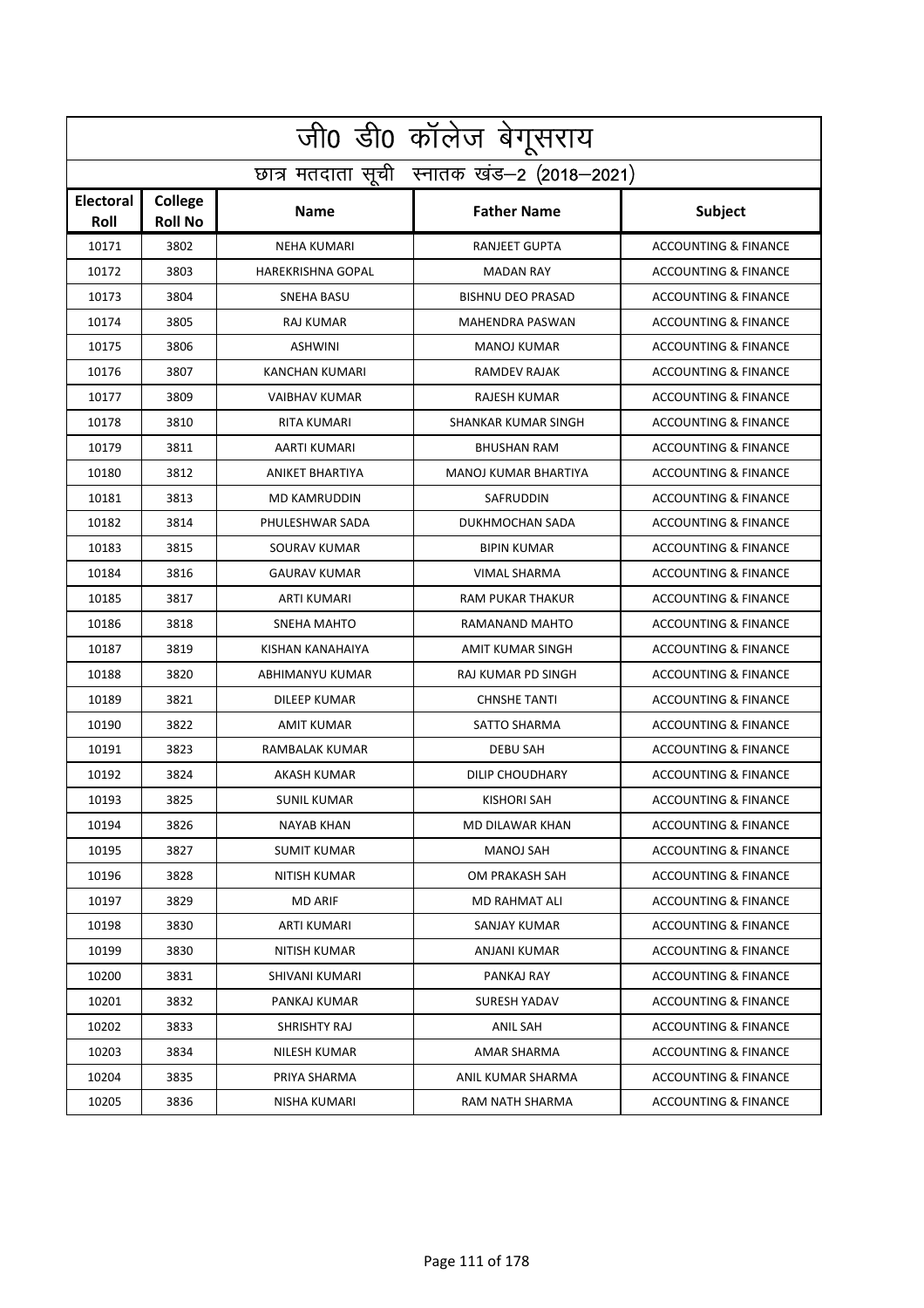| जी0 डी0 कॉलेज बेगूसराय   |                                            |                            |                           |                                 |  |  |
|--------------------------|--------------------------------------------|----------------------------|---------------------------|---------------------------------|--|--|
|                          | छात्र मतदाता सूची स्नातक खंड-2 (2018-2021) |                            |                           |                                 |  |  |
| <b>Electoral</b><br>Roll | College<br><b>Roll No</b>                  | <b>Name</b>                | <b>Father Name</b>        | <b>Subject</b>                  |  |  |
| 10206                    | 3837                                       | KANHAIYA KUMAR             | <b>BAIDHNATH PANDIT</b>   | <b>ACCOUNTING &amp; FINANCE</b> |  |  |
| 10207                    | 3839                                       | PIYUSH RAJ                 | <b>SRI DINANATH GUPTA</b> | <b>ACCOUNTING &amp; FINANCE</b> |  |  |
| 10208                    | 3840                                       | <b>BIRAT KUMAR</b>         | <b>SURESH SHARMA</b>      | <b>ACCOUNTING &amp; FINANCE</b> |  |  |
| 10209                    | 3841                                       | PANKAJ KUMAR               | SAJJAN PODDAR             | <b>ACCOUNTING &amp; FINANCE</b> |  |  |
| 10210                    | 3842                                       | SHIVAM KUMAR               | RAJENDRA RAI              | <b>ACCOUNTING &amp; FINANCE</b> |  |  |
| 10211                    | 3843                                       | <b>ABHISHEK RAJ</b>        | SANJEEV TIWARI            | <b>ACCOUNTING &amp; FINANCE</b> |  |  |
| 10212                    | 3844                                       | <b>SHRUTI KUMARI</b>       | <b>SANJAY SINGH</b>       | <b>ACCOUNTING &amp; FINANCE</b> |  |  |
| 10213                    | 3845                                       | PRATIBHA KUMARI            | SATISH PRASAD SINGH       | <b>ACCOUNTING &amp; FINANCE</b> |  |  |
| 10214                    | 3845                                       | <b>SOMYA SINGH</b>         | AWDHESH KUMAR SINGH       | <b>ACCOUNTING &amp; FINANCE</b> |  |  |
| 10215                    | 3846                                       | MD IRSHAD ALAM             | <b>MD BARKAT ALI</b>      | <b>ACCOUNTING &amp; FINANCE</b> |  |  |
| 10216                    | 3847                                       | AARTI KUMARI               |                           | <b>Accounts &amp; Finance</b>   |  |  |
| 10217                    | 3848                                       | SIMPLE SONI                |                           | <b>Accounts &amp; Finance</b>   |  |  |
| 10218                    | 3849                                       | <b>AMRITA KUMARI</b>       |                           | <b>Accounts &amp; Finance</b>   |  |  |
| 10219                    | 3851                                       | <b>PRINCE KUMAR</b>        |                           | <b>Accounts &amp; Finance</b>   |  |  |
| 10220                    | 3851                                       | <b>NARAYAN KUMAR</b>       |                           | <b>Accounts &amp; Finance</b>   |  |  |
| 10221                    | 3852                                       | <b>JAY PATEL</b>           |                           | <b>Accounts &amp; Finance</b>   |  |  |
| 10222                    | 3853                                       | <b>NAVNEET KUMAR</b>       |                           | <b>Accounts &amp; Finance</b>   |  |  |
| 10223                    | 3853                                       | <b>SINTU KUMAR</b>         |                           | <b>Accounts &amp; Finance</b>   |  |  |
| 10224                    | 3854                                       | <b>RAHUL KUMAR</b>         |                           | <b>Accounts &amp; Finance</b>   |  |  |
| 10225                    | 3856                                       | SAURAV KUMAR               |                           | <b>Accounts &amp; Finance</b>   |  |  |
| 10226                    | 3857                                       | RAMAN KUMAR                |                           | <b>Accounts &amp; Finance</b>   |  |  |
| 10227                    | 3857                                       | SAROJ KUMAR                |                           | <b>Accounts &amp; Finance</b>   |  |  |
| 10228                    | 3858                                       | <b>AMIT KUMAR</b>          |                           | <b>Accounts &amp; Finance</b>   |  |  |
| 10229                    | 3858                                       | AMISHA KUMARI              |                           | <b>Accounts &amp; Finance</b>   |  |  |
| 10230                    | 3859                                       | ASHMITA KUMARI             |                           | <b>Accounts &amp; Finance</b>   |  |  |
| 10231                    | 3860                                       | NIBHA KUMARI               |                           | <b>Accounts &amp; Finance</b>   |  |  |
| 10232                    | 3861                                       | <b>MANTOSH KUMAR</b>       |                           | <b>Accounts &amp; Finance</b>   |  |  |
| 10233                    | 3862                                       | <b>SUJEET KUMAR</b>        |                           | <b>Accounts &amp; Finance</b>   |  |  |
| 10234                    | 3863                                       | NIDHI KUMARI               |                           | <b>Accounts &amp; Finance</b>   |  |  |
| 10235                    | 3864                                       | RINKU KUMARI               |                           | Accounts & Finance              |  |  |
| 10236                    | 3865                                       | <b>AKSHAY KUMAR</b>        |                           | <b>Accounts &amp; Finance</b>   |  |  |
| 10237                    | 3866                                       | <b>SURYA PRATAP</b>        |                           | <b>Accounts &amp; Finance</b>   |  |  |
| 10238                    | 3867                                       | CHAMANJEET KUMAR           |                           | <b>Accounts &amp; Finance</b>   |  |  |
| 10239                    | 3868                                       | <b>CHANDRAPRATAP SINGH</b> |                           | <b>Accounts &amp; Finance</b>   |  |  |
| 10240                    | 3869                                       | AJAY SMIT RAJ              |                           | <b>Accounts &amp; Finance</b>   |  |  |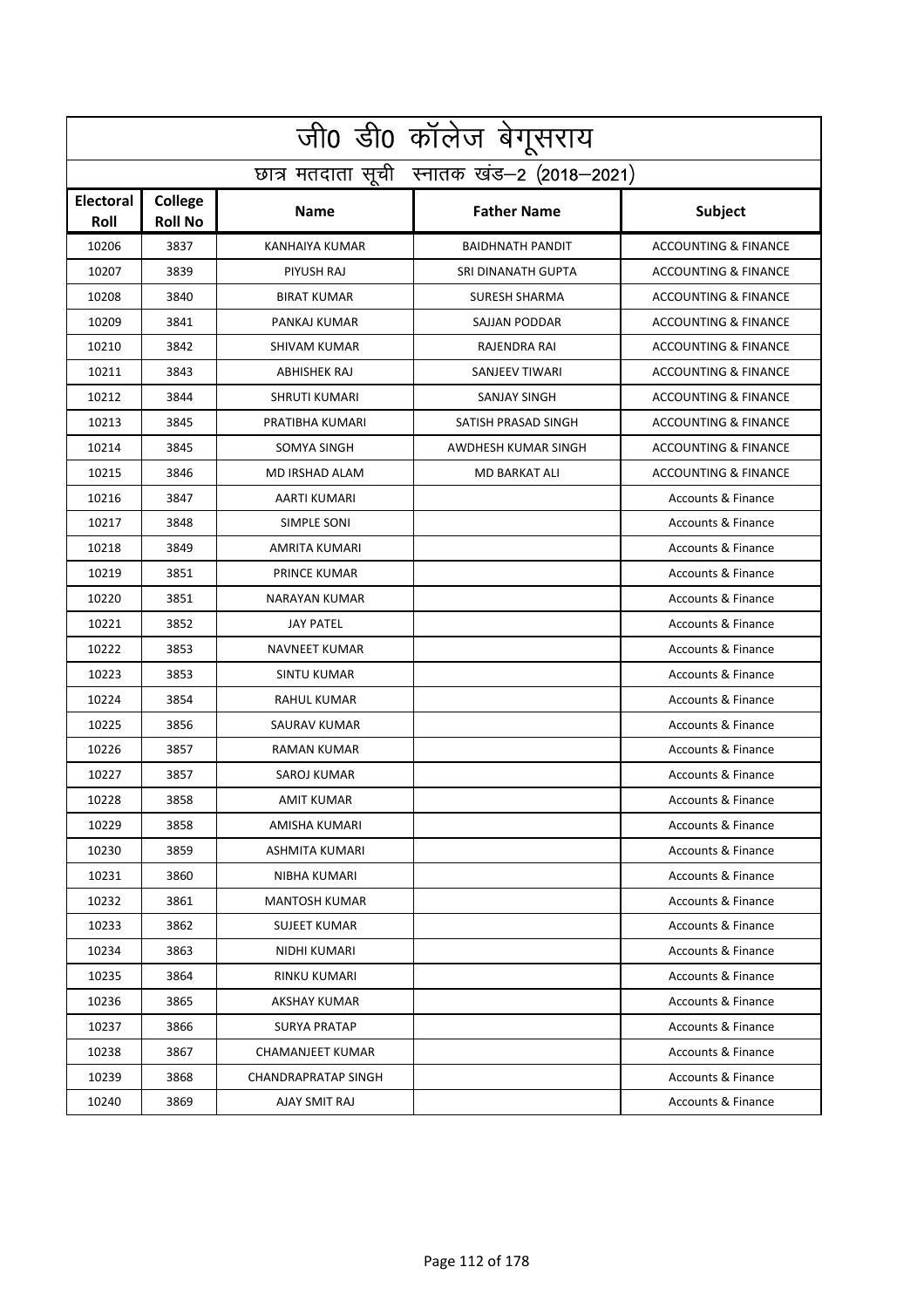|                                            | <u>जी0 डी0 कॉलेज बेगू</u> सराय |                      |                         |                                 |  |
|--------------------------------------------|--------------------------------|----------------------|-------------------------|---------------------------------|--|
| छात्र मतदाता सूची स्नातक खंड-2 (2018-2021) |                                |                      |                         |                                 |  |
| <b>Electoral</b><br>Roll                   | College<br><b>Roll No</b>      | <b>Name</b>          | <b>Father Name</b>      | Subject                         |  |
| 10241                                      | 3870                           | <b>MUKUND KUMAR</b>  |                         | <b>Accounts &amp; Finance</b>   |  |
| 10242                                      | 3871                           | <b>MUKESH TANTI</b>  |                         | <b>Accounts &amp; Finance</b>   |  |
| 10243                                      | 3872                           | <b>GAURAV JALAN</b>  |                         | <b>Accounts &amp; Finance</b>   |  |
| 10244                                      | 3873                           | <b>ADITYA ROY</b>    |                         | <b>Accounts &amp; Finance</b>   |  |
| 10245                                      | 3874                           | <b>MD AFROZ</b>      |                         | <b>Accounts &amp; Finance</b>   |  |
| 10246                                      | 3875                           | <b>ANKIT KUMAR</b>   |                         | <b>Accounts &amp; Finance</b>   |  |
| 10247                                      | 3877                           | PANKAJ KUMAR         |                         | <b>Accounts &amp; Finance</b>   |  |
| 10248                                      | 3878                           | AMIT KUMAR SINGH     |                         | <b>Accounts &amp; Finance</b>   |  |
| 10249                                      | 3880                           | SATYAM SHARMA        |                         | <b>Accounts &amp; Finance</b>   |  |
| 10250                                      | 3881                           | SHIVAM SHARMA        |                         | <b>Accounts &amp; Finance</b>   |  |
| 10251                                      | 3882                           | RAUSHAN KUMAR        |                         | <b>Accounts &amp; Finance</b>   |  |
| 10252                                      | 3883                           | <b>SAVAN KUMAR</b>   |                         | <b>Accounts &amp; Finance</b>   |  |
| 10253                                      | 3885                           | <b>MD SOHRAB</b>     |                         | <b>Accounts &amp; Finance</b>   |  |
| 10254                                      | 3886                           | <b>MD SHARUKH</b>    |                         | <b>Accounts &amp; Finance</b>   |  |
| 10255                                      | 3887                           | <b>AKASH JAIN</b>    |                         | <b>Accounts &amp; Finance</b>   |  |
| 10256                                      | 3887                           | <b>NEHA KUMARI</b>   |                         | <b>Accounts &amp; Finance</b>   |  |
| 10257                                      | 3888                           | SAURABH KUMAR        |                         | <b>Accounts &amp; Finance</b>   |  |
| 10258                                      | 3889                           | RAJA KUMAR           |                         | <b>Accounts &amp; Finance</b>   |  |
| 10259                                      | 3940                           | <b>JYOTI KUMARI</b>  | SAROJ CHOUHAN           | <b>ACCOUNTING &amp; FINANCE</b> |  |
| 10260                                      | 4022                           | <b>MD RAHMAT</b>     |                         | <b>Accounts &amp; Finance</b>   |  |
| 10261                                      | 7901                           | <b>SUNDRAM KUMAR</b> |                         | <b>Accounts &amp; Finance</b>   |  |
| 10262                                      | 7902                           | <b>NICKY KUMARI</b>  |                         | <b>Accounts &amp; Finance</b>   |  |
| 10263                                      | 7904                           | <b>GAUTAM KUMAR</b>  |                         | <b>Accounts &amp; Finance</b>   |  |
| 10264                                      | 7905                           | RAMAN                |                         | <b>Accounts &amp; Finance</b>   |  |
| 10265                                      | 7907                           | RANJAN RANU          |                         | <b>Accounts &amp; Finance</b>   |  |
| 10266                                      | 7909                           | KRISHNA KUMAR        |                         | <b>Accounts &amp; Finance</b>   |  |
| 10267                                      |                                | ANVITA SINHA         |                         | Accounts & Finance              |  |
| 10268                                      | 3503                           | <b>RISHU KUMAR</b>   | <b>SUNIL DAS</b>        | MARKETING                       |  |
| 10269                                      | 3583                           | KOMAL KUMARI         | KRISHNA KUMAR           | MARKETING                       |  |
| 10270                                      | 3606                           | CHANCHAL KUMAR       | <b>MAHENDRA DAS</b>     | MARKETING                       |  |
| 10271                                      | 3657                           | RAJENDRA KUMAR       | <b>RAM BHAROSH DAS</b>  | <b>MARKETING</b>                |  |
| 10272                                      | 3672                           | ADITYA KUMAR         | NANDAN RAJAK            | MARKETING                       |  |
| 10273                                      | 3679                           | SHANKAR KUMAR        | <b>ASHOK PURBEY</b>     | MARKETING                       |  |
| 10274                                      | 3689                           | ANAND KUMAR RAJAK    | <b>BHUTTU RAJAK</b>     | MARKETING                       |  |
| 10275                                      | 3889                           | AMAN MADHAV          | ASHOK KUMAR SINGH MUNNA | MARKETING                       |  |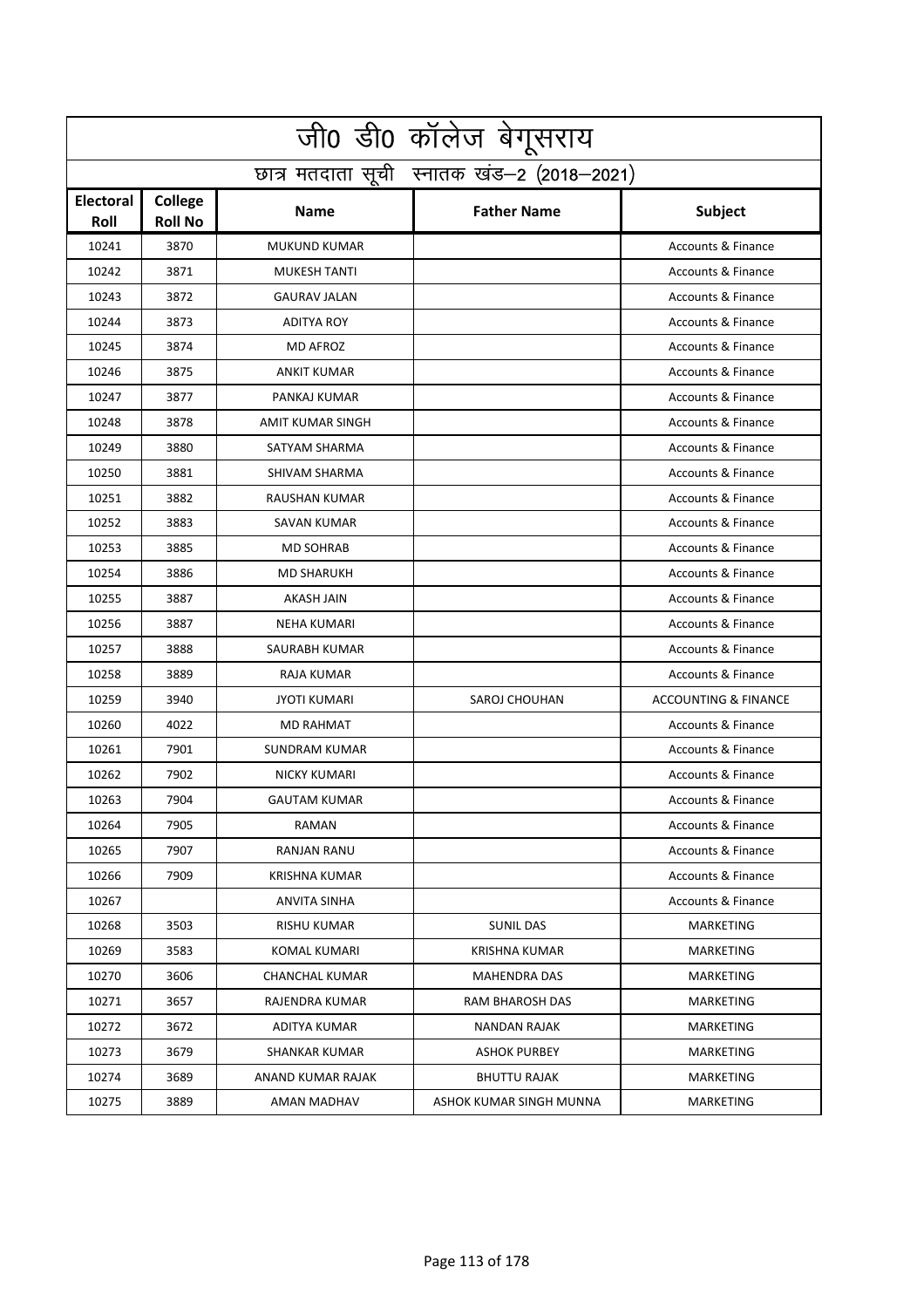|                          | .<br>जीo डीo कॉलेज बेगूसराय                |                          |                                 |                  |  |  |
|--------------------------|--------------------------------------------|--------------------------|---------------------------------|------------------|--|--|
|                          | छात्र मतदाता सूची स्नातक खंड-2 (2018-2021) |                          |                                 |                  |  |  |
| <b>Electoral</b><br>Roll | College<br><b>Roll No</b>                  | <b>Name</b>              | <b>Father Name</b>              | <b>Subject</b>   |  |  |
| 10276                    | 3890                                       | <b>TANNU SHRI</b>        | <b>SANJAY SAH</b>               | <b>MARKETING</b> |  |  |
| 10277                    | 3891                                       | SHLESTI BHARDWAJ         | <b>MR PRABHU THAKUR</b>         | <b>MARKETING</b> |  |  |
| 10278                    | 3991                                       | VAISHNAVI KUMARI         | SRI SANJEEV KUMAR JHA           | <b>MARKETING</b> |  |  |
| 10279                    | 3892                                       | <b>MD SHAHRE ALAM</b>    | <b>MD MUSTAK</b>                | <b>MARKETING</b> |  |  |
| 10280                    | 3893                                       | PRIYANSHU KUMAR          | <b>BALRAM SINGH</b>             | MARKETING        |  |  |
| 10281                    | 3894                                       | <b>RAJAN KUMAR</b>       | RAJESAVEAR PODDAR               | <b>MARKETING</b> |  |  |
| 10282                    | 3895                                       | PHUTUSH KUMAR            | <b>MUKESH RAM</b>               | <b>MARKETING</b> |  |  |
| 10283                    | 3896                                       | ROHIT KUMAR              | <b>SUNIL SINGH</b>              | MARKETING        |  |  |
| 10284                    | 3897                                       | SHIVAM KUMAR             | RAM SHARAN SAHU                 | <b>MARKETING</b> |  |  |
| 10285                    | 3898                                       | <b>KM SEEMA</b>          | <b>NAVEEN MISRA</b>             | <b>MARKETING</b> |  |  |
| 10286                    | 3899                                       | <b>DEEPAK KUMAR</b>      | NAVEEN KUMAR MISHRA             | <b>MARKETING</b> |  |  |
| 10287                    | 3900                                       | <b>SANJANA RATHOUR</b>   | DHARMENDRA RATHOUR              | <b>MARKETING</b> |  |  |
| 10288                    | 3901                                       | DEEPAK KUMAR             | SHYAM KISHOR PATHAK             | MARKETING        |  |  |
| 10289                    | 3902                                       | SONALI KUMARI            | <b>CHANDRACHUR PRASAD GUPTA</b> | MARKETING        |  |  |
| 10290                    | 3903                                       | <b>MD KAISAR</b>         | <b>MD IKAMUL</b>                | MARKETING        |  |  |
| 10291                    | 3904                                       | <b>MD EHSAN</b>          | <b>MD MUNNA</b>                 | <b>MARKETING</b> |  |  |
| 10292                    | 3905                                       | DILDAR ALAM              | <b>MD NIKAEL</b>                | <b>MARKETING</b> |  |  |
| 10293                    | 3906                                       | <b>NAVEEN KUMAR</b>      | RAMBALAK SAH                    | MARKETING        |  |  |
| 10294                    | 3908                                       | AADARSH KUMAR            | PARBHAKAR JHA                   | <b>MARKETING</b> |  |  |
| 10295                    | 3909                                       | LOHA KUMAR               | SHANKAR CHAUDHARI               | <b>MARKETING</b> |  |  |
| 10296                    | 3910                                       | KANHAIYA KUMAR           | <b>DILIP SHARMA</b>             | MARKETING        |  |  |
| 10297                    | 3911                                       | MEENAKSHI KUMARI         | KAUSHAL KISHOR JHA              | MARKETING        |  |  |
| 10298                    | 3912                                       | PRADUMMAN KUMAR          | <b>HARERAM SAH</b>              | MARKETING        |  |  |
| 10299                    | 3913                                       | KHUSHI SINGH             | RAMA SHANKAR SINGH              | MARKETING        |  |  |
| 10300                    | 3914                                       | NAFEES AHMAD             | JAMEEL AHMAD                    | MARKETING        |  |  |
| 10301                    | 3915                                       | ROHIT KUMAR              | <b>MAHADEV RAY</b>              | MARKETING        |  |  |
| 10302                    | 3916                                       | ANAND KUMAR SAH          | JAYJAYRAM SAH                   | <b>MARKETING</b> |  |  |
| 10303                    | 3917                                       | <b>GULAFSHAN PERWEEN</b> | MD SHAHID ANSARI                | MARKETING        |  |  |
| 10304                    | 3918                                       | <b>GYANDEV SAH</b>       | SURESH SAH                      | MARKETING        |  |  |
| 10305                    | 3919                                       | AFSANA KHATOON           | <b>MD SHAKIR</b>                | MARKETING        |  |  |
| 10306                    | 3920                                       | SABBI KHATUN             | MD AFZAL                        | MARKETING        |  |  |
| 10307                    | 3921                                       | KUNAL KUMAR              | KAPIL DEV SAH                   | MARKETING        |  |  |
| 10308                    | 3922                                       | RITIK KUMAR              | <b>MANTU KUMAR</b>              | MARKETING        |  |  |
| 10309                    | 3923                                       | MUSKAN KUMARI            | DINESH SAH                      | MARKETING        |  |  |
| 10310                    | 3924                                       | PANKAJ KUMAR             | KHALTHU YADAV                   | MARKETING        |  |  |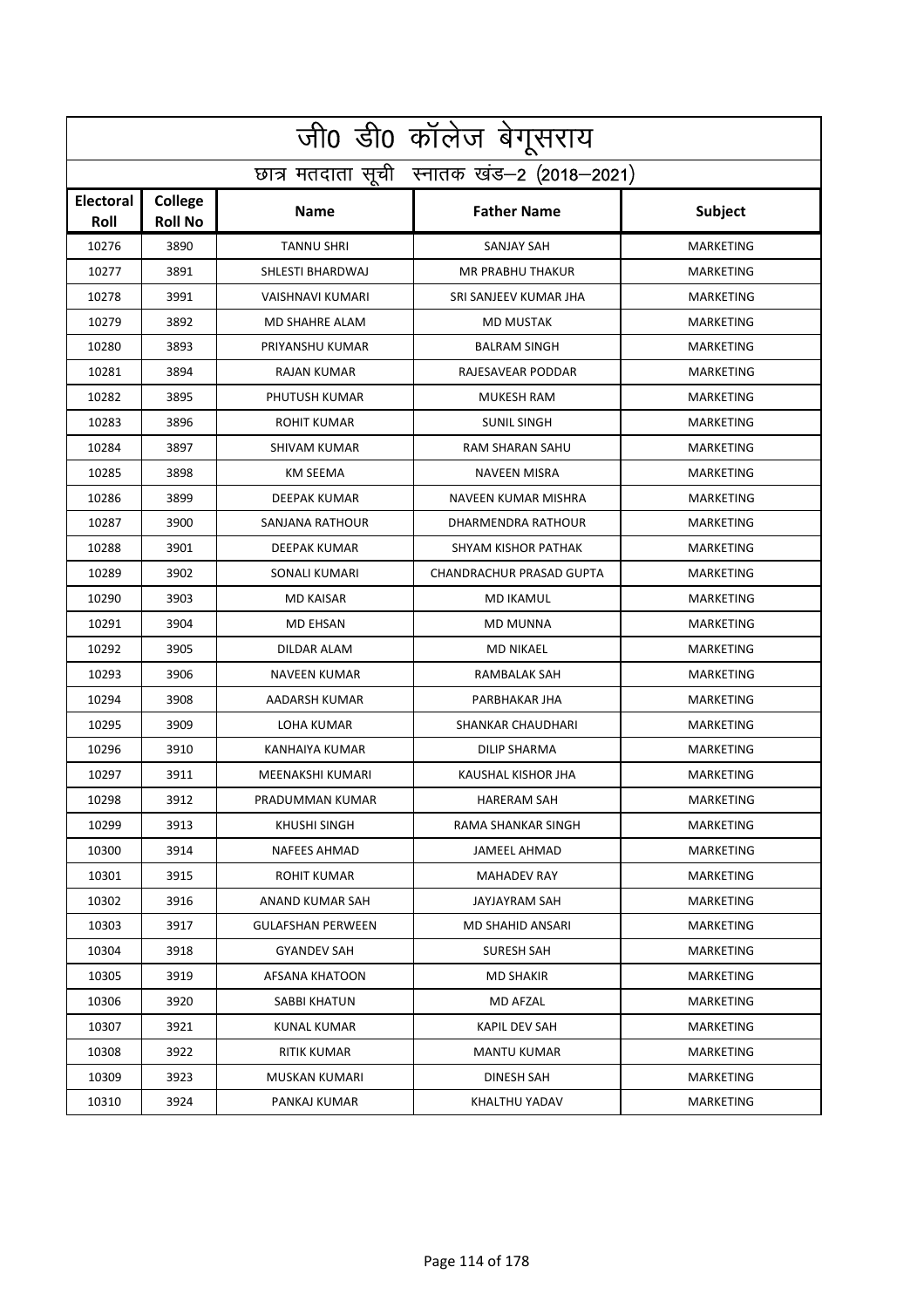|                                            | जी0 डी0 कॉलेज बेगूसराय    |                         |                        |                  |  |
|--------------------------------------------|---------------------------|-------------------------|------------------------|------------------|--|
| छात्र मतदाता सूची स्नातक खंड-2 (2018-2021) |                           |                         |                        |                  |  |
| <b>Electoral</b><br>Roll                   | College<br><b>Roll No</b> | <b>Name</b>             | <b>Father Name</b>     | Subject          |  |
| 10311                                      | 3925                      | <b>KAJAL KUMARI</b>     | <b>MANOJ KUMAR</b>     | <b>MARKETING</b> |  |
| 10312                                      | 3926                      | AKANSHA KUMARI          | SANJEEV KUMAR          | MARKETING        |  |
| 10313                                      | 3927                      | <b>MD YAKUB</b>         | <b>MD KASHIM</b>       | <b>MARKETING</b> |  |
| 10314                                      | 3928                      | <b>CHANDNI KUMARI</b>   | <b>RAM SURAT SAH</b>   | <b>MARKETING</b> |  |
| 10315                                      | 3929                      | JEEVAN KUMAR MISHRA     | RAMANAND MISHRA        | MARKETING        |  |
| 10316                                      | 3930                      | SARVESH KUMAR           | CHANDRABHUSHAN SINGH   | <b>MARKETING</b> |  |
| 10317                                      | 3931                      | PHOOL KUMARI            | <b>MR RINKU THAKUR</b> | MARKETING        |  |
| 10318                                      | 3932                      | ADITYA SINGH            | <b>MANOJ SINGH</b>     | MARKETING        |  |
| 10319                                      | 3933                      | <b>RAJAN KUMAR</b>      | PARMANAND RAY          | <b>MARKETING</b> |  |
| 10320                                      | 3934                      | <b>DEEPAK KUMAR</b>     | AKHILESHWAR SAH        | <b>MARKETING</b> |  |
| 10321                                      | 3934                      | <b>MD IRFAN ALI</b>     | <b>MD AARFEEN</b>      | <b>MARKETING</b> |  |
| 10322                                      | 3936                      | AMAN KUMAR              | <b>UMESH SINGH</b>     | MARKETING        |  |
| 10323                                      | 3937                      | SONALI KUMARI           | <b>SURAJ SAH</b>       | MARKETING        |  |
| 10324                                      | 3938                      | RAUSHAN KUMAR           | DINESH MAHARAJ         | <b>MARKETING</b> |  |
| 10325                                      | 3939                      | <b>KANCHAN KUMARI</b>   | RAMANAND SINGH         | MARKETING        |  |
| 10326                                      | 3941                      | <b>SUSHMITA</b>         | SURESH SAH             | <b>MARKETING</b> |  |
| 10327                                      | 3942                      | SADHNA KUMARI           | <b>DAMODAR MATHO</b>   | MARKETING        |  |
| 10328                                      | 3943                      | <b>VIKAS KUMAR</b>      | RAM JEE SAH            | MARKETING        |  |
| 10329                                      | 3945                      | RAJA KUMAR              | LAL BABU SAH           | <b>MARKETING</b> |  |
| 10330                                      | 3946                      | <b>ABHISHEK KUMAR</b>   | SANJAY KUMAR           | <b>MARKETING</b> |  |
| 10331                                      | 3947                      | <b>SAURABH KUMAR</b>    | RAM BALAK SINGH        | <b>MARKETING</b> |  |
| 10332                                      | 3948                      | LALO KUMAR              | <b>NATHO MAHTO</b>     | MARKETING        |  |
| 10333                                      | 3949                      | <b>VIKRAM KUMAR</b>     | <b>SUJAN SAH</b>       | MARKETING        |  |
| 10334                                      | 3950                      | MOHAMMAD SHAHNAWAZ ALAM | MOHAMMAD MOJAHIR       | MARKETING        |  |
| 10335                                      | 3951                      | RITESH KUMAR            | RAJKISHOR YADAV        | MARKETING        |  |
| 10336                                      | 3952                      | SHUBHAM SHEKHAR         | DHIRENDRA PRASAD       | MARKETING        |  |
| 10337                                      | 3953                      | <b>CHINTU KUMAR</b>     | SUBASH SAH             | MARKETING        |  |
| 10338                                      | 3954                      | RAJEEV KUMAR            | SONELAL SHARMA         | MARKETING        |  |
| 10339                                      | 3955                      | DILIP KUMAR             | <b>RANJAN THAKUR</b>   | MARKETING        |  |
| 10340                                      | 3956                      | KUNAL KUMAR             | BIRENDRA KUMAR SINGH   | MARKETING        |  |
| 10341                                      | 3957                      | ANKIT KUMAR             | AJAY SAH               | MARKETING        |  |
| 10342                                      | 3958                      | ANKIT KUMAR             | VIJAY PRASAD RASTOGI   | MARKETING        |  |
| 10343                                      | 3959                      | SHAISTA PERVEEN         | WALIUR RAHMAN          | MARKETING        |  |
| 10344                                      | 3960                      | AJIT KUMAR              | PRAKASH SHARMA         | MARKETING        |  |
| 10345                                      | 3961                      | RAVI RAUSHAN KUMAR      | SUNIL KUMAR            | MARKETING        |  |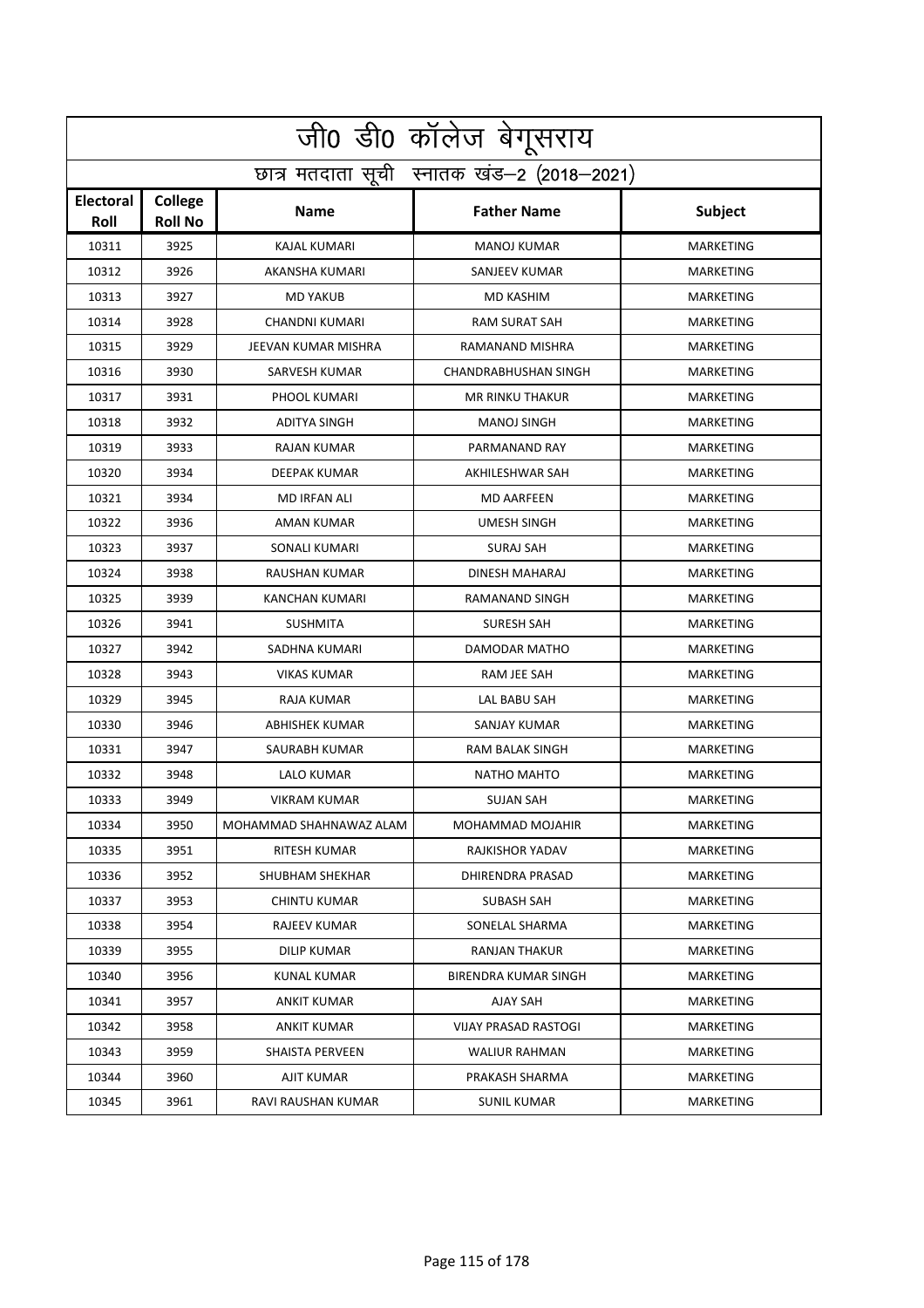|                          | जी0 डी0 कॉलेज बेगूसराय                     |                            |                           |                  |  |  |
|--------------------------|--------------------------------------------|----------------------------|---------------------------|------------------|--|--|
|                          | छात्र मतदाता सूची स्नातक खंड-2 (2018-2021) |                            |                           |                  |  |  |
| <b>Electoral</b><br>Roll | College<br><b>Roll No</b>                  | <b>Name</b>                | <b>Father Name</b>        | Subject          |  |  |
| 10346                    | 3963                                       | <b>VARSHA KUMARI</b>       | <b>RAJKUMAR SAH</b>       | <b>MARKETING</b> |  |  |
| 10347                    | 3964                                       | <b>HEMANT KUMAR JHA</b>    | LATE PRAMOD JHA           | MARKETING        |  |  |
| 10348                    | 3965                                       | <b>KUNDAN KUMAR</b>        | YOGENDAR TANTI            | <b>MARKETING</b> |  |  |
| 10349                    | 3966                                       | <b>RAHUL KUMAR</b>         | <b>ARVIND SHARMA</b>      | <b>MARKETING</b> |  |  |
| 10350                    | 3967                                       | KANHAIYA KUMAR             | <b>MANOJ PODDAR</b>       | MARKETING        |  |  |
| 10351                    | 3968                                       | <b>ARYAN KUNAL</b>         | AJAY KUMAR                | <b>MARKETING</b> |  |  |
| 10352                    | 3969                                       | <b>GAURAV KUMAR PODDAR</b> | RAMCHANDER PODDAR         | MARKETING        |  |  |
| 10353                    | 3970                                       | MD SHAHID ALAM             | <b>MD SAMSHUL</b>         | MARKETING        |  |  |
| 10354                    | 3971                                       | <b>OSHO KUMAR</b>          | UMESH KUMAR VARMA         | <b>MARKETING</b> |  |  |
| 10355                    | 3972                                       | <b>GOLU KUMAR</b>          | RAM RATAN PASWAN          | <b>MARKETING</b> |  |  |
| 10356                    | 3973                                       | <b>RAJA KUMAR</b>          | <b>MANOJ PRASAD SAH</b>   | <b>MARKETING</b> |  |  |
| 10357                    | 3974                                       | RAUSHAN KUMAR              | SANJAY SAH                | MARKETING        |  |  |
| 10358                    | 3975                                       | NITISH KUMAR               | <b>MUKESH DAS</b>         | MARKETING        |  |  |
| 10359                    | 3976                                       | <b>VINEET KUMAR</b>        | <b>UMESH SINGH</b>        | <b>MARKETING</b> |  |  |
| 10360                    | 3977                                       | <b>BITTU KUMAR</b>         | <b>BISHUNDEV YADAV</b>    | MARKETING        |  |  |
| 10361                    | 3977                                       | <b>SUMAN KUMAR</b>         | PIKKU SINGH               | <b>MARKETING</b> |  |  |
| 10362                    | 3978                                       | <b>SAURAV KUMAR</b>        | <b>ABANIND SINGH</b>      | MARKETING        |  |  |
| 10363                    | 3979                                       | MURAREE KUMAR              | RANJAN MISHRA             | <b>MARKETING</b> |  |  |
| 10364                    | 3980                                       | RISHU KUMAR                | <b>VINOD KUMAR PATHAK</b> | MARKETING        |  |  |
| 10365                    | 3981                                       | SHEETAL KUMARI             | <b>SANTOSH KUMAR</b>      | MARKETING        |  |  |
| 10366                    | 3982                                       | <b>SUMANT KUMAR</b>        | <b>BIPIN SINGH</b>        | <b>MARKETING</b> |  |  |
| 10367                    | 3983                                       | ABHISHEK KUMAR             | <b>HARERAM SINGH</b>      | <b>MARKETING</b> |  |  |
| 10368                    | 3983                                       | <b>JUNAID ALAM</b>         | <b>MD KITABUL</b>         | MARKETING        |  |  |
| 10369                    | 3984                                       | MD SARFRAJ KHAN            | MD JAMIL KHAN             | MARKETING        |  |  |
| 10370                    | 3985                                       | MD UMAR KHAN               | MD JAFIR KHAN             | MARKETING        |  |  |
| 10371                    | 3986                                       | AMIT KUMAR                 | SUNIL KUMAR               | MARKETING        |  |  |
| 10372                    | 3992                                       | SHALINI KUMARI             | PARMANAND YADAV           | MARKETING        |  |  |
| 10373                    | 3993                                       | CHANDAN KUMAR              | <b>MAHESH MAHTO</b>       | <b>MARKETING</b> |  |  |
| 10374                    | 3994                                       | ABHISHEK KUMAR             | KAILASH SHANI             | MARKETING        |  |  |
| 10375                    | 3995                                       | SUSHIL KUMAR               | <b>SHANKAR MAHTO</b>      | MARKETING        |  |  |
| 10376                    | 3996                                       | ROHAN KUAMR                | <b>VINOD SAH</b>          | MARKETING        |  |  |
| 10377                    | 3997                                       | BADAL KUMAR                | SUBODH SINGH              | MARKETING        |  |  |
| 10378                    | 3998                                       | DEEPAK KUMAR               | <b>MAHAVIR MAHTO</b>      | MARKETING        |  |  |
| 10379                    | 3999                                       | <b>ISHU CHANDRA ROY</b>    | <b>MANOJ KUMAR</b>        | MARKETING        |  |  |
| 10380                    | 4000                                       | ROHIT KUMAR                | RAM SOGARATH SAH          | MARKETING        |  |  |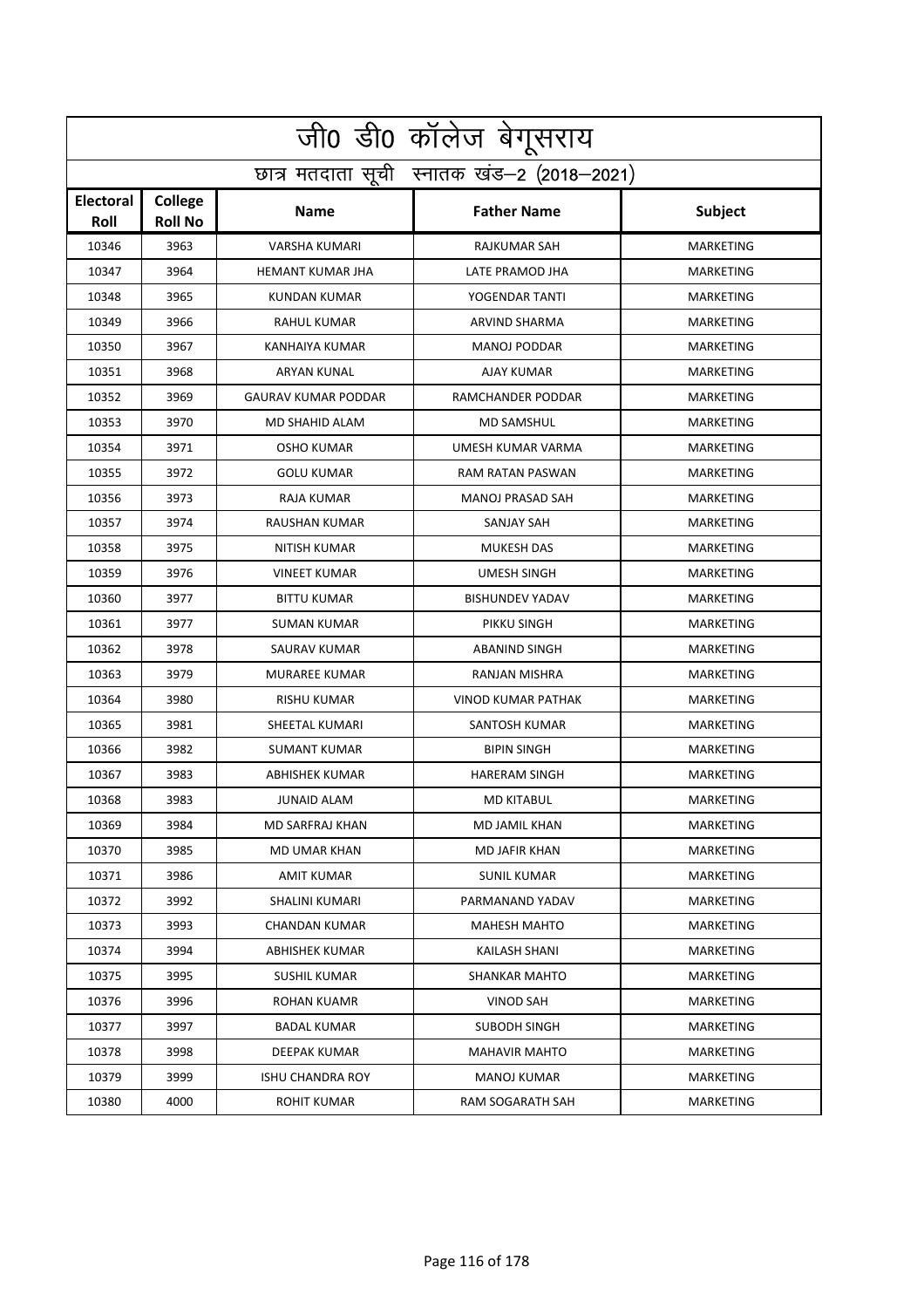|                                            | जी0 डी0 कॉलेज बेगूसराय    |                           |                            |                  |  |
|--------------------------------------------|---------------------------|---------------------------|----------------------------|------------------|--|
| छात्र मतदाता सूची स्नातक खंड-2 (2018-2021) |                           |                           |                            |                  |  |
| Electoral<br>Roll                          | College<br><b>Roll No</b> | <b>Name</b>               | <b>Father Name</b>         | Subject          |  |
| 10381                                      | 4001                      | <b>DEVRAJ KUMAR</b>       | OM PRAKASH YADAV           | <b>MARKETING</b> |  |
| 10382                                      | 4002                      | <b>DEEPAK KUMAR</b>       | SOHAN PRASAD GUPTA         | MARKETING        |  |
| 10383                                      | 4003                      | PRINCE KUMAR              | <b>ANIL KUMAR SINGH</b>    | <b>MARKETING</b> |  |
| 10384                                      | 4004                      | PRINCE SHARMA             | <b>MANOJ SHARMA</b>        | <b>MARKETING</b> |  |
| 10385                                      | 4005                      | <b>KISHAN KUMAR</b>       | <b>BIRJU PASWAN</b>        | MARKETING        |  |
| 10386                                      | 4006                      | ANUSHANKAR KUMAR          | <b>BABLU SINGH</b>         | <b>MARKETING</b> |  |
| 10387                                      | 4007                      | PUJA KUMARI               | SANJEEV SINGH              | MARKETING        |  |
| 10388                                      | 4008                      | <b>GAURAV KUMAR GUPTA</b> | <b>BAIJNATH GUPTA</b>      | <b>MARKETING</b> |  |
| 10389                                      | 4009                      | KAJAL KUMARI              | SHRVAN KUMAR SHARMA        | <b>MARKETING</b> |  |
| 10390                                      | 4010                      | RICHA KUMARI              | SHASHIBHUSHAN SINGH        | MARKETING        |  |
| 10391                                      | 4011                      | SHYAM SUNDAR SAH          | <b>JITENDRA SAH</b>        | <b>MARKETING</b> |  |
| 10392                                      | 4012                      | <b>TUK TUK KUMARI</b>     | SUSHIL KUMAR SINGH         | MARKETING        |  |
| 10393                                      | 4013                      | AYESHA KHATOON            | <b>MANOWAR HUSSAIN</b>     | <b>MARKETING</b> |  |
| 10394                                      | 4014                      | AYUSH KUMAR               | <b>DINESH CHAUDHARY</b>    | <b>MARKETING</b> |  |
| 10395                                      | 4016                      | PRITI KUMARI              | DABLU MAHTO                | MARKETING        |  |
| 10396                                      | 4017                      | <b>SURUCHI KUMARI</b>     | <b>SHAMBHU THAKUR</b>      | <b>MARKETING</b> |  |
| 10397                                      | 4018                      | RAJA KUMAR                | <b>MOHAN SAH</b>           | MARKETING        |  |
| 10398                                      | 4021                      | <b>ROHIT KUMAR</b>        | RANJEET PODDAR             | MARKETING        |  |
| 10399                                      | 4023                      | KARUNA KUMARI             | RAMSAGAR PASWAN            | MARKETING        |  |
| 10400                                      | 4069                      | <b>SNEHA KUMARI</b>       | <b>BIJAY KUMAR</b>         | <b>BOTANY</b>    |  |
| 10401                                      | 4070                      | <b>SWATI KUMARI</b>       | <b>KRISHNA KUMAR SINGH</b> | <b>BOTANY</b>    |  |
| 10402                                      | 4071                      | KHUSHI KUMARI             | <b>SHAILESH ROY</b>        | <b>BOTANY</b>    |  |
| 10403                                      | 4072                      | <b>KESHAV KUMAR</b>       | SANJAY KUMAR               | <b>BOTANY</b>    |  |
| 10404                                      | 4073                      | <b>JYOTI KUMARI</b>       | SAHMBHU KUMAR              | <b>BOTANY</b>    |  |
| 10405                                      | 4074                      | PRIYANKA KUMARI           | SHAMBHU SINGH              | <b>BOTANY</b>    |  |
| 10406                                      | 4075                      | <b>HARIOM KUMAR</b>       | <b>GULAB SINGH</b>         | <b>BOTANY</b>    |  |
| 10407                                      | 4077                      | SONI KUMARI               | RAM PRAVESH KUMAR          | <b>BOTANY</b>    |  |
| 10408                                      | 4078                      | KANAK KUMARI              | <b>ALOK SINGH</b>          | <b>BOTANY</b>    |  |
| 10409                                      | 4079                      | SURBHI KUMARI             | SUDHAKAR SINGH             | <b>BOTANY</b>    |  |
| 10410                                      | 4080                      | POOJA KUMARI              | MOHAN YADAV                | <b>BOTANY</b>    |  |
| 10411                                      | 4081                      | PUSHPANJALI KUMARI VERMA  | NARAYAN PRASAD VERMA       | BOTANY           |  |
| 10412                                      | 4082                      | PUJA KUMARI               | JAGDEV MAHTO               | <b>BOTANY</b>    |  |
| 10413                                      | 4083                      | SHIVANI KUMARI            | RAVI SHANKAR               | <b>BOTANY</b>    |  |
| 10414                                      | 4084                      | AABHA KUMARI              | RAM PASWAN                 | <b>BOTANY</b>    |  |
| 10415                                      | 4085                      | BHARTI KUMARI             | MANOJ KUMAR CHOUDHARY      | BOTANY           |  |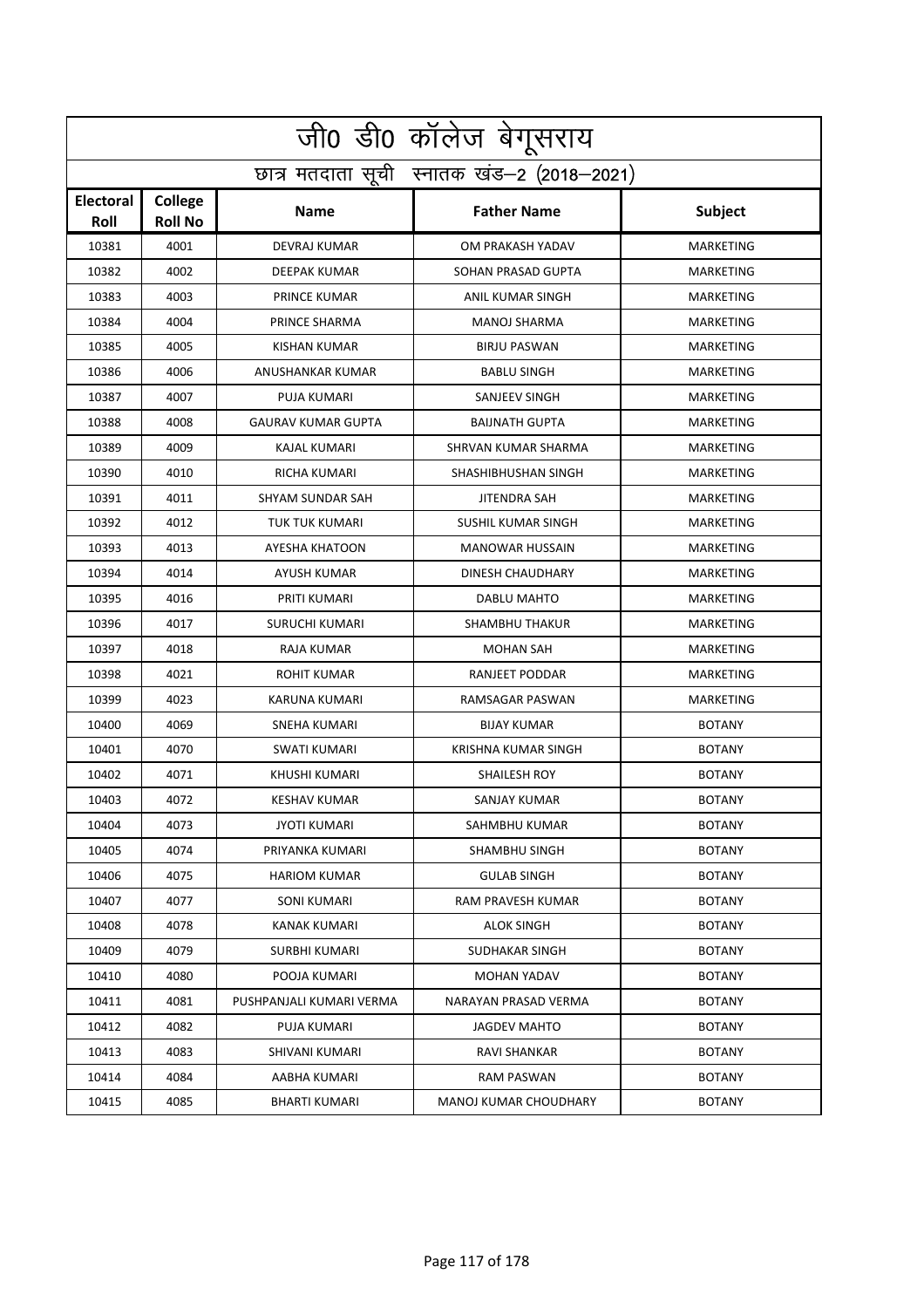|                          | <u>जी0 डी0 कॉलेज बेगू</u> सराय             |                       |                           |               |  |  |
|--------------------------|--------------------------------------------|-----------------------|---------------------------|---------------|--|--|
|                          | छात्र मतदाता सूची स्नातक खंड-2 (2018-2021) |                       |                           |               |  |  |
| <b>Electoral</b><br>Roll | College<br><b>Roll No</b>                  | <b>Name</b>           | <b>Father Name</b>        | Subject       |  |  |
| 10416                    | 4086                                       | <b>MAHESH KUMAR</b>   | <b>AKAL DEV DAS</b>       | <b>BOTANY</b> |  |  |
| 10417                    | 4087                                       | PRIYA CHOUDHARY       | RADHESHYAM CHOUDHARY      | <b>BOTANY</b> |  |  |
| 10418                    | 4088                                       | AADARSH ANAND         | RAMDEO CHAURASIA          | <b>BOTANY</b> |  |  |
| 10419                    | 4089                                       | <b>KAJU KUMAR</b>     | <b>ASHOK SINGH</b>        | <b>BOTANY</b> |  |  |
| 10420                    | 4090                                       | SHIVAM KUMAR          | MITHILESH KUMAR           | <b>BOTANY</b> |  |  |
| 10421                    | 4091                                       | PRIYA KUMARI          | <b>BHAGWAN PRASHAD</b>    | <b>BOTANY</b> |  |  |
| 10422                    | 4092                                       | MRITYUNJAY KUMAR      | ARUN KUMAR SAURABH THAKUR | <b>BOTANY</b> |  |  |
| 10423                    | 4093                                       | <b>VIJAY KUMAR</b>    | SANJEET MAHTO             | <b>BOTANY</b> |  |  |
| 10424                    | 4094                                       | ALOK KUMAR            | <b>MUKESH KUMAR</b>       | <b>BOTANY</b> |  |  |
| 10425                    | 4095                                       | <b>VENU PRABHA</b>    | PAPPU CHAUDHARY           | <b>BOTANY</b> |  |  |
| 10426                    | 4096                                       | AANCHAL KUMARI        | <b>SANJEEV KUMAR</b>      | <b>BOTANY</b> |  |  |
| 10427                    | 4097                                       | ANUPAM KUMARI         | AMRESH JHA                | <b>BOTANY</b> |  |  |
| 10428                    | 4098                                       | MUKESH KUMAR          | <b>KALO TANTI</b>         | <b>BOTANY</b> |  |  |
| 10429                    | 4099                                       | SONALI KUMARI         | <b>MANOJ KUMAR SINHA</b>  | <b>BOTANY</b> |  |  |
| 10430                    | 4100                                       | MD ASHIF IQBAL        | MD BADRUZAMA              | <b>BOTANY</b> |  |  |
| 10431                    | 4101                                       | KAJAL KUMARI          | <b>SANJEEV MAHTO</b>      | <b>BOTANY</b> |  |  |
| 10432                    | 4102                                       | SMITA KUMARI          | <b>SUNIL SINGH</b>        | <b>BOTANY</b> |  |  |
| 10433                    | 4103                                       | <b>RESHMI KUMARI</b>  | RAMASHRAY PANDIT          | <b>BOTANY</b> |  |  |
| 10434                    | 4104                                       | KALYANI KUMARI        | <b>ANIL THAKUR</b>        | <b>BOTANY</b> |  |  |
| 10435                    | 4105                                       | <b>RAHUL KUMAR</b>    | <b>AYODHAYA SINGH</b>     | <b>BOTANY</b> |  |  |
| 10436                    | 4106                                       | <b>RAHUL KUMAR</b>    | <b>UDAY ROY</b>           | <b>BOTANY</b> |  |  |
| 10437                    | 4107                                       | PRIYANKA KUMARI       | RAKESH KUMAR CHOUDHARY    | <b>BOTANY</b> |  |  |
| 10438                    | 4108                                       | YASH BHARDWAJ         | <b>INDU BHUSHAN</b>       | <b>BOTANY</b> |  |  |
| 10439                    | 4109                                       | SUPRIYA KUMARI        | ANIL KUMAR SINGH          | <b>BOTANY</b> |  |  |
| 10440                    | 4110                                       | MEENA HANSDA          | KANHU HANSDA              | <b>BOTANY</b> |  |  |
| 10441                    | 4112                                       | SWEETY KUMARI         | DHANANJAY KUMAR           | <b>BOTANY</b> |  |  |
| 10442                    | 4113                                       | KUNDAN KUMAR          | <b>BINO YADAV</b>         | <b>BOTANY</b> |  |  |
| 10443                    | 4114                                       | RUBY KUMARI           | NATHO MAHTO               | <b>BOTANY</b> |  |  |
| 10444                    | 4115                                       | RUPAM KUMARI          | MANOJ MAHTO               | <b>BOTANY</b> |  |  |
| 10445                    | 4116                                       | <b>KHUSHBOOKUMARI</b> | <b>BRIJ KISHORE GUPTA</b> | <b>BOTANY</b> |  |  |
| 10446                    | 4117                                       | <b>VIKESH KUMAR</b>   | KHALTU TANTI              | <b>BOTANY</b> |  |  |
| 10447                    | 4118                                       | ADRASH KUMAR          | SITARAM TANTI             | <b>BOTANY</b> |  |  |
| 10448                    | 4119                                       | PUSHPAM KUMARI        | <b>HARERM SAH</b>         | <b>BOTANY</b> |  |  |
| 10449                    | 4120                                       | <b>MD RAJA</b>        | SAMAD                     | <b>BOTANY</b> |  |  |
| 10450                    | 4121                                       | MAYA KUMARI           | SHANKAR YADAV             | <b>BOTANY</b> |  |  |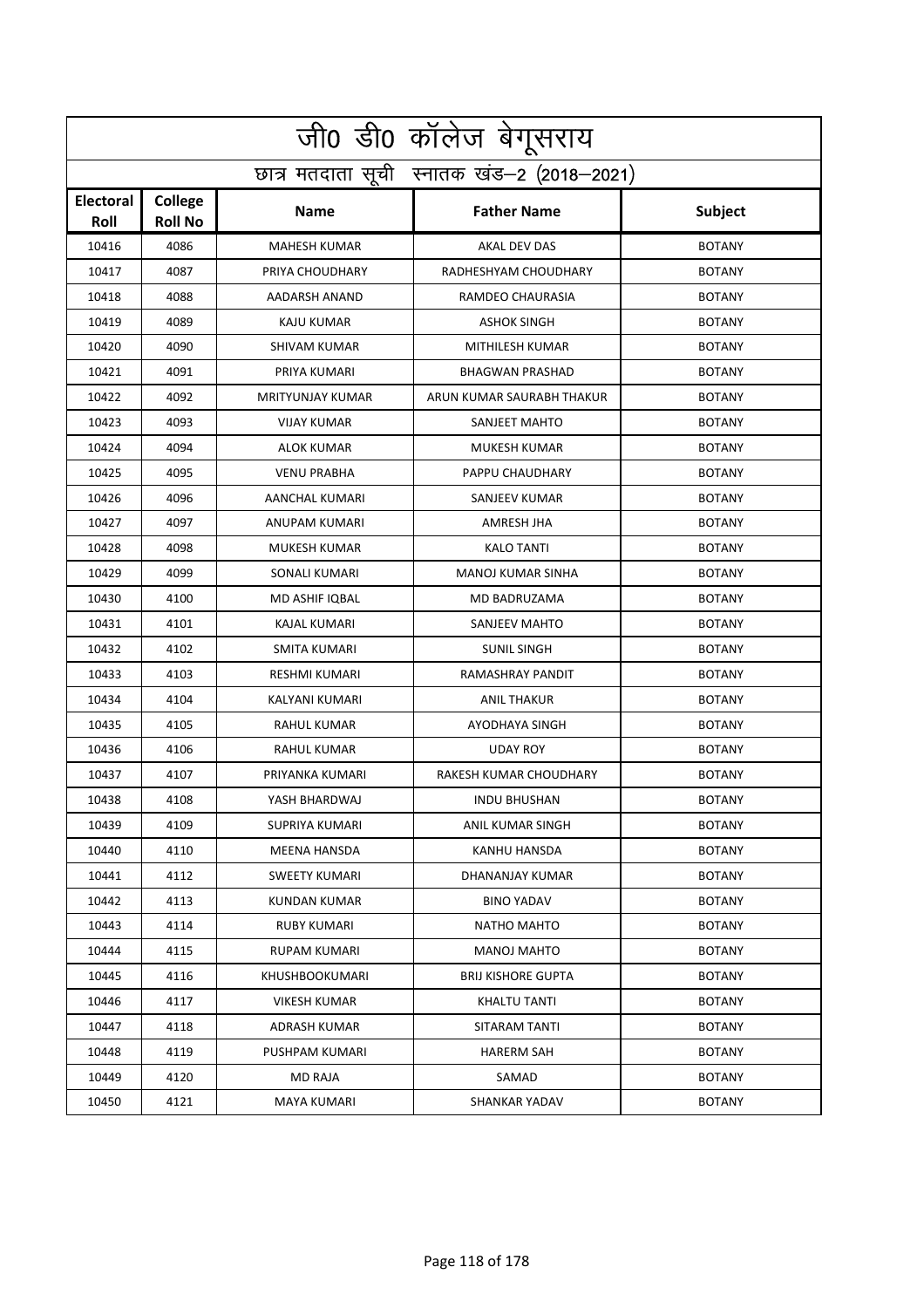|                          | जी0 डी0 कॉलेज बेगूसराय                     |                        |                            |               |  |  |
|--------------------------|--------------------------------------------|------------------------|----------------------------|---------------|--|--|
|                          | छात्र मतदाता सूची स्नातक खंड-2 (2018-2021) |                        |                            |               |  |  |
| <b>Electoral</b><br>Roll | College<br><b>Roll No</b>                  | <b>Name</b>            | <b>Father Name</b>         | Subject       |  |  |
| 10451                    | 4122                                       | <b>ABHAY RAJ</b>       | <b>DUNIYA LAL SAHU</b>     | <b>BOTANY</b> |  |  |
| 10452                    | 4123                                       | NIDHI KUMARI           | <b>VIVEKANAND PRASAD</b>   | <b>BOTANY</b> |  |  |
| 10453                    | 4124                                       | <b>LAKSHMAN KUMAR</b>  | <b>SURESH SAH</b>          | <b>BOTANY</b> |  |  |
| 10454                    | 4125                                       | MD ABU QUMAR           | <b>MD ABU UMAR</b>         | <b>BOTANY</b> |  |  |
| 10455                    | 4126                                       | KHUSHBOO KUMARI        | <b>GAUTAM SAH</b>          | <b>BOTANY</b> |  |  |
| 10456                    | 4127                                       | OMKAR NATH ARYA        | <b>MRITUNJAY KUMAR</b>     | <b>BOTANY</b> |  |  |
| 10457                    | 4128                                       | RIMJHIM KUMARI         | <b>CHANDI PRASAD SINGH</b> | <b>BOTANY</b> |  |  |
| 10458                    | 4129                                       | <b>AYUSH RAJ</b>       | RAM NARESH GUPTA           | <b>BOTANY</b> |  |  |
| 10459                    | 4130                                       | RAVI KUMAR             | RAM PRAKASH PANDIT         | <b>BOTANY</b> |  |  |
| 10460                    | 4132                                       | ANJALI KUMARI          | <b>ANIL RAJAK</b>          | <b>BOTANY</b> |  |  |
| 10461                    | 4133                                       | <b>MD RASHID</b>       | <b>MD ARSHAD</b>           | <b>BOTANY</b> |  |  |
| 10462                    | 4134                                       | RAHUL KUMAR            | RAM BILASH PANDIT          | <b>BOTANY</b> |  |  |
| 10463                    | 4135                                       | PRIYANKA KUMARI        | MAHENDRA SHARMA            | <b>BOTANY</b> |  |  |
| 10464                    | 4136                                       | SANGEETA KUMARI        | <b>GANESH PASWAN</b>       | <b>BOTANY</b> |  |  |
| 10465                    | 4138                                       | SNEHA GAHLAUT          | <b>SUJIT KUMAR</b>         | <b>BOTANY</b> |  |  |
| 10466                    | 4139                                       | <b>VIKAS KUMAR</b>     | RAJARAM YADAV              | <b>BOTANY</b> |  |  |
| 10467                    | 4140                                       | SHILPI KUMARI          | DINESH PASWAN              | <b>BOTANY</b> |  |  |
| 10468                    | 4141                                       | <b>ABHISHEK GAUTAM</b> | <b>VIKRAM KUMAR SINGH</b>  | <b>BOTANY</b> |  |  |
| 10469                    | 4142                                       | MANJESH KUMAR          | RAMVILAS TANTI             | <b>BOTANY</b> |  |  |
| 10470                    | 4143                                       | SAJAN KUMARI           | <b>BUTEL NONIYA</b>        | <b>BOTANY</b> |  |  |
| 10471                    | 4144                                       | ARTI KUMARI            | SATYANARAYAN PODDAR        | <b>BOTANY</b> |  |  |
| 10472                    | 4145                                       | ARTI KUMARI            | JAWAHAR PANDIT             | <b>BOTANY</b> |  |  |
| 10473                    | 4146                                       | PIYUSHA KUMARI         | RAM BILAS RAY              | <b>BOTANY</b> |  |  |
| 10474                    | 4146                                       | RAJESH KUMAR           | NAGESHWER SAH              | <b>BOTANY</b> |  |  |
| 10475                    | 4147                                       | MUKESH KUMAR           | SAUDAGAR SHARMA            | <b>BOTANY</b> |  |  |
| 10476                    | 4148                                       | ROHIT KUMAR            | <b>MAHESH SHARMA</b>       | <b>BOTANY</b> |  |  |
| 10477                    | 4149                                       | <b>NEHA KUMARI</b>     | RAMNANDAN GUPTA            | <b>BOTANY</b> |  |  |
| 10478                    | 4151                                       | ANANYA BHARTI          | <b>GANESH CHANDRA RAHI</b> | BOTANY        |  |  |
| 10479                    | 4152                                       | RINKU KUMARI           | MANOJ TANTI                | BOTANY        |  |  |
| 10480                    | 4153                                       | MINAKSHI KUMARI        | HIRA RAY                   | <b>BOTANY</b> |  |  |
| 10481                    | 4154                                       | KARAN KUMAR AGRAWAL    | ASHOK KUMAR AGRAWAL        | <b>BOTANY</b> |  |  |
| 10482                    | 4155                                       | MD AMEEN               | MD HAFIZ                   | <b>BOTANY</b> |  |  |
| 10483                    | 4157                                       | MADAN KUMAR            | RAMSWARATH PANDIT          | <b>BOTANY</b> |  |  |
| 10484                    | 4158                                       | PARVATI KUMARI         | AMARDEEP SAH               | <b>BOTANY</b> |  |  |
| 10485                    | 4159                                       | RUPAM KUMARI SACHDEO   | DEVENDRA PASWAN            | BOTANY        |  |  |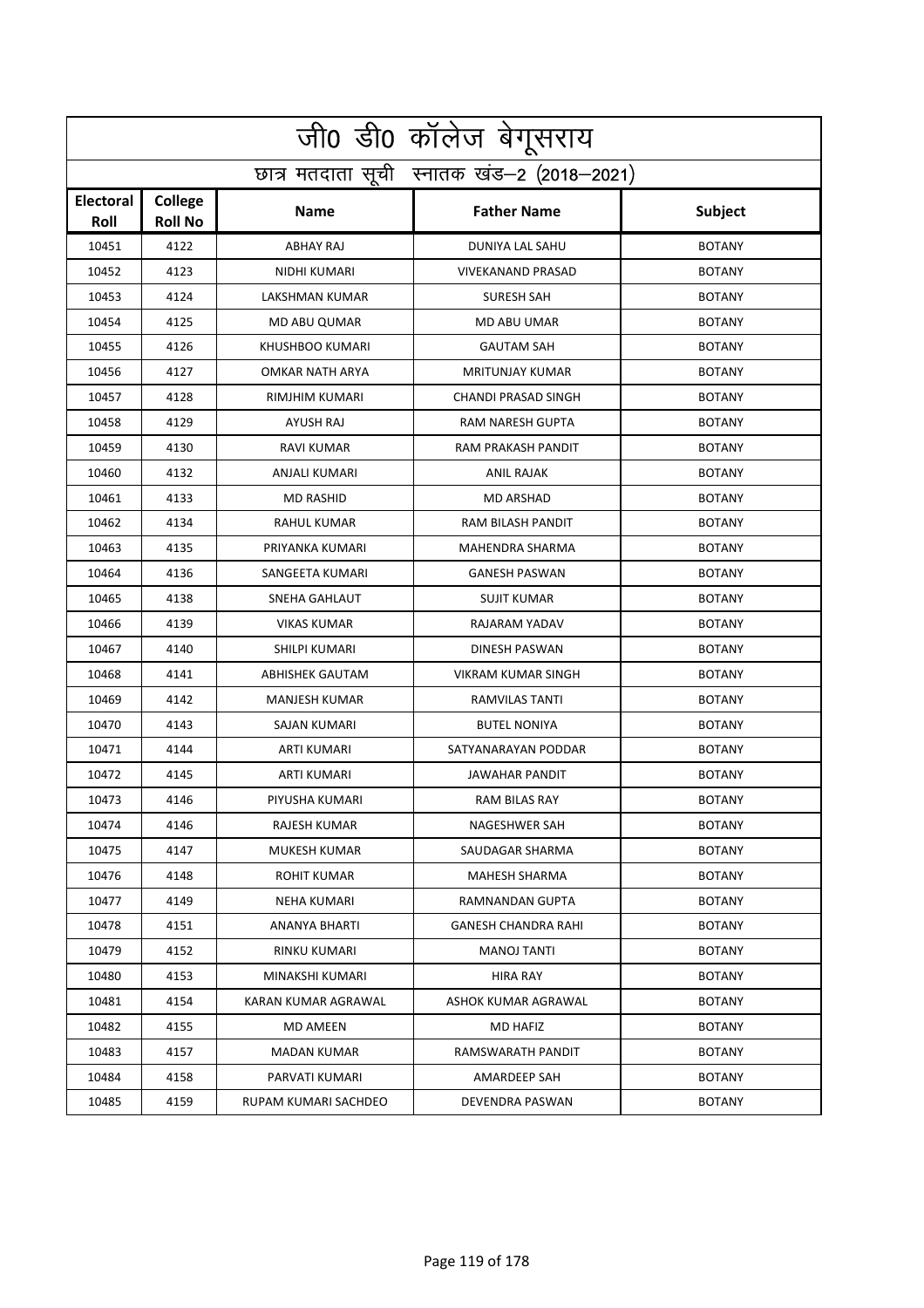|                                 | जी0 डी0 कॉलेज बेगूसराय                     |                        |                          |                |  |  |
|---------------------------------|--------------------------------------------|------------------------|--------------------------|----------------|--|--|
|                                 | छात्र मतदाता सूची स्नातक खंड-2 (2018-2021) |                        |                          |                |  |  |
| <b>Electoral</b><br><b>Roll</b> | College<br><b>Roll No</b>                  | <b>Name</b>            | <b>Father Name</b>       | <b>Subject</b> |  |  |
| 10486                           | 4160                                       | <b>NANHI KUMARI</b>    | AMRENDRA KUMAR           | <b>BOTANY</b>  |  |  |
| 10487                           | 4161                                       | RAGINI KUMARI          | RAKESH KUMAR             | <b>BOTANY</b>  |  |  |
| 10488                           | 4162                                       | <b>ISMITA SINGH</b>    | LATE SACHINDRA SINGH     | <b>BOTANY</b>  |  |  |
| 10489                           | 4163                                       | <b>AMRITA KUMARI</b>   | <b>SUNIL SHARMA</b>      | <b>BOTANY</b>  |  |  |
| 10490                           | 4164                                       | MD IMTIYAZ             | <b>MD NAEEM</b>          | <b>BOTANY</b>  |  |  |
| 10491                           | 4165                                       | RAJNI KUMARI           | ANIL KUMAR MAHTO         | <b>BOTANY</b>  |  |  |
| 10492                           | 4166                                       | RANJIT KUMAR           | RAM PRAVESH MAHTO        | <b>BOTANY</b>  |  |  |
| 10493                           | 4167                                       | <b>NITISH KUMAR</b>    | SHIV KUMAR PATEL         | <b>BOTANY</b>  |  |  |
| 10494                           | 4168                                       | RAKESH KUMAR           | <b>HARERAM TANTI</b>     | <b>BOTANY</b>  |  |  |
| 10495                           | 4169                                       | SWETA KUMARI           | SURENDRA PRASAD SINGH    | <b>BOTANY</b>  |  |  |
| 10496                           | 4170                                       | <b>SHRI SHANT RAJ</b>  | PRAVESH KUMAR            | <b>BOTANY</b>  |  |  |
| 10497                           | 4171                                       | ROBISH KUMAR           | ARUN SHARMA              | <b>BOTANY</b>  |  |  |
| 10498                           | 4172                                       | RAUSHAN KUMAR          | KAILASH SHARMA           | <b>BOTANY</b>  |  |  |
| 10499                           | 4173                                       | PRASHANT KUMAR         | MRITUNJAY KUMAR SINGH    | <b>BOTANY</b>  |  |  |
| 10500                           | 4174                                       | PRAGESH KUMAR          | RAMJEE PANDIT            | <b>BOTANY</b>  |  |  |
| 10501                           | 4175                                       | CHINKI KUMARI          | RAM UDAY RAI             | <b>BOTANY</b>  |  |  |
| 10502                           | 4176                                       | <b>VIKKY KUMAR</b>     | <b>GORAKH PANDIT</b>     | <b>BOTANY</b>  |  |  |
| 10503                           | 4177                                       | SONALI KUMARI          | <b>MANOJ KUMAR</b>       | <b>BOTANY</b>  |  |  |
| 10504                           | 4178                                       | RUPALI KUMARI          | RAJENDRA PRASAD MAHTO    | <b>BOTANY</b>  |  |  |
| 10505                           | 4179                                       | <b>KAMDEV KUMAR</b>    | RAMANAND MAHTO           | <b>BOTANY</b>  |  |  |
| 10506                           | 4180                                       | <b>RINA KUMARI</b>     | <b>NANDKISHOR SHARMA</b> | <b>BOTANY</b>  |  |  |
| 10507                           | 4181                                       | SHARVAN KUMAR          | <b>CHHOTAN YADAV</b>     | <b>BOTANY</b>  |  |  |
| 10508                           | 4182                                       | <b>ABHISHEK RANJAN</b> | ARUN KUMAR SINGH         | <b>BOTANY</b>  |  |  |
| 10509                           | 4183                                       | ROHIT KUMAR            | SUBAL SAHNI              | <b>BOTANY</b>  |  |  |
| 10510                           | 4184                                       | PAWAN KUMAR            | SUBAL SAHNI              | <b>BOTANY</b>  |  |  |
| 10511                           | 4185                                       | NANDINI KUMARI         | <b>ARUN MAHTO</b>        | <b>BOTANY</b>  |  |  |
| 10512                           | 4186                                       | AKRITI KUMARI          | <b>SHOVA KANT JHA</b>    | <b>BOTANY</b>  |  |  |
| 10513                           | 4187                                       | LAKSHMI KUMARI         | PAPPU RAJAK              | <b>BOTANY</b>  |  |  |
| 10514                           | 4188                                       | KUNAL KRISHAN BHARTI   | SAHDEO PASWAN            | <b>BOTANY</b>  |  |  |
| 10515                           | 4189                                       | SARITA KUMARI          | NARAYAN SAH              | <b>BOTANY</b>  |  |  |
| 10516                           | 4190                                       | ANNU KUMARI            | AVDHESH SINGH            | <b>BOTANY</b>  |  |  |
| 10517                           | 4191                                       | NEHA KUMARI            | MANOJ KUNWAR             | <b>BOTANY</b>  |  |  |
| 10518                           | 4192                                       | KIRAN KUMARI           | JAY JAY KRISHNA MAHTO    | <b>BOTANY</b>  |  |  |
| 10519                           | 4193                                       | KAJAL KUMARI           | MANOJ KUMAR RAI          | <b>BOTANY</b>  |  |  |
| 10520                           | 4195                                       | KUNDAN KUMAR           | PRAMOD PASWAN            | <b>BOTANY</b>  |  |  |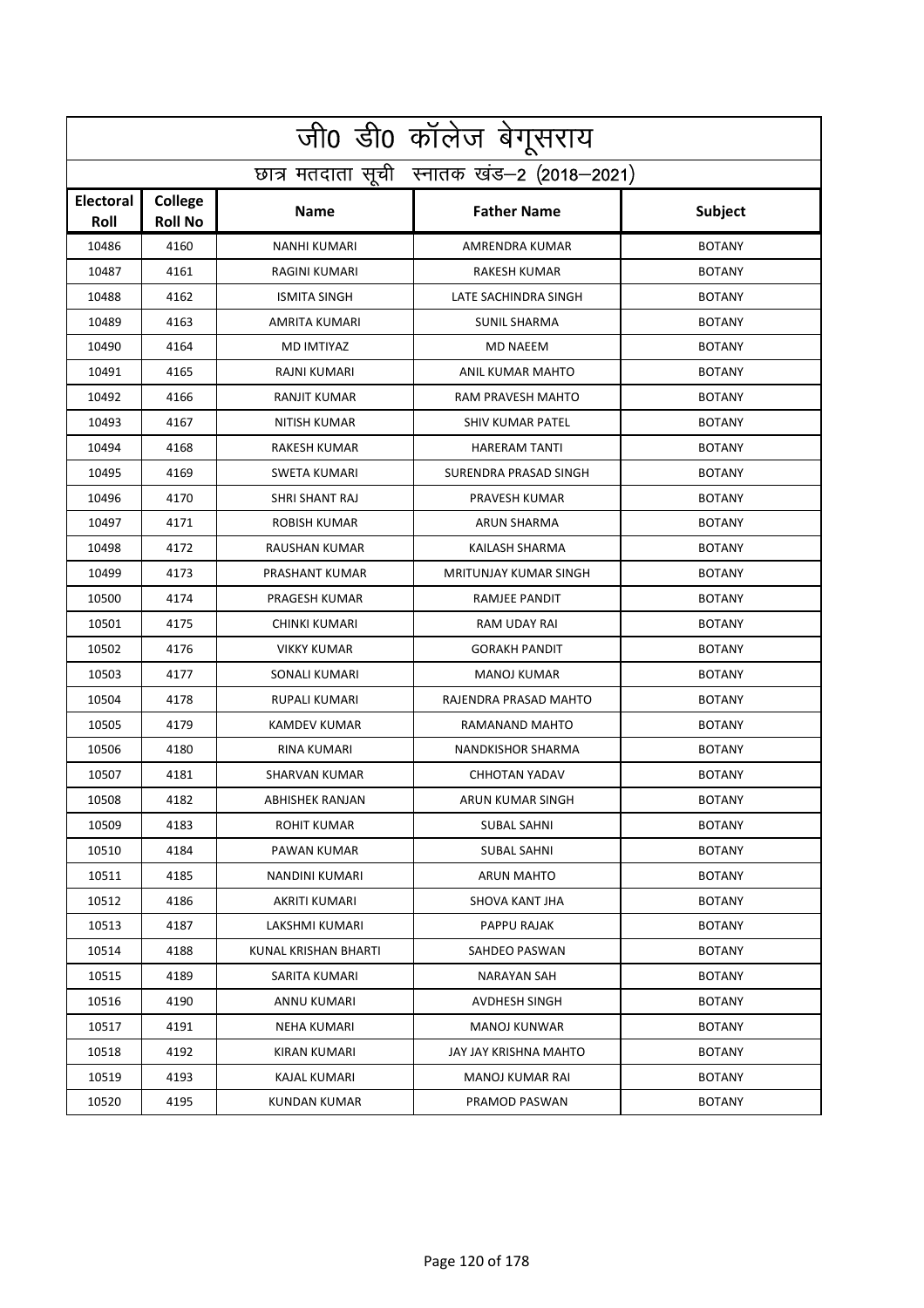|                          | <u>जी0 डी0 कॉलेज बेगू</u> सराय             |                        |                             |                |  |  |
|--------------------------|--------------------------------------------|------------------------|-----------------------------|----------------|--|--|
|                          | छात्र मतदाता सूची स्नातक खंड-2 (2018-2021) |                        |                             |                |  |  |
| <b>Electoral</b><br>Roll | College<br><b>Roll No</b>                  | <b>Name</b>            | <b>Father Name</b>          | <b>Subject</b> |  |  |
| 10521                    | 4196                                       | <b>SHAMS FATIMA</b>    | <b>MD MOHIUDDIN HUSSAIN</b> | <b>BOTANY</b>  |  |  |
| 10522                    | 4198                                       | <b>GHUNGHRU KUMARI</b> | <b>UMESH CHAUDHARY</b>      | <b>BOTANY</b>  |  |  |
| 10523                    | 4200                                       | <b>NAVEEN KUMAR</b>    | <b>ASHOK DAS</b>            | <b>BOTANY</b>  |  |  |
| 10524                    | 4201                                       | SAKSHI MUDGAL          | <b>GAURI SHANKAR PANDEY</b> | <b>BOTANY</b>  |  |  |
| 10525                    | 4202                                       | AMRITA KUMARI          | SANKAR SINGH                | <b>BOTANY</b>  |  |  |
| 10526                    | 4203                                       | <b>BITTU KUMAR</b>     | <b>NARESH YADAV</b>         | <b>BOTANY</b>  |  |  |
| 10527                    | 4203                                       | KAJAL KUMARI           | RAVINDRA CHAUDHARY          | <b>BOTANY</b>  |  |  |
| 10528                    | 4204                                       | ANISHA KUMARI          | AJAY KUMAR SINGH            | <b>BOTANY</b>  |  |  |
| 10529                    | 4205                                       | <b>SONI KUMARI</b>     | LAL BABU CHAUDHARI          | <b>BOTANY</b>  |  |  |
| 10530                    | 4209                                       | PUTUL KUMARI           | <b>BABLU SINGH</b>          | <b>BOTANY</b>  |  |  |
| 10531                    | 4210                                       | PRIYANKA KUMARI        | <b>VISHNU DEV SHARMA</b>    | <b>BOTANY</b>  |  |  |
| 10532                    | 4211                                       | ANAM                   | <b>SULTANA PRAVEEN</b>      | <b>BOTANY</b>  |  |  |
| 10533                    | 4212                                       | ANISHA KUMARI          | <b>KEDAR SAH</b>            | <b>BOTANY</b>  |  |  |
| 10534                    | 4213                                       | ARTI KUMARI            | <b>MANTUN SAH</b>           | <b>BOTANY</b>  |  |  |
| 10535                    | 4214                                       | JATENDU KUMAR          | <b>ASHOK SINGH</b>          | <b>BOTANY</b>  |  |  |
| 10536                    | 4215                                       | SANIYA SAMAD           | <b>MD SAMAD</b>             | <b>BOTANY</b>  |  |  |
| 10537                    | 4216                                       | AJIT KUMAR             | PARSHANT MAHTO              | <b>BOTANY</b>  |  |  |
| 10538                    | 4217                                       | <b>LOVELY SONI</b>     | <b>MANOJ KUMAR SONI</b>     | <b>BOTANY</b>  |  |  |
| 10539                    | 4218                                       | PALLAVI KUMARI         | <b>NAVIN SINGH</b>          | <b>BOTANY</b>  |  |  |
| 10540                    | 4219                                       | PUJA KUMARI            | SHIVJEE CHAUDHARY           | <b>BOTANY</b>  |  |  |
| 10541                    | 4220                                       | ANJALI KUMARI          | <b>CHANDRA BHUSHAN SAH</b>  | <b>BOTANY</b>  |  |  |
| 10542                    | 4221                                       | <b>DEVESH KUMAR</b>    | SATYANARAYAN SAH            | <b>BOTANY</b>  |  |  |
| 10543                    | 4222                                       | RISHI KUMAR            | PRABHU SAHNI                | <b>BOTANY</b>  |  |  |
| 10544                    | 4223                                       | RAJGEER KUMAR          | <b>BAHADUR SAH</b>          | <b>BOTANY</b>  |  |  |
| 10545                    | 4224                                       | NITISH KUMAR           | SHANKAR SHARMA              | <b>BOTANY</b>  |  |  |
| 10546                    | 4225                                       | RIMJHIM KUMARI         | <b>HARDEV TANTI</b>         | <b>BOTANY</b>  |  |  |
| 10547                    | 4226                                       | MANISHA KUMARI         | ARVIND PASWAN               | <b>BOTANY</b>  |  |  |
| 10548                    | 4227                                       | SARASWATI KUMARI       | <b>MAHESH SAH</b>           | <b>BOTANY</b>  |  |  |
| 10549                    | 4228                                       | RANI KUMARI            | SANJAY PASWAN               | <b>BOTANY</b>  |  |  |
| 10550                    | 4229                                       | VARSHA KUMARI          | SANJAY SINGH                | <b>BOTANY</b>  |  |  |
| 10551                    | 4230                                       | RANJEET KUMAR          | <b>MAHESH SHARMA</b>        | <b>BOTANY</b>  |  |  |
| 10552                    | 4231                                       | RAMA KUMARI            | SINGHESHWAR SINGH           | <b>BOTANY</b>  |  |  |
| 10553                    | 4232                                       | NEHA PATEL             | MANOJ KUMAR                 | <b>BOTANY</b>  |  |  |
| 10554                    | 4233                                       | NEHARIKA PATEL         | MANOJ KUMAR                 | <b>BOTANY</b>  |  |  |
| 10555                    | 4234                                       | SAKSHI KUMARI          | KAUSHAL KUMAR PATHAK        | <b>BOTANY</b>  |  |  |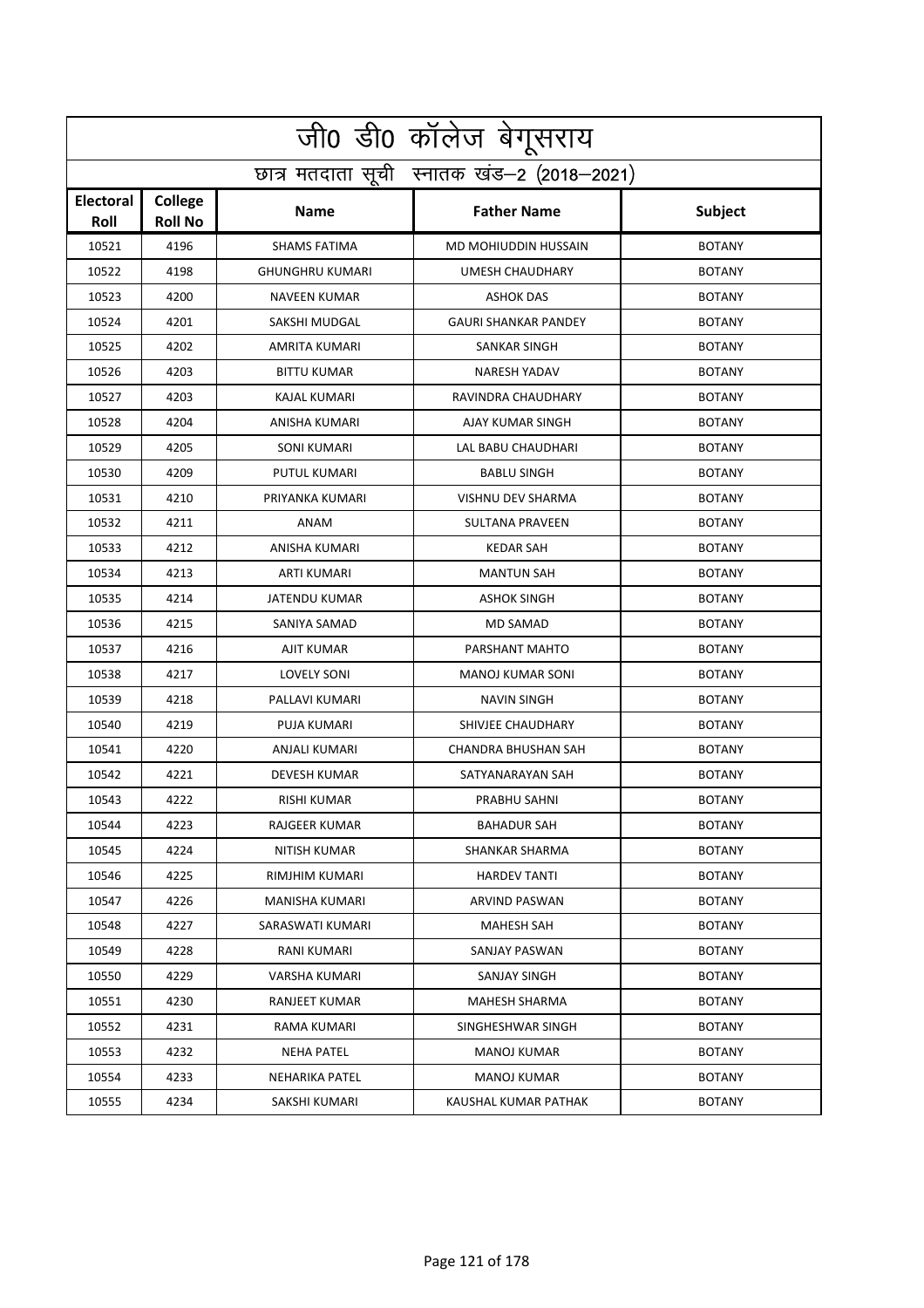|                   | <u>जी0 डी0 कॉलेज बेगू</u> सराय             |                         |                         |               |  |  |
|-------------------|--------------------------------------------|-------------------------|-------------------------|---------------|--|--|
|                   | छात्र मतदाता सूची स्नातक खंड-2 (2018-2021) |                         |                         |               |  |  |
| Electoral<br>Roll | College<br><b>Roll No</b>                  | <b>Name</b>             | <b>Father Name</b>      | Subject       |  |  |
| 10556             | 4235                                       | RISHU LAL MAHARAJ       | <b>SHANKAR MAHARAJ</b>  | <b>BOTANY</b> |  |  |
| 10557             | 4236                                       | <b>AMITA GUPTA</b>      | <b>SANJAY GUPTA</b>     | <b>BOTANY</b> |  |  |
| 10558             | 4237                                       | RIMA KUMARI             | PRAMOD SHARMA           | <b>BOTANY</b> |  |  |
| 10559             | 4238                                       | <b>LALAN KUMAR</b>      | <b>UPENDRA YADAV</b>    | <b>BOTANY</b> |  |  |
| 10560             | 4239                                       | DHARMENDRA KUMAR        | <b>SURESH ROY</b>       | <b>BOTANY</b> |  |  |
| 10561             | 4240                                       | NAMITA KUMARI           | ABHILASH KUMAR          | <b>BOTANY</b> |  |  |
| 10562             | 4241                                       | ANUBHAVI                | <b>KEDAR NATH SINGH</b> | <b>BOTANY</b> |  |  |
| 10563             | 4242                                       | NIDHI KUMARI            | DEEPAK KUMAR            | <b>BOTANY</b> |  |  |
| 10564             | 4243                                       | <b>SENTU KUMAR</b>      | <b>BHUSHAN SINGH</b>    | <b>BOTANY</b> |  |  |
| 10565             | 4244                                       | RAGINI KUMARI           | DAYA RAM SHARMA         | <b>BOTANY</b> |  |  |
| 10566             | 4245                                       | KHUSHBU KUMARI          | <b>SUDHIR DAS</b>       | <b>BOTANY</b> |  |  |
| 10567             | 4246                                       | ARCHANA KUMARI          | <b>BRAJ KISHOR SAW</b>  | <b>BOTANY</b> |  |  |
| 10568             | 4248                                       | ALKA KUMARI             | <b>RAMESH SINGH</b>     | <b>BOTANY</b> |  |  |
| 10569             | 4249                                       | <b>SHIV KUMAR</b>       | <b>VIMAL YADAV</b>      | <b>BOTANY</b> |  |  |
| 10570             | 4250                                       | RAKESH KUMAR            | <b>SULTAN MAHTO</b>     | <b>BOTANY</b> |  |  |
| 10571             | 4252                                       | <b>VIKESH KUMAR DAS</b> | RAM CHANDRA DAS         | <b>BOTANY</b> |  |  |
| 10572             | 4253                                       | ANKUSH KUMAR            | RAMBACHAN THAKUR        | <b>BOTANY</b> |  |  |
| 10573             | 4254                                       | DILAWAR KHAN            | <b>HAIDER KHAN</b>      | <b>BOTANY</b> |  |  |
| 10574             | 4255                                       | <b>BANTI KUMAR</b>      | DEVENDRA SINGH          | <b>BOTANY</b> |  |  |
| 10575             | 4256                                       | ARTI KUMARI             | <b>HARERAM PANDIT</b>   | <b>BOTANY</b> |  |  |
| 10576             | 4257                                       | RISHIKESH KUMAR         | <b>SANJAY KUMAR</b>     | <b>BOTANY</b> |  |  |
| 10577             | 4258                                       | <b>ABHAY KUMAR</b>      | RAM SHANKAR DAS         | <b>BOTANY</b> |  |  |
| 10578             | 4259                                       | NAVEEN KUMAR            | RAMPRAVESH MAHTO        | <b>BOTANY</b> |  |  |
| 10579             | 4260                                       | PRIYAM KUMAR            | SHIV SHANKAR SINGH      | <b>BOTANY</b> |  |  |
| 10580             | 4261                                       | NITISH KUMAR            | UDHO MAHTO              | <b>BOTANY</b> |  |  |
| 10581             | 4262                                       | ADITYA KUMAR            | SITARAM SAH             | <b>BOTANY</b> |  |  |
| 10582             | 4263                                       | GULSHAN KUMAR           | KHUSHILAL YADAV         | <b>BOTANY</b> |  |  |
| 10583             | 4264                                       | NISHANT KUMAR           | RAMPUKAR MAHTO          | <b>BOTANY</b> |  |  |
| 10584             | 4265                                       | VANDANA KUMARI          | AJIT PANDIT             | <b>BOTANY</b> |  |  |
| 10585             | 4266                                       | MADHURI KUMARI          | SHYAMDEV MAHTO          | <b>BOTANY</b> |  |  |
| 10586             | 4267                                       | KUMARI VARSHA           | SURESH KUMAR AZAD       | <b>BOTANY</b> |  |  |
| 10587             | 4268                                       | CHANDAN KUMAR VERMA     | BALMIKI PRASAD BHAGAT   | <b>BOTANY</b> |  |  |
| 10588             | 4269                                       | PALLAVI KUMARI          | SANJEEV KUMAR           | <b>BOTANY</b> |  |  |
| 10589             | 4270                                       | KARISHMA KUMARI         | RAJKISHORE CHOUDHARY    | <b>BOTANY</b> |  |  |
| 10590             | 4271                                       | SONU KUMAR              | VIBHUTI PANDIT          | <b>BOTANY</b> |  |  |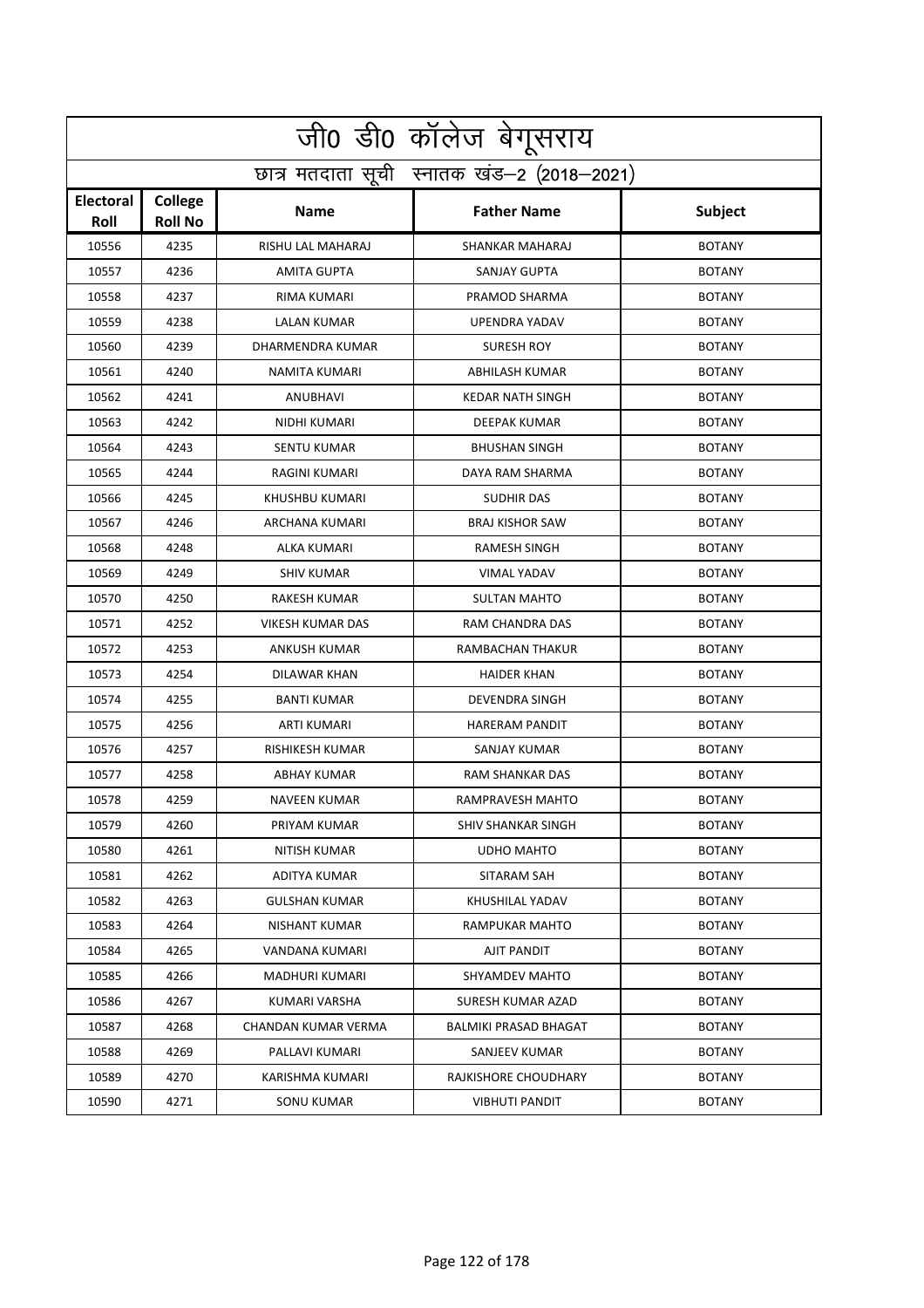|                          | जी0 डी0 कॉलेज बेगूसराय                     |                           |                            |                |  |  |
|--------------------------|--------------------------------------------|---------------------------|----------------------------|----------------|--|--|
|                          | छात्र मतदाता सूची स्नातक खंड-2 (2018-2021) |                           |                            |                |  |  |
| <b>Electoral</b><br>Roll | College<br><b>Roll No</b>                  | <b>Name</b>               | <b>Father Name</b>         | <b>Subject</b> |  |  |
| 10591                    | 4272                                       | <b>MURARI KUMAR</b>       | <b>SHAMBHU SINGH</b>       | <b>BOTANY</b>  |  |  |
| 10592                    | 4273                                       | <b>GAURAV KUMAR</b>       | <b>SUNIL KUMAR</b>         | <b>BOTANY</b>  |  |  |
| 10593                    | 4274                                       | <b>MANISH KUMAR</b>       | SANJAY SINGH               | <b>BOTANY</b>  |  |  |
| 10594                    | 4276                                       | <b>ASMITA KUMARI</b>      | <b>UMESH YADAV</b>         | <b>BOTANY</b>  |  |  |
| 10595                    | 4277                                       | MITHILESH KUMAR CHOURASIA | <b>ASHOK CHOURASIA</b>     | <b>BOTANY</b>  |  |  |
| 10596                    | 4278                                       | PRITI KUMARI              | <b>BALRAM MAHTO</b>        | <b>BOTANY</b>  |  |  |
| 10597                    | 4279                                       | <b>RUPAM KUMARI</b>       | HARICHANDRA PODDAR         | <b>BOTANY</b>  |  |  |
| 10598                    | 4280                                       | PRITI KUMARI              | DINESH SAH                 | <b>BOTANY</b>  |  |  |
| 10599                    | 4281                                       | PARDUMAN KUMAR THAKUR     | <b>SUKHDEV THAKUR</b>      | <b>BOTANY</b>  |  |  |
| 10600                    | 4283                                       | <b>NEHA KUMARI</b>        | <b>SUDAMA ROY</b>          | <b>BOTANY</b>  |  |  |
| 10601                    | 4284                                       | SHUBHLAKSHMI KUMARI       | SANJAY CHOUDHARY           | <b>BOTANY</b>  |  |  |
| 10602                    | 4285                                       | PREMLATA KUMARI           | NAGESHWAR PASWAN           | <b>BOTANY</b>  |  |  |
| 10603                    | 4286                                       | RAGINI KUMARI             | DINESH SINGH               | <b>BOTANY</b>  |  |  |
| 10604                    | 4287                                       | <b>ZEBA NOOR</b>          | <b>MD NOOR ALAM</b>        | <b>BOTANY</b>  |  |  |
| 10605                    | 4288                                       | SANTOSH KUMAR             | <b>KAPILDEV YADEV</b>      | <b>BOTANY</b>  |  |  |
| 10606                    | 4289                                       | <b>KARAN KUMAR</b>        | SULENDRA RAY               | <b>BOTANY</b>  |  |  |
| 10607                    | 4290                                       | <b>KUNAL GAUTAM</b>       | <b>MAHESH RAY</b>          | <b>BOTANY</b>  |  |  |
| 10608                    | 4291                                       | KAMNI KUMARI              | <b>DINESH THAKUR</b>       | <b>BOTANY</b>  |  |  |
| 10609                    | 4292                                       | <b>SURAJ KUMAR</b>        | SHASHI RANJAN SINGH        | <b>BOTANY</b>  |  |  |
| 10610                    | 4293                                       | <b>RAJ KUMAR</b>          | RAMKRIPAL MAHTO            | <b>BOTANY</b>  |  |  |
| 10611                    | 4293                                       | <b>RUPESH KUMAR</b>       | <b>GHOLATU SINGH</b>       | <b>BOTANY</b>  |  |  |
| 10612                    | 4294                                       | <b>SURAJ KUAMR</b>        | <b>UDAGAR MAHTO</b>        | <b>BOTANY</b>  |  |  |
| 10613                    | 4295                                       | <b>NISHANT KUMAR</b>      | <b>DEEPAK PRASAD SINGH</b> | <b>BOTANY</b>  |  |  |
| 10614                    | 4296                                       | SHILA KUMARI              | <b>BALRAM MAHTO</b>        | <b>BOTANY</b>  |  |  |
| 10615                    | 4297                                       | SHWETA RAJ                | <b>KEDAR PRASAD</b>        | <b>BOTANY</b>  |  |  |
| 10616                    | 4298                                       | PANKAJ KUMAR MALLIK       | RANJEET MALLIK             | <b>BOTANY</b>  |  |  |
| 10617                    | 4299                                       | FAKHRA IMAM               | SYED MUSA IMAM             | <b>BOTANY</b>  |  |  |
| 10618                    | 4300                                       | RAJNISH KUMAR             | ARVIND PASWAN              | BOTANY         |  |  |
| 10619                    | 4301                                       | <b>VIDYA KUMARI</b>       | SATISH KUMAR SAH           | <b>BOTANY</b>  |  |  |
| 10620                    | 4302                                       | SARSWATI KUMARI           | SURENDRA RAJAK             | <b>BOTANY</b>  |  |  |
| 10621                    | 4303                                       | PAYAL KUMARI              | <b>HARIKANT SAHU</b>       | <b>BOTANY</b>  |  |  |
| 10622                    | 4304                                       | SHALINI KUMARI            | PANKAJ KUMAR               | <b>BOTANY</b>  |  |  |
| 10623                    | 4306                                       | MADHU KUMAR               | ANIL KUMAR SINGH           | <b>BOTANY</b>  |  |  |
| 10624                    | 4307                                       | PURUSHOTTAM KUMAR         | OM PRAKASH SINGH           | <b>BOTANY</b>  |  |  |
| 10625                    | 4308                                       | RAHUL KUMAR               | RAMADHAR SINGH             | BOTANY         |  |  |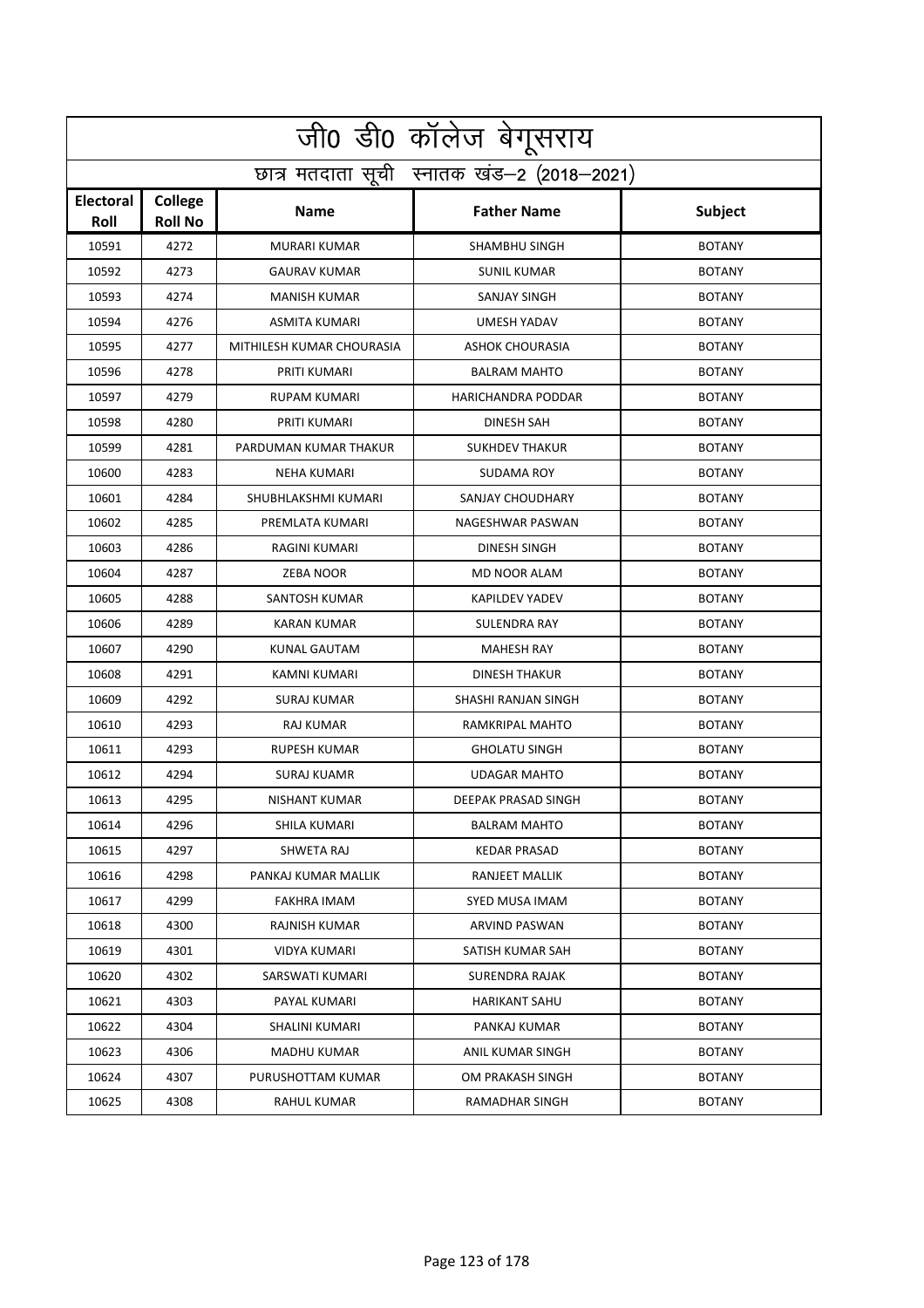|                          | जी0 डी0 कॉलेज बेगूसराय                     |                            |                           |                |  |  |
|--------------------------|--------------------------------------------|----------------------------|---------------------------|----------------|--|--|
|                          | छात्र मतदाता सूची स्नातक खंड-2 (2018-2021) |                            |                           |                |  |  |
| <b>Electoral</b><br>Roll | College<br><b>Roll No</b>                  | <b>Name</b>                | <b>Father Name</b>        | <b>Subject</b> |  |  |
| 10626                    | 4309                                       | <b>RAHUL KUMAR</b>         | <b>VISHNUDEV SAH</b>      | <b>BOTANY</b>  |  |  |
| 10627                    | 4310                                       | <b>RUCHI KUMARI</b>        | <b>VINAY KUMAR MISHRA</b> | <b>BOTANY</b>  |  |  |
| 10628                    | 4311                                       | <b>ABHISHEK KUMAR</b>      | RAM NIWAS MAHTO           | <b>BOTANY</b>  |  |  |
| 10629                    | 4312                                       | <b>SHREE KANT KUMAR</b>    | RAM BILAS MAHTO           | <b>BOTANY</b>  |  |  |
| 10630                    | 4313                                       | DHARAMVEER KUMAR           | RAMBALAK PANDIT           | <b>BOTANY</b>  |  |  |
| 10631                    | 4314                                       | PRINCE KUMAR               | SHIV PRASAD SAHANI        | <b>BOTANY</b>  |  |  |
| 10632                    | 4315                                       | UTKARSH SHUBHAM            | SANJEET RANJAN SINHA      | <b>BOTANY</b>  |  |  |
| 10633                    | 4316                                       | <b>ALOK KUMAR</b>          | NIKHIL KUMAR RAY          | <b>BOTANY</b>  |  |  |
| 10634                    | 4317                                       | <b>BHUPENDRA KUMAR</b>     | <b>ARUN PODDAR</b>        | <b>BOTANY</b>  |  |  |
| 10635                    | 4318                                       | <b>GABUDAN KUMAR</b>       | <b>VIMAL BIND</b>         | <b>BOTANY</b>  |  |  |
| 10636                    | 4319                                       | MINAKSHI KUMARI            | <b>RAMVINAY ROY</b>       | <b>BOTANY</b>  |  |  |
| 10637                    | 4320                                       | SHALINI KUMARI             | PRAHLAD KUMAR             | <b>BOTANY</b>  |  |  |
| 10638                    | 4321                                       | PRIYANKA KUMARI            | KUNDAN KUMAR MISHRA       | <b>BOTANY</b>  |  |  |
| 10639                    | 4322                                       | <b>SUNIL KUMAR</b>         | <b>KARELAL TANTI</b>      | <b>BOTANY</b>  |  |  |
| 10640                    | 4323                                       | NIRAJ PASWAN               | <b>GANGOTRI PASWAN</b>    | <b>BOTANY</b>  |  |  |
| 10641                    | 4324                                       | <b>MANISH KUMAR</b>        | <b>BIPIN SINGH</b>        | <b>BOTANY</b>  |  |  |
| 10642                    | 4325                                       | CHANDA KUMARI              | <b>INDRA DEO SAH</b>      | <b>BOTANY</b>  |  |  |
| 10643                    | 4326                                       | <b>GHANSHYAM KUMAR</b>     | <b>JHARI PASWAN</b>       | <b>BOTANY</b>  |  |  |
| 10644                    | 4327                                       | <b>SONY KUMARI</b>         | SANJAY KUMAR              | <b>BOTANY</b>  |  |  |
| 10645                    | 4328                                       | TANNU KUMARI               | SHAMBHU CHAUDHARY         | <b>BOTANY</b>  |  |  |
| 10646                    | 4329                                       | ANURADHA                   | CHANDRAMOULI PRASAD SINGH | <b>BOTANY</b>  |  |  |
| 10647                    | 4330                                       | SONAM KUMARI               | <b>HEMANT KUNVAR</b>      | <b>BOTANY</b>  |  |  |
| 10648                    | 4331                                       | PRATIBHA KUMARI            | SURESH PASWAN             | <b>BOTANY</b>  |  |  |
| 10649                    | 4332                                       | YASHVANT KUMAR RAGHUVANSHI | RAM VINAY MAHTO           | <b>BOTANY</b>  |  |  |
| 10650                    | 4333                                       | <b>HONEY RAJ</b>           | <b>MOHAN SAH</b>          | <b>BOTANY</b>  |  |  |
| 10651                    | 4334                                       | <b>PUJA SHREE</b>          | <b>BHUPESH ROY</b>        | <b>BOTANY</b>  |  |  |
| 10652                    | 4335                                       | <b>SANDIP KUMAR</b>        | PREM KUMAR                | <b>BOTANY</b>  |  |  |
| 10653                    | 4336                                       | KRISHNA KUMAR              | SHYAM SUNDAR CHOUDHARY    | BOTANY         |  |  |
| 10654                    | 4337                                       | NITISH KUMAR               | UMESH PRASAD YADAV        | BOTANY         |  |  |
| 10655                    | 4338                                       | NITISH KUMAR               | <b>MAHENDRA MAHTO</b>     | <b>BOTANY</b>  |  |  |
| 10656                    | 4339                                       | AMRITOSH KUMAR             | SHREELAL SHAW             | <b>BOTANY</b>  |  |  |
| 10657                    | 4340                                       | SHWETA KUMARI              | ANJANI KUMAR SINGH        | <b>BOTANY</b>  |  |  |
| 10658                    | 4341                                       | NIRAJ KUMAR                | SHILENDRA MANDAL          | <b>BOTANY</b>  |  |  |
| 10659                    | 4342                                       | ABINASH KUMAR              | UMESH CHANDRA THAKUR      | <b>BOTANY</b>  |  |  |
| 10660                    | 4343                                       | ANUSHKA RANI               | SURESH PODDAR             | BOTANY         |  |  |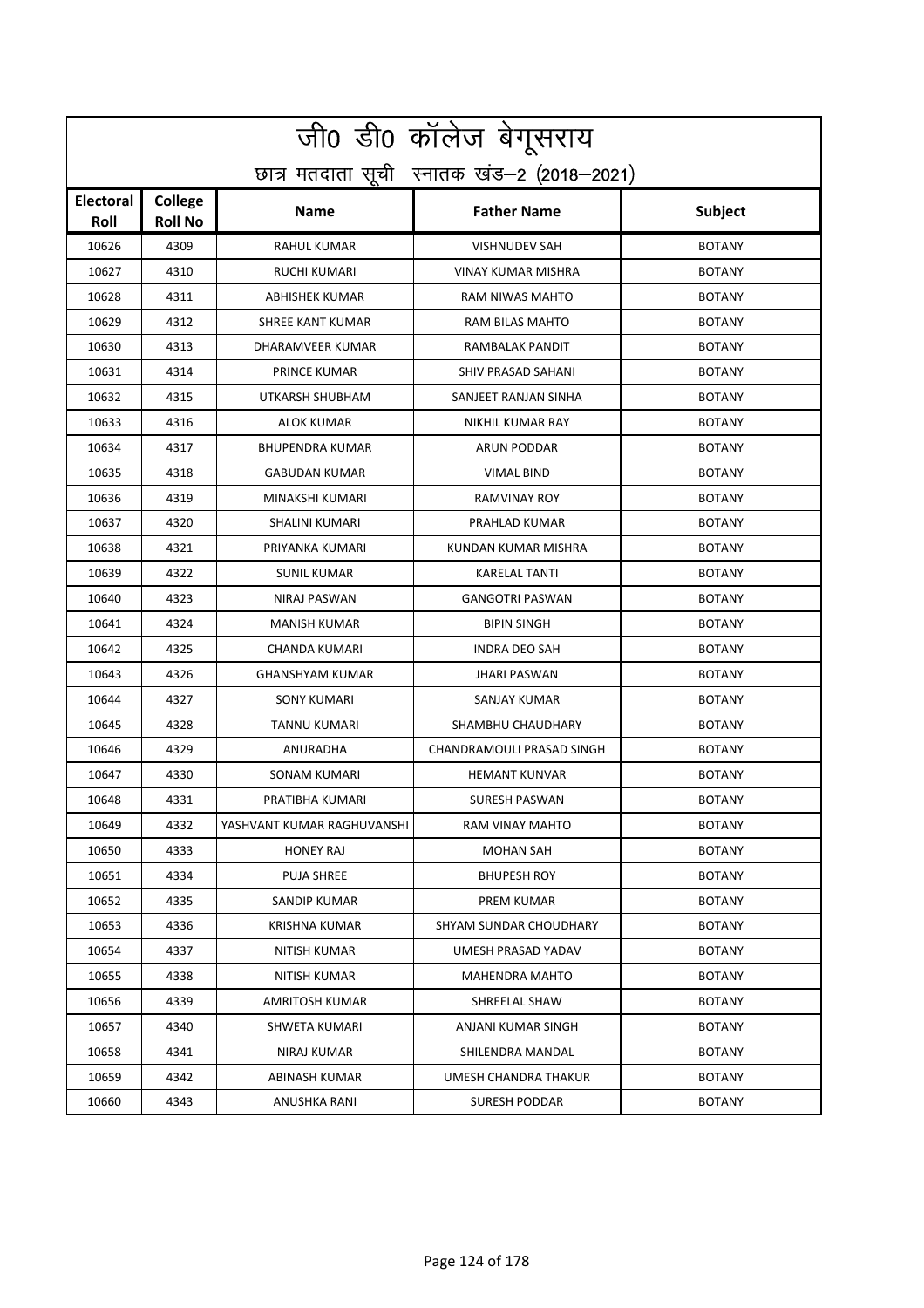|                          | <u>जी0 डी0 कॉलेज बेगू</u> सराय             |                        |                           |                |  |  |
|--------------------------|--------------------------------------------|------------------------|---------------------------|----------------|--|--|
|                          | छात्र मतदाता सूची स्नातक खंड-2 (2018-2021) |                        |                           |                |  |  |
| <b>Electoral</b><br>Roll | College<br><b>Roll No</b>                  | <b>Name</b>            | <b>Father Name</b>        | <b>Subject</b> |  |  |
| 10661                    | 4344                                       | <b>SAKSHI SINHA</b>    | AMERNDRA KUMAR            | <b>BOTANY</b>  |  |  |
| 10662                    | 4345                                       | <b>NEHA KUMARI</b>     | <b>MANOJ KUMAR THAKUR</b> | <b>BOTANY</b>  |  |  |
| 10663                    | 4346                                       | <b>NANDAN KUMAR</b>    | RAM PARVESH SHARMA        | <b>BOTANY</b>  |  |  |
| 10664                    | 4347                                       | ANURADHA KUMARI PRITAM | SHIV KUMAR SINGH          | <b>BOTANY</b>  |  |  |
| 10665                    | 4348                                       | ANKITA KUMARI          | SANJAY KUMAR ROY          | <b>BOTANY</b>  |  |  |
| 10666                    | 4349                                       | <b>BABLI KUMARI</b>    | <b>MANOJ SINGH</b>        | <b>BOTANY</b>  |  |  |
| 10667                    | 4350                                       | LAKSHMAN KUMAR         | RAM BALAK SAHU            | <b>BOTANY</b>  |  |  |
| 10668                    | 4351                                       | <b>BABITA KUMARI</b>   | <b>SHIV KUMAR MAHTO</b>   | <b>BOTANY</b>  |  |  |
| 10669                    | 4352                                       | HINDWALA AARYA         | RAJPATI PRASAD YADAV      | <b>BOTANY</b>  |  |  |
| 10670                    | 4353                                       | PHOOL KUMAR            | AJAB LAL SAHNI            | <b>BOTANY</b>  |  |  |
| 10671                    | 4354                                       | PRIYANSHU KUMARI       | <b>VIJAY KUMAR</b>        | <b>BOTANY</b>  |  |  |
| 10672                    | 4355                                       | SIDDHI KUMARI          | <b>ARVIND SINGH</b>       | <b>BOTANY</b>  |  |  |
| 10673                    | 4356                                       | ANAND KUMAR            | <b>SIKKAM RAY</b>         | <b>BOTANY</b>  |  |  |
| 10674                    | 4357                                       | SHAHNAWAZ ALAM         | <b>MD AZIZ</b>            | <b>BOTANY</b>  |  |  |
| 10675                    | 4358                                       | RINKU KUMARI           | RAMANUJ YADAV             | <b>BOTANY</b>  |  |  |
| 10676                    | 4359                                       | <b>CHANDA KUAMRI</b>   | RAJ KUMAR                 | <b>BOTANY</b>  |  |  |
| 10677                    | 4360                                       | <b>MONTI KUMARI</b>    | SANJEEV KUMAR             | <b>BOTANY</b>  |  |  |
| 10678                    | 4361                                       | <b>GUNJAN BHARTI</b>   | PREM CHANDRA KUMAR        | <b>BOTANY</b>  |  |  |
| 10679                    | 4362                                       | <b>MANISH KUMAR</b>    | <b>TUFAN MAHTO</b>        | <b>BOTANY</b>  |  |  |
| 10680                    | 4364                                       | <b>JYOTI KUMARI</b>    | <b>RAMPRIT PASWAN</b>     | <b>BOTANY</b>  |  |  |
| 10681                    | 4365                                       | SUPRITA KUMARI         | KAUSHAL SINGH             | <b>BOTANY</b>  |  |  |
| 10682                    | 4366                                       | <b>DOLLY KUMARI</b>    | RANJEET KUMAR JHA         | <b>BOTANY</b>  |  |  |
| 10683                    | 4367                                       | SIMPI KUMARI           | ARJUN PANDIT              | <b>BOTANY</b>  |  |  |
| 10684                    | 4368                                       | DHARAM KUMAR           | SIYALAL SAHANI            | <b>BOTANY</b>  |  |  |
| 10685                    | 4369                                       | <b>BIKASH KUMAR</b>    | MUSHO MAHTO               | <b>BOTANY</b>  |  |  |
| 10686                    | 4370                                       | <b>SUMAN KUMAR</b>     | RAJENDRA SAH              | <b>BOTANY</b>  |  |  |
| 10687                    | 4371                                       | SHREE RAM SAWARNI      | SHASHI BHUSHAN ROY        | <b>BOTANY</b>  |  |  |
| 10688                    | 4372                                       | PRIYANKA KUMARI        | RAJEEV KAMAL KUNWAR       | <b>BOTANY</b>  |  |  |
| 10689                    | 4373                                       | MUSKAN BHARTI          | MANOJ KUMAR SINGH         | <b>BOTANY</b>  |  |  |
| 10690                    | 4374                                       | SONAKSHI KUMARI        | <b>BHUTO SINGH</b>        | <b>BOTANY</b>  |  |  |
| 10691                    | 4375                                       | RANDHIR KUMAR          | RAM PRAKASH MAHTO         | <b>BOTANY</b>  |  |  |
| 10692                    | 4376                                       | <b>GAUTAM KUMAR</b>    | PRAMOD PANDIT             | <b>BOTANY</b>  |  |  |
| 10693                    | 4628                                       | AMBEDKAR KUMAR         | PRASHURAM PD SINGH        | <b>BOTANY</b>  |  |  |
| 10694                    | 4812                                       | NAROTTAM KUMAR         | NAVNEET SINGH             | <b>BOTANY</b>  |  |  |
| 10695                    | 5254                                       | SATYAM KUMAR           | ARUN KUMAR MISHRA         | <b>BOTANY</b>  |  |  |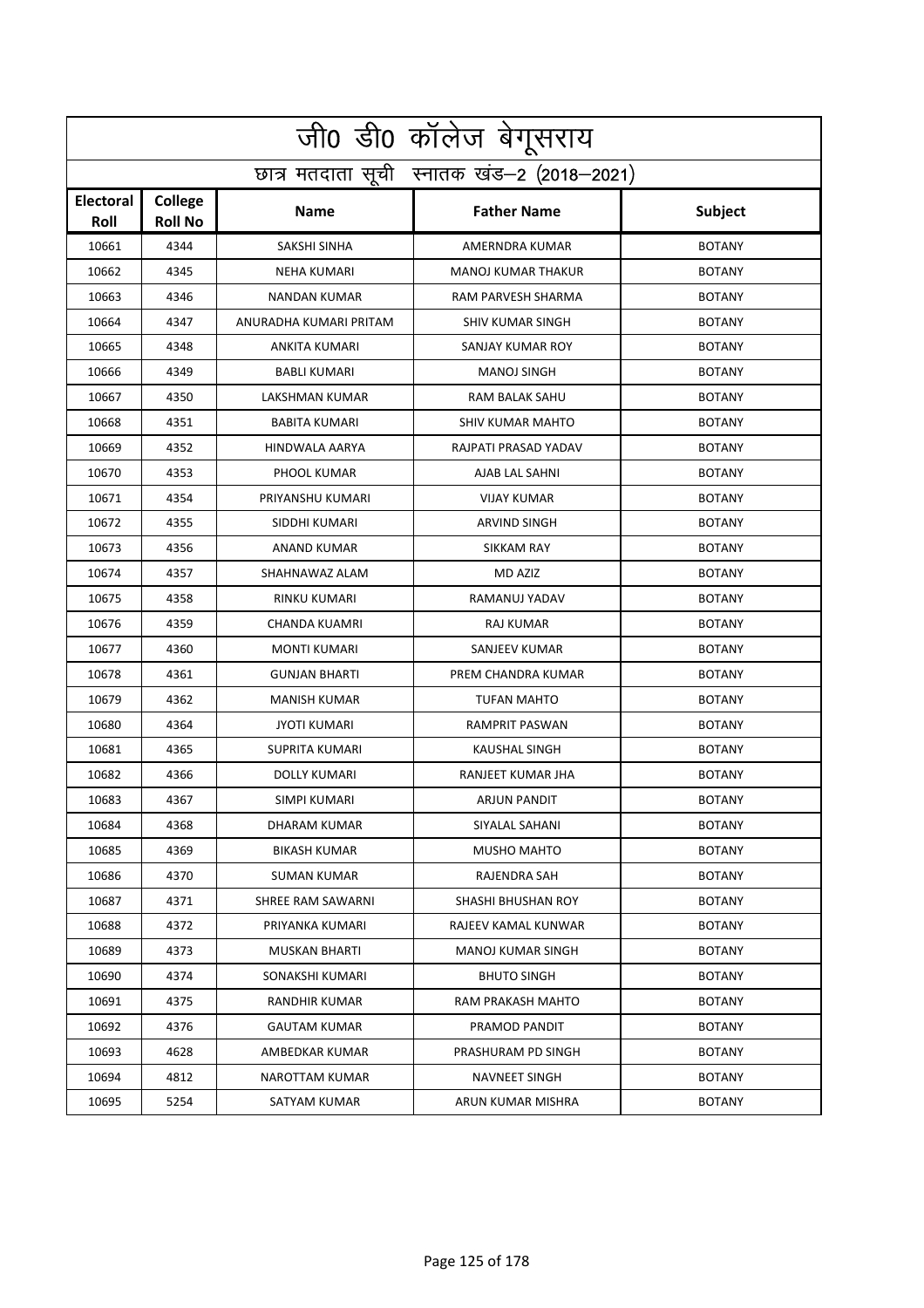|                          | <u>जी0 डी0 कॉलेज बेगू</u> सराय             |                          |                           |                |  |  |
|--------------------------|--------------------------------------------|--------------------------|---------------------------|----------------|--|--|
|                          | छात्र मतदाता सूची स्नातक खंड-2 (2018-2021) |                          |                           |                |  |  |
| <b>Electoral</b><br>Roll | College<br><b>Roll No</b>                  | <b>Name</b>              | <b>Father Name</b>        | <b>Subject</b> |  |  |
| 10696                    | 5255                                       | <b>ROSHNI KUMARI</b>     | <b>SANJAY KUNWAR</b>      | <b>BOTANY</b>  |  |  |
| 10697                    | 5256                                       | PRAGATI KUMARI           | <b>BIRESH KUMAR SINHA</b> | <b>BOTANY</b>  |  |  |
| 10698                    | 5445                                       | SUPRIYA KUMARI           | KAPILDEO MAHTO            | <b>BOTANY</b>  |  |  |
| 10699                    | 8251                                       | NAGNAJIT KUMAR           | <b>ARJUN JHA</b>          | <b>BOTANY</b>  |  |  |
| 10700                    | 8252                                       | ANITA KUMARI             | HRIDAYANAND YADAV         | <b>BOTANY</b>  |  |  |
| 10701                    | 8253                                       | <b>CHHOTI KUMARI</b>     | RAJENDRA PRASAD           | <b>BOTANY</b>  |  |  |
| 10702                    | 8257                                       | <b>VIVEKANAND KUMAR</b>  | RAMBALAK SINGH            | <b>BOTANY</b>  |  |  |
| 10703                    | 8258                                       | <b>MANISH KUMAR</b>      | JAY PRAKASH PASWAN        | <b>BOTANY</b>  |  |  |
| 10704                    | 8259                                       | PUJA KUMARI              | RAMVILAS YADAV            | <b>BOTANY</b>  |  |  |
| 10705                    | 8260                                       | <b>NEHA KUMARI</b>       | <b>RANJEET SINGH</b>      | <b>BOTANY</b>  |  |  |
| 10706                    | 8262                                       | <b>NEHA KUMARI</b>       | AWADHESH PRASAD RASTOGI   | <b>BOTANY</b>  |  |  |
| 10707                    | 8263                                       | MD ISHTIYAK              | MD NIJAM                  | <b>BOTANY</b>  |  |  |
| 10708                    | 8264                                       | <b>VARSHA KUMARI</b>     | DHANANJAY CHAUDHARY       | <b>BOTANY</b>  |  |  |
| 10709                    | 8265                                       | SANTOSH KUMAR            | <b>DASO RAY</b>           | <b>BOTANY</b>  |  |  |
| 10710                    | 8267                                       | MD SHAHNAWAJ ALAM        | MD RAHMAT ALI             | <b>BOTANY</b>  |  |  |
| 10711                    | 8268                                       | <b>NITISH KUMAR</b>      | MADHUSUDAN PASWAN         | <b>BOTANY</b>  |  |  |
| 10712                    | 8269                                       | <b>KISHOR KUNAL</b>      | RANJET PRASAD SINGH       | <b>BOTANY</b>  |  |  |
| 10713                    | 8270                                       | ANKITA RAJ               | RANDHIR KUMAR             | <b>BOTANY</b>  |  |  |
| 10714                    | 8271                                       | <b>VINIT KUMAR</b>       | <b>BHAKOLE SINGH</b>      | <b>BOTANY</b>  |  |  |
| 10715                    | 8272                                       | <b>KISHAN KUMAR</b>      | SHREE RAMA KANT SINGH     | <b>BOTANY</b>  |  |  |
| 10716                    | 8273                                       | <b>ARTI KUMARI</b>       | <b>DEVOKANT SINGH</b>     | <b>BOTANY</b>  |  |  |
| 10717                    | 8274                                       | ANISHA KUMARI            | CHITTRANJAN PRASAD        | <b>BOTANY</b>  |  |  |
| 10718                    | 8275                                       | RICHA KUMARI             | ABADH KISHOR THAKUR       | <b>BOTANY</b>  |  |  |
| 10719                    | 8276                                       | ANIKET KUMAR HAJARI      | SUVASH PASAWAN HAJARI     | <b>BOTANY</b>  |  |  |
| 10720                    | 8277                                       | LOPAMUDRA SHARMA         | PARSHURAM SHARMA          | <b>BOTANY</b>  |  |  |
| 10721                    | 8278                                       | MANTESHWAR KUMAR         | RAJEEV CHAURASIA          | <b>BOTANY</b>  |  |  |
| 10722                    | 8279                                       | NITISH KUMAR             | RAM JAPOO MAHTO           | <b>BOTANY</b>  |  |  |
| 10723                    | 8280                                       | <b>BOBY KUMAR SHARMA</b> | DHARMENDRA SHARMA         | <b>BOTANY</b>  |  |  |
| 10724                    | 8281                                       | AMAN KUMAR AGRAWAL       | ASHOK KUMAR AGRAWAL       | <b>BOTANY</b>  |  |  |
| 10725                    | 8282                                       | ANKITA KUMARI            | RAMPRAVESH CHOUDHARY      | <b>BOTANY</b>  |  |  |
| 10726                    | 8283                                       | ANKU KUMARI              | LALAN CHOUDHARI           | <b>BOTANY</b>  |  |  |
| 10727                    | 8284                                       | SHREYA KUMARI            | SURENDRA SINGH            | <b>BOTANY</b>  |  |  |
| 10728                    | 8285                                       | MANISHA KUMARI           | <b>KRISHNA KUMAR</b>      | <b>BOTANY</b>  |  |  |
| 10729                    | 8286                                       | DEEPAK KUMAR             | <b>GANGO YADAVI</b>       | <b>BOTANY</b>  |  |  |
| 10730                    | 8287                                       | JHUNKEY KUMARI           | ARJUN SINGH               | <b>BOTANY</b>  |  |  |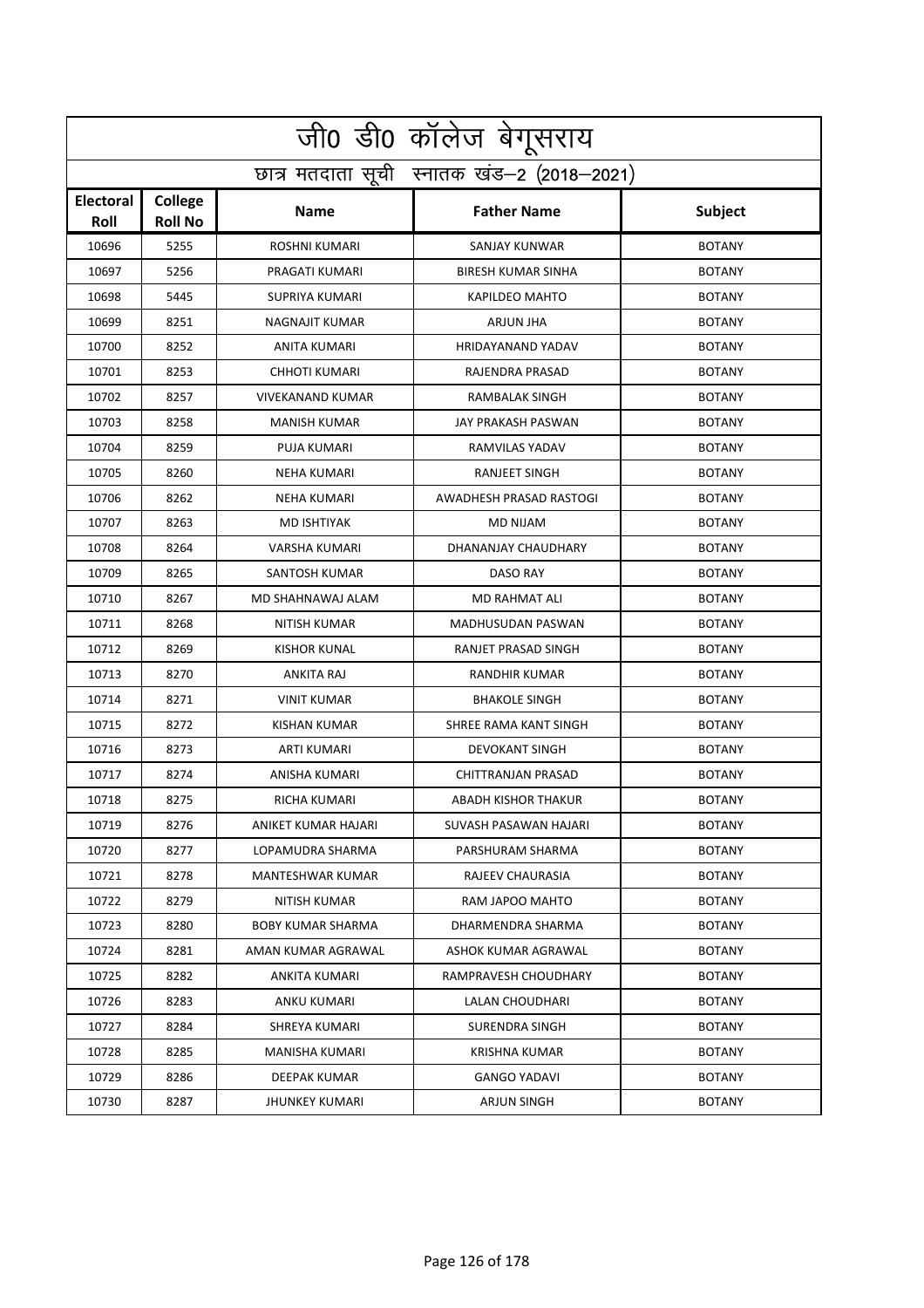|                          | जी0 डी0 कॉलेज बेगूसराय                     |                         |                           |                |  |  |
|--------------------------|--------------------------------------------|-------------------------|---------------------------|----------------|--|--|
|                          | छात्र मतदाता सूची स्नातक खंड-2 (2018-2021) |                         |                           |                |  |  |
| <b>Electoral</b><br>Roll | College<br><b>Roll No</b>                  | <b>Name</b>             | <b>Father Name</b>        | <b>Subject</b> |  |  |
| 10731                    | 8288                                       | POOJA KUMARI            | <b>SHASHIBUSHAN SINGH</b> | <b>BOTANY</b>  |  |  |
| 10732                    | 8289                                       | AMAN KUMAR              | SHAMBHU SINGH             | <b>BOTANY</b>  |  |  |
| 10733                    | 8290                                       | <b>AMISHA KUMARI</b>    | <b>SANJAY KUMAR</b>       | <b>BOTANY</b>  |  |  |
| 10734                    | 8291                                       | <b>SONI KUMARI</b>      | SITARAM SHARMA            | <b>BOTANY</b>  |  |  |
| 10735                    | 8292                                       | <b>MONI KUMARI</b>      | <b>BABLU PRASAD SINGH</b> | <b>BOTANY</b>  |  |  |
| 10736                    | 8293                                       | ARCHANA KUMARI          | PRAMOD KUMAR SINGH        | <b>BOTANY</b>  |  |  |
| 10737                    | 8294                                       | <b>NEHA KUMARI</b>      | <b>PRADIP SINGH</b>       | <b>BOTANY</b>  |  |  |
| 10738                    | 8295                                       | <b>SUSHIL KUMAR</b>     | RAM UDAY RAY              | <b>BOTANY</b>  |  |  |
| 10739                    | 8296                                       | <b>RANJAN KUMAR</b>     | SHIVJEE SHARMA            | <b>BOTANY</b>  |  |  |
| 10740                    | 8297                                       | <b>RITA KUMARI</b>      | <b>CHATRUBHUJ MAHTO</b>   | <b>BOTANY</b>  |  |  |
| 10741                    | 8298                                       | <b>SHYAM KUMAR</b>      | <b>NATHO TANTI</b>        | <b>BOTANY</b>  |  |  |
| 10742                    | 8299                                       | RAJ LAXMI               | PANKAJ RAI                | <b>BOTANY</b>  |  |  |
| 10743                    | 8300                                       | <b>SWEETY KUMARI</b>    | <b>FULCHAND DAS</b>       | BOTANY         |  |  |
| 10744                    | 8301                                       | KAJAL KUMARI            | KRISHN MURARI MISHRA      | <b>BOTANY</b>  |  |  |
| 10745                    | 8302                                       | SULTANA KHANAM          | MOHAMMAD ALINAVI KHAN     | <b>BOTANY</b>  |  |  |
| 10746                    | 8303                                       | KUMAR SUBHASH           | SAGAR MAHTO               | <b>BOTANY</b>  |  |  |
| 10747                    | 8304                                       | MAUSAM KUMARI           | <b>ARUN SINGH</b>         | <b>BOTANY</b>  |  |  |
| 10748                    | 8311                                       | <b>JYOTI KUMARI</b>     | NAVIN KUMAR SHINGH        | <b>BOTANY</b>  |  |  |
| 10749                    | 8312                                       | <b>BALKRISHNA KUMAR</b> | HARISHANKAR RAI           | <b>BOTANY</b>  |  |  |
| 10750                    | 8356                                       | AJAY KUMAR              | DINESH CHAUDHARY          | <b>BOTANY</b>  |  |  |
| 10751                    | 8365                                       | <b>ABHIJEET KUMAR</b>   | <b>LALIT KUMAR</b>        | <b>BOTANY</b>  |  |  |
| 10752                    | 8368                                       | <b>AMAN DEV</b>         | KAILASH SHARMA            | <b>BOTANY</b>  |  |  |
| 10753                    | 8372                                       | ABHISHEK KUMAR          | <b>NARENDRA KUMAR</b>     | <b>BOTANY</b>  |  |  |
| 10754                    | 8398                                       | AMARJEET KUMAR          | <b>UDAY SINGH</b>         | <b>BOTANY</b>  |  |  |
| 10755                    | 8399                                       | PRATYUSH KUMAR          | DILIP PRASAD SINGH        | <b>BOTANY</b>  |  |  |
| 10756                    | 8400                                       | RAJA KUMAR              | <b>NARESH SINGH</b>       | <b>BOTANY</b>  |  |  |
| 10757                    | 8401                                       | <b>MANISH KUMAR</b>     | ARVIND PASWAN             | <b>BOTANY</b>  |  |  |
| 10758                    | 8402                                       | RAVISH KUMAR            | MAHENDRA SHARMA           | BOTANY         |  |  |
| 10759                    | 8403                                       | KUNDAN KUMAR            | VINOD CHANDRAVANSHI       | BOTANY         |  |  |
| 10760                    | 8404                                       | SANGAM KUMARI           | RAMDULAR PASWAN           | <b>BOTANY</b>  |  |  |
| 10761                    | 8405                                       | MD SHAHNAWAZ ALAM       | MD KHALID IMAM            | <b>BOTANY</b>  |  |  |
| 10762                    | 8406                                       | ANURADHA KUMARI         | GHANSHYAM PRASAD          | <b>BOTANY</b>  |  |  |
| 10763                    | 8407                                       | AMARJEET KUMAR          | SIKANDRA SHARMA           | <b>BOTANY</b>  |  |  |
| 10764                    | 8408                                       | ARTI KUMARI             | ABHINANDAN SINGH          | <b>BOTANY</b>  |  |  |
| 10765                    | 8409                                       | MD ABID                 | ABDUL AJIJ                | <b>BOTANY</b>  |  |  |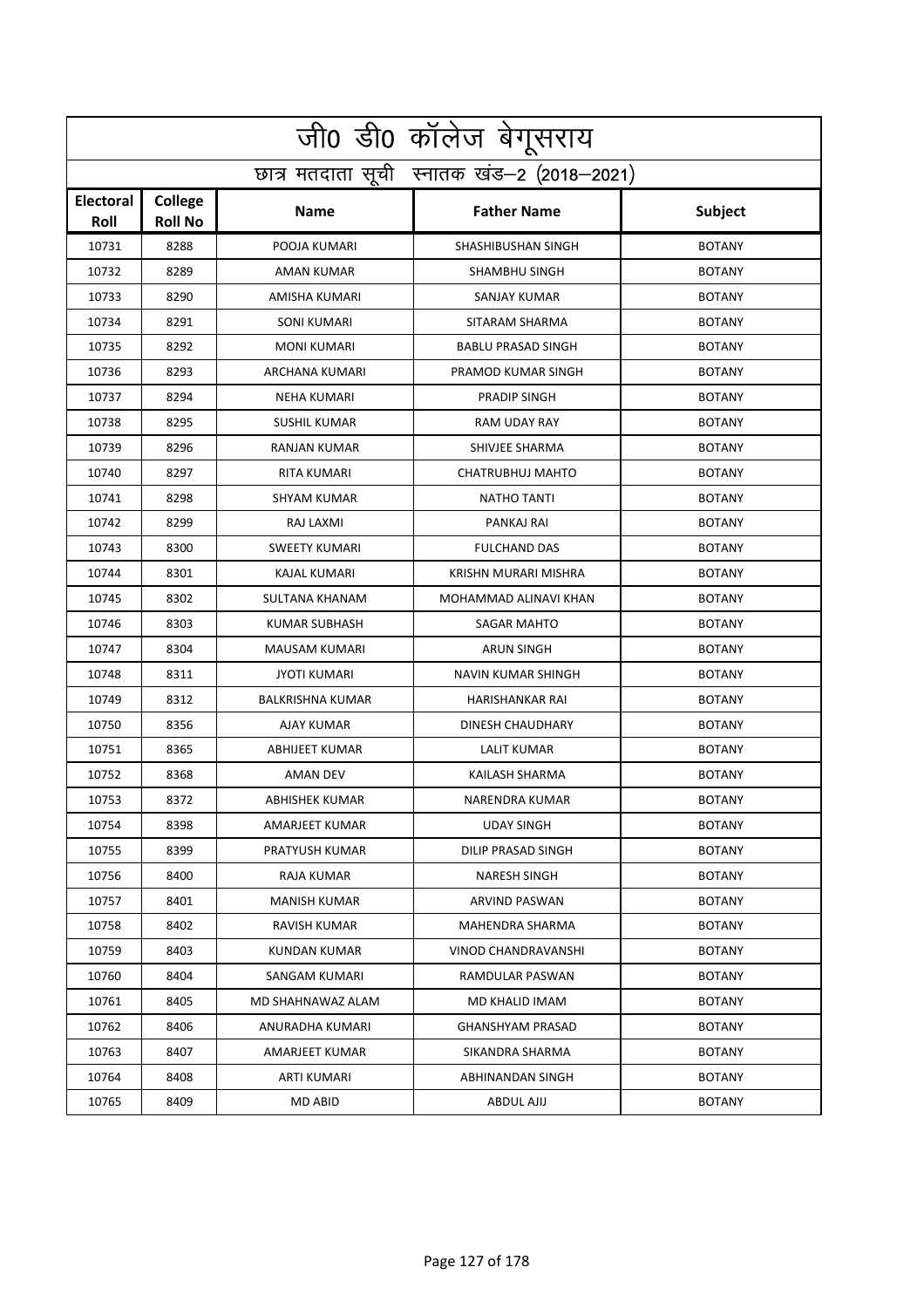|                          | <u>जी0 डी0 कॉलेज बेगू</u> सराय             |                            |                            |                  |  |  |
|--------------------------|--------------------------------------------|----------------------------|----------------------------|------------------|--|--|
|                          | छात्र मतदाता सूची स्नातक खंड-2 (2018-2021) |                            |                            |                  |  |  |
| <b>Electoral</b><br>Roll | College<br><b>Roll No</b>                  | <b>Name</b>                | <b>Father Name</b>         | Subject          |  |  |
| 10766                    | 8410                                       | <b>BINAY KUMAR</b>         | <b>SHAMBHU SINGH</b>       | <b>BOTANY</b>    |  |  |
| 10767                    |                                            | <b>CHANDAN KUMAR</b>       | <b>RAM KUMAR PANDIT</b>    | <b>BOTANY</b>    |  |  |
| 10768                    |                                            | KAUSHIKEE KUMARI           | STYANDRA PAR SINGH         | <b>BOTANY</b>    |  |  |
| 10769                    |                                            | SONALI KUMARI              | <b>BRAJESH KUMAR SINGH</b> | <b>BOTANY</b>    |  |  |
| 10770                    | 4194                                       | MAMTA KUMARI               | SANJIVAN RAY               | <b>CHEMISTRY</b> |  |  |
| 10771                    | 4377                                       | AKASH KUMAR                | RAMPRAKSH PASWAN           | <b>CHEMISTRY</b> |  |  |
| 10772                    | 4378                                       | SRIJA BHARTI               | <b>VIKAS KUMAR</b>         | <b>CHEMISTRY</b> |  |  |
| 10773                    | 4379                                       | <b>NEHA KUMARI</b>         | CHANDRA BHUSHAN SINGH      | <b>CHEMISTRY</b> |  |  |
| 10774                    | 4380                                       | SHUBHAM SAURABH            | <b>ANIL KUMAR SAHU</b>     | <b>CHEMISTRY</b> |  |  |
| 10775                    | 4381                                       | NIKITA KUMARI              | OM PRAKASH SAH             | <b>CHEMISTRY</b> |  |  |
| 10776                    | 4382                                       | PUSHPAM KUMARI             | PAWAN KUMAR                | <b>CHEMISTRY</b> |  |  |
| 10777                    | 4383                                       | <b>SINNI SINGH</b>         | <b>ARVIND SINGH</b>        | <b>CHEMISTRY</b> |  |  |
| 10778                    | 4384                                       | <b>GULSHAN KUMAR YADAV</b> | <b>MANOJ KUMAR</b>         | <b>CHEMISTRY</b> |  |  |
| 10779                    | 4385                                       | <b>MONIKA KUMARI</b>       | <b>BIRENDRA MAHTO</b>      | <b>CHEMISTRY</b> |  |  |
| 10780                    | 4386                                       | <b>GARIMA KUMARI</b>       | LATE AMARNATH SINGH        | <b>CHEMISTRY</b> |  |  |
| 10781                    | 4387                                       | PRIYANKA KUMARI            | SHANKAR PANDIT             | <b>CHEMISTRY</b> |  |  |
| 10782                    | 4388                                       | <b>ANKIT KUMAR ROY</b>     | <b>SHIV RATAN ROY</b>      | <b>CHEMISTRY</b> |  |  |
| 10783                    | 4389                                       | <b>JYOTI KUMARI</b>        | RAM KUMAR PANDIT           | <b>CHEMISTRY</b> |  |  |
| 10784                    | 4390                                       | PRINCE KUMAR               | ANIL SHARMA                | <b>CHEMISTRY</b> |  |  |
| 10785                    | 4391                                       | <b>JULI KUMARI</b>         | RAJA RAM SHARMA            | <b>CHEMISTRY</b> |  |  |
| 10786                    | 4392                                       | PRACHI SINGH               | HARIBANSH NARAYAN SINGH    | <b>CHEMISTRY</b> |  |  |
| 10787                    | 4393                                       | MUKUND KUMAR GOSWAMI       | RAGHUNANDAN GOSWAMI        | <b>CHEMISTRY</b> |  |  |
| 10788                    | 4394                                       | <b>RITU KUMARI</b>         | NARESH CHAURASIA           | <b>CHEMISTRY</b> |  |  |
| 10789                    | 4395                                       | RUCHI KUMARI               | SUJEET KUMAR SUMAN         | <b>CHEMISTRY</b> |  |  |
| 10790                    | 4396                                       | <b>RUPAM KUMARI</b>        | ABHAY CHAURASIA            | <b>CHEMISTRY</b> |  |  |
| 10791                    | 4397                                       | AKANKSHA KUMARI            | ARUN KUMAR GUPTA           | <b>CHEMISTRY</b> |  |  |
| 10792                    | 4398                                       | SNEHA RAJ                  | KUMARI PRIYANKA            | <b>CHEMISTRY</b> |  |  |
| 10793                    | 4399                                       | MUNNA KUMAR                | SITA RAM YADAV             | <b>CHEMISTRY</b> |  |  |
| 10794                    | 4400                                       | RATI RANI                  | <b>MR RAJNITI CHAUDHRY</b> | <b>CHEMISTRY</b> |  |  |
| 10795                    | 4401                                       | <b>RISHIKESH KUMAR</b>     | SHRI RAJPATI PASWAN        | <b>CHEMISTRY</b> |  |  |
| 10796                    | 4402                                       | DAMINI KUMARI              | <b>VIJAY KUMAR TIWARI</b>  | <b>CHEMISTRY</b> |  |  |
| 10797                    | 4403                                       | MD MEHARBAN                | MD SANJAR HUSEN            | <b>CHEMISTRY</b> |  |  |
| 10798                    | 4405                                       | PURUSHOTTAM KUMAR          | SHASHIKANT JHA             | <b>CHEMISTRY</b> |  |  |
| 10799                    | 4406                                       | AMIT KUMAR                 | RANJEET KUMAR THAKUR       | <b>CHEMISTRY</b> |  |  |
| 10800                    | 4406                                       | PRITI KUMARI               | NIRASH RAJAK               | <b>CHEMISTRY</b> |  |  |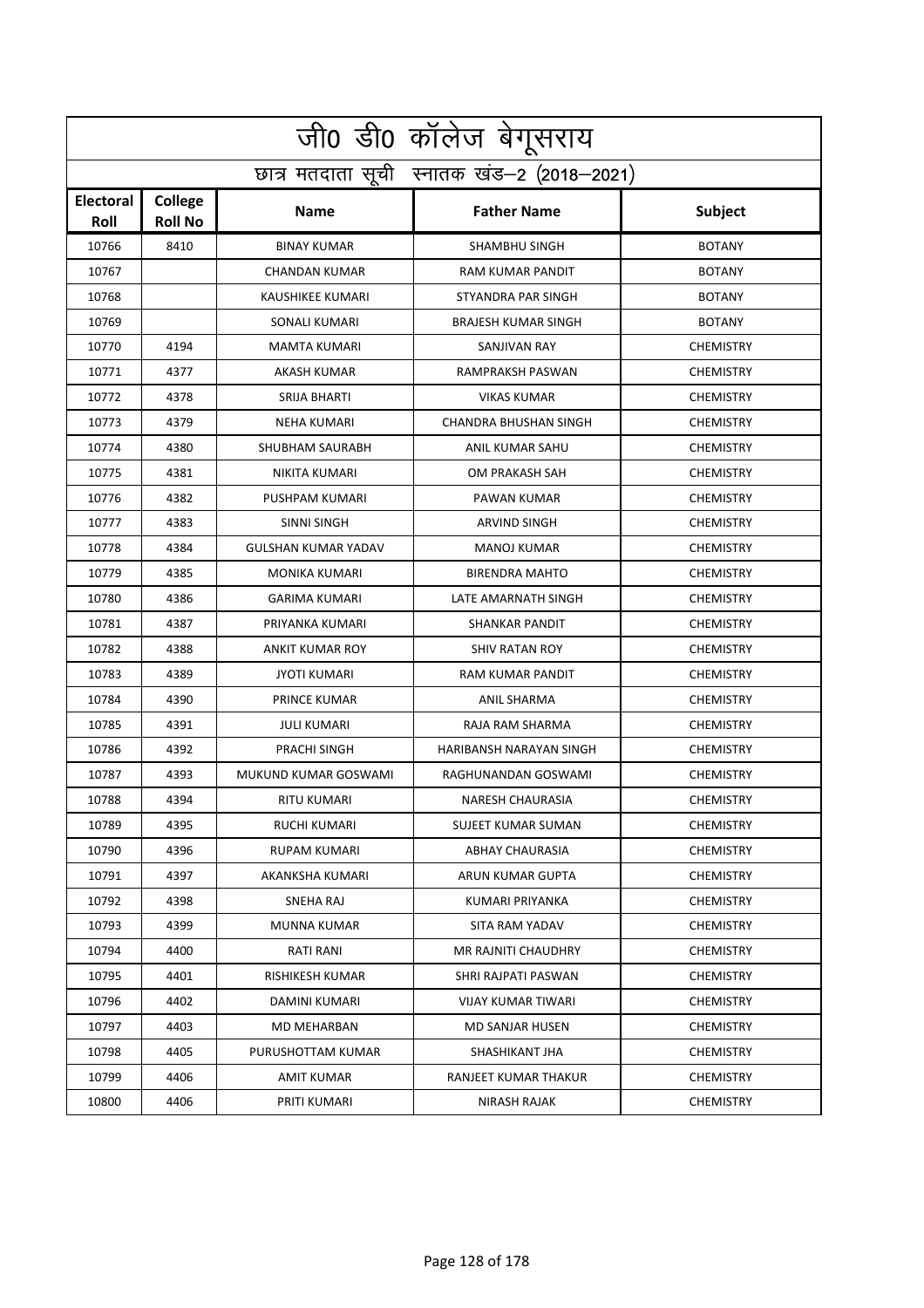|                          | जी0 डी0 कॉलेज बेगूसराय                     |                       |                           |                  |  |  |
|--------------------------|--------------------------------------------|-----------------------|---------------------------|------------------|--|--|
|                          | छात्र मतदाता सूची स्नातक खंड-2 (2018-2021) |                       |                           |                  |  |  |
| <b>Electoral</b><br>Roll | College<br><b>Roll No</b>                  | <b>Name</b>           | <b>Father Name</b>        | Subject          |  |  |
| 10801                    | 4407                                       | <b>MANISHA KUMARI</b> | <b>RAMDEV DAS</b>         | <b>CHEMISTRY</b> |  |  |
| 10802                    | 4407                                       | <b>VINAY KUMAR</b>    | ANJANI KUMAR SINHA        | <b>CHEMISTRY</b> |  |  |
| 10803                    | 4408                                       | <b>SHAKSHI GUPTA</b>  | OM PRAKASH GUPTA          | <b>CHEMISTRY</b> |  |  |
| 10804                    | 4408                                       | <b>VIVEK ASHISH</b>   | RAMASHISH PASWAN          | <b>CHEMISTRY</b> |  |  |
| 10805                    | 4409                                       | KUMAR SUDHANSU        | MANOJ KUMAR JHA           | <b>CHEMISTRY</b> |  |  |
| 10806                    | 4410                                       | NISHANT KUMAR         | SANJAY SINGH              | <b>CHEMISTRY</b> |  |  |
| 10807                    | 4411                                       | <b>JYOTI PATHAK</b>   | RAM PRASAD PATHAK         | <b>CHEMISTRY</b> |  |  |
| 10808                    | 4412                                       | <b>NITISH KUMAR</b>   | YADDU MAHTO               | <b>CHEMISTRY</b> |  |  |
| 10809                    | 4413                                       | PRIYANKA              | RAJIV LOCHAN              | <b>CHEMISTRY</b> |  |  |
| 10810                    | 4415                                       | <b>RITIK RANJAN</b>   | <b>RAM PRAWESH PASWAN</b> | <b>CHEMISTRY</b> |  |  |
| 10811                    | 4416                                       | PRINCE KUMAR          | <b>ANIL CHOUDHARY</b>     | <b>CHEMISTRY</b> |  |  |
| 10812                    | 4417                                       | SATYA PRAKASH         | HARINANDAN PASWAN         | <b>CHEMISTRY</b> |  |  |
| 10813                    | 4418                                       | SHUBHAM JHA           | SHAMBHU JHA               | <b>CHEMISTRY</b> |  |  |
| 10814                    | 4419                                       | <b>NANCY RAI</b>      | KAUSHAL KISHORE RAI       | <b>CHEMISTRY</b> |  |  |
| 10815                    | 4420                                       | MD ASHRAF ALAM        | <b>MD NIZAM</b>           | <b>CHEMISTRY</b> |  |  |
| 10816                    | 4421                                       | MD FIROZ ALAM         | <b>NURUL HAQUE</b>        | <b>CHEMISTRY</b> |  |  |
| 10817                    | 4422                                       | <b>MD EJAJ</b>        | <b>MD SHAMIM</b>          | <b>CHEMISTRY</b> |  |  |
| 10818                    | 4423                                       | <b>ANKIT KUMAR</b>    | <b>ANIL ROY</b>           | <b>CHEMISTRY</b> |  |  |
| 10819                    | 4424                                       | SONU KUMAR            | <b>MANOJ SHARMA</b>       | <b>CHEMISTRY</b> |  |  |
| 10820                    | 4426                                       | <b>SONAM K</b>        | KAUSHAL KISHORE RAY       | <b>CHEMISTRY</b> |  |  |
| 10821                    | 4427                                       | <b>SUNNY KUMAR</b>    | <b>KRISHNA DAS</b>        | <b>CHEMISTRY</b> |  |  |
| 10822                    | 4428                                       | SAROJ KUMAR           | <b>GORAKH SAH</b>         | <b>CHEMISTRY</b> |  |  |
| 10823                    | 4429                                       | <b>PRINCE KUMAR</b>   | RAMBAHADUR DAS            | <b>CHEMISTRY</b> |  |  |
| 10824                    | 4430                                       | DIWAKAR KUMAR         | RAJESH SINGH              | <b>CHEMISTRY</b> |  |  |
| 10825                    | 4431                                       | SANU KUMAR            | KRISHNA NANDAN KUMAR      | <b>CHEMISTRY</b> |  |  |
| 10826                    | 4433                                       | SWEETY KUMARI         | RAJESH SINGH              | <b>CHEMISTRY</b> |  |  |
| 10827                    | 4434                                       | PRAKRITI              | OM PRAKASH                | <b>CHEMISTRY</b> |  |  |
| 10828                    | 4435                                       | RAJEEV KUMAR          | <b>MAHENDRA THAKUR</b>    | <b>CHEMISTRY</b> |  |  |
| 10829                    | 4436                                       | SHIVAM KUMAR          | MANOJ CHAUDHARY           | <b>CHEMISTRY</b> |  |  |
| 10830                    | 4437                                       | RAJ KUMAR             | SANJAY KUMAR SONI         | <b>CHEMISTRY</b> |  |  |
| 10831                    | 4438                                       | AMITESH KUMAR         | DEVNANDAN SAH             | <b>CHEMISTRY</b> |  |  |
| 10832                    | 4439                                       | ADARSH RAMAN          | RAJESH RAMAN              | <b>CHEMISTRY</b> |  |  |
| 10833                    | 4440                                       | ALOK KUMAR            | SHARWAN KUMAR             | <b>CHEMISTRY</b> |  |  |
| 10834                    | 4441                                       | AMAN SUMAN            | ARUN SHARMA               | <b>CHEMISTRY</b> |  |  |
| 10835                    | 4442                                       | MD SARFARAZ ALAM      | MD ALAM                   | <b>CHEMISTRY</b> |  |  |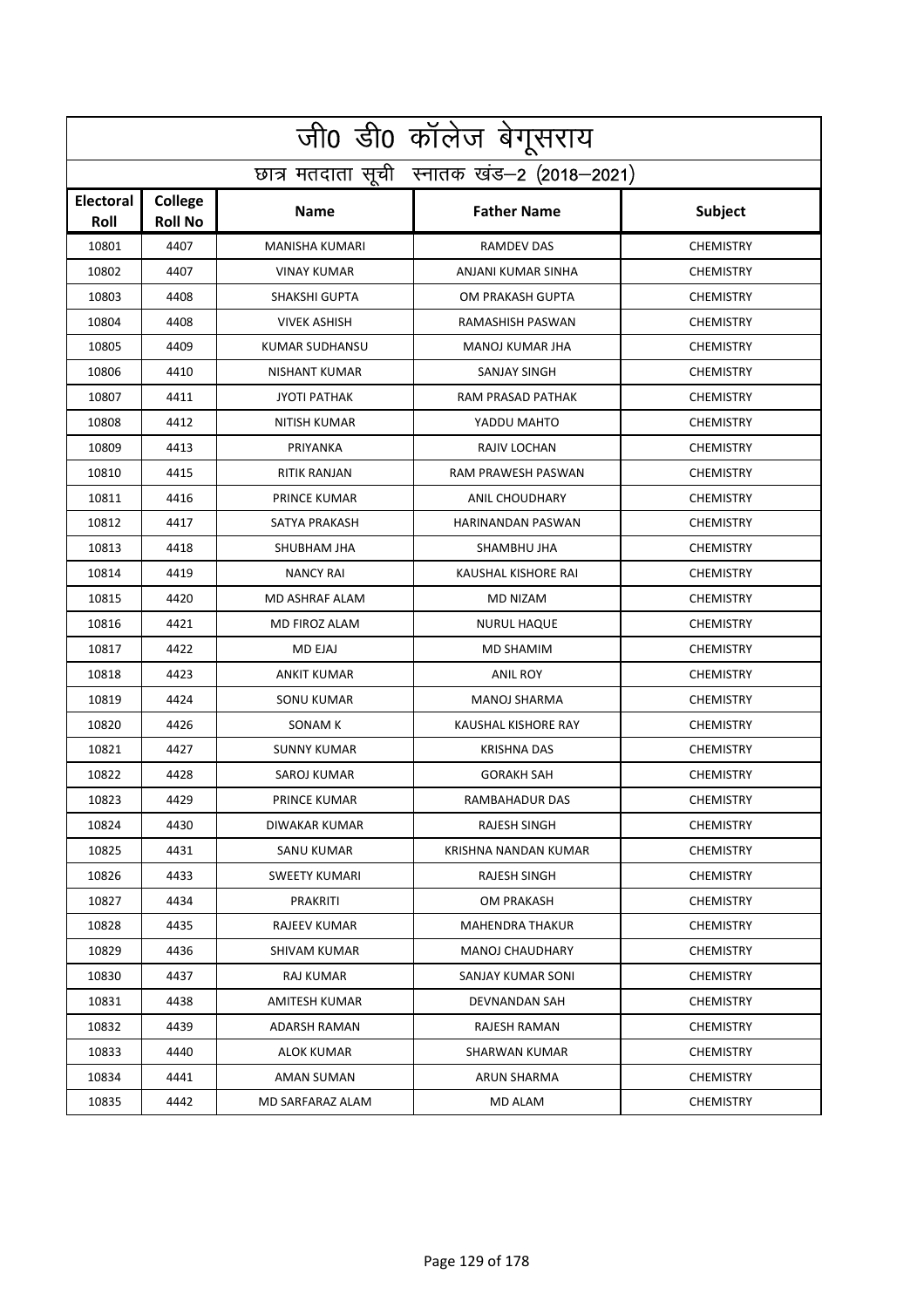|                          | जी0 डी0 कॉलेज बेगूसराय                     |                          |                              |                  |  |  |
|--------------------------|--------------------------------------------|--------------------------|------------------------------|------------------|--|--|
|                          | छात्र मतदाता सूची स्नातक खंड-2 (2018-2021) |                          |                              |                  |  |  |
| <b>Electoral</b><br>Roll | <b>College</b><br><b>Roll No</b>           | <b>Name</b>              | <b>Father Name</b>           | Subject          |  |  |
| 10836                    | 4443                                       | <b>RAKESH KUMAR</b>      | <b>RAM BILASH SAH</b>        | <b>CHEMISTRY</b> |  |  |
| 10837                    | 4444                                       | KUNDAN KUMAR             | <b>KARI SAH</b>              | <b>CHEMISTRY</b> |  |  |
| 10838                    | 4445                                       | <b>VICKY KUMAR</b>       | <b>PRADEEP DAS</b>           | <b>CHEMISTRY</b> |  |  |
| 10839                    | 4446                                       | <b>MD AURANGZEB</b>      | <b>MD SAMIM AKHTAR</b>       | <b>CHEMISTRY</b> |  |  |
| 10840                    | 4447                                       | AJIT KUMAR               | RAJENDRA SAH                 | <b>CHEMISTRY</b> |  |  |
| 10841                    | 4448                                       | <b>DEV KUMAR</b>         | <b>MANOJ KUMAR</b>           | <b>CHEMISTRY</b> |  |  |
| 10842                    | 4449                                       | <b>KRISHNAKANT KUMAR</b> | RAMPRAWESH PASWAN            | <b>CHEMISTRY</b> |  |  |
| 10843                    | 4450                                       | <b>VIVEK KUMAR</b>       | RAJU MAHTO                   | <b>CHEMISTRY</b> |  |  |
| 10844                    | 4451                                       | <b>RAHUL KUMAR</b>       | <b>JAGDISH SAH</b>           | <b>CHEMISTRY</b> |  |  |
| 10845                    | 4452                                       | AMOL KUMAR               | SUNIL KUMAR SAH              | <b>CHEMISTRY</b> |  |  |
| 10846                    | 4453                                       | FAISAL IQUBAL            | MD JAMIL AHMAD               | <b>CHEMISTRY</b> |  |  |
| 10847                    | 4454                                       | <b>MANDEEP KUMAR</b>     | <b>DILIP SHARMA</b>          | <b>CHEMISTRY</b> |  |  |
| 10848                    | 4456                                       | <b>RAHUL KUMAR</b>       | <b>SANIAY CHAUDHARY</b>      | <b>CHEMISTRY</b> |  |  |
| 10849                    | 4457                                       | <b>PARDESHI SAHNI</b>    | <b>RAM SUJAN SAHNI</b>       | <b>CHEMISTRY</b> |  |  |
| 10850                    | 4458                                       | <b>SUSHIL KUMAR</b>      | <b>GOVIND CHNADRA SHARMA</b> | <b>CHEMISTRY</b> |  |  |
| 10851                    | 4459                                       | <b>SHUBHAM KUMAR</b>     | SANJEET MAHTO                | <b>CHEMISTRY</b> |  |  |
| 10852                    | 4460                                       | OM PRAKASH               | SURYA NARAYAN CHOUDHARY      | <b>CHEMISTRY</b> |  |  |
| 10853                    | 4461                                       | CHANDNI KUMARI           | <b>DEVENDRA THANTI</b>       | <b>CHEMISTRY</b> |  |  |
| 10854                    | 4462                                       | <b>RUPSHREE</b>          | <b>BAIJU JHA</b>             | <b>CHEMISTRY</b> |  |  |
| 10855                    | 4463                                       | <b>MONI KUMARI</b>       | <b>KRISHNA DEV SINGH</b>     | <b>CHEMISTRY</b> |  |  |
| 10856                    | 4464                                       | <b>KUMAR MANISH</b>      | MANOJ KUMAR                  | <b>CHEMISTRY</b> |  |  |
| 10857                    | 4465                                       | DIVOSHMA KUMARI          | <b>VINOD CHAUDHARY</b>       | <b>CHEMISTRY</b> |  |  |
| 10858                    | 4466                                       | ANURADHA KUMARI          | <b>VIJAY YADAV</b>           | <b>CHEMISTRY</b> |  |  |
| 10859                    | 4466                                       | PRITI KUMARI             | SITARAM MAHTO                | <b>CHEMISTRY</b> |  |  |
| 10860                    | 4467                                       | ASHISH KUMAR SINGH       | SHAILESH PRASAD SINGH        | <b>CHEMISTRY</b> |  |  |
| 10861                    | 4469                                       | VISHAL KUMAR HAZARI      | SUBHASH PASWAN               | <b>CHEMISTRY</b> |  |  |
| 10862                    | 4470                                       | BABAN KUMAR              | AMOD SAH                     | <b>CHEMISTRY</b> |  |  |
| 10863                    | 4471                                       | VISHAL KUMAR             | <b>MAHENDRA PODDAR</b>       | <b>CHEMISTRY</b> |  |  |
| 10864                    | 4472                                       | SAJDA KHATOON            | MD JAINUL HAQUE              | <b>CHEMISTRY</b> |  |  |
| 10865                    | 4474                                       | <b>GAUTAM KUMAR</b>      | SHYAM NARAYAN MAHTO          | <b>CHEMISTRY</b> |  |  |
| 10866                    | 4475                                       | KRITI RAJ                | KUNDAN RAJ                   | <b>CHEMISTRY</b> |  |  |
| 10867                    | 4476                                       | VIPIN KUMAR              | KISHOR KUMAR MAHTO           | <b>CHEMISTRY</b> |  |  |
| 10868                    | 4478                                       | RAJEEV KUMAR             | THORHO RAY                   | <b>CHEMISTRY</b> |  |  |
| 10869                    | 4479                                       | MD SAHBAJ                | <b>MD NAUSHAD</b>            | <b>CHEMISTRY</b> |  |  |
| 10870                    | 4480                                       | SAURABH KUMAR            | SHYAM LAL MAHTO              | <b>CHEMISTRY</b> |  |  |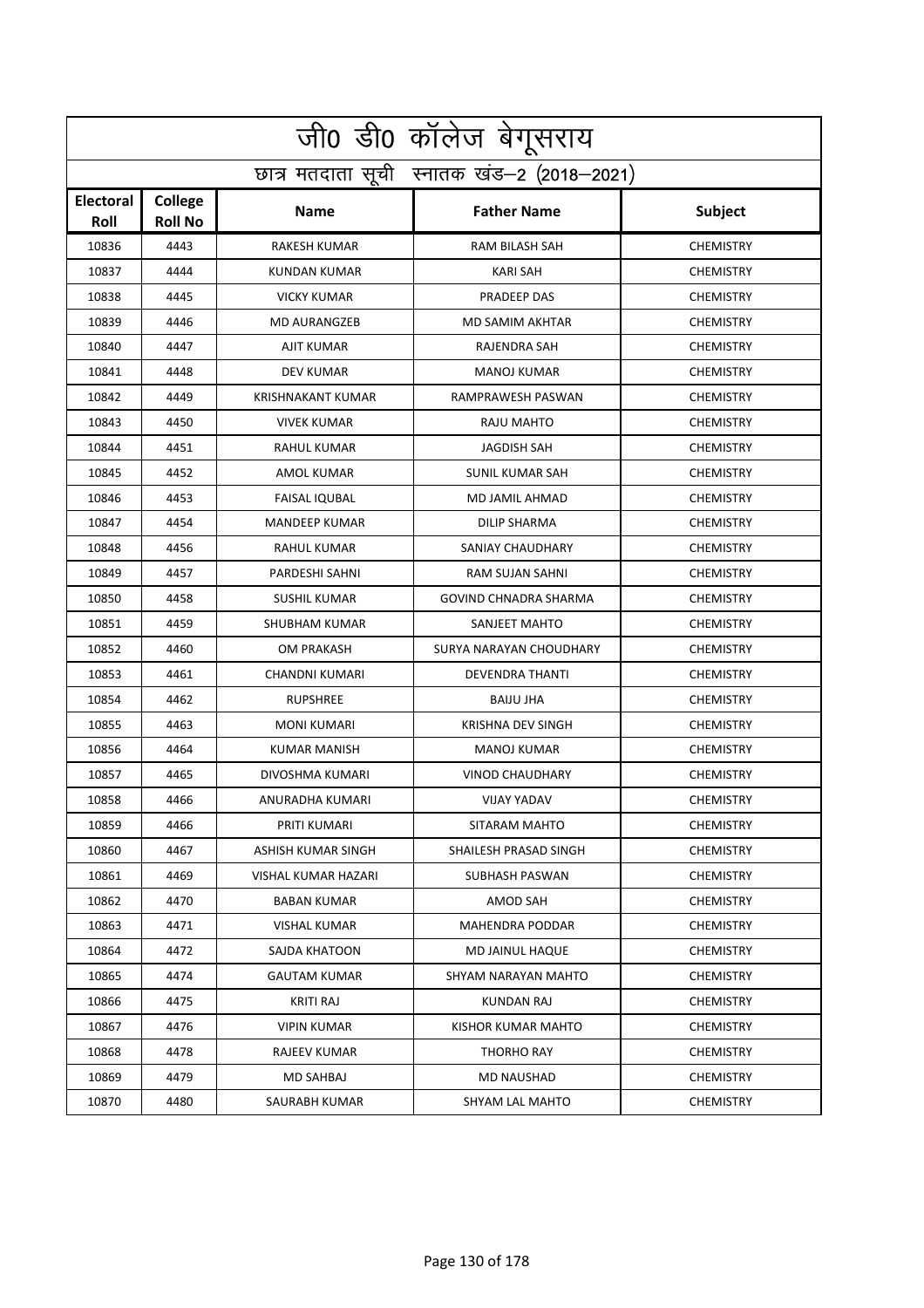|                          | जी0 डी0 कॉलेज बेगूसराय                     |                       |                        |                  |  |  |
|--------------------------|--------------------------------------------|-----------------------|------------------------|------------------|--|--|
|                          | छात्र मतदाता सूची स्नातक खंड-2 (2018-2021) |                       |                        |                  |  |  |
| <b>Electoral</b><br>Roll | College<br><b>Roll No</b>                  | <b>Name</b>           | <b>Father Name</b>     | Subject          |  |  |
| 10871                    | 4481                                       | KHUSHBOO KUMARI       | <b>RAJENDRA SAH</b>    | <b>CHEMISTRY</b> |  |  |
| 10872                    | 4482                                       | SWATI KUMARI          | <b>BIBHUTI PANDIT</b>  | <b>CHEMISTRY</b> |  |  |
| 10873                    | 4483                                       | RITESH KUMAR          | <b>BAUDHAU MAHTO</b>   | <b>CHEMISTRY</b> |  |  |
| 10874                    | 4484                                       | AMAR KUMAR MAHI       | UMESHCHANDRA KUMAR     | <b>CHEMISTRY</b> |  |  |
| 10875                    | 4485                                       | <b>KISHAN KUMAR</b>   | <b>BHUSHAN KUMAR</b>   | <b>CHEMISTRY</b> |  |  |
| 10876                    | 4486                                       | AMARJEET KUMAR        | RAMDULAR MAHTO         | <b>CHEMISTRY</b> |  |  |
| 10877                    | 4487                                       | <b>GOVIND KUMAR</b>   | <b>MOHAN SAH</b>       | <b>CHEMISTRY</b> |  |  |
| 10878                    | 4488                                       | <b>CHANDAN KUMAR</b>  | <b>VIJAY SHARMA</b>    | <b>CHEMISTRY</b> |  |  |
| 10879                    | 4489                                       | <b>ABHISHEK KUMAR</b> | RAJEEV NANDAN DAS      | <b>CHEMISTRY</b> |  |  |
| 10880                    | 4490                                       | <b>KISLAY KUMAR</b>   | <b>AJAY KUMAR</b>      | <b>CHEMISTRY</b> |  |  |
| 10881                    | 4490                                       | <b>RAHUL KUMAR</b>    | <b>NARESH SAH</b>      | <b>CHEMISTRY</b> |  |  |
| 10882                    | 4491                                       | <b>VIKASH KUMAR</b>   | RAJA RAM PASWAN        | <b>CHEMISTRY</b> |  |  |
| 10883                    | 4492                                       | <b>KRITI KUMARI</b>   | <b>SHARAWAN KUMAR</b>  | <b>CHEMISTRY</b> |  |  |
| 10884                    | 4493                                       | <b>MD JAHANGIR</b>    | MD JASIM               | <b>CHEMISTRY</b> |  |  |
| 10885                    | 4494                                       | SARVAN KUMAR          | <b>RAM SUJEET ROY</b>  | <b>CHEMISTRY</b> |  |  |
| 10886                    | 4495                                       | <b>KANCHAN KUMARI</b> | SANJAY YADAV           | <b>CHEMISTRY</b> |  |  |
| 10887                    | 4496                                       | DIWAKAR KUMAR         | RAJDEO PASWAN          | <b>CHEMISTRY</b> |  |  |
| 10888                    | 4497                                       | SAURABH KUMAR         | <b>VINOD DAS</b>       | <b>CHEMISTRY</b> |  |  |
| 10889                    | 4498                                       | RAVI KUMAR            | LALO MAHTO             | <b>CHEMISTRY</b> |  |  |
| 10890                    | 4500                                       | <b>KAJAL KUMARI</b>   | <b>VIJAY KUMAR RAY</b> | <b>CHEMISTRY</b> |  |  |
| 10891                    | 4501                                       | <b>JULI KUMARI</b>    | RAMASHISH SINGH        | <b>CHEMISTRY</b> |  |  |
| 10892                    | 4502                                       | DAYANAND TANTI        | RAMBLASH TANTI         | <b>CHEMISTRY</b> |  |  |
| 10893                    | 4503                                       | RAHUL KUMAR           | <b>UPENDRA PRASAD</b>  | <b>CHEMISTRY</b> |  |  |
| 10894                    | 4504                                       | RISHI KUMAR           | DAYA SHANKAR ROY       | <b>CHEMISTRY</b> |  |  |
| 10895                    | 4505                                       | RASHMI PRIYA          | SHYAMNANDAN YADAV      | <b>CHEMISTRY</b> |  |  |
| 10896                    | 4507                                       | AYUSHI KUMARI         | KRISHAN MOHAN SINGH    | <b>CHEMISTRY</b> |  |  |
| 10897                    | 4508                                       | AMAN PRIYA            | CHITRANJAN KUMAR       | <b>CHEMISTRY</b> |  |  |
| 10898                    | 4509                                       | AMAR KUMAR            | SIKANADAR YADAV        | <b>CHEMISTRY</b> |  |  |
| 10899                    | 4510                                       | AVINASH KUMAR         | SUSHMAKER SAH          | <b>CHEMISTRY</b> |  |  |
| 10900                    | 4511                                       | RAGINI KUMARI         | ARVIND YADAV           | <b>CHEMISTRY</b> |  |  |
| 10901                    | 4512                                       | NIBHA KUMARI          | <b>MANGAL MAHTO</b>    | <b>CHEMISTRY</b> |  |  |
| 10902                    | 4513                                       | SONALI KUMARI         | DEVCHANDRA SINGH       | <b>CHEMISTRY</b> |  |  |
| 10903                    | 4514                                       | SWETA KUMARI          | MADAN KUMAR GUPTA      | <b>CHEMISTRY</b> |  |  |
| 10904                    | 4515                                       | ROHIT KUMAR           | PASHUPATI SHARMA       | <b>CHEMISTRY</b> |  |  |
| 10905                    | 4517                                       | <b>MITALI</b>         | KANHAIYA KUMAR         | <b>CHEMISTRY</b> |  |  |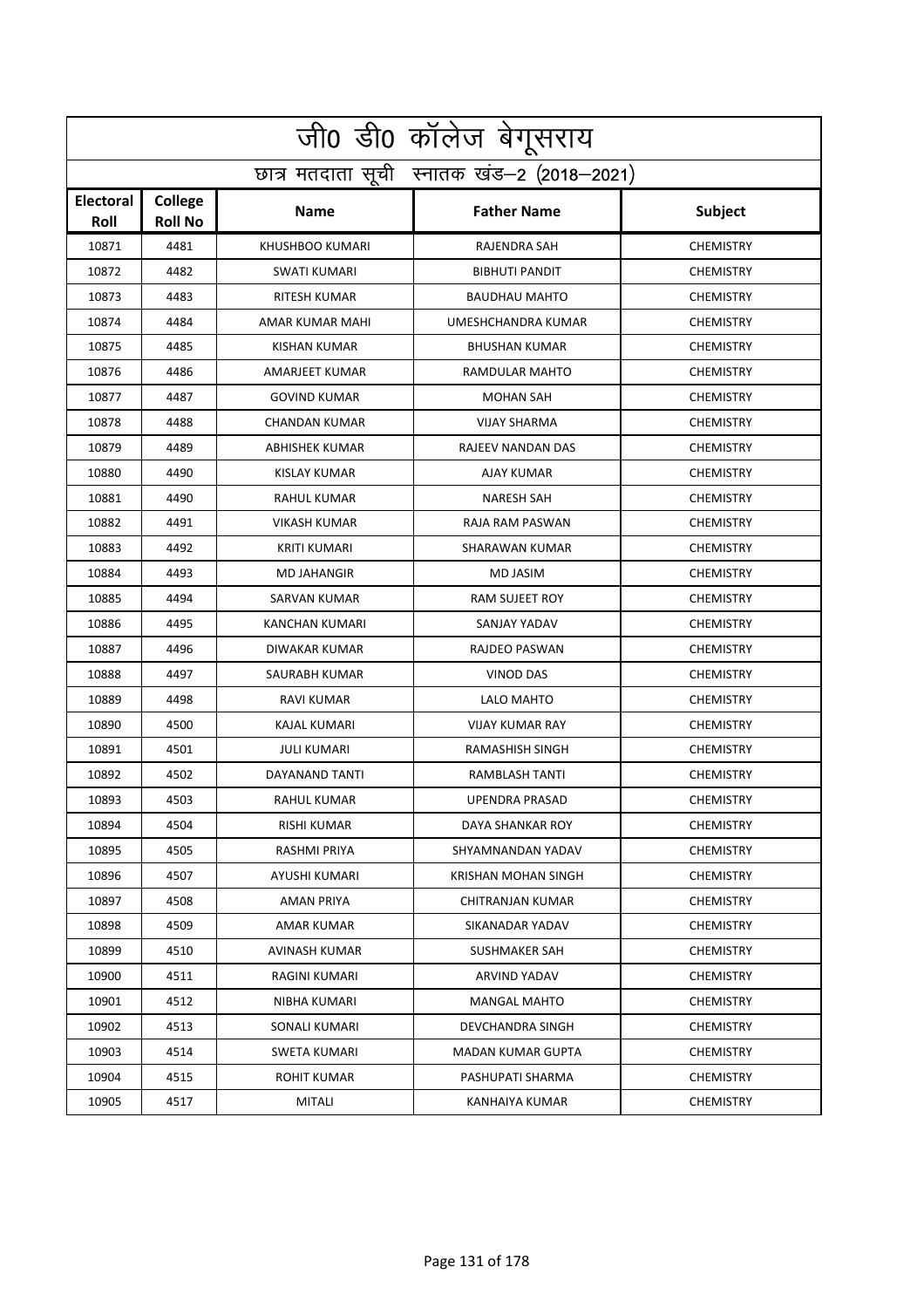|                          | जी0 डी0 कॉलेज बेगूसराय                     |                        |                           |                  |  |  |
|--------------------------|--------------------------------------------|------------------------|---------------------------|------------------|--|--|
|                          | छात्र मतदाता सूची स्नातक खंड-2 (2018-2021) |                        |                           |                  |  |  |
| <b>Electoral</b><br>Roll | College<br><b>Roll No</b>                  | <b>Name</b>            | <b>Father Name</b>        | Subject          |  |  |
| 10906                    | 4519                                       | <b>SAURABH KUMAR</b>   | <b>VISHWAMBHAR MISHRA</b> | <b>CHEMISTRY</b> |  |  |
| 10907                    | 4520                                       | <b>SONI KUMARI</b>     | RAM BILAS ROY             | <b>CHEMISTRY</b> |  |  |
| 10908                    | 4522                                       | <b>AKASHDEEP PATEL</b> | ARVIND SINGH              | <b>CHEMISTRY</b> |  |  |
| 10909                    | 4523                                       | <b>AKASH KUMAR</b>     | <b>MANOJ MALAKAR</b>      | <b>CHEMISTRY</b> |  |  |
| 10910                    | 4524                                       | HIMANSHU YADAV         | MANOJ PRASAD YADAV        | <b>CHEMISTRY</b> |  |  |
| 10911                    | 4525                                       | <b>VIKASH KUMAR</b>    | <b>NAND KISHOR SAH</b>    | <b>CHEMISTRY</b> |  |  |
| 10912                    | 4526                                       | AMAN KUMAR             | RAM KUMAR SHARMA          | <b>CHEMISTRY</b> |  |  |
| 10913                    | 4527                                       | ADITYA ANAND           | AVINASHI ASHOK            | <b>CHEMISTRY</b> |  |  |
| 10914                    | 4528                                       | <b>SHALINI KUMARI</b>  | PANKAJ SINGH              | <b>CHEMISTRY</b> |  |  |
| 10915                    | 4529                                       | <b>MD MUSTAK</b>       | <b>MD KHURSHEED</b>       | <b>CHEMISTRY</b> |  |  |
| 10916                    | 4530                                       | <b>SATISH KUMAR</b>    | <b>KEVAL YADAV</b>        | <b>CHEMISTRY</b> |  |  |
| 10917                    | 4531                                       | <b>SURBHI PRIYA</b>    | <b>DASHRATH BHAGAT</b>    | <b>CHEMISTRY</b> |  |  |
| 10918                    | 4532                                       | PINTU KUMAR            | SAJJAN KUMAR              | <b>CHEMISTRY</b> |  |  |
| 10919                    | 4533                                       | AMAN KUMAR             | <b>SANJAY PASWAN</b>      | <b>CHEMISTRY</b> |  |  |
| 10920                    | 4534                                       | <b>ARYAN ALOK</b>      | SHARAT KUMAR SINGH        | <b>CHEMISTRY</b> |  |  |
| 10921                    | 4535                                       | KOMAL KUMARI           | KAMLESH KUMAR SINGH       | <b>CHEMISTRY</b> |  |  |
| 10922                    | 4536                                       | NANDANI KUMARI         | <b>CHITRADEV SAH</b>      | <b>CHEMISTRY</b> |  |  |
| 10923                    | 4537                                       | <b>RUPESH KUMAR</b>    | RAJESH SAH                | <b>CHEMISTRY</b> |  |  |
| 10924                    | 4538                                       | <b>KIRTY KOMAL</b>     | DINESH KUMAR              | <b>CHEMISTRY</b> |  |  |
| 10925                    | 4539                                       | <b>GAURI KUMARI</b>    | <b>UPENDRA RAJAK</b>      | <b>CHEMISTRY</b> |  |  |
| 10926                    | 4540                                       | <b>VIKASH KUMAR</b>    | <b>RAMASHISH SAH</b>      | <b>CHEMISTRY</b> |  |  |
| 10927                    | 4541                                       | <b>RAJEEV KUMAR</b>    | <b>VIJAY KUMAR VRMA</b>   | <b>CHEMISTRY</b> |  |  |
| 10928                    | 4542                                       | SHWETA KUMARI GUPTA    | SANJEEV KUMAR GUPTA       | <b>CHEMISTRY</b> |  |  |
| 10929                    | 4543                                       | PRINCE KUMAR           | MAHESH PASWAN             | <b>CHEMISTRY</b> |  |  |
| 10930                    | 4544                                       | PRASHANT KUMAR         | MANOJ KUMAR MISHRA        | <b>CHEMISTRY</b> |  |  |
| 10931                    | 4546                                       | VIKAS KUMAR            | NAND KISHOR SHARMA        | <b>CHEMISTRY</b> |  |  |
| 10932                    | 4547                                       | SOURAV KUMAR           | HEMANT KUMAR              | <b>CHEMISTRY</b> |  |  |
| 10933                    | 4548                                       | SACHIN RAJ             | KRISHNA NAND PODDAR       | <b>CHEMISTRY</b> |  |  |
| 10934                    | 4549                                       | RITU RAJ               | UMESH PASWAN              | <b>CHEMISTRY</b> |  |  |
| 10935                    | 4551                                       | ANKIT BHARDWAJ         | ARUN KUMAR SINGH          | <b>CHEMISTRY</b> |  |  |
| 10936                    | 4552                                       | <b>VIKASH KUMAR</b>    | RANJIT RAM                | <b>CHEMISTRY</b> |  |  |
| 10937                    | 4553                                       | SHABNAM KUMARI         | SURENDRA PANDIT           | <b>CHEMISTRY</b> |  |  |
| 10938                    | 4554                                       | AJIT KUMAR             | PUNIT TANTI               | <b>CHEMISTRY</b> |  |  |
| 10939                    | 4555                                       | DHIRAJ KUMAR           | RAMPRAVESH TANTI          | <b>CHEMISTRY</b> |  |  |
| 10940                    | 4556                                       | RANJAN KUMAR           | PAVAN SAH                 | <b>CHEMISTRY</b> |  |  |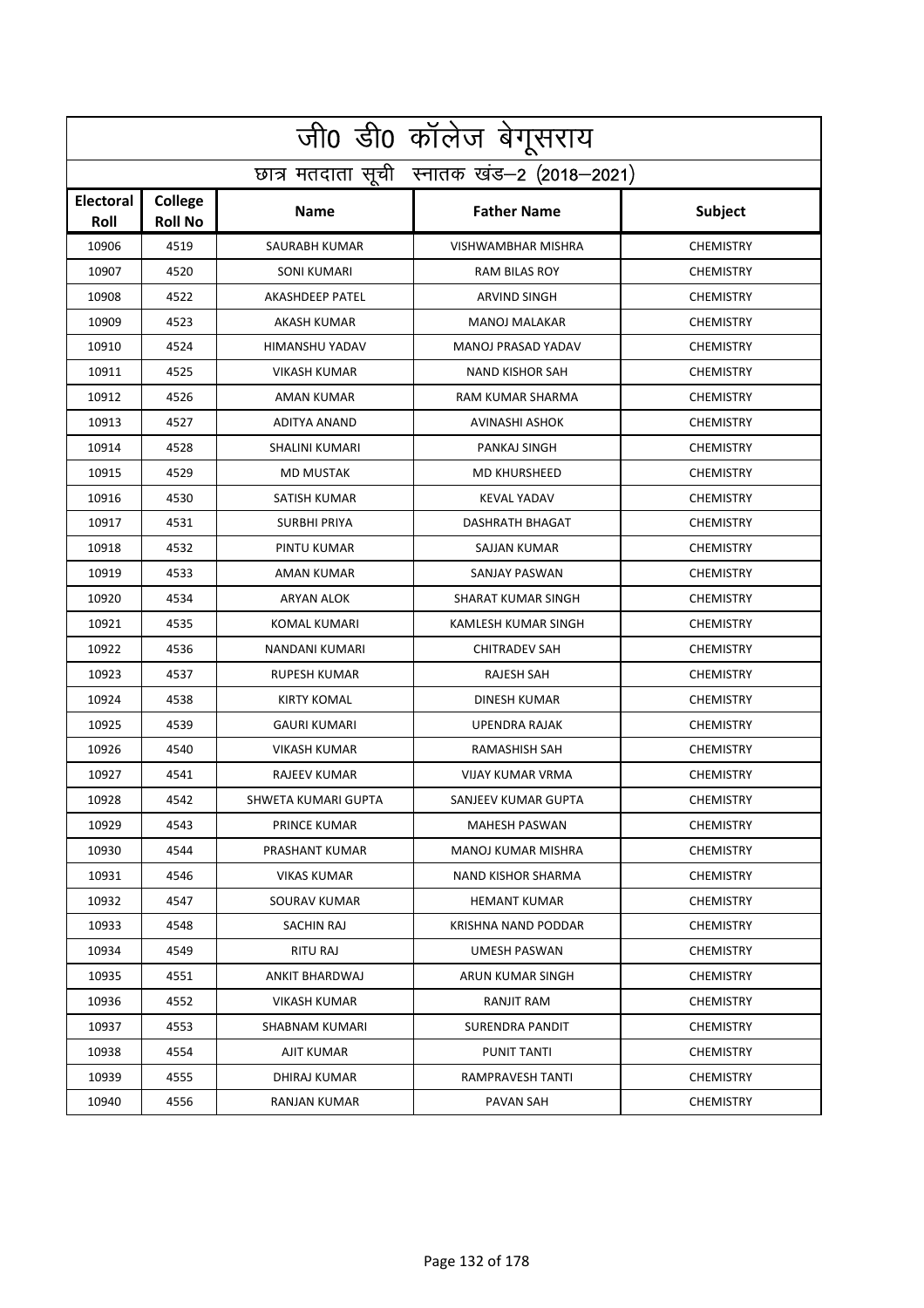|                          | जी0 डी0 कॉलेज बेगूसराय                     |                       |                             |                  |  |  |
|--------------------------|--------------------------------------------|-----------------------|-----------------------------|------------------|--|--|
|                          | छात्र मतदाता सूची स्नातक खंड-2 (2018-2021) |                       |                             |                  |  |  |
| <b>Electoral</b><br>Roll | College<br><b>Roll No</b>                  | <b>Name</b>           | <b>Father Name</b>          | Subject          |  |  |
| 10941                    | 4557                                       | <b>CHANDAN KUMAR</b>  | <b>CHANDRSHEKHAR SHARMA</b> | <b>CHEMISTRY</b> |  |  |
| 10942                    | 4558                                       | <b>RAJU KUMAR</b>     | <b>RAJESH SAH</b>           | <b>CHEMISTRY</b> |  |  |
| 10943                    | 4559                                       | SAJAN KUMAR           | <b>MAHESH MALLICK</b>       | <b>CHEMISTRY</b> |  |  |
| 10944                    | 4560                                       | <b>SINTU KUMAR</b>    | PREM KUMAR SHARMA           | <b>CHEMISTRY</b> |  |  |
| 10945                    | 4561                                       | <b>MD KHALID</b>      | <b>WAKIL ANSARI</b>         | <b>CHEMISTRY</b> |  |  |
| 10946                    | 4562                                       | SWATI KUMARI          | DINESH CHAUDHARY            | <b>CHEMISTRY</b> |  |  |
| 10947                    | 4563                                       | AKHLAQUR RAHMAN       | KAMAL UDDIN RAHMAN          | <b>CHEMISTRY</b> |  |  |
| 10948                    | 4564                                       | PRINCE KUMAR          | <b>BABLU KUMAR</b>          | <b>CHEMISTRY</b> |  |  |
| 10949                    | 4565                                       | AJAY KUMAR            | SHAMBHOO PASWAN             | <b>CHEMISTRY</b> |  |  |
| 10950                    | 4566                                       | <b>ABHISHEK KUMAR</b> | RAMSHARAN PASWAN            | <b>CHEMISTRY</b> |  |  |
| 10951                    | 4567                                       | KEERTI KUMAR KARTIK   | <b>RAM BARAN PASWAN</b>     | <b>CHEMISTRY</b> |  |  |
| 10952                    | 4568                                       | PANKAJ KUMAR          | <b>CHARITRA MAHTO</b>       | <b>CHEMISTRY</b> |  |  |
| 10953                    | 4569                                       | RAJA KUMAR            | <b>VINAY PASWAN</b>         | <b>CHEMISTRY</b> |  |  |
| 10954                    | 4570                                       | <b>NITISH KUMAR</b>   | <b>RAMESH THAKUR</b>        | <b>CHEMISTRY</b> |  |  |
| 10955                    | 4571                                       | ANSHU RAJ             | JAY JAY RAM PASWAN          | <b>CHEMISTRY</b> |  |  |
| 10956                    | 4572                                       | RAUSHAN KUMAR         | <b>SURENDER DAS</b>         | <b>CHEMISTRY</b> |  |  |
| 10957                    | 4573                                       | <b>ABHISHEK ANAND</b> | <b>ASHOK KUMAR</b>          | <b>CHEMISTRY</b> |  |  |
| 10958                    | 4574                                       | <b>SURAJ KUMAR</b>    | <b>ANIL PASWAN</b>          | <b>CHEMISTRY</b> |  |  |
| 10959                    | 4575                                       | AZRA SAMREEN          | AMAN ULLAH HUSAINI          | <b>CHEMISTRY</b> |  |  |
| 10960                    | 4576                                       | <b>RANVEER KUMAR</b>  | OM PRAKASH SINGH            | <b>CHEMISTRY</b> |  |  |
| 10961                    | 4577                                       | KANHAIYA KUMAR        | SAJJAN TANTI                | <b>CHEMISTRY</b> |  |  |
| 10962                    | 4578                                       | DEEPAK KUMAR          | RANJEET KUMAR SINGH         | <b>CHEMISTRY</b> |  |  |
| 10963                    | 4579                                       | ABHINAV KUMAR         | <b>SANJAY KUMAR</b>         | <b>CHEMISTRY</b> |  |  |
| 10964                    | 4580                                       | DILKHUSH KUMAR        | SANJAY KUNWAR               | <b>CHEMISTRY</b> |  |  |
| 10965                    | 4581                                       | JUHI KUMARI           | SANJAY KUMAR                | <b>CHEMISTRY</b> |  |  |
| 10966                    | 4582                                       | <b>BABLU KUMAR</b>    | <b>GIRDHARI THAKUR</b>      | <b>CHEMISTRY</b> |  |  |
| 10967                    | 4583                                       | SHASHI DHAR KUMAR     | <b>BIPIN PASWAN</b>         | <b>CHEMISTRY</b> |  |  |
| 10968                    | 4584                                       | PRASENJEET KUMAR      | PREMLAL YADAV               | <b>CHEMISTRY</b> |  |  |
| 10969                    | 4585                                       | PRAGATI KUMARI        | <b>BACHCHAN KUMAR</b>       | <b>CHEMISTRY</b> |  |  |
| 10970                    | 4586                                       | SONU KUMAR            | SUSHIL SINGH                | <b>CHEMISTRY</b> |  |  |
| 10971                    | 4587                                       | TARA KUMARI           | SHIV PRAKASH SINGH          | <b>CHEMISTRY</b> |  |  |
| 10972                    | 4588                                       | SIDHYANT KUMAR        | PRIYA SHANKAR ROY           | <b>CHEMISTRY</b> |  |  |
| 10973                    | 4589                                       | ANKIT KUMAR           | RAM PADARATH MAHTO          | <b>CHEMISTRY</b> |  |  |
| 10974                    | 4590                                       | KAJAL KUMARI          | UMESH SAHNI                 | <b>CHEMISTRY</b> |  |  |
| 10975                    | 4591                                       | BALRAM KUMAR          | JAYKANT MAHTO               | <b>CHEMISTRY</b> |  |  |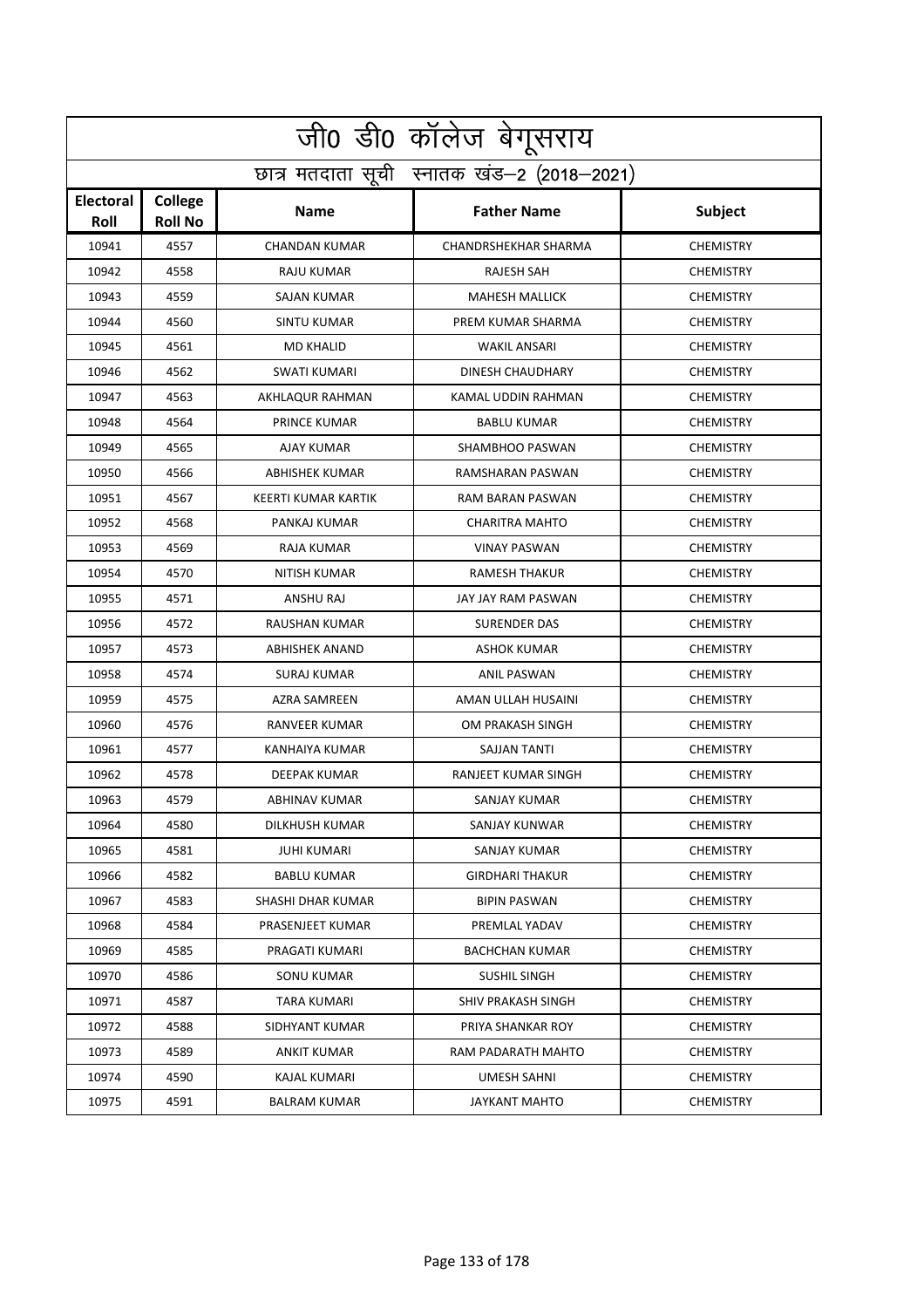|                          | जी0 डी0 कॉलेज बेगूसराय                     |                        |                            |                  |  |  |
|--------------------------|--------------------------------------------|------------------------|----------------------------|------------------|--|--|
|                          | छात्र मतदाता सूची स्नातक खंड-2 (2018-2021) |                        |                            |                  |  |  |
| <b>Electoral</b><br>Roll | College<br><b>Roll No</b>                  | <b>Name</b>            | <b>Father Name</b>         | Subject          |  |  |
| 10976                    | 4592                                       | <b>NEHA KUMARI</b>     | <b>RAKESH KUMAR</b>        | <b>CHEMISTRY</b> |  |  |
| 10977                    | 4593                                       | SWATI KUMARI           | <b>BHARAT PANDIT</b>       | <b>CHEMISTRY</b> |  |  |
| 10978                    | 4594                                       | RAKESH KUMAR           | RAM NARESH MAHTO           | <b>CHEMISTRY</b> |  |  |
| 10979                    | 4595                                       | <b>ANAND KUMAR</b>     | <b>DHIRENDRA SAHNI</b>     | <b>CHEMISTRY</b> |  |  |
| 10980                    | 4596                                       | SANJEEV KUMAR SUMAN    | <b>BALESHWAR YADAV</b>     | <b>CHEMISTRY</b> |  |  |
| 10981                    | 4597                                       | <b>MD SAIF ALAM</b>    | MD RIYAZ ALAM              | <b>CHEMISTRY</b> |  |  |
| 10982                    | 4598                                       | ANJALI KUMARI          | RAMSAGAR CHAUDHARI         | <b>CHEMISTRY</b> |  |  |
| 10983                    | 4599                                       | RAJA KARAN KUMAR       | KISHUN PASWAN              | <b>CHEMISTRY</b> |  |  |
| 10984                    | 4600                                       | <b>SONU KUMAR</b>      | RAMBILAS PANDIT            | <b>CHEMISTRY</b> |  |  |
| 10985                    | 4601                                       | <b>NITISH KUMAR</b>    | <b>MADHU CHAURASIA</b>     | <b>CHEMISTRY</b> |  |  |
| 10986                    | 4602                                       | <b>GHANSHYAM KUMAR</b> | <b>GAURISHANKAR BHAGAT</b> | <b>CHEMISTRY</b> |  |  |
| 10987                    | 4603                                       | <b>VINIT KUMAR</b>     | LASHAN LAL CHOUDHARY       | <b>CHEMISTRY</b> |  |  |
| 10988                    | 4604                                       | MOHAMMAD IZHAR         | MOHAMMAD AMZAD             | <b>CHEMISTRY</b> |  |  |
| 10989                    | 4605                                       | <b>FAIZI ALAM</b>      | MD MAHBOOB ALAM            | <b>CHEMISTRY</b> |  |  |
| 10990                    | 4606                                       | <b>HANS RAJ</b>        | <b>BARE LAL YADAV</b>      | <b>CHEMISTRY</b> |  |  |
| 10991                    | 4607                                       | <b>DEVASHISH VATS</b>  | PARSHU RAM SINGH           | <b>CHEMISTRY</b> |  |  |
| 10992                    | 4608                                       | KOMAL KUMARI           | RAMVINOD MAHTO             | <b>CHEMISTRY</b> |  |  |
| 10993                    | 4609                                       | SHYAMNANDAN KUMAR      | DEONANDAN SINGH            | <b>CHEMISTRY</b> |  |  |
| 10994                    | 4610                                       | SHIVRAM KUMAR          | RANJEET MAHTO              | <b>CHEMISTRY</b> |  |  |
| 10995                    | 4611                                       | MD DILSHAD ALAM        | <b>MD FURKAN</b>           | <b>CHEMISTRY</b> |  |  |
| 10996                    | 4612                                       | <b>MANISH RAJ</b>      | RAJENDRA DAS               | <b>CHEMISTRY</b> |  |  |
| 10997                    | 4613                                       | KOMAL KUMARI           | SANJAY KUMAR KESHRI        | <b>CHEMISTRY</b> |  |  |
| 10998                    | 4614                                       | SANTOSH KUMAR          | <b>SURAJ SAH</b>           | <b>CHEMISTRY</b> |  |  |
| 10999                    | 4615                                       | SHUBHANJALI            | SHANKAR PASWAN             | <b>CHEMISTRY</b> |  |  |
| 11000                    | 4616                                       | MANISH KUMAR           | <b>NARESH DAS</b>          | <b>CHEMISTRY</b> |  |  |
| 11001                    | 4617                                       | SAURABH KUMAR          | <b>GANESH SINGH</b>        | <b>CHEMISTRY</b> |  |  |
| 11002                    | 4618                                       | DEEPAK KUMAR           | SHIVCHANDRA SAH            | <b>CHEMISTRY</b> |  |  |
| 11003                    | 4619                                       | PRINCE KUMAR           | RAJKUMAR MAHTO             | <b>CHEMISTRY</b> |  |  |
| 11004                    | 4620                                       | MD EHSAN               | <b>MD ISRAFIL</b>          | <b>CHEMISTRY</b> |  |  |
| 11005                    | 4621                                       | <b>AYSHA PARVEEN</b>   | <b>MD WAKI</b>             | <b>CHEMISTRY</b> |  |  |
| 11006                    | 4622                                       | BHAVISHYA KUMAR        | <b>JUGESHAR MAHTO</b>      | <b>CHEMISTRY</b> |  |  |
| 11007                    | 4623                                       | SUMANT KUMAR           | SKALDEV RAM                | <b>CHEMISTRY</b> |  |  |
| 11008                    | 4624                                       | ABHISHEK KUMAR SINGH   | CHANDRA MAULI SINGH        | <b>CHEMISTRY</b> |  |  |
| 11009                    | 4625                                       | <b>SUPRIYA</b>         | SAROJ KUMAR                | <b>CHEMISTRY</b> |  |  |
| 11010                    | 4626                                       | MD SHAHIL ANWAR        | MD KHURSHID ANWAR          | <b>CHEMISTRY</b> |  |  |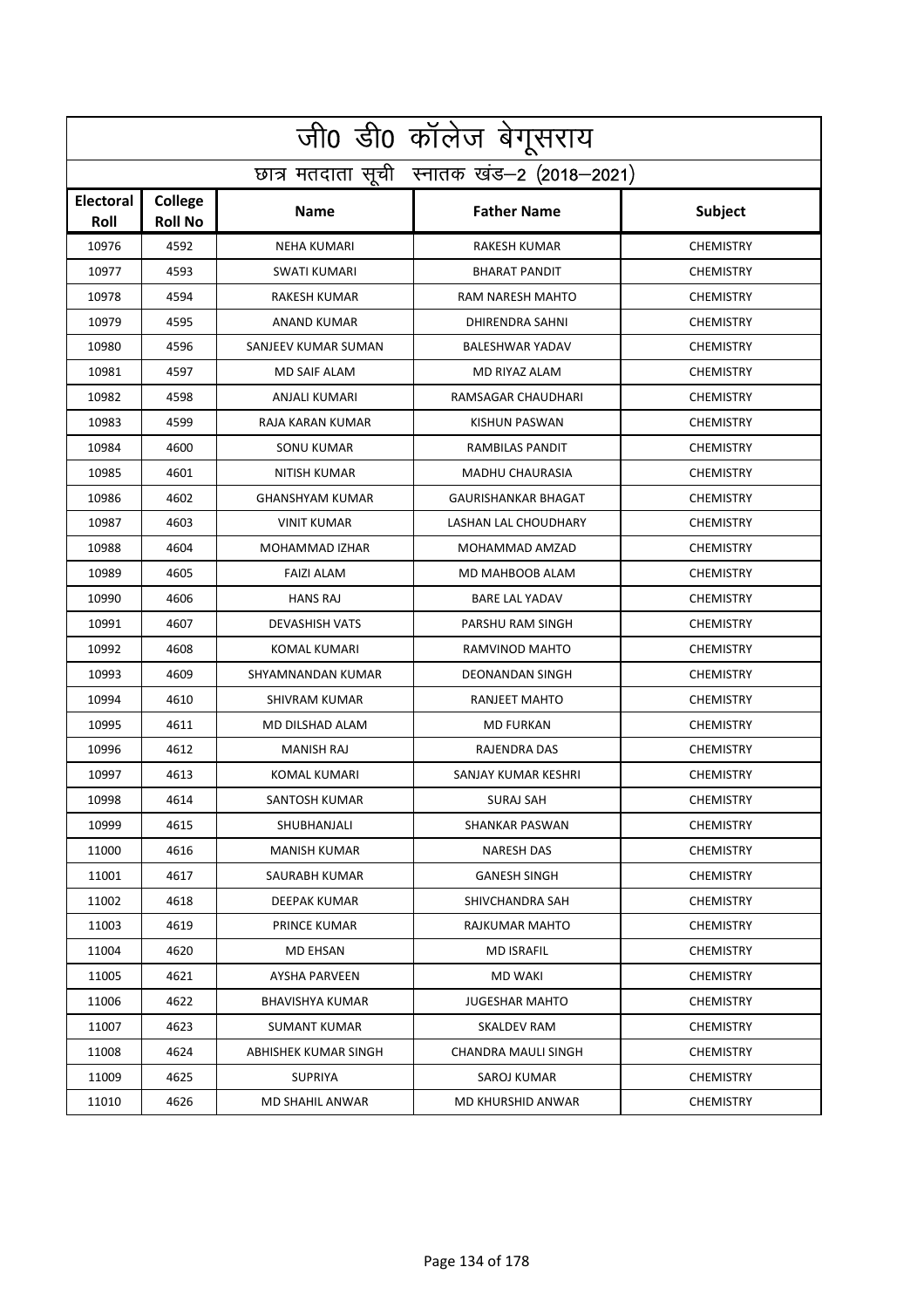|                          | जी0 डी0 कॉलेज बेगूसराय                     |                      |                           |                  |  |  |
|--------------------------|--------------------------------------------|----------------------|---------------------------|------------------|--|--|
|                          | छात्र मतदाता सूची स्नातक खंड-2 (2018-2021) |                      |                           |                  |  |  |
| <b>Electoral</b><br>Roll | <b>College</b><br><b>Roll No</b>           | <b>Name</b>          | <b>Father Name</b>        | Subject          |  |  |
| 11011                    | 4627                                       | <b>NAJUK KUMARI</b>  | MURARI KUMAR SINGH        | <b>CHEMISTRY</b> |  |  |
| 11012                    | 4629                                       | CHANDNI KUMARI       | <b>VINOD CHAUDHARY</b>    | <b>CHEMISTRY</b> |  |  |
| 11013                    | 4630                                       | <b>MANISH KUMAR</b>  | UCHIT NARAYAN SAH         | <b>CHEMISTRY</b> |  |  |
| 11014                    | 4631                                       | <b>NITISH KUMAR</b>  | PRAMOD RAJAK              | <b>CHEMISTRY</b> |  |  |
| 11015                    | 4632                                       | DHEERAJ KUMAR        | LAL BAHADUR SHARMA        | <b>CHEMISTRY</b> |  |  |
| 11016                    | 4634                                       | PIYUSH KUMAR         | PANKAJ KUMAR SINGH        | <b>CHEMISTRY</b> |  |  |
| 11017                    | 4635                                       | <b>RAJEEV KUMAR</b>  | RAMNARESH MAHTO           | <b>CHEMISTRY</b> |  |  |
| 11018                    | 4636                                       | <b>RITIK KUMAR</b>   | SANJAY KUMAR CHAUDHARY    | <b>CHEMISTRY</b> |  |  |
| 11019                    | 4637                                       | <b>KAMNA RANI</b>    | SANJEET KUMAR             | <b>CHEMISTRY</b> |  |  |
| 11020                    | 4638                                       | PUJA KUMARI          | DEVNANDAN SAHANI          | <b>CHEMISTRY</b> |  |  |
| 11021                    | 4639                                       | <b>ANUMATI KUMAR</b> | KAMAL DEV PASWAN          | <b>CHEMISTRY</b> |  |  |
| 11022                    | 4640                                       | AAKASH KUMAR         | UMESH KUMAR SAH           | <b>CHEMISTRY</b> |  |  |
| 11023                    | 4641                                       | <b>GOVIND KUMAR</b>  | <b>HARMUKH TANTI</b>      | <b>CHEMISTRY</b> |  |  |
| 11024                    | 4642                                       | PRINCE KUMAR         | PRABHUNANDAN SINGH        | <b>CHEMISTRY</b> |  |  |
| 11025                    | 4643                                       | ANSHU KUMAR          | NANDLAL YADAV             | <b>CHEMISTRY</b> |  |  |
| 11026                    | 4644                                       | RAVISHANKAR KUMAR    | SUBODH SHARMA             | <b>CHEMISTRY</b> |  |  |
| 11027                    | 4645                                       | <b>SHUBHAM KUMAR</b> | LATE KAMDEV SINGH         | <b>CHEMISTRY</b> |  |  |
| 11028                    | 4646                                       | ALOK KUMAR           | RAJENDRA RAJAK            | <b>CHEMISTRY</b> |  |  |
| 11029                    | 4647                                       | <b>NITISH KUMAR</b>  | <b>VIDYA PASWAN</b>       | <b>CHEMISTRY</b> |  |  |
| 11030                    | 4648                                       | RAVINDRA YADAV       | <b>BALMIKI YADAV</b>      | <b>CHEMISTRY</b> |  |  |
| 11031                    | 4649                                       | <b>SHIVAM KUMAR</b>  | <b>RAMDUT SINGH</b>       | <b>CHEMISTRY</b> |  |  |
| 11032                    | 4650                                       | RAJVANSHI KUMAR      | <b>VIJAY MAHTO</b>        | <b>CHEMISTRY</b> |  |  |
| 11033                    | 4651                                       | NISHANT SINGH        | SAMBHU SINGH              | <b>CHEMISTRY</b> |  |  |
| 11034                    | 4652                                       | SHWETA KUMARI        | <b>GIRIDEO PASWAN</b>     | <b>CHEMISTRY</b> |  |  |
| 11035                    | 4653                                       | ANAND KUMAR          | MANISH KUMAR PASWAN       | <b>CHEMISTRY</b> |  |  |
| 11036                    | 4653                                       | MUSKAN KUMARI        | AMRENDRA KUMAR            | <b>CHEMISTRY</b> |  |  |
| 11037                    | 4654                                       | RISHU KUMAR          | JAYJAYRAM SINGH           | <b>CHEMISTRY</b> |  |  |
| 11038                    | 4655                                       | PRASHANT RAMAN       | SITARAM PRASAD            | <b>CHEMISTRY</b> |  |  |
| 11039                    | 4656                                       | ABHISHEK KUMAR       | <b>GANESH MAHTO</b>       | <b>CHEMISTRY</b> |  |  |
| 11040                    | 4657                                       | <b>SANJEEV KUMAR</b> | PRADEEP THAKUR            | <b>CHEMISTRY</b> |  |  |
| 11041                    | 4658                                       | <b>SUMAN KUMAR</b>   | <b>BALRAM SAHANI</b>      | <b>CHEMISTRY</b> |  |  |
| 11042                    | 4659                                       | SONAM KUMARI         | SHIV SHANKAR PRASAD SINGH | <b>CHEMISTRY</b> |  |  |
| 11043                    | 4660                                       | SHASHIRANJAN KUMAR   | <b>BHOLA PASWAN</b>       | <b>CHEMISTRY</b> |  |  |
| 11044                    | 4661                                       | PARVATI KUMARI       | <b>VIJAY YADAV</b>        | <b>CHEMISTRY</b> |  |  |
| 11045                    | 4662                                       | SAHIL NIGAM          | MITHILESH CHOUDHARY       | <b>CHEMISTRY</b> |  |  |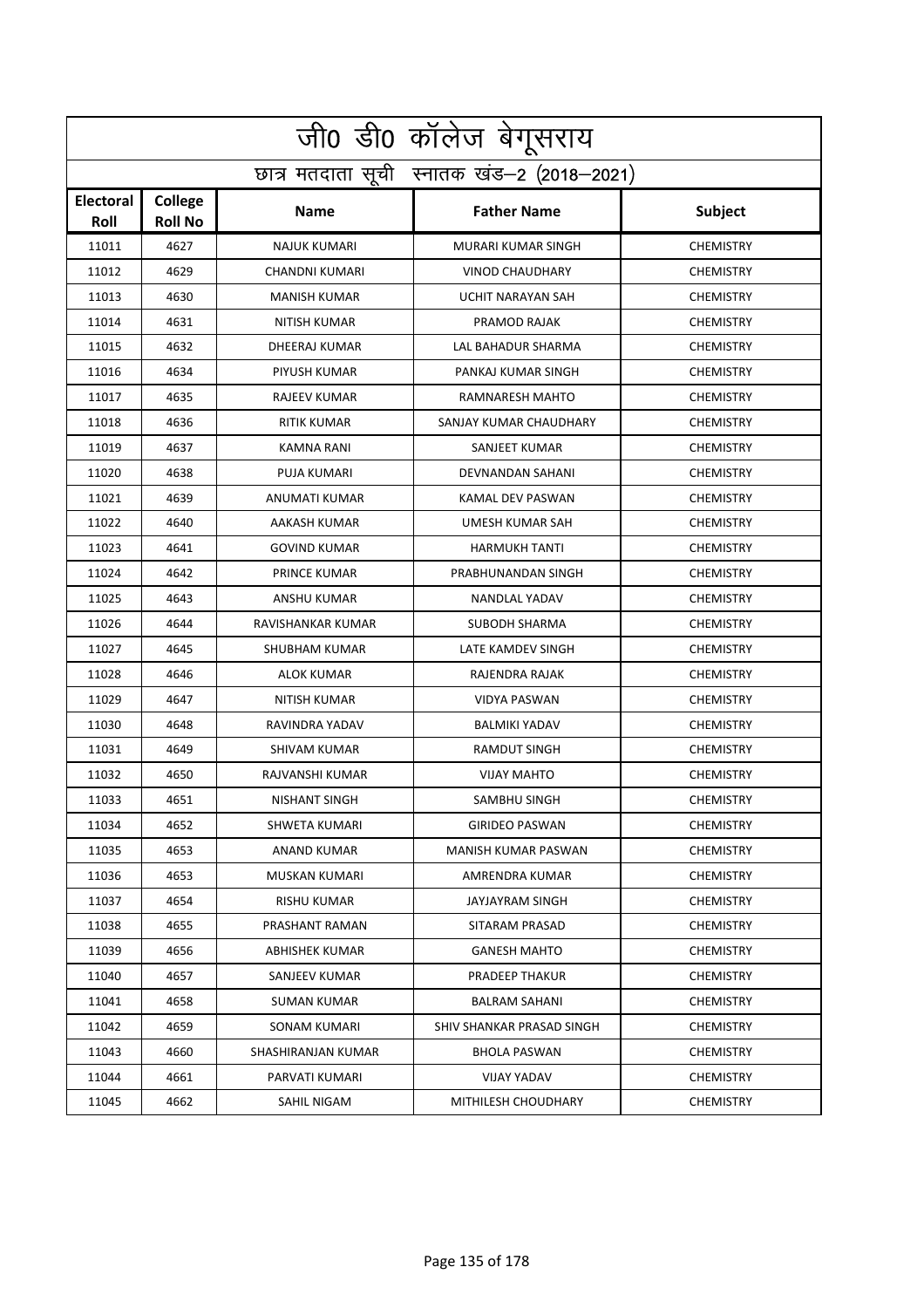|                          | जी0 डी0 कॉलेज बेगूसराय                     |                       |                           |                  |  |  |
|--------------------------|--------------------------------------------|-----------------------|---------------------------|------------------|--|--|
|                          | छात्र मतदाता सूची स्नातक खंड-2 (2018-2021) |                       |                           |                  |  |  |
| <b>Electoral</b><br>Roll | College<br><b>Roll No</b>                  | <b>Name</b>           | <b>Father Name</b>        | Subject          |  |  |
| 11046                    | 4663                                       | <b>DEEPAK KUMAR</b>   | <b>BIPIN SINGH</b>        | <b>CHEMISTRY</b> |  |  |
| 11047                    | 4664                                       | <b>AKSHAY KUMAR</b>   | KRISHNA NANDAN MAHTO      | <b>CHEMISTRY</b> |  |  |
| 11048                    | 4665                                       | <b>BABLU KUMAR</b>    | <b>NARESH TANTI</b>       | <b>CHEMISTRY</b> |  |  |
| 11049                    | 4666                                       | <b>AYUSH KUMAR</b>    | <b>TUNTUN MANDAL</b>      | <b>CHEMISTRY</b> |  |  |
| 11050                    | 4667                                       | LATA KUMARI           | <b>MALIK YADAV</b>        | <b>CHEMISTRY</b> |  |  |
| 11051                    | 4668                                       | LALU KUMAR            | RAMLAKSHMAN YADAV         | <b>CHEMISTRY</b> |  |  |
| 11052                    | 4669                                       | PRINCI SINHA          | <b>BALRAM SINHA</b>       | <b>CHEMISTRY</b> |  |  |
| 11053                    | 4670                                       | AMARJEET KUMAR        | <b>MANOJ MAHTO</b>        | <b>CHEMISTRY</b> |  |  |
| 11054                    | 4671                                       | <b>VINEET KUMAR</b>   | PANKAJ KUMAR              | <b>CHEMISTRY</b> |  |  |
| 11055                    | 4672                                       | SOURAV KUMAR JHA      | <b>BINAY KUMAR JHA</b>    | <b>CHEMISTRY</b> |  |  |
| 11056                    | 4674                                       | <b>NEETISH KUMAR</b>  | <b>WAKEEL SAH</b>         | <b>CHEMISTRY</b> |  |  |
| 11057                    | 4675                                       | AMARJEET KUMAR        | SITARAM MAHTO             | <b>CHEMISTRY</b> |  |  |
| 11058                    | 4676                                       | NIRANJAN KUMAR        | <b>RAM SUNDAR PASWAN</b>  | <b>CHEMISTRY</b> |  |  |
| 11059                    | 4677                                       | ABHIMANYU KUMAR       | <b>MAHESH PASWAN</b>      | <b>CHEMISTRY</b> |  |  |
| 11060                    | 4678                                       | RINKAJ KUMAR          | SANKAR SAH                | <b>CHEMISTRY</b> |  |  |
| 11061                    | 4679                                       | <b>SUMAN KUMARI</b>   | KUSHESAR SHARMA           | <b>CHEMISTRY</b> |  |  |
| 11062                    | 4680                                       | SACHIN KUMAR          | <b>BATORAN PASWAN</b>     | <b>CHEMISTRY</b> |  |  |
| 11063                    | 4681                                       | <b>MANISH KUMAR</b>   | RAJU MALIK                | <b>CHEMISTRY</b> |  |  |
| 11064                    | 4682                                       | PUJA SUMAN            | <b>HARERAM TANTI</b>      | <b>CHEMISTRY</b> |  |  |
| 11065                    | 4683                                       | <b>NITISH KUMAR</b>   | <b>NARSINGH RAM</b>       | <b>CHEMISTRY</b> |  |  |
| 11066                    | 4684                                       | <b>RISHU RAJ</b>      | <b>VISHWAMOHAN PASWAN</b> | <b>CHEMISTRY</b> |  |  |
| 11067                    | 4816                                       | ANKITA KUMARI         | DILIP KUMAR SAH           | <b>CHEMISTRY</b> |  |  |
| 11068                    | 7673                                       | <b>ADARSH KUMAR</b>   | DHIRAJ KUMAR              | <b>CHEMISTRY</b> |  |  |
| 11069                    | 8411                                       | ANU KUMARI            | RAJESH SHARMA             | <b>CHEMISTRY</b> |  |  |
| 11070                    | 8412                                       | RANJAN KUMAR          | <b>ASHOK YADAV</b>        | <b>CHEMISTRY</b> |  |  |
| 11071                    | 8413                                       | <b>MASROOR BHARTI</b> | MD MOHIUDDIN              | <b>CHEMISTRY</b> |  |  |
| 11072                    | 8414                                       | NISHANT KUMAR         | RAJENDRA CHAUDHARY        | <b>CHEMISTRY</b> |  |  |
| 11073                    | 8415                                       | RUPBANTI KUMARI       | RAMBILASH SAH             | <b>CHEMISTRY</b> |  |  |
| 11074                    | 8416                                       | RAKESH KUMAR          | SUBODH KUMAR              | <b>CHEMISTRY</b> |  |  |
| 11075                    | 8417                                       | PRADEEP KUMAR         | <b>RPRAYAG SAH</b>        | <b>CHEMISTRY</b> |  |  |
| 11076                    | 8418                                       | RAJANANDANI KUMARI    | <b>SUBODH SINGH</b>       | <b>CHEMISTRY</b> |  |  |
| 11077                    | 8419                                       | NITISH KUMAR          | SHYAM MALAKAR             | <b>CHEMISTRY</b> |  |  |
| 11078                    | 8420                                       | MANISHA KUMARI        | NATHO SINGH               | <b>CHEMISTRY</b> |  |  |
| 11079                    | 8421                                       | PRASHAR KUMAR         | BIPIN KUMAR SINGH         | <b>CHEMISTRY</b> |  |  |
| 11080                    | 8422                                       | PRIYANKA KUMARI       | <b>VIKRAM PASWAN</b>      | <b>CHEMISTRY</b> |  |  |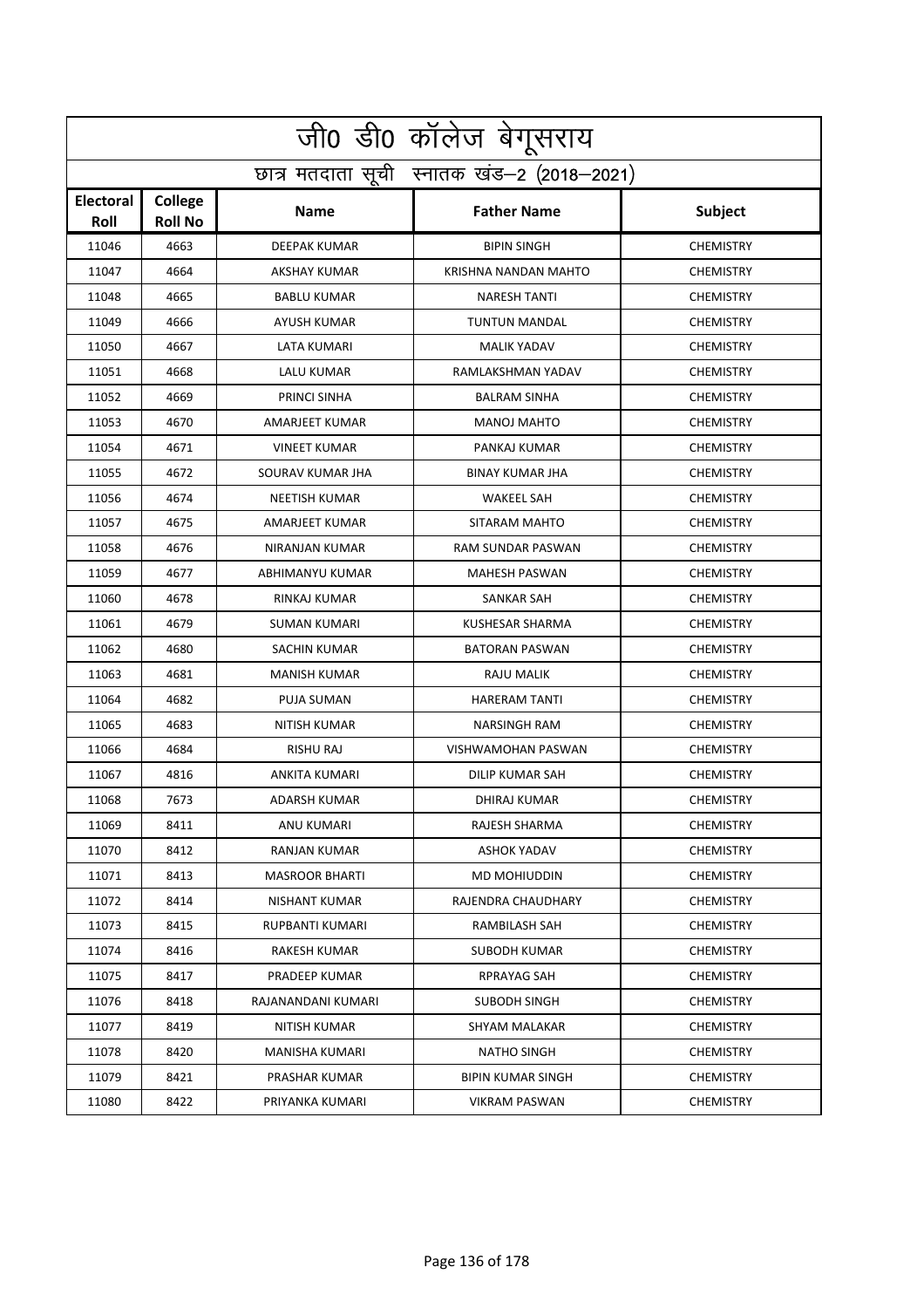| जी0 डी0 कॉलेज बेगूसराय                     |                           |                       |                        |                  |  |
|--------------------------------------------|---------------------------|-----------------------|------------------------|------------------|--|
| छात्र मतदाता सूची स्नातक खंड-2 (2018-2021) |                           |                       |                        |                  |  |
| <b>Electoral</b><br><b>Roll</b>            | College<br><b>Roll No</b> | <b>Name</b>           | <b>Father Name</b>     | Subject          |  |
| 11081                                      | 8424                      | PRANAV KUMAR          | PRAVIN KIMAR           | <b>CHEMISTRY</b> |  |
| 11082                                      | 8425                      | RADHA KRISHAN KUMAR   | AMARNATH CHAURASIA     | <b>CHEMISTRY</b> |  |
| 11083                                      | 8426                      | <b>RITESH KUMAR</b>   | <b>NARESH SINGH</b>    | <b>CHEMISTRY</b> |  |
| 11084                                      | 8427                      | <b>MD NIYAZ</b>       | <b>MD YOUNUS</b>       | <b>CHEMISTRY</b> |  |
| 11085                                      | 8428                      | ROSHNI KUMARI         | <b>ARVIND SAHNI</b>    | <b>CHEMISTRY</b> |  |
| 11086                                      | 8429                      | KAJAL KUMARI          | YOGENDRA PRASAD SINGH  | <b>CHEMISTRY</b> |  |
| 11087                                      | 8430                      | RISHIRAJ BHARTI       | <b>JITAN YADAV</b>     | <b>CHEMISTRY</b> |  |
| 11088                                      | 8431                      | RAVI KUMAR            | <b>SANJEEV THAKUR</b>  | <b>CHEMISTRY</b> |  |
| 11089                                      | 8432                      | <b>OM PRAKASH</b>     | <b>SANJAY SINGH</b>    | <b>CHEMISTRY</b> |  |
| 11090                                      | 8433                      | <b>MD BAKIL</b>       | <b>MD SALAUDEEN</b>    | <b>CHEMISTRY</b> |  |
| 11091                                      | 8434                      | PRINCE KUMAR          | <b>MANOJ PODDAR</b>    | <b>CHEMISTRY</b> |  |
| 11092                                      | 8435                      | <b>SUMANT KUMAR</b>   | <b>RAJEEV KUMAR</b>    | <b>CHEMISTRY</b> |  |
| 11093                                      | 8436                      | SHUBHAM KUMAR         | <b>SHAMBHU ROY</b>     | <b>CHEMISTRY</b> |  |
| 11094                                      | 8437                      | <b>CHIKOO KUMAR</b>   | <b>KSHATRI YADAV</b>   | <b>CHEMISTRY</b> |  |
| 11095                                      | 8438                      | <b>VIVEK KUMAR</b>    | <b>NIRAS PANDIT</b>    | <b>CHEMISTRY</b> |  |
| 11096                                      | 8440                      | NITISH RANJAN         | <b>RAM KUMAR SAH</b>   | <b>CHEMISTRY</b> |  |
| 11097                                      | 8441                      | DHIRAJ KUMAR          | <b>RANJAN SINGH</b>    | <b>CHEMISTRY</b> |  |
| 11098                                      | 8442                      | <b>MD RAGIB</b>       | MD NOOR ALAM           | <b>CHEMISTRY</b> |  |
| 11099                                      | 8443                      | NITU KUMARI           | DINESH SHARMA          | <b>CHEMISTRY</b> |  |
| 11100                                      | 8444                      | KARISHMA KUMARI       | <b>BAMSHANKER ROY</b>  | <b>CHEMISTRY</b> |  |
| 11101                                      | 8445                      | ABHINAV KUMAR         | ACHAL DEV KUNWAR       | <b>CHEMISTRY</b> |  |
| 11102                                      | 8446                      | SONAL KUMARI          | <b>BANKETESH KUMAR</b> | <b>CHEMISTRY</b> |  |
| 11103                                      | 8447                      | MITHLESH KUMAR        | POPAL DAS              | <b>CHEMISTRY</b> |  |
| 11104                                      | 8448                      | SURAJ KUMAR           | MUKESH JHA             | <b>CHEMISTRY</b> |  |
| 11105                                      | 8449                      | HIRALAL RAJAK         | RAMBADAN RAJAK         | <b>CHEMISTRY</b> |  |
| 11106                                      | 8450                      | PARMARTH BHARDWAJ     | SWARNHAS BHARDWAJ      | <b>CHEMISTRY</b> |  |
| 11107                                      | 8451                      | RITESH KUMAR          | <b>GANESH SHARMA</b>   | <b>CHEMISTRY</b> |  |
| 11108                                      | 8452                      | NITISH KUMAR          | <b>RAMASHISH SAH</b>   | <b>CHEMISTRY</b> |  |
| 11109                                      | 8453                      | NEERAJ KUMAR          | MAHESH PD SINGH        | <b>CHEMISTRY</b> |  |
| 11110                                      | 8454                      | SHIVDATT KUMAR        | SHANKAR PANDIT         | <b>CHEMISTRY</b> |  |
| 11111                                      | 8455                      | <b>ABHISHEK KUMAR</b> | ARVIND SAH             | <b>CHEMISTRY</b> |  |
| 11112                                      | 8456                      | DURGESH KUMAR         | SITA RAM ROY           | <b>CHEMISTRY</b> |  |
| 11113                                      | 8457                      | SARTHAK KUMAR VERMA   | BIRENDRA MAHTO         | <b>CHEMISTRY</b> |  |
| 11114                                      | 8458                      | <b>GULSHAN KUMAR</b>  | RAM SEVAK SINGH        | <b>CHEMISTRY</b> |  |
| 11115                                      | 8459                      | RAJ KUMAR             | SHOBHAKANT KUMAR       | <b>CHEMISTRY</b> |  |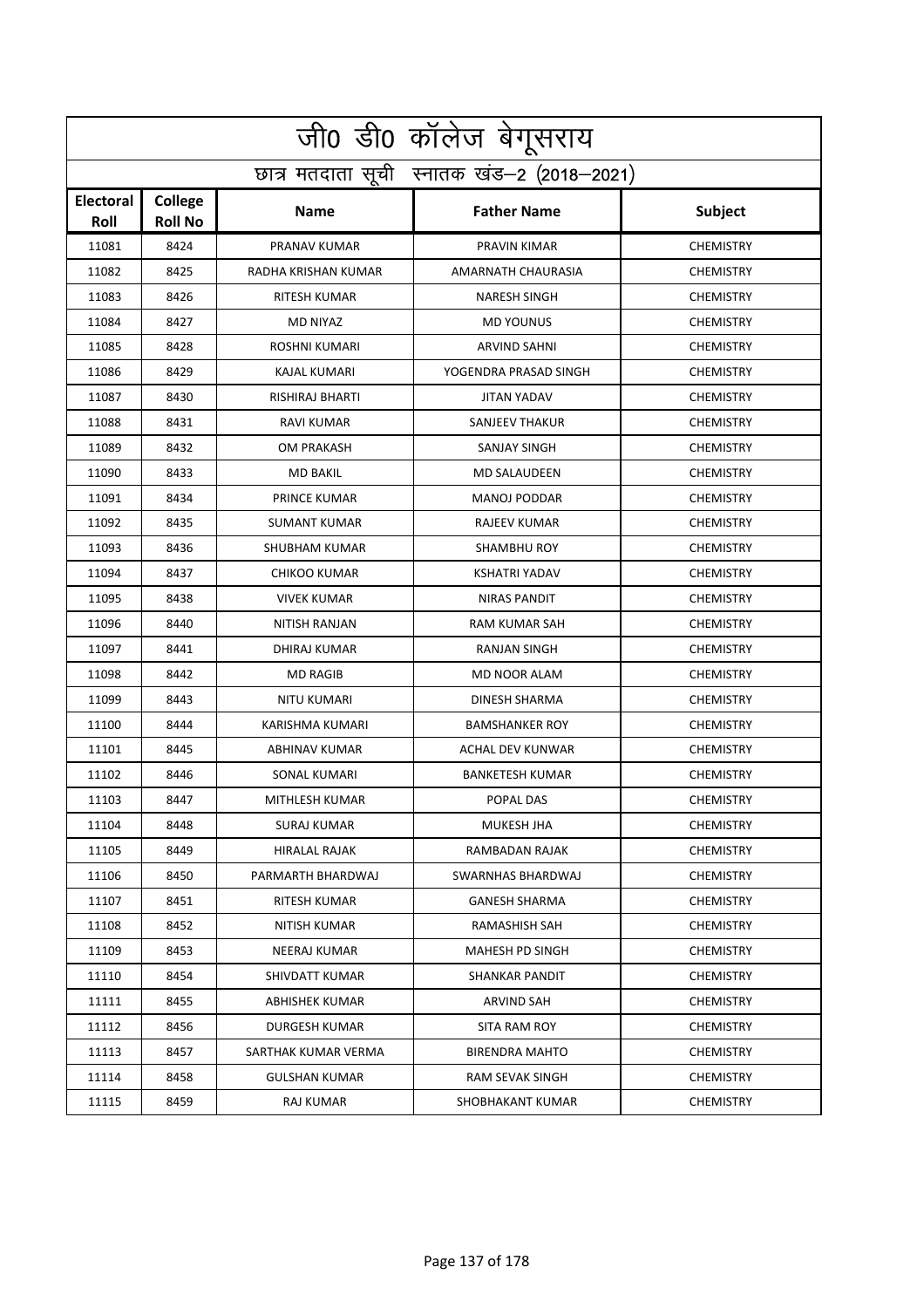| जी0 डी0 कॉलेज बेगूसराय          |                                            |                            |                          |                  |  |  |
|---------------------------------|--------------------------------------------|----------------------------|--------------------------|------------------|--|--|
|                                 | छात्र मतदाता सूची स्नातक खंड-2 (2018-2021) |                            |                          |                  |  |  |
| <b>Electoral</b><br><b>Roll</b> | College<br><b>Roll No</b>                  | <b>Name</b>                | <b>Father Name</b>       | Subject          |  |  |
| 11116                           | 8460                                       | <b>VISHAL ANAND</b>        | <b>MANOJ KUMAR</b>       | <b>CHEMISTRY</b> |  |  |
| 11117                           | 8461                                       | MD AZAM                    | <b>MD AKRAM</b>          | <b>CHEMISTRY</b> |  |  |
| 11118                           | 8462                                       | <b>PUTUL KUMARI</b>        | <b>HEMANT JHA</b>        | <b>CHEMISTRY</b> |  |  |
| 11119                           | 8463                                       | SATYAM KUMAR               | <b>NARESH CHAUDHARY</b>  | <b>CHEMISTRY</b> |  |  |
| 11120                           | 8464                                       | MD SHAHADAT                | <b>MD IDRIS</b>          | <b>CHEMISTRY</b> |  |  |
| 11121                           | 8465                                       | <b>VIKASH KUMAR</b>        | <b>CHHOTELAL SAH</b>     | <b>CHEMISTRY</b> |  |  |
| 11122                           | 8466                                       | <b>BIPEEN KUMAR</b>        | SAJJAN PANDIT            | <b>CHEMISTRY</b> |  |  |
| 11123                           | 8467                                       | ASHUTOSH NARAYAN CHOUDHARY | PRABHU NARAYAN CHOUDHARY | <b>CHEMISTRY</b> |  |  |
| 11124                           | 8468                                       | PRIYA BHARTI               | PAWAN BHARTI             | <b>CHEMISTRY</b> |  |  |
| 11125                           | 8470                                       | KUMARI SAKSHI              | SANJAY KUMAR             | <b>CHEMISTRY</b> |  |  |
| 11126                           | 8471                                       | <b>NEERAJ KUMAR</b>        | <b>RAJESH KUMAR</b>      | <b>CHEMISTRY</b> |  |  |
| 11127                           | 8472                                       | <b>SUMIT KUMAR</b>         | <b>BADRI SAH</b>         | <b>CHEMISTRY</b> |  |  |
| 11128                           | 8473                                       | DEVANAND KUMAR             | <b>AMIT KUMAR</b>        | <b>CHEMISTRY</b> |  |  |
| 11129                           | 8474                                       | ABHIMANYU KUMAR            | <b>ARJUN SHARMA</b>      | <b>CHEMISTRY</b> |  |  |
| 11130                           | 8475                                       | SUMAN KUMAR SINGH          | RAMNANDAN SINGH          | <b>CHEMISTRY</b> |  |  |
| 11131                           | 8476                                       | <b>GAUTAM KUMAR</b>        | <b>AKAL SAH</b>          | <b>CHEMISTRY</b> |  |  |
| 11132                           | 8477                                       | AMIT KUMAR                 | <b>ANIL RAY</b>          | <b>CHEMISTRY</b> |  |  |
| 11133                           | 8478                                       | SIKANDAR KUMAR             | <b>CHANDRADEO SAHNI</b>  | <b>CHEMISTRY</b> |  |  |
| 11134                           | 8479                                       | ANURADHA KUMARI            | <b>ANIL YADAV</b>        | <b>CHEMISTRY</b> |  |  |
| 11135                           | 8480                                       | <b>ASHUTOSH KUMAR</b>      | <b>RAM VINESH SINGH</b>  | <b>CHEMISTRY</b> |  |  |
| 11136                           | 8481                                       | <b>BHOLA MAHTO</b>         | <b>MOHAN MAHTO</b>       | <b>CHEMISTRY</b> |  |  |
| 11137                           | 8482                                       | <b>MD SADIK</b>            | MD NASIM ALAM            | <b>CHEMISTRY</b> |  |  |
| 11138                           | 8483                                       | <b>SHUBHAM KUMAR</b>       | SHAMBHU KUNWAR           | <b>CHEMISTRY</b> |  |  |
| 11139                           | 8485                                       | SIMRAN KUMARI              | PREM KUMAR ROY           | <b>CHEMISTRY</b> |  |  |
| 11140                           | 8486                                       | HARERAM KUMAR              | MADAN PODDAR             | <b>CHEMISTRY</b> |  |  |
| 11141                           | 8487                                       | NITISH KUMAR               | LAL BAHADUR PANDIT       | <b>CHEMISTRY</b> |  |  |
| 11142                           | 8488                                       | ROBIN RAJ                  | RANJEET SINGH            | <b>CHEMISTRY</b> |  |  |
| 11143                           | 8489                                       | ASHISH RAJ                 | <b>BHOLA PASWAN</b>      | <b>CHEMISTRY</b> |  |  |
| 11144                           | 8490                                       | RISHU KUMAR                | SANJEET KUMAR SAHU       | <b>CHEMISTRY</b> |  |  |
| 11145                           | 8491                                       | <b>NEHA KUMARI</b>         | BINOD SINGH              | <b>CHEMISTRY</b> |  |  |
| 11146                           | 8492                                       | AKSHARA KUMARI             | AMRENDRA KUMAR           | <b>CHEMISTRY</b> |  |  |
| 11147                           | 8493                                       | SURYVANSHI KUMAR           | <b>BANGALI MAHTO</b>     | <b>CHEMISTRY</b> |  |  |
| 11148                           | 8494                                       | RISHAV RAJ                 | RAMBILAS DAS             | <b>CHEMISTRY</b> |  |  |
| 11149                           | 8495                                       | AMAN RAJ                   | <b>BALRAJ GUPTA</b>      | <b>CHEMISTRY</b> |  |  |
| 11150                           | 8496                                       | NISHANT RAJ                | VINOD SINGH              | <b>CHEMISTRY</b> |  |  |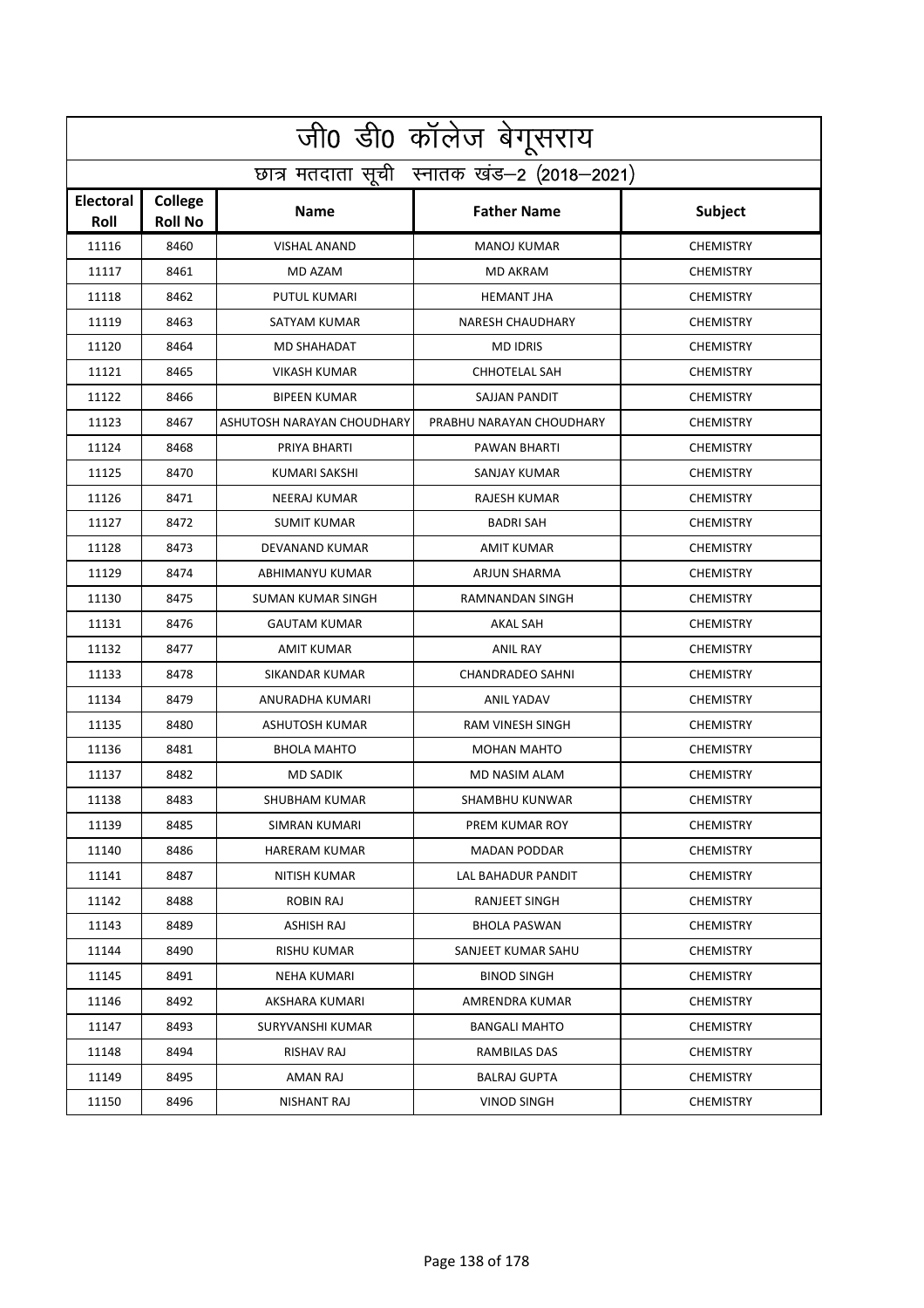|                                 | जी0 डी0 कॉलेज बेगूसराय                     |                       |                              |                  |  |  |
|---------------------------------|--------------------------------------------|-----------------------|------------------------------|------------------|--|--|
|                                 | छात्र मतदाता सूची स्नातक खंड-2 (2018-2021) |                       |                              |                  |  |  |
| <b>Electoral</b><br><b>Roll</b> | College<br><b>Roll No</b>                  | <b>Name</b>           | <b>Father Name</b>           | Subject          |  |  |
| 11151                           | 8497                                       | <b>ABHISHEK KUMAR</b> | <b>VIJAY MAHTO</b>           | <b>CHEMISTRY</b> |  |  |
| 11152                           | 8498                                       | VISHWAJEET KUMAR      | NIRMAL KUMAR                 | <b>CHEMISTRY</b> |  |  |
| 11153                           | 8499                                       | ROHAN KUMAR           | <b>NAVIN SINGH</b>           | <b>CHEMISTRY</b> |  |  |
| 11154                           | 8500                                       | <b>MUSKAN RAJ</b>     | <b>AJAY SINGH</b>            | <b>CHEMISTRY</b> |  |  |
| 11155                           | 8501                                       | <b>RAVI KUMAR</b>     | RANJEET PRASAD SAH           | <b>CHEMISTRY</b> |  |  |
| 11156                           | 8502                                       | <b>NILESH KUMAR</b>   | <b>NARESH SHARMA</b>         | <b>CHEMISTRY</b> |  |  |
| 11157                           | 8503                                       | PRIYA KASHYAP         | ASHOK KUMAR SINGH            | <b>CHEMISTRY</b> |  |  |
| 11158                           | 8504                                       | <b>SUMAN KUMAR</b>    | <b>RAM BILAS CHOUDHARY</b>   | <b>CHEMISTRY</b> |  |  |
| 11159                           | 8505                                       | <b>RAHUL KUMAR</b>    | <b>CHUNNILAL SINGH</b>       | <b>CHEMISTRY</b> |  |  |
| 11160                           | 8506                                       | <b>MD DANISH</b>      | <b>MD NURHASAN</b>           | <b>CHEMISTRY</b> |  |  |
| 11161                           | 8507                                       | <b>MD KAIF ANWAR</b>  | <b>MD ANWAR ALI</b>          | <b>CHEMISTRY</b> |  |  |
| 11162                           | 8508                                       | ABHIJEET KUMAR        | PREMNATH RAM                 | <b>CHEMISTRY</b> |  |  |
| 11163                           | 8509                                       | PINTU KUMAR           | LAL MOHAN MAHTO              | <b>CHEMISTRY</b> |  |  |
| 11164                           | 8510                                       | SUNINA KUMARI         | <b>UMAKANT PANDIT</b>        | <b>CHEMISTRY</b> |  |  |
| 11165                           | 8511                                       | <b>ANKIT KUMAR</b>    | PRAVIN KUMAR SHARMA          | <b>CHEMISTRY</b> |  |  |
| 11166                           | 8512                                       | SAURAV KUMAR          | YOGENDRA SAH                 | <b>CHEMISTRY</b> |  |  |
| 11167                           | 8513                                       | <b>GULSHAN KUMAR</b>  | <b>WAKIL MAHTO</b>           | <b>CHEMISTRY</b> |  |  |
| 11168                           | 8514                                       | ABHISHEK KUMAR        | TUNTUN SHARMA                | <b>CHEMISTRY</b> |  |  |
| 11169                           | 8515                                       | AYUSH RAJ             | FULESHWAR PRASAD             | <b>CHEMISTRY</b> |  |  |
| 11170                           | 8516                                       | ABDHESH KUMAR         | <b>KRISHAN DEV CHOUDHARY</b> | <b>CHEMISTRY</b> |  |  |
| 11171                           | 8517                                       | <b>SANTOSH KUMAR</b>  | <b>WAKIL PASWAN</b>          | <b>CHEMISTRY</b> |  |  |
| 11172                           | 8518                                       | <b>SUMIT KUMAR</b>    | CHANDRA SHEKHAR GUPUTA       | <b>CHEMISTRY</b> |  |  |
| 11173                           | 8519                                       | AMRIT RAJ             | CHANDRA SHEKHAR RAJAK        | <b>CHEMISTRY</b> |  |  |
| 11174                           | 8521                                       | VIKAS KUMAR           | ANIL CHOUDHARY               | <b>CHEMISTRY</b> |  |  |
| 11175                           | 8522                                       | MD IBRAN ALAM         | MD AINUL HAK                 | <b>CHEMISTRY</b> |  |  |
| 11176                           | 8523                                       | BRAJESH KUMAR         | THAKKAN YADAV                | <b>CHEMISTRY</b> |  |  |
| 11177                           | 8524                                       | <b>SUMIT SWARAJ</b>   | MITHILESH PASWAN             | <b>CHEMISTRY</b> |  |  |
| 11178                           | 8525                                       | ANIL KUMAR            | RAM PRAVESH SHARMA           | <b>CHEMISTRY</b> |  |  |
| 11179                           | 8526                                       | MANISH KUMAR          | RAM SWARTH PASWAN            | <b>CHEMISTRY</b> |  |  |
| 11180                           | 8527                                       | <b>BIPIN KUMAR</b>    | YOGENDRA PANDIT              | <b>CHEMISTRY</b> |  |  |
| 11181                           | 8528                                       | <b>BRAJESH KUMAR</b>  | <b>FURTILAL MAHTO</b>        | <b>CHEMISTRY</b> |  |  |
| 11182                           | 8529                                       | SHUBHAM KUMAR         | SANJEEV MAHTO                | <b>CHEMISTRY</b> |  |  |
| 11183                           | 8531                                       | KAUSHAL RAJ           | MAHENDRA BHAGAT              | <b>CHEMISTRY</b> |  |  |
| 11184                           | 8532                                       | AKHIL BHARTI          | PRABHAT KUMAR                | <b>CHEMISTRY</b> |  |  |
| 11185                           | 8533                                       | AMARDEEP KUMAR        | RAM UDGAR YADAV              | <b>CHEMISTRY</b> |  |  |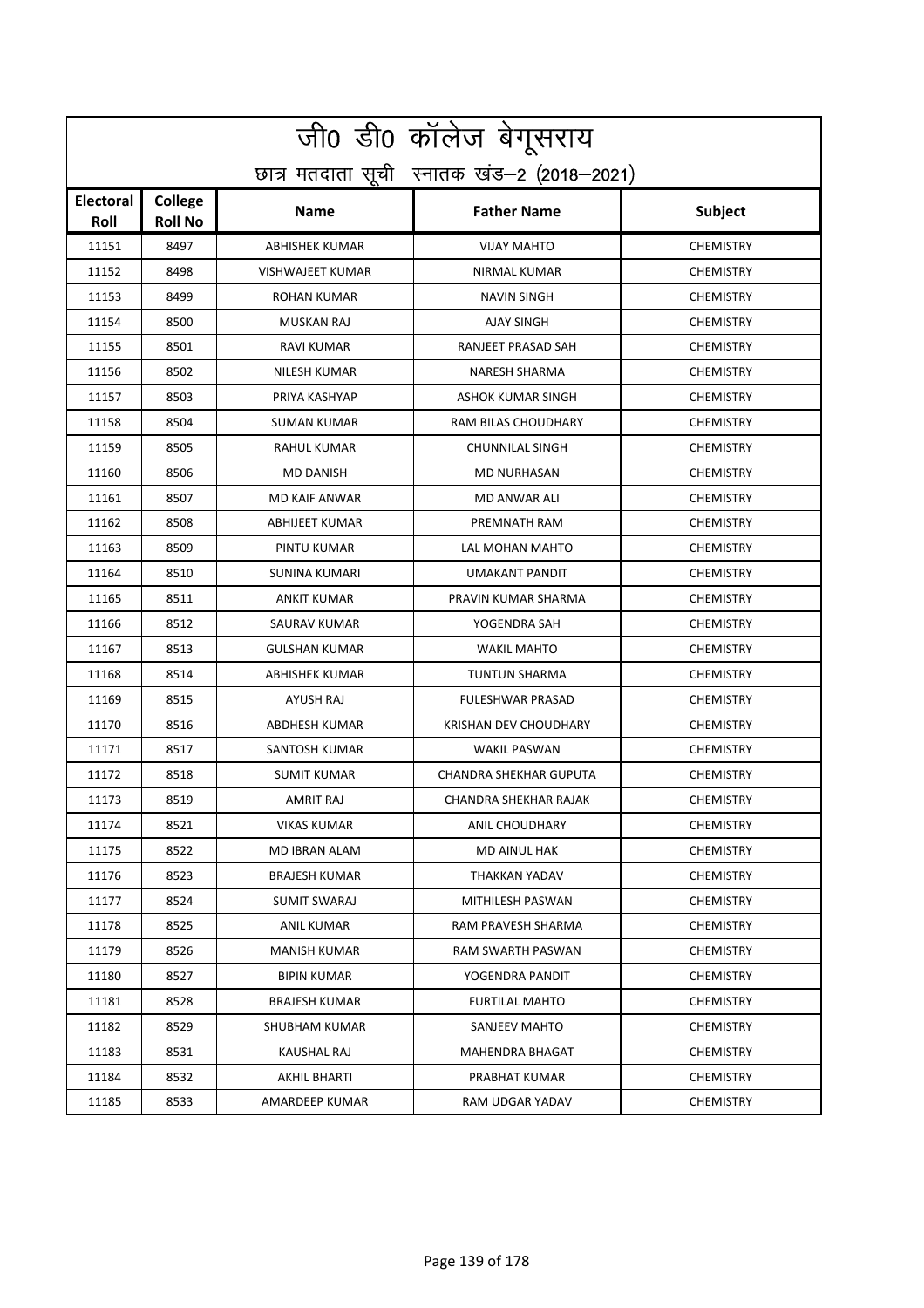| जी0 डी0 कॉलेज बेगूसराय                     |                           |                        |                           |                    |  |
|--------------------------------------------|---------------------------|------------------------|---------------------------|--------------------|--|
| छात्र मतदाता सूची स्नातक खंड-2 (2018-2021) |                           |                        |                           |                    |  |
| <b>Electoral</b><br><b>Roll</b>            | College<br><b>Roll No</b> | <b>Name</b>            | <b>Father Name</b>        | Subject            |  |
| 11186                                      | 8534                      | <b>ASHISH KUMAR</b>    | PAPPU KUMAR               | <b>CHEMISTRY</b>   |  |
| 11187                                      | 8535                      | AKASH KUMAR            | ASHOK KUMAR PASWAN        | <b>CHEMISTRY</b>   |  |
| 11188                                      | 8536                      | MD INAMUL HAQUE        | MD JAMIL AHMAD            | <b>CHEMISTRY</b>   |  |
| 11189                                      | 8537                      | <b>RAHUL KUMAR</b>     | <b>RAM BAHADUR THAKUR</b> | <b>CHEMISTRY</b>   |  |
| 11190                                      | 8538                      | <b>CHANDAN KUMAR</b>   | <b>GOPAL PODDAR</b>       | <b>CHEMISTRY</b>   |  |
| 11191                                      | 8539                      | <b>SHIVAM KUMAR</b>    | RAMJATAN KUNWAR           | <b>CHEMISTRY</b>   |  |
| 11192                                      | 8540                      | <b>JITENDRA KUMAR</b>  | <b>HARERAM RAM</b>        | <b>CHEMISTRY</b>   |  |
| 11193                                      | 8541                      | <b>MD FARUK ALAM</b>   | <b>ABDUL KUDDUS</b>       | <b>CHEMISTRY</b>   |  |
| 11194                                      | 8542                      | ROHIT KUMAR            | <b>CHANDRASHEKHAR SAW</b> | <b>CHEMISTRY</b>   |  |
| 11195                                      | 8543                      | SARFRAJ KHAN           | <b>ALIM KHAN</b>          | <b>CHEMISTRY</b>   |  |
| 11196                                      | 8544                      | <b>RUPESH KUMAR</b>    | <b>SURESH YADAV</b>       | <b>CHEMISTRY</b>   |  |
| 11197                                      | 8548                      | <b>NIRAJ KUMAR</b>     | SANJAY YADAV              | <b>CHEMISTRY</b>   |  |
| 11198                                      | 8549                      | KUNDAN KUMAR           | MAHESHWAR SINGH           | <b>CHEMISTRY</b>   |  |
| 11199                                      | 8556                      | ANKIT KUMAR SAHANI     | <b>BINDESHWARI SAHANI</b> | <b>CHEMISTRY</b>   |  |
| 11200                                      | 8557                      | <b>AMIT KUMAR</b>      | RAMESH MAHTO              | <b>CHEMISTRY</b>   |  |
| 11201                                      | 8558                      | BARAJNANDAN KUMAR      | SURENDRA SAH              | <b>CHEMISTRY</b>   |  |
| 11202                                      | 8559                      | <b>NAVEEN KUAMR</b>    | KAILASH PASWAN            | <b>CHEMISTRY</b>   |  |
| 11203                                      | 8560                      | MD MERAJ ALAM          | <b>GULAM NABI</b>         | <b>CHEMISTRY</b>   |  |
| 11204                                      | 8561                      | <b>GULSHAN KUMAR</b>   | <b>SHIVKANT SAH</b>       | <b>CHEMISTRY</b>   |  |
| 11205                                      | 8562                      | <b>MD RAISH ANSARI</b> | MD AKIL ANSARI            | <b>CHEMISTRY</b>   |  |
| 11206                                      | 8563                      | <b>HIMANSHU KUMAR</b>  | <b>VIRENDRA KUMAR</b>     | <b>CHEMISTRY</b>   |  |
| 11207                                      | 8564                      | SAURAV KUMAR           | RAM PRAVESH SINGH         | <b>CHEMISTRY</b>   |  |
| 11208                                      | 8869                      | PHULTUSH KUMAR         | RAMBAHADUR SAH            | <b>CHEMISTRY</b>   |  |
| 11209                                      |                           | SHUBHAM KUMAR          | DHIRENDRA KUMAR           | <b>CHEMISTRY</b>   |  |
| 11210                                      | 4685                      | CHANDAN KUMAR          | LALITESHWAR PRASAD SINGH  | <b>MATHEMATICS</b> |  |
| 11211                                      | 4686                      | <b>SUJEET KUMAR</b>    | DHANESHWAR MAHTO          | <b>MATHEMATICS</b> |  |
| 11212                                      | 4687                      | AKSHAT KUMAR SINHA     | MUKUL SINHA               | <b>MATHEMATICS</b> |  |
| 11213                                      | 4688                      | SHUBHAM KUMAR          | ASHOK KUMAR               | <b>MATHEMATICS</b> |  |
| 11214                                      | 4689                      | ANIRUDH PARMAR         | AMRENDRA KUMAR SINGH      | <b>MATHEMATICS</b> |  |
| 11215                                      | 4690                      | <b>BIKESH KUMAR</b>    | RAMCHANDRA PANDIT         | <b>MATHEMATICS</b> |  |
| 11216                                      | 4691                      | SANTOSH KUMAR          | RAMPADARATH MAHTO         | <b>MATHEMATICS</b> |  |
| 11217                                      | 4692                      | NIKITA                 | ABHISHEK KUMAR            | <b>MATHEMATICS</b> |  |
| 11218                                      | 4693                      | SUMAN                  | PANKAJ SINGH              | <b>MATHEMATICS</b> |  |
| 11219                                      | 4694                      | SONAM SINGH            | SHAMBHU SHANKAR SHARAN PD | <b>MATHEMATICS</b> |  |
| 11220                                      | 4696                      | SONI KUMARI            | SURENDERA SAH             | <b>MATHEMATICS</b> |  |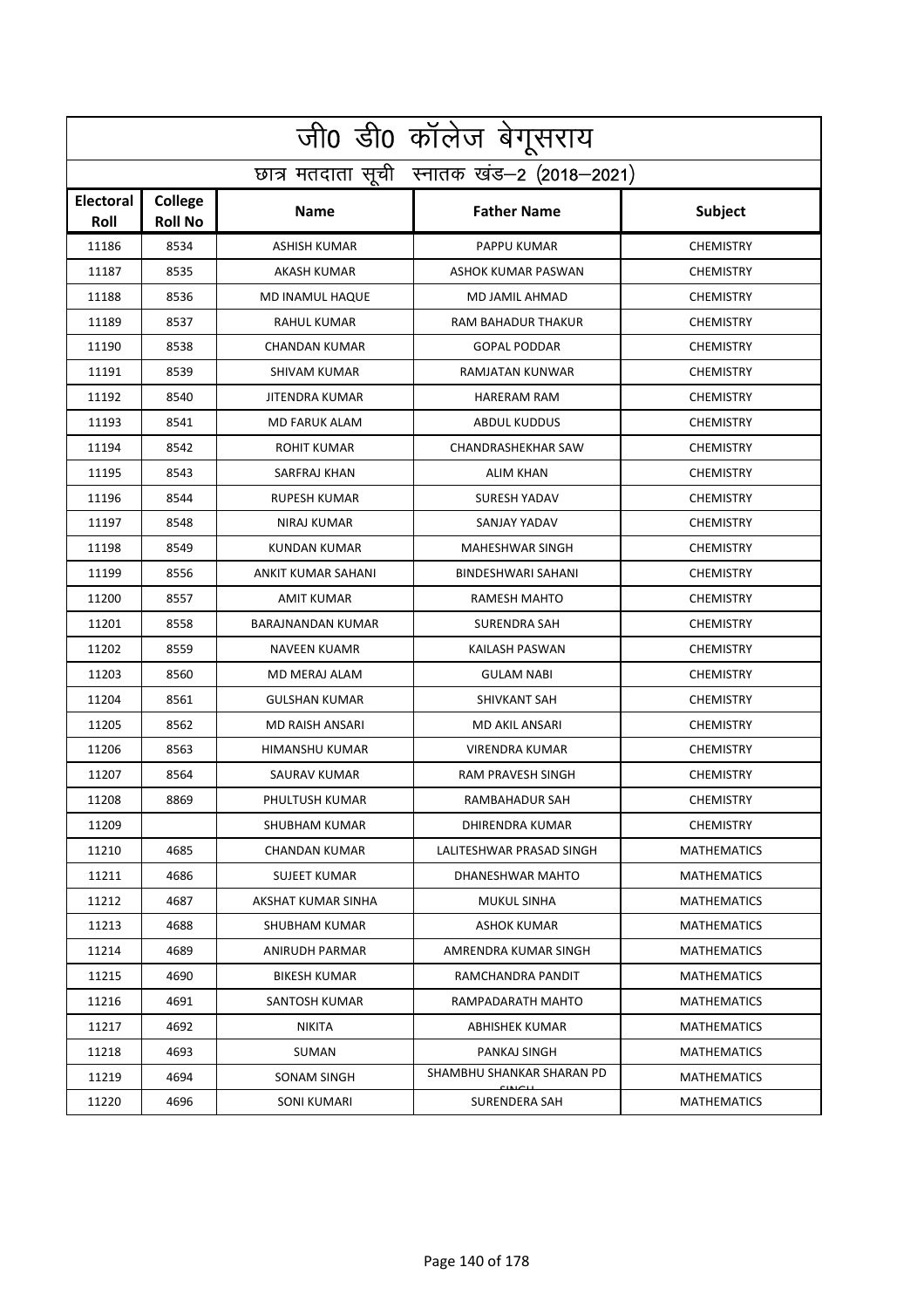| <u>जी0 डी0 कॉलेज बेगू</u> सराय |                                            |                         |                          |                    |  |  |
|--------------------------------|--------------------------------------------|-------------------------|--------------------------|--------------------|--|--|
|                                | छात्र मतदाता सूची स्नातक खंड-2 (2018-2021) |                         |                          |                    |  |  |
| Electoral<br>Roll              | College<br><b>Roll No</b>                  | <b>Name</b>             | <b>Father Name</b>       | Subject            |  |  |
| 11221                          | 4697                                       | <b>SUNITA KUMARI</b>    | <b>TUNA PANDIT</b>       | <b>MATHEMATICS</b> |  |  |
| 11222                          | 4698                                       | SANGAM KUMAR            | <b>BRAJESH KUMAR</b>     | <b>MATHEMATICS</b> |  |  |
| 11223                          | 4699                                       | AMAN KUMAR              | ARVIND KUMAR YADAV       | <b>MATHEMATICS</b> |  |  |
| 11224                          | 4700                                       | SNEHASHISH              | <b>HIMANSHU KUMAR</b>    | <b>MATHEMATICS</b> |  |  |
| 11225                          | 4701                                       | <b>RISHIKESH RANJAN</b> | ANIL KUMAR SINGH         | <b>MATHEMATICS</b> |  |  |
| 11226                          | 4702                                       | <b>PRINCE KUMAR</b>     | RANJIT KUMAR YADAV       | <b>MATHEMATICS</b> |  |  |
| 11227                          | 4703                                       | <b>ALOK RAJ</b>         | RANJIT KUMAR SINGH       | <b>MATHEMATICS</b> |  |  |
| 11228                          | 4704                                       | <b>RAMJATAN KUMAR</b>   | <b>SHAMBHU SAH</b>       | <b>MATHEMATICS</b> |  |  |
| 11229                          | 4705                                       | PRITI KUMARI            | <b>SUBODH KANT DAS</b>   | <b>MATHEMATICS</b> |  |  |
| 11230                          | 4706                                       | PRADEEP KUMAR           | <b>SITA RAM SAH</b>      | <b>MATHEMATICS</b> |  |  |
| 11231                          | 4707                                       | <b>SUNIL KUMAR</b>      | <b>DINESH BHAGAT</b>     | <b>MATHEMATICS</b> |  |  |
| 11232                          | 4708                                       | RAJNI KUMARI            | <b>SURENDRA RAJAK</b>    | <b>MATHEMATICS</b> |  |  |
| 11233                          | 4709                                       | NITISH KUMAR JAISWAL    | ARJUN CHOUDHARY          | <b>MATHEMATICS</b> |  |  |
| 11234                          | 4710                                       | <b>NITISH KUMAR</b>     | <b>BABLU RAJAK</b>       | <b>MATHEMATICS</b> |  |  |
| 11235                          | 4711                                       | <b>KASTURI KUMARI</b>   | ARVIND CHAURASIA         | <b>MATHEMATICS</b> |  |  |
| 11236                          | 4712                                       | POOJA KUMARI            | RAM JEE PRASAD           | <b>MATHEMATICS</b> |  |  |
| 11237                          | 4713                                       | <b>SUSHANT SHEKHAR</b>  | <b>SHRIKANT KUMAR</b>    | <b>MATHEMATICS</b> |  |  |
| 11238                          | 4714                                       | PRABHAKAR KUMAR         | ARVIND YADAV             | <b>MATHEMATICS</b> |  |  |
| 11239                          | 4715                                       | <b>AMIT YADAV</b>       | <b>ASHOK YADAV</b>       | <b>MATHEMATICS</b> |  |  |
| 11240                          | 4716                                       | AVDHESH KUMAR           | <b>BIJUL SAHNI</b>       | <b>MATHEMATICS</b> |  |  |
| 11241                          | 4717                                       | <b>RIZVIA KHANAM</b>    | <b>TAIYAB ALAM</b>       | <b>MATHEMATICS</b> |  |  |
| 11242                          | 4718                                       | SAURAV KUMAR            | RAJESH KUMAR YADAV       | <b>MATHEMATICS</b> |  |  |
| 11243                          | 4719                                       | RASHMI KUMARI           | RAJESH KUMAR             | <b>MATHEMATICS</b> |  |  |
| 11244                          | 4720                                       | RISHAV KUMAR            | <b>SANJAY ROY</b>        | <b>MATHEMATICS</b> |  |  |
| 11245                          | 4721                                       | KUNDAN KUMAR            | RAM NATH SAH             | <b>MATHEMATICS</b> |  |  |
| 11246                          | 4722                                       | PRINCE BISMARK          | SUSHIL KUMAR             | <b>MATHEMATICS</b> |  |  |
| 11247                          | 4723                                       | SAKET KUMAR             | <b>BIPIN KUMAR SINGH</b> | <b>MATHEMATICS</b> |  |  |
| 11248                          | 4724                                       | RAMVINAY KUMAR          | <b>HARERAM TANTI</b>     | <b>MATHEMATICS</b> |  |  |
| 11249                          | 4725                                       | DURGESH KUMAR RAY       | <b>VIJAY KUMAR RAY</b>   | MATHEMATICS        |  |  |
| 11250                          | 4726                                       | RAKESH KUMAR            | SAKHI CHAND SAH          | <b>MATHEMATICS</b> |  |  |
| 11251                          | 4727                                       | RAMSAJAN KUMAR          | <b>DHANESHWAR TANTI</b>  | <b>MATHEMATICS</b> |  |  |
| 11252                          | 4728                                       | PRITAM KUMARI           | YOGENDRA SHARMA          | <b>MATHEMATICS</b> |  |  |
| 11253                          | 4729                                       | RAHUL KUMAR             | SURESH SAH               | MATHEMATICS        |  |  |
| 11254                          | 4730                                       | RAJ KUMAR               | RAVINDRA PRASAD SINGH    | MATHEMATICS        |  |  |
| 11255                          | 4731                                       | PREM KUMAR              | SAGAR SHARMA             | MATHEMATICS        |  |  |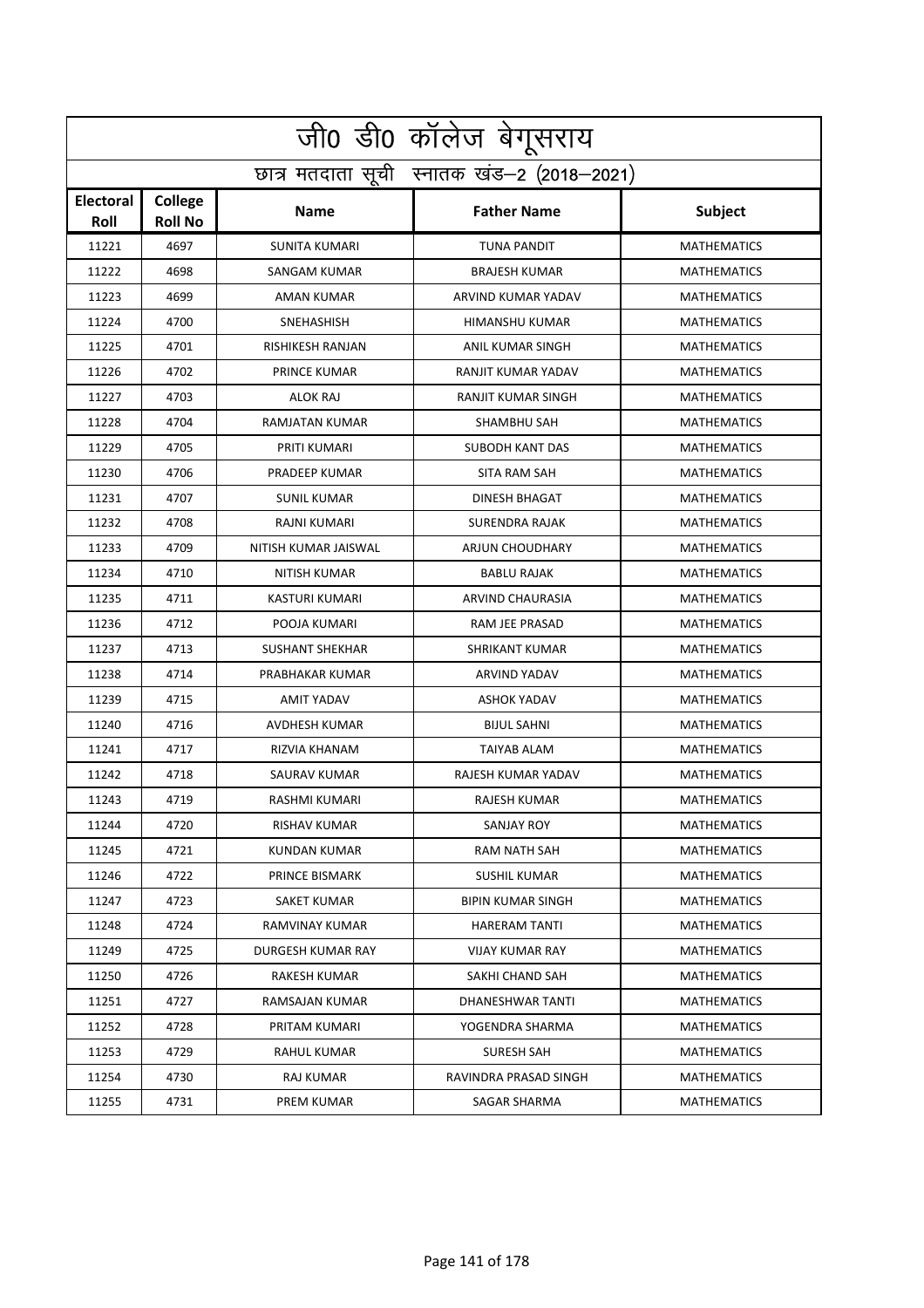| जी0 डी0 कॉलेज बेगूसराय |                                            |                      |                               |                    |  |  |
|------------------------|--------------------------------------------|----------------------|-------------------------------|--------------------|--|--|
|                        | छात्र मतदाता सूची स्नातक खंड-2 (2018-2021) |                      |                               |                    |  |  |
| Electoral<br>Roll      | College<br><b>Roll No</b>                  | <b>Name</b>          | <b>Father Name</b>            | Subject            |  |  |
| 11256                  | 4732                                       | <b>SWEETI KUMARI</b> | <b>SHIV KUMAR SINGH</b>       | <b>MATHEMATICS</b> |  |  |
| 11257                  | 4733                                       | <b>ANUPAM KUMARI</b> | <b>CHANDRIKA PASWAN</b>       | <b>MATHEMATICS</b> |  |  |
| 11258                  | 4734                                       | PRATIK KUMAR         | <b>BISHNUDEV PRASAD SINHA</b> | <b>MATHEMATICS</b> |  |  |
| 11259                  | 4735                                       | <b>MANTOSH KUMAR</b> | YOGENDRA PANDIT               | <b>MATHEMATICS</b> |  |  |
| 11260                  | 4736                                       | AMIT KUMAR SAHNI     | RAMWARAN SAHNI                | <b>MATHEMATICS</b> |  |  |
| 11261                  | 4737                                       | RAGHUVANSH KUMAR     | <b>SUBODH SINGH</b>           | <b>MATHEMATICS</b> |  |  |
| 11262                  | 4738                                       | PINTU KUMAR          | <b>DEEPAK MODI</b>            | <b>MATHEMATICS</b> |  |  |
| 11263                  | 4739                                       | AARTI KUMARI         | <b>SUKKAN PANDIT</b>          | <b>MATHEMATICS</b> |  |  |
| 11264                  | 4741                                       | <b>DEEPAK KUMAR</b>  | <b>SIKENDRA ROY</b>           | <b>MATHEMATICS</b> |  |  |
| 11265                  | 4742                                       | <b>RAHUL KUMAR</b>   | <b>BIMLESH KUMAR</b>          | <b>MATHEMATICS</b> |  |  |
| 11266                  | 4743                                       | RAJU KUMAR           | SANJAY KUMAR SAH              | <b>MATHEMATICS</b> |  |  |
| 11267                  | 4744                                       | <b>RAJEEV KUMAR</b>  | <b>UPENDRA MAHTO</b>          | <b>MATHEMATICS</b> |  |  |
| 11268                  | 4745                                       | RAMPRAVESH KUMAR     | PRAKASH MAHTO                 | <b>MATHEMATICS</b> |  |  |
| 11269                  | 4746                                       | <b>SURBHI KUMARI</b> | YASHWANT KUMAR GUPTA          | <b>MATHEMATICS</b> |  |  |
| 11270                  | 4747                                       | <b>DEEPAK KUMAR</b>  | RAMPRAVESH PANDIT             | <b>MATHEMATICS</b> |  |  |
| 11271                  | 4748                                       | AASHISH SINHA        | MANTOSH KUMAR PURIYARDUTT     | <b>MATHEMATICS</b> |  |  |
| 11272                  | 4749                                       | SANTOSH KUMAR        | <b>TUNTUN RAJAK</b>           | <b>MATHEMATICS</b> |  |  |
| 11273                  | 4750                                       | RAUSHAN KUMAR        | <b>UPENDRA MAHTO</b>          | <b>MATHEMATICS</b> |  |  |
| 11274                  | 4751                                       | RAHUL KUMAR          | <b>GRIB THAKUR</b>            | <b>MATHEMATICS</b> |  |  |
| 11275                  | 4752                                       | DEVRATNA KUMAR       | <b>UMESH BHAGAT</b>           | <b>MATHEMATICS</b> |  |  |
| 11276                  | 4753                                       | PANDAV KUMAR         | <b>KARAN PASWAN</b>           | <b>MATHEMATICS</b> |  |  |
| 11277                  | 4754                                       | SONAM KUMARI         | <b>ANIL PASWAN</b>            | <b>MATHEMATICS</b> |  |  |
| 11278                  | 4755                                       | ABHIMANYU KUMAR      | ARJUN KUMAR ARUN              | <b>MATHEMATICS</b> |  |  |
| 11279                  | 4756                                       | <b>VIKRANT KUMAR</b> | <b>GOPAL KUMAR</b>            | <b>MATHEMATICS</b> |  |  |
| 11280                  | 4757                                       | <b>LALAN KUMAR</b>   | CHANDRASHEKHAR MAHTO          | <b>MATHEMATICS</b> |  |  |
| 11281                  | 4758                                       | <b>SUMARAN KUMAR</b> | JAYDEV YADAV                  | <b>MATHEMATICS</b> |  |  |
| 11282                  | 4759                                       | SONAL PRIYA          | SHAMBHU SAH                   | <b>MATHEMATICS</b> |  |  |
| 11283                  | 4760                                       | SANJEET KUMAR        | RAJDEV PASWAN                 | <b>MATHEMATICS</b> |  |  |
| 11284                  | 4761                                       | AMAN KUMAR           | UMA SHANKAR CHOUDHARY         | MATHEMATICS        |  |  |
| 11285                  | 4762                                       | SATAKSHI KUMARI      | SHIV NARYAN SAH               | <b>MATHEMATICS</b> |  |  |
| 11286                  | 4763                                       | <b>MANISH KUMAR</b>  | RAM NANDAN SINGH              | <b>MATHEMATICS</b> |  |  |
| 11287                  | 4765                                       | AVINASH KUMAR        | SURENDRA YADAV                | <b>MATHEMATICS</b> |  |  |
| 11288                  | 4766                                       | NITISH KUMAR         | DHANESHWAR BHAGAT             | <b>MATHEMATICS</b> |  |  |
| 11289                  | 4767                                       | BANTY KUMAR          | SHYAM SARAN GUPTA             | MATHEMATICS        |  |  |
| 11290                  | 4768                                       | GAURAV KUMAR         | PRAMOD SHARMA                 | <b>MATHEMATICS</b> |  |  |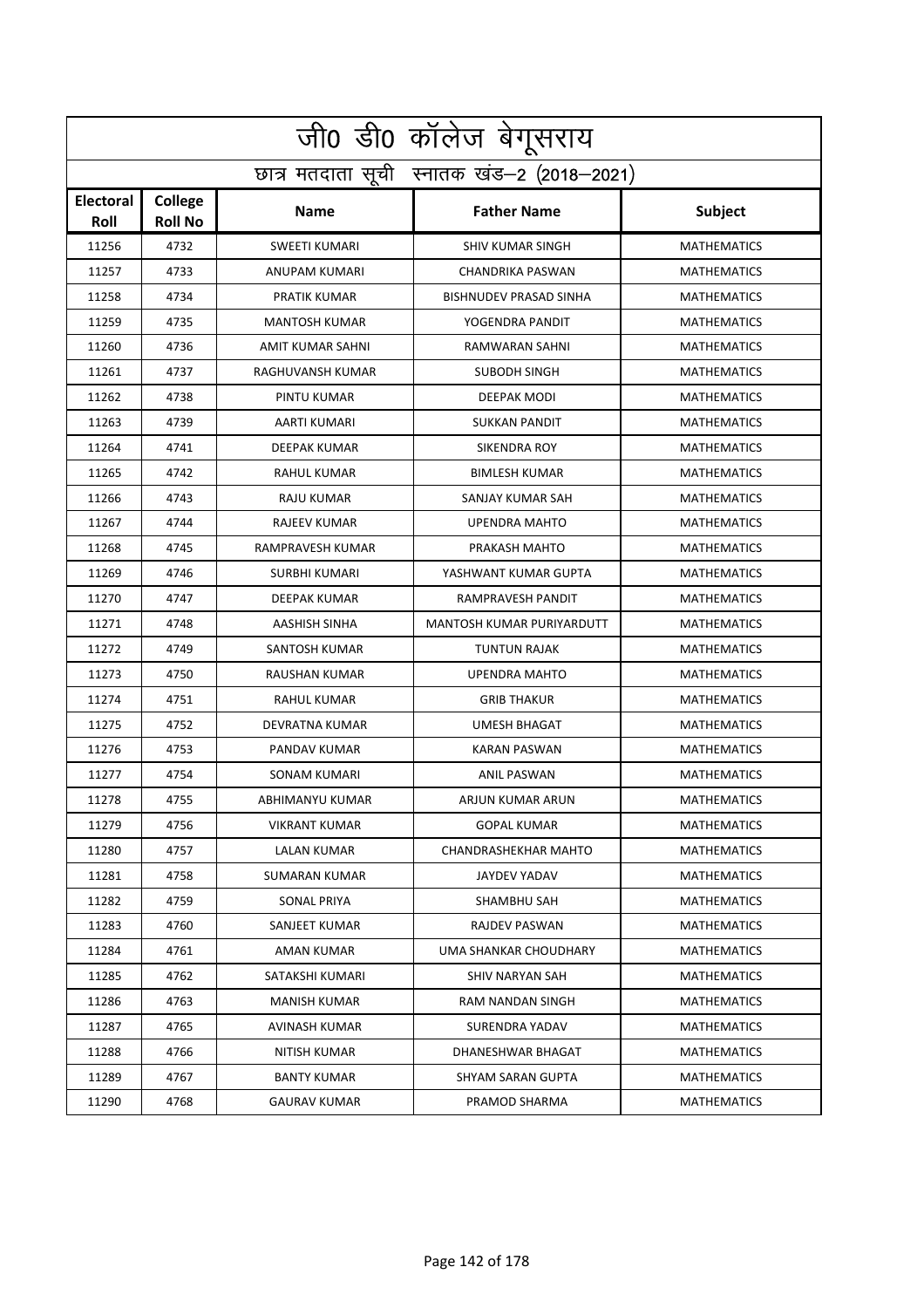| <u>जी0 डी0 कॉलेज बेगू</u> सराय |                                            |                        |                              |                    |  |  |
|--------------------------------|--------------------------------------------|------------------------|------------------------------|--------------------|--|--|
|                                | छात्र मतदाता सूची स्नातक खंड-2 (2018-2021) |                        |                              |                    |  |  |
| <b>Electoral</b><br>Roll       | College<br><b>Roll No</b>                  | <b>Name</b>            | <b>Father Name</b>           | Subject            |  |  |
| 11291                          | 4769                                       | <b>KUNDAN KUMAR</b>    | <b>LALBABU MAHTO</b>         | <b>MATHEMATICS</b> |  |  |
| 11292                          | 4770                                       | SULEKHA KUMARI         | DHARMENDRA MAHTO             | <b>MATHEMATICS</b> |  |  |
| 11293                          | 4771                                       | PREMJEET KUMAR         | AVINASH KUMAR SINGH          | <b>MATHEMATICS</b> |  |  |
| 11294                          | 4772                                       | <b>RANA KUMAR</b>      | <b>ASHOK PODDAR</b>          | <b>MATHEMATICS</b> |  |  |
| 11295                          | 4773                                       | PRITAM KUMAR           | PRUSHOTTAM SINGH             | <b>MATHEMATICS</b> |  |  |
| 11296                          | 4774                                       | ANIMESH KUMAR          | SANJAY KUMAR CHAUDHARY       | <b>MATHEMATICS</b> |  |  |
| 11297                          | 4775                                       | PRINCE KUMAR           | SANJAY KUMAR PASWAN          | <b>MATHEMATICS</b> |  |  |
| 11298                          | 4776                                       | RANJIT KUMAR           | <b>UPENDRA TANTI</b>         | <b>MATHEMATICS</b> |  |  |
| 11299                          | 4777                                       | <b>SURAJ KUMAR</b>     | <b>UMESH RAY</b>             | <b>MATHEMATICS</b> |  |  |
| 11300                          | 4778                                       | <b>RAHUL KUMAR</b>     | <b>RAJESH KUMAR ROY</b>      | <b>MATHEMATICS</b> |  |  |
| 11301                          | 4779                                       | RAHUL KUMAR            | <b>VIJAY SHARMA</b>          | <b>MATHEMATICS</b> |  |  |
| 11302                          | 4780                                       | <b>GUNJAN KUMAR</b>    | RAGHUNANDAN PODDAR           | <b>MATHEMATICS</b> |  |  |
| 11303                          | 4781                                       | SAURABH KUMAR          | SUNIL KUMAR                  | <b>MATHEMATICS</b> |  |  |
| 11304                          | 4782                                       | KANHAIYA KUMAR         | RAMSAGAR BHAGAT              | <b>MATHEMATICS</b> |  |  |
| 11305                          | 4783                                       | RAJKISHOR KUMAR        | <b>MAYARAM MAHTO</b>         | <b>MATHEMATICS</b> |  |  |
| 11306                          | 4784                                       | <b>RAMNATH RAM</b>     | RAMASHISH RAM                | <b>MATHEMATICS</b> |  |  |
| 11307                          | 4785                                       | <b>ANAND KUMAR</b>     | DASHRATH CHAURASIA           | <b>MATHEMATICS</b> |  |  |
| 11308                          | 4786                                       | <b>SUBODH KUMAR</b>    | <b>SHAMBHU THAKUR</b>        | <b>MATHEMATICS</b> |  |  |
| 11309                          | 4787                                       | <b>SUJEET KUMAR</b>    | NARESH PRASAD KESHRI         | <b>MATHEMATICS</b> |  |  |
| 11310                          | 4789                                       | <b>HARISH RAJ</b>      | <b>MANOJ RAY</b>             | <b>MATHEMATICS</b> |  |  |
| 11311                          | 4790                                       | RISHAV SINHA           | <b>BIRENDRA KUMAR SINHA</b>  | <b>MATHEMATICS</b> |  |  |
| 11312                          | 4791                                       | <b>VED PRAKASH JHA</b> | MANOJ KUMAR JHA              | <b>MATHEMATICS</b> |  |  |
| 11313                          | 4792                                       | SHUBHAM KUMAR          | SUNIL KUMAR RAY              | <b>MATHEMATICS</b> |  |  |
| 11314                          | 4793                                       | SHIVAM RAJ             | VINOD KUMAR YADAV            | <b>MATHEMATICS</b> |  |  |
| 11315                          | 4794                                       | PINTU KUMAR            | <b>NARESH MAHTO</b>          | <b>MATHEMATICS</b> |  |  |
| 11316                          | 4795                                       | DEV KUMAR              | WAKIL YADAV                  | <b>MATHEMATICS</b> |  |  |
| 11317                          | 4796                                       | RAHUL KUMAR            | <b>SHANKAR DAS</b>           | <b>MATHEMATICS</b> |  |  |
| 11318                          | 4797                                       | <b>VIVEK KUMAR</b>     | <b>ASHOK PODDAR</b>          | <b>MATHEMATICS</b> |  |  |
| 11319                          | 4798                                       | RAJU KUMAR             | VIRENDRA KUMAR               | MATHEMATICS        |  |  |
| 11320                          | 4799                                       | SHRAVAN KUMAR          | SIYANANDAN MAHTO             | <b>MATHEMATICS</b> |  |  |
| 11321                          | 4800                                       | ABHISHEK KUMAR         | KULO YADAV                   | <b>MATHEMATICS</b> |  |  |
| 11322                          | 4801                                       | ABHISHEK RAMBADAN      | SITASHARAN RAM               | <b>MATHEMATICS</b> |  |  |
| 11323                          | 4802                                       | BRAJESH KUMAR          | NARESH PRASAD YADAV          | MATHEMATICS        |  |  |
| 11324                          | 4803                                       | PREM KUMAR             | ARJUN SAH                    | MATHEMATICS        |  |  |
| 11325                          | 4804                                       | GAURAV KUMAR           | <b>INDRADEV PRASAD YADAV</b> | <b>MATHEMATICS</b> |  |  |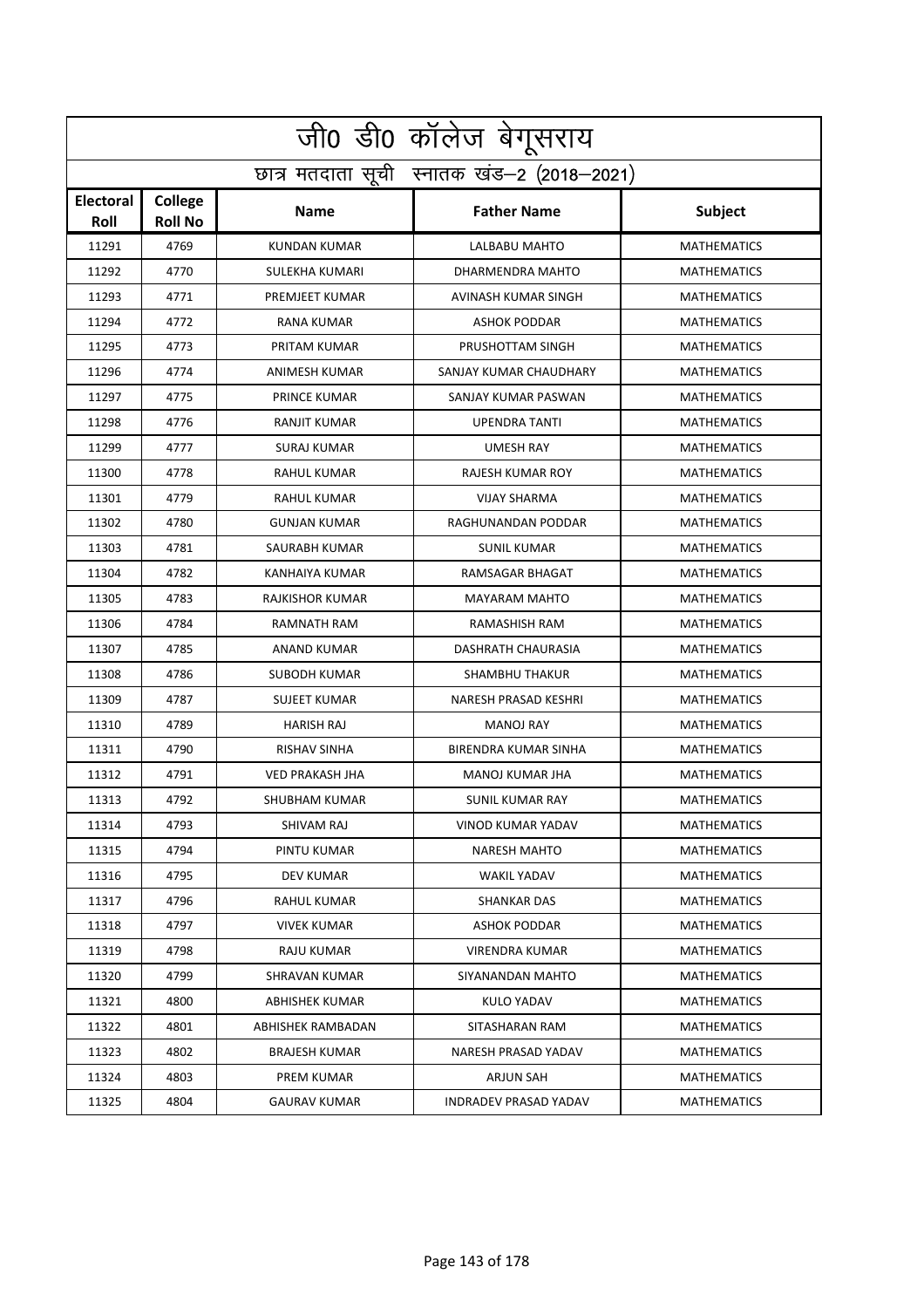| जी0 डी0 कॉलेज बेगूसराय   |                                            |                           |                         |                    |  |  |
|--------------------------|--------------------------------------------|---------------------------|-------------------------|--------------------|--|--|
|                          | छात्र मतदाता सूची स्नातक खंड-2 (2018-2021) |                           |                         |                    |  |  |
| <b>Electoral</b><br>Roll | College<br><b>Roll No</b>                  | <b>Name</b>               | <b>Father Name</b>      | Subject            |  |  |
| 11326                    | 4805                                       | <b>RAUSHAN KUMAR RANA</b> | SANJAY PRASAD YADAV     | <b>MATHEMATICS</b> |  |  |
| 11327                    | 4806                                       | SHATRUDHAN DAS            | RAMCHANDRA DAS          | <b>MATHEMATICS</b> |  |  |
| 11328                    | 4807                                       | <b>MD SAIF IMAM</b>       | MD HASAN IMAM ANSARI    | <b>MATHEMATICS</b> |  |  |
| 11329                    | 4808                                       | PRIYANKA KUMARI           | <b>PAWAN SAH</b>        | <b>MATHEMATICS</b> |  |  |
| 11330                    | 4809                                       | <b>JAYANT RAJ</b>         | <b>GANGARAM PANDIT</b>  | <b>MATHEMATICS</b> |  |  |
| 11331                    | 4810                                       | PUNITA KUMARI             | <b>DILIP SAHANI</b>     | <b>MATHEMATICS</b> |  |  |
| 11332                    | 4811                                       | RAJA KUMAR                | DASHRATH PASWAN         | <b>MATHEMATICS</b> |  |  |
| 11333                    | 4813                                       | <b>MD SHAHADAT</b>        | <b>MD SHAHID</b>        | <b>MATHEMATICS</b> |  |  |
| 11334                    | 4814                                       | KUMKUM KUMARI             | <b>MAHINDRA SAH</b>     | <b>MATHEMATICS</b> |  |  |
| 11335                    | 4815                                       | AMAR KUMAR VERMA          | YOGENDRA VERMA          | <b>MATHEMATICS</b> |  |  |
| 11336                    | 4817                                       | <b>RITESH KUMAR</b>       | RAJENDRA PRASAD         | <b>MATHEMATICS</b> |  |  |
| 11337                    | 4818                                       | AZAD KUMAR                | SANJAY KUMAR SINGH      | <b>MATHEMATICS</b> |  |  |
| 11338                    | 4819                                       | UTSAV KUMAR               | JAY SHANKAR RAM         | <b>MATHEMATICS</b> |  |  |
| 11339                    | 4820                                       | ADITYA KUMAR              | SHIVNATH PASWAN         | <b>MATHEMATICS</b> |  |  |
| 11340                    | 4821                                       | <b>GAUTAM SINGH</b>       | SANJAY SHARMA           | <b>MATHEMATICS</b> |  |  |
| 11341                    | 4822                                       | <b>VIJAY KUMAR MAHTO</b>  | <b>VISHNU DEV MAHTO</b> | <b>MATHEMATICS</b> |  |  |
| 11342                    | 4823                                       | AKANKSHA DEO              | PRANESH KR DEO          | <b>MATHEMATICS</b> |  |  |
| 11343                    | 4824                                       | RAJNISH RAJ               | RAM PRAKASH CHOUDHARY   | <b>MATHEMATICS</b> |  |  |
| 11344                    | 4825                                       | KAJAL KUMARI              | <b>NARESH YADAV</b>     | <b>MATHEMATICS</b> |  |  |
| 11345                    | 4826                                       | <b>VIKAS KUMAR</b>        | <b>MUKESH RAY</b>       | <b>MATHEMATICS</b> |  |  |
| 11346                    | 4827                                       | <b>ANIL KUMAR</b>         | <b>BILO PANDIT</b>      | <b>MATHEMATICS</b> |  |  |
| 11347                    | 4828                                       | <b>KRISHNA KUMAR</b>      | MIRTUNJAY KUWAR         | <b>MATHEMATICS</b> |  |  |
| 11348                    | 4829                                       | SACHIN KUMAR              | SONE LAL PASWAN         | <b>MATHEMATICS</b> |  |  |
| 11349                    | 4830                                       | SHIVAM KUMAR              | RAM KUMAR SAH           | <b>MATHEMATICS</b> |  |  |
| 11350                    | 4831                                       | ANUJ RAJ                  | PRAMOD KUMAR            | <b>MATHEMATICS</b> |  |  |
| 11351                    | 4832                                       | <b>BAMBAM KUMAR</b>       | RAMESH MALLIK           | <b>MATHEMATICS</b> |  |  |
| 11352                    | 4833                                       | SUMAN KUMAR               | JAYRAM PRASAD YADAV     | <b>MATHEMATICS</b> |  |  |
| 11353                    | 4834                                       | RAHUL KUMAR               | PANKAJ SINGH            | <b>MATHEMATICS</b> |  |  |
| 11354                    | 4835                                       | KESHAV KUMAR              | RAMANUJ SINGH           | <b>MATHEMATICS</b> |  |  |
| 11355                    | 4836                                       | LALAN KUMAR               | DILIP SAH               | <b>MATHEMATICS</b> |  |  |
| 11356                    | 4837                                       | RAHUL KUMAR               | RAJENDRA RAM            | <b>MATHEMATICS</b> |  |  |
| 11357                    | 4838                                       | ANAND RAJ                 | PAPPU CHAURASIA         | <b>MATHEMATICS</b> |  |  |
| 11358                    | 4839                                       | RISHAV KUMAR              | SITARAM PRASAD TANTI    | <b>MATHEMATICS</b> |  |  |
| 11359                    | 4840                                       | AMRITANSHU PRIYADARSHI    | VIDYANAND PASWAN        | <b>MATHEMATICS</b> |  |  |
| 11360                    | 4841                                       | SURAJ KUMAR               | TUNTUN TANTI            | MATHEMATICS        |  |  |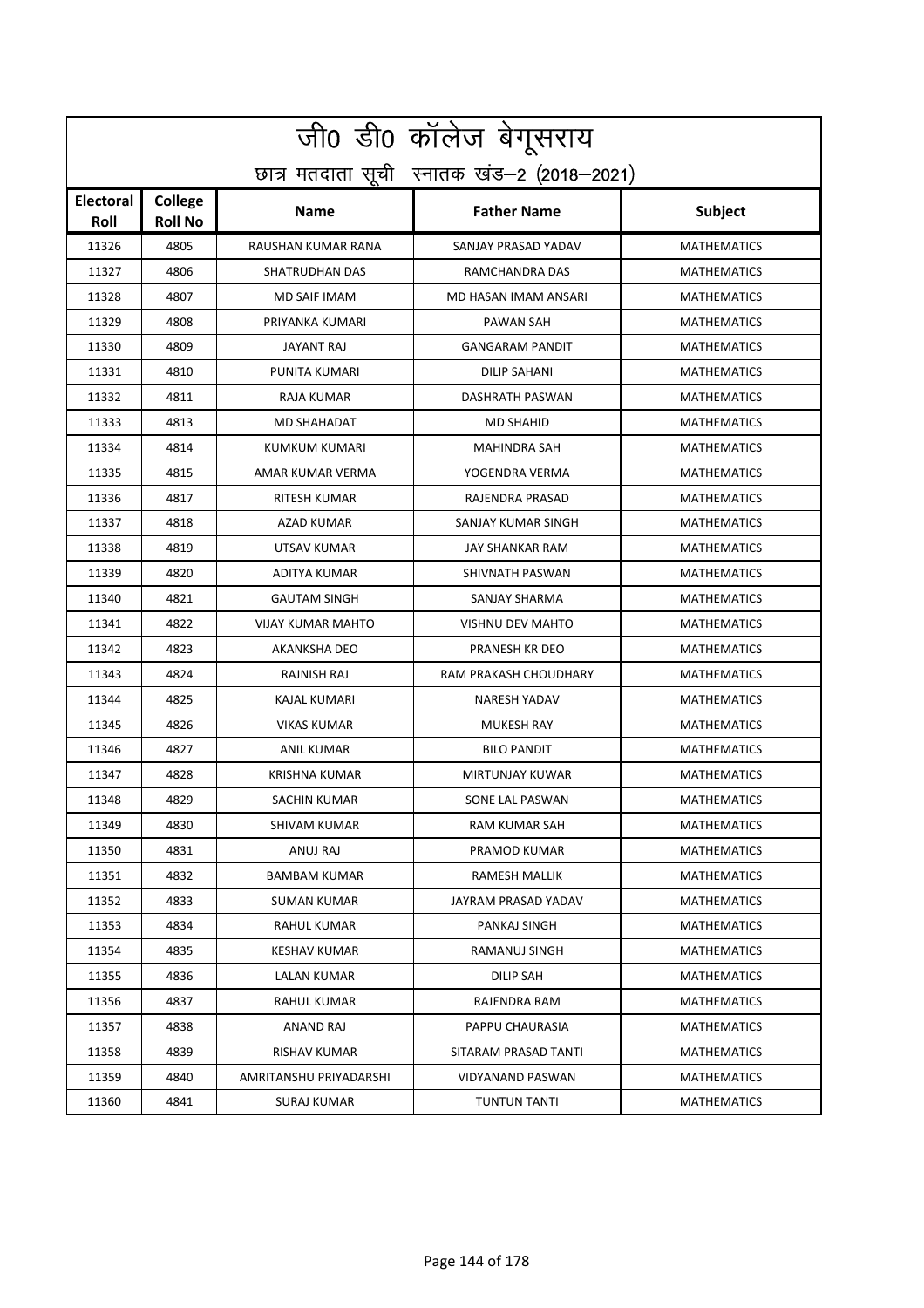| जी0 डी0 कॉलेज बेगूसराय                     |                           |                        |                         |                    |  |
|--------------------------------------------|---------------------------|------------------------|-------------------------|--------------------|--|
| छात्र मतदाता सूची स्नातक खंड-2 (2018-2021) |                           |                        |                         |                    |  |
| <b>Electoral</b><br>Roll                   | College<br><b>Roll No</b> | <b>Name</b>            | <b>Father Name</b>      | Subject            |  |
| 11361                                      | 4843                      | MANISHA KUMARI         | <b>DINESH CHAUDHARY</b> | <b>MATHEMATICS</b> |  |
| 11362                                      | 4844                      | <b>SHRUTI KUMARI</b>   | <b>RATNESH KUMAR</b>    | <b>MATHEMATICS</b> |  |
| 11363                                      | 4845                      | <b>SWATI KUMARI</b>    | <b>BABLU SINGH</b>      | <b>MATHEMATICS</b> |  |
| 11364                                      | 4846                      | <b>RAHUL RAJ</b>       | <b>SHANKAR YADAV</b>    | <b>MATHEMATICS</b> |  |
| 11365                                      | 4847                      | MD OSAMA               | MD SHAMSHAD ALAM        | <b>MATHEMATICS</b> |  |
| 11366                                      | 4848                      | ANAND RAJ              | DEVANAND PASWAN         | <b>MATHEMATICS</b> |  |
| 11367                                      | 4849                      | <b>AJAY KUMAR</b>      | LAKSHMI MAHTO           | <b>MATHEMATICS</b> |  |
| 11368                                      | 4850                      | <b>JITENDRA KUMAR</b>  | <b>NARSHING SAH</b>     | <b>MATHEMATICS</b> |  |
| 11369                                      | 4851                      | <b>DARSHAN KUMAR</b>   | <b>BALRAM RAY</b>       | <b>MATHEMATICS</b> |  |
| 11370                                      | 4852                      | RAJESH RAUSHAN         | LAKHANLAL PRASAD SINGH  | <b>MATHEMATICS</b> |  |
| 11371                                      | 4853                      | <b>GYANENDRA KUMAR</b> | <b>UPENDRA SAH</b>      | <b>MATHEMATICS</b> |  |
| 11372                                      | 4854                      | <b>MD BARKAT</b>       | <b>MD YUNUS</b>         | <b>MATHEMATICS</b> |  |
| 11373                                      | 4855                      | <b>NEHA KUMARI</b>     | RANJEET SAHANI          | <b>MATHEMATICS</b> |  |
| 11374                                      | 4856                      | <b>KAVITA KUMARI</b>   | SHAMBHU KUMAR PANDIT    | <b>MATHEMATICS</b> |  |
| 11375                                      | 4857                      | <b>SUMATI BHARTI</b>   | SANJAY KUMAR            | <b>MATHEMATICS</b> |  |
| 11376                                      | 4858                      | <b>SONU KUMAR</b>      | RAMASHISH RAY           | <b>MATHEMATICS</b> |  |
| 11377                                      | 4859                      | PRINCE KUMAR           | RANJIT YADAV            | <b>MATHEMATICS</b> |  |
| 11378                                      | 4860                      | RIMA KUMARI            | PASUPATI MAHTO          | <b>MATHEMATICS</b> |  |
| 11379                                      | 4861                      | <b>NITISH KUMAR</b>    | LUKHO SAH               | <b>MATHEMATICS</b> |  |
| 11380                                      | 4862                      | <b>NEERAJ KUMAR</b>    | SHIBU PASWAN            | <b>MATHEMATICS</b> |  |
| 11381                                      | 4863                      | ROHIT RAJ              | RAM BALAK DAS           | <b>MATHEMATICS</b> |  |
| 11382                                      | 4864                      | <b>SURBHI SINGH</b>    | SHAMBHU KUMAR SINGH     | <b>MATHEMATICS</b> |  |
| 11383                                      | 4865                      | AMIT KUMAR             | UMESH YADAV             | <b>MATHEMATICS</b> |  |
| 11384                                      | 4866                      | RITU RAJ               | RAVINDRA KUMAR NIRALA   | <b>MATHEMATICS</b> |  |
| 11385                                      | 4867                      | RAJKISHAN KUMAR        | SIKENDRA YADAV          | <b>MATHEMATICS</b> |  |
| 11386                                      | 4868                      | MANILAL KUMAR          | SIGHESHWR TANTI         | <b>MATHEMATICS</b> |  |
| 11387                                      | 4869                      | SUNIL KUMAR            | CHHOTELAL MAHTO         | <b>MATHEMATICS</b> |  |
| 11388                                      | 4870                      | MANIKANT KUMAR         | SHYAM SUNDAR MAHTO      | <b>MATHEMATICS</b> |  |
| 11389                                      | 4871                      | HIMANSHU KUMAR         | MUKESH KUMAR SINGH      | <b>MATHEMATICS</b> |  |
| 11390                                      | 4872                      | <b>SUNNY KUMAR</b>     | KRISHNANAND MISHRA      | <b>MATHEMATICS</b> |  |
| 11391                                      | 4873                      | RISHI KUMAR            | RANJEET SAH             | <b>MATHEMATICS</b> |  |
| 11392                                      | 4874                      | BIKRAM KUMAR           | RAMPARVESH RAY          | <b>MATHEMATICS</b> |  |
| 11393                                      | 4875                      | AMARJEET KUMAR         | SATTO PANDIT            | MATHEMATICS        |  |
| 11394                                      | 4876                      | RAJNIKANT KUMAR        | RAJARAM SINGH           | <b>MATHEMATICS</b> |  |
| 11395                                      | 4877                      | AMIT KUMAR             | UDAY SHANKAR MAHTO      | <b>MATHEMATICS</b> |  |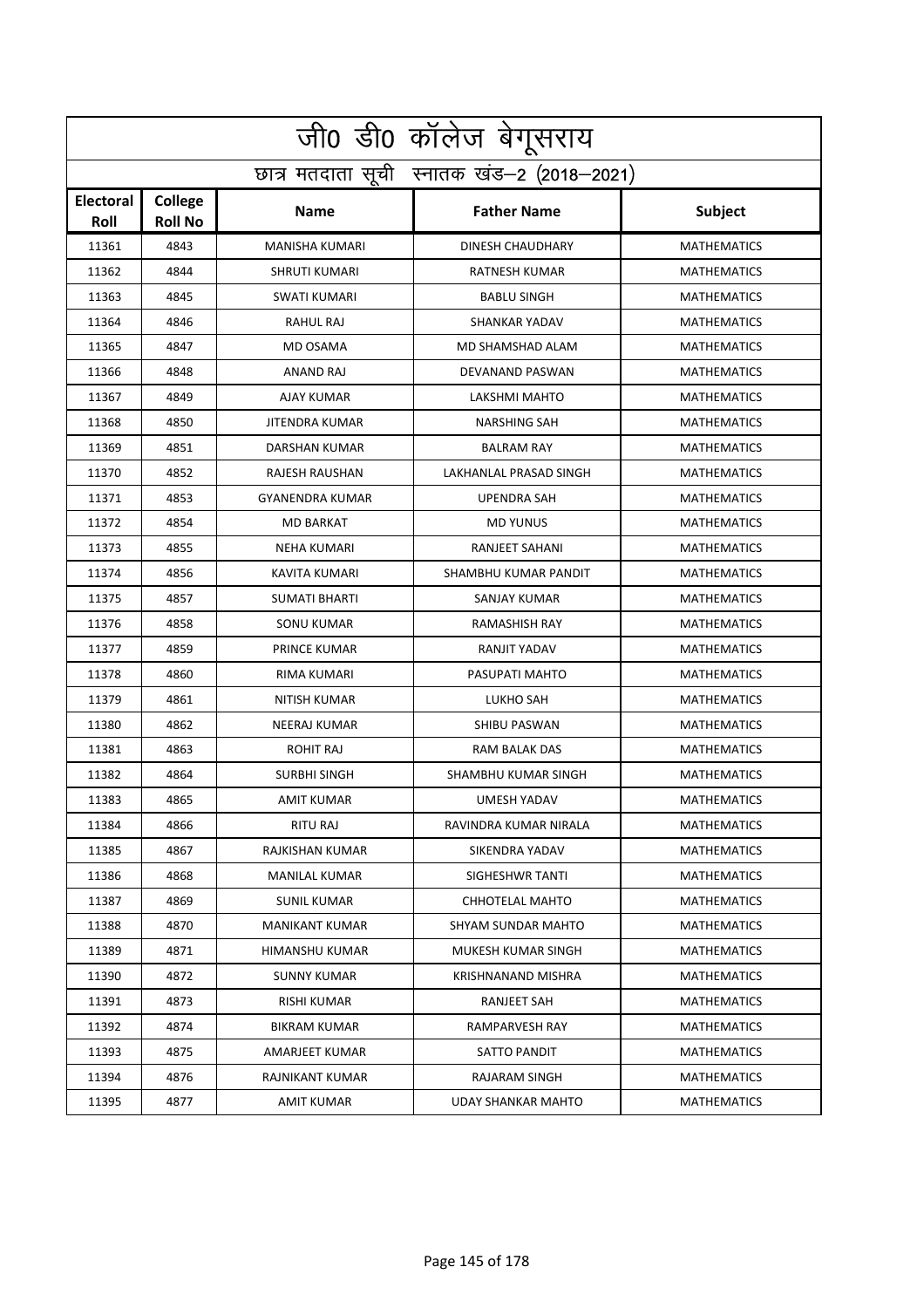| <u>जी0 डी0 कॉलेज बेगू</u> सराय |                                            |                           |                         |                    |  |  |
|--------------------------------|--------------------------------------------|---------------------------|-------------------------|--------------------|--|--|
|                                | छात्र मतदाता सूची स्नातक खंड-2 (2018-2021) |                           |                         |                    |  |  |
| <b>Electoral</b><br>Roll       | College<br><b>Roll No</b>                  | <b>Name</b>               | <b>Father Name</b>      | <b>Subject</b>     |  |  |
| 11396                          | 4878                                       | ANIKANCHAN KUMAR          | PAWAN YADAV             | <b>MATHEMATICS</b> |  |  |
| 11397                          | 4879                                       | <b>GUDDU KUMAR</b>        | <b>ARVIND RAJAK</b>     | <b>MATHEMATICS</b> |  |  |
| 11398                          | 4880                                       | <b>JYOTI</b>              | <b>RAMADHAR SINGH</b>   | <b>MATHEMATICS</b> |  |  |
| 11399                          | 4881                                       | <b>JITENDRA KUMAR</b>     | RAMNANDAN SHARMA        | <b>MATHEMATICS</b> |  |  |
| 11400                          | 4882                                       | RAUSHAN KUMAR             | <b>ARVIND KUMAR</b>     | <b>MATHEMATICS</b> |  |  |
| 11401                          | 4883                                       | <b>NITISH KUMAR</b>       | <b>GAURI PASWAN</b>     | <b>MATHEMATICS</b> |  |  |
| 11402                          | 4884                                       | AKHILESH KUMAR            | DEEPAK RAM              | <b>MATHEMATICS</b> |  |  |
| 11403                          | 4885                                       | <b>RAJA KUMAR</b>         | <b>SURENDRA SINGH</b>   | <b>MATHEMATICS</b> |  |  |
| 11404                          | 4886                                       | <b>DURGA PRASAD KUMAR</b> | <b>UDMI LAL DAS</b>     | <b>MATHEMATICS</b> |  |  |
| 11405                          | 4887                                       | <b>ADITYA RAJ</b>         | KRISHNA MOHAN PODDAR    | <b>MATHEMATICS</b> |  |  |
| 11406                          | 4888                                       | <b>DEEPAK KUMAR</b>       | PARMESHWAR SAH          | <b>MATHEMATICS</b> |  |  |
| 11407                          | 4889                                       | <b>SHIV KUMAR SAHNI</b>   | <b>KISHOR SAHNI</b>     | <b>MATHEMATICS</b> |  |  |
| 11408                          | 4890                                       | <b>MANISH KUMAR</b>       | <b>UMESH SAH</b>        | <b>MATHEMATICS</b> |  |  |
| 11409                          | 4891                                       | ANNU KUMARI               | <b>DHARMVEER RAJAK</b>  | <b>MATHEMATICS</b> |  |  |
| 11410                          | 4892                                       | <b>NITESH KUMAR</b>       | ASHOK KUMAR SINGH       | <b>MATHEMATICS</b> |  |  |
| 11411                          | 4893                                       | <b>SONU CHOUDHARI</b>     | LAKHAN CHOUDHARI        | <b>MATHEMATICS</b> |  |  |
| 11412                          | 4894                                       | NISHA KUMARI              | RAJ KUMAR DAS           | <b>MATHEMATICS</b> |  |  |
| 11413                          | 4895                                       | RAUSHAN KUMAR             | ARJUN YADAV             | <b>MATHEMATICS</b> |  |  |
| 11414                          | 4896                                       | KHUSHI KUMARI             | NAVEEN KUMAR MISHRA     | <b>MATHEMATICS</b> |  |  |
| 11415                          | 4897                                       | <b>RAHUL KUMAR</b>        | <b>MAHINDRA PANDIT</b>  | <b>MATHEMATICS</b> |  |  |
| 11416                          | 4898                                       | <b>KANCHAN KUMAR</b>      | <b>VIRENDRA GOSWAMI</b> | <b>MATHEMATICS</b> |  |  |
| 11417                          | 4899                                       | <b>RAHUL KUMAR</b>        | <b>ASHAK CHAURASIA</b>  | <b>MATHEMATICS</b> |  |  |
| 11418                          | 4900                                       | SHIVANKI KUMARI           | RAM NANDAN TANTI        | <b>MATHEMATICS</b> |  |  |
| 11419                          | 4901                                       | <b>VIKRAM KUMAR</b>       | SHIVBHARAT PODDAR       | <b>MATHEMATICS</b> |  |  |
| 11420                          | 4902                                       | ANKITA KUMARI             | <b>GURUCHARAN DAS</b>   | <b>MATHEMATICS</b> |  |  |
| 11421                          | 4903                                       | JUHI                      | <b>MOIN</b>             | <b>MATHEMATICS</b> |  |  |
| 11422                          | 4904                                       | OMPRAKASH                 | RISHIDEV SAH            | <b>MATHEMATICS</b> |  |  |
| 11423                          | 4905                                       | BITTU KUMAR CHAUDHARY     | <b>GORAKH CHAUDHARY</b> | <b>MATHEMATICS</b> |  |  |
| 11424                          | 4906                                       | VIJAY KUMAR               | SHIVJEE YADAV           | MATHEMATICS        |  |  |
| 11425                          | 4908                                       | MAMTA KUMARI              | <b>MAHESH NONIA</b>     | <b>MATHEMATICS</b> |  |  |
| 11426                          | 4909                                       | <b>MANISH KUMAR</b>       | ANIL SINGH              | <b>MATHEMATICS</b> |  |  |
| 11427                          | 4910                                       | JITENDRA KUMAR            | RAMDEV RAY              | <b>MATHEMATICS</b> |  |  |
| 11428                          | 4911                                       | SANTOSH KUMAR MALLICK     | <b>KRISHNA MALLICK</b>  | <b>MATHEMATICS</b> |  |  |
| 11429                          | 4912                                       | KOMAL KUMARI              | ARVIND SAH              | MATHEMATICS        |  |  |
| 11430                          | 4913                                       | KARAN KUMAR MALLICK       | KANHAIYA MALLICK        | <b>MATHEMATICS</b> |  |  |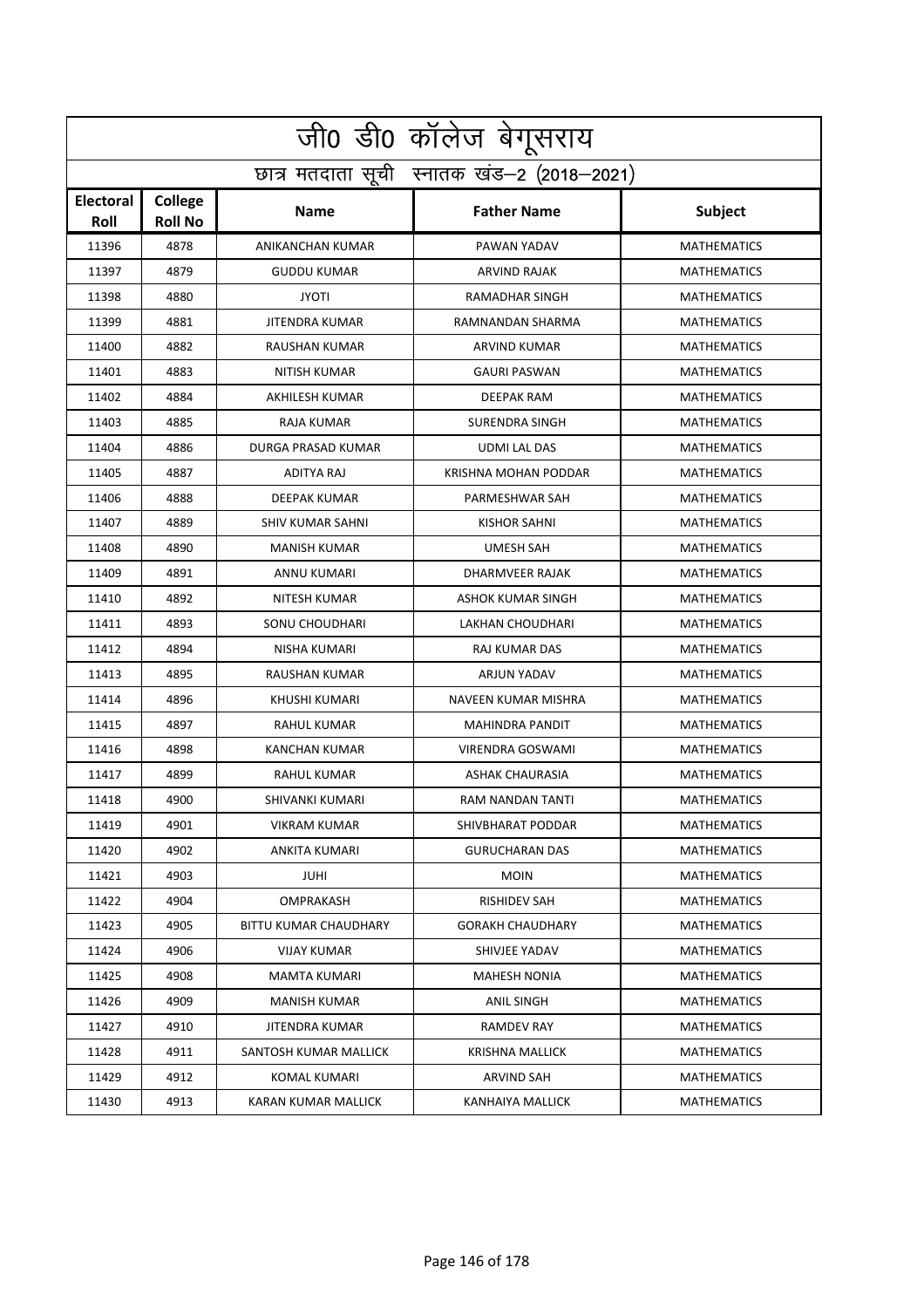| जी0 डी0 कॉलेज बेगूसराय                     |                           |                          |                        |                    |  |
|--------------------------------------------|---------------------------|--------------------------|------------------------|--------------------|--|
| छात्र मतदाता सूची स्नातक खंड-2 (2018-2021) |                           |                          |                        |                    |  |
| <b>Electoral</b><br>Roll                   | College<br><b>Roll No</b> | <b>Name</b>              | <b>Father Name</b>     | <b>Subject</b>     |  |
| 11431                                      | 4914                      | <b>BIRBAL KUMAR</b>      | <b>VIKASH YADAV</b>    | <b>MATHEMATICS</b> |  |
| 11432                                      | 4915                      | PARMANAND SHASTRI        | <b>OPENDER SINGH</b>   | <b>MATHEMATICS</b> |  |
| 11433                                      | 4916                      | <b>GUDDU KUMAR</b>       | <b>ARVIND RAY</b>      | <b>MATHEMATICS</b> |  |
| 11434                                      | 4917                      | <b>HARIOM KUMAR</b>      | <b>AKILDEV SINGH</b>   | <b>MATHEMATICS</b> |  |
| 11435                                      | 4918                      | ROSHAN KUMAR             | <b>MANOJ YADAV</b>     | <b>MATHEMATICS</b> |  |
| 11436                                      | 4919                      | PUJA KUMARI              | <b>DINESH SAHNI</b>    | <b>MATHEMATICS</b> |  |
| 11437                                      | 4920                      | <b>AMAR RAJ</b>          | <b>RAM SHARAN RAY</b>  | <b>MATHEMATICS</b> |  |
| 11438                                      | 4921                      | <b>SONU KUMAR</b>        | <b>MANOJ SAH</b>       | <b>MATHEMATICS</b> |  |
| 11439                                      | 4922                      | <b>RAKESH KUMAR</b>      | RANJEET NISHAD         | <b>MATHEMATICS</b> |  |
| 11440                                      | 4923                      | <b>SONU KUMAR</b>        | <b>RAMADHAR RAJAK</b>  | <b>MATHEMATICS</b> |  |
| 11441                                      | 4924                      | <b>ASHISH KUMAR</b>      | KRISHNA KUMAR THAKUR   | <b>MATHEMATICS</b> |  |
| 11442                                      | 4925                      | SONU KUMAR               | RAMVINAY MISHRA        | <b>MATHEMATICS</b> |  |
| 11443                                      | 4926                      | SHRIRAM KUMAR            | PAPPU RAY              | <b>MATHEMATICS</b> |  |
| 11444                                      | 4927                      | RAUSHAN KUMAR            | <b>BUDHAN MAHTO</b>    | <b>MATHEMATICS</b> |  |
| 11445                                      | 4928                      | <b>SURAJ KUMAR</b>       | <b>RAMESH TANTI</b>    | <b>MATHEMATICS</b> |  |
| 11446                                      | 4929                      | SUBHASH KUMAR            | <b>LALU RAM</b>        | <b>MATHEMATICS</b> |  |
| 11447                                      | 4930                      | <b>ABHISHEK KUMAR</b>    | AJIT KUMAR MAHTO       | <b>MATHEMATICS</b> |  |
| 11448                                      | 4931                      | AMIT KUMAR               | DASHRATH SAH           | <b>MATHEMATICS</b> |  |
| 11449                                      | 4932                      | <b>RAJ KUMAR</b>         | SHRE RAMASHRAY SAH     | <b>MATHEMATICS</b> |  |
| 11450                                      | 4933                      | RAJARAM KUMAR            | <b>SHANKAR MAHTO</b>   | <b>MATHEMATICS</b> |  |
| 11451                                      | 4934                      | <b>RITESH KUMAR</b>      | RANJEET PASWAN         | <b>MATHEMATICS</b> |  |
| 11452                                      | 4935                      | <b>HITLER KUMAR</b>      | <b>RAM YADAV</b>       | <b>MATHEMATICS</b> |  |
| 11453                                      | 4936                      | SATYA PRAKASH            | AMRESH KUMAR SINGH     | <b>MATHEMATICS</b> |  |
| 11454                                      | 4937                      | SATYAM KUMAR             | SANJAY CHOUDHARY       | <b>MATHEMATICS</b> |  |
| 11455                                      | 4938                      | HIMANSHU KUMAR           | VIJAY YADAV            | <b>MATHEMATICS</b> |  |
| 11456                                      | 4939                      | MD SARFARAZ ALAM         | <b>MD FARUK</b>        | <b>MATHEMATICS</b> |  |
| 11457                                      | 4940                      | <b>GOVIND KUMAR</b>      | <b>MANOJ CHAUDHARY</b> | <b>MATHEMATICS</b> |  |
| 11458                                      | 4941                      | AMIT KUMAR               | RAJO SINGH             | <b>MATHEMATICS</b> |  |
| 11459                                      | 4942                      | UTTAM KUMAR              | DINESH KUMAR DINKAR    | MATHEMATICS        |  |
| 11460                                      | 4943                      | KRISHNA KUMAR            | SATTAN RAM             | MATHEMATICS        |  |
| 11461                                      | 4944                      | <b>KUNDAN KUMAR</b>      | <b>KAREE DAS</b>       | <b>MATHEMATICS</b> |  |
| 11462                                      | 4945                      | <b>GANPATI KUMAR ROY</b> | SHAMBHU ROY            | <b>MATHEMATICS</b> |  |
| 11463                                      | 4946                      | BRAJESH KUMAR            | VAKIL SINGH            | MATHEMATICS        |  |
| 11464                                      | 4947                      | MD SHAMSHAD              | MD ISLAM               | MATHEMATICS        |  |
| 11465                                      | 4948                      | RUPESH KUMAR RANJAN      | TRIVENI SAH            | MATHEMATICS        |  |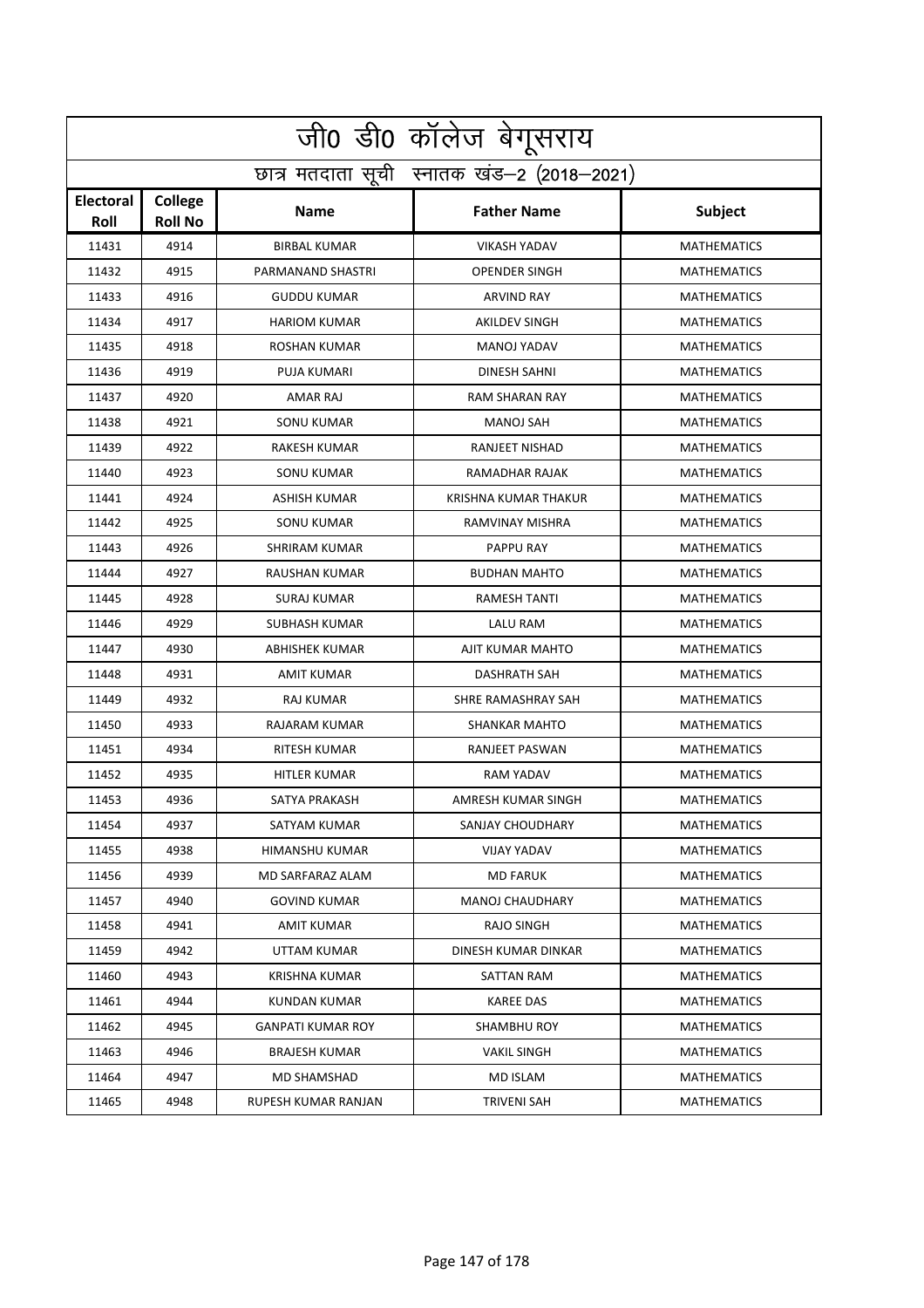| जी0 डी0 कॉलेज बेगूसराय                     |                           |                     |                             |                    |  |
|--------------------------------------------|---------------------------|---------------------|-----------------------------|--------------------|--|
| छात्र मतदाता सूची स्नातक खंड-2 (2018-2021) |                           |                     |                             |                    |  |
| <b>Electoral</b><br>Roll                   | College<br><b>Roll No</b> | <b>Name</b>         | <b>Father Name</b>          | Subject            |  |
| 11466                                      | 4949                      | <b>DEEPAK KUMAR</b> | DHANANJAY PRASAD SINGH      | <b>MATHEMATICS</b> |  |
| 11467                                      | 4950                      | MD GULFRAJ ALAM     | <b>MD RIJWAN UDDIN</b>      | <b>MATHEMATICS</b> |  |
| 11468                                      | 4951                      | SHIVAM KUMAR DIPAK  | LALAN KUMAR                 | <b>MATHEMATICS</b> |  |
| 11469                                      | 4952                      | <b>ROHIT KUMAR</b>  | RAMJAPO DAS                 | <b>MATHEMATICS</b> |  |
| 11470                                      | 4953                      | RAUSHAN KUMAR       | <b>ARJUN MAHTO</b>          | <b>MATHEMATICS</b> |  |
| 11471                                      | 4954                      | <b>ONKAR NATH</b>   | ANIL KUMAR JHA              | <b>MATHEMATICS</b> |  |
| 11472                                      | 4955                      | <b>GAUTAM KUMAR</b> | <b>DINESH KUNWAR</b>        | <b>MATHEMATICS</b> |  |
| 11473                                      | 4956                      | <b>BITTU KUMAR</b>  | <b>SHYAMDEV SINGH</b>       | <b>MATHEMATICS</b> |  |
| 11474                                      | 4957                      | <b>ROHIT KUMAR</b>  | <b>MANTUN DAS</b>           | <b>MATHEMATICS</b> |  |
| 11475                                      | 4958                      | AMAN KUMAR          | <b>SURENDRA PASWAN</b>      | <b>MATHEMATICS</b> |  |
| 11476                                      | 4959                      | <b>SUMAN KUMAR</b>  | <b>BALRAM YADAV</b>         | <b>MATHEMATICS</b> |  |
| 11477                                      | 4960                      | SAJAN KUMAR         | UMASHANKAR YADAV            | <b>MATHEMATICS</b> |  |
| 11478                                      | 4961                      | NISHA KUMARI        | <b>SURENDRA MAHTO</b>       | <b>MATHEMATICS</b> |  |
| 11479                                      | 4963                      | RAJDEEP KUMAR       | <b>KAILASH MISTRI</b>       | <b>MATHEMATICS</b> |  |
| 11480                                      | 4964                      | <b>NEHA KUMARI</b>  | SANJAY YADAV                | <b>MATHEMATICS</b> |  |
| 11481                                      | 4965                      | <b>GAURAV KUMAR</b> | <b>SUNIL ROY</b>            | <b>MATHEMATICS</b> |  |
| 11482                                      | 4966                      | AMIT KUMAR          | PAWAN MAHTO                 | <b>MATHEMATICS</b> |  |
| 11483                                      | 4967                      | DEEPAK KUMAR        | NATHO MAHTO                 | <b>MATHEMATICS</b> |  |
| 11484                                      | 4968                      | ANKIT KUMAR         | <b>MANOJ KUMAR CHAUDHRY</b> | <b>MATHEMATICS</b> |  |
| 11485                                      | 4969                      | SMITA KUMARI        | <b>MUKESH RAY</b>           | <b>MATHEMATICS</b> |  |
| 11486                                      | 4970                      | SAURAV KUMAR        | SHIVNANDAN SINGH            | <b>MATHEMATICS</b> |  |
| 11487                                      | 4971                      | PRITAM KUMARI       | <b>SIKANDER THAKUR</b>      | <b>MATHEMATICS</b> |  |
| 11488                                      | 4972                      | VISHAL KUMAR        | RAMCHANDRA TANTI            | <b>MATHEMATICS</b> |  |
| 11489                                      | 4973                      | RAHUL KUMAR         | YOGENDRA RAM                | <b>MATHEMATICS</b> |  |
| 11490                                      | 4974                      | AASHUTOSH KUMAR     | ARBIND ROY                  | <b>MATHEMATICS</b> |  |
| 11491                                      | 4975                      | VIVEK KUMAR         | RAJKAPUR SINGH              | <b>MATHEMATICS</b> |  |
| 11492                                      | 4976                      | SANNI KUMAR         | <b>GANGA SAH</b>            | <b>MATHEMATICS</b> |  |
| 11493                                      | 4977                      | AMAR VIBHUTI        | RAJPATI PRASAD YADAV        | <b>MATHEMATICS</b> |  |
| 11494                                      | 4978                      | BITTU KUMAR         | <b>MAHENDRA MAHTO</b>       | MATHEMATICS        |  |
| 11495                                      | 4979                      | SUDHANSHU RAJ       | SURESH PRASAD GUPTA         | <b>MATHEMATICS</b> |  |
| 11496                                      | 4980                      | MANISHA KUMARI      | SUNIL KUMAR GUPTA           | <b>MATHEMATICS</b> |  |
| 11497                                      | 4981                      | PRASANT KUMAR       | SUNIL KUMAR PRASAD          | <b>MATHEMATICS</b> |  |
| 11498                                      | 4982                      | SUMANT KUMAR        | MUKESH KUMAR                | MATHEMATICS        |  |
| 11499                                      | 4983                      | MANISH KUMAR        | UMESH PASWAN                | MATHEMATICS        |  |
| 11500                                      | 4984                      | DILIP KUMAR         | SHREE DHARMDEV MAHTO        | MATHEMATICS        |  |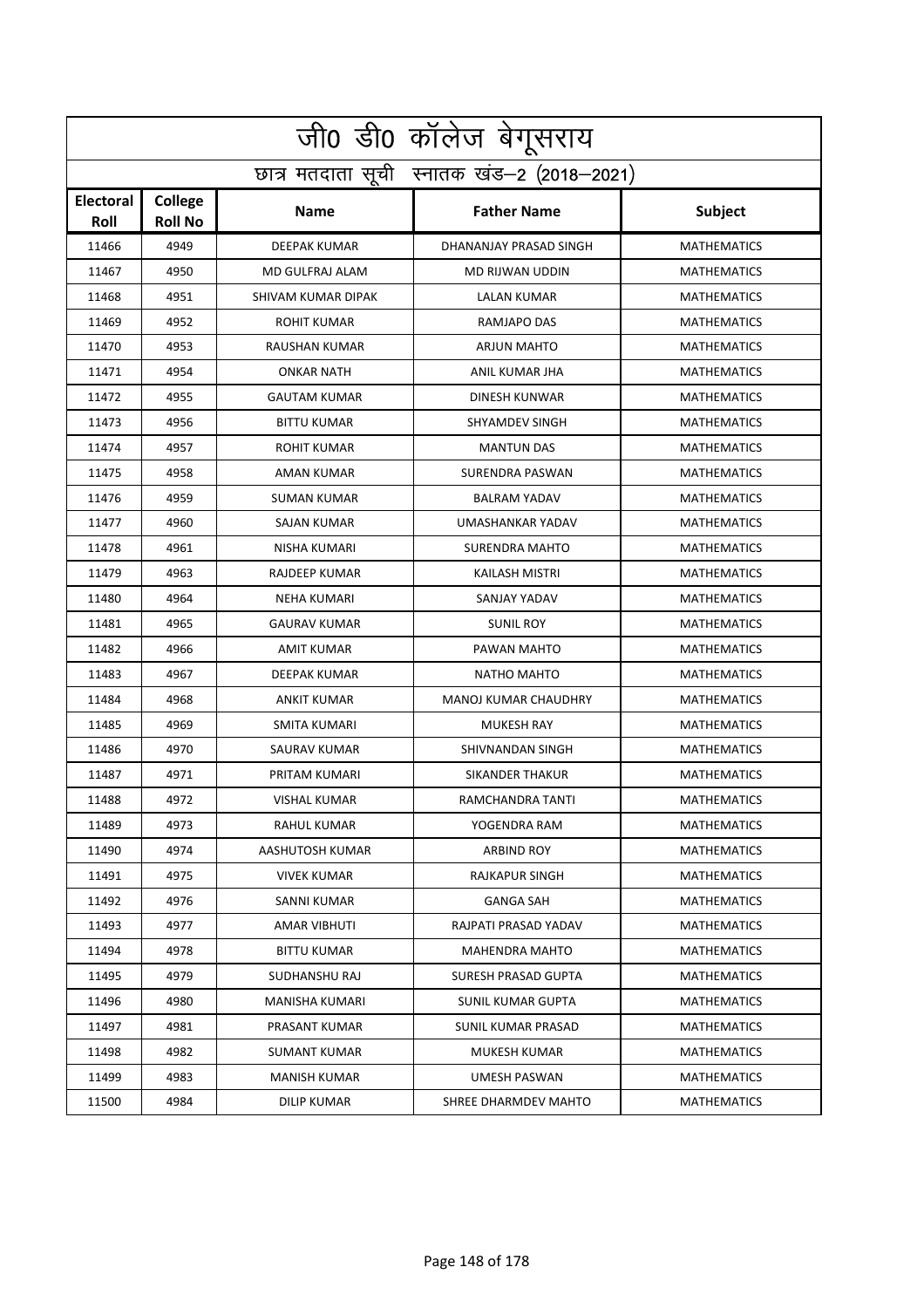|                          | जी0 डी0 कॉलेज बेगूसराय                     |                            |                         |                    |  |  |
|--------------------------|--------------------------------------------|----------------------------|-------------------------|--------------------|--|--|
|                          | छात्र मतदाता सूची स्नातक खंड-2 (2018-2021) |                            |                         |                    |  |  |
| <b>Electoral</b><br>Roll | College<br><b>Roll No</b>                  | <b>Name</b>                | <b>Father Name</b>      | Subject            |  |  |
| 11501                    | 4985                                       | <b>SAURAV KUMAR</b>        | <b>MAHESHWAR PASWAN</b> | <b>MATHEMATICS</b> |  |  |
| 11502                    | 4986                                       | <b>ADITYA VERMA</b>        | <b>ASHOK VERMA</b>      | <b>MATHEMATICS</b> |  |  |
| 11503                    | 4987                                       | <b>SMITA SHREE</b>         | <b>SHIV KUMR SUMAN</b>  | <b>MATHEMATICS</b> |  |  |
| 11504                    | 4988                                       | KANHAIYA KUMAR             | <b>RAM PASWAN</b>       | <b>MATHEMATICS</b> |  |  |
| 11505                    | 4989                                       | <b>ROHIT KUMAR</b>         | DASHRATH YADAV          | <b>MATHEMATICS</b> |  |  |
| 11506                    | 4990                                       | <b>MARUTI NANDAN KUMAR</b> | ARJUN SHARMA            | <b>MATHEMATICS</b> |  |  |
| 11507                    | 4991                                       | <b>PUSHPRAJ</b>            | <b>VINOD SAHNI</b>      | <b>MATHEMATICS</b> |  |  |
| 11508                    | 4992                                       | <b>MUNNA KUMAR</b>         | <b>LAIO CHAUDHARY</b>   | <b>MATHEMATICS</b> |  |  |
| 11509                    | 5008                                       | <b>RAKESH KUMAR</b>        | <b>TILO SAHNI</b>       | <b>MATHEMATICS</b> |  |  |
| 11510                    | 8520                                       | <b>GOVIND KUMAR</b>        | KRISHNA MURARI RAY      | <b>MATHEMATICS</b> |  |  |
| 11511                    | 8571                                       | MITHUN KUMAR               | RAJKUMAR MANDAL         | <b>MATHEMATICS</b> |  |  |
| 11512                    | 8572                                       | AJEET KUMAR                | PUSHP KUMAR PUSHP       | <b>MATHEMATICS</b> |  |  |
| 11513                    | 8573                                       | <b>NITISH KUMAR</b>        | <b>NIRAJ KUMAR</b>      | <b>MATHEMATICS</b> |  |  |
| 11514                    | 8574                                       | <b>ANKIT KUMAR</b>         | NARAYAN YADAV           | <b>MATHEMATICS</b> |  |  |
| 11515                    | 8575                                       | SANTOSH KUMAR              | YOGENDRA PANDIT         | <b>MATHEMATICS</b> |  |  |
| 11516                    | 8576                                       | <b>TUFAN KUMAR</b>         | <b>TIWARI SINGH</b>     | <b>MATHEMATICS</b> |  |  |
| 11517                    | 8677                                       | ABHINAV KUMAR              | <b>VISHWNATH PANDIT</b> | <b>MATHEMATICS</b> |  |  |
| 11518                    | 8678                                       | KRISHAN KUMAR MAHTO        | <b>UMESH MAHTO</b>      | <b>MATHEMATICS</b> |  |  |
| 11519                    | 8679                                       | PINKESH KUMAR              | RAM AKBAL YADAV         | <b>MATHEMATICS</b> |  |  |
| 11520                    | 8680                                       | <b>RAJ KUMAR</b>           | YOGENDRA CHAUDHARI      | <b>MATHEMATICS</b> |  |  |
| 11521                    | 8681                                       | ABHINAV KUMAR              | <b>BABLU SHARMA</b>     | <b>MATHEMATICS</b> |  |  |
| 11522                    | 8682                                       | <b>SONU KUMAR</b>          | <b>GHANSHYAM YADAV</b>  | <b>MATHEMATICS</b> |  |  |
| 11523                    | 8683                                       | <b>SUJEET KUMAR</b>        | <b>GANGESH YADAV</b>    | <b>MATHEMATICS</b> |  |  |
| 11524                    | 8684                                       | MOHAMMAD ARWAZ AKHTER      | MOHAMMAD JAWED AKHTER   | <b>MATHEMATICS</b> |  |  |
| 11525                    | 8685                                       | KIRAN KUMARI               | <b>MANTUN SINGH</b>     | <b>MATHEMATICS</b> |  |  |
| 11526                    | 8686                                       | ANURAG PRIYADARSHI         | KUMAR NAVIN PRIYADARSHI | <b>MATHEMATICS</b> |  |  |
| 11527                    | 8687                                       | LAKSHMI KUMARI             | <b>BHUPENDRA YADAV</b>  | <b>MATHEMATICS</b> |  |  |
| 11528                    | 8689                                       | <b>MD SUFIYAN</b>          | MD JAMSHED              | <b>MATHEMATICS</b> |  |  |
| 11529                    | 8690                                       | KUNAL KUMAR                | VIMAL JHA               | <b>MATHEMATICS</b> |  |  |
| 11530                    | 8691                                       | JAYANT SHANKAR             | JITENDRA JHA            | <b>MATHEMATICS</b> |  |  |
| 11531                    | 8692                                       | PRIYADARSHAN KUMAR         | PRAMOD KUMAR SINGH      | <b>MATHEMATICS</b> |  |  |
| 11532                    | 8693                                       | MANAS KUMAR                | BINOD KUMAR MISHRA      | <b>MATHEMATICS</b> |  |  |
| 11533                    | 8694                                       | <b>KUMAR SHANU</b>         | DEOKANT CHAUDHARY       | <b>MATHEMATICS</b> |  |  |
| 11534                    | 8695                                       | RAHUL KUMAR                | NANDLAL YADAV           | <b>MATHEMATICS</b> |  |  |
| 11535                    | 8696                                       | RAKESH KMAR                | DINESH MAHTO            | MATHEMATICS        |  |  |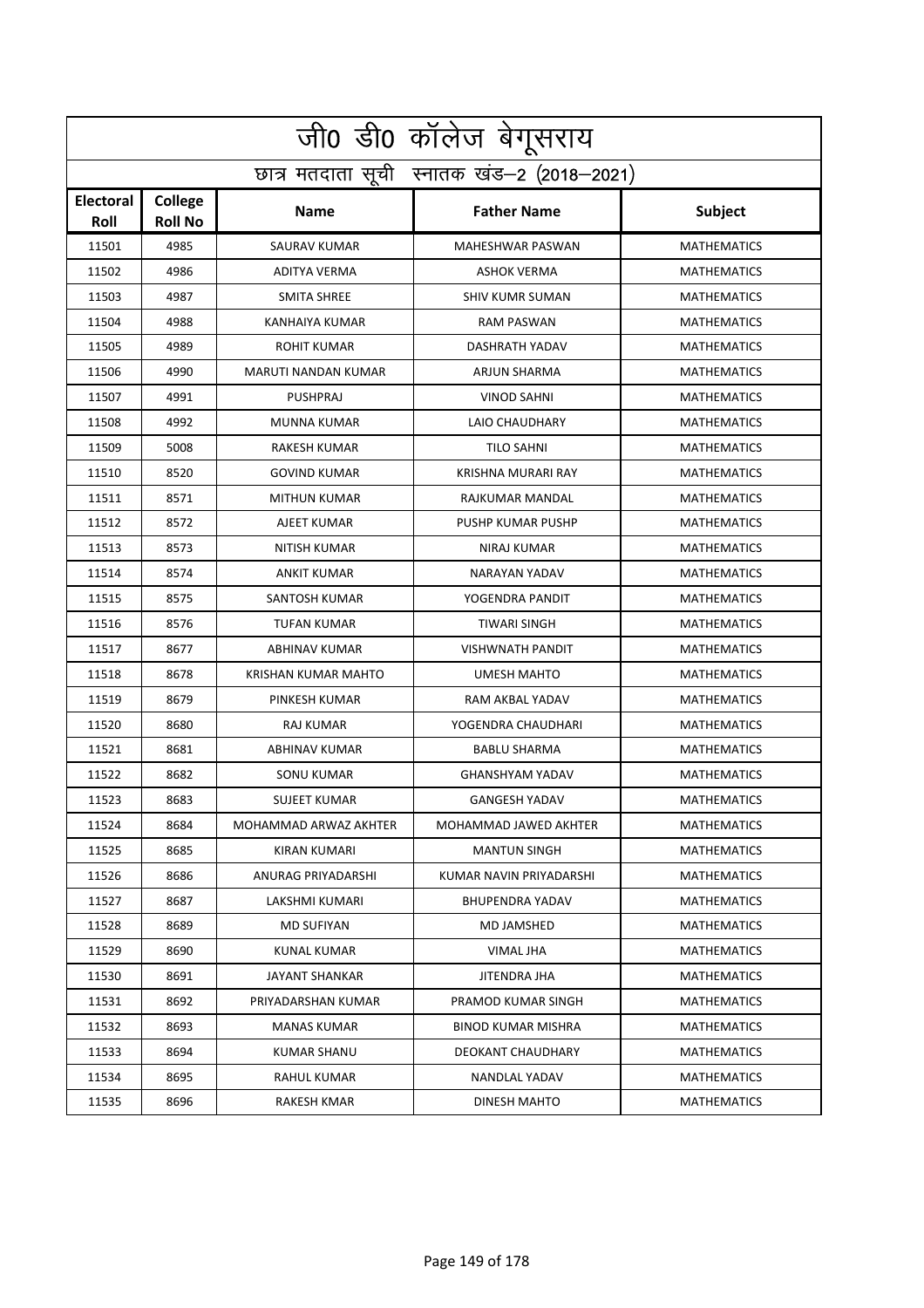| <u>जी0 डी0 कॉलेज बेगू</u> सराय |                                            |                        |                            |                    |  |  |
|--------------------------------|--------------------------------------------|------------------------|----------------------------|--------------------|--|--|
|                                | छात्र मतदाता सूची स्नातक खंड-2 (2018-2021) |                        |                            |                    |  |  |
| <b>Electoral</b><br>Roll       | College<br><b>Roll No</b>                  | <b>Name</b>            | <b>Father Name</b>         | <b>Subject</b>     |  |  |
| 11536                          | 8697                                       | ANKUSH RANJAN KUMAR    | YOGENDRA KUMAR             | <b>MATHEMATICS</b> |  |  |
| 11537                          | 8698                                       | SAURAV KUMAR           | <b>MANOJ YADAV</b>         | <b>MATHEMATICS</b> |  |  |
| 11538                          | 8699                                       | RAJESH KUMAR           | <b>UMESH LAL DAS</b>       | <b>MATHEMATICS</b> |  |  |
| 11539                          | 8700                                       | <b>ABNISH KUMAR</b>    | <b>LALAN SINGH</b>         | <b>MATHEMATICS</b> |  |  |
| 11540                          | 8701                                       | AMITA KUMARI           | <b>BINESH SAH</b>          | <b>MATHEMATICS</b> |  |  |
| 11541                          | 8702                                       | <b>RUPESH KUMAR</b>    | <b>GANGA PRASAD THAKUR</b> | <b>MATHEMATICS</b> |  |  |
| 11542                          | 8703                                       | RAVISHANKAR KUMAR      | RAMPARVESH PASWAN          | <b>MATHEMATICS</b> |  |  |
| 11543                          | 8704                                       | <b>SUNIL KUMAR</b>     | <b>ISHWAR YADAV</b>        | <b>MATHEMATICS</b> |  |  |
| 11544                          | 8705                                       | <b>MD ATAUR RAHMAN</b> | <b>MD FAISHAL</b>          | <b>MATHEMATICS</b> |  |  |
| 11545                          | 8706                                       | <b>NITISH KUMAR</b>    | <b>SHANKAR PODDAR</b>      | <b>MATHEMATICS</b> |  |  |
| 11546                          | 8707                                       | <b>GANPAT KUMAR</b>    | <b>CHANDRADEV SAHNI</b>    | <b>MATHEMATICS</b> |  |  |
| 11547                          | 8708                                       | <b>SHANKAR KUMAR</b>   | VINOD KUMAR YADAV          | <b>MATHEMATICS</b> |  |  |
| 11548                          | 8709                                       | AADARSH KUMAR          | <b>SHALIGRAM ROY</b>       | <b>MATHEMATICS</b> |  |  |
| 11549                          | 8710                                       | <b>GUDDU KUMAR</b>     | <b>NARESH RAY</b>          | <b>MATHEMATICS</b> |  |  |
| 11550                          | 8711                                       | RAJ KUMAR MOCHI        | <b>UMESH MOCHI</b>         | <b>MATHEMATICS</b> |  |  |
| 11551                          | 8712                                       | <b>RAHDE KUMAR</b>     | RAMUDGAR MAHTO             | <b>MATHEMATICS</b> |  |  |
| 11552                          | 8713                                       | ALOK KUMAR             | <b>ANIL KUMAR</b>          | <b>MATHEMATICS</b> |  |  |
| 11553                          | 8714                                       | MIRTUNJAY KUMAR        | RAVINDRA SINGH             | <b>MATHEMATICS</b> |  |  |
| 11554                          | 8715                                       | RAGHAV KUMAR           | <b>ANIL SAH</b>            | <b>MATHEMATICS</b> |  |  |
| 11555                          | 8716                                       | <b>GOLU GOVINDA</b>    | PRAMOD KUMAR RAI           | <b>MATHEMATICS</b> |  |  |
| 11556                          | 8718                                       | PRANAV KUMAR           | PRAVIN PASWAN              | <b>MATHEMATICS</b> |  |  |
| 11557                          | 8719                                       | AYOUSH KUMAR           | <b>RAKESH PRASAD</b>       | <b>MATHEMATICS</b> |  |  |
| 11558                          | 8719                                       | <b>SANGAM KUMARI</b>   | <b>MANOJ KUMAR</b>         | <b>MATHEMATICS</b> |  |  |
| 11559                          | 8720                                       | ANKIT KUMAR            | HARERAM MAHTO              | <b>MATHEMATICS</b> |  |  |
| 11560                          | 8720                                       | KIRAN KUMARI           | <b>HARERAM SAHNI</b>       | <b>MATHEMATICS</b> |  |  |
| 11561                          | 8721                                       | PREM RANJAN            | <b>RANJEET KUMAR</b>       | <b>MATHEMATICS</b> |  |  |
| 11562                          | 8721                                       | RIMJHIM KUMARI         | RAM BADAN PRASAD SINGH     | <b>MATHEMATICS</b> |  |  |
| 11563                          | 8722                                       | NISHA KUMARI           | RANJEET PRASAD SAH         | <b>MATHEMATICS</b> |  |  |
| 11564                          | 8722                                       | SUMAN KUMAR            | RAMJIVAN YADAV             | MATHEMATICS        |  |  |
| 11565                          | 8723                                       | SHIVJEE KUMAR          | ARJUN PANDIT               | <b>MATHEMATICS</b> |  |  |
| 11566                          | 8723                                       | <b>VIKASH GAUTAM</b>   | MUKESH SINGH               | <b>MATHEMATICS</b> |  |  |
| 11567                          | 8724                                       | ADARSH KUMAR           | MANOJ KUMAR CHOUDHARY      | <b>MATHEMATICS</b> |  |  |
| 11568                          | 8724                                       | ARPIT KUMAR            | KRISHNANAND MISHRA         | <b>MATHEMATICS</b> |  |  |
| 11569                          | 8725                                       | PRASHANT KUMAR         | MANOJ YADAV                | <b>MATHEMATICS</b> |  |  |
| 11570                          | 8726                                       | ANKIT KUMAR BHARTI     | UMESH KUMAR BHARTI         | <b>MATHEMATICS</b> |  |  |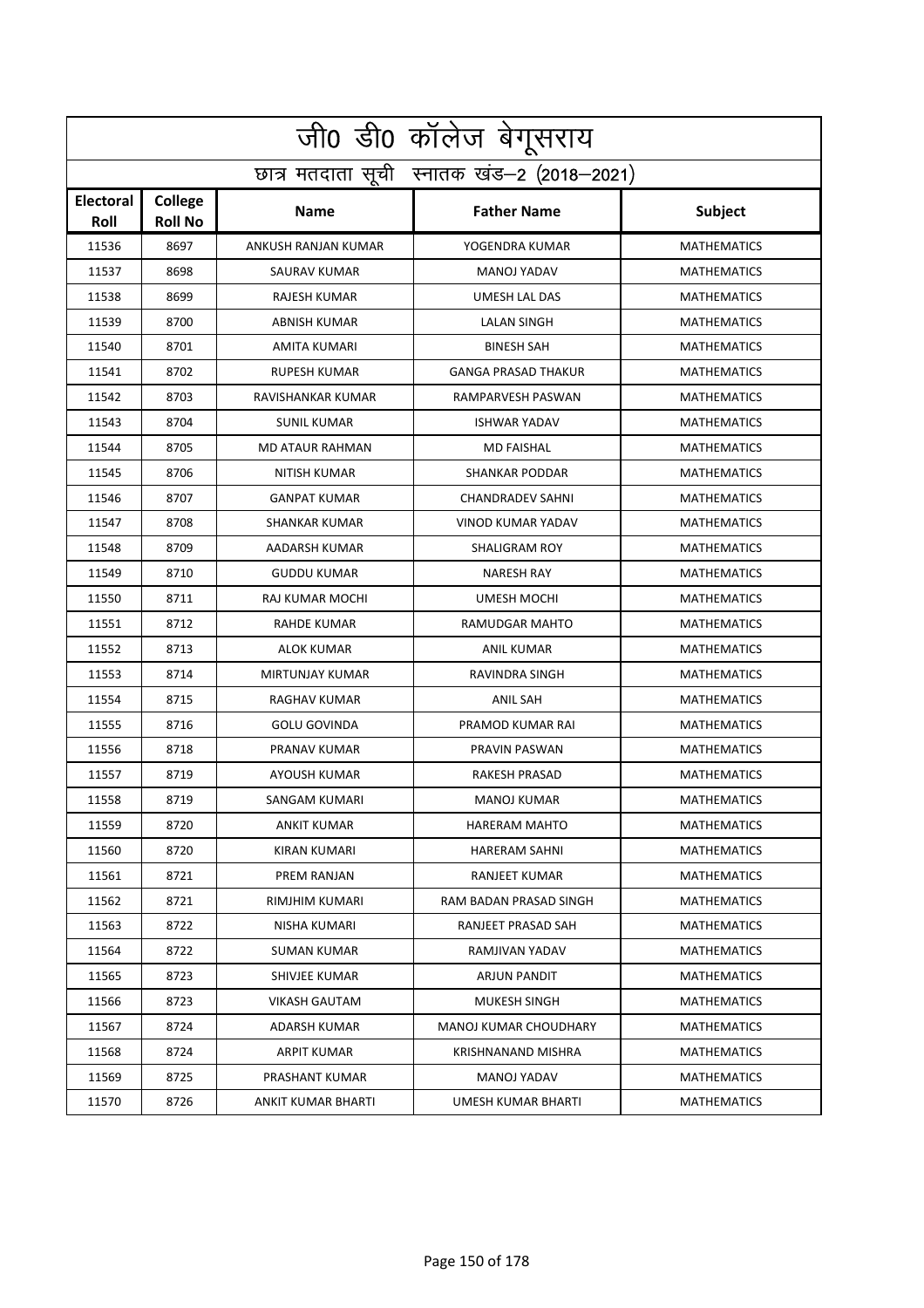| <u>जी0 डी0 कॉलेज बेगू</u> सराय             |                           |                       |                            |                    |  |
|--------------------------------------------|---------------------------|-----------------------|----------------------------|--------------------|--|
| छात्र मतदाता सूची स्नातक खंड-2 (2018-2021) |                           |                       |                            |                    |  |
| <b>Electoral</b><br>Roll                   | College<br><b>Roll No</b> | <b>Name</b>           | <b>Father Name</b>         | <b>Subject</b>     |  |
| 11571                                      | 8727                      | ANKIT KUMAR SHARMA    | <b>BAIDHNATH SHARMA</b>    | <b>MATHEMATICS</b> |  |
| 11572                                      | 8728                      | AMAN RAJ              | SANJIV KUMAR               | <b>MATHEMATICS</b> |  |
| 11573                                      | 8729                      | <b>SHUBHAM KUMAR</b>  | <b>RAMPUKAR SINGH</b>      | <b>MATHEMATICS</b> |  |
| 11574                                      | 8730                      | <b>ROBINSAN KUMAR</b> | <b>SURENDRA RAJAK</b>      | <b>MATHEMATICS</b> |  |
| 11575                                      | 8731                      | <b>SACHIN KUMAR</b>   | RAMLAGAN SAH               | <b>MATHEMATICS</b> |  |
| 11576                                      | 8732                      | RAJ KUMAR RAJA        | <b>MANOJ KUMAR</b>         | <b>MATHEMATICS</b> |  |
| 11577                                      | 8733                      | <b>ABHISHEK KUMAR</b> | <b>SUNIL KUMAR</b>         | <b>MATHEMATICS</b> |  |
| 11578                                      | 8734                      | YOGESH KUMAR          | MR AWADHESH CHAUDHARY      | <b>MATHEMATICS</b> |  |
| 11579                                      | 8735                      | <b>DHEERAJ KUMAR</b>  | ASHOK KUMAR JHA            | <b>MATHEMATICS</b> |  |
| 11580                                      | 8736                      | <b>DEWESH SHARAN</b>  | <b>GOPAL SHARAN SHARMA</b> | <b>MATHEMATICS</b> |  |
| 11581                                      | 8737                      | <b>RAHUL KUMAR</b>    | RAJKUMAR DAS               | <b>MATHEMATICS</b> |  |
| 11582                                      | 8738                      | MANISHA KUMARI        | ARJUN PRASAD MANDAL        | <b>MATHEMATICS</b> |  |
| 11583                                      | 8739                      | <b>MANISH KUMAR</b>   | <b>GANGA SINGH</b>         | <b>MATHEMATICS</b> |  |
| 11584                                      | 8740                      | <b>MD SHAHZAFAR</b>   | <b>MD YOUSUF</b>           | <b>MATHEMATICS</b> |  |
| 11585                                      | 8741                      | <b>PARAS KUMAR</b>    | PARMESHWAR PRASAD          | <b>MATHEMATICS</b> |  |
| 11586                                      | 8742                      | RITU KUMARI           | RANDHIR KUMAR              | <b>MATHEMATICS</b> |  |
| 11587                                      | 8743                      | ABHINAY KUMAR         | AKHILESH KUMAR SHARMA      | <b>MATHEMATICS</b> |  |
| 11588                                      | 8744                      | <b>RAJAN KUMAR</b>    | NEERAJ KUMAR DAS           | <b>MATHEMATICS</b> |  |
| 11589                                      | 8745                      | NIKKI KUMAR           | <b>ASHOK PRASAD</b>        | <b>MATHEMATICS</b> |  |
| 11590                                      | 8746                      | <b>SONAM KUMARI</b>   | <b>SANJAY ROY</b>          | <b>MATHEMATICS</b> |  |
| 11591                                      | 8748                      | <b>RAHUL KUMAR</b>    | PRAMOD KUMAR               | <b>MATHEMATICS</b> |  |
| 11592                                      | 8749                      | <b>NITISH KUMAR</b>   | PARMANAND SAH              | <b>MATHEMATICS</b> |  |
| 11593                                      | 8750                      | SAURAV KUMAR          | CHANDAN KUMAR              | <b>MATHEMATICS</b> |  |
| 11594                                      | 8751                      | <b>KESHAV RAJ</b>     | ASHOK SAH                  | <b>MATHEMATICS</b> |  |
| 11595                                      | 8752                      | NEERAJ KUMAR          | NANDU GOSWAMI              | <b>MATHEMATICS</b> |  |
| 11596                                      | 8868                      | SURAJ KUMAR           | PANKAJ MAHTO               | <b>MATHEMATICS</b> |  |
| 11597                                      | 9101                      | KRISHNA KUMAR         | <b>BINOD PRASAD YADAV</b>  | <b>MATHEMATICS</b> |  |
| 11598                                      | 9102                      | NITISH KUMAR          | RAVINDRA PRASAD SINGH      | <b>MATHEMATICS</b> |  |
| 11599                                      | 9103                      | AKASH RAJ             | LAL BIHARI YADAV           | MATHEMATICS        |  |
| 11600                                      | 9104                      | ADITYA RAJ            | UMESH KUMAR                | <b>MATHEMATICS</b> |  |
| 11601                                      | 9105                      | SONU KUMAR            | PRAMOD ROY                 | <b>MATHEMATICS</b> |  |
| 11602                                      | 9106                      | RAHUL KUMAR           | MAKSUDAN PASWAN            | <b>MATHEMATICS</b> |  |
| 11603                                      | 9107                      | SAJO KUMAR            | <b>BINO RAJAK</b>          | <b>MATHEMATICS</b> |  |
| 11604                                      | 9108                      | KUMAR SHANU           | TUNTUN PASWAN              | MATHEMATICS        |  |
| 11605                                      | 9109                      | DEEPAK KUMAR          | SURESH SAW                 | <b>MATHEMATICS</b> |  |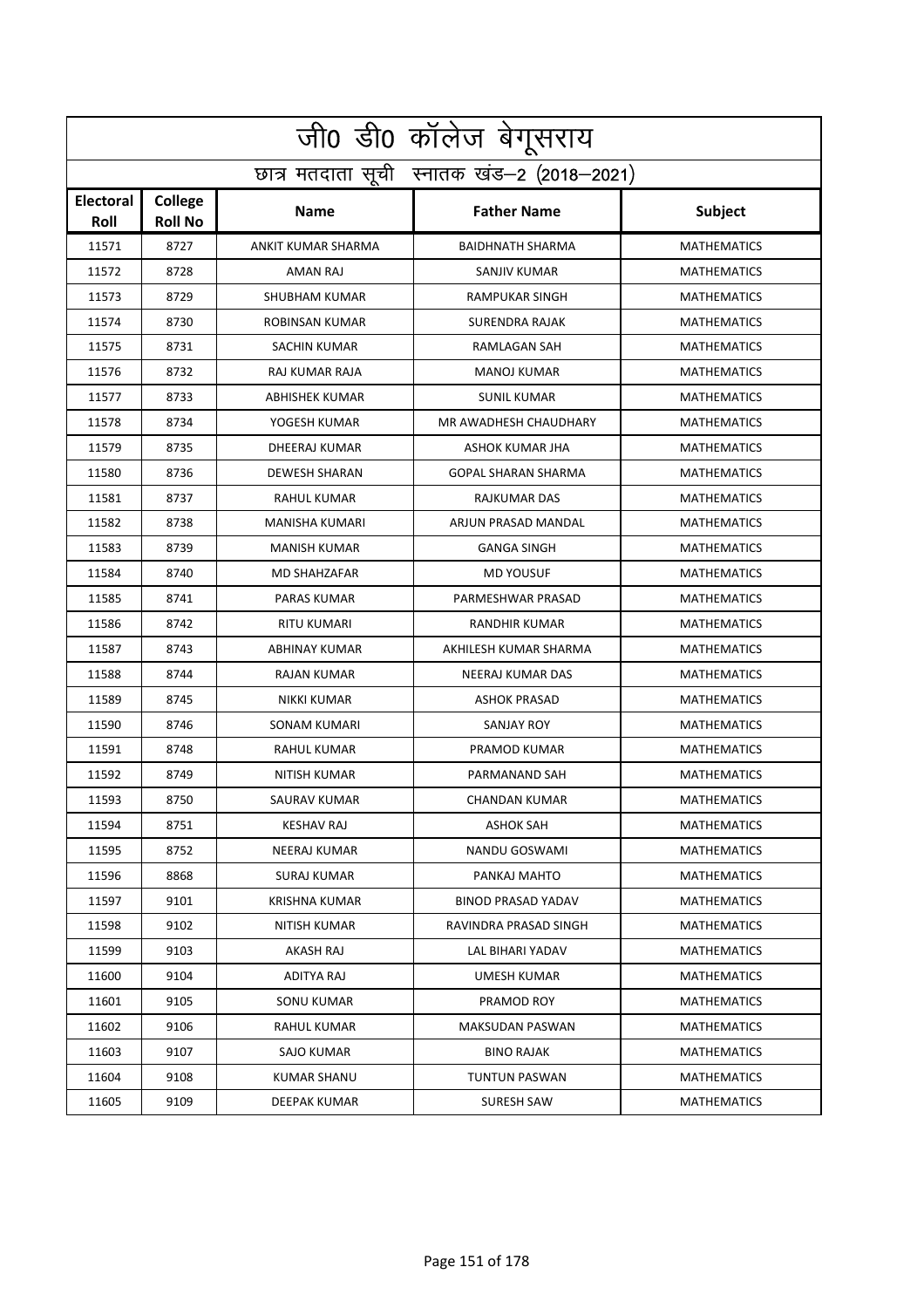| <u>जी0 डी0 कॉलेज बेगू</u> सराय |                                            |                         |                         |                    |  |  |
|--------------------------------|--------------------------------------------|-------------------------|-------------------------|--------------------|--|--|
|                                | छात्र मतदाता सूची स्नातक खंड-2 (2018-2021) |                         |                         |                    |  |  |
| <b>Electoral</b><br>Roll       | College<br><b>Roll No</b>                  | <b>Name</b>             | <b>Father Name</b>      | <b>Subject</b>     |  |  |
| 11606                          | 9110                                       | <b>SUBHASH KUMAR</b>    | <b>SURESH SAHANI</b>    | <b>MATHEMATICS</b> |  |  |
| 11607                          | 9111                                       | NILESH NIGAM            | <b>LALAN SINGH</b>      | <b>MATHEMATICS</b> |  |  |
| 11608                          | 9112                                       | <b>SAVAN KUMAR</b>      | <b>RAMESH SAH</b>       | <b>MATHEMATICS</b> |  |  |
| 11609                          | 9113                                       | <b>ADITYA KUMAR</b>     | <b>AJAY KUMAR SINGH</b> | <b>MATHEMATICS</b> |  |  |
| 11610                          | 9114                                       | SHUBHAM ANAND           | AJAY KUMAR              | <b>MATHEMATICS</b> |  |  |
| 11611                          | 9115                                       | SHIVAM KUMAR            | <b>VEER BABU SINGH</b>  | <b>MATHEMATICS</b> |  |  |
| 11612                          | 9116                                       | <b>VICKU KUMAR</b>      | SHANKAR CHOUDHARY       | <b>MATHEMATICS</b> |  |  |
| 11613                          | 9117                                       | RAHUL KUMAR             | <b>CHHATRI SINGH</b>    | <b>MATHEMATICS</b> |  |  |
| 11614                          | 9118                                       | SAURAV KUMAR            | <b>UMESH PRASAD</b>     | <b>MATHEMATICS</b> |  |  |
| 11615                          | 9119                                       | REKHA KUMARI            | <b>BINOD SAHANI</b>     | <b>MATHEMATICS</b> |  |  |
| 11616                          | 9120                                       | <b>RAJU KUMAR</b>       | <b>SAGAR MAHTO</b>      | <b>MATHEMATICS</b> |  |  |
| 11617                          | 9121                                       | SANJEET KUMAR           | BINDESHWARI SHARMA      | <b>MATHEMATICS</b> |  |  |
| 11618                          | 9122                                       | ARMAN KUMAR             | RAJESH KUMAR JHA        | <b>MATHEMATICS</b> |  |  |
| 11619                          | 9123                                       | <b>MD SAHMAT ALAM</b>   | <b>IMATYAJ ALAM</b>     | <b>MATHEMATICS</b> |  |  |
| 11620                          | 9124                                       | <b>MD AFTAB</b>         | MD KAMROO JMA           | <b>MATHEMATICS</b> |  |  |
| 11621                          | 9125                                       | DARSHAN KUMAR           | CHANDRA MAULI MAHTO     | <b>MATHEMATICS</b> |  |  |
| 11622                          | 9127                                       | AMARDEEP KUMAR          | SANTOSH KUMAR CHOUDHARY | <b>MATHEMATICS</b> |  |  |
| 11623                          | 9127                                       | <b>MANISH KUMAR</b>     | PRITHVICHANDRA DAS      | <b>MATHEMATICS</b> |  |  |
| 11624                          | 9128                                       | <b>NITISH KUMAR</b>     | <b>KAPIL DEO SAW</b>    | <b>MATHEMATICS</b> |  |  |
| 11625                          | 9129                                       | NAVNEET KUMAR           | <b>RANVINOD SINGH</b>   | <b>MATHEMATICS</b> |  |  |
| 11626                          | 9130                                       | <b>HARI MOHAN KUMAR</b> | <b>VIJAY KUMAR</b>      | <b>MATHEMATICS</b> |  |  |
| 11627                          | 9130                                       | <b>MANISH KUMAR</b>     | <b>SANJAY ROY</b>       | <b>MATHEMATICS</b> |  |  |
| 11628                          | 9131                                       | ALKA KUMARI             | SHANKAR MAHTO           | <b>MATHEMATICS</b> |  |  |
| 11629                          | 9132                                       | RAJU KUMAR              | CHANDRA DEO SHARMA      | <b>MATHEMATICS</b> |  |  |
| 11630                          | 9133                                       | VINEET KUMAR            | <b>HEMANT SINGH</b>     | <b>MATHEMATICS</b> |  |  |
| 11631                          | 9134                                       | SRIVASTAV KUMAR         | RAMANAND SINGH          | <b>MATHEMATICS</b> |  |  |
| 11632                          | 9135                                       | RAM NANDAN KUAMR        | RAM PARVESH YADAV       | <b>MATHEMATICS</b> |  |  |
| 11633                          | 9136                                       | ANKIT KUMAR             | AJAY GUPTA              | <b>MATHEMATICS</b> |  |  |
| 11634                          | 9137                                       | MD TAFSEER              | MD DAUD                 | MATHEMATICS        |  |  |
| 11635                          | 9138                                       | NITESH KUMAR            | SANTOSH KUMAR           | MATHEMATICS        |  |  |
| 11636                          | 9139                                       | MADHURI KUMARI          | <b>CHAMARU RAY</b>      | <b>MATHEMATICS</b> |  |  |
| 11637                          | 9141                                       | ANAND KUMAR             | DIL MOHAN SINGH         | <b>MATHEMATICS</b> |  |  |
| 11638                          | 9142                                       | CHUNCHUN KUMAR          | MOTILAL SAH             | MATHEMATICS        |  |  |
| 11639                          | 9143                                       | DIWANA KUMAR            | ANGAD MANDAL            | MATHEMATICS        |  |  |
| 11640                          | 9145                                       | KUNAL KUMAR             | RAMANAND ROY            | MATHEMATICS        |  |  |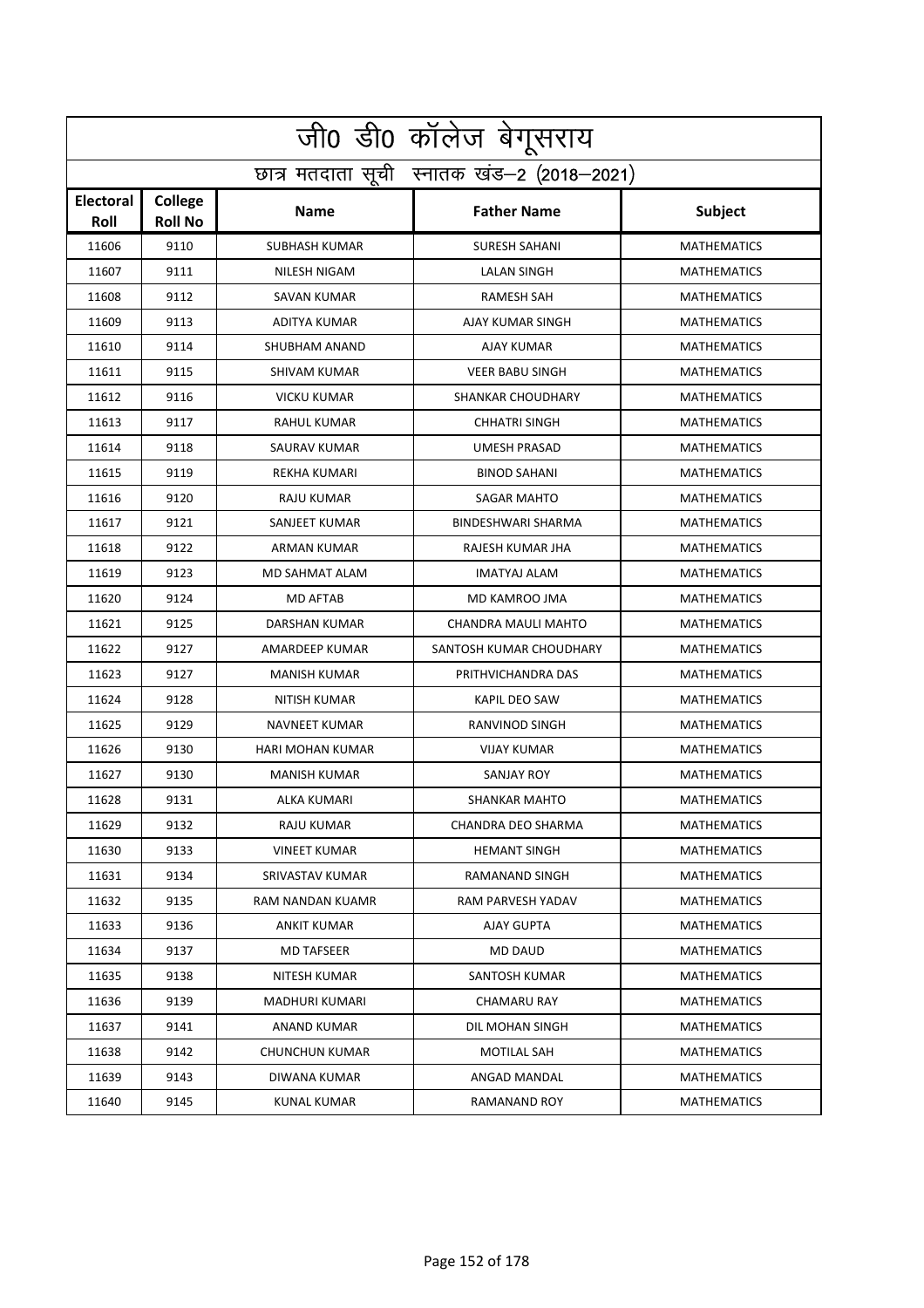| <u>जी0 डी0 कॉलेज बेगू</u> सराय             |                           |                       |                          |                    |  |
|--------------------------------------------|---------------------------|-----------------------|--------------------------|--------------------|--|
| छात्र मतदाता सूची स्नातक खंड-2 (2018-2021) |                           |                       |                          |                    |  |
| Electoral<br>Roll                          | College<br><b>Roll No</b> | <b>Name</b>           | <b>Father Name</b>       | <b>Subject</b>     |  |
| 11641                                      | 9146                      | <b>ABNISH KUMAR</b>   | <b>AJAY KUMAR</b>        | <b>MATHEMATICS</b> |  |
| 11642                                      | 9147                      | ABHIMANYU KUMAR       | <b>RANJAN CHOUDHARY</b>  | <b>MATHEMATICS</b> |  |
| 11643                                      | 9148                      | <b>GIRDHARI KUMAR</b> | RAJ KUMAR SAHNI          | <b>MATHEMATICS</b> |  |
| 11644                                      | 9149                      | <b>SHIVDUTT KUMAR</b> | <b>VINOD SAHU</b>        | <b>MATHEMATICS</b> |  |
| 11645                                      | 9150                      | AMAN KUMAR            | RANJEET TANTI            | <b>MATHEMATICS</b> |  |
| 11646                                      | 9153                      | <b>KAJAL KUMARI</b>   | <b>DEEPAK THAKUR</b>     | <b>MATHEMATICS</b> |  |
| 11647                                      |                           | SAHIL KUMAR           | SUBHASH MANDAL           | <b>MATHEMATICS</b> |  |
| 11648                                      |                           | SWATI KUMARI          | PAWAN KUMAR              | <b>MATHEMATICS</b> |  |
| 11649                                      | 1273                      | <b>VIKAS KUMAR</b>    | <b>VINDESHWARI TANTI</b> | <b>PHYSICS</b>     |  |
| 11650                                      | 3738                      | PRATIK KUMAR          | <b>BHAGAWAN SAH</b>      | <b>PHYSICS</b>     |  |
| 11651                                      | 4518                      | <b>MANISH KUMAR</b>   | <b>MANOJ DAS</b>         | <b>PHYSICS</b>     |  |
| 11652                                      | 4695                      | <b>ANKIT GAUTAM</b>   | AJIT KUMAR SINGH         | <b>PHYSICS</b>     |  |
| 11653                                      | 4993                      | RANJEET KUMAR MAHTO   | SRICHARAN MAHTO          | <b>PHYSICS</b>     |  |
| 11654                                      | 4993                      | RUHI KUMARI           | SANJEEV SINGHANIYA       | <b>PHYSICS</b>     |  |
| 11655                                      | 4994                      | PINTU KUMAR           | RAM CHANDAR MAHTO        | <b>PHYSICS</b>     |  |
| 11656                                      | 4996                      | RAGHAV KUMAR          | RAMANUJ KUMAR SINGH      | <b>PHYSICS</b>     |  |
| 11657                                      | 4998                      | <b>BIBHA KUMARI</b>   | SUNIL PRASAD YADAV       | <b>PHYSICS</b>     |  |
| 11658                                      | 4999                      | RITURAJ SINGH         | RAM VINOD SINGH          | <b>PHYSICS</b>     |  |
| 11659                                      | 5000                      | SOURAV KUMAR          | SHAMBHU KUMAR            | <b>PHYSICS</b>     |  |
| 11660                                      | 5001                      | SAURABH KUMAR         | SURENDRA YADAV           | <b>PHYSICS</b>     |  |
| 11661                                      | 5002                      | <b>NANDAN KUMAR</b>   | ARVIND VERMA             | <b>PHYSICS</b>     |  |
| 11662                                      | 5003                      | NIRAJ KUMAR           | PREMSAGAR YADAV          | <b>PHYSICS</b>     |  |
| 11663                                      | 5004                      | <b>MAUSAM KUMAR</b>   | JANARDAN PANDIT          | <b>PHYSICS</b>     |  |
| 11664                                      | 5005                      | AMARJEET KUMAR        | MANOJ KUMAR SAH          | <b>PHYSICS</b>     |  |
| 11665                                      | 5006                      | SAKSHI KUMARI         | <b>DEVESH KUMAR</b>      | <b>PHYSICS</b>     |  |
| 11666                                      | 5007                      | <b>BITTU KUMAR</b>    | ASHOK KUMAR YADAV        | <b>PHYSICS</b>     |  |
| 11667                                      | 5009                      | AMIT KUMAR            | PANKAJ KUMAR YADAV       | <b>PHYSICS</b>     |  |
| 11668                                      | 5010                      | NIRANJAN KUMAR        | <b>GOHAL YADAV</b>       | <b>PHYSICS</b>     |  |
| 11669                                      | 5011                      | SANGAM KUMARI         | SOHAN KUMAR SAH          | <b>PHYSICS</b>     |  |
| 11670                                      | 5012                      | SAKET KUMAR           | ARUN KUMAR MISHRA        | <b>PHYSICS</b>     |  |
| 11671                                      | 5013                      | <b>SUJEET KUMAR</b>   | NITYANAND GOSWAMI        | <b>PHYSICS</b>     |  |
| 11672                                      | 5014                      | HARIHAR KUMAR         | VERENDARA SINGH          | <b>PHYSICS</b>     |  |
| 11673                                      | 5015                      | DURGESH NANDAN        | AMAR SHANKAR JHA         | <b>PHYSICS</b>     |  |
| 11674                                      | 5016                      | SURYA DEV KUMAR       | SHANKAR TANTI            | <b>PHYSICS</b>     |  |
| 11675                                      | 5017                      | ADITYA KUMAR          | MOTI SAH                 | <b>PHYSICS</b>     |  |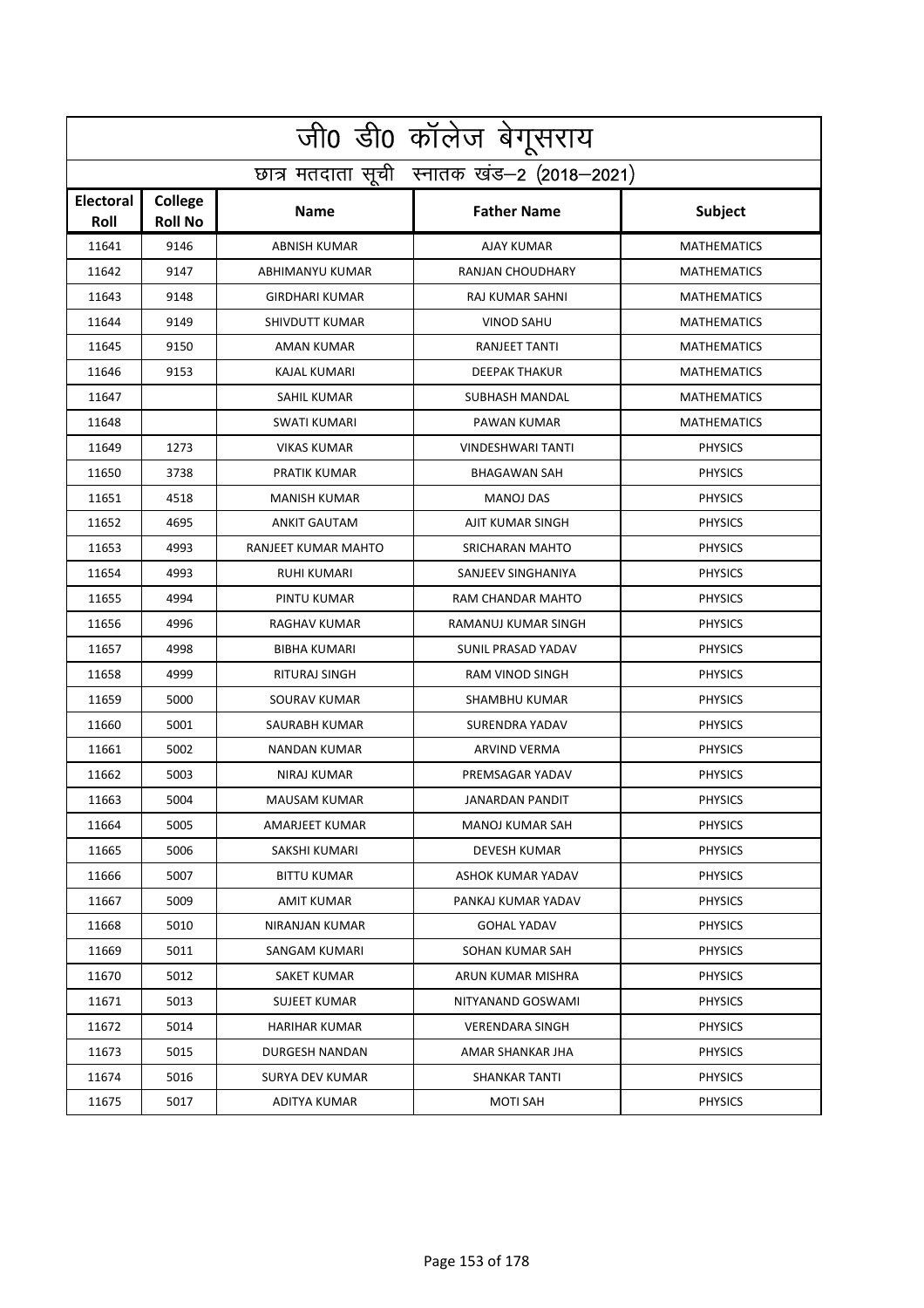| <u>जी</u> 0 डी0 कॉलेज बेगूसराय |                                            |                            |                              |                |  |  |
|--------------------------------|--------------------------------------------|----------------------------|------------------------------|----------------|--|--|
|                                | छात्र मतदाता सूची स्नातक खंड-2 (2018-2021) |                            |                              |                |  |  |
| Electoral<br><b>Roll</b>       | College<br><b>Roll No</b>                  | <b>Name</b>                | <b>Father Name</b>           | Subject        |  |  |
| 11676                          | 5018                                       | <b>ADITYA KUMAR</b>        | <b>RAJIV KUMAR GUPTA</b>     | <b>PHYSICS</b> |  |  |
| 11677                          | 5019                                       | KAUSHAL KUMAR              | RAJA RAM TANTI               | <b>PHYSICS</b> |  |  |
| 11678                          | 5021                                       | AMIT KUMAR SINGH           | <b>DADAN SINGH</b>           | <b>PHYSICS</b> |  |  |
| 11679                          | 5022                                       | <b>BITTU KUMAR</b>         | <b>DILIP SHARMA</b>          | <b>PHYSICS</b> |  |  |
| 11680                          | 5023                                       | SAURAV KUMAR               | DEVENDRA KUMAR ROY           | <b>PHYSICS</b> |  |  |
| 11681                          | 5024                                       | <b>SHRAVAN KUMAR</b>       | RAMSHANKAR YADAV             | <b>PHYSICS</b> |  |  |
| 11682                          | 5025                                       | <b>NAVEEN KUMAR</b>        | <b>BIPIN RAM</b>             | <b>PHYSICS</b> |  |  |
| 11683                          | 5026                                       | <b>MURARI KUMAR</b>        | <b>NATHO SAH</b>             | <b>PHYSICS</b> |  |  |
| 11684                          | 5027                                       | JITENDRA KUMAR             | RAGHUNANDAN YADAV            | <b>PHYSICS</b> |  |  |
| 11685                          | 5028                                       | <b>GAURAV KUMAR</b>        | RAM SHANKAR SHARMA           | <b>PHYSICS</b> |  |  |
| 11686                          | 5030                                       | <b>MANAS PANDIT</b>        | <b>MANGAL PANDIT</b>         | <b>PHYSICS</b> |  |  |
| 11687                          | 5031                                       | <b>MD SAQLAIN MUSTAQUE</b> | MD ALI                       | <b>PHYSICS</b> |  |  |
| 11688                          | 5032                                       | RAKESH KUMAR               | SHAMBHU SAH                  | <b>PHYSICS</b> |  |  |
| 11689                          | 5033                                       | <b>RAJDEV RAJ</b>          | <b>BRAHMDEV YADAV</b>        | <b>PHYSICS</b> |  |  |
| 11690                          | 5034                                       | AJEET KUMAR                | <b>BHUSHAN RAY</b>           | <b>PHYSICS</b> |  |  |
| 11691                          | 5035                                       | AJEET KUMAR                | <b>MAHENDRA PANDIT</b>       | <b>PHYSICS</b> |  |  |
| 11692                          | 5036                                       | AMIT KUMAR                 | <b>VISHUNDEV PANDIT</b>      | <b>PHYSICS</b> |  |  |
| 11693                          | 5037                                       | SANDEEP KUMAR              | RAMADHAR PANDIT              | <b>PHYSICS</b> |  |  |
| 11694                          | 5038                                       | <b>KUNDAN KUMAR</b>        | LALBABU MAHTO                | <b>PHYSICS</b> |  |  |
| 11695                          | 5039                                       | <b>SUMANT KUMAR</b>        | <b>NANDAN SAH</b>            | <b>PHYSICS</b> |  |  |
| 11696                          | 5040                                       | <b>RITIK RAUSHAN</b>       | <b>CHANDRA BHUSHAN MAHTO</b> | <b>PHYSICS</b> |  |  |
| 11697                          | 5041                                       | <b>SURUCHI</b>             | SHASHIKANT JHA               | <b>PHYSICS</b> |  |  |
| 11698                          | 5042                                       | <b>ANKUSH KUMAR</b>        | BIBHAKAR JHA                 | <b>PHYSICS</b> |  |  |
| 11699                          | 5043                                       | <b>FAUZIYA PARWEEN</b>     | MUSTAQUE AHMAD               | <b>PHYSICS</b> |  |  |
| 11700                          | 5044                                       | <b>RITU KUMARI</b>         | PREMNATH SHARMA              | <b>PHYSICS</b> |  |  |
| 11701                          | 5045                                       | <b>SUNIL KUMAR</b>         | RAJ KUMAR MAHTO              | <b>PHYSICS</b> |  |  |
| 11702                          | 5047                                       | ROSHANI KUMARI             | SHAMBHU SAH                  | <b>PHYSICS</b> |  |  |
| 11703                          | 5048                                       | SAHIL RAJ                  | KRISHNA BALLAV SAHAY         | <b>PHYSICS</b> |  |  |
| 11704                          | 5049                                       | SUHANI RAJ                 | PRAVIN KUMAR                 | <b>PHYSICS</b> |  |  |
| 11705                          | 5051                                       | <b>SHAMBHU KUMAR</b>       | RAVINDRA SINGH               | <b>PHYSICS</b> |  |  |
| 11706                          | 5052                                       | LAXMI KUMARI               | ANIL KUMAR                   | <b>PHYSICS</b> |  |  |
| 11707                          | 5053                                       | RAHUL KUMAR                | MAHENDRA THAKUR              | <b>PHYSICS</b> |  |  |
| 11708                          | 5054                                       | PRERANA KUMARI             | SUJEET KUMAR                 | <b>PHYSICS</b> |  |  |
| 11709                          | 5055                                       | AMIT KUMAR                 | AJIT PANDIT                  | <b>PHYSICS</b> |  |  |
| 11710                          | 5056                                       | SONU KUMAR                 | AMAR KUMAR                   | <b>PHYSICS</b> |  |  |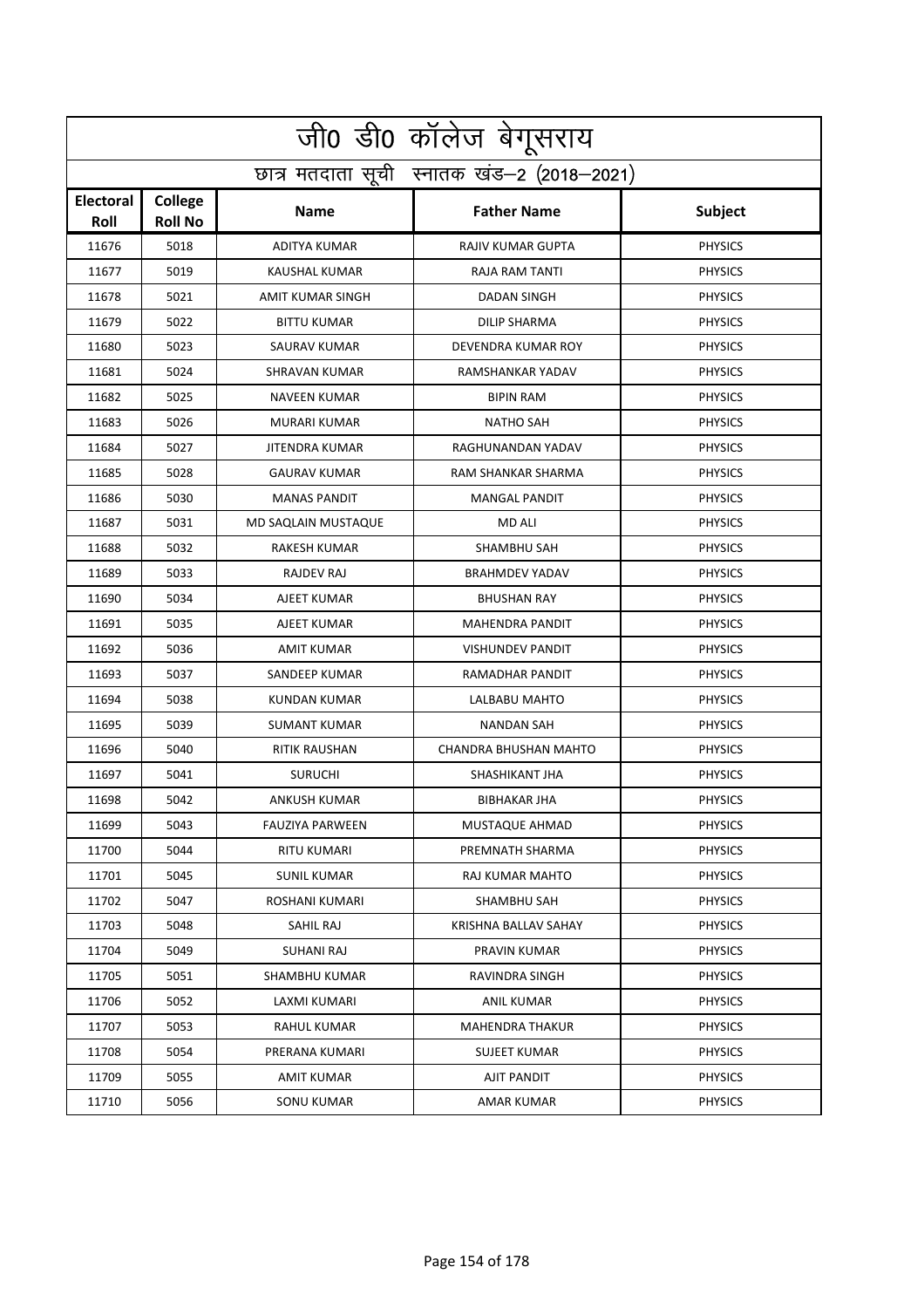| जी0 डी0 कॉलेज बेगूसराय                     |                           |                          |                            |                |  |
|--------------------------------------------|---------------------------|--------------------------|----------------------------|----------------|--|
| छात्र मतदाता सूची स्नातक खंड-2 (2018-2021) |                           |                          |                            |                |  |
| <b>Electoral</b><br><b>Roll</b>            | College<br><b>Roll No</b> | <b>Name</b>              | <b>Father Name</b>         | Subject        |  |
| 11711                                      | 5057                      | <b>AMIT KUMAR DAS</b>    | <b>RAMAESHER DAS</b>       | <b>PHYSICS</b> |  |
| 11712                                      | 5058                      | <b>SAURAV KUMAR</b>      | <b>UMESH SAH</b>           | <b>PHYSICS</b> |  |
| 11713                                      | 5059                      | AMARJEET KUMAR           | RAM PADARATH THAKUR        | <b>PHYSICS</b> |  |
| 11714                                      | 5059                      | <b>LAV KUMAR</b>         | <b>MANOJ SHARMA</b>        | <b>PHYSICS</b> |  |
| 11715                                      | 5060                      | <b>MD SABIR</b>          | <b>MD RABBAN</b>           | <b>PHYSICS</b> |  |
| 11716                                      | 5061                      | SHUBHAM KUMAR BHARTI     | SANJAY KUMAR BHARAT        | <b>PHYSICS</b> |  |
| 11717                                      | 5062                      | ALOK KUMAR               | SUDHIR KUMAR SINGH         | <b>PHYSICS</b> |  |
| 11718                                      | 5063                      | AMAN KUMAR               | RAMSOGARATH PASWAN         | <b>PHYSICS</b> |  |
| 11719                                      | 5064                      | <b>APRAJITA PRASAD</b>   | <b>KUNDAN KUMAR</b>        | <b>PHYSICS</b> |  |
| 11720                                      | 5065                      | <b>ANURAG KUMAR</b>      | PARMANAND SINGH            | <b>PHYSICS</b> |  |
| 11721                                      | 5066                      | PRADIP KUMAR             | PUNIT MAHTO                | <b>PHYSICS</b> |  |
| 11722                                      | 5068                      | <b>GITANJALI</b>         | <b>MANOJ ROY</b>           | <b>PHYSICS</b> |  |
| 11723                                      | 5069                      | AMAN KUMAR               | PAPPU CHAUDHARY            | <b>PHYSICS</b> |  |
| 11724                                      | 5070                      | <b>VIVEK KUMAR SINGH</b> | <b>BIRESH KUMAR SINGH</b>  | <b>PHYSICS</b> |  |
| 11725                                      | 5071                      | MUKESH KUMAR             | RAMESHWAR PASWAN           | <b>PHYSICS</b> |  |
| 11726                                      | 5072                      | <b>DINKAR KUMAR</b>      | <b>GANGA THAKUR</b>        | <b>PHYSICS</b> |  |
| 11727                                      | 5073                      | <b>ABHISHEK SURAJ</b>    | RAJESH KUMAR MISHRA        | <b>PHYSICS</b> |  |
| 11728                                      | 5074                      | DIVAKAR KUMAR            | <b>UPENDAR MAHTO</b>       | <b>PHYSICS</b> |  |
| 11729                                      | 5075                      | <b>VIKAS KUMAR</b>       | RAJ NARAYAN YADAV          | <b>PHYSICS</b> |  |
| 11730                                      | 5076                      | <b>ASHISH RAJ</b>        | JAY JAY RAM SAHNI          | <b>PHYSICS</b> |  |
| 11731                                      | 5077                      | RAVISHANKAR KUMAR        | <b>SUBODH SINGH</b>        | <b>PHYSICS</b> |  |
| 11732                                      | 5078                      | ABHISHEK KUMAR           | ASHOK KUMAR THAKUR         | <b>PHYSICS</b> |  |
| 11733                                      | 5079                      | PALLAVI BHARATI          | RAMPRAVESH THAKUR          | <b>PHYSICS</b> |  |
| 11734                                      | 5080                      | ROSHNI KUMARI            | ARUN KUMAR                 | <b>PHYSICS</b> |  |
| 11735                                      | 5081                      | NEHA KUMARI              | ARVIND DAS                 | <b>PHYSICS</b> |  |
| 11736                                      | 5082                      | SUMAN KUMAR              | KUNJ BIHARI MAHTO          | <b>PHYSICS</b> |  |
| 11737                                      | 5083                      | ASHISH KUMAR HEMBRAM     | <b>BINDESHWARI HEMBRAM</b> | <b>PHYSICS</b> |  |
| 11738                                      | 5084                      | AMIT KUMAR               | <b>RAJKISHOR PODDAR</b>    | <b>PHYSICS</b> |  |
| 11739                                      | 5085                      | <b>CHAND MURMU</b>       | SOMAR MURMU                | <b>PHYSICS</b> |  |
| 11740                                      | 5085                      | DHIEERENDRA DAS          | <b>MAKSUDAN DAS</b>        | <b>PHYSICS</b> |  |
| 11741                                      | 5086                      | RAM BABU KUMAR RAM       | SURY NARAYAN RAM           | <b>PHYSICS</b> |  |
| 11742                                      | 5087                      | DEEPAK KUMAR             | MUJESH KUMAR               | <b>PHYSICS</b> |  |
| 11743                                      | 5089                      | SATYAM KUMAR             | <b>GOPAL MAHATO</b>        | <b>PHYSICS</b> |  |
| 11744                                      | 5090                      | RUPESH KUMAR             | SURENDRA SINGH             | <b>PHYSICS</b> |  |
| 11745                                      | 5091                      | SANTOSH KUMAR            | RAM PRAKASH ROY            | <b>PHYSICS</b> |  |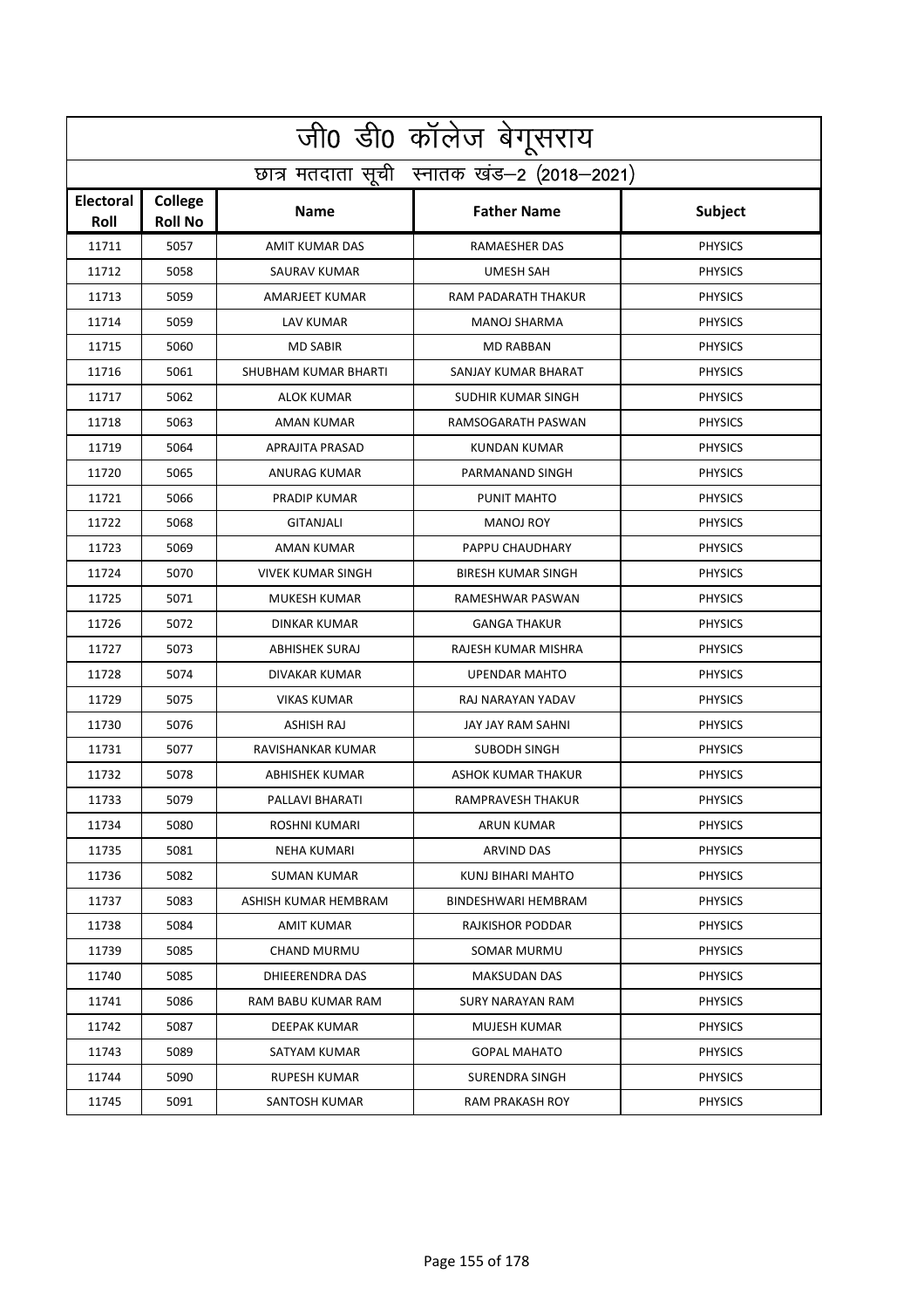| जी0 डी0 कॉलेज बेगूसराय          |                                            |                       |                           |                |  |  |
|---------------------------------|--------------------------------------------|-----------------------|---------------------------|----------------|--|--|
|                                 | छात्र मतदाता सूची स्नातक खंड-2 (2018-2021) |                       |                           |                |  |  |
| <b>Electoral</b><br><b>Roll</b> | College<br><b>Roll No</b>                  | <b>Name</b>           | <b>Father Name</b>        | Subject        |  |  |
| 11746                           | 5092                                       | <b>SAKET SAURAV</b>   | RABINDRA PRASAD YADAV     | <b>PHYSICS</b> |  |  |
| 11747                           | 5093                                       | SHYAM LAL KUMAR       | SITARAM TANTI             | <b>PHYSICS</b> |  |  |
| 11748                           | 5094                                       | MUKESH KUMAR          | YOGENDRA YADAV            | <b>PHYSICS</b> |  |  |
| 11749                           | 5095                                       | <b>RAKESH KUMAR</b>   | SAKAL DEO RAM             | <b>PHYSICS</b> |  |  |
| 11750                           | 5096                                       | AMIT KUMAR GHOSH      | <b>MOHAN KUMAR GHOSH</b>  | <b>PHYSICS</b> |  |  |
| 11751                           | 5097                                       | DHARMVIR KUMAR        | <b>TUFANI RAJAK</b>       | <b>PHYSICS</b> |  |  |
| 11752                           | 5098                                       | SAURAV KUMAR          | PRAMOD KUMAR SAH          | <b>PHYSICS</b> |  |  |
| 11753                           | 5099                                       | RAJA KUMAR            | <b>BHUNESHWAR MAHTO</b>   | <b>PHYSICS</b> |  |  |
| 11754                           | 5101                                       | <b>ABHISHEK KUMAR</b> | <b>MANOJ KUMAR GUPTA</b>  | <b>PHYSICS</b> |  |  |
| 11755                           | 5102                                       | <b>SURAJ KUMAR</b>    | <b>DILIP RAM</b>          | <b>PHYSICS</b> |  |  |
| 11756                           | 5103                                       | <b>TANNU KUMARI</b>   | <b>DASHRATH SINGH</b>     | <b>PHYSICS</b> |  |  |
| 11757                           | 5105                                       | ADITYA ANAND          | DHARMENDRA PR MALAKAR     | <b>PHYSICS</b> |  |  |
| 11758                           | 5106                                       | <b>GUDDU KUMAR</b>    | <b>BINOD RAI</b>          | <b>PHYSICS</b> |  |  |
| 11759                           | 5107                                       | KAUSHAL KUMAR         | AJIT MAHTO                | <b>PHYSICS</b> |  |  |
| 11760                           | 5108                                       | PRAVEEN KUMAR DAS     | PRAYAG DAS                | <b>PHYSICS</b> |  |  |
| 11761                           | 5109                                       | LOVELY KUMARI         | <b>BISHESHWAR MAHTO</b>   | <b>PHYSICS</b> |  |  |
| 11762                           | 5110                                       | <b>NILU KUMAR</b>     | <b>ASHOK KUMAR</b>        | <b>PHYSICS</b> |  |  |
| 11763                           | 5111                                       | VIKASH KUMAR          | <b>RAMDEV DAS</b>         | <b>PHYSICS</b> |  |  |
| 11764                           | 5112                                       | <b>SHRIRAM KUMAR</b>  | <b>HARERAM DAS</b>        | <b>PHYSICS</b> |  |  |
| 11765                           | 5113                                       | MUSKAN KUMARI         | <b>SURENDRA CHOUDHARY</b> | <b>PHYSICS</b> |  |  |
| 11766                           | 5114                                       | <b>ABHINIT KUMAR</b>  | LAKSHMAN PASWAN           | <b>PHYSICS</b> |  |  |
| 11767                           | 5115                                       | <b>JANU KUMAR</b>     | ARUN KUMAR                | <b>PHYSICS</b> |  |  |
| 11768                           | 5116                                       | AKHILESH KUMAR        | <b>ASHOK PASWAN</b>       | <b>PHYSICS</b> |  |  |
| 11769                           | 5117                                       | ROHIT KUMAR           | RAMKUMAR TANTI            | <b>PHYSICS</b> |  |  |
| 11770                           | 5118                                       | <b>BITTU KUMAR</b>    | SHIVAN YADAV              | <b>PHYSICS</b> |  |  |
| 11771                           | 5119                                       | NIKHIL KUMAR          | PARMANANO SONI            | <b>PHYSICS</b> |  |  |
| 11772                           | 5120                                       | NAVEEN KUMAR          | KAPIL DEO SHARMA          | <b>PHYSICS</b> |  |  |
| 11773                           | 5121                                       | ANKITA KUMARI         | RAMAN KUMAR CHOUDHARY     | <b>PHYSICS</b> |  |  |
| 11774                           | 5122                                       | AJIT KUMAR            | <b>SUBHUK MAHTO</b>       | <b>PHYSICS</b> |  |  |
| 11775                           | 5123                                       | <b>BHAVESH KUMAR</b>  | <b>SUBHUK MAHTO</b>       | <b>PHYSICS</b> |  |  |
| 11776                           | 5124                                       | PRIYANSHU KUMARI      | RAMASHRAY MAHTO           | <b>PHYSICS</b> |  |  |
| 11777                           | 5125                                       | RAHUL KUMAR           | KARTIK KUMAR SAH          | <b>PHYSICS</b> |  |  |
| 11778                           | 5127                                       | ABHISHEK KUMAR        | SURENDRA PANDIT           | <b>PHYSICS</b> |  |  |
| 11779                           | 5128                                       | RAHUL KUMAR           | SURESH SHARMA             | <b>PHYSICS</b> |  |  |
| 11780                           | 5129                                       | BIJLI KUMAR           | <b>BABLOO MAHTO</b>       | <b>PHYSICS</b> |  |  |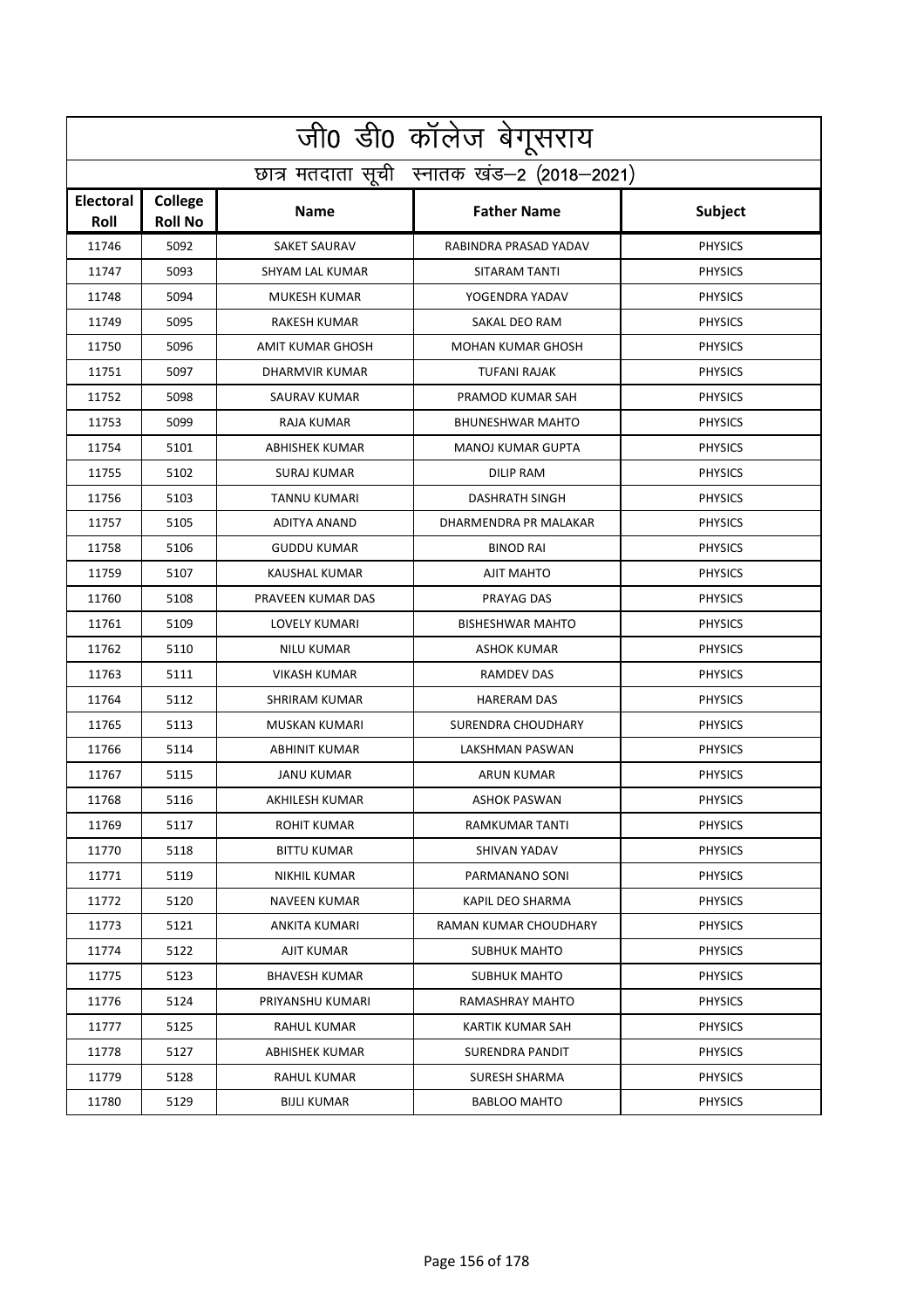|                                 | जी0 डी0 कॉलेज बेगूसराय                     |                        |                              |                |  |  |
|---------------------------------|--------------------------------------------|------------------------|------------------------------|----------------|--|--|
|                                 | छात्र मतदाता सूची स्नातक खंड-2 (2018-2021) |                        |                              |                |  |  |
| <b>Electoral</b><br><b>Roll</b> | College<br><b>Roll No</b>                  | <b>Name</b>            | <b>Father Name</b>           | Subject        |  |  |
| 11781                           | 5130                                       | <b>SUJAL BHARTI</b>    | <b>MOHAN KUMAR CHAUDHARY</b> | <b>PHYSICS</b> |  |  |
| 11782                           | 5131                                       | <b>VIJAY RAJ</b>       | RAJESHWAR PRASAD             | <b>PHYSICS</b> |  |  |
| 11783                           | 5132                                       | <b>SUBIN KUMAR</b>     | <b>LALAN PASWAN</b>          | <b>PHYSICS</b> |  |  |
| 11784                           | 5133                                       | <b>ALOK KUMAR</b>      | <b>JAIKANT PRASAD</b>        | <b>PHYSICS</b> |  |  |
| 11785                           | 5134                                       | SWETA KUMARI           | RAJEEV KUMAR                 | <b>PHYSICS</b> |  |  |
| 11786                           | 5135                                       | AMRITA KUMARI          | <b>SUNIL KUMAR YADAV</b>     | <b>PHYSICS</b> |  |  |
| 11787                           | 5136                                       | <b>AVISHEK SINGH</b>   | PARMANAND PRASAD SINGH       | <b>PHYSICS</b> |  |  |
| 11788                           | 5137                                       | <b>ABHIJEET SAWANT</b> | RAM SEWAK SINGH              | <b>PHYSICS</b> |  |  |
| 11789                           | 5138                                       | NILU KUMARI            | <b>BIRENDRA KUMAR PASWAN</b> | <b>PHYSICS</b> |  |  |
| 11790                           | 5139                                       | SANJANA KUMARI         | <b>SUDHEER DAS</b>           | <b>PHYSICS</b> |  |  |
| 11791                           | 5140                                       | PRAVIN KUMAR           | JITENDRA KUMAR SINGH         | <b>PHYSICS</b> |  |  |
| 11792                           | 5141                                       | DEEPAK KUMAR           | LAKSHMAN CHOUDHARY           | <b>PHYSICS</b> |  |  |
| 11793                           | 5142                                       | <b>SANJEET KUMAR</b>   | RAM CHARITRA MAHTO           | <b>PHYSICS</b> |  |  |
| 11794                           | 5143                                       | <b>RESHMI KUMARI</b>   | <b>SANJAY SINGH</b>          | <b>PHYSICS</b> |  |  |
| 11795                           | 5144                                       | MD NIZAM UDDIN         | SHEIKH KALAM                 | <b>PHYSICS</b> |  |  |
| 11796                           | 5145                                       | APURVA UJJWAL          | DEVENDRA PRASAD SINGH        | <b>PHYSICS</b> |  |  |
| 11797                           | 5146                                       | LAKSHMI KUMARI         | MANOJ CHAUDHARI              | <b>PHYSICS</b> |  |  |
| 11798                           | 5147                                       | KHUSHBOO KUMARI        | ACHCHHELAL MAHTO             | <b>PHYSICS</b> |  |  |
| 11799                           | 5148                                       | RAJA KUMAR             | SURENDRA PRASAD GUPTA        | <b>PHYSICS</b> |  |  |
| 11800                           | 5149                                       | <b>BAMBAM KUMAR</b>    | SAHENDRA RAJAK               | <b>PHYSICS</b> |  |  |
| 11801                           | 5150                                       | <b>NEHA KUMARI</b>     | RAMVILASH YADAV              | <b>PHYSICS</b> |  |  |
| 11802                           | 5151                                       | ANKUSH KUMAR           | ARJUN MAHARAJ                | <b>PHYSICS</b> |  |  |
| 11803                           | 5152                                       | NITISH KUMAR           | SANTOSH MAHTO                | <b>PHYSICS</b> |  |  |
| 11804                           | 5153                                       | ASHUTOSH KUMAR         | <b>MANTUN KUMAR PASWAN</b>   | <b>PHYSICS</b> |  |  |
| 11805                           | 5154                                       | KAJAL KUMARI           | NAND LAL SHARMA              | <b>PHYSICS</b> |  |  |
| 11806                           | 5155                                       | RANJAN KUMAR           | PHULENDRA PRASAD SINGH       | <b>PHYSICS</b> |  |  |
| 11807                           | 5156                                       | ANURADHA KUMARI SHARMA | NANDU SHARMA                 | <b>PHYSICS</b> |  |  |
| 11808                           | 5158                                       | ASMITA KUMARI          | UMESH PASWAN                 | <b>PHYSICS</b> |  |  |
| 11809                           | 5159                                       | PRINCE KUMAR           | RAMPAL PRASAD GUPTA          | <b>PHYSICS</b> |  |  |
| 11810                           | 5160                                       | <b>MANISH KUMAR</b>    | UPENDRA YADAV                | <b>PHYSICS</b> |  |  |
| 11811                           | 5161                                       | NITISH KIUMAR          | RAJENDRA YADAV               | <b>PHYSICS</b> |  |  |
| 11812                           | 5162                                       | PRINCE KUMAR           | RAJ KUMAR PASWAN             | <b>PHYSICS</b> |  |  |
| 11813                           | 5163                                       | RAHUL KUMAR            | RAMNATH BHAGAT               | <b>PHYSICS</b> |  |  |
| 11814                           | 5164                                       | SHIVRAJA KUMAR         | SHIVSHAMBHU CHAURASIYA       | <b>PHYSICS</b> |  |  |
| 11815                           | 5165                                       | SONALI SOUMYA          | SANJAY KUMAR                 | <b>PHYSICS</b> |  |  |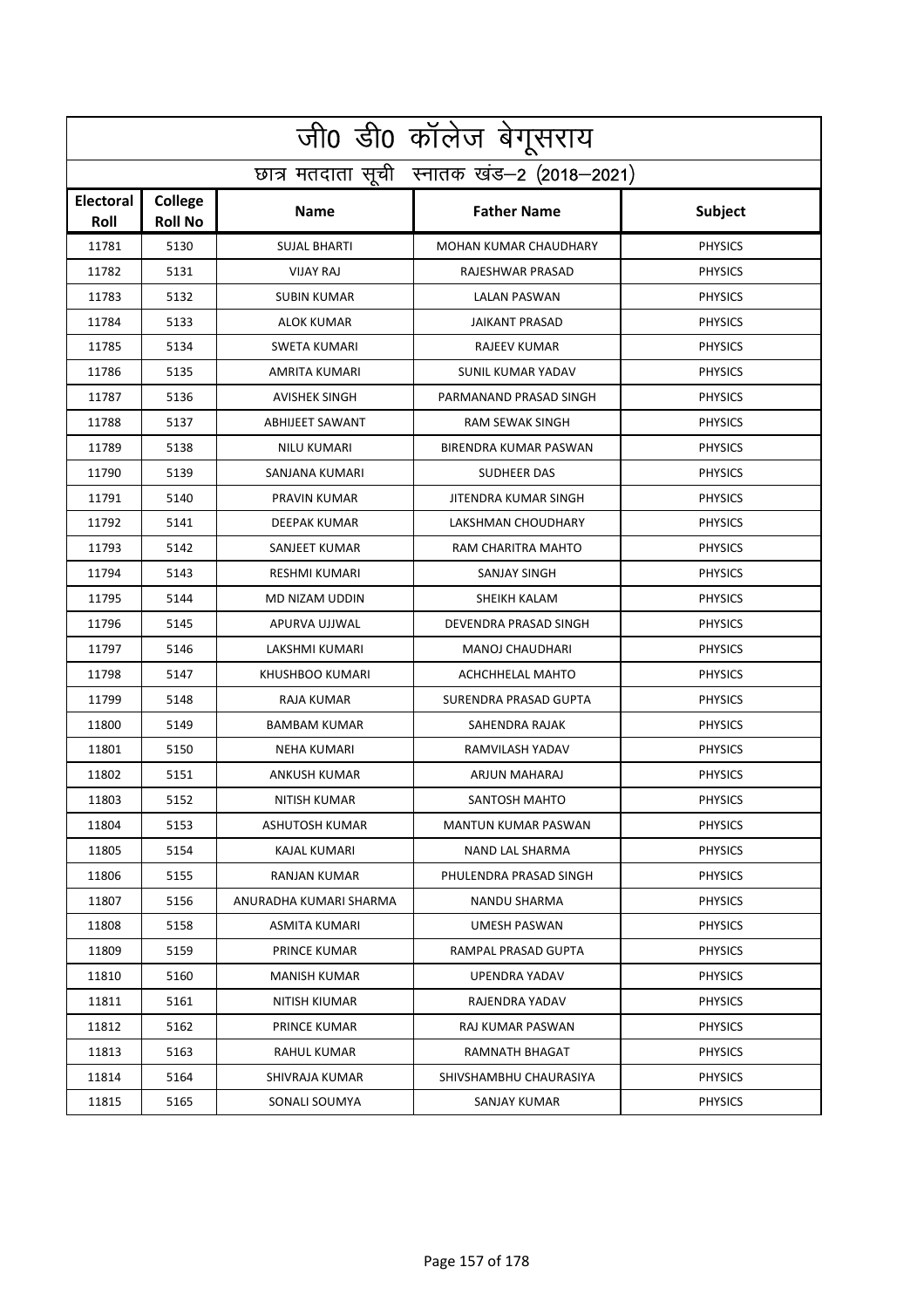| जी0 डी0 कॉलेज बेगूसराय          |                           |                           |                                            |                |
|---------------------------------|---------------------------|---------------------------|--------------------------------------------|----------------|
|                                 |                           |                           | छात्र मतदाता सूची स्नातक खंड-2 (2018-2021) |                |
| <b>Electoral</b><br><b>Roll</b> | College<br><b>Roll No</b> | <b>Name</b>               | <b>Father Name</b>                         | Subject        |
| 11816                           | 5166                      | <b>RAUSHAN KUMAR</b>      | <b>ARJUN SAHU</b>                          | <b>PHYSICS</b> |
| 11817                           | 5167                      | <b>GAURAV KUMAR</b>       | PRAMOD KUMAR                               | <b>PHYSICS</b> |
| 11818                           | 5168                      | SUDHANSHU RANJAN          | RAJESH KUMAR JHA                           | <b>PHYSICS</b> |
| 11819                           | 5169                      | <b>RAMPRIT KUMAR</b>      | RADHE MODI                                 | <b>PHYSICS</b> |
| 11820                           | 5170                      | RAVI KUMAR                | CHANDRA MOHAN PD GUPTA                     | <b>PHYSICS</b> |
| 11821                           | 5171                      | <b>SURAJ KUMAR</b>        | <b>BHOLA PRASAD PATWA</b>                  | <b>PHYSICS</b> |
| 11822                           | 5172                      | RAUSHAN KUMAR             | JAY PRAKASH SHARMA                         | <b>PHYSICS</b> |
| 11823                           | 5173                      | AMIT KUMAR                | <b>SONELAL RAJAK</b>                       | <b>PHYSICS</b> |
| 11824                           | 5174                      | SUDHANSHU KUMAR           | RAVINDRA KUMAR CHAUDHARY                   | <b>PHYSICS</b> |
| 11825                           | 5175                      | <b>MOHAN KUMAR SHARMA</b> | <b>UPENDRA SHARMA</b>                      | <b>PHYSICS</b> |
| 11826                           | 5176                      | <b>TARUN KUMAR</b>        | <b>HARE RAM SINGH</b>                      | <b>PHYSICS</b> |
| 11827                           | 5177                      | <b>ASHUTOSH KUMAR</b>     | SANTOSH KUMAR GUPTA                        | <b>PHYSICS</b> |
| 11828                           | 5178                      | <b>SHASHANK SHEKHAR</b>   | <b>RAMNIYASH ROY</b>                       | <b>PHYSICS</b> |
| 11829                           | 5179                      | NITISH KUMAR              | SANTOSH KUMAR SINGH                        | <b>PHYSICS</b> |
| 11830                           | 5180                      | SAURAV SHEKHAR            | LAL BAHADUR YADAV                          | <b>PHYSICS</b> |
| 11831                           | 5181                      | <b>ROHIT SHEKHAR</b>      | <b>MANOJ SHEKHAR SINHA</b>                 | <b>PHYSICS</b> |
| 11832                           | 5182                      | MUKDDAR KUMAR             | SIKANDAR SAHANI                            | <b>PHYSICS</b> |
| 11833                           | 5183                      | ANISH KUMAR               | <b>DURGESH KUMAR</b>                       | <b>PHYSICS</b> |
| 11834                           | 5184                      | ALOK KUMAR                | MADHUSUDAN KUMAR                           | <b>PHYSICS</b> |
| 11835                           | 5185                      | AMIT KUMAR                | CHANDRA BHUSHAN JHA                        | <b>PHYSICS</b> |
| 11836                           | 5186                      | <b>GAUTAM KUMAR</b>       | <b>ASHOK MAHATO</b>                        | <b>PHYSICS</b> |
| 11837                           | 5187                      | RAJA BABU                 | RAMBHAROS MAHTO                            | <b>PHYSICS</b> |
| 11838                           | 5188                      | RAHUL KUMAR               | RAMPRAKASH YADAV                           | <b>PHYSICS</b> |
| 11839                           | 5189                      | SHIVAM KUMAR              | RAJEEV KUMAR                               | <b>PHYSICS</b> |
| 11840                           | 5190                      | RAJ KUMAR                 | AJAB LAL MAHTO                             | <b>PHYSICS</b> |
| 11841                           | 5191                      | SHIVAM KUMAR SATYAM       | SANJAY KUMAR                               | <b>PHYSICS</b> |
| 11842                           | 5192                      | ADITYA RAJ                | <b>UMESH THAKUR</b>                        | <b>PHYSICS</b> |
| 11843                           | 5193                      | <b>MANISH RAJ</b>         | MUKESH KUMAR                               | <b>PHYSICS</b> |
| 11844                           | 5194                      | SAURAV KUMAR              | SHAMBHU KUMAR DAS                          | <b>PHYSICS</b> |
| 11845                           | 5195                      | RAHUL KUMAR DAS           | SHAMBHU KUMAR DAS                          | <b>PHYSICS</b> |
| 11846                           | 5196                      | <b>GAUTAM KUMAR</b>       | RAMDEV SINGH KUSHAWAHA                     | <b>PHYSICS</b> |
| 11847                           | 5197                      | VIKASH KUMAR              | MAHESH KUMAR                               | <b>PHYSICS</b> |
| 11848                           | 5198                      | SINTU KUMAR               | SAGAR SHARMA                               | <b>PHYSICS</b> |
| 11849                           | 5199                      | JYOTISH KUMAR             | KAILASH CHOUDHARY                          | <b>PHYSICS</b> |
| 11850                           | 5200                      | MUKESH KUMAR              | NAGESHWAR SAH                              | <b>PHYSICS</b> |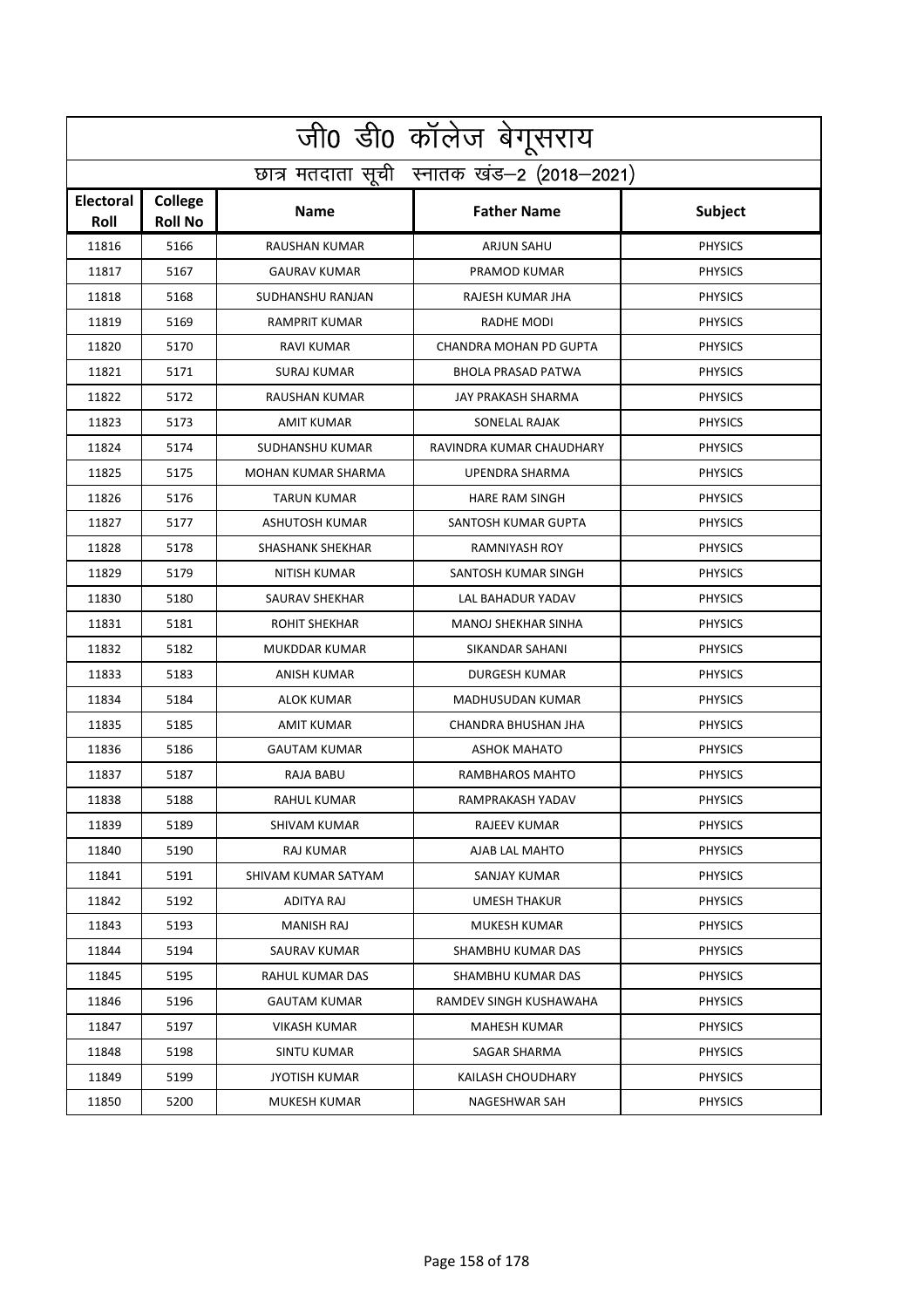| जी0 डी0 कॉलेज बेगूसराय   |                                            |                      |                            |                |  |  |
|--------------------------|--------------------------------------------|----------------------|----------------------------|----------------|--|--|
|                          | छात्र मतदाता सूची स्नातक खंड-2 (2018-2021) |                      |                            |                |  |  |
| <b>Electoral</b><br>Roll | College<br><b>Roll No</b>                  | <b>Name</b>          | <b>Father Name</b>         | Subject        |  |  |
| 11851                    | 5201                                       | BHAGYASHREE          | PAWAN KUMAR PASWAN         | <b>PHYSICS</b> |  |  |
| 11852                    | 5202                                       | <b>MANOJ KUMAR</b>   | <b>BHIKHARI TANTI</b>      | <b>PHYSICS</b> |  |  |
| 11853                    | 5203                                       | <b>BABLOO KUMAR</b>  | DINESH PASWAN              | <b>PHYSICS</b> |  |  |
| 11854                    | 5204                                       | RAHUL KUMAR SAHANI   | <b>FAGUNI SAHANI</b>       | <b>PHYSICS</b> |  |  |
| 11855                    | 5205                                       | RAJNI KUMARI         | RAVINDRA KUMAR             | <b>PHYSICS</b> |  |  |
| 11856                    | 5206                                       | AVINASH KUMAR        | <b>SHANKAR TANTI</b>       | <b>PHYSICS</b> |  |  |
| 11857                    | 5207                                       | <b>VIKRAM KUMAR</b>  | MAHENDRA PASWAN            | <b>PHYSICS</b> |  |  |
| 11858                    | 5208                                       | <b>MANTOSH KUMAR</b> | <b>BADRI MAHTO</b>         | <b>PHYSICS</b> |  |  |
| 11859                    | 5209                                       | <b>SURAJ KUMAR</b>   | RAJENDRA THAKUR            | <b>PHYSICS</b> |  |  |
| 11860                    | 5210                                       | <b>ANAND KUMAR</b>   | PRABHAKER SINGH            | <b>PHYSICS</b> |  |  |
| 11861                    | 5211                                       | RAJA KUMAR           | <b>ASHOK TANTI</b>         | <b>PHYSICS</b> |  |  |
| 11862                    | 5212                                       | PRIYESH KUMAR        | <b>SHRI BHAVISHY MAHTO</b> | <b>PHYSICS</b> |  |  |
| 11863                    | 5213                                       | <b>GUNJAN KUMAR</b>  | <b>GORELAL SHARMA</b>      | <b>PHYSICS</b> |  |  |
| 11864                    | 5214                                       | PRASHANT KUMAR       | <b>DEVNANDAN SAH</b>       | <b>PHYSICS</b> |  |  |
| 11865                    | 5215                                       | <b>GAURI KUMARI</b>  | SHRI ANIL SINGH            | <b>PHYSICS</b> |  |  |
| 11866                    | 5216                                       | <b>NEHA KUMARI</b>   | <b>BABUA RAJAK</b>         | <b>PHYSICS</b> |  |  |
| 11867                    | 5217                                       | NITISH KUMAR         | <b>BHIKHDHARI SINGH</b>    | <b>PHYSICS</b> |  |  |
| 11868                    | 5218                                       | SAURABH KUMAR        | <b>MANIKANT PRASAD</b>     | <b>PHYSICS</b> |  |  |
| 11869                    | 5219                                       | MD DILSHAD ALI       | MD ILTAF ALI               | <b>PHYSICS</b> |  |  |
| 11870                    | 5220                                       | SONAKSHI BHARTI      | <b>LAKSHMI MAHTO</b>       | <b>PHYSICS</b> |  |  |
| 11871                    | 5221                                       | SANOTSH KUMAR        | SANKER SAH                 | <b>PHYSICS</b> |  |  |
| 11872                    | 5222                                       | SATYAM BHARTI        | <b>ARVIND KUMAR</b>        | <b>PHYSICS</b> |  |  |
| 11873                    | 5223                                       | NISHU KUMARI         | AJAY KUMAR                 | <b>PHYSICS</b> |  |  |
| 11874                    | 5224                                       | RAJEEV KUMAR         | LALU YADAV                 | <b>PHYSICS</b> |  |  |
| 11875                    | 5225                                       | AMIT KUMAR           | <b>SHANKAR MAHTO</b>       | <b>PHYSICS</b> |  |  |
| 11876                    | 5226                                       | HIMANSHU BHARTI      | ASHIM KUMAR MAHTO          | <b>PHYSICS</b> |  |  |
| 11877                    | 5227                                       | AKASH KUMAR          | BHUDAY RAY                 | <b>PHYSICS</b> |  |  |
| 11878                    | 5228                                       | SURAJ KUMAR          | UDAYSHANKAR PRASAD SINHA   | <b>PHYSICS</b> |  |  |
| 11879                    | 5229                                       | SHILU KUMARI         | DINENSH CHAUDHARY          | <b>PHYSICS</b> |  |  |
| 11880                    | 5230                                       | SAMAR KUMAR          | SAHEB SINGH                | <b>PHYSICS</b> |  |  |
| 11881                    | 5231                                       | <b>GUDDU KUMAR</b>   | KRISHNA DEV SINGH          | <b>PHYSICS</b> |  |  |
| 11882                    | 5232                                       | DHEERAJ KUMAR        | UPENDRA SAH                | <b>PHYSICS</b> |  |  |
| 11883                    | 5233                                       | BHAGY SHREE          | PRAVIN KUMAR               | <b>PHYSICS</b> |  |  |
| 11884                    | 5234                                       | SUSHIL KUMAR SAHNI   | PRAMOD SAHNI               | <b>PHYSICS</b> |  |  |
| 11885                    | 5235                                       | ROSHAN KUMAR         | <b>INDRADEV RAJAK</b>      | <b>PHYSICS</b> |  |  |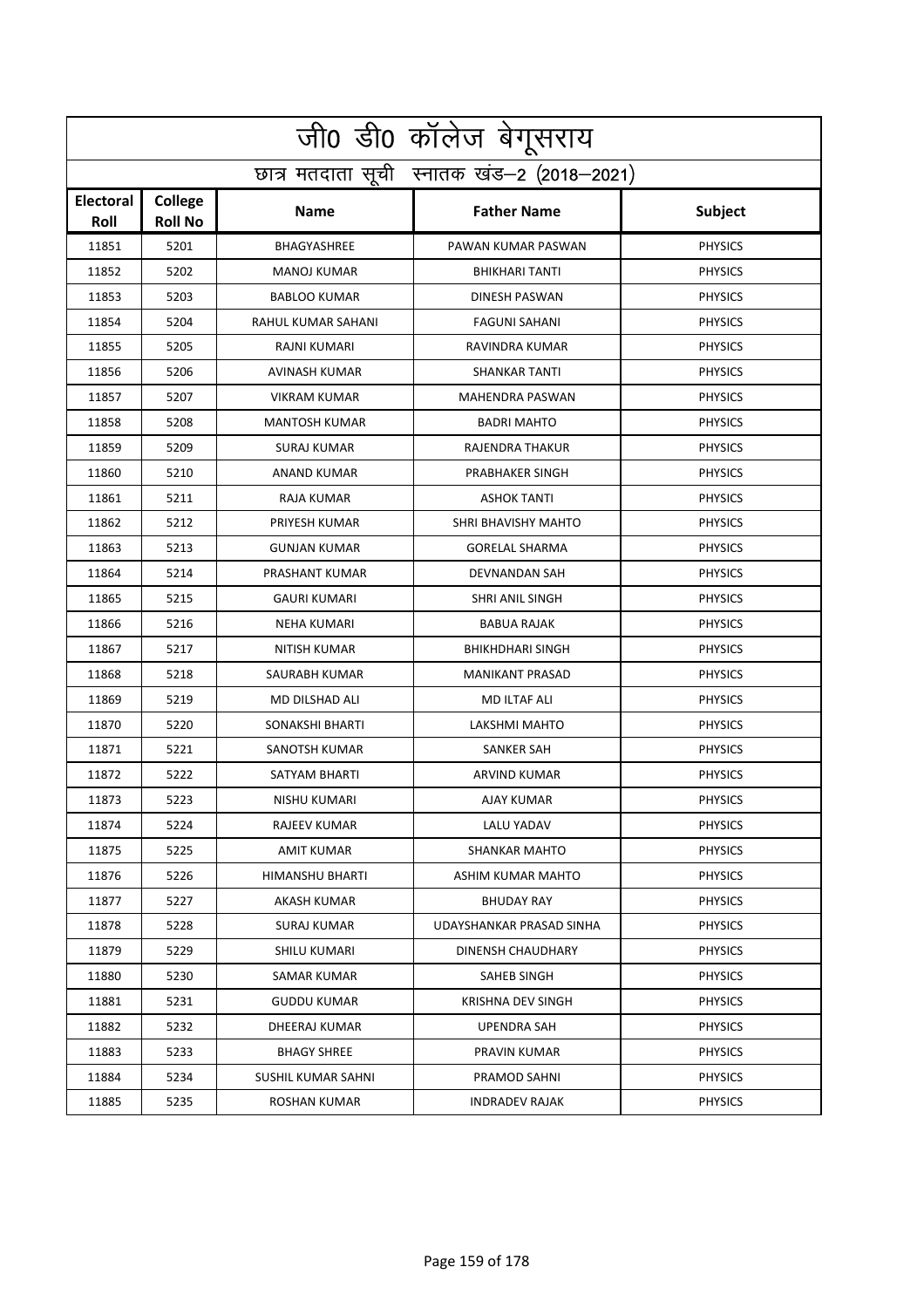| <u>जी</u> 0 डी0 कॉलेज बेगूसराय             |                           |                          |                           |                |  |
|--------------------------------------------|---------------------------|--------------------------|---------------------------|----------------|--|
| छात्र मतदाता सूची स्नातक खंड-2 (2018-2021) |                           |                          |                           |                |  |
| <b>Electoral</b><br><b>Roll</b>            | College<br><b>Roll No</b> | <b>Name</b>              | <b>Father Name</b>        | Subject        |  |
| 11886                                      | 5236                      | AASHISH KUMAR            | MITHLESH SHARMA           | <b>PHYSICS</b> |  |
| 11887                                      | 5237                      | MADHU KAUSHAL CHAUHAN    | KRISHNA MURARI CHAUHAN    | <b>PHYSICS</b> |  |
| 11888                                      | 5238                      | SUDHANSHU KUMAR RASTOGI  | BIRESH PRASAD RASTOGI     | <b>PHYSICS</b> |  |
| 11889                                      | 5239                      | SATYAM KUMAR             | <b>KRISHNA DEV SINGH</b>  | <b>PHYSICS</b> |  |
| 11890                                      | 5240                      | <b>SURAJ KUMAR</b>       | PARDEEP DAS               | <b>PHYSICS</b> |  |
| 11891                                      | 5241                      | <b>SHUBHAM KUMAR</b>     | OM PRAKASH MAHTO          | <b>PHYSICS</b> |  |
| 11892                                      | 5242                      | CHANDANI KUMARI          | <b>ANANDI MAHTO</b>       | <b>PHYSICS</b> |  |
| 11893                                      | 5243                      | SACHIN KUMAR             | <b>SURESH PANDIT</b>      | <b>PHYSICS</b> |  |
| 11894                                      | 5244                      | MD IMRAN ALAM            | <b>MD SHAHAB RAHMANI</b>  | <b>PHYSICS</b> |  |
| 11895                                      | 5245                      | SANTOSH KUMAR            | <b>SUDHIR YADAV</b>       | <b>PHYSICS</b> |  |
| 11896                                      | 5246                      | SHILWANTNKUMAR           | MUNESHWER PRASAD SINGH    | <b>PHYSICS</b> |  |
| 11897                                      | 5247                      | SHIVAM KUMAR             | PRITHVI MAHTO             | <b>PHYSICS</b> |  |
| 11898                                      | 5248                      | <b>KUNAL KUMAR</b>       | <b>MANOJ KUMAR MATHO</b>  | <b>PHYSICS</b> |  |
| 11899                                      | 5249                      | <b>RAHUL KUMAR</b>       | SHIV SHANKAR SINGH        | <b>PHYSICS</b> |  |
| 11900                                      | 5250                      | SUDIPA KUMARI            | <b>VIMAL KUMAR</b>        | <b>PHYSICS</b> |  |
| 11901                                      | 5251                      | <b>MANOJ KUMAR</b>       | RAMOTAR TANTI             | <b>PHYSICS</b> |  |
| 11902                                      | 5252                      | SURAJ KUMAR              | <b>SURESH TANTI</b>       | <b>PHYSICS</b> |  |
| 11903                                      | 5253                      | RAHUL KUMAR              | SHAMBHU PODDAR            | <b>PHYSICS</b> |  |
| 11904                                      | 5254                      | <b>BINIT KUMAR</b>       | <b>BIJAY KUMAR RANJAN</b> | <b>PHYSICS</b> |  |
| 11905                                      | 5255                      | <b>JANKI KUMARI</b>      | MUKESH KUMAR MISHRA       | <b>PHYSICS</b> |  |
| 11906                                      | 5256                      | <b>KRISHNAJEET KUMAR</b> | <b>SHANKAR YADAV</b>      | <b>PHYSICS</b> |  |
| 11907                                      | 5257                      | ANKIT KUMAR DEO          | RANJEET KUMAR DEO         | <b>PHYSICS</b> |  |
| 11908                                      | 5258                      | MUKESH KUMAR             | YUGAL SHAHU               | <b>PHYSICS</b> |  |
| 11909                                      | 5259                      | MD IMTIYAZ               | MD KASIM                  | <b>PHYSICS</b> |  |
| 11910                                      | 5260                      | RAMVIJAY KUMAR           | RAMPRAVESH PASWAN         | <b>PHYSICS</b> |  |
| 11911                                      | 5261                      | KRISHAN KUMAR            | <b>RAM RATAN SAH</b>      | <b>PHYSICS</b> |  |
| 11912                                      | 5263                      | RAMESH KUMAR             | NANDU SHARMA              | <b>PHYSICS</b> |  |
| 11913                                      | 5264                      | AYUSH KUMAR              | <b>SUJIT ROY</b>          | <b>PHYSICS</b> |  |
| 11914                                      | 5265                      | AMITA KUMARI             | AJIT SINGH                | <b>PHYSICS</b> |  |
| 11915                                      | 5265                      | <b>ROHIT KUMAR</b>       | <b>BALMIKI RAJAK</b>      | <b>PHYSICS</b> |  |
| 11916                                      | 5266                      | <b>GAURAV RAJ</b>        | RAMSWARATH SAH            | <b>PHYSICS</b> |  |
| 11917                                      | 5267                      | MITHUN KUMAR             | MEGHEN RAY                | <b>PHYSICS</b> |  |
| 11918                                      | 5268                      | MITHLESH KUMAR           | LALAN SHARMA              | <b>PHYSICS</b> |  |
| 11919                                      | 5269                      | AADARSH KUMAR            | PRASHANT KUMAR            | <b>PHYSICS</b> |  |
| 11920                                      | 5270                      | SURAJ KUMAR              | RAJ KUMAR SINGH           | <b>PHYSICS</b> |  |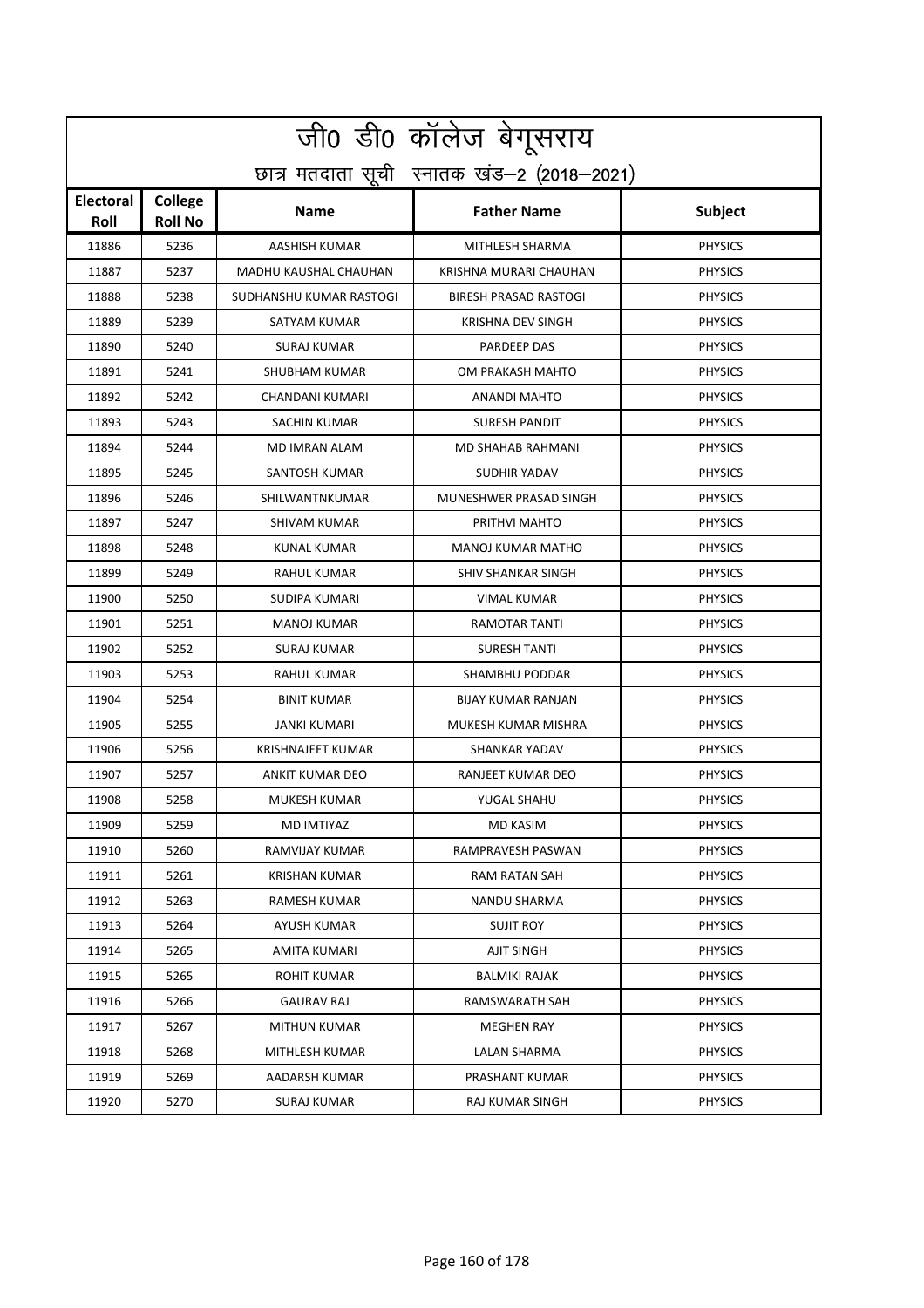| जी0 डी0 कॉलेज बेगूसराय                     |                           |                       |                        |                |  |
|--------------------------------------------|---------------------------|-----------------------|------------------------|----------------|--|
| छात्र मतदाता सूची स्नातक खंड-2 (2018-2021) |                           |                       |                        |                |  |
| <b>Electoral</b><br>Roll                   | College<br><b>Roll No</b> | <b>Name</b>           | <b>Father Name</b>     | Subject        |  |
| 11921                                      | 5271                      | <b>AMAR KUMAR</b>     | <b>BECHAN DAS</b>      | <b>PHYSICS</b> |  |
| 11922                                      | 5272                      | <b>CHHOTU KUMAR</b>   | <b>SONELAL DAS</b>     | <b>PHYSICS</b> |  |
| 11923                                      | 5273                      | <b>ADARSH RAJ</b>     | <b>BABLU YADAV</b>     | <b>PHYSICS</b> |  |
| 11924                                      | 5274                      | <b>ASHWINI KUMAR</b>  | <b>RAMESH KUMAR</b>    | <b>PHYSICS</b> |  |
| 11925                                      | 5275                      | LALU KUMAR            | DILIP RAJAK            | <b>PHYSICS</b> |  |
| 11926                                      | 5276                      | SHIVAM KUMAR          | <b>UDAY CHAUDHRAI</b>  | <b>PHYSICS</b> |  |
| 11927                                      | 5277                      | AAKASH RAJ            | SANJAY KUMAR GOSWAMI   | <b>PHYSICS</b> |  |
| 11928                                      | 5278                      | KRISHNA KUMAR         | <b>ARUN PANDIT</b>     | <b>PHYSICS</b> |  |
| 11929                                      | 5279                      | <b>SITESH KUMAR</b>   | <b>SUDHIR SINGH</b>    | <b>PHYSICS</b> |  |
| 11930                                      | 5280                      | AMAR KUMAR            | SHAMBHU YADAV          | <b>PHYSICS</b> |  |
| 11931                                      | 5281                      | <b>SUNNY KUMAR</b>    | RAJESH SHARMA          | <b>PHYSICS</b> |  |
| 11932                                      | 5282                      | SAURAV KUMAR          | <b>SUNIL ROY</b>       | <b>PHYSICS</b> |  |
| 11933                                      | 5283                      | AMAN KUMAR            | <b>ASHOK KUNWAR</b>    | <b>PHYSICS</b> |  |
| 11934                                      | 5285                      | <b>CHANDAN KUMAR</b>  | <b>KAILASH SAH</b>     | <b>PHYSICS</b> |  |
| 11935                                      | 5286                      | RUPESH KUMAR CHHOTU   | MITHLESH PRASAD SAH    | <b>PHYSICS</b> |  |
| 11936                                      | 5287                      | SACHIN KUMAR          | RAMJEE ROY             | <b>PHYSICS</b> |  |
| 11937                                      | 5288                      | <b>KRISHNA KUMAR</b>  | <b>KAPILDEV RAM</b>    | <b>PHYSICS</b> |  |
| 11938                                      | 5289                      | PINKI KUMARI          | RAJ KUMAR              | <b>PHYSICS</b> |  |
| 11939                                      | 5289                      | <b>RAVI RAJ</b>       | <b>AMIT KUMAR</b>      | <b>PHYSICS</b> |  |
| 11940                                      | 5290                      | <b>RAHUL KUMAR</b>    | RAMVINOD MAHTO         | <b>PHYSICS</b> |  |
| 11941                                      | 5291                      | SAMAR KUMAR           | LAKSHMI RAI            | <b>PHYSICS</b> |  |
| 11942                                      | 5292                      | NAVIN KUMAR           | SHIVNANDAN SHARMA      | <b>PHYSICS</b> |  |
| 11943                                      | 5293                      | RAHUL KUMAR           | <b>TETAR PASWAN</b>    | <b>PHYSICS</b> |  |
| 11944                                      | 5294                      | DAYANAND KUMAR        | RAMANAND MAHTO         | <b>PHYSICS</b> |  |
| 11945                                      | 5295                      | <b>MANKHUSH KUMAR</b> | <b>SUDHIR PANDIT</b>   | <b>PHYSICS</b> |  |
| 11946                                      | 5296                      | <b>USMAN HARUNI</b>   | HAFIZ MD SHAUKET ALI   | <b>PHYSICS</b> |  |
| 11947                                      | 5297                      | PANKAJ KUMAR PASWAN   | SANTOSH PASWAN         | <b>PHYSICS</b> |  |
| 11948                                      | 5298                      | MANIBHUSHAN KUMAR     | RAJ KUMAR SINGH        | <b>PHYSICS</b> |  |
| 11949                                      | 5299                      | <b>ROHIT KUMAR</b>    | <b>DINESH SAH</b>      | <b>PHYSICS</b> |  |
| 11950                                      | 5300                      | NITISH KUMAR          | RAMDEV YADAV           | <b>PHYSICS</b> |  |
| 11951                                      | 8439                      | <b>BHARAT KUMAR</b>   | <b>RAM SHANKAR SAH</b> | <b>PHYSICS</b> |  |
| 11952                                      | 8731                      | SHALIGRAM KUMAR       | MANOJ KUMAR SAH        | <b>PHYSICS</b> |  |
| 11953                                      | 8732                      | BITTU KUMAR           | DINESH YADAV           | <b>PHYSICS</b> |  |
| 11954                                      | 8733                      | <b>SUMAN KUMAR</b>    | PANKAJ SINGH           | <b>PHYSICS</b> |  |
| 11955                                      | 8734                      | PUSHPANJALI KUMARI    | PAPPU MANDAL           | <b>PHYSICS</b> |  |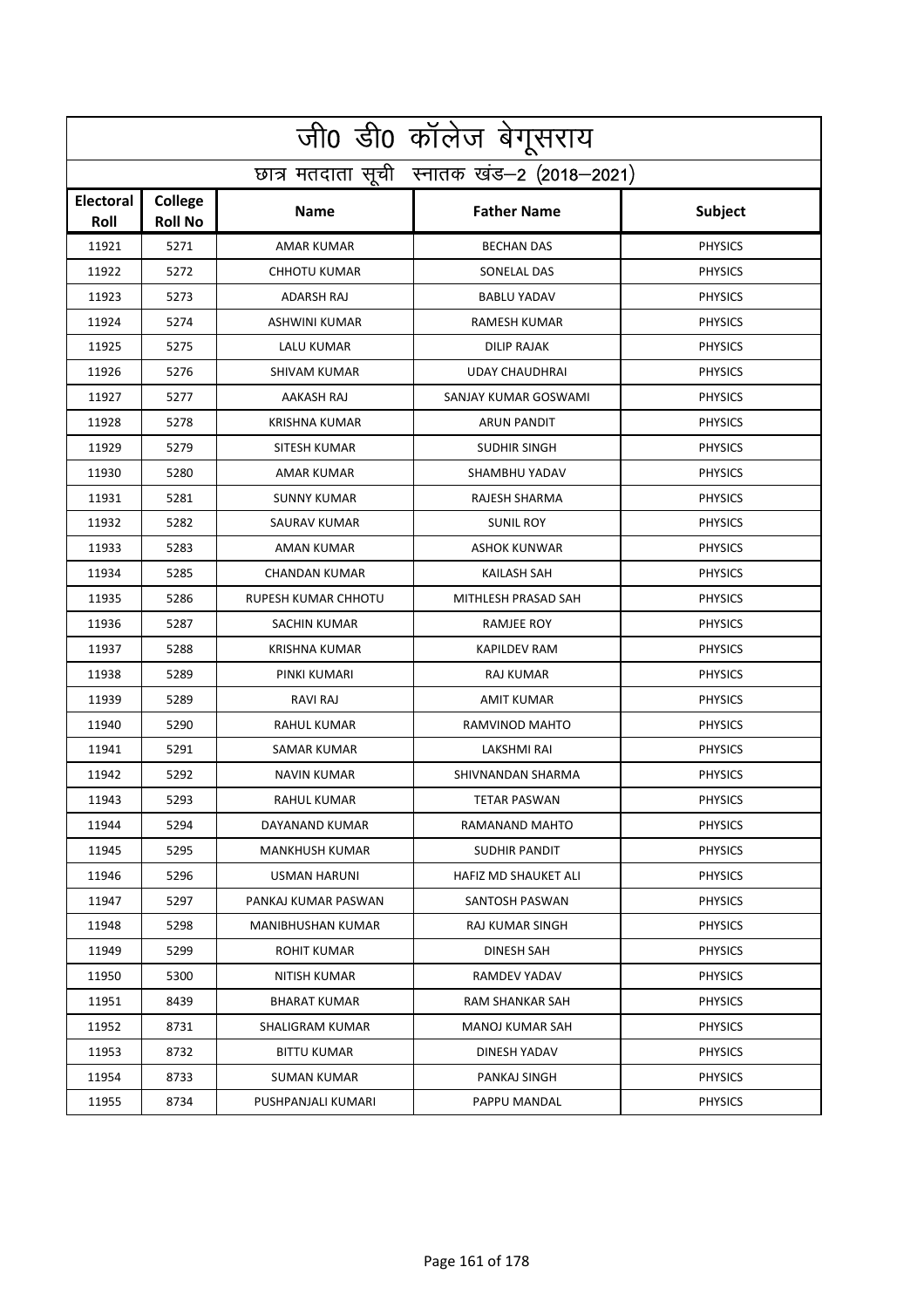|                          | <u>जी0 डी0 कॉलेज बेगू</u> सराय             |                         |                        |                |  |  |
|--------------------------|--------------------------------------------|-------------------------|------------------------|----------------|--|--|
|                          | छात्र मतदाता सूची स्नातक खंड-2 (2018-2021) |                         |                        |                |  |  |
| <b>Electoral</b><br>Roll | College<br><b>Roll No</b>                  | <b>Name</b>             | <b>Father Name</b>     | <b>Subject</b> |  |  |
| 11956                    | 8735                                       | <b>NIRAJ KUMAR</b>      | <b>MANOJ RAM</b>       | <b>PHYSICS</b> |  |  |
| 11957                    | 8736                                       | <b>ROHIT KUMAR</b>      | NAND KISHOR CHOUDHARY  | <b>PHYSICS</b> |  |  |
| 11958                    | 8737                                       | DEEPA KUMARI            | <b>ARVIND PARSAD</b>   | <b>PHYSICS</b> |  |  |
| 11959                    | 8739                                       | PRITI KUMARI            | <b>JAGJEET PODDAR</b>  | <b>PHYSICS</b> |  |  |
| 11960                    | 8740                                       | MD ALTAF RAJA           | MD SAIYAD AHMAD        | <b>PHYSICS</b> |  |  |
| 11961                    | 8741                                       | AVINASH KUMAR           | <b>KALESHWAR SAH</b>   | <b>PHYSICS</b> |  |  |
| 11962                    | 8742                                       | ABHINAV KUMAR           | <b>AJAY KUMAR</b>      | <b>PHYSICS</b> |  |  |
| 11963                    | 8743                                       | <b>BITTU KUMAR</b>      | LALAN MAHTO            | <b>PHYSICS</b> |  |  |
| 11964                    | 8744                                       | <b>MANNU KUMARI</b>     | SHREE VIJAY SINGH      | <b>PHYSICS</b> |  |  |
| 11965                    | 8745                                       | <b>KIRAN KUMARI</b>     | <b>BINOD KUMAR</b>     | <b>PHYSICS</b> |  |  |
| 11966                    | 8746                                       | ABHIMANYU KUMAR         | <b>BHUSHAN RAJAK</b>   | <b>PHYSICS</b> |  |  |
| 11967                    | 8747                                       | ABHISHEK KUMAR          | <b>LALAN KUMAR RAM</b> | <b>PHYSICS</b> |  |  |
| 11968                    | 8747                                       | <b>BITTU KUMAR</b>      | SANJEEV PODDAR         | <b>PHYSICS</b> |  |  |
| 11969                    | 8748                                       | <b>MANISH KUMAR</b>     | MUSAHARU TANTI         | <b>PHYSICS</b> |  |  |
| 11970                    | 8748                                       | PRACHI KUMARI           | ASHOK KUMAR SHARMA     | <b>PHYSICS</b> |  |  |
| 11971                    | 8749                                       | <b>GAURAV KUMAR</b>     | YUGAL KISHOR PASWAN    | <b>PHYSICS</b> |  |  |
| 11972                    | 8749                                       | NAVIN KUMAR RAJAK       | <b>BAHADUR RAJAK</b>   | <b>PHYSICS</b> |  |  |
| 11973                    | 8750                                       | PRASHANT KUMAR          | PANKAJ KUMAR THAKUR    | <b>PHYSICS</b> |  |  |
| 11974                    | 8750                                       | <b>SURYA KUMAR</b>      | SATISH KUMAR SAH       | <b>PHYSICS</b> |  |  |
| 11975                    | 8751                                       | SURYA PRAKASH SUDHANSHU | RAM SEVAK SAH          | <b>PHYSICS</b> |  |  |
| 11976                    | 8751                                       | SAKSHI KUMARI           | <b>MADAN JHA</b>       | <b>PHYSICS</b> |  |  |
| 11977                    | 8752                                       | ANSHU KUMAR             | <b>GUANJAN ROY</b>     | <b>PHYSICS</b> |  |  |
| 11978                    | 8752                                       | <b>VIVEK KUMAR</b>      | <b>BABLU SHARMA</b>    | <b>PHYSICS</b> |  |  |
| 11979                    | 8753                                       | SATYAM KUMAR            | <b>BINOD SHARMA</b>    | <b>PHYSICS</b> |  |  |
| 11980                    | 8754                                       | PRATIK BHARDWAJ         | SAILENDRA KISHOR SINGH | <b>PHYSICS</b> |  |  |
| 11981                    | 8755                                       | <b>AMAN</b>             | <b>RAJEEV RANJAN</b>   | <b>PHYSICS</b> |  |  |
| 11982                    | 8756                                       | ANJALI RAJ              | <b>BIPIN SINGH</b>     | <b>PHYSICS</b> |  |  |
| 11983                    | 8757                                       | KUNDAN KUMAR            | RAJKUMAR SAH           | <b>PHYSICS</b> |  |  |
| 11984                    | 8758                                       | RITESH RANJAN           | INDRADEO SAHNI         | <b>PHYSICS</b> |  |  |
| 11985                    | 8759                                       | <b>GULAM DAUD</b>       | <b>GULAM MUSTAFA</b>   | <b>PHYSICS</b> |  |  |
| 11986                    | 8760                                       | RITURAJ                 | SURENDRA SINGH         | <b>PHYSICS</b> |  |  |
| 11987                    | 8761                                       | PUSHPAK KUMAR           | <b>BABU LAL SINGH</b>  | <b>PHYSICS</b> |  |  |
| 11988                    | 8762                                       | CHANDAN KUMAR           | MANOJ MAHTO            | <b>PHYSICS</b> |  |  |
| 11989                    | 8763                                       | RAVI RANJAN             | DILIP KUMAR GUPTA      | <b>PHYSICS</b> |  |  |
| 11990                    | 8764                                       | RUSTAM KUMAR            | PRADEEP KUMAR          | <b>PHYSICS</b> |  |  |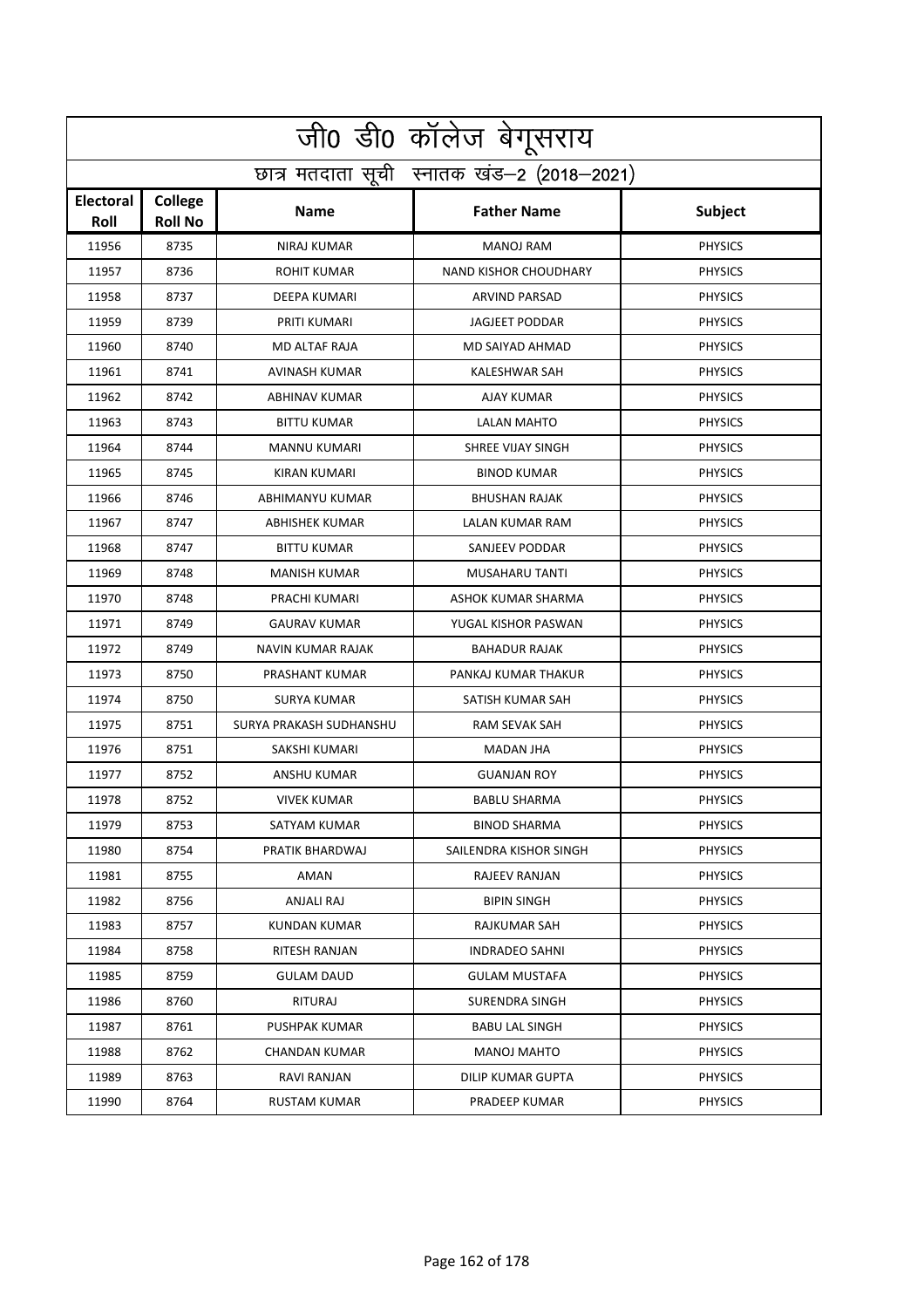| जी0 डी0 कॉलेज बेगूसराय                     |                           |                       |                           |                |  |
|--------------------------------------------|---------------------------|-----------------------|---------------------------|----------------|--|
| छात्र मतदाता सूची स्नातक खंड-2 (2018-2021) |                           |                       |                           |                |  |
| Electoral<br>Roll                          | College<br><b>Roll No</b> | <b>Name</b>           | <b>Father Name</b>        | <b>Subject</b> |  |
| 11991                                      | 8765                      | <b>SONU SIDDHARTH</b> | <b>NATBAR SINGH</b>       | <b>PHYSICS</b> |  |
| 11992                                      | 8766                      | <b>GAUTAM KUMAR</b>   | KANHAIYA LAL THAKUR       | <b>PHYSICS</b> |  |
| 11993                                      | 8767                      | AMAN RAJ              | RAMBILASH RAJAK           | <b>PHYSICS</b> |  |
| 11994                                      | 8768                      | <b>SANJEEV KUMAR</b>  | SONELAL YADAV             | <b>PHYSICS</b> |  |
| 11995                                      | 8769                      | SATYAM KUMAR          | RAVINDRA JHA              | <b>PHYSICS</b> |  |
| 11996                                      | 8770                      | SHARVAN KUMAR         | RANJAN SAH                | <b>PHYSICS</b> |  |
| 11997                                      | 8771                      | DHARMENDRA KUMAR      | DHANESHWAR SAH            | <b>PHYSICS</b> |  |
| 11998                                      | 8772                      | DEVNARAYAN KUMAR ABC  | RAMBRIKSH SAH             | <b>PHYSICS</b> |  |
| 11999                                      | 8773                      | DEV KUMAR             | RAMCHANDRA MAHTO          | <b>PHYSICS</b> |  |
| 12000                                      | 8774                      | <b>SONU RAJ</b>       | MURLI MANOHAR KUMAR       | <b>PHYSICS</b> |  |
| 12001                                      | 8775                      | <b>SACHIN KUMAR</b>   | JANARDAN PRASAD SINGH     | <b>PHYSICS</b> |  |
| 12002                                      | 8776                      | AMAN KUMAR            | <b>SUNIL MALAKAR</b>      | <b>PHYSICS</b> |  |
| 12003                                      | 8777                      | <b>BADAL KUMAR</b>    | LAKSHMAN RAUT             | <b>PHYSICS</b> |  |
| 12004                                      | 8778                      | ANKUSH KUMAR          | PANKAJ SINGH              | <b>PHYSICS</b> |  |
| 12005                                      | 8779                      | <b>MAUSAM KUMAR</b>   | RAM PRAKASH SINGH         | <b>PHYSICS</b> |  |
| 12006                                      | 8780                      | PRIYANKA KUMARI       | <b>DILIP MAHTO</b>        | <b>PHYSICS</b> |  |
| 12007                                      | 8781                      | <b>MUKUND SINGH</b>   | SANTOSH KUMAR SINGH       | <b>PHYSICS</b> |  |
| 12008                                      | 8782                      | ABHISHEK KUMAR        | PANKAJ KUMAR              | <b>PHYSICS</b> |  |
| 12009                                      | 8783                      | <b>SHUBHAM KUMAR</b>  | ANIL KUMAR ISHWAR         | <b>PHYSICS</b> |  |
| 12010                                      | 8784                      | SHOBHA KUMARI         | <b>VINOD DAS</b>          | <b>PHYSICS</b> |  |
| 12011                                      | 8785                      | <b>VIKASH KUMAR</b>   | <b>VIJAY ROY</b>          | <b>PHYSICS</b> |  |
| 12012                                      | 8786                      | <b>VIKKY KUMAR</b>    | <b>MAHESH SAHANI</b>      | <b>PHYSICS</b> |  |
| 12013                                      | 8788                      | <b>ANAND GAURAV</b>   | RAM SHARAN YADAV          | <b>PHYSICS</b> |  |
| 12014                                      | 8789                      | <b>GAURAV KUMAR</b>   | RAJENDRA PAL              | <b>PHYSICS</b> |  |
| 12015                                      | 8790                      | BABLOO KUMAR          | SITA RAM TANTI            | <b>PHYSICS</b> |  |
| 12016                                      | 8791                      | SUMAN RAJ             | AJIT KUMAR                | <b>PHYSICS</b> |  |
| 12017                                      | 8792                      | ANIL KUMAR            | <b>RAM SAH</b>            | <b>PHYSICS</b> |  |
| 12018                                      | 8793                      | SATYAM KUMAR          | <b>RAVI SHANKAR SINGH</b> | <b>PHYSICS</b> |  |
| 12019                                      | 8794                      | SANJAY KUMAR          | DINESH RAJAK              | <b>PHYSICS</b> |  |
| 12020                                      | 8795                      | NIKESH KUMAR          | SHATRUGHAN SAW            | <b>PHYSICS</b> |  |
| 12021                                      | 8796                      | <b>MAYANK KUMAR</b>   | SHIV SHANKAR PODDAR       | <b>PHYSICS</b> |  |
| 12022                                      | 8797                      | SURYA PRAKASH KUMAR   | MUKESH KUMAR MISHRA       | <b>PHYSICS</b> |  |
| 12023                                      | 8798                      | DIKSHA KUMARI         | SANJAY SINGH              | <b>PHYSICS</b> |  |
| 12024                                      | 8799                      | PHULO PANDIT          | <b>BHUSAN PANDIT</b>      | <b>PHYSICS</b> |  |
| 12025                                      | 8800                      | ROHIT KUMAR           | BHUJANGI SINGH            | <b>PHYSICS</b> |  |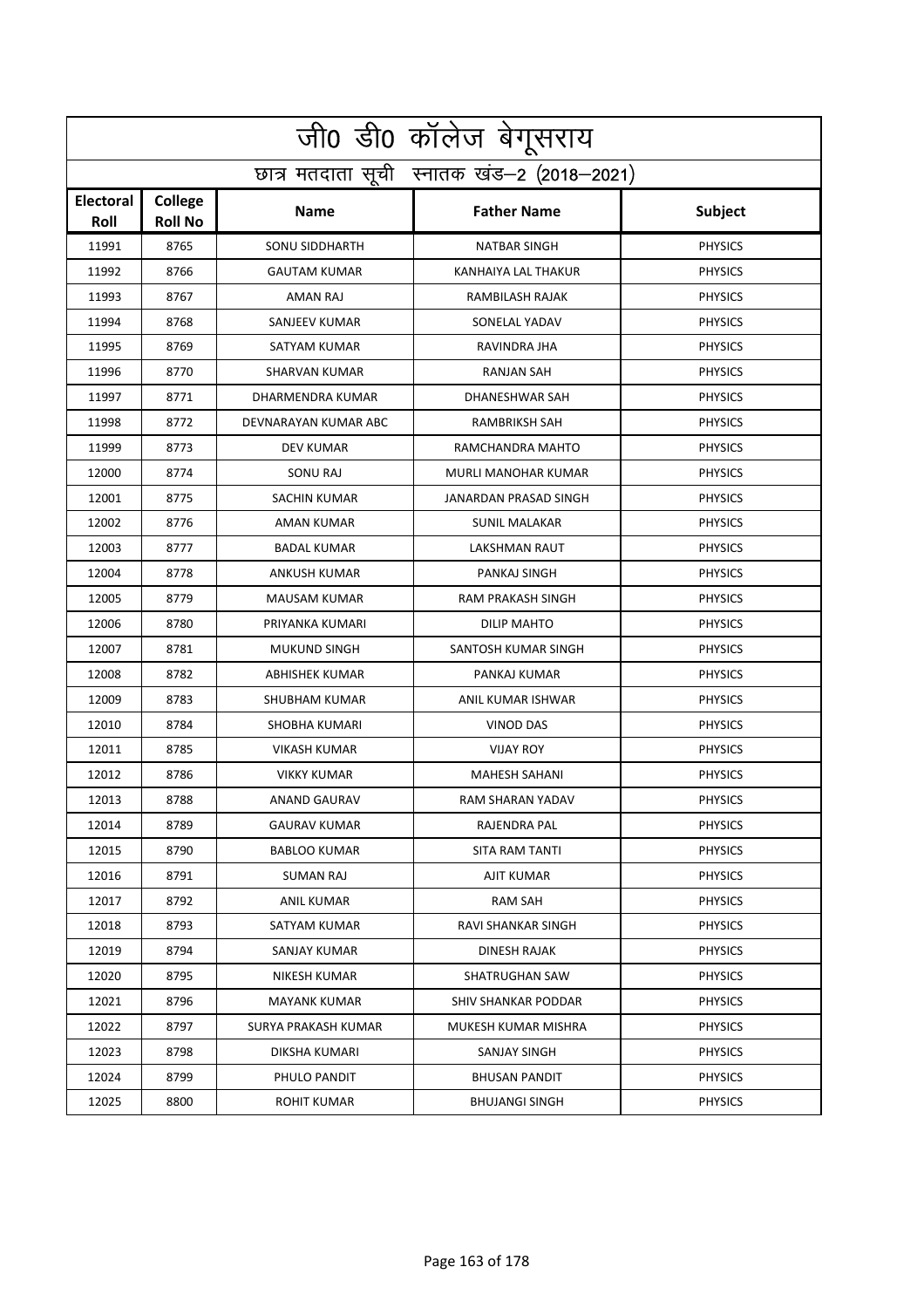| जी0 डी0 कॉलेज बेगूसराय                     |                           |                      |                         |                |  |
|--------------------------------------------|---------------------------|----------------------|-------------------------|----------------|--|
| छात्र मतदाता सूची स्नातक खंड-2 (2018-2021) |                           |                      |                         |                |  |
| <b>Electoral</b><br>Roll                   | College<br><b>Roll No</b> | <b>Name</b>          | <b>Father Name</b>      | <b>Subject</b> |  |
| 12026                                      | 8801                      | <b>SHAMBHU KUMAR</b> | <b>SUKHDEV SAHU</b>     | <b>PHYSICS</b> |  |
| 12027                                      | 8802                      | PRAVEEN KUMAR        | SABHAPATI YADAV         | <b>PHYSICS</b> |  |
| 12028                                      | 8803                      | <b>GAURAV KUMAR</b>  | <b>SHANKAR MAHTO</b>    | <b>PHYSICS</b> |  |
| 12029                                      | 8804                      | KANHAIYA KUMAR       | <b>TUNTUN PASWAN</b>    | <b>PHYSICS</b> |  |
| 12030                                      | 8805                      | <b>RAJ KUMAR</b>     | <b>ASHOK SHARMA</b>     | <b>PHYSICS</b> |  |
| 12031                                      | 8806                      | <b>KAMLESH KUMAR</b> | <b>GORELAL MAHTO</b>    | <b>PHYSICS</b> |  |
| 12032                                      | 8807                      | <b>NEETISH KUMAR</b> | RAJENDRA THAKUR         | <b>PHYSICS</b> |  |
| 12033                                      | 8808                      | AZHAR UDDIN          | ABUL KALAM              | <b>PHYSICS</b> |  |
| 12034                                      | 8809                      | NIRANJAN KUMAR       | <b>RAMBILISH PASWAN</b> | <b>PHYSICS</b> |  |
| 12035                                      | 8810                      | RANI KUMARI          | <b>INDARA RAY</b>       | <b>PHYSICS</b> |  |
| 12036                                      | 8811                      | NAVNEET KUMAR        | ANGESH KUMAR            | <b>PHYSICS</b> |  |
| 12037                                      | 8812                      | TUPHAN KUMAR         | <b>DILIP PASWAN</b>     | <b>PHYSICS</b> |  |
| 12038                                      | 8813                      | <b>DURGESH KUMAR</b> | <b>SULEN YADAV</b>      | <b>PHYSICS</b> |  |
| 12039                                      | 8814                      | <b>SANDIP KUMAR</b>  | RAMHIT MAHTO            | <b>PHYSICS</b> |  |
| 12040                                      | 8815                      | AVINASH KUMAR        | <b>SUDHIR BHAGAT</b>    | <b>PHYSICS</b> |  |
| 12041                                      | 8816                      | RANDHIR KUMAR        | <b>BILAT PASWAN</b>     | <b>PHYSICS</b> |  |
| 12042                                      | 8817                      | RANA KUMAR           | <b>BHUPNARAYAN DAS</b>  | <b>PHYSICS</b> |  |
| 12043                                      | 8818                      | NITISH KUMAR         | PRAMOD SINGH            | <b>PHYSICS</b> |  |
| 12044                                      | 8819                      | <b>AVNEET RAJ</b>    | RAJKUMAR PRIYADARSHI    | <b>PHYSICS</b> |  |
| 12045                                      | 8820                      | AJAY KARAN KUMAR     | <b>GOPAL MAHTO</b>      | <b>PHYSICS</b> |  |
| 12046                                      | 8821                      | <b>NANDAN KUMAR</b>  | SONELAL SHARMA          | <b>PHYSICS</b> |  |
| 12047                                      | 8822                      | TRILOKI KUMAR        | RAM SHANKAR CHAUDHARI   | <b>PHYSICS</b> |  |
| 12048                                      | 8823                      | AKASH SHARMA         | UMESH SHARMA            | <b>PHYSICS</b> |  |
| 12049                                      | 8824                      | SONU KUMAR           | <b>DILIP MALLICK</b>    | <b>PHYSICS</b> |  |
| 12050                                      | 8825                      | DILKHUSH KUMAR       | <b>HARERAM SINGH</b>    | <b>PHYSICS</b> |  |
| 12051                                      | 8826                      | CHANDRAJEET KUMAR    | RAM SAKHA SINGH         | <b>PHYSICS</b> |  |
| 12052                                      | 8828                      | NIKITA KUMARI        | PRAMOD MALAKAR          | <b>PHYSICS</b> |  |
| 12053                                      | 8829                      | KAJAL KUMARI         | PAPPU SINGH             | <b>PHYSICS</b> |  |
| 12054                                      | 8830                      | CHIKKI KUMARI        | ASHOK KUMAR SHARMA      | <b>PHYSICS</b> |  |
| 12055                                      | 8831                      | AMRESH KUMAR         | JAGDISH PD SAH          | <b>PHYSICS</b> |  |
| 12056                                      | 8832                      | PRATIMA KUMARI       | <b>MAHENDRA DAS</b>     | <b>PHYSICS</b> |  |
| 12057                                      | 8833                      | MD AMEEM             | MD RABBAN               | <b>PHYSICS</b> |  |
| 12058                                      | 8834                      | DEEPAK KUMAR         | RAGHUNI SAHANI          | <b>PHYSICS</b> |  |
| 12059                                      | 8835                      | MD ABID              | MD JAHID                | <b>PHYSICS</b> |  |
| 12060                                      | 8836                      | NITISH KUMAR         | <b>MANTUN SHARMA</b>    | <b>PHYSICS</b> |  |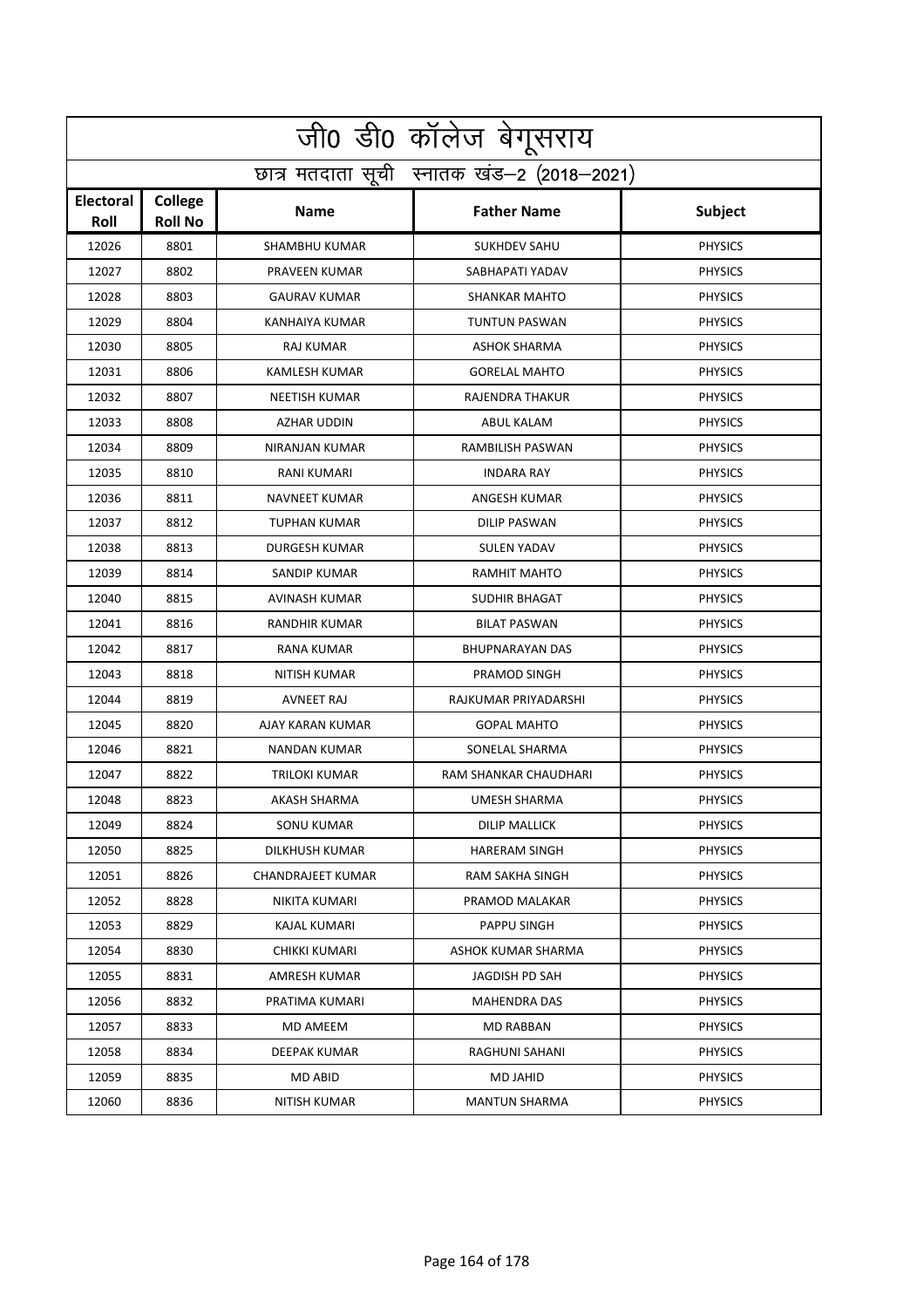|                   | जी0 डी0 कॉलेज बेगूसराय                     |                            |                          |                |  |  |
|-------------------|--------------------------------------------|----------------------------|--------------------------|----------------|--|--|
|                   | छात्र मतदाता सूची स्नातक खंड-2 (2018-2021) |                            |                          |                |  |  |
| Electoral<br>Roll | <b>College</b><br><b>Roll No</b>           | <b>Name</b>                | <b>Father Name</b>       | <b>Subject</b> |  |  |
| 12061             | 8837                                       | <b>RITU KUMARI</b>         | PAWAN PODDAR             | <b>PHYSICS</b> |  |  |
| 12062             | 8838                                       | RABINDRA KUMAR             | <b>RAJ KISHOR PODDAR</b> | <b>PHYSICS</b> |  |  |
| 12063             | 8839                                       | VISHAL KUMAR RAJA          | SURESH KUMAR RAM         | <b>PHYSICS</b> |  |  |
| 12064             | 8840                                       | <b>RAHUL KUMAR</b>         | PARMOD KUMAR CHAUDHARI   | <b>PHYSICS</b> |  |  |
| 12065             | 8841                                       | <b>GULSHAN</b>             | ARUN KUMAR JHA           | <b>PHYSICS</b> |  |  |
| 12066             | 8841                                       | SAURAV KUMAR               | RAMASHISH SHARMA         | <b>PHYSICS</b> |  |  |
| 12067             | 8842                                       | RAUSHAN KUMAR              | <b>BHUPENDRA SINGH</b>   | <b>PHYSICS</b> |  |  |
| 12068             | 8843                                       | <b>RAJ KUMAR</b>           | SHREE ARUN KUMAR         | <b>PHYSICS</b> |  |  |
| 12069             | 8844                                       | <b>SHRAVAN KUMAR</b>       | RAMNARAYAN TANTI         | <b>PHYSICS</b> |  |  |
| 12070             | 8845                                       | ATISH KUMAR                | <b>SHANKAR PODDAR</b>    | <b>PHYSICS</b> |  |  |
| 12071             | 8846                                       | <b>AMIT KUMAR</b>          | SURENDRA CHAUDHRY        | <b>PHYSICS</b> |  |  |
| 12072             | 8847                                       | ABHAY KUMAR ABHINAV        | <b>MAHADEV PASWAN</b>    | <b>PHYSICS</b> |  |  |
| 12073             | 8848                                       | <b>SURAJ KUMAR</b>         | <b>VINOD SAH</b>         | <b>PHYSICS</b> |  |  |
| 12074             | 8849                                       | SATYAM KUMAR               | JAYPRAKASH PASWAN        | <b>PHYSICS</b> |  |  |
| 12075             | 8850                                       | <b>MANTUN KUMAR</b>        | BALESHWAR PASWAN         | <b>PHYSICS</b> |  |  |
| 12076             | 8852                                       | SANJAY KUMAR               | AWADHESH BHAGAT          | <b>PHYSICS</b> |  |  |
| 12077             | 8853                                       | <b>GAURAV KUMAR SHARMA</b> | RAMJAPO SHARMA           | <b>PHYSICS</b> |  |  |
| 12078             | 8856                                       | <b>NAKUL KUMAR</b>         | NANDU PASWAN             | <b>PHYSICS</b> |  |  |
| 12079             | 8857                                       | ANKIT KUMAR SAH            | RAJ KUMAR SAH            | <b>PHYSICS</b> |  |  |
| 12080             | 8858                                       | YASH RAJ                   | RAMSHARAN YADAV          | <b>PHYSICS</b> |  |  |
| 12081             | 8860                                       | <b>MANISH KUMAR</b>        | <b>MANOJ JHA</b>         | <b>PHYSICS</b> |  |  |
| 12082             | 8861                                       | <b>LOVELY KUMARI</b>       | PAPPU CHAUDHARY          | <b>PHYSICS</b> |  |  |
| 12083             | 8862                                       | NITEESH KUMAR              | <b>BHOLA SHARMA</b>      | <b>PHYSICS</b> |  |  |
| 12084             | 8863                                       | NITESH KUMAR SINGH         | KANHAIYA SINGH           | <b>PHYSICS</b> |  |  |
| 12085             | 8864                                       | <b>JYOTI PRIYA</b>         | SHIV PRASAD SAHNI        | <b>PHYSICS</b> |  |  |
| 12086             | 8865                                       | MANOJ KUMAR                | PHULO TANTI              | <b>PHYSICS</b> |  |  |
| 12087             | 8866                                       | RUSHIAN KUMAR              | ARVIND SINGH             | <b>PHYSICS</b> |  |  |
| 12088             | 8867                                       | PUSHKAR KUMAR              | RAMBHU KUMAR             | <b>PHYSICS</b> |  |  |
| 12089             | 8870                                       | <b>GOVIND KUMAR</b>        | RAMASHISH MAHATO         | <b>PHYSICS</b> |  |  |
| 12090             | 8880                                       | <b>MRIDULA KUMARI</b>      | SHATRUGHAN YADAV         | <b>PHYSICS</b> |  |  |
| 12091             | 8881                                       | RAMJANE KUMAR              | RAM UDAY PASWAN          | <b>PHYSICS</b> |  |  |
| 12092             | 8882                                       | ANUPRIYA JYOTI             | <b>BAL MUKUND DAS</b>    | <b>PHYSICS</b> |  |  |
| 12093             | 8883                                       | SUNIL SAGAR                | CHUNCHUN SINGH           | <b>PHYSICS</b> |  |  |
| 12094             | 8884                                       | SHAHNAWAZ AHMAD            | FIROZ AHMAD              | <b>PHYSICS</b> |  |  |
| 12095             |                                            | AMAN KUMAR                 | DINESH PRASAD SINGH      | <b>PHYSICS</b> |  |  |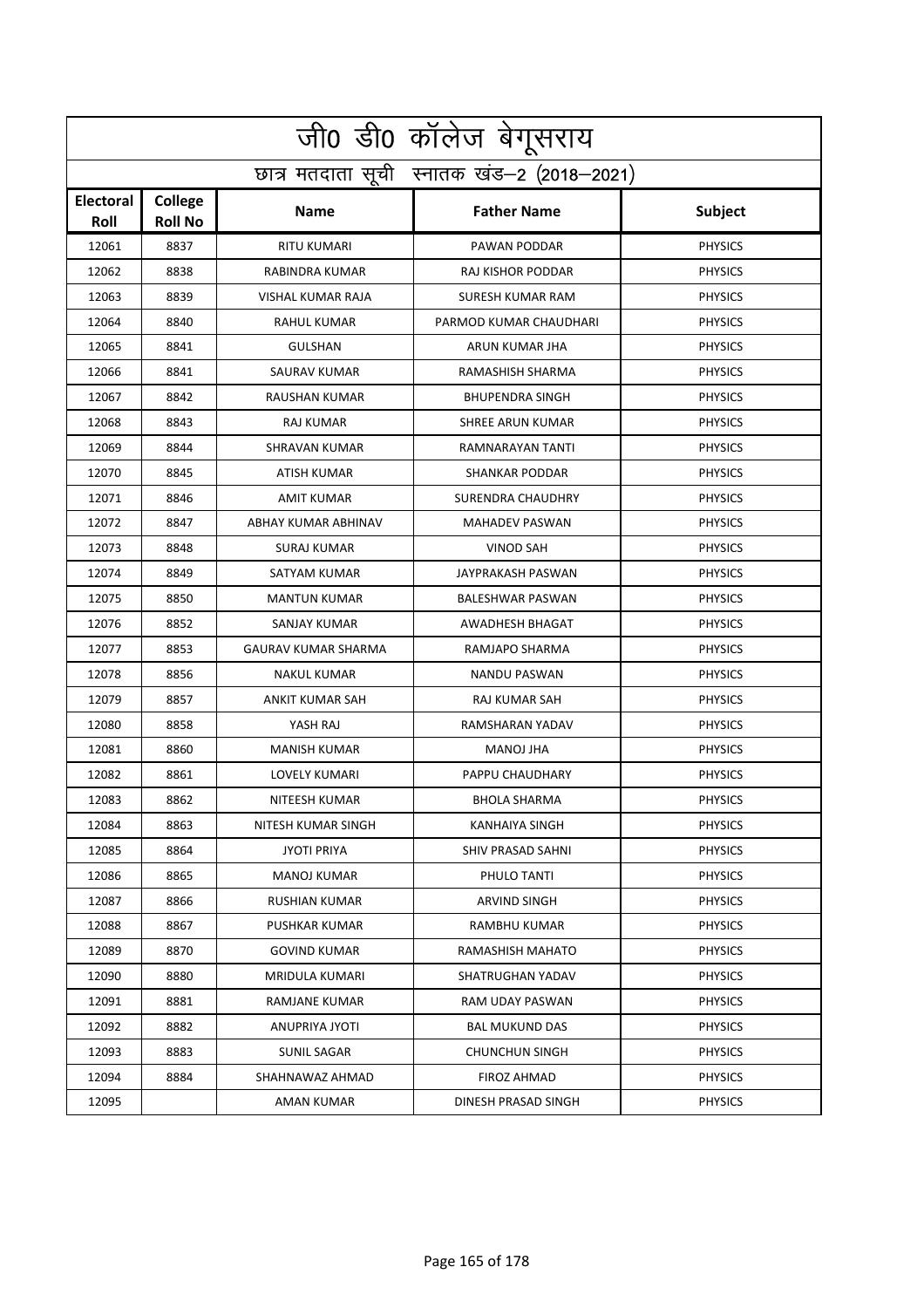|                          | जी0 डी0 कॉलेज बेगूसराय                     |                      |                           |                |  |  |
|--------------------------|--------------------------------------------|----------------------|---------------------------|----------------|--|--|
|                          | छात्र मतदाता सूची स्नातक खंड-2 (2018-2021) |                      |                           |                |  |  |
| <b>Electoral</b><br>Roll | College<br><b>Roll No</b>                  | <b>Name</b>          | <b>Father Name</b>        | Subject        |  |  |
| 12096                    | 513                                        | <b>ANKIT RAJ</b>     | <b>VIJAY KUMAR</b>        | ZOOLOGY        |  |  |
| 12097                    | 4111                                       | <b>BITTU KUMAR</b>   | <b>LALAN PANDIT</b>       | <b>ZOOLOGY</b> |  |  |
| 12098                    | 4150                                       | OJHAL KUMARI         | JAGDAMBI SAH              | <b>ZOOLOGY</b> |  |  |
| 12099                    | 4247                                       | RAKHI KUMARI         | KAMAL KISHOR MISHRA       | <b>ZOOLOGY</b> |  |  |
| 12100                    | 4305                                       | MINAKSHI VERMA       | LATE RAJESH SONI VERMA    | <b>ZOOLOGY</b> |  |  |
| 12101                    | 4363                                       | SHWETA KUMARI        | SANJAY SINGH              | <b>ZOOLOGY</b> |  |  |
| 12102                    | 4499                                       | KAUSHAL KAUSHIK      | SRI RAMLAKHAN SINGH       | ZOOLOGY        |  |  |
| 12103                    | 5119                                       | MANISHA KUMARI       | <b>SUDHIR KUMAR SINGH</b> | <b>ZOOLOGY</b> |  |  |
| 12104                    | 5120                                       | <b>SURBHI KUMARI</b> | PRAMOD SHARMA             | ZOOLOGY        |  |  |
| 12105                    | 5301                                       | <b>LAXMI KUMARI</b>  | <b>BHUMI MAHTO</b>        | <b>ZOOLOGY</b> |  |  |
| 12106                    | 5302                                       | <b>NILU KUMARI</b>   | RAMNANDAN DAS             | <b>ZOOLOGY</b> |  |  |
| 12107                    | 5303                                       | SHIVANI RAJ          | PAPPU SINGH               | <b>ZOOLOGY</b> |  |  |
| 12108                    | 5304                                       | <b>RASHMI KUMARI</b> | <b>RAJEEV KUMAR</b>       | <b>ZOOLOGY</b> |  |  |
| 12109                    | 5305                                       | <b>SWETA KUMARI</b>  | HARI NANDAN SINGH         | ZOOLOGY        |  |  |
| 12110                    | 5306                                       | KUMARI MADHUPRIYA    | RAJEEV KUMAR              | <b>ZOOLOGY</b> |  |  |
| 12111                    | 5307                                       | AARTI KUMARI         | AKLU PASWAN               | <b>ZOOLOGY</b> |  |  |
| 12112                    | 5308                                       | <b>VARSHA KUMARI</b> | RAJ KUMAR                 | ZOOLOGY        |  |  |
| 12113                    | 5309                                       | RAVI PRAKASH HANS    | <b>BHUPENDRA KUMAR</b>    | <b>ZOOLOGY</b> |  |  |
| 12114                    | 5310                                       | SOUMYA JHA           | SANJAY KUMAR JHA          | ZOOLOGY        |  |  |
| 12115                    | 5311                                       | <b>HARIOM KUAMR</b>  | PRAKASH SAH               | ZOOLOGY        |  |  |
| 12116                    | 5312                                       | MD MOZAHID           | ABDUR RAZZAQUE            | <b>ZOOLOGY</b> |  |  |
| 12117                    | 5313                                       | <b>MANISH KUMAR</b>  | SUNIL KUMAR SAH           | <b>ZOOLOGY</b> |  |  |
| 12118                    | 5314                                       | SHREESHAM KUMARI     | RAMSEVAK SHAH             | <b>ZOOLOGY</b> |  |  |
| 12119                    | 5315                                       | <b>BHARTI KUMARI</b> | <b>BUDUL KUMAR AZAD</b>   | ZOOLOGY        |  |  |
| 12120                    | 5316                                       | DHRUV KUMAR          | ANIL KUMAR SINGH          | <b>ZOOLOGY</b> |  |  |
| 12121                    | 5317                                       | KOMAL KUMARI         | SURESH PRASAD SAH         | <b>ZOOLOGY</b> |  |  |
| 12122                    | 5318                                       | RICHA KUMARI         | KAPIL DEO PRASAD          | ZOOLOGY        |  |  |
| 12123                    | 5319                                       | ANJALI KUMARI        | SANJAY KUMAR SINGH        | <b>ZOOLOGY</b> |  |  |
| 12124                    | 5320                                       | ANJALI KUMARI        | ASHOK KUMAR NISHAD        | ZOOLOGY        |  |  |
| 12125                    | 5321                                       | SHAMBHAWI            | <b>RAJIV KUMAR SINGH</b>  | <b>ZOOLOGY</b> |  |  |
| 12126                    | 5322                                       | KUMARI PRERNA DHIR   | RANDHIR KUMAR             | <b>ZOOLOGY</b> |  |  |
| 12127                    | 5323                                       | RICHA RANI           | <b>MANTUN ROY</b>         | ZOOLOGY        |  |  |
| 12128                    | 5324                                       | ANJALI KUMARI        | VIJAY SHANKAR KUMAR       | ZOOLOGY        |  |  |
| 12129                    | 5325                                       | ANJU KUMARI          | RAJ KUMAR SAH             | ZOOLOGY        |  |  |
| 12130                    | 5326                                       | ROHIT SHARMA         | HARE RAM SHARMA           | ZOOLOGY        |  |  |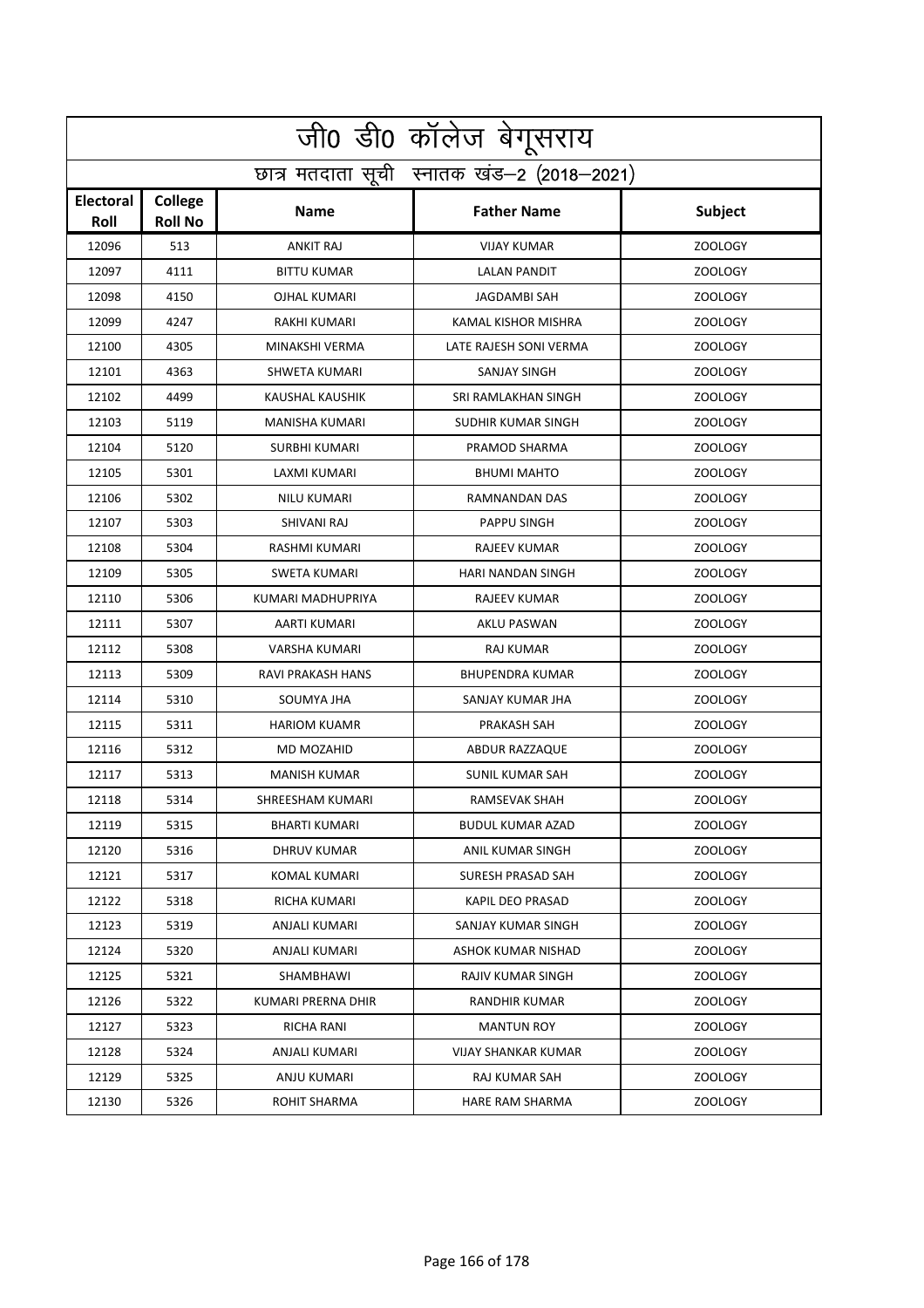|                                 | जी0 डी0 कॉलेज बेगूसराय    |                       |                                            |                |  |
|---------------------------------|---------------------------|-----------------------|--------------------------------------------|----------------|--|
|                                 |                           |                       | छात्र मतदाता सूची स्नातक खंड-2 (2018-2021) |                |  |
| <b>Electoral</b><br><b>Roll</b> | College<br><b>Roll No</b> | <b>Name</b>           | <b>Father Name</b>                         | Subject        |  |
| 12131                           | 5327                      | SUMAIYA SHAMIM        | SHAMIM AHMAD                               | ZOOLOGY        |  |
| 12132                           | 5328                      | ROHINI KUMARI         | <b>ARJUN ROY</b>                           | <b>ZOOLOGY</b> |  |
| 12133                           | 5329                      | ANJALI KUMARI         | SANJAY YADAV                               | <b>ZOOLOGY</b> |  |
| 12134                           | 5330                      | PRIYANKA KUMARI       | <b>NILAMBAR PASWAN</b>                     | <b>ZOOLOGY</b> |  |
| 12135                           | 5331                      | MAUSAM KUMARI         | RAJESH KUMAR SAHANI                        | <b>ZOOLOGY</b> |  |
| 12136                           | 5332                      | CHANDA KUMARI         | SANJEEV TANTI                              | <b>ZOOLOGY</b> |  |
| 12137                           | 5333                      | <b>NEHA KUMARI</b>    | AMOL RAJAK                                 | <b>ZOOLOGY</b> |  |
| 12138                           | 5334                      | NISHANT SHARMA        | GAJENDER PRASAD HIMANSHU                   | <b>ZOOLOGY</b> |  |
| 12139                           | 5335                      | KAMANI KUMARI         | <b>NANDLAL RAJAK</b>                       | <b>ZOOLOGY</b> |  |
| 12140                           | 5336                      | POOJA KUMARI          | <b>BISHUNDEV SAH</b>                       | <b>ZOOLOGY</b> |  |
| 12141                           | 5337                      | SAKSHI NAYAN          | SANJAY KUMAR                               | <b>ZOOLOGY</b> |  |
| 12142                           | 5338                      | <b>SUNNY KUMAR</b>    | <b>MOHAN KUMAR SAH</b>                     | <b>ZOOLOGY</b> |  |
| 12143                           | 5339                      | <b>MD ASIF</b>        | ASAD ALAM                                  | <b>ZOOLOGY</b> |  |
| 12144                           | 5340                      | <b>BARJESH KUMAR</b>  | <b>NANDAN DAS</b>                          | ZOOLOGY        |  |
| 12145                           | 5341                      | SIMRAN SHARMA         | SACHIDANAND SHARMA                         | <b>ZOOLOGY</b> |  |
| 12146                           | 5342                      | DIPTI CHOUDHARY       | SANJAY KUMAR CHOUDHARY                     | <b>ZOOLOGY</b> |  |
| 12147                           | 5343                      | <b>JULI KUMARI</b>    | <b>NARESH PODDAR</b>                       | <b>ZOOLOGY</b> |  |
| 12148                           | 5344                      | SIMRAN KUMARI         | NAVIN KUMAR MISHRA                         | <b>ZOOLOGY</b> |  |
| 12149                           | 5345                      | <b>SWAPNIL ANANAD</b> | DHARMENDRA KUMAR                           | ZOOLOGY        |  |
| 12150                           | 5346                      | <b>SWEETY KUMARI</b>  | SUMANT KUAMR SUMAN                         | ZOOLOGY        |  |
| 12151                           | 5347                      | <b>KAJAL KUMARI</b>   | MANOJ RAM                                  | <b>ZOOLOGY</b> |  |
| 12152                           | 5348                      | RANI KUMARI           | SONELAL PASWAN                             | <b>ZOOLOGY</b> |  |
| 12153                           | 5349                      | RUKMINI KUMARI        | SHATRUDHAN PANDIT                          | <b>ZOOLOGY</b> |  |
| 12154                           | 5350                      | RUPALI SINHA          | JAGESH KUMAR SINHA                         | ZOOLOGY        |  |
| 12155                           | 5351                      | DEEPAK KUMAR          | RAJENDRA SAH                               | <b>ZOOLOGY</b> |  |
| 12156                           | 5352                      | SUNIL KUMAR           | <b>KEDAR PASWAN</b>                        | <b>ZOOLOGY</b> |  |
| 12157                           | 5353                      | KHUSHBOO KUMARI       | VIJAY KUMAR CHOURASIA                      | ZOOLOGY        |  |
| 12158                           | 5354                      | SARFARAZ HUSSIAN      | MD MUSTAFA HUSSAIN                         | <b>ZOOLOGY</b> |  |
| 12159                           | 5355                      | DIWAKAR KUMAR         | SAJJAN ROY                                 | <b>ZOOLOGY</b> |  |
| 12160                           | 5356                      | <b>RAJ BABBAR</b>     | RAJ KISHOR PRASAD SINGH                    | <b>ZOOLOGY</b> |  |
| 12161                           | 5357                      | <b>SHYAM KUMAR</b>    | <b>MEGHAN TANTI</b>                        | <b>ZOOLOGY</b> |  |
| 12162                           | 5358                      | SUDIP KUMAR MAHTO     | SANJEET KUMAR MAHTO                        | ZOOLOGY        |  |
| 12163                           | 5359                      | RAHUL RAJ             | <b>GANGA SAH</b>                           | ZOOLOGY        |  |
| 12164                           | 5360                      | KAJAL KUMARI          | ANOJ DAS                                   | <b>ZOOLOGY</b> |  |
| 12165                           | 5361                      | ROHIT KUMAR           | RAJESH KUMAR GUPTA                         | ZOOLOGY        |  |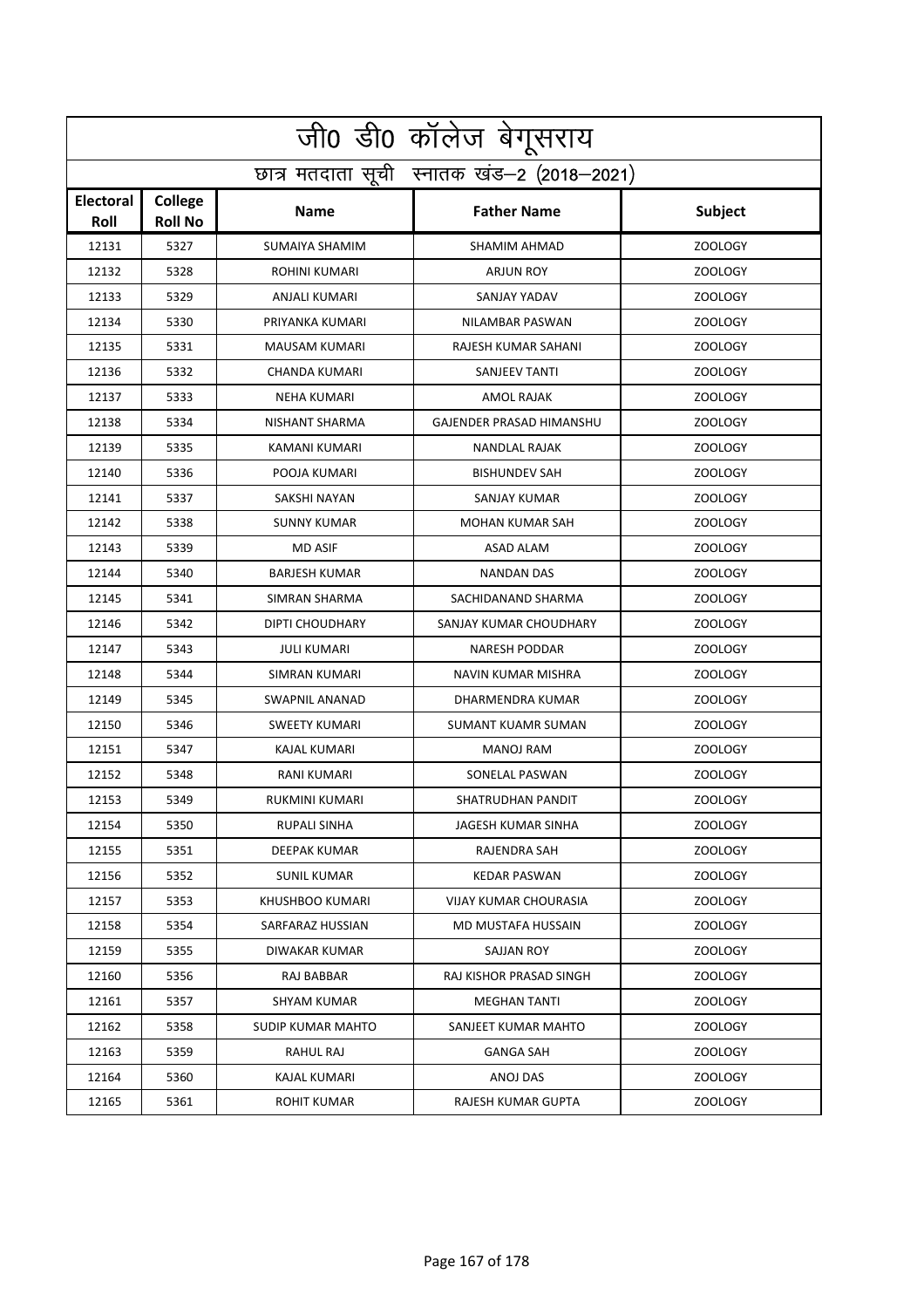| जी0 डी0 कॉलेज बेगूसराय          |                                            |                       |                              |                |  |  |
|---------------------------------|--------------------------------------------|-----------------------|------------------------------|----------------|--|--|
|                                 | छात्र मतदाता सूची स्नातक खंड-2 (2018-2021) |                       |                              |                |  |  |
| <b>Electoral</b><br><b>Roll</b> | College<br><b>Roll No</b>                  | <b>Name</b>           | <b>Father Name</b>           | Subject        |  |  |
| 12166                           | 5362                                       | <b>ESHIKA KUMARI</b>  | <b>MANISH THAKUR</b>         | <b>ZOOLOGY</b> |  |  |
| 12167                           | 5363                                       | RAVI RAUSHAN          | <b>GAURISHANKAR RAJAK</b>    | <b>ZOOLOGY</b> |  |  |
| 12168                           | 5364                                       | PRAGYA KUMARI         | <b>GANESH CHAUDHARY</b>      | <b>ZOOLOGY</b> |  |  |
| 12169                           | 5365                                       | AARTI KUMARI          | <b>BASHISTH MAHTO</b>        | <b>ZOOLOGY</b> |  |  |
| 12170                           | 5367                                       | KHUSHBOO KUMARI       | AVDHESH KUMAR                | <b>ZOOLOGY</b> |  |  |
| 12171                           | 5368                                       | SANDEEP KUMAR         | <b>BIKRAM MUKHIYA</b>        | <b>ZOOLOGY</b> |  |  |
| 12172                           | 5369                                       | NITISH KUMAR          | DEONANDAN SINGH              | <b>ZOOLOGY</b> |  |  |
| 12173                           | 5370                                       | PRITI KUMARI          | SHANKAR PRASAD CHAURASIYA    | <b>ZOOLOGY</b> |  |  |
| 12174                           | 5371                                       | NITEESH KUMAR         | KAPIL DEV SAH                | <b>ZOOLOGY</b> |  |  |
| 12175                           | 5372                                       | <b>SHARDA BHARTI</b>  | <b>ANANT LAL PANDIT</b>      | <b>ZOOLOGY</b> |  |  |
| 12176                           | 5373                                       | KAJAL KUMARI          | <b>SHAMBHU SINGH</b>         | ZOOLOGY        |  |  |
| 12177                           | 5374                                       | DEEPTI KUMARI         | <b>DAYARAM</b>               | <b>ZOOLOGY</b> |  |  |
| 12178                           | 5375                                       | KHUSHI KUMARI         | <b>MANOJ CHAUDHARY</b>       | <b>ZOOLOGY</b> |  |  |
| 12179                           | 5376                                       | MD TAMSEEL AHMAD      | <b>MD PARWEZ ALAM</b>        | <b>ZOOLOGY</b> |  |  |
| 12180                           | 5377                                       | <b>JYOTI KUMARI</b>   | SUSHIL KUMAR CHOUDHARY       | <b>ZOOLOGY</b> |  |  |
| 12181                           | 5378                                       | <b>KUNAL VATSA</b>    | MUKESH KUMAR MISHRA          | <b>ZOOLOGY</b> |  |  |
| 12182                           | 5379                                       | <b>NEHA KUMARI</b>    | <b>CHANDRA SHEKHAR MAHTO</b> | <b>ZOOLOGY</b> |  |  |
| 12183                           | 5380                                       | <b>RAHUL KUMAR</b>    | MUKTI PASWAN                 | <b>ZOOLOGY</b> |  |  |
| 12184                           | 5382                                       | MANOJ KUMAR           | <b>KARI PASWAN</b>           | <b>ZOOLOGY</b> |  |  |
| 12185                           | 5383                                       | SHASHI KUMAR          | SHRI CHANDRASHEKHAR SAH      | <b>ZOOLOGY</b> |  |  |
| 12186                           | 5384                                       | NATANYA RASHMI        | <b>ONKAR NATH</b>            | <b>ZOOLOGY</b> |  |  |
| 12187                           | 5385                                       | <b>KANCHAN KUMARI</b> | KASHI SAH                    | <b>ZOOLOGY</b> |  |  |
| 12188                           | 5386                                       | SIDHANT KUMAR         | SANJAY KUMAR                 | <b>ZOOLOGY</b> |  |  |
| 12189                           | 5387                                       | SHRISHTY GAUTAM       | <b>FULENA CHOUDHARY</b>      | ZOOLOGY        |  |  |
| 12190                           | 5388                                       | <b>SUMAN KUMARI</b>   | <b>UPENDRA BHAGAT</b>        | ZOOLOGY        |  |  |
| 12191                           | 5389                                       | KRANTI KUMARI         | <b>RATAN DAS</b>             | <b>ZOOLOGY</b> |  |  |
| 12192                           | 5390                                       | SUSHIL KUMAR          | RAM SWARTH YADAV             | <b>ZOOLOGY</b> |  |  |
| 12193                           | 5391                                       | SUNAINA KUMARI        | <b>HARERAM MAHTO</b>         | ZOOLOGY        |  |  |
| 12194                           | 5392                                       | MINAKSHI KUMARI       | DAYANAND SINGH               | ZOOLOGY        |  |  |
| 12195                           | 5393                                       | RIYA SONI             | <b>VED PRAKASH SONI</b>      | <b>ZOOLOGY</b> |  |  |
| 12196                           | 5394                                       | LOVELY KUMARI         | SANJEEV KUMAR SINGH          | <b>ZOOLOGY</b> |  |  |
| 12197                           | 5395                                       | SURBHI KUMARI         | <b>GOPAL PRASAD SINGH</b>    | ZOOLOGY        |  |  |
| 12198                           | 5396                                       | RUCHI KUMARI          | <b>GOPAL PRASAD</b>          | ZOOLOGY        |  |  |
| 12199                           | 5397                                       | SHILPI KUMARI         | SHRI MANOJ SINGH             | <b>ZOOLOGY</b> |  |  |
| 12200                           | 5398                                       | SHIVANI KUMARI        | BINOD KUMAR MISHRA           | ZOOLOGY        |  |  |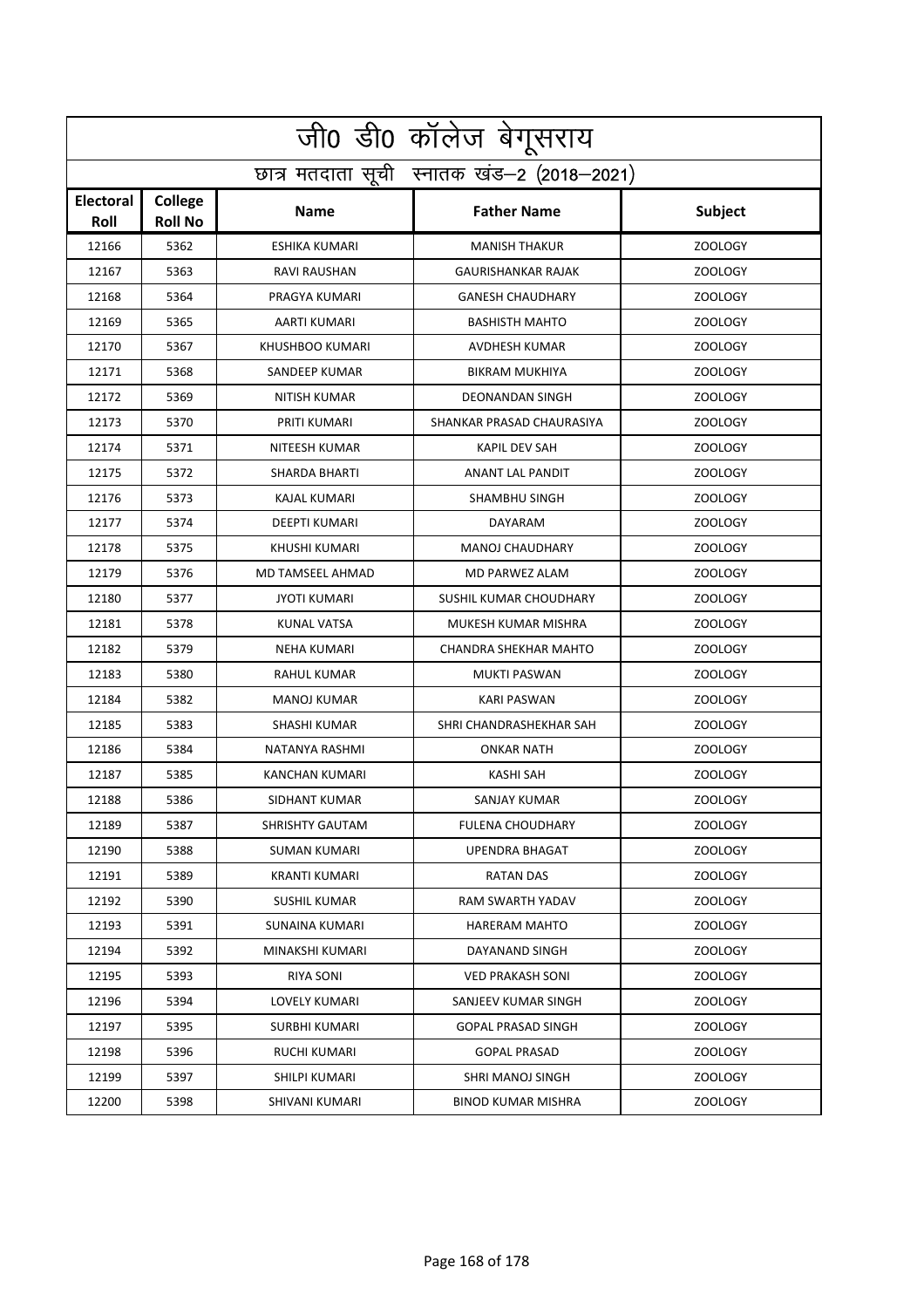| जी0 डी0 कॉलेज बेगूसराय                     |                           |                         |                           |                |  |
|--------------------------------------------|---------------------------|-------------------------|---------------------------|----------------|--|
| छात्र मतदाता सूची स्नातक खंड-2 (2018-2021) |                           |                         |                           |                |  |
| <b>Electoral</b><br><b>Roll</b>            | College<br><b>Roll No</b> | <b>Name</b>             | <b>Father Name</b>        | <b>Subject</b> |  |
| 12201                                      | 5399                      | <b>NEHA KUMARI</b>      | SHAMBHU CHOUDHARY         | <b>ZOOLOGY</b> |  |
| 12202                                      | 5400                      | ARYA SHANDILYA          | KALYAN                    | <b>ZOOLOGY</b> |  |
| 12203                                      | 5401                      | <b>SONI BHARTI</b>      | RAMSAGAR PASWAN           | <b>ZOOLOGY</b> |  |
| 12204                                      | 5402                      | <b>BABLI KUMARI</b>     | <b>VIJJAY KUMAR SINGH</b> | <b>ZOOLOGY</b> |  |
| 12205                                      | 5403                      | CHANDA KUMARI           | KAILASH PD SAH            | <b>ZOOLOGY</b> |  |
| 12206                                      | 5404                      | <b>SANU PRIYA</b>       | <b>BIPIN KUMAR RAI</b>    | ZOOLOGY        |  |
| 12207                                      | 5405                      | MAUSAM KUMARI           | SARVENDRA KUMAR           | <b>ZOOLOGY</b> |  |
| 12208                                      | 5406                      | SHIVANSHI KUMARI        | <b>VIKAS YADAV</b>        | <b>ZOOLOGY</b> |  |
| 12209                                      | 5407                      | KIRAN KUMARI            | <b>HARIBOL SHARMA</b>     | <b>ZOOLOGY</b> |  |
| 12210                                      | 5408                      | PRITY KUMARI            | LAKSHMAN RAM              | <b>ZOOLOGY</b> |  |
| 12211                                      | 5409                      | <b>MANISH KUMAR DAS</b> | <b>MUNSHI DAS</b>         | ZOOLOGY        |  |
| 12212                                      | 5410                      | <b>KUMAR MAYANK</b>     | <b>RAKESH RAUSHAN</b>     | <b>ZOOLOGY</b> |  |
| 12213                                      | 5411                      | <b>JAYKANT KUMAR</b>    | RAMBABU MAHTO             | <b>ZOOLOGY</b> |  |
| 12214                                      | 5412                      | <b>RAHUL KUMAR</b>      | <b>ASHOK TANTI</b>        | ZOOLOGY        |  |
| 12215                                      | 5413                      | <b>ARVIND KUMAR</b>     | SAKENDRA DAS              | <b>ZOOLOGY</b> |  |
| 12216                                      | 5414                      | <b>ROHIT KUMAR</b>      | YOGENDRA RAJAK            | <b>ZOOLOGY</b> |  |
| 12217                                      | 5415                      | <b>MONI KRITI</b>       | <b>BINAY KUMAR JHA</b>    | <b>ZOOLOGY</b> |  |
| 12218                                      | 5416                      | <b>MONA RANI</b>        | <b>BABLU RAY</b>          | <b>ZOOLOGY</b> |  |
| 12219                                      | 5417                      | KAJAL KUMARI            | RAJESH KUMAR              | <b>ZOOLOGY</b> |  |
| 12220                                      | 5418                      | POONAM KUMARI           | ASHOK KUMAR SAH           | ZOOLOGY        |  |
| 12221                                      | 5421                      | <b>SURBHI KUMARI</b>    | AJAY KUMAR SINGH          | ZOOLOGY        |  |
| 12222                                      | 5422                      | AANAND KUMAR            | SHIVJI SINGH              | <b>ZOOLOGY</b> |  |
| 12223                                      | 5423                      | NILU KUMARI             | <b>TUNTUN TANTI</b>       | <b>ZOOLOGY</b> |  |
| 12224                                      | 5424                      | CHANDAN KUMAR           | SANJAY KUMAR SINGH        | ZOOLOGY        |  |
| 12225                                      | 5425                      | AMRITA KUMARI           | DHIRENDRA YADAV           | ZOOLOGY        |  |
| 12226                                      | 5426                      | TAHSEEN FATIMA          | MD FAHIM UDDIN            | <b>ZOOLOGY</b> |  |
| 12227                                      | 5427                      | RUPSHI KUMARI           | SUSHIL KUMAR GUPTA        | ZOOLOGY        |  |
| 12228                                      | 5428                      | KABITA KUMARI           | RAM BHAJAN MAHTO          | ZOOLOGY        |  |
| 12229                                      | 5429                      | PRAGATI KUMARI          | RAM PRAKASH BHAGAT        | ZOOLOGY        |  |
| 12230                                      | 5430                      | ROHIT KUMAR RAJAK       | <b>VIMAL RAJAK</b>        | ZOOLOGY        |  |
| 12231                                      | 5431                      | SHWETA KUMARI           | RAM RANJAN SINGH          | <b>ZOOLOGY</b> |  |
| 12232                                      | 5432                      | PRATIBHA KUMARI         | VIRENDRA KUMAR            | ZOOLOGY        |  |
| 12233                                      | 5433                      | NEHA KUMARI             | AJAY KUMAR YADAV          | ZOOLOGY        |  |
| 12234                                      | 5434                      | AMIT KUMAR              | ANIL KUMAR SHARMA         | ZOOLOGY        |  |
| 12235                                      | 5435                      | REETIKA KUMARI          | RAMAKANT YADAV            | ZOOLOGY        |  |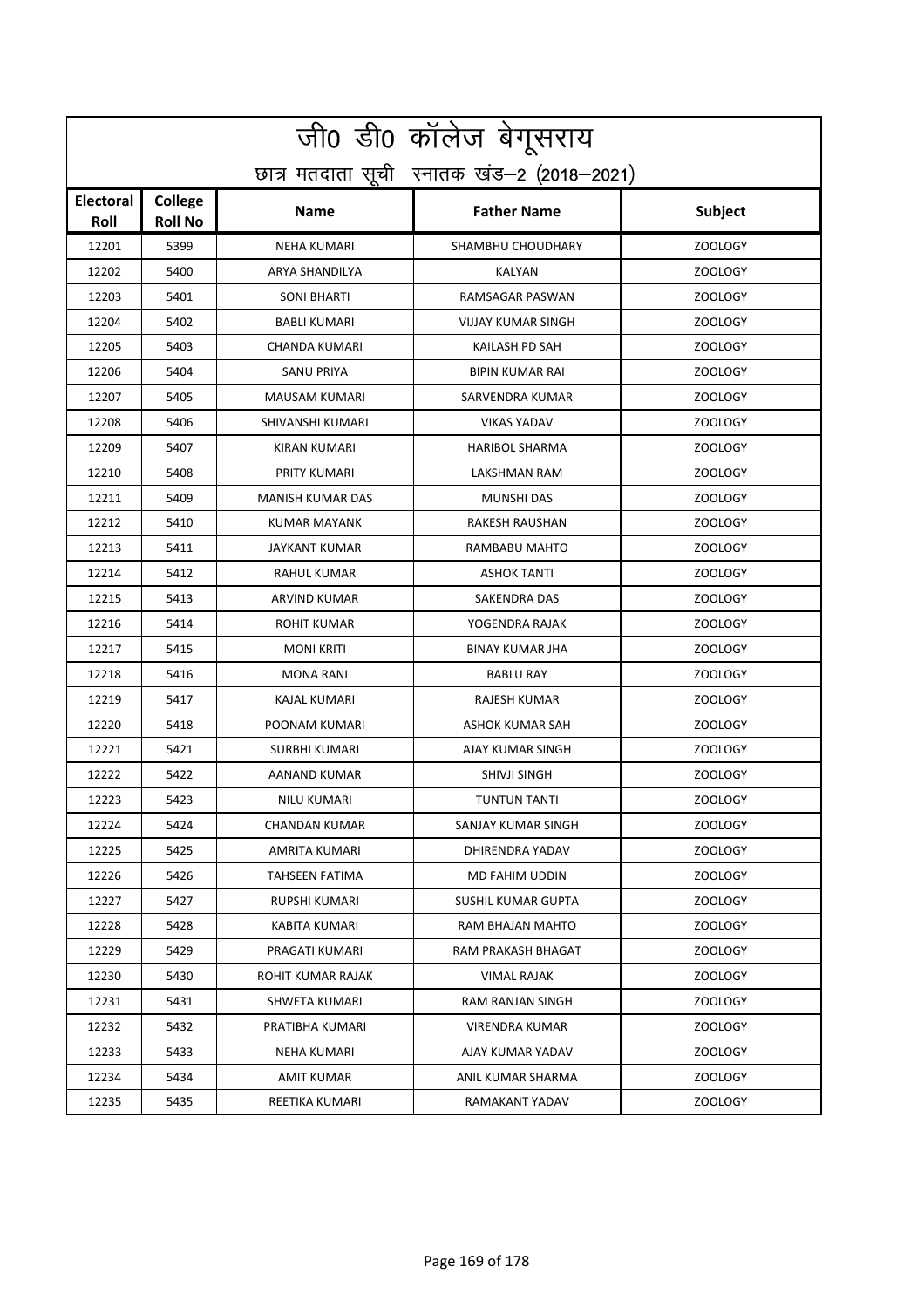| जी0 डी0 कॉलेज बेगूसराय                     |                           |                        |                            |                |  |
|--------------------------------------------|---------------------------|------------------------|----------------------------|----------------|--|
| छात्र मतदाता सूची स्नातक खंड-2 (2018-2021) |                           |                        |                            |                |  |
| Electoral<br><b>Roll</b>                   | College<br><b>Roll No</b> | <b>Name</b>            | <b>Father Name</b>         | Subject        |  |
| 12236                                      | 5437                      | <b>KAVITA KUMARI</b>   | RAMGATI PASWAN             | <b>ZOOLOGY</b> |  |
| 12237                                      | 5438                      | <b>BABLI KUMARI</b>    | <b>RAMGUNESH TANTI</b>     | <b>ZOOLOGY</b> |  |
| 12238                                      | 5439                      | <b>SWETA KUMARI</b>    | <b>JAGDISH YADAV</b>       | <b>ZOOLOGY</b> |  |
| 12239                                      | 5441                      | <b>SHALINI KUMARI</b>  | <b>KRISHNA RAM</b>         | <b>ZOOLOGY</b> |  |
| 12240                                      | 5443                      | ANSHU KUMAR            | SUBODH PRASAD SINGH        | <b>ZOOLOGY</b> |  |
| 12241                                      | 5444                      | PUJA KUMARI            | SHIV NARAYAN MAHTO         | ZOOLOGY        |  |
| 12242                                      | 5446                      | MANEESH KUMAR RAM      | SITARAM RAM                | <b>ZOOLOGY</b> |  |
| 12243                                      | 5447                      | <b>RAMASHISH KUMAR</b> | RAM SEVAK SAH              | <b>ZOOLOGY</b> |  |
| 12244                                      | 5448                      | <b>ANKIT KUMAR</b>     | <b>BAMBAM KUMAR</b>        | <b>ZOOLOGY</b> |  |
| 12245                                      | 5449                      | <b>LUCKY KUMAR</b>     | SANJEEV KUMAR              | <b>ZOOLOGY</b> |  |
| 12246                                      | 5450                      | <b>RITIKA KUMARI</b>   | <b>BIMAL KISHORE SINGH</b> | ZOOLOGY        |  |
| 12247                                      | 5451                      | SACHITA KUMARI         | RAMCHANDRA MAHTO           | <b>ZOOLOGY</b> |  |
| 12248                                      | 5452                      | <b>SUMAN KUMARI</b>    | <b>GANGA RAM MAHTO</b>     | <b>ZOOLOGY</b> |  |
| 12249                                      | 5453                      | RAGINI KUMARI          | SIKANDAR YADAV             | <b>ZOOLOGY</b> |  |
| 12250                                      | 5454                      | NIDHI ROY              | RAJEEV ROY                 | <b>ZOOLOGY</b> |  |
| 12251                                      | 5455                      | MD FAIZAN ALAM         | MD WAZIR ALAM              | <b>ZOOLOGY</b> |  |
| 12252                                      | 5456                      | MD ASHIF ALAM          | MD ASFAQUE                 | <b>ZOOLOGY</b> |  |
| 12253                                      | 5457                      | URVASHI KUMARI         | DHIRENDRA KUMAR SINGH      | <b>ZOOLOGY</b> |  |
| 12254                                      | 5458                      | SANNU KUMARI           | <b>KRISHNA SAH</b>         | <b>ZOOLOGY</b> |  |
| 12255                                      | 5459                      | PINKI KUMARI           | <b>SURESH SINGH</b>        | ZOOLOGY        |  |
| 12256                                      | 5460                      | RAJESH KUMAR           | SONELAL SHARMA             | ZOOLOGY        |  |
| 12257                                      | 5461                      | LINKAN KUMAR           | LALAN KUMAR                | <b>ZOOLOGY</b> |  |
| 12258                                      | 5462                      | JITENDRA KUMAR         | <b>BASANT SAH</b>          | <b>ZOOLOGY</b> |  |
| 12259                                      | 5463                      | SANDHYA RAJ            | PUSHP KUMAR PUSHP          | ZOOLOGY        |  |
| 12260                                      | 5464                      | RAGINI PATEL           | RAKESH KUMAR NIRALA        | ZOOLOGY        |  |
| 12261                                      | 5465                      | SAURAV SAKET           | LATE UMESH KUMAR           | <b>ZOOLOGY</b> |  |
| 12262                                      | 5466                      | <b>ADITYA GOYAL</b>    | SHIV KUMAR TIBREWAL        | ZOOLOGY        |  |
| 12263                                      | 5467                      | PRIYANKA VERMA         | SHIV KUMAR VERMA           | ZOOLOGY        |  |
| 12264                                      | 5468                      | PRABHAT KUMAR          | ARVIND KUMAR CHOUDHARY     | ZOOLOGY        |  |
| 12265                                      | 5469                      | <b>CHANDAN KUMAR</b>   | KISHOR SAH                 | ZOOLOGY        |  |
| 12266                                      | 5470                      | KUNAL KUMAR            | DEV CHANDRA CHAUDHARY      | ZOOLOGY        |  |
| 12267                                      | 5471                      | KOMAL KUMARI           | RANJEET KUMAR              | ZOOLOGY        |  |
| 12268                                      | 5472                      | SWEETY KUMARI          | DINESH KUMAR SAH           | <b>ZOOLOGY</b> |  |
| 12269                                      | 5473                      | SUMIT KUMAR            | DHANESHWAR MISTRI          | ZOOLOGY        |  |
| 12270                                      | 5474                      | NAVIN KUMAR            | LALAN PASWAN               | ZOOLOGY        |  |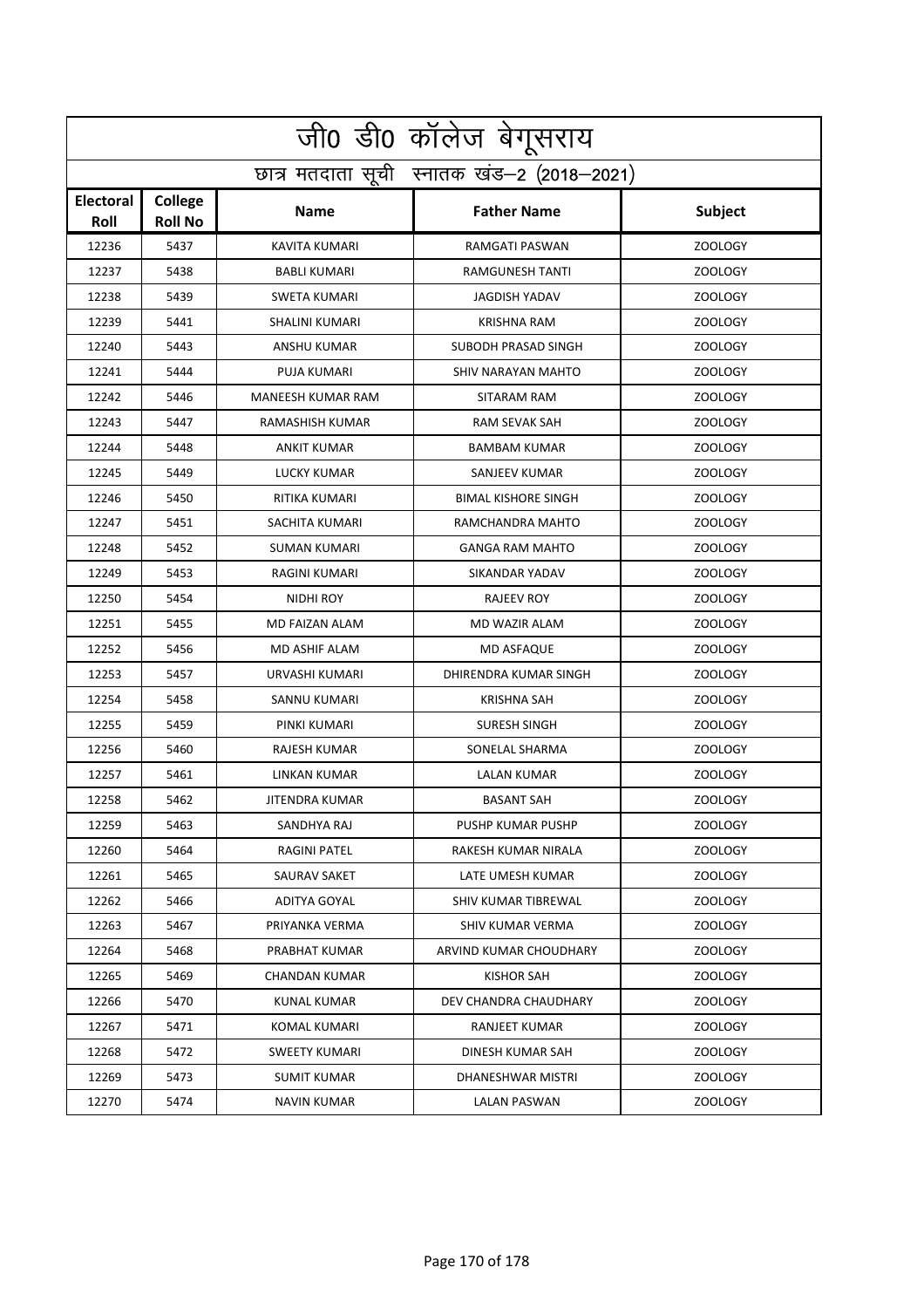| जी0 डी0 कॉलेज बेगूसराय                     |                           |                       |                         |                |  |
|--------------------------------------------|---------------------------|-----------------------|-------------------------|----------------|--|
| छात्र मतदाता सूची स्नातक खंड-2 (2018-2021) |                           |                       |                         |                |  |
| Electoral<br>Roll                          | College<br><b>Roll No</b> | <b>Name</b>           | <b>Father Name</b>      | Subject        |  |
| 12271                                      | 5475                      | <b>SWETA KUMARI</b>   | <b>AJAY KUMAR</b>       | <b>ZOOLOGY</b> |  |
| 12272                                      | 5476                      | <b>SWEETI KUMARI</b>  | AJAY KUMAR              | <b>ZOOLOGY</b> |  |
| 12273                                      | 5477                      | <b>SUBHANGI SINHA</b> | <b>JAY KUMAR SINGH</b>  | <b>ZOOLOGY</b> |  |
| 12274                                      | 5478                      | <b>NISHA KUMARI</b>   | KAMALDEV MANJHI         | ZOOLOGY        |  |
| 12275                                      | 5479                      | UJJWAL KUMAR          | <b>DILIP DAS</b>        | <b>ZOOLOGY</b> |  |
| 12276                                      | 5480                      | <b>BIKKU KUMAR</b>    | RAMBADAN MAHTO          | ZOOLOGY        |  |
| 12277                                      | 5481                      | RAUSHAN KUMAR         | RAM UDAY MAHTO          | ZOOLOGY        |  |
| 12278                                      | 5482                      | <b>MD SHAHBAZ</b>     | <b>MD MURTUJA</b>       | <b>ZOOLOGY</b> |  |
| 12279                                      | 5483                      | RAJU KUMAR            | <b>NARESH MAHTO</b>     | ZOOLOGY        |  |
| 12280                                      | 5484                      | AKHLASH RAHMAN        | <b>KAMALUR RAHMAN</b>   | <b>ZOOLOGY</b> |  |
| 12281                                      | 5485                      | AFRIFAH JAMAL         | S M ZIAUDDIN            | ZOOLOGY        |  |
| 12282                                      | 5486                      | <b>RAJ KUMAR RAJU</b> | PASHUPATI PASWAN        | <b>ZOOLOGY</b> |  |
| 12283                                      | 5487                      | MANISHA KUMARI        | <b>MUNDAN RAJAK</b>     | <b>ZOOLOGY</b> |  |
| 12284                                      | 5488                      | <b>AMIT KUMAR</b>     | RAM KISHOR SINGH        | ZOOLOGY        |  |
| 12285                                      | 5489                      | MD MAHMOOD ALAM       | MD ANWARUL HAQ SAH      | <b>ZOOLOGY</b> |  |
| 12286                                      | 5490                      | <b>SHUBHAM KUMAR</b>  | <b>BHRAT YADAV</b>      | <b>ZOOLOGY</b> |  |
| 12287                                      | 5491                      | NITISH KUMAR          | <b>GOPAL MAHTO</b>      | ZOOLOGY        |  |
| 12288                                      | 5492                      | <b>GAURAV KUMAR</b>   | SRI ARUN KUMAR MAHTO    | <b>ZOOLOGY</b> |  |
| 12289                                      | 5492                      | <b>VIKASH KUMAR</b>   | SOHAN KUMAR BASU        | <b>ZOOLOGY</b> |  |
| 12290                                      | 5493                      | <b>KAMAL KUMAR</b>    | <b>JAMUN TANTI</b>      | ZOOLOGY        |  |
| 12291                                      | 5494                      | <b>CHANDAN KUMAR</b>  | <b>RAM KRIPAL MAHTO</b> | ZOOLOGY        |  |
| 12292                                      | 5495                      | <b>ADITYA RAJ</b>     | <b>BHAGWAN RAI</b>      | <b>ZOOLOGY</b> |  |
| 12293                                      | 5496                      | <b>BIKASH KUMAR</b>   | SURESH SAH              | <b>ZOOLOGY</b> |  |
| 12294                                      | 5497                      | <b>MANISH KUMAR</b>   | <b>GOPAL MAHTO</b>      | ZOOLOGY        |  |
| 12295                                      | 5498                      | KANHAIYA KUMAR SHARMA | SHARVAN SHARMA          | <b>ZOOLOGY</b> |  |
| 12296                                      | 5499                      | DEVYANI               | DEONITI PRASAD SINHA    | <b>ZOOLOGY</b> |  |
| 12297                                      | 5500                      | KUMARI SADHNASANGAM   | RATANLAL TANTI          | <b>ZOOLOGY</b> |  |
| 12298                                      | 5501                      | <b>FRUTI KUMARI</b>   | RAMODAY PASWAN          | ZOOLOGY        |  |
| 12299                                      | 5502                      | SONAM KUMARI          | SHAILENDRA PRASAD YADAV | ZOOLOGY        |  |
| 12300                                      | 5503                      | PRAGYA BHARTI         | SANJEEV KUMAR           | <b>ZOOLOGY</b> |  |
| 12301                                      | 5504                      | RAUSHAN KUMAR         | RAJKISHOR SINGH         | ZOOLOGY        |  |
| 12302                                      | 5505                      | KUMAR SUBHAM          | RAJESH KUMAR ROY        | <b>ZOOLOGY</b> |  |
| 12303                                      | 5506                      | SNEHA RAJ             | ANIL SAH                | <b>ZOOLOGY</b> |  |
| 12304                                      | 5507                      | DOLLY KUMARI          | RAMNARESH DAS           | ZOOLOGY        |  |
| 12305                                      | 5508                      | RAJ KUMAR             | RAMNARAYAN MAHTO        | ZOOLOGY        |  |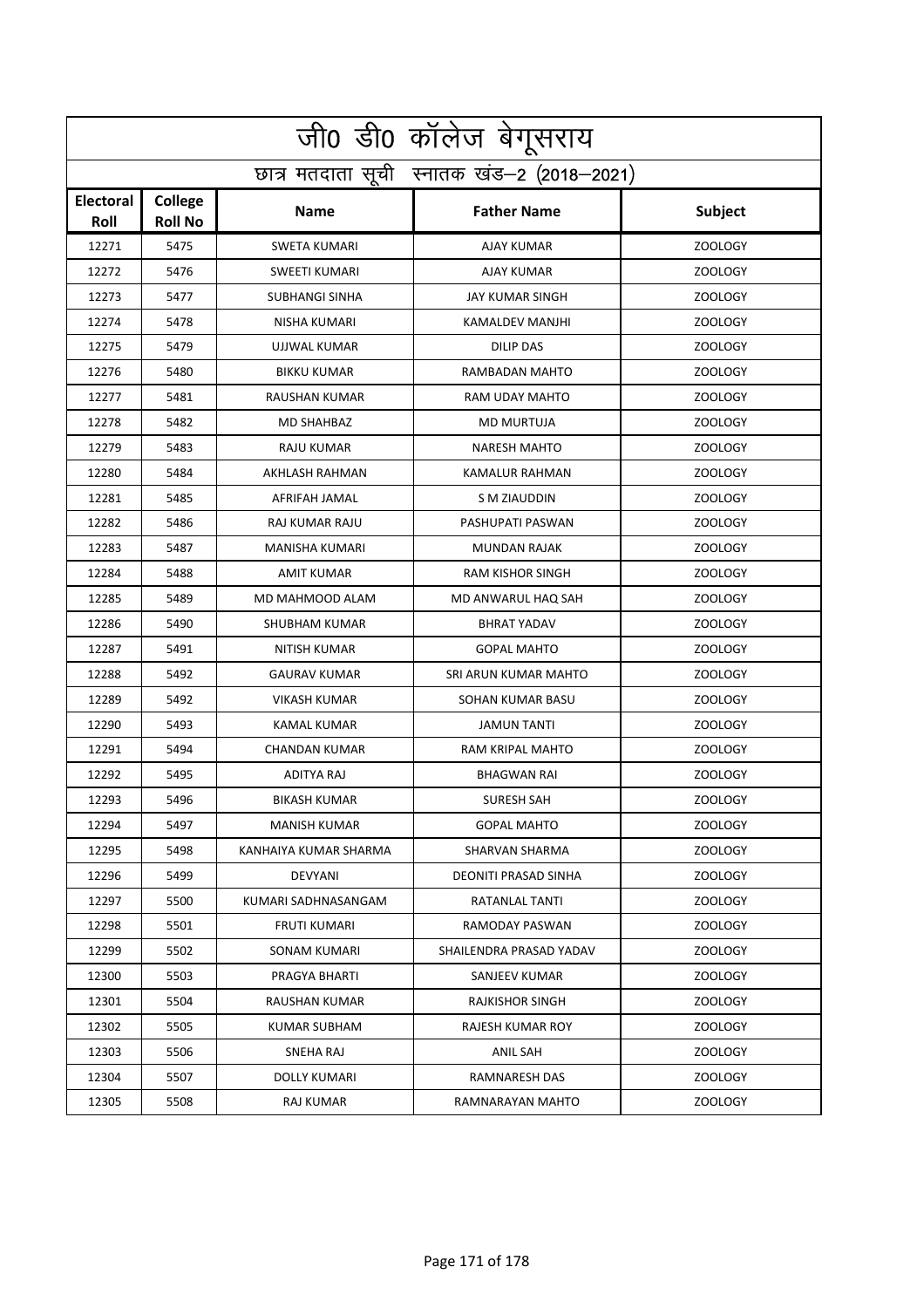| जी0 डी0 कॉलेज बेगूसराय                     |                           |                         |                          |                |  |
|--------------------------------------------|---------------------------|-------------------------|--------------------------|----------------|--|
| छात्र मतदाता सूची स्नातक खंड-2 (2018-2021) |                           |                         |                          |                |  |
| <b>Electoral</b><br><b>Roll</b>            | College<br><b>Roll No</b> | <b>Name</b>             | <b>Father Name</b>       | <b>Subject</b> |  |
| 12306                                      | 5509                      | <b>SURBHI KUMARI</b>    | RAM NANDAN SAH           | ZOOLOGY        |  |
| 12307                                      | 5510                      | <b>JYOTI KUMARI</b>     | ISHWAR CHANDRA SHARMA    | <b>ZOOLOGY</b> |  |
| 12308                                      | 5511                      | <b>SURJEET KUMAR</b>    | <b>BRAHAMDEO PANDIT</b>  | <b>ZOOLOGY</b> |  |
| 12309                                      | 5512                      | <b>SUMAN KUMARI</b>     | <b>ARVIND MAHTO</b>      | <b>ZOOLOGY</b> |  |
| 12310                                      | 5514                      | VARSHA KUMARI           | <b>BACHCHU YADAV</b>     | <b>ZOOLOGY</b> |  |
| 12311                                      | 5515                      | <b>JYOTI KUMARI</b>     | MR AWADHESH CHAUDHARY    | <b>ZOOLOGY</b> |  |
| 12312                                      | 5516                      | ANAMIKA BHARATI         | JAI KRISHNA THAKUR       | <b>ZOOLOGY</b> |  |
| 12313                                      | 5517                      | <b>BHAVYA KUMARI</b>    | KAILASH DAS              | <b>ZOOLOGY</b> |  |
| 12314                                      | 5518                      | RAJA BABU               | ANURANJAN MAHTO          | <b>ZOOLOGY</b> |  |
| 12315                                      | 5519                      | <b>JYOTI KUMARI</b>     | SAHDEO SAH               | <b>ZOOLOGY</b> |  |
| 12316                                      | 5520                      | <b>ANNU KUMARI</b>      | <b>GYANI CHAURASIA</b>   | <b>ZOOLOGY</b> |  |
| 12317                                      | 5521                      | <b>BANTI KUMAR</b>      | AVAL KISHOR SINGH        | <b>ZOOLOGY</b> |  |
| 12318                                      | 5522                      | ANJALI KUMARI           | JITENDRA KUMAR NIRALA    | <b>ZOOLOGY</b> |  |
| 12319                                      | 5523                      | <b>SONU KUMAR</b>       | PARMANAND SAH            | ZOOLOGY        |  |
| 12320                                      | 5524                      | RANI KUMARI             | <b>BINOD THAKUR</b>      | <b>ZOOLOGY</b> |  |
| 12321                                      | 5525                      | PRAGATI KUMARI          | <b>KRISHNA KUMAR</b>     | <b>ZOOLOGY</b> |  |
| 12322                                      | 5526                      | AKANKSHA KUMARI         | SUDHIR PRASAD ROY        | <b>ZOOLOGY</b> |  |
| 12323                                      | 5527                      | RAJ RAMAN               | <b>GENHARI CHOUDHARI</b> | <b>ZOOLOGY</b> |  |
| 12324                                      | 5528                      | SUPRIYA KUMARI          | <b>BRAJESH KUMAR</b>     | <b>ZOOLOGY</b> |  |
| 12325                                      | 5529                      | PALLAVI KUMARI          | <b>VIJAY SHANKAR ROY</b> | <b>ZOOLOGY</b> |  |
| 12326                                      | 5530                      | <b>RISHI KUMAR</b>      | BALESHWAR PASWAN         | <b>ZOOLOGY</b> |  |
| 12327                                      | 5531                      | <b>GAURAB KUMAR</b>     | RAMPRAVESH SAH           | <b>ZOOLOGY</b> |  |
| 12328                                      | 5532                      | <b>BABU SAHEB KUMAR</b> | RADHE PASWAN             | <b>ZOOLOGY</b> |  |
| 12329                                      | 5533                      | RAJAN PASWAN            | MUNILAL PASWAN           | ZOOLOGY        |  |
| 12330                                      | 5534                      | <b>ABHINEET ANAND</b>   | DHIRENDRA KUMAR          | ZOOLOGY        |  |
| 12331                                      | 5535                      | MAUSAM KUMARI           | RANJEET SINGH            | <b>ZOOLOGY</b> |  |
| 12332                                      | 5536                      | RAHUL KUMAR             | PANKAJ KUMAR             | ZOOLOGY        |  |
| 12333                                      | 5537                      | RAJEEV KUMAR            | DASHRATH PANDIT          | ZOOLOGY        |  |
| 12334                                      | 5538                      | SHIVAM KUMAR            | RAM JUGUT MAHTO          | <b>ZOOLOGY</b> |  |
| 12335                                      | 5539                      | <b>GULSHAN KUMAR</b>    | <b>CHANDRADEV RAM</b>    | ZOOLOGY        |  |
| 12336                                      | 5540                      | AADRASH KUMAR           | AMRIT SINGH              | ZOOLOGY        |  |
| 12337                                      | 5541                      | SUBHAM KUMAR            | SANJEEV KUMAR CHOUDHARY  | ZOOLOGY        |  |
| 12338                                      | 5542                      | PURVA KUMARI            | PREM KUMAR SHARMA        | <b>ZOOLOGY</b> |  |
| 12339                                      | 5543                      | AMARDEEP KUMAR          | AJAY KUMAR DAS           | ZOOLOGY        |  |
| 12340                                      | 5544                      | RAUSHAN KUMAR           | RAVINDRA PRASAD SAH      | ZOOLOGY        |  |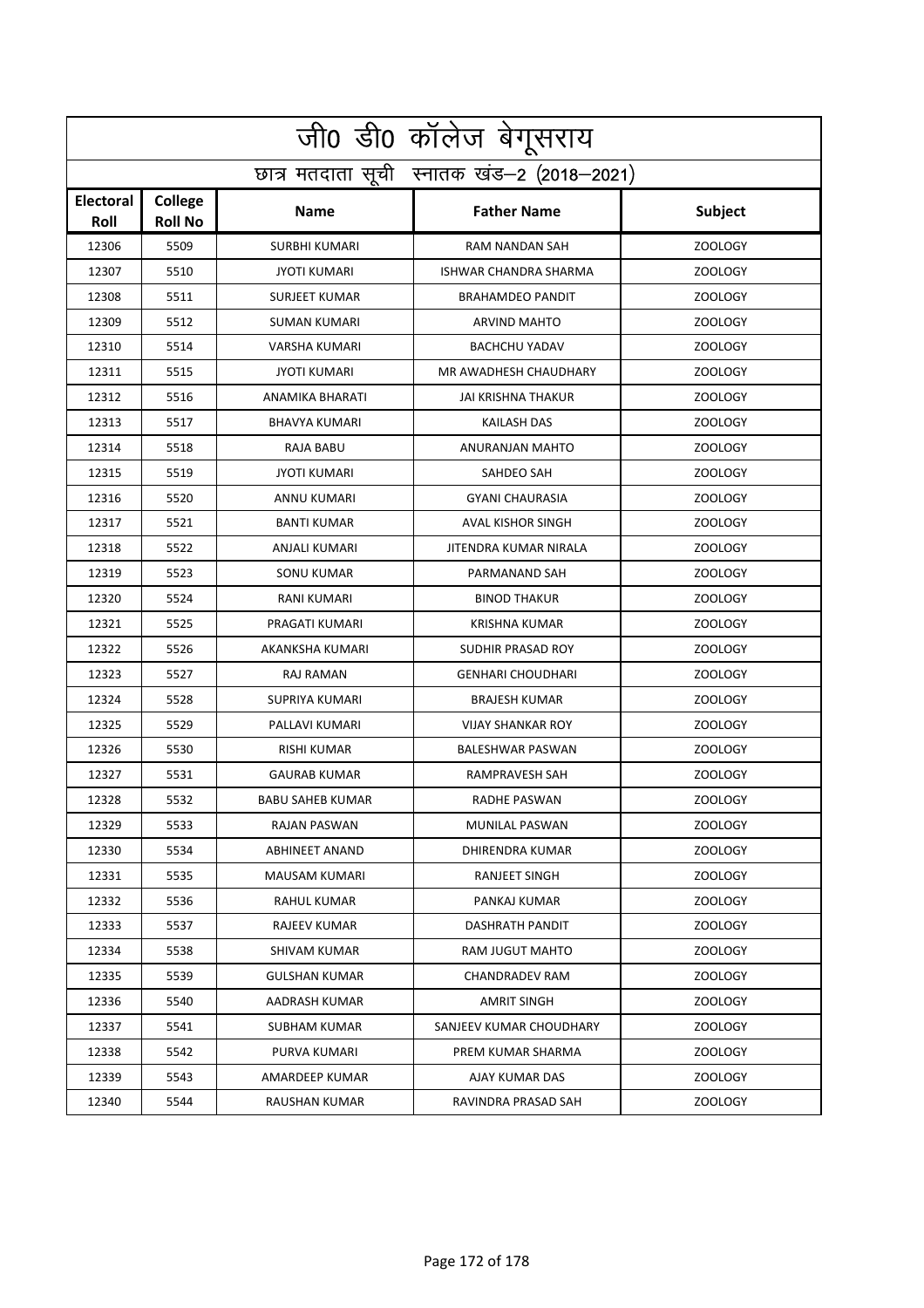| जी0 डी0 कॉलेज बेगूसराय                     |                           |                         |                             |                |  |
|--------------------------------------------|---------------------------|-------------------------|-----------------------------|----------------|--|
| छात्र मतदाता सूची स्नातक खंड-2 (2018-2021) |                           |                         |                             |                |  |
| <b>Electoral</b><br>Roll                   | College<br><b>Roll No</b> | <b>Name</b>             | <b>Father Name</b>          | <b>Subject</b> |  |
| 12341                                      | 5545                      | NIDHI KUMARI            | <b>MANISH KUMAR PATHAK</b>  | <b>ZOOLOGY</b> |  |
| 12342                                      | 5546                      | <b>MADHUR MUSKAN</b>    | KRISHNA KUMAR PASWAN        | ZOOLOGY        |  |
| 12343                                      | 5547                      | <b>SHANKAR KUMAR</b>    | <b>SITARAM PANDIT</b>       | <b>ZOOLOGY</b> |  |
| 12344                                      | 5548                      | <b>BHUSHAN KUMAR</b>    | RAJO TANTI                  | ZOOLOGY        |  |
| 12345                                      | 5549                      | PAPPU KUMAR             | <b>MAHENDAR TANTI</b>       | <b>ZOOLOGY</b> |  |
| 12346                                      | 5550                      | RAUSHAN KUMAR           | UTIM LAL YADAV              | <b>ZOOLOGY</b> |  |
| 12347                                      | 5551                      | PRIYANKA GAUTAM         | RAM NIWAS SINGH             | <b>ZOOLOGY</b> |  |
| 12348                                      | 5552                      | SANJEEV KUMAR           | <b>BHULLU PASWAN</b>        | <b>ZOOLOGY</b> |  |
| 12349                                      | 5553                      | <b>RUPAM RAJ</b>        | MAHESHWAR PRASAD YADAV      | ZOOLOGY        |  |
| 12350                                      | 5554                      | GURUSHARAN KUMAR NIRALA | SANJEET KUMAR NIRALA        | <b>ZOOLOGY</b> |  |
| 12351                                      | 5555                      | SAVNIT KISHOR BHARTI    | <b>NAND KISHOR SINGH</b>    | ZOOLOGY        |  |
| 12352                                      | 5556                      | RAUSHAN KUMAR           | KAILASH TANTI               | <b>ZOOLOGY</b> |  |
| 12353                                      | 5557                      | <b>SONU KUMAR</b>       | <b>ARUN MAHTO</b>           | <b>ZOOLOGY</b> |  |
| 12354                                      | 5558                      | <b>SUMANT KUMAR</b>     | <b>INDRADEV PRASAD YADV</b> | ZOOLOGY        |  |
| 12355                                      | 5559                      | MANISHANKAR KUMAR       | <b>KISHOR KUMAR</b>         | ZOOLOGY        |  |
| 12356                                      | 5560                      | TANYA KUMARI            | SANDEEP SHARMA              | <b>ZOOLOGY</b> |  |
| 12357                                      | 5561                      | PALAK RAJ               | <b>ARVIND KUMAR</b>         | ZOOLOGY        |  |
| 12358                                      | 5562                      | LOVELY KUMARI           | SUNIL KUMAR SINGH           | <b>ZOOLOGY</b> |  |
| 12359                                      | 5563                      | SADIYA KHATOON          | <b>MD ASAD</b>              | <b>ZOOLOGY</b> |  |
| 12360                                      | 5564                      | <b>VEENA KUMARI</b>     | <b>ANIL THAKUR</b>          | ZOOLOGY        |  |
| 12361                                      | 5565                      | <b>JYOTI KUMARI</b>     | ARUN KUMAR DIWAKER          | ZOOLOGY        |  |
| 12362                                      | 5566                      | <b>HARSHDEEP</b>        | NAGMANI SINHA               | <b>ZOOLOGY</b> |  |
| 12363                                      | 5567                      | KHUSHBOO KUMARI         | DEONARAYAN MAHTO            | <b>ZOOLOGY</b> |  |
| 12364                                      | 5568                      | SAKSHI SINHA            | PRAKASH KUMAR SINHA         | <b>ZOOLOGY</b> |  |
| 12365                                      | 5569                      | SHABNAM KUMARI          | JAYDEV ROY                  | ZOOLOGY        |  |
| 12366                                      | 5570                      | SANJEET KUMAR           | RAM KUMAR                   | <b>ZOOLOGY</b> |  |
| 12367                                      | 5571                      | SHARIQUE ANJUM          | TANWEER ANJUM               | ZOOLOGY        |  |
| 12368                                      | 5572                      | ANSHU KUMARI            | MANIBHUSHAN SINGH           | ZOOLOGY        |  |
| 12369                                      | 5573                      | SANGAM KUMARI           | RAM SEVAK KUNWAR            | ZOOLOGY        |  |
| 12370                                      | 5574                      | ANNU KUMARI             | SHYAM KISHOR MISHRA         | ZOOLOGY        |  |
| 12371                                      | 5575                      | PRITI KUMARI            | DHARMENDRA KUMAR            | ZOOLOGY        |  |
| 12372                                      | 5576                      | SUDHIR KUMAR RAJAK      | KAILASH RAJAK               | ZOOLOGY        |  |
| 12373                                      | 5577                      | MD HAMID                | MASIH ALAM                  | ZOOLOGY        |  |
| 12374                                      | 5578                      | SWETA KUMARI            | <b>BODH NARAYAN SINGH</b>   | ZOOLOGY        |  |
| 12375                                      | 5579                      | POOJA KUMARI            | HARE KRISHNA MAHTO          | <b>ZOOLOGY</b> |  |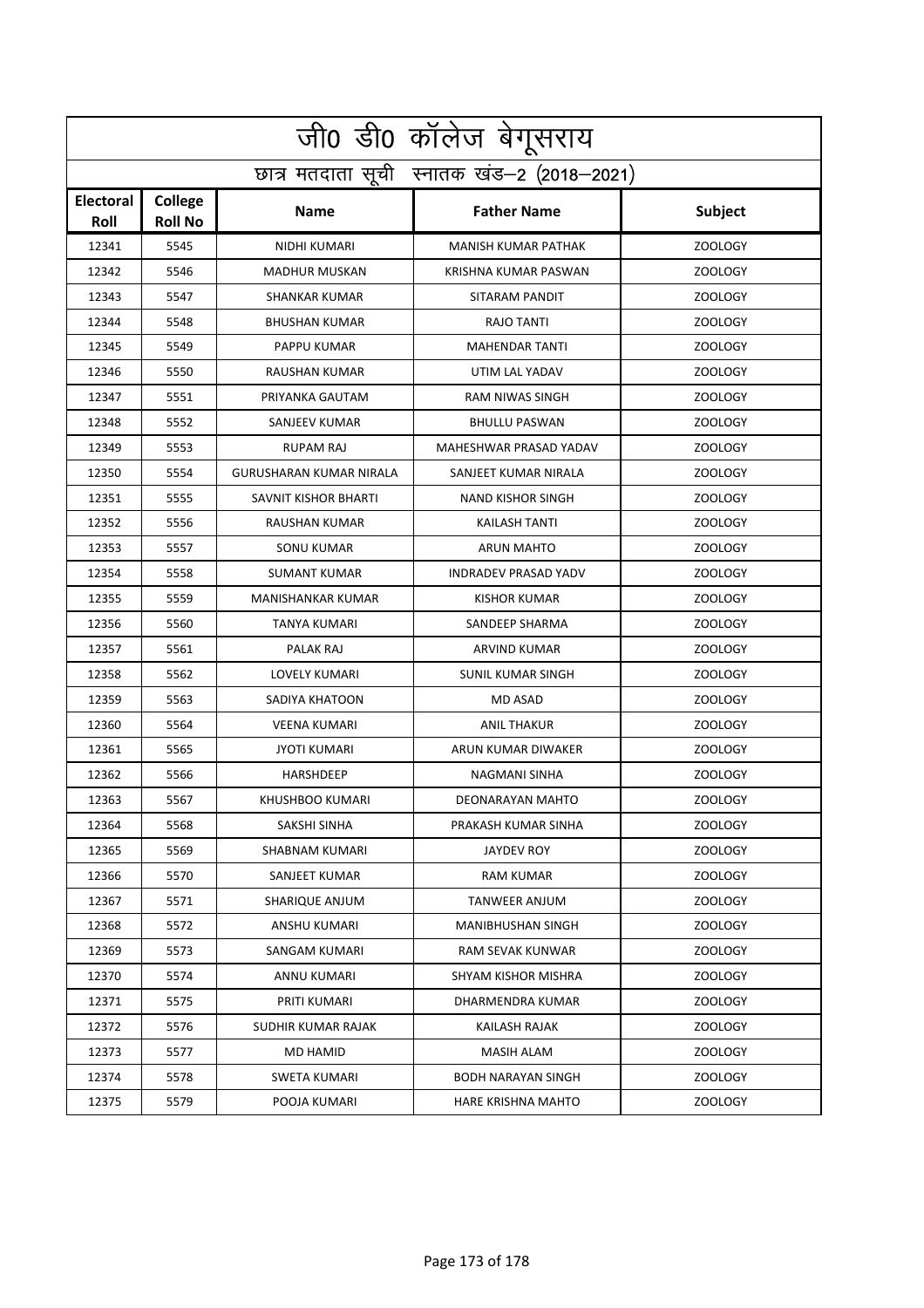| जी0 डी0 कॉलेज बेगूसराय                     |                           |                        |                            |                |  |
|--------------------------------------------|---------------------------|------------------------|----------------------------|----------------|--|
| छात्र मतदाता सूची स्नातक खंड-2 (2018-2021) |                           |                        |                            |                |  |
| <b>Electoral</b><br>Roll                   | College<br><b>Roll No</b> | <b>Name</b>            | <b>Father Name</b>         | Subject        |  |
| 12376                                      | 5580                      | <b>AMIT KUAMR</b>      | <b>VIJAY SHANKAR RAJAK</b> | <b>ZOOLOGY</b> |  |
| 12377                                      | 5581                      | ARMAAN RAJ             | SHIV NARAYAN CHAUDHARY     | <b>ZOOLOGY</b> |  |
| 12378                                      | 5582                      | <b>GAURAV KUMAR</b>    | <b>BINOD KUMAR RAM</b>     | <b>ZOOLOGY</b> |  |
| 12379                                      | 5583                      | NIDHI KUMARI           | RAJESH KUMAR SHARMA        | <b>ZOOLOGY</b> |  |
| 12380                                      | 5584                      | MANISHA KUMARI         | RAMESH SAH                 | <b>ZOOLOGY</b> |  |
| 12381                                      | 5585                      | <b>KAYNAT PARVEEN</b>  | <b>MD ASLAM</b>            | ZOOLOGY        |  |
| 12382                                      | 5586                      | MD AZHARUDDIN          | <b>MD RUSTAM</b>           | ZOOLOGY        |  |
| 12383                                      | 5587                      | <b>SURBHI KUMARI</b>   | ARJUN MANDAL               | <b>ZOOLOGY</b> |  |
| 12384                                      | 5588                      | KAJAL KUMARI           | <b>ASHOK SAH</b>           | ZOOLOGY        |  |
| 12385                                      | 5589                      | <b>NITISH KUMAR</b>    | RAMNANDAN SHARMA           | <b>ZOOLOGY</b> |  |
| 12386                                      | 5590                      | NIRANJAN KUMAR         | RAM NARAYAN MAHTO          | ZOOLOGY        |  |
| 12387                                      | 5591                      | SAKSHI KUMARI          | JAI PRAKASH BAM            | <b>ZOOLOGY</b> |  |
| 12388                                      | 5592                      | PRIYANKA KUMARI        | LATE SUKHADEV PASWAN       | <b>ZOOLOGY</b> |  |
| 12389                                      | 5593                      | MD YUSUF ANSARI        | <b>MD JUBAIR ANSARI</b>    | <b>ZOOLOGY</b> |  |
| 12390                                      | 5594                      | <b>KARAN KUMAR</b>     | <b>ANIL YADAV</b>          | <b>ZOOLOGY</b> |  |
| 12391                                      | 5595                      | <b>NEHA KUMARI</b>     | RAJPATI KAPARI             | <b>ZOOLOGY</b> |  |
| 12392                                      | 5596                      | <b>MISHAN KUMAR</b>    | <b>SUSHIL KUMAR ROY</b>    | ZOOLOGY        |  |
| 12393                                      | 5597                      | <b>MD AFRIDI</b>       | MD ABUL QUASIM             | <b>ZOOLOGY</b> |  |
| 12394                                      | 5598                      | <b>KAMALJEET KUMAR</b> | <b>SHIV SHANKAR SAH</b>    | <b>ZOOLOGY</b> |  |
| 12395                                      | 5599                      | <b>RUPAM KUMARI</b>    | <b>HARERAM YADAV</b>       | ZOOLOGY        |  |
| 12396                                      | 5600                      | RAVINA KUMARI          | SIKANDAR SAH               | ZOOLOGY        |  |
| 12397                                      | 5601                      | <b>GUNJAN KUMARI</b>   | <b>SOHAN SAH</b>           | <b>ZOOLOGY</b> |  |
| 12398                                      | 5602                      | SHILPA KUMARI          | SANJAY KUMAR               | <b>ZOOLOGY</b> |  |
| 12399                                      | 5603                      | SURBHI KUMARI          | SHIV CHANDRA MISHRA        | ZOOLOGY        |  |
| 12400                                      | 5605                      | AJEET KUMAR            | <b>GOPAL RAI</b>           | <b>ZOOLOGY</b> |  |
| 12401                                      | 5606                      | JYOTI KUMARI           | SHYAM KISHOR SINGH         | <b>ZOOLOGY</b> |  |
| 12402                                      | 5607                      | PRITI KUMARI           | <b>BHAGIRATH DAS</b>       | <b>ZOOLOGY</b> |  |
| 12403                                      | 5608                      | MUSKAN MAYURI          | <b>GOPAL KUMAR SAH</b>     | <b>ZOOLOGY</b> |  |
| 12404                                      | 8891                      | KRITISH KUMAR SINHA    | <b>BIPIN KUMAR SINHA</b>   | ZOOLOGY        |  |
| 12405                                      | 8892                      | ARUN KUMAR             | DINESH KUMAR SAH           | <b>ZOOLOGY</b> |  |
| 12406                                      | 8894                      | ANJALI KUMARI          | <b>JAY PRAKASH GUPTA</b>   | <b>ZOOLOGY</b> |  |
| 12407                                      | 8895                      | RESHAM KUMARI          | RAMASHISH SAH              | <b>ZOOLOGY</b> |  |
| 12408                                      | 8896                      | RANJAY KUMAR           | SHALENDRA RAI              | <b>ZOOLOGY</b> |  |
| 12409                                      | 8897                      | SUMAN KUMAR            | SHYAM MALAKAR              | ZOOLOGY        |  |
| 12410                                      | 8898                      | <b>BEAUTY KUMARI</b>   | VINOD KUMAR SINGH          | ZOOLOGY        |  |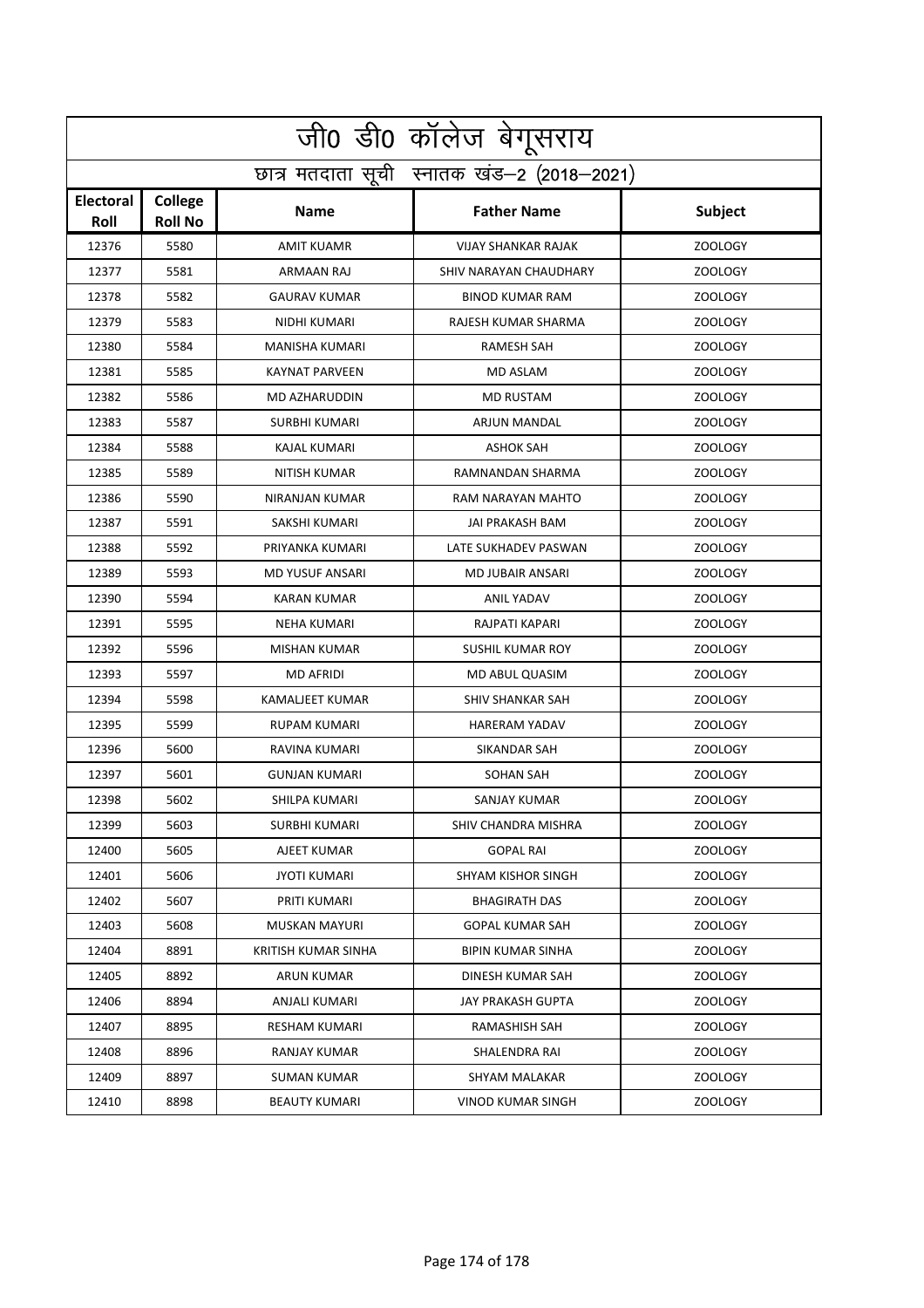| जी0 डी0 कॉलेज बेगूसराय                     |                           |                           |                            |                |  |
|--------------------------------------------|---------------------------|---------------------------|----------------------------|----------------|--|
| छात्र मतदाता सूची स्नातक खंड-2 (2018-2021) |                           |                           |                            |                |  |
| <b>Electoral</b><br><b>Roll</b>            | College<br><b>Roll No</b> | <b>Name</b>               | <b>Father Name</b>         | <b>Subject</b> |  |
| 12411                                      | 8899                      | <b>ANOKHI PRIYA</b>       | <b>SUDHIR JHA</b>          | ZOOLOGY        |  |
| 12412                                      | 8900                      | <b>SHWETA BHARTI</b>      | CHANDRASHEKHAR PRASAD      | <b>ZOOLOGY</b> |  |
| 12413                                      | 8900                      | SHALU KUMARI              | RAJESH CHAUDHARY           | <b>ZOOLOGY</b> |  |
| 12414                                      | 8901                      | <b>RIYA KUMARI</b>        | RAJEEV KUMAR               | ZOOLOGY        |  |
| 12415                                      | 8902                      | <b>VIKKY KUMAR</b>        | YOGENDRA SHARMA            | <b>ZOOLOGY</b> |  |
| 12416                                      | 8903                      | SONLATA KUMARI            | <b>MANTUN KUMAR</b>        | <b>ZOOLOGY</b> |  |
| 12417                                      | 8904                      | ANJALI KUMARI             | <b>MANOJ SINGH</b>         | <b>ZOOLOGY</b> |  |
| 12418                                      | 8905                      | <b>NEHA KUMARI</b>        | <b>SUNIL CHAUDHARY</b>     | <b>ZOOLOGY</b> |  |
| 12419                                      | 8906                      | <b>GURIYA KUMARI</b>      | <b>SURAJ THAKUR</b>        | <b>ZOOLOGY</b> |  |
| 12420                                      | 8906                      | KANCHAN KUMARI            | <b>SAJAN SAH</b>           | <b>ZOOLOGY</b> |  |
| 12421                                      | 8907                      | KANCHAN KUMARI            | <b>KAILASH THAKUR</b>      | <b>ZOOLOGY</b> |  |
| 12422                                      | 8908                      | <b>KUNDAN KUMAR</b>       | <b>HARDEV PASWAN</b>       | <b>ZOOLOGY</b> |  |
| 12423                                      | 8909                      | AMARJEET KUMAR            | PRAMANAND YADAV            | <b>ZOOLOGY</b> |  |
| 12424                                      | 8910                      | POOJA KUMARI              | ANGAD TANTI                | ZOOLOGY        |  |
| 12425                                      | 8911                      | PRIYANKA KUMARI           | <b>JANARDAN SAH</b>        | <b>ZOOLOGY</b> |  |
| 12426                                      | 8912                      | PRITI KUMARI              | PRAMOD SINGH               | <b>ZOOLOGY</b> |  |
| 12427                                      | 8913                      | NITU KUMARI               | DINESH KUMAR SINGH         | <b>ZOOLOGY</b> |  |
| 12428                                      | 8914                      | PRASHANT KUMAR            | MUKESH CHAURASIYA          | <b>ZOOLOGY</b> |  |
| 12429                                      | 8915                      | <b>SHIVAM KUMAR</b>       | DANISHANKAR SINGH          | <b>ZOOLOGY</b> |  |
| 12430                                      | 8916                      | ALOK KUMAR                | KAMALDEV SAHANI            | <b>ZOOLOGY</b> |  |
| 12431                                      | 8917                      | SANTOSH KUMAR             | <b>ANJANI MAHTO</b>        | <b>ZOOLOGY</b> |  |
| 12432                                      | 8918                      | MAMTA KUMARI              | PRAMOD SHARMA              | <b>ZOOLOGY</b> |  |
| 12433                                      | 8919                      | MD NAUSE RAWA JAMAL GAJEE | <b>MD SAIAUDDEEN GAJEE</b> | <b>ZOOLOGY</b> |  |
| 12434                                      | 8920                      | MD IMTIYAZ ALI            | MD ALAUDDIN                | ZOOLOGY        |  |
| 12435                                      | 8921                      | MD SARFRAZ ALAM           | MD MEHDI HASAN             | ZOOLOGY        |  |
| 12436                                      | 8922                      | SHALU KUMARI              | RAMANUJ ROY                | <b>ZOOLOGY</b> |  |
| 12437                                      | 8923                      | DEEPAK KUMAR              | RAJ KUMAR YADAV            | ZOOLOGY        |  |
| 12438                                      | 8924                      | ANIRUDDH KUMAR            | PRAMOD PODDAR              | ZOOLOGY        |  |
| 12439                                      | 8925                      | RUKMINI KUMARI            | RAMUTTIM MAHTO             | <b>ZOOLOGY</b> |  |
| 12440                                      | 8926                      | NITU KUMARI               | RAMNI MOHAN ROY            | ZOOLOGY        |  |
| 12441                                      | 8926                      | SHIKHA BHARTI             | <b>SHYAM BHARTI</b>        | ZOOLOGY        |  |
| 12442                                      | 8927                      | ABHISHEK KUMAR            | <b>MANOJ MISHRA</b>        | ZOOLOGY        |  |
| 12443                                      | 8927                      | VARSHA KUMARI             | RAM SEVAK DAS              | <b>ZOOLOGY</b> |  |
| 12444                                      | 8928                      | <b>RUPAM KUMARI</b>       | RAM KHELAWAN SAH           | ZOOLOGY        |  |
| 12445                                      | 8928                      | NITU KUMARI               | <b>CHHITO TANTI</b>        | ZOOLOGY        |  |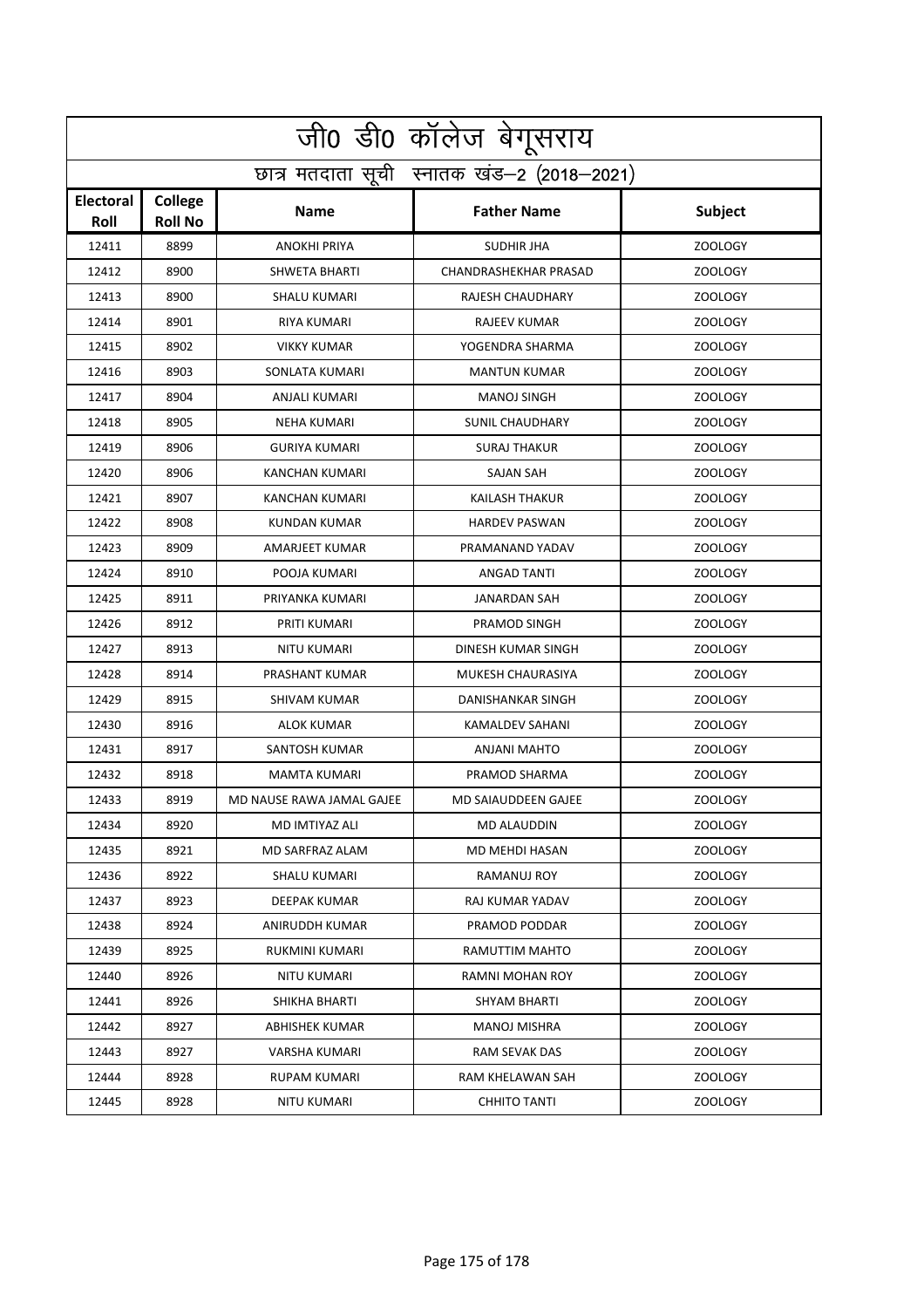| जी0 डी0 कॉलेज बेगूसराय                     |                           |                       |                              |                |  |
|--------------------------------------------|---------------------------|-----------------------|------------------------------|----------------|--|
| छात्र मतदाता सूची स्नातक खंड-2 (2018-2021) |                           |                       |                              |                |  |
| <b>Electoral</b><br><b>Roll</b>            | College<br><b>Roll No</b> | <b>Name</b>           | <b>Father Name</b>           | Subject        |  |
| 12446                                      | 8929                      | LALSA KUMARI          | DINESH KUMAR SINGH           | ZOOLOGY        |  |
| 12447                                      | 8929                      | ABHINAV RAJ           | <b>SHIV SHANKAR THAKUR</b>   | <b>ZOOLOGY</b> |  |
| 12448                                      | 8930                      | PRIYANKA KUMARI       | <b>BALRAM SINGH</b>          | <b>ZOOLOGY</b> |  |
| 12449                                      | 8930                      | <b>SUPRIYA KUMARI</b> | <b>SHREE SUDHIR SINGH</b>    | <b>ZOOLOGY</b> |  |
| 12450                                      | 8931                      | AARTI KUMARI          | <b>MANOJ SAH</b>             | <b>ZOOLOGY</b> |  |
| 12451                                      | 8931                      | SRISHTI RAJ           | RAM ASHOK PASWAN             | <b>ZOOLOGY</b> |  |
| 12452                                      | 8932                      | SONI KUMARI           | RAJKUMAR MAHTO               | <b>ZOOLOGY</b> |  |
| 12453                                      | 8932                      | <b>VINEET KUMAR</b>   | OM PRAKASH PANDIT            | <b>ZOOLOGY</b> |  |
| 12454                                      | 8933                      | <b>CHHOTU KUMAR</b>   | <b>JAWAHAR PASWAN</b>        | <b>ZOOLOGY</b> |  |
| 12455                                      | 8933                      | <b>GURIA KUMARI</b>   | <b>VINOD CHOUDHARY</b>       | <b>ZOOLOGY</b> |  |
| 12456                                      | 8934                      | RAVINA KUMARI         | PRADEEP SHARMA               | <b>ZOOLOGY</b> |  |
| 12457                                      | 8934                      | ANJALI RAJ            | NIRAJ KUMAR                  | <b>ZOOLOGY</b> |  |
| 12458                                      | 8935                      | <b>ANKIT KUMAR</b>    | MUKESH KUMAR SINGH           | <b>ZOOLOGY</b> |  |
| 12459                                      | 8935                      | ABHISHEK KUMAR        | <b>ANIL KUMAR</b>            | ZOOLOGY        |  |
| 12460                                      | 8936                      | NISHA KUMARI          | <b>MANTUN SAH</b>            | <b>ZOOLOGY</b> |  |
| 12461                                      | 8936                      | PRAVEEN KUMAR         | DINESH PODDAR                | <b>ZOOLOGY</b> |  |
| 12462                                      | 8937                      | SWATI KUMARI          | <b>BIPIN KUMAR SINGH</b>     | <b>ZOOLOGY</b> |  |
| 12463                                      | 8937                      | AMIT KUMAR            | <b>ASHOK PASWAN</b>          | <b>ZOOLOGY</b> |  |
| 12464                                      | 8938                      | <b>MOHINI KUMARI</b>  | <b>BALRAM SINGH</b>          | <b>ZOOLOGY</b> |  |
| 12465                                      | 8938                      | <b>GOPAL KUMAR</b>    | KRISHNA NANDAN SINGH         | ZOOLOGY        |  |
| 12466                                      | 8939                      | NIBHA KUMARI          | <b>SUNIL YADAV</b>           | <b>ZOOLOGY</b> |  |
| 12467                                      | 8939                      | ANKITA KUMARI         | <b>ASHOK PODDAR</b>          | <b>ZOOLOGY</b> |  |
| 12468                                      | 8940                      | DEEPALI SINHA         | DEEPAK SINHA                 | <b>ZOOLOGY</b> |  |
| 12469                                      | 8940                      | <b>CHANDA BHARTI</b>  | OM PARKASH SAH               | ZOOLOGY        |  |
| 12470                                      | 8941                      | NITESH KUMAR          | RAM VILAS SHAH               | <b>ZOOLOGY</b> |  |
| 12471                                      | 8941                      | SUDHANSHU KUMAR       | MAHENDRA RAM                 | <b>ZOOLOGY</b> |  |
| 12472                                      | 8942                      | INDRAJEET KUMAR       | SHANKAR SHARMA               | ZOOLOGY        |  |
| 12473                                      | 8942                      | ANUSHKA KUMARI        | <b>RAMNANDAN SINGH</b>       | <b>ZOOLOGY</b> |  |
| 12474                                      | 8943                      | SWETA KUMARI          | ARBIND KUMAR MISHRA          | <b>ZOOLOGY</b> |  |
| 12475                                      | 8943                      | PUSHKAR KUMAR         | <b>MANOJ KUMAR CHAUDHARY</b> | <b>ZOOLOGY</b> |  |
| 12476                                      | 8944                      | RAM JANKI KUMARI      | <b>SUMIT SINGH</b>           | <b>ZOOLOGY</b> |  |
| 12477                                      | 8944                      | NITISH KUMAR          | BHARAT RAY                   | ZOOLOGY        |  |
| 12478                                      | 8945                      | RANJU KUMARI          | RAM GULAM MAHTO              | ZOOLOGY        |  |
| 12479                                      | 8945                      | MD SHAMIM ALAM        | MD WAHAB KHAN                | ZOOLOGY        |  |
| 12480                                      | 8946                      | GURIYA KUMARI         | SHRI RAMESH SINGH            | ZOOLOGY        |  |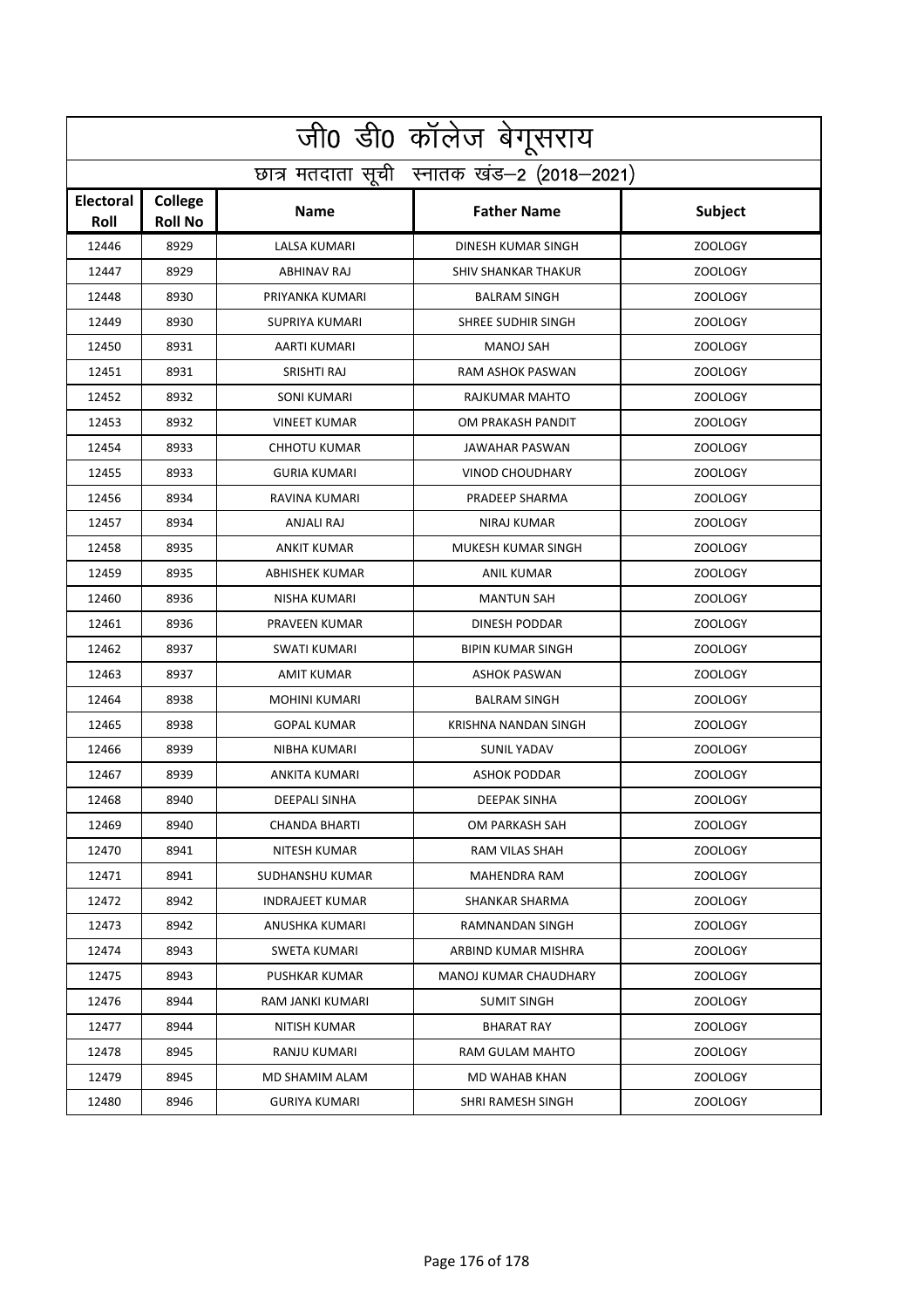| जी0 डी0 कॉलेज बेगूसराय                     |                           |                           |                           |                |  |
|--------------------------------------------|---------------------------|---------------------------|---------------------------|----------------|--|
| छात्र मतदाता सूची स्नातक खंड-2 (2018-2021) |                           |                           |                           |                |  |
| Electoral<br>Roll                          | College<br><b>Roll No</b> | <b>Name</b>               | <b>Father Name</b>        | Subject        |  |
| 12481                                      | 8946                      | <b>BHARAT KUMAR</b>       | <b>BABLOO TANTI</b>       | <b>ZOOLOGY</b> |  |
| 12482                                      | 8947                      | MD SHOAIB ALAM            | MD ALAM                   | <b>ZOOLOGY</b> |  |
| 12483                                      | 8947                      | <b>KRISHNA KUMAR</b>      | <b>JAWAHAR PASWAN</b>     | <b>ZOOLOGY</b> |  |
| 12484                                      | 8948                      | <b>SUNNY KUMAR</b>        | <b>SURAJKANT SHARMA</b>   | <b>ZOOLOGY</b> |  |
| 12485                                      | 8948                      | RINKI KUMARI              | <b>JAMUN PANDIT</b>       | <b>ZOOLOGY</b> |  |
| 12486                                      | 8949                      | PAPPU KUMAR               | <b>KARI MAHTO</b>         | ZOOLOGY        |  |
| 12487                                      | 8949                      | RASHMI KUMARI             | <b>JITENDRA PASWAN</b>    | ZOOLOGY        |  |
| 12488                                      | 8950                      | <b>MANJESH KUMAR</b>      | <b>VIJAY MAHTO</b>        | <b>ZOOLOGY</b> |  |
| 12489                                      | 8950                      | <b>GYANI JYOTI KUMARI</b> | ADITYA NARAYAN CHAUDHARY  | ZOOLOGY        |  |
| 12490                                      | 8951                      | <b>SONALI KUMARI</b>      | PRADEEP JHA               | <b>ZOOLOGY</b> |  |
| 12491                                      | 8951                      | ARTI KUMARI               | NAGESHWAR KUMAR           | ZOOLOGY        |  |
| 12492                                      | 8952                      | ARTI KUMARI               | RAMUDGAR PASWAN           | <b>ZOOLOGY</b> |  |
| 12493                                      | 8952                      | <b>SONI KUMARI</b>        | RAGHUVANSH PATHAK         | <b>ZOOLOGY</b> |  |
| 12494                                      | 8953                      | ANMOL KUMARI              | RANJEET PRASAD SINGH      | ZOOLOGY        |  |
| 12495                                      | 8953                      | MANISHA KUMARI            | RAJKISHOR PRASAD YADAV    | <b>ZOOLOGY</b> |  |
| 12496                                      | 8954                      | <b>KANCHAN KUMARI</b>     | <b>ARUN BHAGAT</b>        | <b>ZOOLOGY</b> |  |
| 12497                                      | 8955                      | <b>CHHOTI KUMARI</b>      | <b>BHULLU SHARMA</b>      | ZOOLOGY        |  |
| 12498                                      | 8956                      | MAMTA KUMARI              | <b>HARERAM SINGH</b>      | <b>ZOOLOGY</b> |  |
| 12499                                      | 8957                      | PRIYA KUMARI              | SAKHICHAND RAM            | <b>ZOOLOGY</b> |  |
| 12500                                      | 8958                      | <b>KOMAL RANI</b>         | KRISHAN DEO PD MAHTO      | ZOOLOGY        |  |
| 12501                                      | 8959                      | ASHUTOSH KUMAR            | <b>DINESH THAKUR</b>      | ZOOLOGY        |  |
| 12502                                      | 8960                      | MADHUMALA KUMARI          | RAJARAM MATHO             | <b>ZOOLOGY</b> |  |
| 12503                                      | 8961                      | KARISHMA KUMARI           | ALAKH NIRANJAN KUMAR      | <b>ZOOLOGY</b> |  |
| 12504                                      | 8962                      | ARTI KUMARI               | RAMAKANT SINGH            | ZOOLOGY        |  |
| 12505                                      | 8963                      | NUTAN KUMARI              | <b>GANESH MAHTO</b>       | <b>ZOOLOGY</b> |  |
| 12506                                      | 8963                      | VIKAS KUMAR               | <b>MANOJ PRASAD SINGH</b> | ZOOLOGY        |  |
| 12507                                      | 8964                      | <b>VAIBHAV KUMAR</b>      | RAVINDRA KUMAR            | <b>ZOOLOGY</b> |  |
| 12508                                      | 8965                      | <b>ANKIT KUMAR SEN</b>    | <b>DEBASHIS SEN</b>       | <b>ZOOLOGY</b> |  |
| 12509                                      | 8965                      | NISHA KUMARI              | MAHADEV SAHU              | ZOOLOGY        |  |
| 12510                                      | 8966                      | RITESH KUMAR              | <b>JANARDAN PD SINGH</b>  | <b>ZOOLOGY</b> |  |
| 12511                                      | 8967                      | PRASHANT KUMAR            | <b>BINOD SAH</b>          | <b>ZOOLOGY</b> |  |
| 12512                                      | 8969                      | MD WASIM                  | MD MUMTAJ                 | <b>ZOOLOGY</b> |  |
| 12513                                      | 8970                      | SAURABH KUMAR             | AMAR PODDAR               | <b>ZOOLOGY</b> |  |
| 12514                                      | 8971                      | DEEP RAJ                  | RAJ KUMAR SINGH           | ZOOLOGY        |  |
| 12515                                      | 8972                      | MANISHA KUMARI            | <b>BIJAY MALAKAR</b>      | ZOOLOGY        |  |